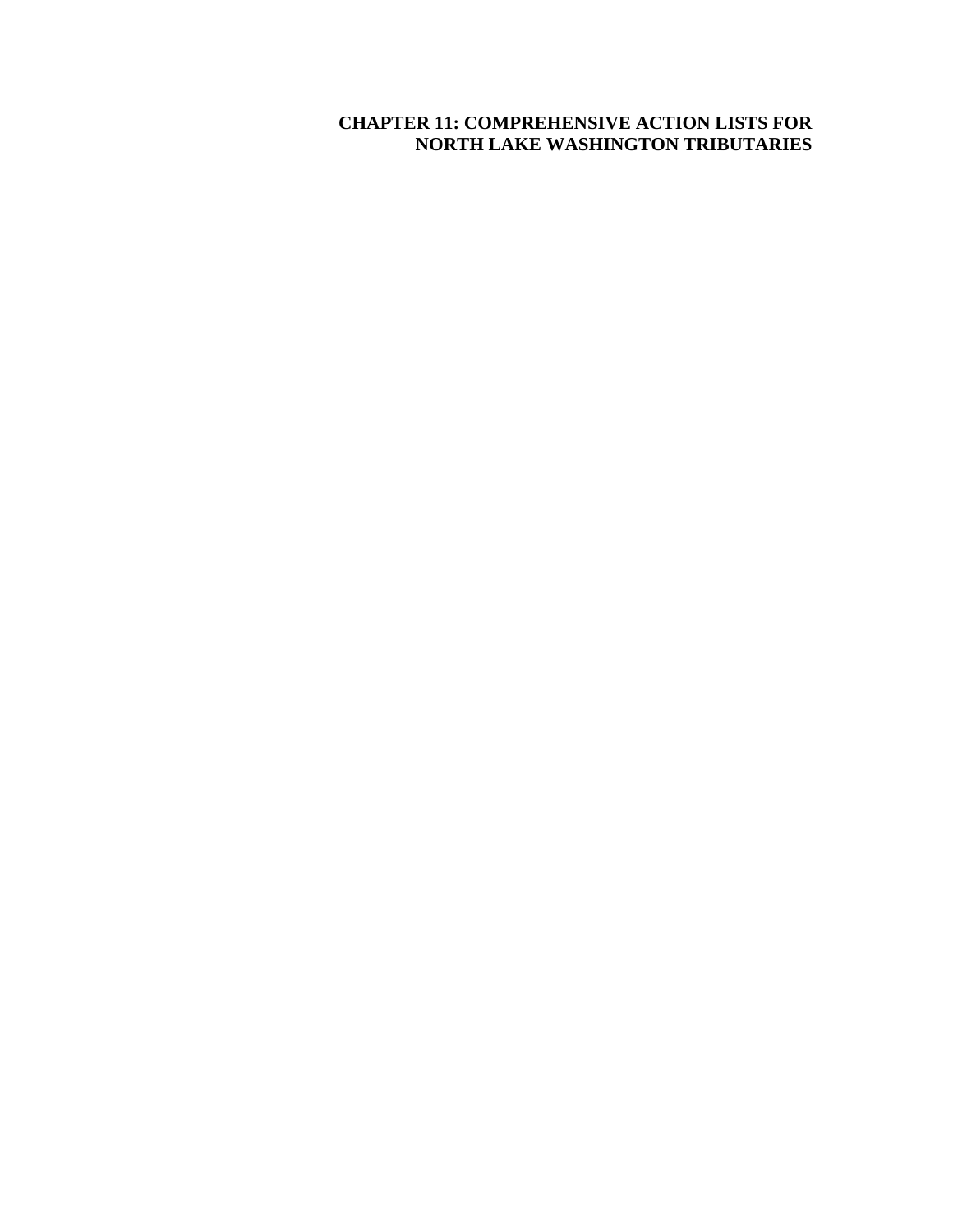| <b>LAND USE, PLANNING, AND INFRASTRUCTURE ACTIONS</b>                                                                                                                                                                                                                                                                                                                                                                                                                                                                                                                                                                                                                                                                                                                                                                                                                          |                                                                                                                                                                                                                                                                                                                                                                                                                                                                                                                                                                                                                                                                                                                                                                                                                                                                                 |  |  |  |  |  |
|--------------------------------------------------------------------------------------------------------------------------------------------------------------------------------------------------------------------------------------------------------------------------------------------------------------------------------------------------------------------------------------------------------------------------------------------------------------------------------------------------------------------------------------------------------------------------------------------------------------------------------------------------------------------------------------------------------------------------------------------------------------------------------------------------------------------------------------------------------------------------------|---------------------------------------------------------------------------------------------------------------------------------------------------------------------------------------------------------------------------------------------------------------------------------------------------------------------------------------------------------------------------------------------------------------------------------------------------------------------------------------------------------------------------------------------------------------------------------------------------------------------------------------------------------------------------------------------------------------------------------------------------------------------------------------------------------------------------------------------------------------------------------|--|--|--|--|--|
|                                                                                                                                                                                                                                                                                                                                                                                                                                                                                                                                                                                                                                                                                                                                                                                                                                                                                | FOR NORTH LAKE WASHINGTON POPULATION (Tier 1 Subareas)                                                                                                                                                                                                                                                                                                                                                                                                                                                                                                                                                                                                                                                                                                                                                                                                                          |  |  |  |  |  |
|                                                                                                                                                                                                                                                                                                                                                                                                                                                                                                                                                                                                                                                                                                                                                                                                                                                                                |                                                                                                                                                                                                                                                                                                                                                                                                                                                                                                                                                                                                                                                                                                                                                                                                                                                                                 |  |  |  |  |  |
| <b>POLICY/INSTITUTIONAL CONTEXT:</b><br>Jurisdictions:<br>Redmond, Sammamish, Woodinville, Bothell,<br>Kenmore, Mill Creek, Everett, King County,<br><b>Snohomish County</b><br><b>Growth pressures (inside UGA):</b><br>Redmond, Sammamish, Woodinville, Bothell,<br>Kenmore, Mill Creek, Redmond Ridge Urban<br>Planned Development (UPD), unincorporated<br>King Co (including Bothell PAAs, Redmond<br>PAAs), and unincorporated Snohomish Co.<br>(including Maltby UGA, Bothell Municipal<br>Urban Growth Area (MUGA), Mill Creek<br>MUGA, Everett MUGA).<br><b>Percent of basin inside UGA:</b><br>UGA runs through reach 6 of Bear Creek (in<br>Lower Bear Subarea); 16% of all three Tier 1<br>subareas combined is inside UGA.<br><b>Program/mitigation opportunities:</b><br>Brightwater mitigation, I-405 mitigation, Bear<br>Creek Basin Plan (adopted by King Co. | <b>SCIENCE CONTEXT:</b><br><b>Watershed evaluation rating:</b><br>Lower Bear Subarea: Tier 1 - Core Chinook use:<br><b>Moderate</b> watershed function<br>Upper Bear Subarea: Tier 1 - Core Chinook use;<br>$\bullet$<br><b>High</b> watershed function<br>Cottage Lake Subarea: Tier 1 - Core Chinook use;<br>$\bullet$<br><b>High watershed function</b><br><b>Watershed evaluation summary:</b><br>Lower Bear Subarea:<br>Relative impact factors are:<br>High - flow volume<br>$\bullet$<br>Moderate – total impervious area, % of high<br>$\bullet$<br>gradient streams<br>Low - road crossings<br>Relative mitigative factors:<br>High - % of low gradient streams, wetland area<br>Moderate - riparian forest cover<br>$\bullet$<br>Low - forest cover<br>$\bullet$<br>Upper Bear Subarea:<br>Relative impact factors are:<br>Moderate - flow volume, % of high gradient |  |  |  |  |  |
| Council in 1992, resulted in stormwater<br>changes, and adoption of 150 ft. stream buffers                                                                                                                                                                                                                                                                                                                                                                                                                                                                                                                                                                                                                                                                                                                                                                                     | streams<br>Low - road crossings, total impervious area                                                                                                                                                                                                                                                                                                                                                                                                                                                                                                                                                                                                                                                                                                                                                                                                                          |  |  |  |  |  |
| and 35% clearing limit in 1995)                                                                                                                                                                                                                                                                                                                                                                                                                                                                                                                                                                                                                                                                                                                                                                                                                                                | Relative mitigative factors:                                                                                                                                                                                                                                                                                                                                                                                                                                                                                                                                                                                                                                                                                                                                                                                                                                                    |  |  |  |  |  |
|                                                                                                                                                                                                                                                                                                                                                                                                                                                                                                                                                                                                                                                                                                                                                                                                                                                                                | High - forest cover, riparian forest cover, wetland<br>area                                                                                                                                                                                                                                                                                                                                                                                                                                                                                                                                                                                                                                                                                                                                                                                                                     |  |  |  |  |  |
|                                                                                                                                                                                                                                                                                                                                                                                                                                                                                                                                                                                                                                                                                                                                                                                                                                                                                | Moderate $-$ % of low gradient streams                                                                                                                                                                                                                                                                                                                                                                                                                                                                                                                                                                                                                                                                                                                                                                                                                                          |  |  |  |  |  |
|                                                                                                                                                                                                                                                                                                                                                                                                                                                                                                                                                                                                                                                                                                                                                                                                                                                                                | Cottage Lake Subarea:                                                                                                                                                                                                                                                                                                                                                                                                                                                                                                                                                                                                                                                                                                                                                                                                                                                           |  |  |  |  |  |
|                                                                                                                                                                                                                                                                                                                                                                                                                                                                                                                                                                                                                                                                                                                                                                                                                                                                                | Relative impact factors are:<br>Moderate - flow volume<br>$\bullet$                                                                                                                                                                                                                                                                                                                                                                                                                                                                                                                                                                                                                                                                                                                                                                                                             |  |  |  |  |  |
|                                                                                                                                                                                                                                                                                                                                                                                                                                                                                                                                                                                                                                                                                                                                                                                                                                                                                | Low - road crossings, total impervious area, % of<br>$\bullet$                                                                                                                                                                                                                                                                                                                                                                                                                                                                                                                                                                                                                                                                                                                                                                                                                  |  |  |  |  |  |
|                                                                                                                                                                                                                                                                                                                                                                                                                                                                                                                                                                                                                                                                                                                                                                                                                                                                                | high gradient streams<br>Relative mitigative factors:                                                                                                                                                                                                                                                                                                                                                                                                                                                                                                                                                                                                                                                                                                                                                                                                                           |  |  |  |  |  |
|                                                                                                                                                                                                                                                                                                                                                                                                                                                                                                                                                                                                                                                                                                                                                                                                                                                                                | High – wetland area, % of low gradient streams                                                                                                                                                                                                                                                                                                                                                                                                                                                                                                                                                                                                                                                                                                                                                                                                                                  |  |  |  |  |  |
|                                                                                                                                                                                                                                                                                                                                                                                                                                                                                                                                                                                                                                                                                                                                                                                                                                                                                | Moderate – forest cover, riparian forest cover                                                                                                                                                                                                                                                                                                                                                                                                                                                                                                                                                                                                                                                                                                                                                                                                                                  |  |  |  |  |  |

#### **LAND USE ACTIONS FOR BEAR/COTTAGE LAKE CREEKS (NLW TRIBUTARIES) BASED ON TECHNICAL RECOMMENDATIONS IN WRIA 8 CONSERVATION STRATEGY**

#### Notes:

- 1) Technical priorities from the WRIA 8 Conservation Strategy are listed in bold; recommended land use actions are listed for each technical area. Most technical recommendations are interrelated; many land use actions address multiple technical priorities.
- 2) Note that local jurisdictions in these subareas are doing or planning to do many of these actions.
- 3) See also Appendix D for a menu of land use actions described by criteria, and references on low impact development, critical areas and other land use topics.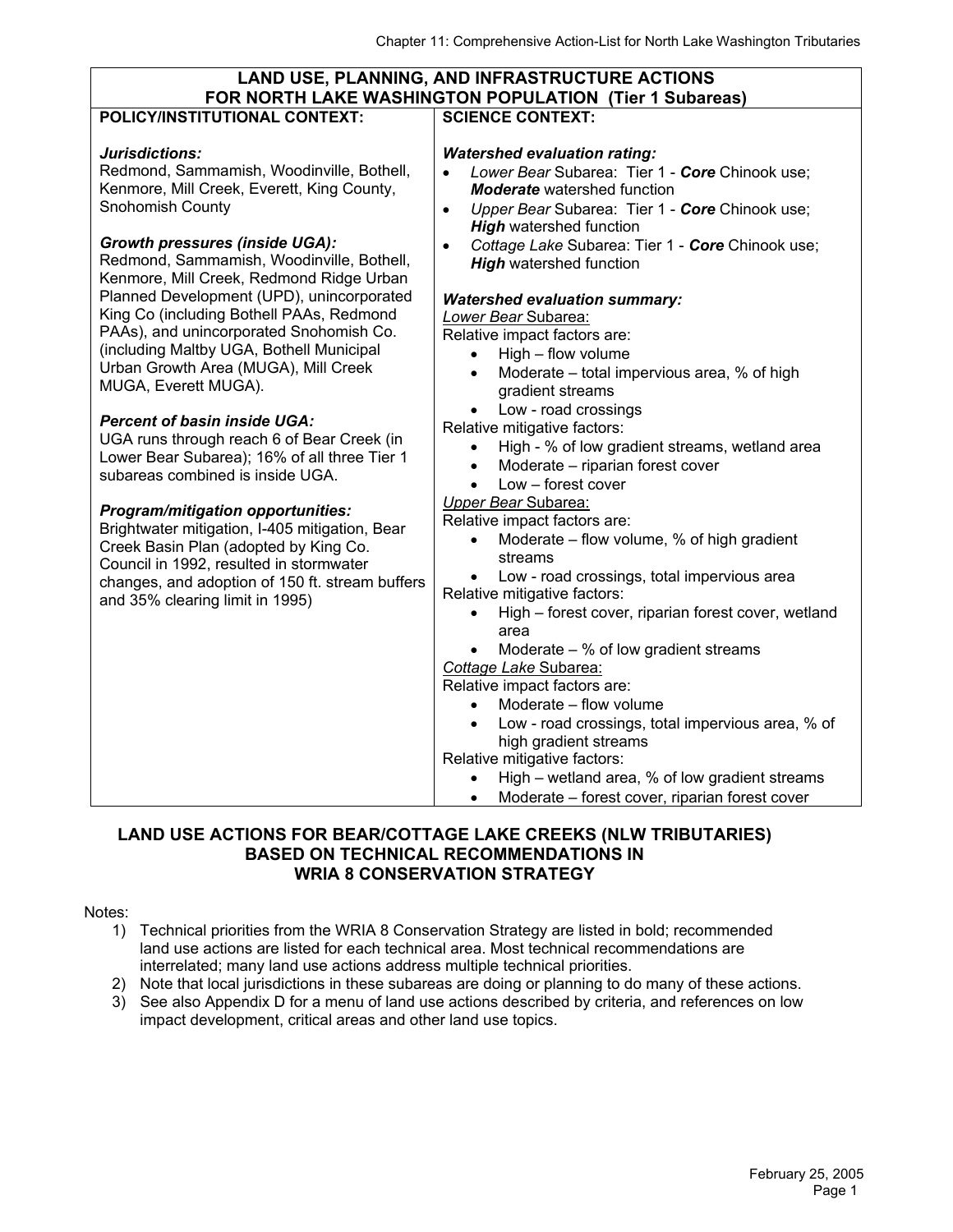**Identify and protect headwater areas, wetlands, and sources of groundwater (e.g., seeps and springs) to maintain natural hydrologic processes and temperatures that support Chinook. Sources of groundwater inflow to Cold Creek should be identified and protected.** 

- There is considerable growth pressure on the Bear/Cottage Lake Creek headwater areas; jurisdictions should hold firm and not move the Urban Growth Boundary. See detail on this action described below under *protect forest cover*.
- N1 Protect headwater wetlands, seeps, and groundwater recharge areas through critical areas ordinances, critical aquifer recharge area protections (CARAs), incentives, and acquisition. Support these approaches with appropriate public outreach to convey reasons behind regulations and other programs to protect groundwater sources. Jurisdictions should coordinate with appropriate entities to nominate high quality headwaters and spawning habitat as Outstanding Resource Waters (through Wash. Department of Ecology guidelines) to increase protection of these areas under the Clean Water Act.
- N2 In Upper Bear, better mapping is needed in the headwaters to determine critical groundwater recharge areas to protect.
- N3 Planning and implementation of SR 522 expansion should try to minimize impacts on Bear and Cottage Lake Creek headwaters, e.g., locate as far away as possible from headwaters, minimize road width, and minimize stream crossings.
- N4 Determine sources and flow paths of the Cold Creek groundwater springs in Cottage Lake Creek and develop measures to adequately protect them. Cold Creek headwaters cross the Urban Growth Boundary; growth within Woodinville should be managed to minimize impacts. Critical aquifer recharge area protections (CARAs) should be used to protect groundwater sources for preserving salmon habitat, as well as for water quality for domestic water supplies.

#### **Protect and restore forest cover, soil infiltrative capacity and wetlands, and minimize increases in impervious surfaces, to maintain watershed function and hydrologic integrity (especially maintenance of sufficient baseflows).**

- N5 Continue to absorb majority of growth inside the Urban Growth Area (UGA), while protecting and restoring forest and promoting low impact development, to maintain and improve water quality and flows in urban areas.
- N6 Outside the UGA, there is considerable growth pressure in Bear/Cottage Lake Creeks as urban-type development and related infrastructure, such as roads and sewer/water lines, continue to expand. Examples include Maltby UGA, Redmond Ridge UPD, and city parks. Jurisdictions should not move the Urban Growth Area boundary, unless such change is beneficial to salmon, and they should discourage urban densities and the extension of sewer lines outside the UGA. Jurisdictions should encourage low impact development, clustering, and other approaches to protect environmental functions in rural areas. The Snohomish County Reduced Drainage Discharge Demonstration Program and the Snohomish Sustainable Development Task Force provide opportunities for public and private stakeholders to work together to plan and implement low impact development techniques. King Co. should continue to provide technical assistance to small forest landowners to encourage improved forest management through forest stewardship plans. It may be necessary to acquire high quality rural properties in the vicinity of urban areas to insure their long-term protection.
- N7 Continue the approach taken in King County during the past decade to protect forest cover and riparian buffers, including: adoption of stronger regulations, providing a range of incentives to protect habitat (e.g., acquisition, current use taxation, conservation easements), offering a basin steward to do targeted outreach to streamside landowners, and providing forest stewardship plans. Evaluate which element(s) were most effective in protecting and restoring habitat and try to replicate these again in Bear and in other watersheds; this could be an element of adaptive management. Strong enforcement, and prohibiting exemptions and variances from clearing/grading and buffer regulations are key to effectiveness of any regulatory approach taken.
- N8 Jurisdictions should develop a policy on lands acquired for habitat purposes to manage the types and level of human use to ensure that habitat goals are not threatened by overuse or competing interests. Different partnerships among local jurisdictions, developers, and non-governmental organizations should be tried to maintain these lands, including stewardship and monitoring for adaptive management over the long term.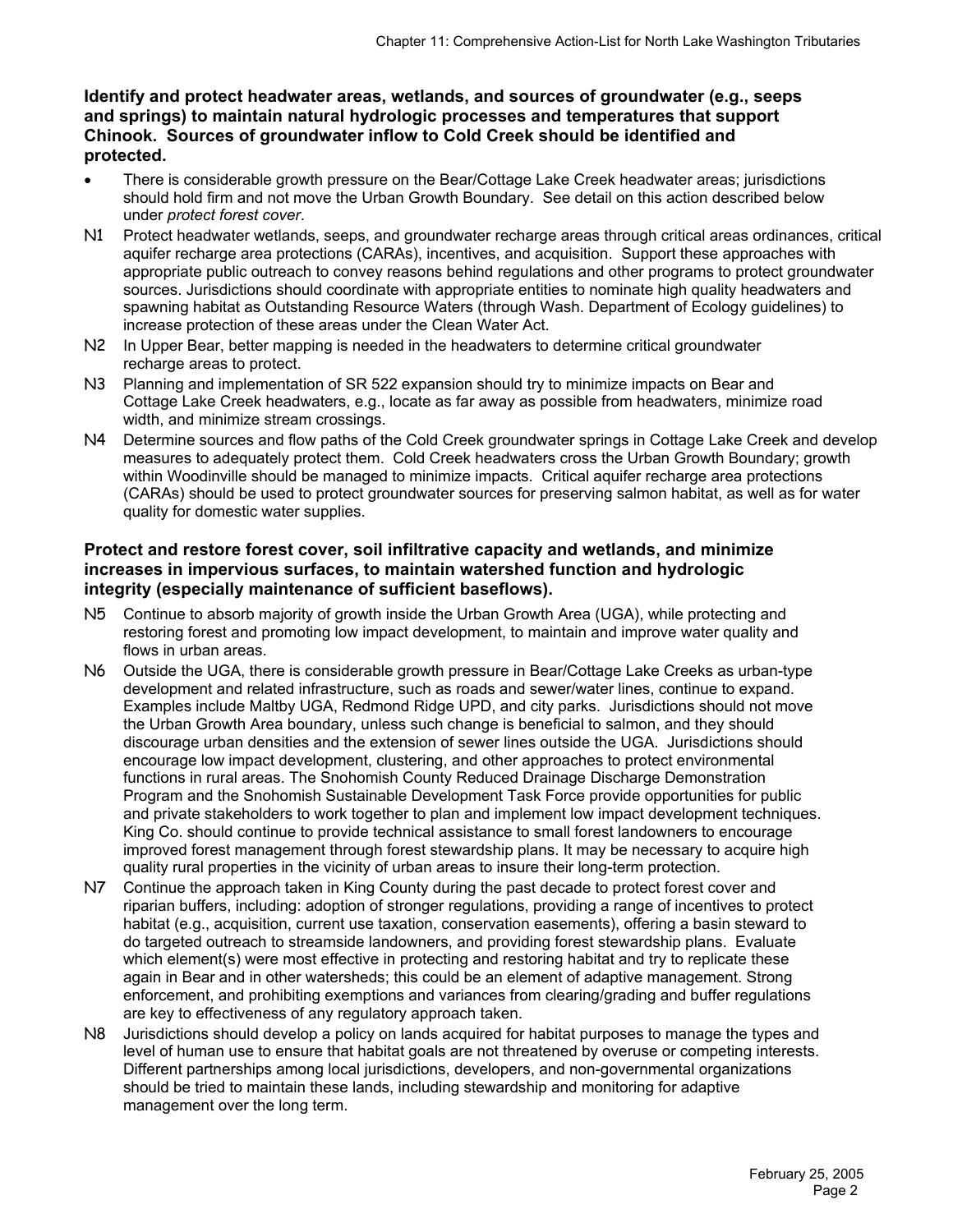- N9 Protect wetland function to attenuate peak flows wherever possible in the basin, through adoption and enforcement of adequate wetland buffers through critical areas ordinances.
- N10 The Upper Bear subarea is in relatively good shape and is a regionally significant resource area. King and Snohomish Counties should adopt and strictly enforce stream and wetland buffers and forest cover protections through their critical areas ordinance updates. King County completed their CAO update in 2004. Snohomish County's transferable development rights (TDR) program for farmland could be extended to protect high quality salmon habitat areas. Forest cover protections should account for site geology, soils, topography, and vegetation to maximize retention and infiltration.
- N11 Protect spawning areas throughout Cottage Creek, through buffer protections, prohibiting floodplain development, forest protection, minimizing impervious area, livestock BMPs and cost share, etc.

#### **Protect and restore riparian vegetation to improve channel stability, provide sources of large woody debris that can contribute to creation of pools, and reduce peak water temperatures that favor non-native species.**

- See recommendation above under *protect forest cover*, to continue approach taken during past decade to protect forest and riparian areas through stewardship, incentives, and regulation.
- N12 Adopt and enforce regulations to protect existing riparian buffers, including implementation of livestock ordinances. Jurisdictions need to limit impacts of trails and other facilities in buffers. Redmond is currently doing their Shoreline Master Program and critical area ordinance updates; support the city's effort to be more proactive about protecting buffers through these regulatory updates, and the continued use of incentives (e.g., fee simple purchase and conservation easements) to protect riparian corridors.
- N13 Encourage reforestation in upland and riparian areas, e.g., through streamlined permit process, tax breaks, mitigation banking and other flexible tools and incentives. Conifer underplantings in buffers should be encouraged. Properties where there are already conservation easements or that are in the King County PBRS program are potential locations for restoration (from site specific basinwides recommendations). Support King County's Urban Forestry Program to increase forest cover and forest health on public lands in urban areas.
- N14 Jurisdictions should address encroachments into Native Growth Protection Easements; this has been identified as a particular problem in reach 3 of Cottage Lake Creek.

#### **Protect and restore floodplain connectivity and increase off-channel habitat by minimizing road crossings, reducing channel confinement, and removing floodplain structures. Protect and increase channel complexity, including large, woody debris, which contribute to channel stability and development of pools, trap sediment, and reduce water temperature.**

- N15 Limit new development in floodplains; develop and apply standards which minimize impacts to salmon. The number and width of new roads should be minimized to maintain floodplain connectivity, through transportation planning and implementation.
- N16 In Lower Bear and in Cottage Lake Creek, where property owners have ditched and armored the creek, use education and incentives to encourage restoration of channel complexity and riparian condition.
- N17 Where wetland mitigation banking is being considered along Lower Bear, adopt a policy that wetland banking needs to consider salmon habitat needs first. Some wetland banks have precluded flooding and restoration of floodplain functions, which limits opportunities for salmon habitat restoration.

#### **Protect and restore water quality from fine sediments, metals, high temperatures, and bedscouring high flows. Adverse impacts from non-point source pollution (particularly road runoff) should be prevented through stormwater BMPs and minimization of number and width of roads.**

- N18 Identify sources and adopt source control of fine sediments and metals in mainstems and tributaries through stormwater management erosion and sediment controls, clearing and grading ordinances, and livestock management programs. Likely sources of sediment include new construction during clearing and grading, sand on roads, horse farms and over pasturing. Adopt and enforce regulations and best management practices consistent with Washington Department of Ecology's 2001 Stormwater Management Manual (or beyond), as part of the NPDES Phase 1 and Phase 2 permit requirements.
- N19 Outside UGA, jurisdictions should enforce livestock ordinances, making highest priority those areas that are most susceptible due to fine soils. Work with farmers to adopt and implement farm plans to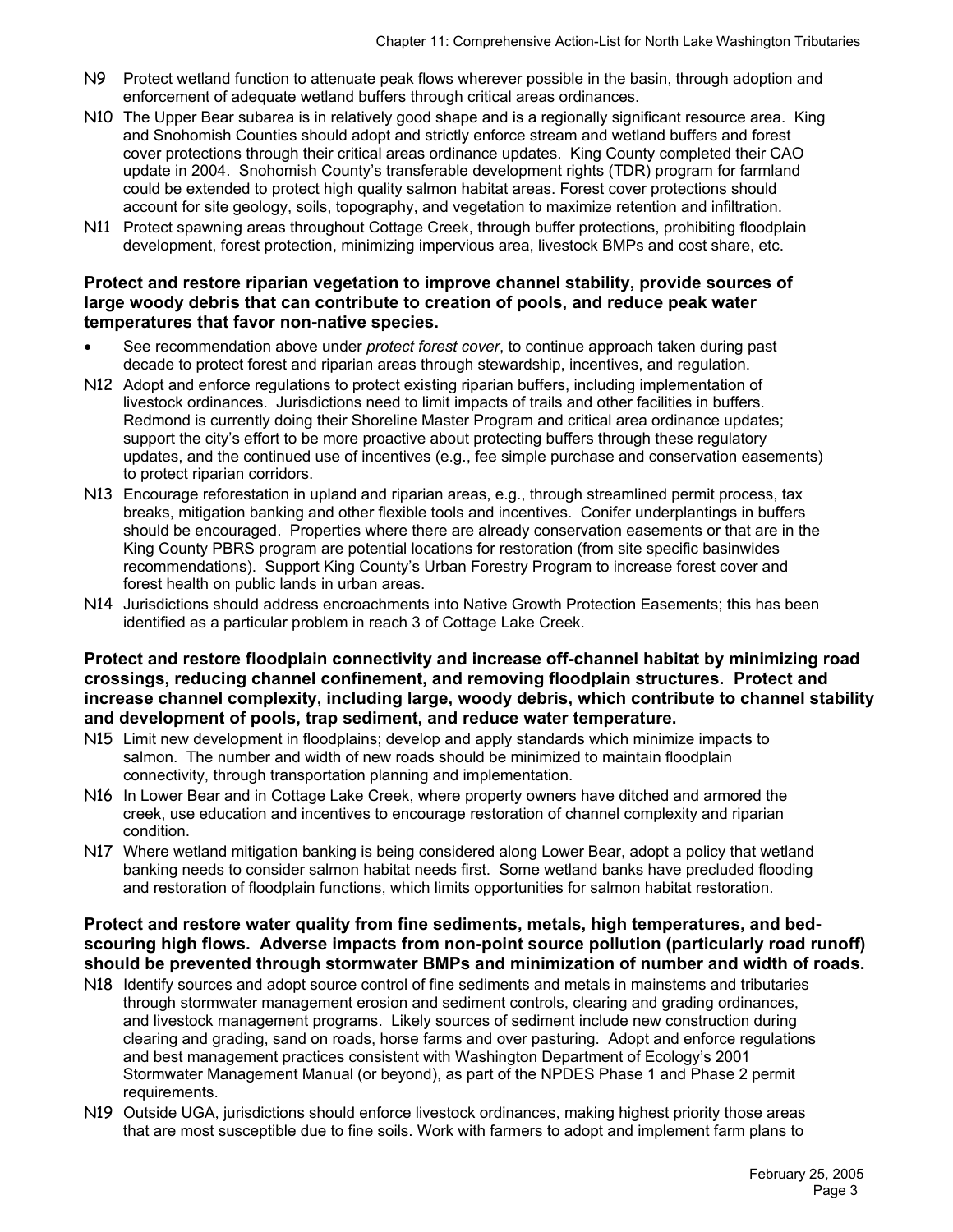address water quality (e.g., to reduce fine sediment inputs) and habitat management (e.g., to restore riparian areas). Coordinate with other stewardship and education programs (e.g., Horses for Clean Water).

- N20 Adopt stormwater provisions to address high flows, flashiness, and protection of base flows, including forest retention, and low impact development (LID) BMPs. Low impact development should be encouraged through incentives, training, demonstration projects, and regulations to increase stormwater infiltration wherever possible.
- N21 Adverse impacts from road runoff should be prevented through stormwater BMPs and by minimizing number and width of roads. Road widening projects should be designed to minimize impacts, and can provide mitigation opportunities. State/local transportation departments should address runoff from all roads and retrofit existing roads as part of major maintenance, expansion or upgrade projects. Stormwater impacts from major transportation projects (for new and expanded roadways proposed during the next ten years) should be addressed.
- N22 In Lower Bear, there's limited water quality treatment for road runoff; work with Wash. DOT and local jurisdictions (e.g., King Co. Roads) to pursue opportunities to retrofit existing roadways with stormwater BMPs, particularly on SR 520 and Avondale Road.
- N23 In Lower Bear, commercial/industrial development areas should be investigated for water quality and runoff issues and potential stormwater facilities planned and built.

#### **Provide adequate stream flow to allow upstream migration and spawning. Impact of surface water and groundwater withdrawals on flow conditions should be investigated and addressed.**

- N24 Address maintenance and restoration of instream flows at all levels of government, recognizing that different aspects of the problem are controlled by different government agencies, e.g., water withdrawals are regulated by State Dept. of Ecology, low impact development techniques are affected by local development standards and practices.
- N25 Investigate and address impact of municipal and other water withdrawals (including Class A water utilities, Class B systems, irrigation pumps, and private wells) on flow conditions throughout basin. As population increases, demand on municipal systems will grow. As water rates increase, incidence of illegal withdrawals and exempt wells may increase. Work closely with Dept. of Ecology, local health departments, and water suppliers on regulations, enforcement, incentives, and education related to these withdrawals and maintaining baseflows.
- N26 Certain groundwater withdrawals are exempt from Ecology regulation; these exempt wells include wells serving residences not exceeding 5000 gallons a day (also referred to as 6-packs, or not more than 6 homes on one well), watering of a lawn or garden not exceeding ½ acre. Work with local departments of health to improve enforcement related to exempt wells. Policies prohibiting or discouraging multiple exempt wells may be necessary.
- N27 Adopt/enforce stormwater regulations and BMPs to address high and low flows, including forest retention, low impact development, and infiltration standards. Explore opportunities during redevelopment to improve management of flows and water quality by redesigning and retrofitting stormwater facilities. Identify opportunities to retrofit stormwater retention/detention facilities to better retain, release, treat, and infiltrate stormwater at public and private facilities.
- N28 Promote availability of water conservation education and incentive programs to decrease household, commercial, landscaping, and agricultural water consumption throughout the watershed.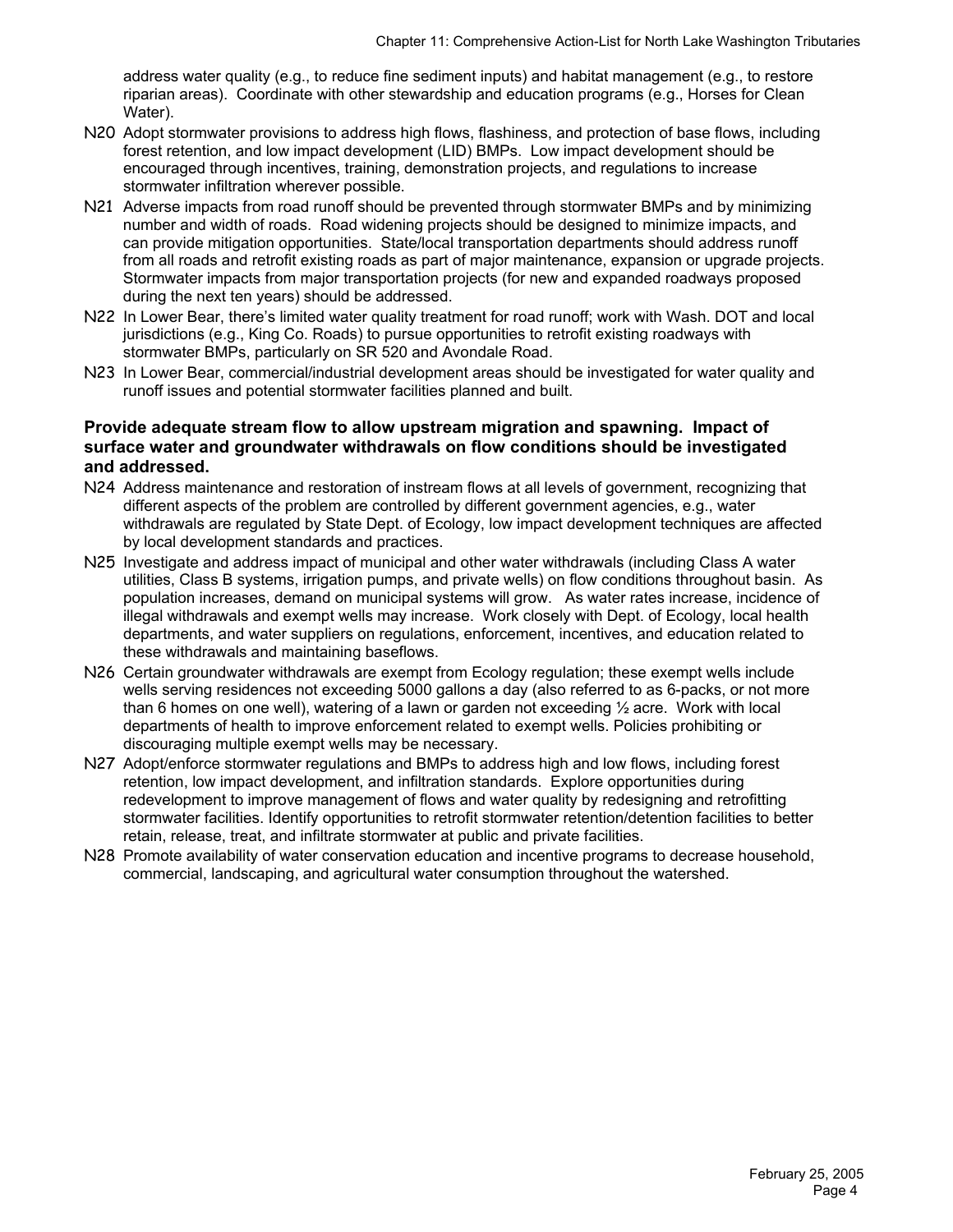| <b>LAND USE, PLANNING, AND INFRASTRUCTURE ACTIONS</b>                                                                                                                                                                      |                                                                                                                                                                                                                                                                                                                    |  |  |  |  |  |  |
|----------------------------------------------------------------------------------------------------------------------------------------------------------------------------------------------------------------------------|--------------------------------------------------------------------------------------------------------------------------------------------------------------------------------------------------------------------------------------------------------------------------------------------------------------------|--|--|--|--|--|--|
|                                                                                                                                                                                                                            | <b>FOR SAMMAMISH RIVER (Migratory Tier 1)</b>                                                                                                                                                                                                                                                                      |  |  |  |  |  |  |
| POLICY/INSTITUTIONAL CONTEXT:                                                                                                                                                                                              | <b>SCIENCE CONTEXT:</b>                                                                                                                                                                                                                                                                                            |  |  |  |  |  |  |
| Jurisdictions:<br>Kenmore, Bothell, Woodinville, Redmond, King<br>County<br><b>Growth pressures (inside UGA):</b><br>Kenmore, Bothell, Woodinville, Redmond, King<br>County (including Planned Annexation Areas -<br>PAAs) | <b>Watershed evaluation rating:</b><br>Lower Sammamish Valley Subarea: Tier 1 -<br><b>Migratory area; Moderate</b> watershed function<br>Upper Sammamish Valley Subarea: Tier 1 -<br><b>Migratory area; Moderate</b> watershed function<br><b>Watershed evaluation summary:</b> [to be completed if<br>applicable] |  |  |  |  |  |  |
| <b>Percent of basin inside UGA:</b><br>All except portion of reach 4 is within UGA<br>[need to calculate %?]                                                                                                               | Lower Sammamish Valley Subarea:<br>Relative impact factors are:<br>Relative mitigative factors:                                                                                                                                                                                                                    |  |  |  |  |  |  |
| <b>Program/mitigation opportunities:</b><br>Brightwater mitigation, I-405 mitigation,<br>mitigation banks, Sammamish River Action<br>Plan                                                                                  | Upper Sammamish Valley Subarea:<br>Relative impact factors are:<br>Relative mitigative factors:                                                                                                                                                                                                                    |  |  |  |  |  |  |

#### **LAND USE ACTIONS FOR SAMMAMISH RIVER BASED ON TECHNICAL RECOMMENDATIONS IN WRIA 8 CONSERVATION STRATEGY**

#### Notes:

- 1) Technical priorities from the WRIA 8 Conservation Strategy are listed in bold; recommended land use actions are listed for each technical area. Most technical recommendations are interrelated; many land use actions address multiple technical priorities.
- 2) Note that local jurisdictions in these subareas are doing or planning to do many of these actions.
- 3) See also Appendix D for a menu of land use actions described by criteria, and references on low impact development, critical areas and other land use topics.

## **Protect and restore cool clean water sources and inflows to the Sammamish River by protecting and restoring large and small tributaries to the Sammamish River, and protecting sources of groundwater. Impact of surface and groundwater withdrawals on flow conditions should be investigated and addressed. Protect and restore water quality.**

- N29 Reduce unauthorized water withdrawals. According to Sammamish River Action Plan, there are a significant number of unauthorized water withdrawals that adversely effect base flow and temperature. These include: un-permitted withdrawals, permitted withdrawals that may exceed their authorized volumes, and exempt wells. Specific actions include:
	- $\checkmark$  Highest priority should be enforcement against illegal withdrawals.
	- $\checkmark$  Determine extent of illegal withdrawals in all sectors, e.g., residential, commercial, industrial, and agricultural.
	- $\checkmark$  Work with WA Department of Ecology to ensure that issuance of new water rights will not adversely affect flows or water quality in the Sammamish River.
	- $\checkmark$  Work with the WA Department of Ecology and the Seattle-King County Department of Public Health to develop mechanisms for metering water withdrawals at locations where there is significant potential for adverse impacts to the river from excessive or cumulative water withdrawals.
	- $\checkmark$  Use regional salmon funds to fund a position at Dept. of Ecology to educate about and enforce illegal withdrawals in Bear Creek basin.
	- $\checkmark$  Exempt wells (also referred to as 6-packs) are subject to Seattle-King Co. Dept. of Public Health site review. WRIA jurisdictions should work with Seattle-King Co. Dept. of Public Health, King County DDES, and state Dept. of Ecology to more effectively monitor and enforce the limit to  $\frac{1}{2}$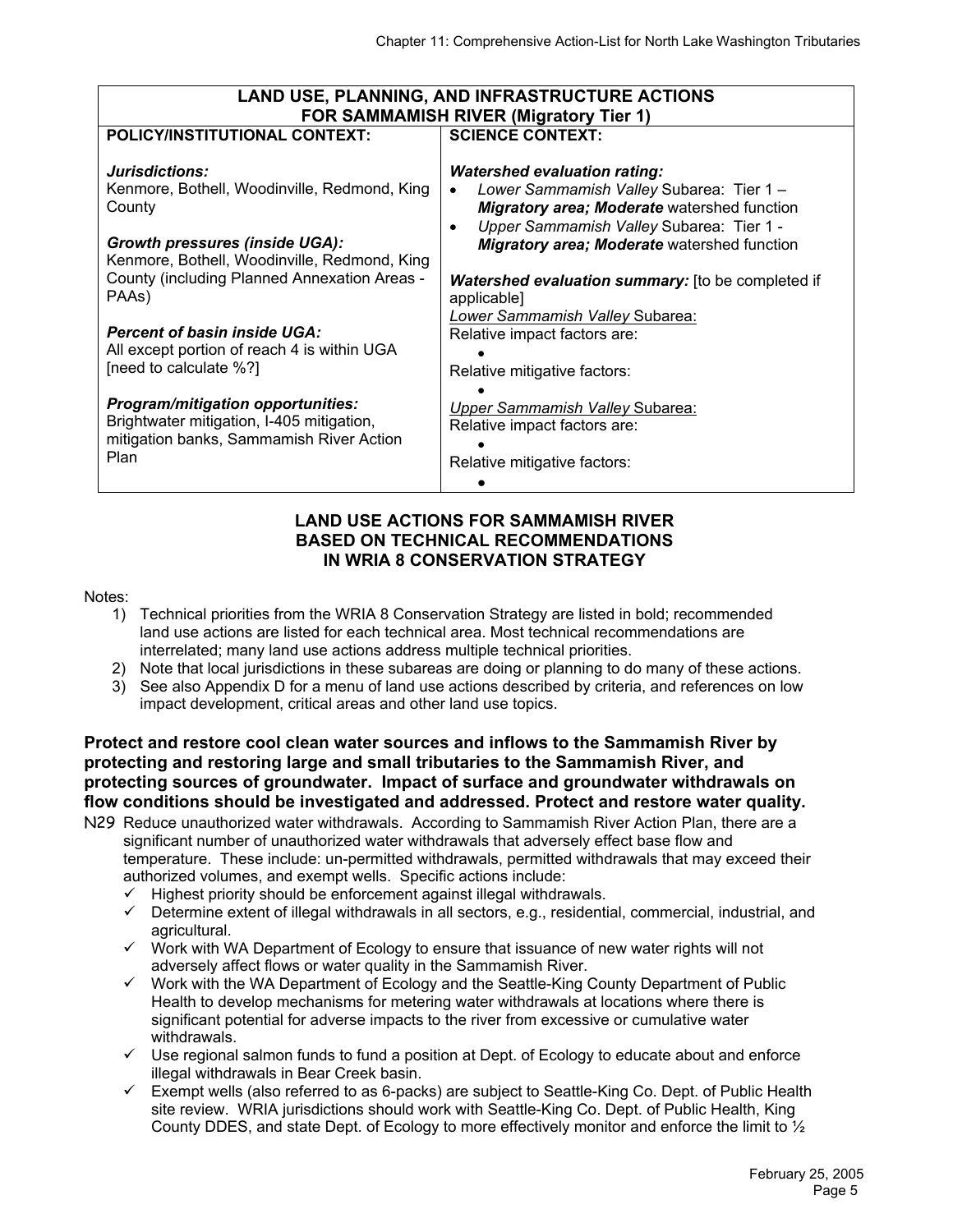acre of irrigated land per exempt well. Could also encourage King County to place more restrictions on use of exempt wells. Note that proposed revisions to KC Comprehensive Plan include policies that would limit 6 packs (e.g., no more than one exempt well per development), and encourage users to hookup to existing water systems.

- N30 Research potential for reclaimed water facilities. King County is constructing a demonstration reclaimed water production facility near NE 116<sup>th</sup> St. by 2007. Need to investigate grey water usage, and related legal and regulatory issues?
- N31 Continue to investigate presence and quality of groundwater in Sammamish River corridor. King Co. has conducted some initial studies.
- N32 Research groundwater sources in vicinity of Norway Hills, Bothell. Protect cold groundwater sources as necessary. (Near Term Action Agenda (NTAA) project P3)
- N33 Increase water conservation in Sammamish watershed to increase and maintain summer base flows and reduce summer water temperatures. Reduction of groundwater and surface water withdrawals is needed. Reduction of groundwater withdrawals in Bear Creek basin is particularly important since Bear confluence is in vicinity of where river experiences its warmest temperatures (Sammamish River Action Plan, p.70). Specific tools include:
	- $\checkmark$  Adopt more residential and commercial water conservation programs, such as those administered by Seattle Public Utilities.
	- $\checkmark$  Provide education, incentives, and local code provisions to encourage use of drought tolerant landscaping in all sectors.
	- $\checkmark$  Adopt conservation-based rate structures to encourage decreased water use.
	- Shift water supply sources to maximize summer flows in Sammamish R. and tributaries. For example, could City of Redmond use more Tolt River water between June and October, and therefore less water from local wells during those months when flows are greatest issue in Sammamish? Use BAS (including normative flows study) to consider ecological consequences of any shift in withdrawals and flows.
	- $\checkmark$  Work with Central Puget Sound Water Suppliers Forum to identify alternative water supply sources, maximize interties, and regulate timing of withdrawals to maximize summer flows in Sammamish watershed.
	- Use regional salmon funding to cover extra costs to local jurisdictions if they shift sources and timing of water supply purchases to benefit salmon.
- N34 Protect and restore water quality and flows in tributaries through critical areas ordinances (e.g., forest retention standards and aquatic buffers), stormwater management programs, groundwater protection (through King County's Groundwater Protection Program and the Redmond-Bear Creek Valley Groundwater Protection Committee), and other regulations and incentives.
- N35 Address stormwater impacts from residential, commercial, industrial and agricultural uses, through NPDES permit updates. Note that details on stormwater standards, including Dept. of Ecology's 2001 Stormwater Management Manual and Tri-County guidance, are included in AppendixD. General stormwater recommendations include:
	- $\checkmark$  Promote low impact/sustainable development along shoreline and throughout sub-areas (e.g., develop guidelines, offer simpler permit review, reduce requirements for capital projects). Infiltration of stormwater, e.g., as a result of LID practices, is critical in Sammamish River as it affects flows as well as water quality.
	- $\checkmark$  Address high stormwater runoff in urban creeks (which drain into the river), through low impact development, on-site stormwater detention for new and redeveloped projects.
	- $\checkmark$  Enhancement of tributary mouths is high priority for restoration projects. Better control of urban runoff into these tributaries is needed to control water quality impacts.
- N36 Address water quality issues, including pesticides and herbicides, through stormwater regulations, best management practices, education, and incentives. Effort should be targeted at agricultural, commercial (including golf courses), industrial, and residential landowners.
- N37 Encourage agricultural practices which benefit salmon through a variety of means:
	- $\checkmark$  Maintain agricultural uses in the Sammamish Valley with improved practices for water quality and riparian habitat. Encourage King County to work with farmers in Sammamish Agricultural Production District (APD) to adopt and implement farm plans, which address water quality (including sediments, excess nutrients), livestock management and horticultural practices, and fish and wildlife habitat management and restoration. Note that majority of agriculture in Sammamish APD is horticulture; horticultural farm plans are voluntary unless there has been a water quality violation.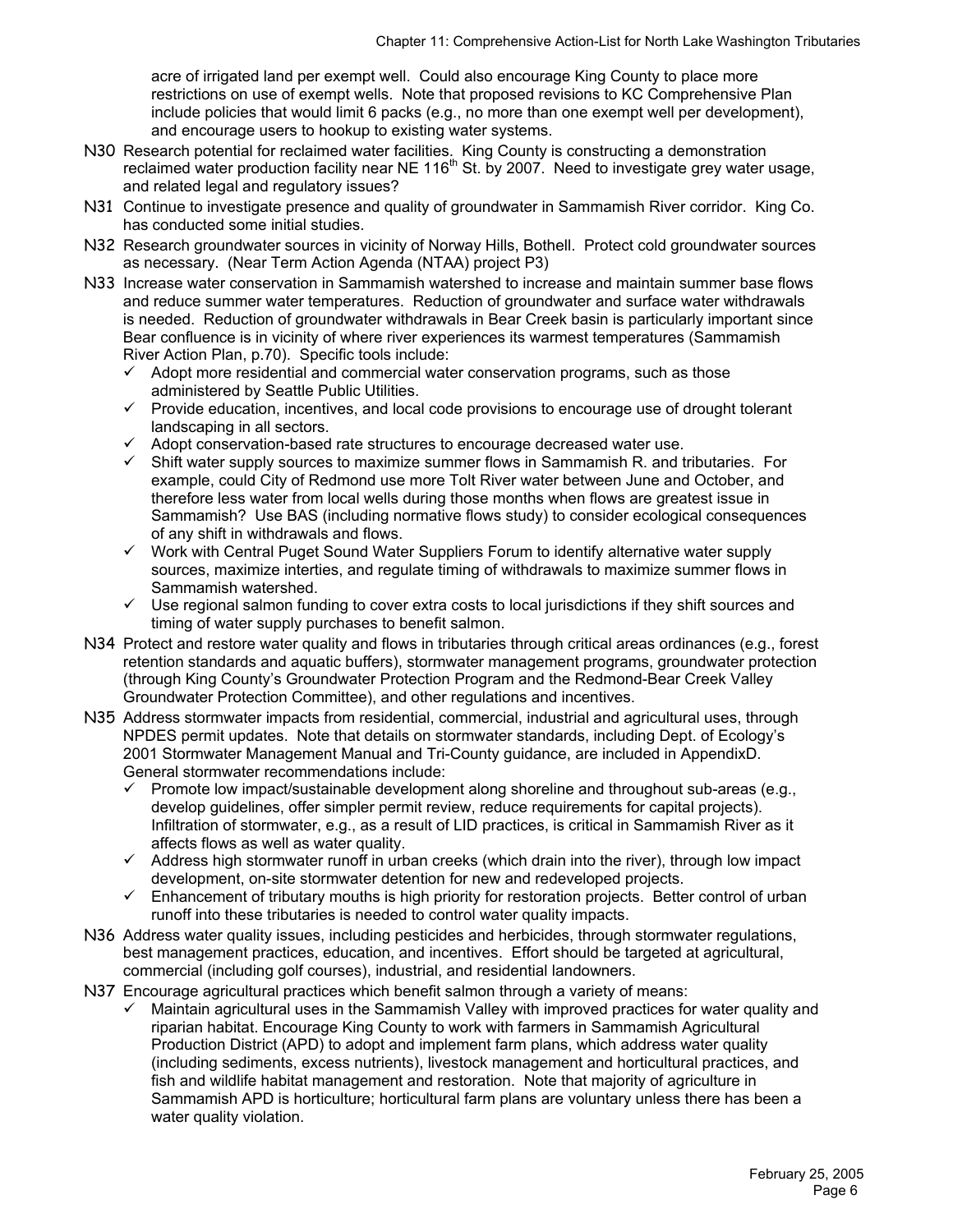- $\checkmark$  Use King County's Agricultural Drainage Assistance Program (ADAP), Cost Share Program, and farm plans to encourage riparian plantings where temperature is a problem.
- $\checkmark$  Assess potential impact of water temperature in small lateral tributaries on Sammamish River temperature. Determine change in temperature in the lateral tributaries as they traverse the valley, depending on degree of shading from riparian vegetation (or lack thereof), and relative temperature of the water when it enters the river. This research will help determine priorities for public monies (e.g., shading the small lateral tributaries versus revegetating at mouths where tributaries enter the river). Note that tall riparian plantings can create shading problems for horticulture.
- $\checkmark$  Involve agricultural owners in developing and implementing conservation actions. Clarify what is needed for salmon habitat restoration and protection and involve agricultural owners in figuring out how to get there. Recognize constraints on properties, especially those under the Farmlands Preservation Program.
- $\checkmark$  Use all available tools to bring all farms into compliance with water quality standards. Continue to work with agricultural landowners (using regulatory and incentive tools) to minimize erosion and pesticide runoff.
- $\checkmark$  Look into alternatives forms of agriculture that would be more compatible with the Sammamish River ecosystem (e.g., blueberries which grow in wetland setting).
- N38 Work with Dept. of Ecology on water quality issues listed in TMDLs. Sammamish River is on 303(d) list for temperature, elevated fecal coliform bacteria levels, low dissolved oxygen, and pH.

**Protect and restore riparian vegetation along the mainstem and tributaries to the Sammamish River to provide shade and reduce water temperatures as well as provide future sources of large woody debris. In reaches 3 through 6, restore floodplain connections and increase meandering of river by regrading river banks, creating flood benches at or below ordinary high water mark.** 

- N39 When implementing revegetation requirements and incentives, consider needs and opportunities for regrading banks to create shallow juvenile rearing habitat. Regrading should occur first (prior to revegetation), to avoid wasted effort and to make revegetation part of a larger restoration of the river channel.
- N40 Adopt and enforce adequate riparian and wetland buffers on mainstem and tributaries. While some jurisdictions already have strong protections in place, consistent and effective enforcement is important. Where riparian buffers, wetlands, or stream mouths have been restored, protect them from any further degradation through critical areas ordinances and Shoreline Master Programs.
- N41 Many structures along the river and tributaries are nonconforming with development regulations. The degree of nonconformity will become even greater as buffers and other riparian protections become more restrictive. In order to decrease the level of nonconformity over the long term (e.g., 50 years), jurisdictions should encourage or require that development come into conformity, depending on the degree of redevelopment. A sliding scale could be applied (e.g., based on redevelopment thresholds), where the greater the degree of redevelopment, the greater the expectation that the development come into compliance.
- N42 Encourage bank regrading and revegetation of riparian buffers during new construction and redevelopment in exchange for regulatory flexibility. Analysis of site-specific tradeoffs – including upland land use impacts to the river - would be necessary to insure a net benefit to salmon. Examples of regulatory flexibility include:
	- 9 Reductions in building setbacks, modest increases in lot coverage or impervious area (or increased density for multi-family) could be allowed if applicant regrades bank and/or restores a degraded riparian buffer.
	- $\checkmark$  Reduce prescriptive buffer widths if buffers are planted with appropriate native vegetation and a science-based evaluation determines that no negative impact results and a reduction is appropriate.
	- $\checkmark$  Allow or encourage variances from front yard setbacks to avoid allowing variances from back yard setbacks that would cause development to encroach further toward the river or a tributary.
- N43 Offer incentives to encourage voluntary bank regrading and revegetation of riparian buffers. Incentives include:
	- $\checkmark$  Provide expertise (e.g., provide templates for riparian planting plan, bank design)
	- $\checkmark$  Expedite permit process at local, state and federal levels (e.g., allow more restoration activities as shoreline exemptions to make permitting faster and less costly)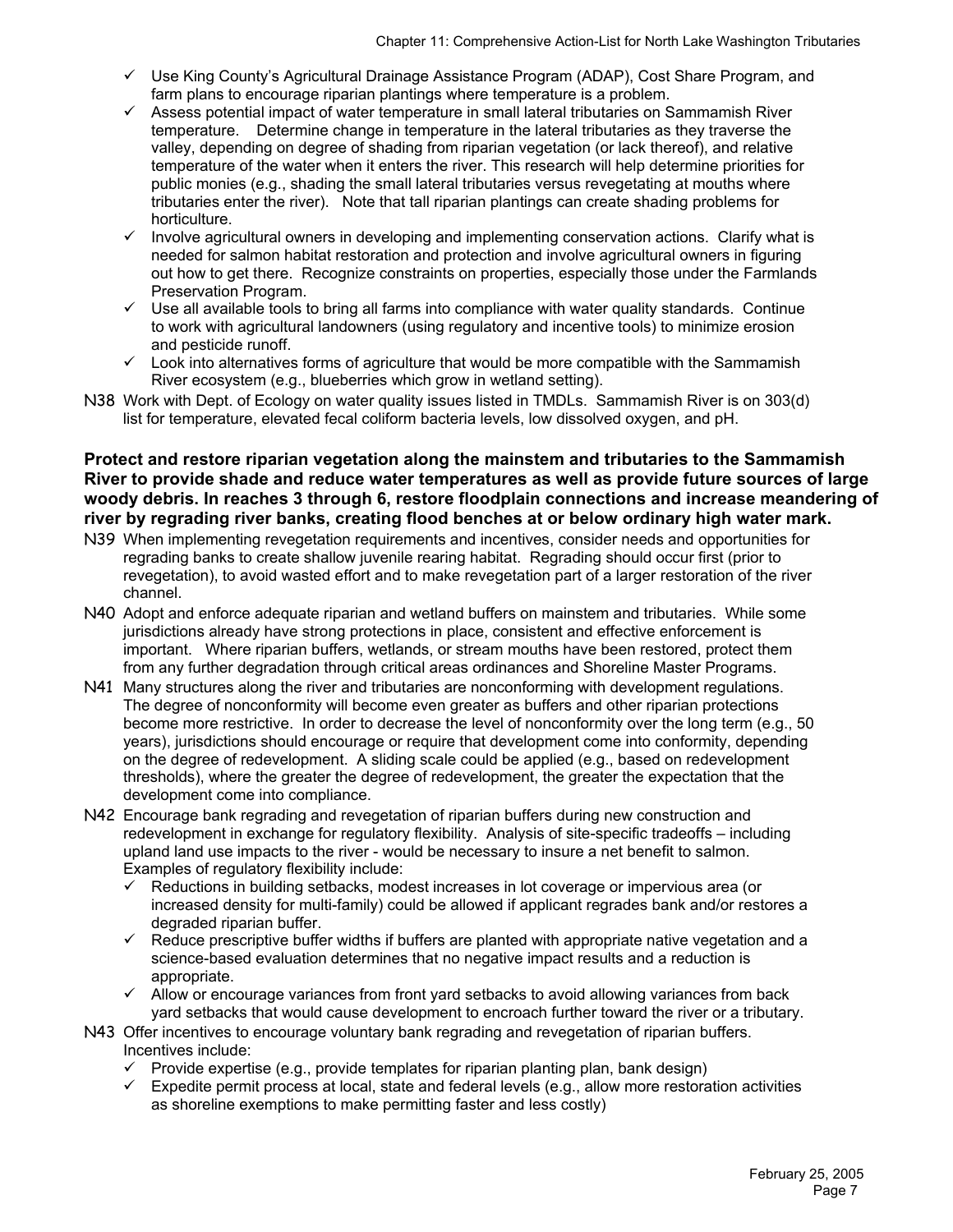- $\checkmark$  Provide and streamline applications for tax breaks through programs such as the Public Benefit Rating System (PBRS), if landowner commits to stewardship activities (above and beyond regulatory protection requirements) through permit process. PBRS would likely provide most benefit to/be most appropriate for larger, suburban lots within urban areas or in rural areas.
- See agricultural recommendations above under *cool water sources*, for agricultural actions to improve riparian buffers.
- N44 Regulatory flexibility and incentives for bank regrading and revegetation should also address maintenance responsibilities for these riparian buffers.
- N45 Support private actions by developers to restore and/or improve shorelines as part of redevelopment projects. As an example, the LakePointe project in Kenmore will complete a significant site cleanup and restore its Sammamish River shoreline as part of the project.
- N46 Support education and demonstration programs, for shoreline property owners and landscape and development contractors, to show real world examples of river bank restoration and revegetation.
- N47 Local jurisdictions should share information among themselves about ordinance language, templates and specifications.
- N48 Work with U.S. Army Corps of Engineers to revise maintenance practices on Sammamish R. banks and levees in order to improve and restore salmon habitat functions. (NTAA project P6) Modeling for Sammamish R. Transition Zone project may provide useful information on restoration projects and flood management.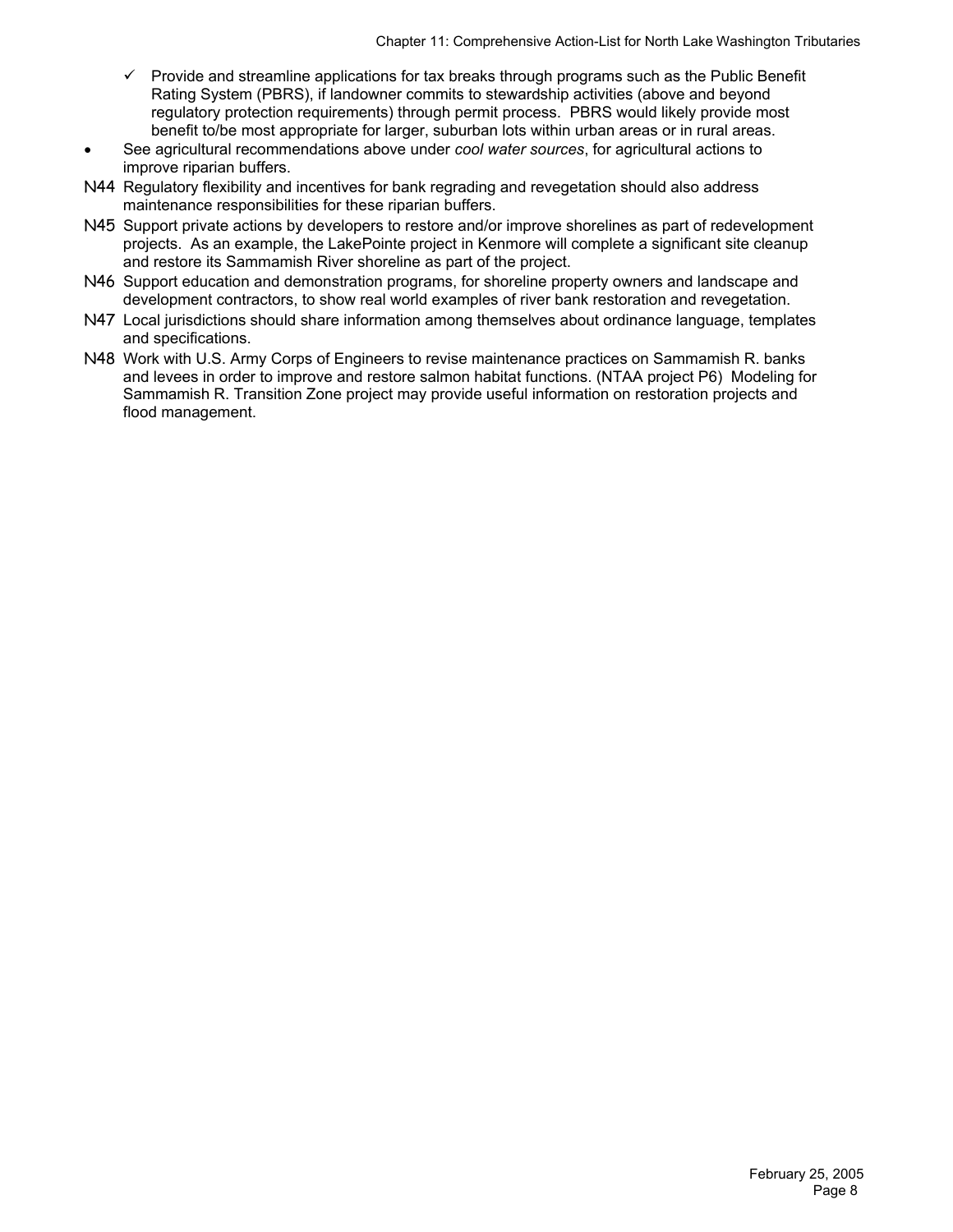| <b>LAND USE, PLANNING, AND INFRASTRUCTURE ACTIONS</b>                                                                                                                                                                                                                                                                               |                                                                                                                                                                                                                                                                                           |  |  |  |  |
|-------------------------------------------------------------------------------------------------------------------------------------------------------------------------------------------------------------------------------------------------------------------------------------------------------------------------------------|-------------------------------------------------------------------------------------------------------------------------------------------------------------------------------------------------------------------------------------------------------------------------------------------|--|--|--|--|
|                                                                                                                                                                                                                                                                                                                                     | FOR NORTHERN LAKE WASHINGTON (Migratory Tier 1)                                                                                                                                                                                                                                           |  |  |  |  |
| <b>POLICY/INSTITUTIONAL CONTEXT:</b>                                                                                                                                                                                                                                                                                                | <b>SCIENCE CONTEXT:</b>                                                                                                                                                                                                                                                                   |  |  |  |  |
| Jurisdictions:<br>Seattle, Lake Forest Park, Kenmore, Kirkland,<br><b>King County</b><br><b>Growth pressures (inside UGA):</b><br>Seattle, Lake Forest Park, Kenmore, Kirkland<br>Planned Annexation Area (PAA in King Co.),<br>Kirkland<br><b>Percent of basin inside UGA:</b><br>100%<br><b>Program/mitigation opportunities:</b> | <b>Watershed evaluation rating:</b><br>West Lake Wash. Subarea: Tier 1 - Migratory<br>$\bullet$<br>area; Lower watershed function<br>East Lake Wash. Subarea: Tier 1 - Migratory<br>$\bullet$<br>area; Lower watershed function<br><b>Watershed evaluation summary:</b><br>Not applicable |  |  |  |  |

#### **LAND USE ACTIONS FOR NORTH LAKE WASHINGTON MIGRATORY AREA BASED ON TECHNICAL RECOMMENDATIONS IN WRIA 8 CONSERVATION STRATEGY**

#### Notes:

- 1) Technical priorities from the WRIA 8 Conservation Strategy are listed in bold; recommended land use actions are listed for each technical area. Most technical recommendations are interrelated; many land use actions address multiple technical priorities.
- 2) Note that local jurisdictions in these subareas are doing or planning to do many of these actions.
- 3) See also Appendix D for a menu of land use actions described by criteria, and references on low impact development, critical areas and other land use topics.

#### **Reduce predation to outmigrating juvenile Chinook by: reducing bank hardening, restoring overhanging riparian vegetation, replacing bulkheads and rip-rap with sandy beaches with gentle slopes, and use of mesh dock surfaces and/or community docks.**

- N49 Use WRIA 8 Conservation Strategy as one of the "best available science" resources during current critical areas ordinance (CAO) revisions and Shoreline Master Program (SMP) revisions. Recognize that softening or removal of bulkheads is the most important action to improve shoreline habitat. In addition, riparian/shoreline buffers should be increased to the extent practicable.
- N50 This area is mostly developed, with little undisturbed landscape left to protect, and much of the shoreline is privately owned. Many structures in the lake shore area are nonconforming with development and environmental regulations; the degree of nonconformity will become even greater as buffers and other shoreline protections become more restrictive. In order to decrease the level of nonconformity over the long term (50-100 years), jurisdictions should encourage or require that development come into conformity, depending on the degree of redevelopment. A sliding scale could be applied, where the greater the degree of redevelopment, the greater the expectation that the development come into compliance.
- N51 Discourage construction of new bulkheads. Develop guidelines to better assess need for bulkheads and restrict height to that necessary to protect the structure; height increases would be allowable only after appropriate analysis based on fetch, waves, wind velocity and direction, etc. Guidelines should take into account tradeoffs with other environmental impacts (e.g., presence of contaminated soils) and public safety hazards.
- N52 Encourage salmon friendly shoreline design during new construction and redevelopment of shoreline properties, and properties that border tributaries, by offering regulatory flexibility. However, analysis of these tradeoffs – including upland land use impacts to the lake - would be necessary to insure a net benefit to salmon. Examples of regulatory flexibility include: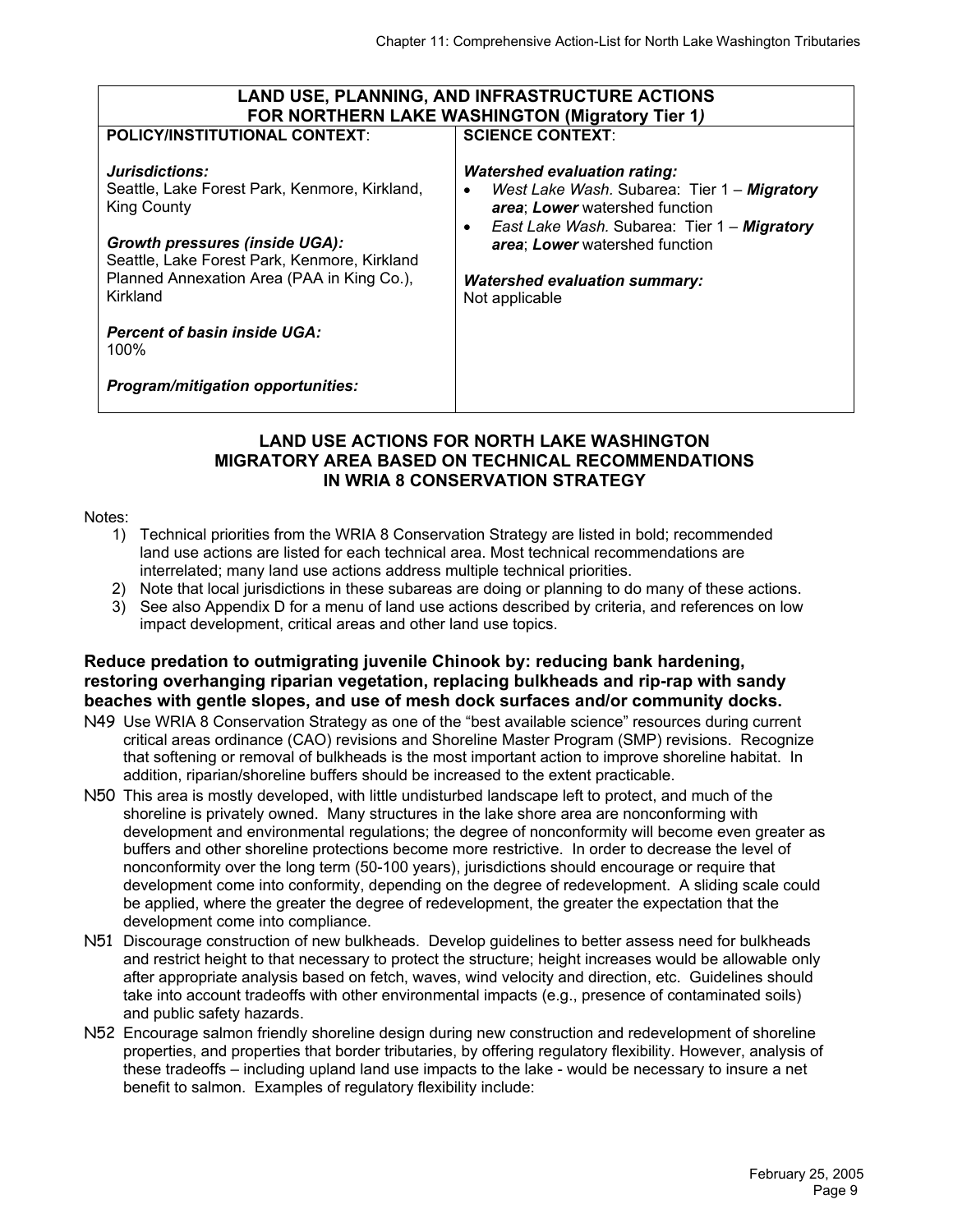- $\checkmark$  Reductions in building setbacks, modest increases in lot coverage or impervious area (or increased density for multi-family) could be allowed if applicant removes, sets back or softens bulkhead and restores shoreline "vegetative management area" (riparian/lakeshore buffer).
- $\checkmark$  Reduce prescriptive buffer widths if buffers are planted with appropriate native vegetation and a science-based evaluation determines that no negative impact results.
- $\checkmark$  Allow or encourage variances from front yard setbacks to avoid allowing variances from back yard setbacks and/or riparian buffers that would cause development to encroach further toward the lake.
- N53 Offer incentives to shoreline property owners to voluntarily remove bulkheads, revegetate shoreline, improve habitat at creek mouths, change dock design. Incentives include:
	- $\checkmark$  Provide expertise (e.g., provide templates for shoreline planting plan, bulkhead design)
	- Expedite permit process at local, state and federal levels (e.g., allow more restoration activities as shoreline exemptions to make permitting faster and less costly)
	- $\checkmark$  Provide and streamline applications for tax breaks through programs such as Public Benefit Rating System (PBRS) if landowner commits to stewardship activities (above and beyond regulatory protection requirements) through permit process. PBRS would likely provide most benefit to/be most appropriate for larger, suburban lots within urban areas.
	- Provide incentives for establishment of community docks or mooring buoys, rather than individual lot docks.
- N54 Address disincentive in Shoreline Management Act that can discourage shoreline restoration because ordinary high water mark (OHWM) can be moved landward as a result of removal of a bulkhead, resulting in additional use restrictions placed on adjacent or applicant's property. Local jurisdictions have some ability to limit impact of setback from OHWM, but cannot move the 200-foot shoreline jurisdiction. May require change at state level.
- N55 Support joint effort by NOAA Fisheries, WDFW, USACOE, USFWS to develop specifications for new and expanded piers. Goal of this effort is for streamlined federal/state permitting for piers that meet these specifications (affects Corps Section 404, Section 401 water quality certification, HPA). COE is developing Regional General Permit for new and expanded overwater structures in Lake Washington. NOAA Fisheries hopes to work with local jurisdictions to adopt similar permit requirements at local level; they will meet with lakeshore jurisdictions throughout spring '04.
- N56 Support development of federal/state/local specifications and streamlined permitting for salmon friendly bulkheads.
- N57 Explore need for regulation and/or education related to impacts of power boat speed near shorelines on bulkheads, shoreline vegetation. Power boats are getting bigger; determine if there is a need to set guidance for boat speed within a certain distance of shoreline, depending on the location in the lake.
- N58 Research pros and cons of allowing fill at edge of lake, as a way of providing a vegetated buffer. This could balance desire by property owners to maintain usable yard area and need to increase shoreline buffer for salmon habitat. Look into scientific validity and legal/institutional issues. Will need to evaluate such projects on a site-by-site basis.
- N59 Offer landscape, bulkhead, or dock contractor training and certification programs.
- N60 Support education and demonstration programs so that shoreline property owners can see examples of how salmon friendly bulkheads, docks, etc. actually work, and will therefore better understand and accept regulations/incentives about these docks and bulkheads.
- N61 Local jurisdictions should share information among themselves about ordinance language, templates and specifications.
- N62 Jurisdictions should continue to apply shoreline restoration, appropriate use of pesticides, native landscaping, etc. in parks, street ends, and other publicly owned property.

#### **Protect and restore water quality in tributaries and along shoreline. Restore coho runs in smaller tributaries as control mechanism to reduce the cutthroat population. Reconnect and enhance small creek mouths as juvenile rearing areas.**

N63 Protect and restore water quality and other ecological functions in tributaries to reduce effects of urbanization and reduce conditions which encourage cutthroat. Protect and restore forest cover, riparian buffers, wetlands, and creek mouths by revising and enforcing critical areas ordinances and Shoreline Master Programs, incentives, and flexible development tools.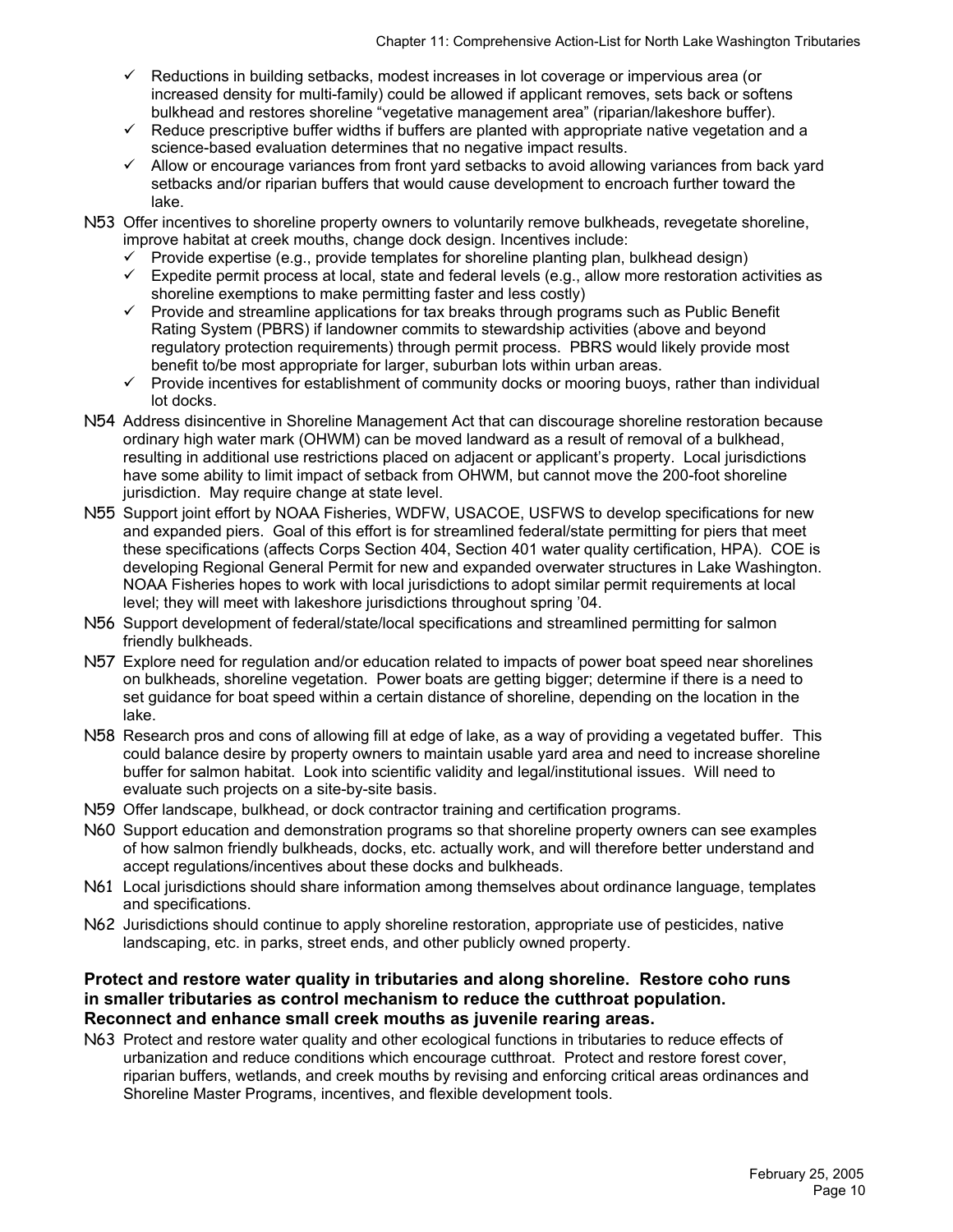- N64 Address stormwater impacts from residential, commercial, industrial uses, through NPDES permit updates, consistent with Dept. of Ecology's 2001 Stormwater Management Manual (or beyond, e.g. to Tri-County guidance - see Appendix D). General stormwater recommendations include:
	- $\checkmark$  Promote low impact/sustainable development along shoreline and throughout sub-areas through regulations, education, and incentives (e.g., develop guidelines, offer simpler permit review, reduce requirements for capital projects).
	- $\checkmark$  Adopt policies on pesticide use consistent with the January 2004 federal ruling banning certain pesticide use along salmon-bearing streams in the northwest. Application of pesticides should be in accordance with source control best management practices (BMPs) in Ecology's 2001 Stormwater Management Manual.
	- $\checkmark$  Address high stormwater runoff in urban creeks (which drain into Lake Washington), through low impact development, on-site stormwater detention for new and redeveloped projects.
	- $\checkmark$  Address point sources that discharge directly into the lake.
	- $\checkmark$  Address stormwater impacts from major transportation projects (for new and expanded roadways proposed during the next ten years). Address stormwater impacts from State Route 520 Bridge.
- N65 Address water quality associated with marinas; note that marinas are regulated directly by Dept. of Ecology.
- N66 Reevaluate government policies toward aquatic weed control to minimize impacts to salmon habitat; coordinate with relevant agencies.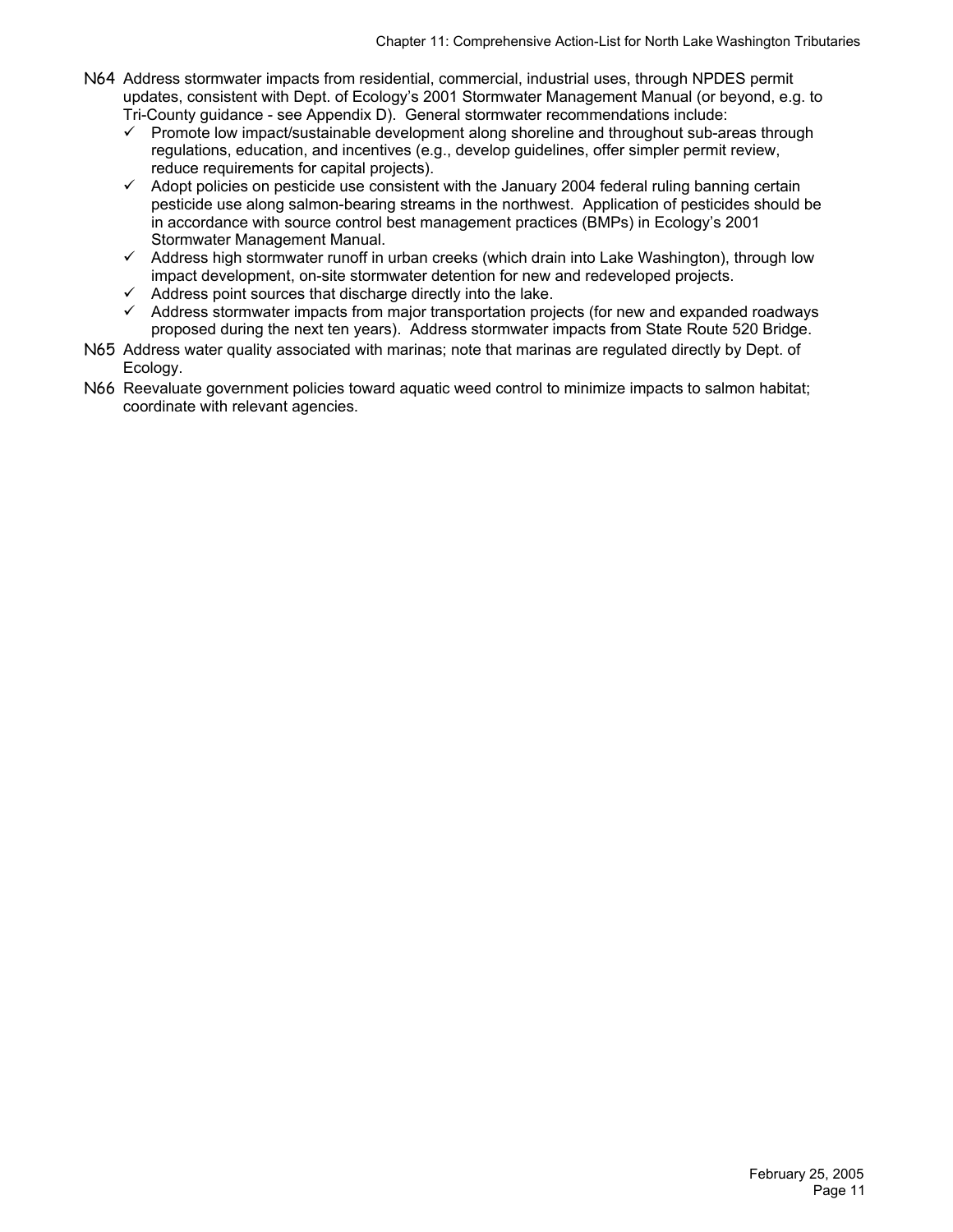#### **LAND USE, PLANNING, AND INFRASTRUCTURE ACTIONS FOR NORTH LAKE WASHINGTON POPULATION (Tier 2 subareas)** [Note: Kelsey Creek is addressed separately] **POLICY/INSTITUTIONAL CONTEXT**: *Jurisdictions:*  Redmond, Sammamish, Woodinville, Bothell, Mill Creek, Everett, King County, Snohomish **County** *Growth pressures (inside UGA):*  Redmond, Sammamish, Woodinville, Bothell, Mill Creek, Redmond Ridge Urban Planned Development (UPD), unincorporated King Co. and unincorporated Snohomish Co. (including Maltby UGA, Bothell Municipal Urban Growth Area (MUGA), Mill Creek MUGA, Everett MUGA). *Percent of basin inside UGA:*  North Creek is almost entirely within the UGA (incorporated areas or MUGAs for Everett, Mill Creek, and Bothell); a small part of Little Bear is inside UGA (Woodinville, Maltby UGA, and Silver Firs area), while majority is outside UGA; Evans Creek is divided between inside UGA (Sammamish, Redmond, Redmond Ridge UPD) and outside. *Program/mitigation opportunities:*  • I-405 watershed characterization • Brightwater wastewater treatment facility mitigation plan and funding • North Creek Fecal Coliform Total Maximum Daily Load, Submittal Report, June 2002, Ecology Publication No. 02-10- 020 • North Creek Fecal Coliform Total Maximum Daily Load, Detailed Implementation Plan, September 2003, Ecology Publication No. 03-10-047 • Basin plans including: North Creek Watershed Management Plan, September 6, 1994, Snohomish County Public Works Surface Water Management • Snohomish County Drainage Needs Reports for North Creek [and others?] • Little Bear Creek Corridor Habitat Assessment, prepared for City of Woodinville by David Evans and Associates, July 2002 **SCIENCE CONTEXT**: *Watershed evaluation rating:*  • *Lower North* Subarea: Tier 2 - *Satellite* Chinook use; *Moderate* watershed function • *Upper North* Subarea: Tier 2 - *Satellite* Chinook use; *Moderate* watershed function • *Little Bear* Subarea: Tier 2 - *Satellite* Chinook use; *Moderate* watershed function • *Evans* Subarea: Tier 2 - *Satellite* Chinook use; *High* watershed function *Watershed evaluation summary: Lower North* Subarea: Relative impact factors are: • High – flow volume Moderate - total impervious area, road crossings • Low - % of high gradient streams Relative mitigative factors: High - % of low gradient streams, wetland area Low – forest cover, riparian forest cover *Upper North* Subarea: Relative impact factors are: • High – flow volume, total impervious area Moderate – road crossings Low - % of high gradient streams Relative mitigative factors: • High - % of low gradient streams, wetland area Moderate – riparian forest cover Low – forest cover *Little Bear* Subarea: Relative impact factors are: • High – flow volume • Moderate - % of high gradient streams, road crossings, total impervious area Relative mitigative factors: High - % of low gradient streams, wetland area [rating changed per recent Snohomish Co. data] Moderate - forest cover, riparian forest cover *Evans* Subarea: Relative impact factors are: • Moderate – flow volume, total impervious area, % of low gradient streams  $Low - road crossinas$ Relative mitigative factors: • High - % of low gradient streams, wetland area Moderate – forest cover, riparian forest cover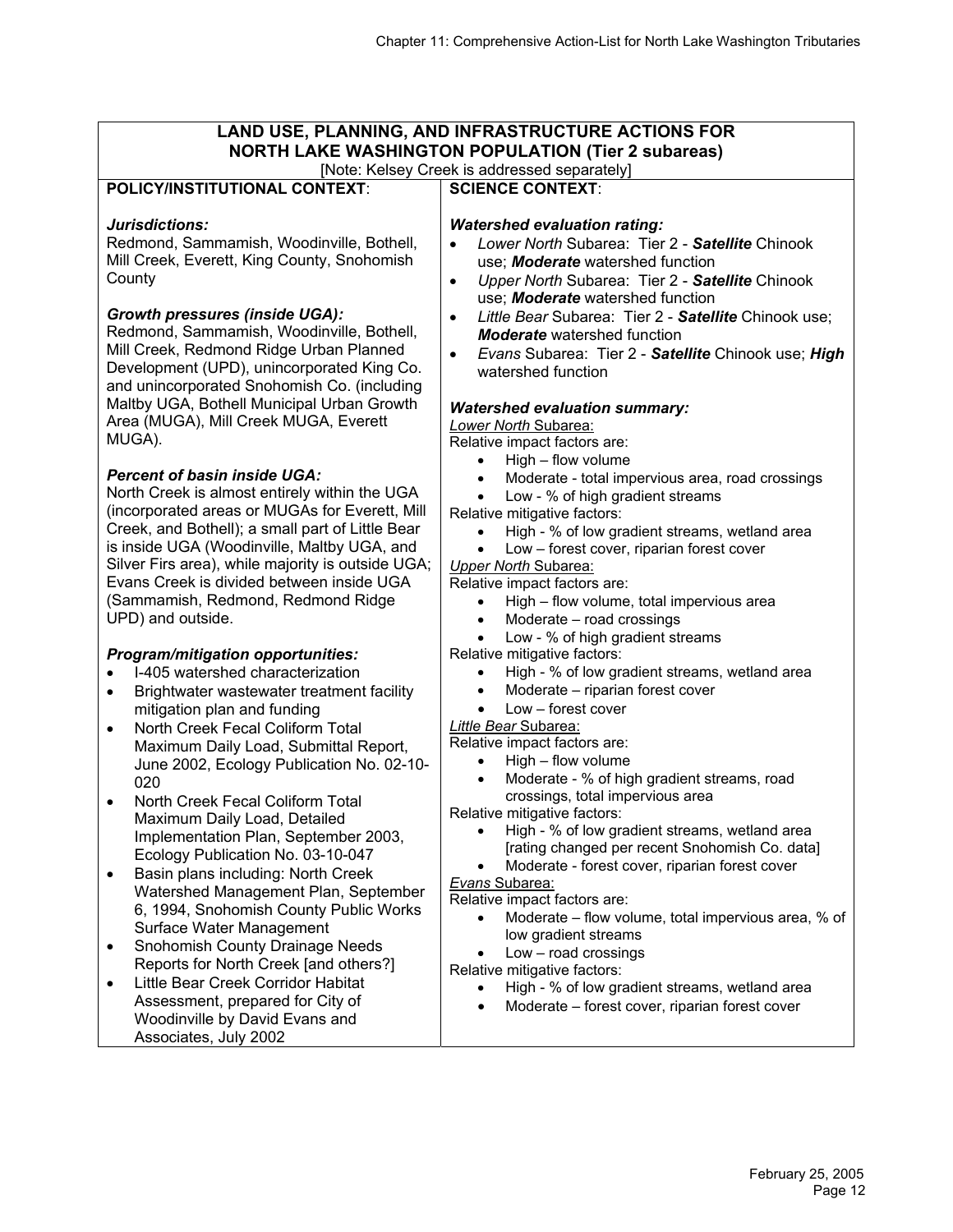## **LAND USE ACTIONS FOR NORTH, LITTLE BEAR, EVANS CREEKS BASED ON TECHNICAL RECOMMENDATIONS IN WRIA 8 CONSERVATION STRATEGY**

#### Notes:

- 1) Technical priorities from the WRIA 8 Conservation Strategy are listed in bold; recommended land use actions are listed for each technical area. Most technical recommendations are interrelated; many land use actions address multiple technical priorities.
- 2) Note that local jurisdictions are doing or planning to do many of these actions.
- 3) See also Appendix D for a menu of land use actions described by criteria, and references on low impact development, critical areas and other land use topics.

**Protect forest cover and soil infiltrative capacity, wetland areas, and minimize impervious areas, to maintain watershed function and hydrologic integrity (especially maintenance of sufficient base flows) and protect water quality. North is largest of Tier 2 subareas and most likely to have historically supported Chinook; restoration and enhancement will likely increase productivity/abundance. Little Bear is least altered of Tier 2 subareas and may support productivity/abundance in short and long term; protection of ecosystem processes is therefore important**.

- N67 North, Little Bear, and Evans subareas are facing intense growth pressure. Therefore, the following actions are essential:
	- Jurisdictions should not move the UGA boundary, unless such change is beneficial to salmon. Jurisdictions should accommodate most new growth inside the UGA within existing incorporated areas, MUGAs, and PAAs. When considering a change to the Urban Growth Boundary, a jurisdiction should be required to evaluate and mitigate for the cumulative impacts to the salmon resource of changing that line.
	- $\checkmark$  Manage new residential, commercial, and industrial development in urban or rural areas to minimize impacts on forest cover, aquatic buffers, water quality, and instream flows, by emphasizing low impact development (see specific recommendations on low impact development below under *water quality*).
	- $\checkmark$  Where regulations and incentives are not effective, acquire key habitat as current opportunities for protection will be lost forever.
	- $\checkmark$  Public education and outreach related to impacts of growth/development on salmon habitat are necessary to support effective implementation of land use actions discussed below. Work with existing organizations (e.g., Adopt-A-Stream Foundation, Little Bear Creek Protective Association) on education and outreach.
- N68 Brightwater wastewater treatment plant will affect watershed function both on and off site. The following actions should be implemented:
	- $\checkmark$  In terms of onsite features, support King County's plans to incorporate reforestation, wetland restoration, and low impact development features as part of its stormwater management system.
	- $\checkmark$  Brightwater mitigation will fund a number of offsite mitigation projects. Selection of mitigation projects should be based on WRIA 8 action lists and priorities. Mitigation projects should include support for local jurisdiction planning to encourage low impact development, projects that protect watershed function, and stream restoration and water quality improvements in Little Bear Creek.
	- $\checkmark$  Brightwater should be used as a growth management tool, e.g., to limit sewer service in rural areas and to encourage it for redevelopment of urban villages and other high density, mixed use areas within the UGA.
- N69 In rural areas, adopt and enforce regulations and incentives to protect majority of existing forest cover and to minimize impervious areas. Development practices in rural areas are promoting sewer hookups, allowing additional urban type development; this practice should be discouraged. Applications of rural standards should consider:
	- Where 65-10 is adopted, forest protection standards should take into account soils, substrate, topography, and vegetation to maximize retention and infiltration of precipitation.
	- $\checkmark$  Where 65% forest protection standard is not applied, consider modifying rural cluster development standards so they include LID features, they preserve large contiguous natural areas, and they are limited in size (e.g., to 14 houses per development) in order to achieve overall goal of 65% forest retention.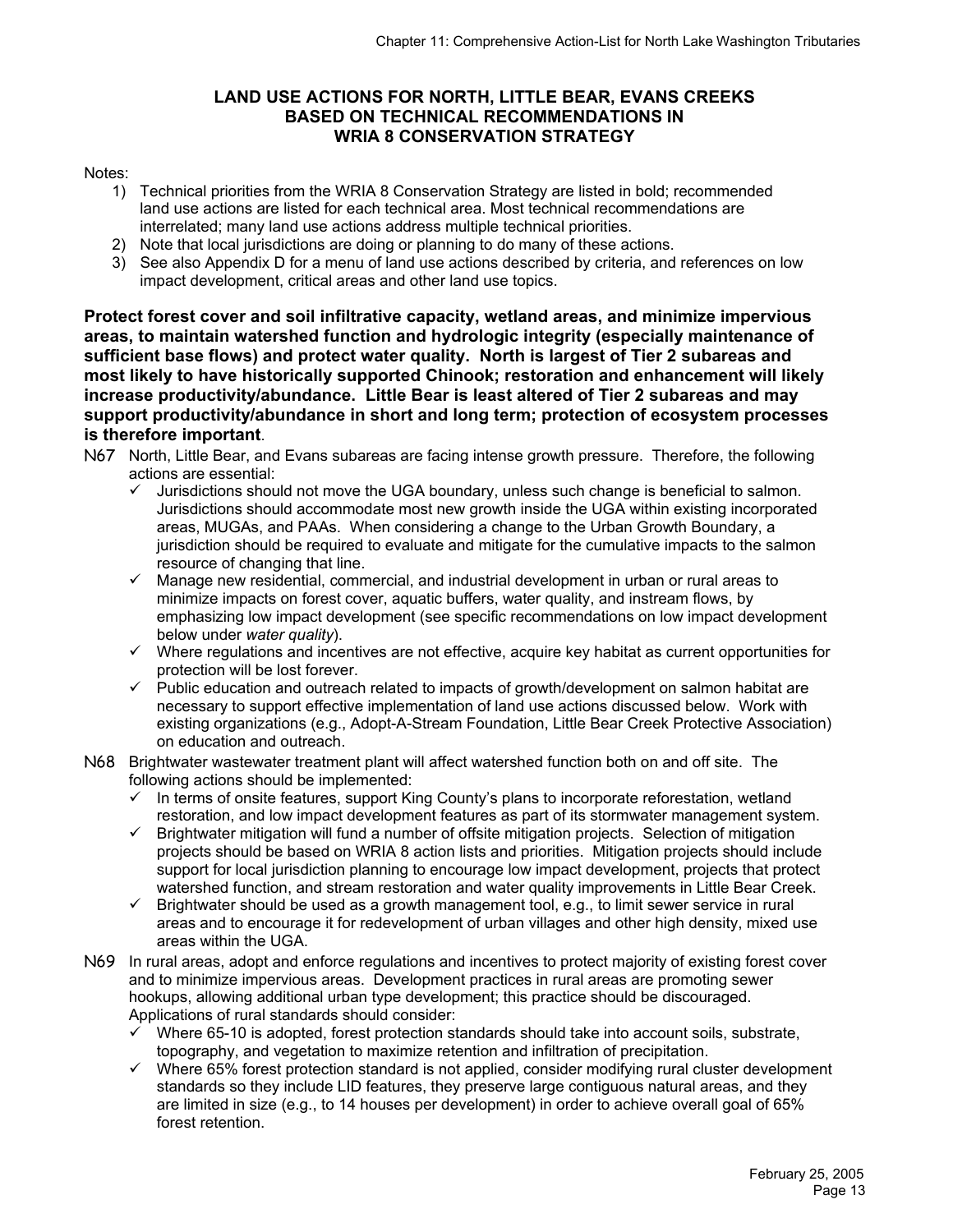- $\checkmark$  Incentives are also necessary to encourage reforestation of cleared land; see tools below under *riparian function*.
- N70 In urban areas, protect and restore forest cover through tree retention and tree replacement programs, landscaping guidelines, street tree programs, and urban reforestation programs (e.g., King County's Urban Forestry Program). Could require that new development over a certain size use clustering to preserve a certain portion of open space (e.g., 50% of site). If developer protects more open space, could offer incentives, such as density bonuses.
- N71 In North Creek subarea, there are serious flooding and peak flow issues. Protect remaining forest cover and wetlands, and reduce impervious surfaces, through critical areas ordinances, stormwater regulations and best management practices, incentives (e.g., tax breaks, expedited permitting), and acquisition where regulation and incentives are not sufficient protection. Support update of 1993 North Creek Watershed Plan and 2002 Drainage Needs Report to address groundwater detention and recharge issues. See also recommendations about North Creek under *adequate stream flows* below.
- N72 Use flexible development tools, such as transferable development rights (TDRs) or environmental mitigation banking, to shift development to areas which are less environmentally sensitive and/or to mitigate impacts by restoring areas with highest ecological functions. In Snohomish County, encourage use of TDRs to protect farmland in the near-term and forests and wetlands in the future. In King County, encourage use of mitigation reserve areas; this program matches mitigation needs with habitat restoration and preservation needs on a subbasin or basin level.
- N73 Continue to acquire parcels or conservation easements along creeks and upland that are not sufficiently protected by regulations (e.g., NTAA mentions Evans Cr. Greenway program, Snohomish County's ESA Priority Land Acquisition Program). See discussion of maintenance of protected lands below under *riparian function.*
- N74 Identify and protect headwater areas, including seeps, springs, wetlands in all three subareas. Do additional mapping and field monitoring to determine critical groundwater recharge areas to protect. Consider using critical aquifer recharge area (CARA) protections more broadly to protect groundwater recharge for maintaining cold temperatures in fish bearing streams, rather than solely for groundwater quality protection for potable water supply. Work to avoid possible road construction in Evans Creek headwater wetlands as part of development of Redmond Ridge East, an Urban Planned Development/Fully Contained Community (UPD/FCC), which is the final phase of Redmond Ridge UPD east of the City of Redmond.
- N75 Protect wetlands and their buffers through critical area ordinance (CAO) revisions. Where wetland protection regulations are weakened, seek alternative means through incentives or acquisition to maintain equal level of wetland function.
- N76 Recognize importance of enforcement for these and all regulatory recommendations included below. Note that public education about why regulations exist is key part of making enforcement more effective. Effective enforcement must also include monitoring and adaptive management, so that effectiveness of regulations (and related mitigation projects) is measured, and adjustments are made over time.

#### **Protect and restore riparian function, including revegetation, to provide sources of large woody debris to improve channel stability, contribute to pool creation, to reduce peak water temperatures.**

- N77 Continue to tighten regulations affecting riparian buffers, including larger stream buffers, more restricted application of buffer averaging, fewer allowable uses in buffers (e.g., not allowing trails and stormwater facilities). Could approve administrative variances of development standards (on case-bycase basis) in order to avoid encroaching into a sensitive area buffer.
- N78 Nonconforming uses are significant challenge in developed areas.Many existing structures along creeks encroach into required stream buffers and are nonconforming with development and environmental regulations. The degree of nonconformity could become even greater as buffers and other riparian protections become more restrictive. In order to decrease the level of nonconformity over the long term (e.g., 50 years), local jurisdictions should encourage or require that development come into conformity, depending on the degree of redevelopment. A sliding scale could be applied (e.g., based on redevelopment thresholds), where the greater the degree of redevelopment, the greater the expectation that the development come into compliance.
- N79 Encourage or require revegetation and enhancement of riparian buffers where existing buffer vegetation is inadequate (i.e. lacking in tree/shrub vegetation or dominated by non-native invasive species) to restore wetland or stream functions. Restoration should include underplanting of conifers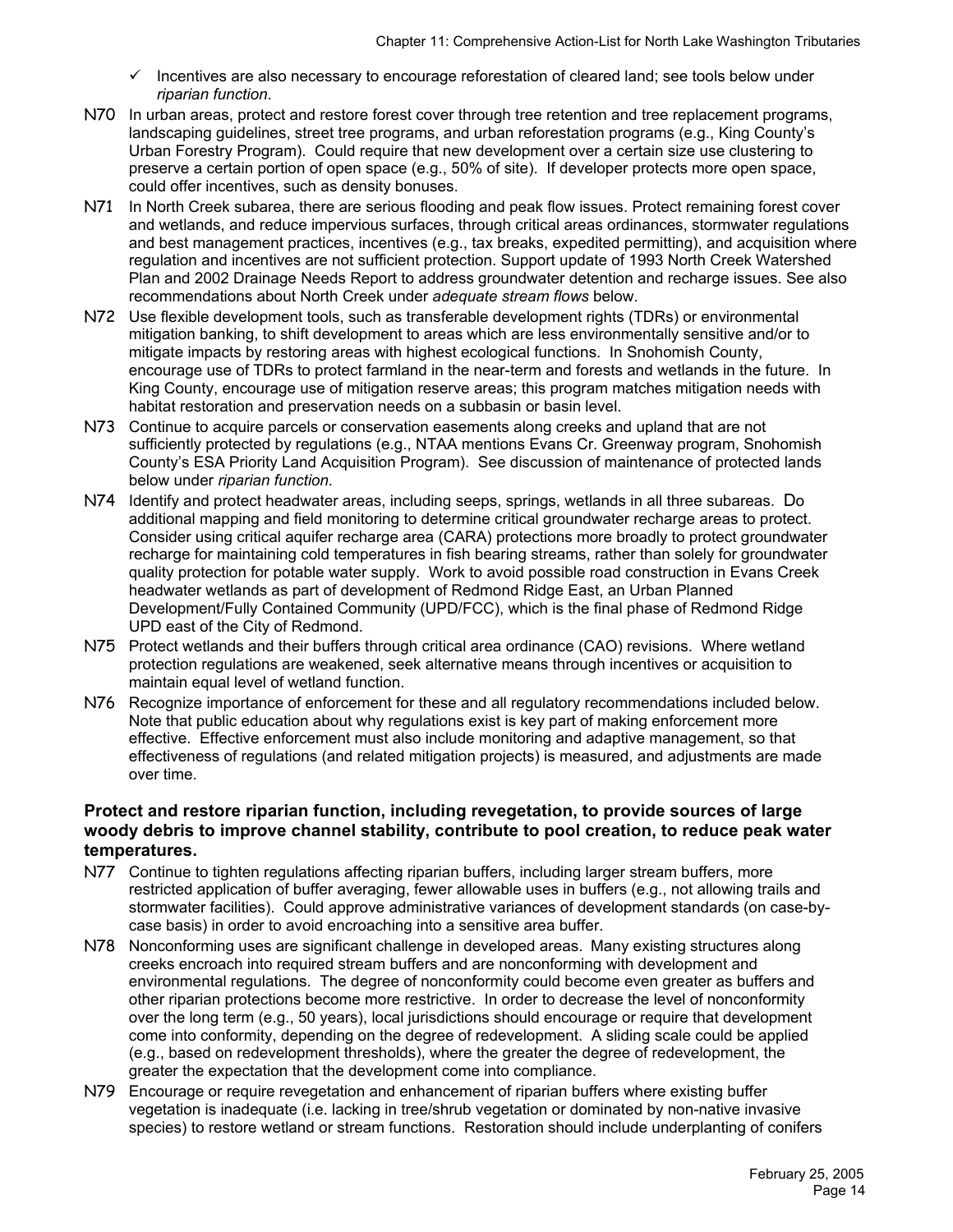in riparian buffers. Consider flexibility in prescriptive buffer width standards in exchange for stream habitat and buffer enhancement, particularly for redevelopment. However, any granting of regulatory flexibility needs to analyze site-specific tradeoffs – including upland land use impacts to the creek - to insure a net benefit to salmon.

- N80 Offer existing and new incentives to continue to protect and restore riparian and upland parcels beyond those that are protected through regulations. Incentives include current use taxation (e.g., Public Benefit Rating system – PBRS), Native Growth Protection Area programs, transfer of development rights programs.
- N81 Protection programs should include a stewardship element to ensure management and maintenance of these natural areas over the long term. Maintenance can be handed over to a local jurisdiction for public management, or if areas are managed privately or by non-profit organizations, standards for review and enforcement should be established. Regardless of what type of organization manages the area, long term stewardship and maintenance is a real cost and should be planned and accounted for. One approach in NLW Tier 2 combines resources of public, private, and non-profit organizations: In Evans subarea at Redmond Ridge UPD, Cascade Land Conservancy (CLC) is working with King County and Quadrant to secure funding so that CLC will both maintain recreational facilities and provide hands-on monitoring, adaptive management, and stewardship at a protected wetland site, as well as work with the homeowners association and nearby schools to make them more aware of wetlands/watershed issues.
- N82 Specific areas should be targeted for incentives to restore degraded riparian buffers; these areas include Lower Evans, Little Bear below Maltby Rd., North Creek south of SE 164<sup>th</sup> St. (as noted in NTAA). Technical Committee discussed lack of buffer in lowest reaches of Evans (Redmond's industrial area); should offer incentives to improve stream corridor in Reach 2 through redevelopment and/or through stormwater retrofit. Incentives to encourage voluntary revegetation of riparian buffers and/or reconnection of floodplains include:
	- $\checkmark$  Provide expertise (e.g., provide templates for riparian planting plan, assist private landowners with applications for grants to restore habitat)
	- $\checkmark$  Expedite permit process at local, state and federal levels (e.g., allow more restoration activities as shoreline exemptions to make permitting faster and less costly)
- N83 In order for incentive and technical assistance programs to be effective, they must receive adequate funding and be supported by technically trained staff.

#### **Protect and improve water quality to prevent adverse impacts from fine sediments, metals (both in sediments and in water), and high temperatures to key Chinook life stages. Adverse impacts from road runoff should be prevented through stormwater BMPs and the minimization of the number and width of roads in the basin.**

- N84 Washington Dept. of Ecology is updating the Phase 1 NPDES permit now and anticipates new permits will be issued to Snohomish and King Counties in spring 2005. In the long term, stormwater management programs should try to return more rainwater into the ground and keep it out of stormwater ponds with controlled discharge structures. Local and state government should use the NPDES permits to address these strategies in conjunction with salmon protection under ESA. King County's stormwater manual update places greater emphasis on low impact development BMPs; other jurisdictions should follow this approach.
- N85 All cities in NLW Tier 2 subareas are scheduled to be issued NPDES Phase 2 permits in the next year. As with Phase 1, these permits should address water quality and flow issues that affect salmon habitat, as detailed in the actions listed below.
- N86 Adopt stormwater BMPs to reduce sediment inputs from bank-scouring high flows.
- N87 Adopt stormwater BMPs to address heavy metals and pollutants.
- N88 Adopt source control BMPs to reduce fine sediment inputs to system (e.g., from new construction, erosion, and sedimentation from livestock access to streams). Enforcement is currently reactive (i.e., complaint driven); it should be more proactive (e.g., targeting construction sites, problem farms). Enforcement of stormwater regulations, as well as of critical areas requirements, could be strengthened through a "green" inspector group that would share expertise about various environmental incentives and regulations. Adequate enforcement staff should be made available in all jurisdictions.
- N89 Work with businesses in Evans Reach 2 on BMPs; explore options for getting businesses off septic systems and wells, and onto sewer and public water.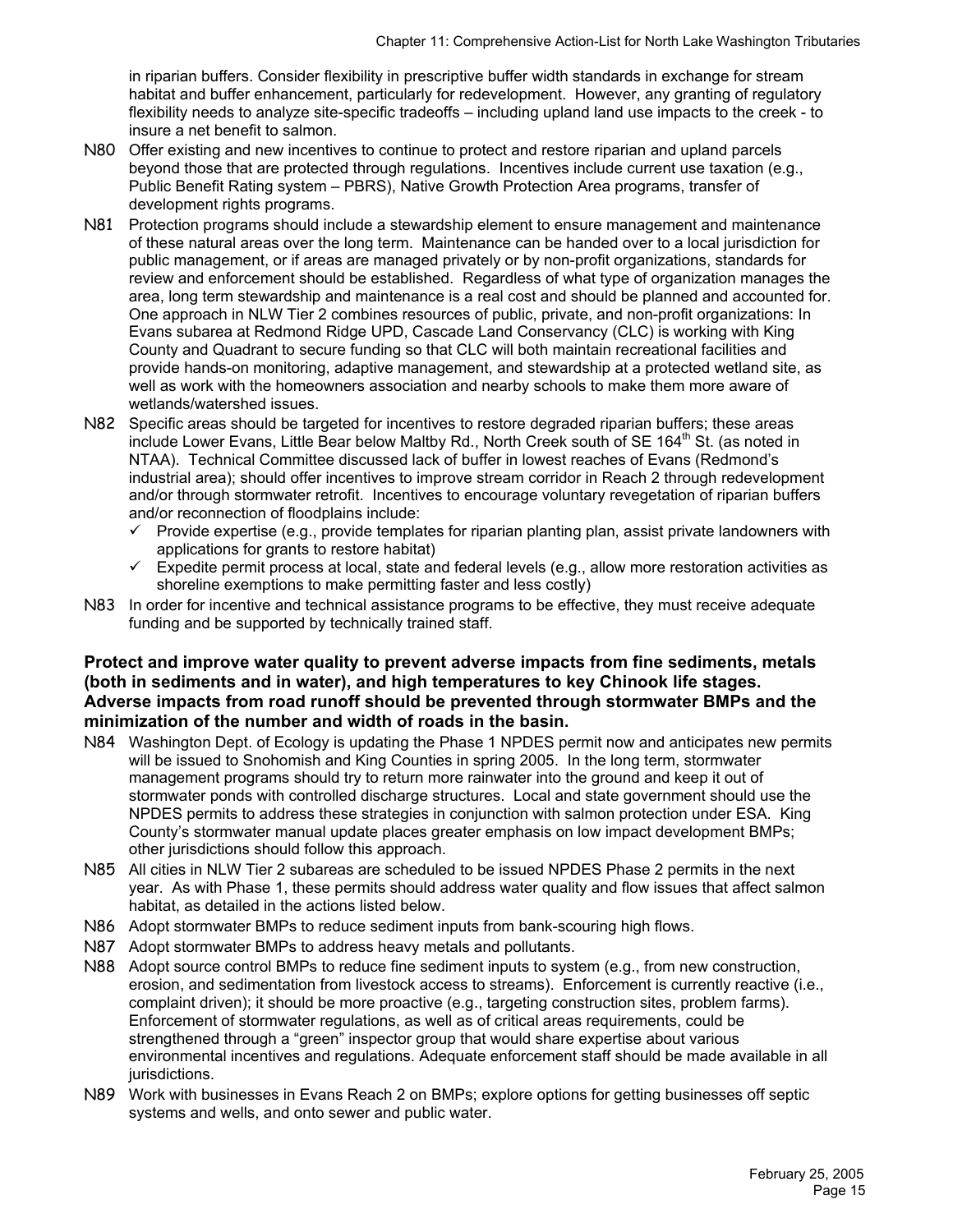- N90 Work with livestock owners on BMPs in Little Bear and Evans. Address institutional barriers to stream restoration in agricultural use areas in Evans, Reaches 4 and 5.
- N91 Jurisdictions should control new development to minimize impacts on water quality, instream flows, and aquatic buffers, through low impact development. Jurisdictions should consider a moratorium on development until a specific low impact development standard is adopted. Low impact development (LID) in new and existing development can be encouraged through regulations, incentives, and education/training; examples include:
	- $\checkmark$  Develop, adopt, and update as needed, local regulations and ordinances that improve the ability of builders to design LID projects, and for local government staff to review and approve those projects. For example, local staff from fire, surface water management, building, and public works departments have different responsibilities related to public and private development, and need to find solutions which can support LID. Local staff should coordinate with Department of Ecology, Puget Sound Action Team, and Washington State Cooperative Extensive Service staff working on LID issues. Snohomish County has adopted a Reduced Drainage Discharge Demonstration Programs; participation in the program is voluntary and incentive driven.
	- $\checkmark$  Analyze local road standards so that they promote, and don't discourage LID, in public and private roads; see details below.
	- $\checkmark$  Requirements for engineered stormwater facilities should be decreased for low-impact developments, since they should produce less runoff.
	- $\checkmark$  Encourage low impact development by providing technical assistance, incentives (e.g., PBRStype tax break), and demonstration projects so that other planners and developers can see handson examples.
	- $\checkmark$  Benefits and tradeoffs (in terms of stormwater management, cost, marketability) need to be illustrated based on real life examples. Existing examples include Maltby Joint Ventures-Chinook Homes, King County's three LID demonstration projects, Seattle's natural drainage program for retrofitting existing neighborhoods, Issaquah Highlands.
	- $\checkmark$  Monitor existing facilities (e.g., green roofs, permeable pavements, etc.) to improve understanding of and quantify benefits of LID techniques.
	- $\checkmark$  Investigate and implement low-cost stormwater control retrofit projects in key groundwater infiltration areas to reduce stormwater runoff; this includes retrofitting existing properties with amended soils, rain gardens, rain barrels, and other low cost tools that can be installed without purchase of new land or development of new stormwater facilities.
	- 9 Mitigation for development impacts should increasingly include partnering with owners of large parking lots (e.g., big box stores, churches, schools) to replace impervious surfaces with pervious concrete and other pervious pavements. Such public/private partnerships will provide multiple benefits of pervious pavements (e.g., water quality treatment, reduced temperature, high flow attenuation, low flow recharge).
	- $\checkmark$  Support task forces (e.g, Snohomish Co. Sustainable Development Task Force) and citizen organizations which are working to promote sustainable and low impact development.
- N92 Jurisdictions should invest in high performance street sweepers. These sweepers can be costeffective if shared among jurisdictions. They are recommended for cleaning pervious pavements.
- N93 Through planning for new roads or road widening projects, assess and recommend ways to minimize impacts on water quality, instream flows and sensitive areas. Low impact development includes BMPs for narrower roads, more pervious surfaces, reduced parking areas, maximized infiltration of stormwater, etc. Road widening should incorporate fish friendly culverts and drainage away from direct discharge of road runoff.
- N94 Adopt and implement Regional Road Maintenance Endangered Species Act (ESA) Program Guidelines for maintaining existing roads and drainage systems.
- N95 Retrofit existing roads to improve water quality treatment and flow control with an emphasis on infiltrating stormwater wherever it is feasible. Need BMPs for herbicides and pesticides along roads and power lines.
- N96 A Water Cleanup Plan (i.e., TMDL) for bacteria in North Creek was approved by EPA in August 2002, and a Detailed Implementation Plan (DIP) was completed September 2003. The North Creek Fecal Coliform DIP calls for local governments to develop "Bacterial Pollution Remediation Plans." Local jurisdictions should develop and implement these plans through their General Municipal Stormwater Phase I and II permits. While the TMDL did not specifically analyze low-flow trends in North Creek, it does take a conservative approach to protecting stream flows and recommends infiltration of stormwater wherever feasible. This not only prevents the introduction of polluted stormwater, but also will help ensure that adequate long-term groundwater resources might be protected. The TMDL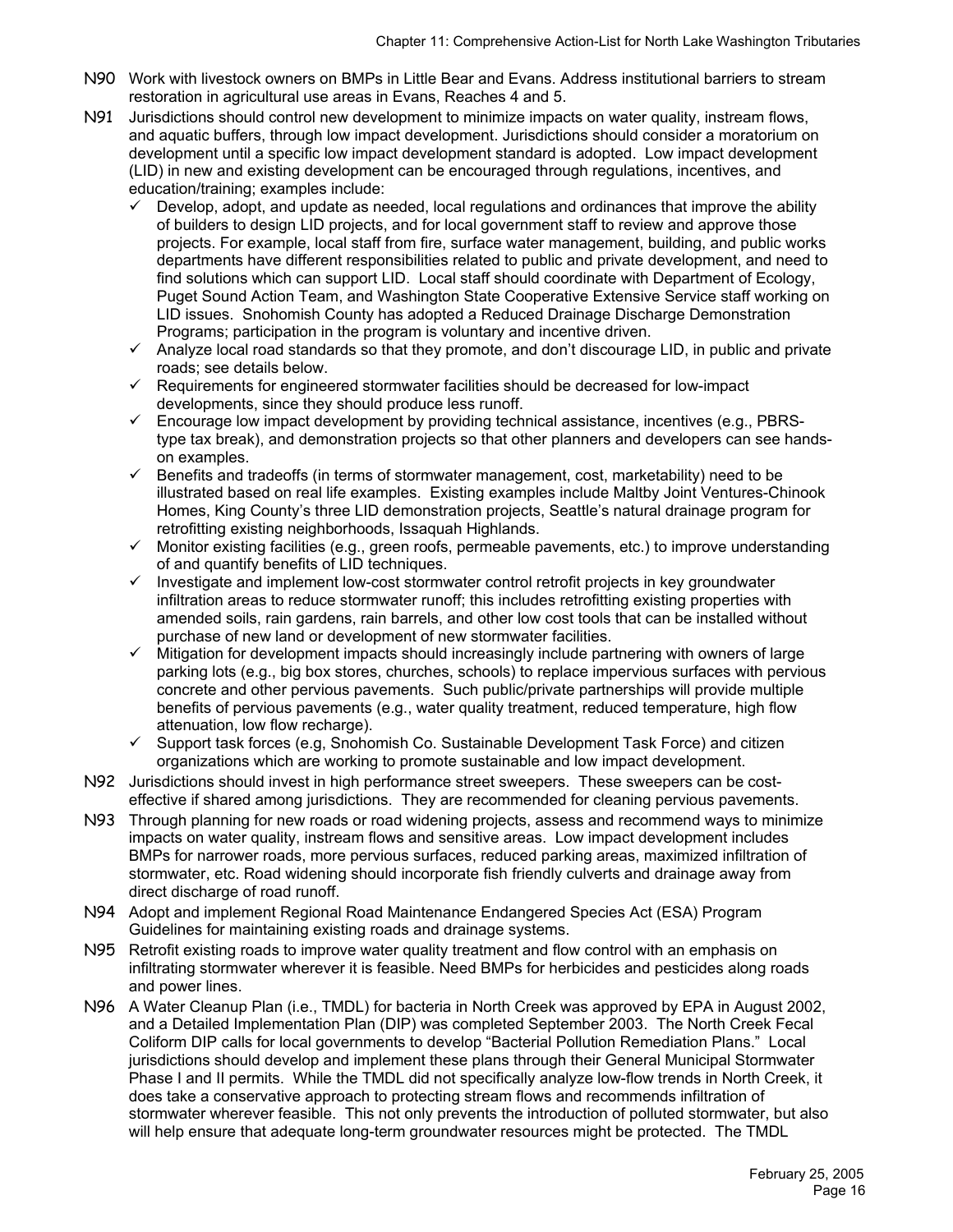recommends that all entities examine their stormwater pathways and assess the feasibility of infiltrating stormwater onsite. Ecology should support TMDL implementation through the Centennial Clean Water Fund, along with other funding mechanisms.

- N97 Ecology has also initiated a Water Cleanup Plan (TMDL) for bacteria on Little Bear Creek (August 2004). Ecology should work with Snohomish County and groups such as Little Bear Creek Protective Association, to develop the initial water cleanup plan for submission to EPA. Little Bear Creek Water Cleanup implementation might include resources from the Brightwater mitigation funding.
- N98 Recognize and support the state Dept. of Ecology in adding three stormwater staff at NWRO to oversee compliance with industrial and construction general permits in the winter of 2004-5. Ecology also anticipates adding two additional stormwater staff to inspect stormwater at industrial and construction facilities in July 2005, and up to 3 staff to oversee compliance with the Phase II Municipal Stormwater Permit in July 2005, pending legislative approval.

#### **Maintain and restore floodplain connectivity and channel complexity. Road crossings should be minimized to maintain floodplain connectivity.**

- N99 Limit new development (including roads) in floodplains; develop and apply standards which minimize impacts to salmon.
- N100 Continue to buyout structures in floodplains, for future restoration projects.
- N101 Offer incentives and regulatory flexibility to encourage removal of bank armoring; see detailed examples described above under *riparian function* and *water quality*.

#### **Provide adequate stream flow to allow upstream migration and spawning by establishing in-stream flow levels, enforcing water rights compliance, and providing for hydrologic continuity.**

- N102 Address maintenance and restoration of instream flows at all levels of government, recognizing that different aspects of the problem are controlled by different government agencies, e.g., water withdrawals are regulated by State Dept. of Ecology, low impact development techniques are affected by local development standards and practices.
- N103 Determine extent of unauthorized withdrawals in all sectors (residential, commercial, industrial). Develop and/or use existing database on extent of surface and groundwater withdrawals.
- N104 Work with Dept. of Ecology on education about and enforcement of unauthorized water withdrawals (e.g., un-permitted withdrawals, permitted withdrawals that exceed authorized volumes). Note that the Greater Lake Washington basin is currently closed to new surface water withdrawals.
- N105 Certain groundwater withdrawals are exempt from Ecology regulation; these exempt wells include wells serving residences not exceeding 5000 gallons a day (also referred to as 6-packs, or not more than 6 homes on one well), watering of a lawn or garden not exceeding ½ acre. WRIA jurisdictions should work with Dept. of Ecology, local departments of health, and local planning and building departments (e.g. KC DDES) to more effectively monitor and enforce restrictions related to exempt wells. Jurisdictions should consider addition restrictions on exempt wells, e.g., KC Comprehensive Plan proposed revisions include policies that would limit 6 packs – i.e., no more than one exempt well per development - and encourage users to hookup to existing water systems.
- N106 Adopt/enforce stormwater regulations and BMPs to address high and low flows, including forest retention, low impact development, and infiltration standards. Explore opportunities during redevelopment to improve management of flows and water quality by redesigning and retrofitting stormwater facilities. Identify opportunities to retrofit stormwater retention/detention facilities to better retain, release, treat, and infiltrate stormwater at public and private facilities. See additional stormwater management recommendations above under *protecting water quality*.
- N107 Inadequate base flows, flooding, and flashy hydrology pose serious problems in North Creek (see additional actions above under *forest protection*). Address these through stormwater management (e.g., improved retention of high flows and increased infiltration), improved information about and enforcement of surface and groundwater withdrawals, TMDL implementation, more aggressive water conservation, etc. Analyze feasibility of restoring base flows in North Creek by:
	- Studying where retrofitting stormwater facilities could have greatest benefit in restoring base flows and implement results (in part through redevelopment opportunities).
	- $\checkmark$  Exploring augmentation of flows, potentially by pumping or injecting treated water into shallow or deeper aquifers to the infiltrative layer, during extreme dry season low flow conditions.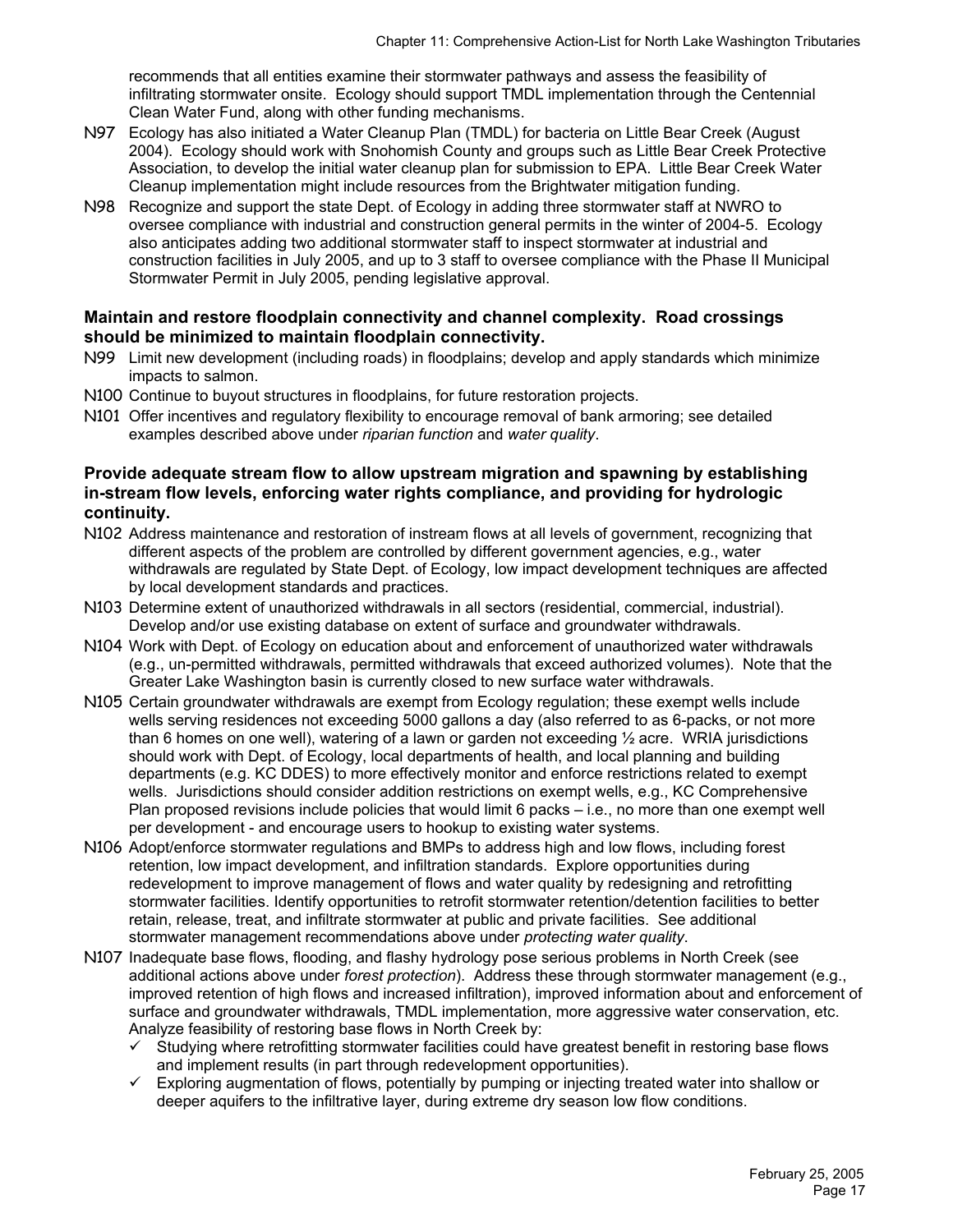- N108 Reduce inflow and infiltration (I&I), which captures and diverts ground and surface water into storm or wastewater pipe systems and removes it from the basin's water budget.
- N109 Aggressive water conservation measures should be promoted by all jurisdictions and water purveyors to reduce impacts of water withdrawals throughout WRIA 8. Water conservation measures could include leak detection and repair, pricing structures that encourage more efficient water use and eliminate subsidies to large water users, water efficiency audits, and rebates for commercial and residential water-efficient plumbing fixtures and appliances. Water re-use should also be considered as a way to reduce demand.
- N110 Look into other water resource allocation processes that could suggest potential actions for this basin (e.g., 2514 processes elsewhere, state law on water conservation – 1338).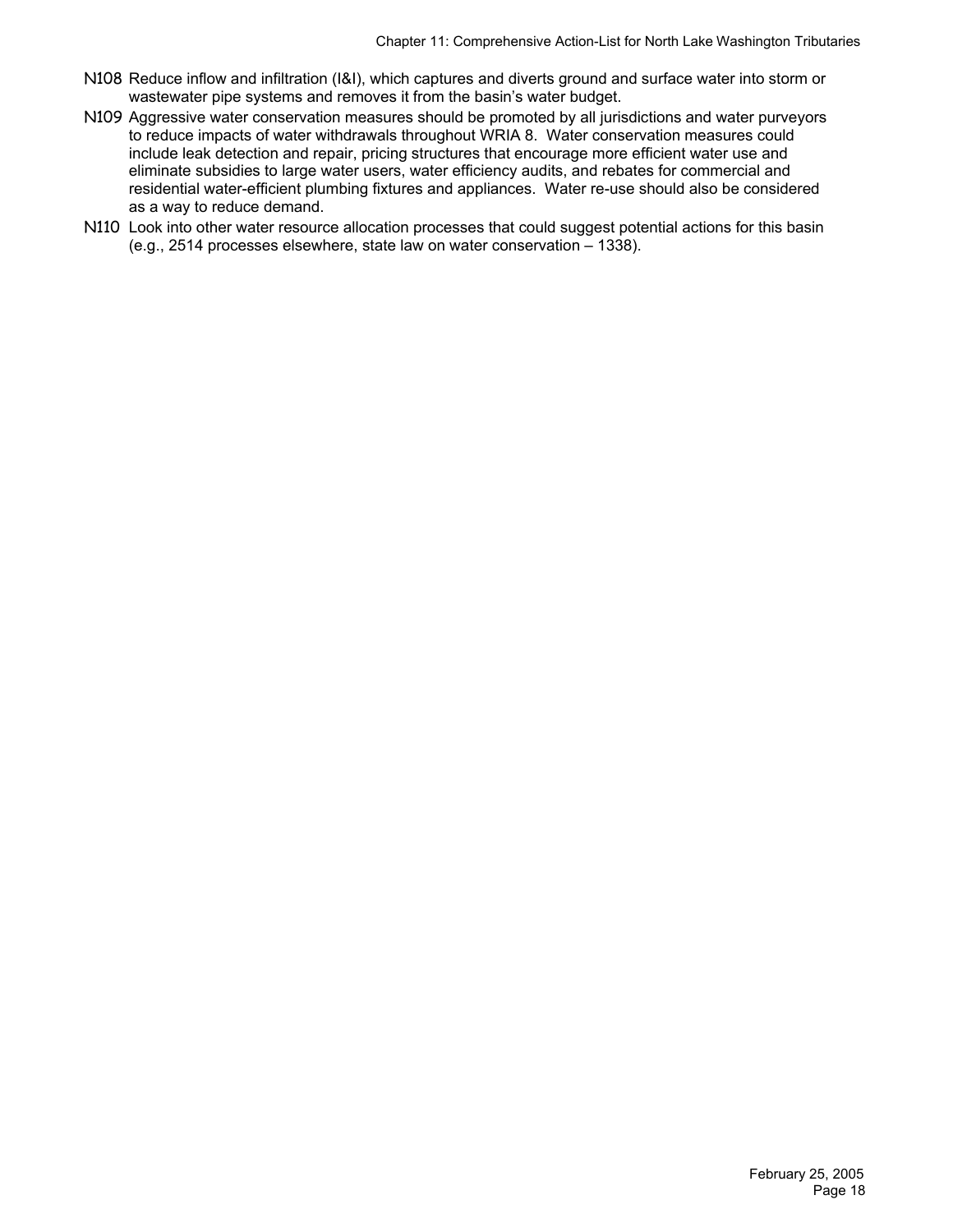| <b>LAND USE, PLANNING, AND INFRASTRUCTURE ACTIONS</b> |                                                                  |  |  |  |  |  |
|-------------------------------------------------------|------------------------------------------------------------------|--|--|--|--|--|
|                                                       | FOR NLW POPULATION (Kelsey Creek, Tier 2 subarea)                |  |  |  |  |  |
| <b>POLICY/INSTITUTIONAL CONTEXT:</b>                  | <b>SCIENCE CONTEXT:</b>                                          |  |  |  |  |  |
|                                                       |                                                                  |  |  |  |  |  |
| Jurisdictions:                                        | <b>Watershed evaluation rating:</b>                              |  |  |  |  |  |
| City of Bellevue                                      | Lower Kelsey Subarea: Tier 2 - Satellite Chinook use;            |  |  |  |  |  |
|                                                       | Low watershed function                                           |  |  |  |  |  |
| <b>Growth pressures (inside UGA):</b>                 | Upper Kelsey Subarea: Tier 2 - Satellite Chinook use;            |  |  |  |  |  |
| City of Bellevue and Bellevue Potential               | <b>Low</b> watershed function                                    |  |  |  |  |  |
| Annexation Areas (PAAs).                              |                                                                  |  |  |  |  |  |
|                                                       | <b>Watershed evaluation summary:</b>                             |  |  |  |  |  |
| <b>Percent of basin inside UGA:</b>                   | Lower Kelsey Subarea:                                            |  |  |  |  |  |
| 100% within the UGA                                   | Relative impact factors are:                                     |  |  |  |  |  |
|                                                       | High – flow volume, total impervious area, road                  |  |  |  |  |  |
| <b>Program/mitigation opportunities:</b>              | crossings                                                        |  |  |  |  |  |
|                                                       | Low - % of high gradient streams                                 |  |  |  |  |  |
|                                                       | Relative mitigative factors:                                     |  |  |  |  |  |
|                                                       | High - % of low gradient streams, wetland area                   |  |  |  |  |  |
|                                                       | Low - forest cover, riparian forest cover                        |  |  |  |  |  |
|                                                       | <b>Upper Kelsey Subarea:</b>                                     |  |  |  |  |  |
|                                                       | Relative impact factors are:                                     |  |  |  |  |  |
|                                                       | High - flow volume, total impervious area, road                  |  |  |  |  |  |
|                                                       | crossings                                                        |  |  |  |  |  |
|                                                       | Low - % of high gradient streams<br>Relative mitigative factors: |  |  |  |  |  |
|                                                       | High - % of low gradient streams                                 |  |  |  |  |  |
|                                                       |                                                                  |  |  |  |  |  |
|                                                       | Low – forest cover, riparian forest cover, wetland area          |  |  |  |  |  |

#### **LAND USE ACTIONS FOR KELSEY CREEK BASED ON TECHNICAL RECOMMENDATIONS IN WRIA 8 CONSERVATION STRATEGY**

#### Notes:

- 1) Technical priorities from the WRIA 8 Conservation Strategy (and the 1/21/04 WRIA 8 Technical Committee meeting) are listed in bold; recommended land use actions are listed for each technical area. Most technical recommendations are interrelated; many land use actions address multiple technical priorities.
- 2) Note that City of Bellevue is doing or planning to do many of these actions.
- 3) See also Appendix D for a menu of land use actions described by criteria, and references on low impact development, critical areas and other land use topics.

#### **Protect existing levels of forest cover, soil infiltrative capacity and wetland areas, and minimize impervious areas, to maintain watershed function and hydrologic integrity (especially maintenance of sufficient base flows) and protect water quality.**

- N111 Consistent with Growth Management Act, Bellevue should continue to absorb much new residential, commercial, industrial growth. Regulate new development to minimize impacts on water quality, instream flows, and aquatic buffers consistent with City's critical areas regulations. See specific recommendations for low impact development below under *water quality*.
- N112 Protect and restore forest cover through tree retention and tree replacement programs (especially in large parking lot areas), landscaping guidelines, street tree programs, and urban reforestation programs. Establish impervious surface limits within all zoning districts except Downtown. Work with Transportation Dept. on landscaping guidelines and give credit for stormwater BMPs and low impact development techniques.
- N113 Consider stricter protections for Kelsey Creek subareas, given their importance to Chinook population. Such protections could be achieved tough overlay zones, or through the application of an "off ramp" (or biological evaluation) mechanism.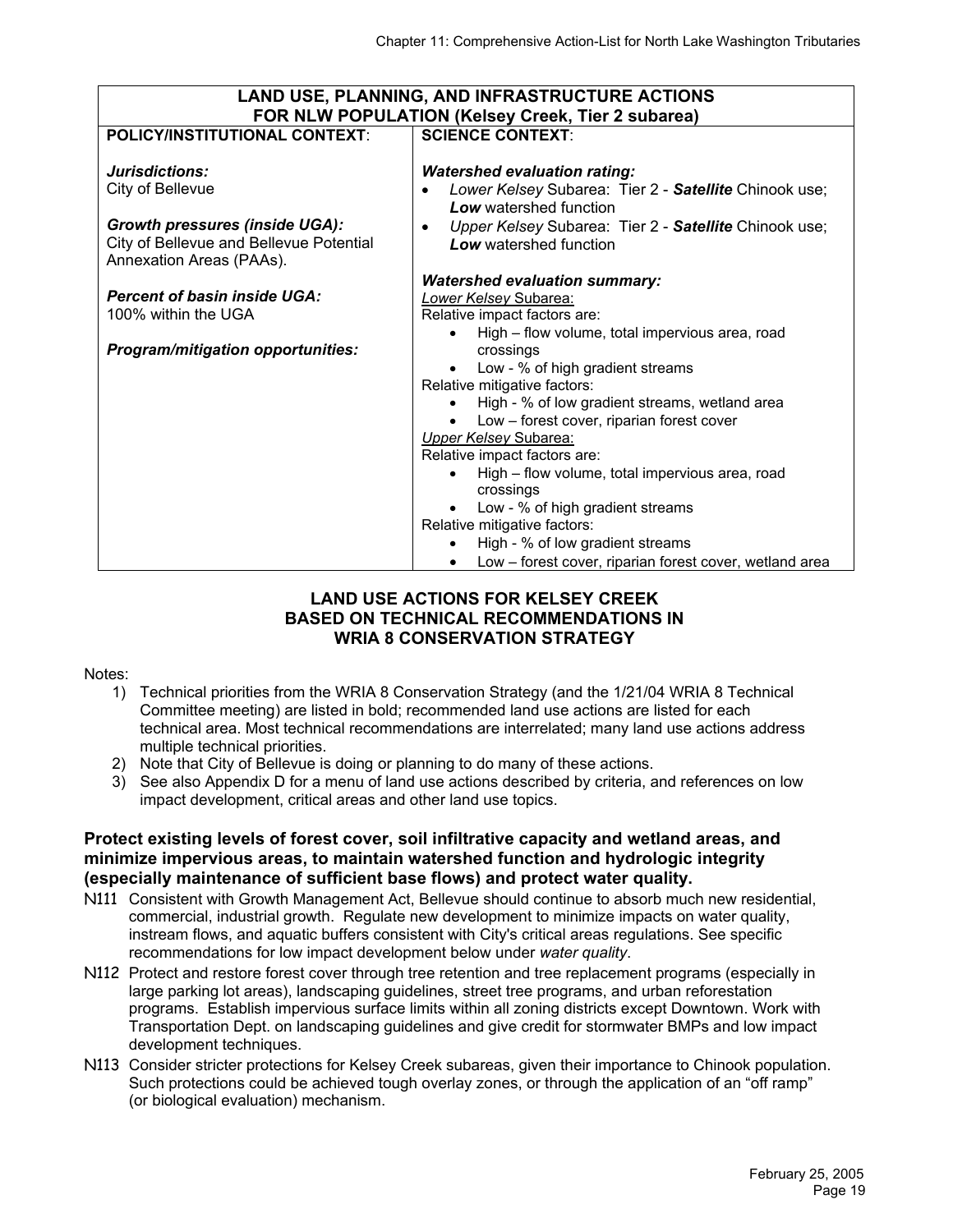- N114 Encourage clustering for those sites that are two acres or more in size and that are significantly constrained by critical areas (more than 20% of gross site area), or where large amounts of open space can be effectively set aside for conservation or other open space purposes. Such a provision will: result in better management of critical areas by consolidating them in separate tracks not lots, ensure efficient compact communities, and result in reduced demand for point discharge stormwater facilities, further relieving impacts on critical areas downstream.
- N115 Use flexible development tools, such as transferable development rights or environmental mitigation banking, to shift development to areas which are less environmentally sensitive and/or to mitigate impacts by restoring areas with highest ecological functions.
- N116 Review City policy regarding land acquisition and restoration of critical habitat (including floodplains, wetlands and wildlife habitat) to ensure that all departments have acquisition of open space as a high priority.
- N117 Recognize that existing public open space serves multiple functions ranging from critical habitat to recreational use. Tailor regulation to ensure those areas most suited to habitat protection are insulated from impacts and wildlife is protected from harassment (e.g, could limit board walks in wetlands). Other open space areas are more appropriate for multiple uses, including education and recreation. Where multiple uses are allowed, urban infrastructure including utilities, roads and passive recreational amenities such as trails, boardwalks, and bridges should be planned and designed to prevent impact to the environmental values and benefits of the site.
- N118 Acquire parcels or conservation easements along Kelsey Cr, as identified in Greenways Program, that are not protected by regulations (NTAA, P2).
- N119 Maintain or increase Bellevue's Native Growth Protection Area Program to acquire lands.
- N120 Identify and protect headwater areas, including seeps, springs, wetlands in Upper Kelsey subarea. Do additional mapping and field monitoring to determine critical groundwater recharge areas to protect. Consider using critical aquifer recharge area (CARA) protections more broadly to protect groundwater recharge for maintaining cold temperatures in fish bearing streams, rather than solely for groundwater quality protection for potable water supply.
- N121 Wetlands in Kelsey subareas are in relatively good shape; protect wetlands and their buffers through science –based CAO revisions.
- N122 Where impacts to wetlands are unavoidable, mitigation shall occur on site first and then within the basin if no feasible alternative exists on site.
- N123 Recognize importance of enforcement for these and all regulatory recommendations included below. Note that public education about why regulations exist is key part of making enforcement more effective. Effective enforcement must also include monitoring and adaptive management, so that effectiveness of regulations (and related mitigation projects) is measured, and adjustments are made.

#### **Protect and restore riparian function, including revegetation, to provide sources of large woody debris to improve channel stability, contribute to pool creation, to reduce peak water temperatures.**

- N124 Offer existing and new incentives to continue to protect and restore riparian and upland parcels beyond those that are protected through regulations. Incentives include current use taxation (e.g., Public Benefit Rating system – PBRS), Native Growth Protection Area program, transferable development rights programs. Protection programs need a stewardship element to ensure management and maintenance of these areas over the long term. Maintenance can be handed over to the city for public management, or if areas are managed privately, standards for review and enforcement must be established. If areas are privately managed, may be necessary to provide an inducement (e.g., additional tax break) in addition to education about value of properties and importance of maintenance.
- N125 Adopt special use guidelines to allow public access in some riparian buffers, where public use would increase education about riparian buffer functions. Recognize tradeoff between potential environmental impacts and benefits of public education.
- N126 Require where feasible the use of bioengineering techniques to stabilize channel and streambank conditions including, the use of large woody debris and underplanting of conifers in riparian buffers.
- N127 With new development and redevelopment, require the removal of invasive species and prohibit the planting of inappropriate (invasive) non-native vegetation adjacent to riparian corridors and throughout the basin.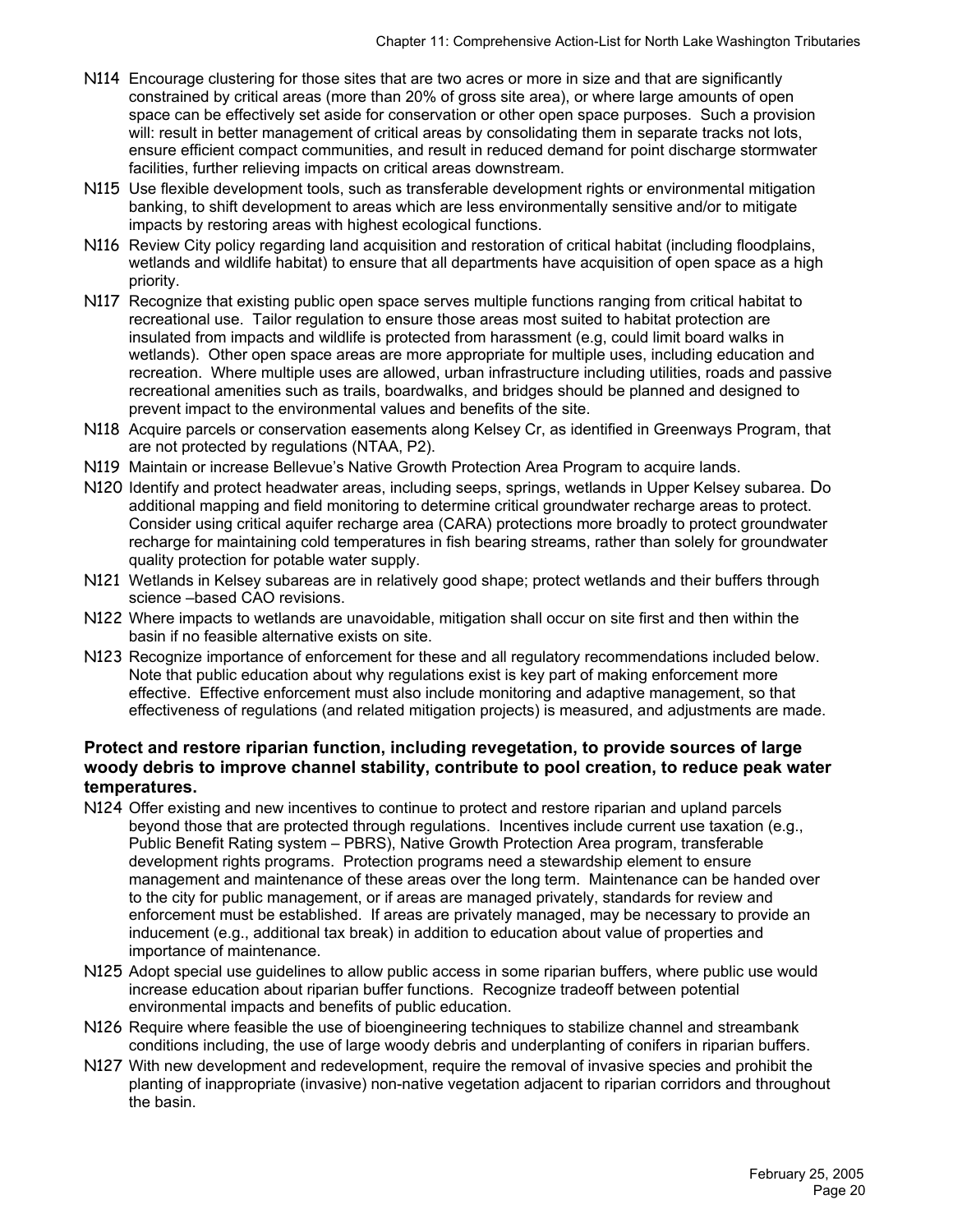- N128 Continue to tighten regulations affecting riparian buffers, including more restricted application of buffer averaging, fewer allowable uses in buffers (e.g., not allowing stormwater facilities). Could approve administrative variances of development standards (on case-by-case basis) in order to avoid encroaching into a sensitive area buffer.
- N129 Nonconforming uses are significant challenge.Many existing structures along creeks encroach into required stream buffers and are nonconforming with development and environmental regulations. The degree of nonconformity could become even greater as buffers and other riparian protections become more restrictive. In order to decrease the level of nonconformity over the long term (e.g., 50 years), Bellevue should encourage or require that development come into conformity, depending on the degree of redevelopment. A sliding scale could be applied (e.g., based on redevelopment thresholds), where the greater the degree of redevelopment, the greater the expectation that the development come into compliance.
- N130 Encourage revegetation and enhancement of riparian buffers where existing buffer vegetation is inadequate (i.e. lacking in tree/shrub vegetation or dominated by non-native invasive species) to protect wetland or stream functions. Restoration should include underplanting of conifers in riparian buffers. Consider flexibility in prescriptive buffer width standards in exchange for stream habitat and buffer enhancement, particularly for redevelopment. However, any significant regulatory flexibility needs to be accompanied by site specific analysis to identify site-specific tradeoffs – including upland land use impacts to the creek - to insure a net benefit to salmon. This can be achieved through programmatic review as part of a detailed mitigation "template" or through individual site review.
- N131 Offer incentives to encourage voluntary revegetation of riparian buffers and/or reconnection of floodplains. Incentives include:
	- $\checkmark$  Provide expertise (e.g., provide templates for riparian planting plan, assist private landowners with applications for grants to restore habitat)
	- $\checkmark$  Expedite permit process at local, state and federal levels (e.g., allow more restoration activities as shoreline exemptions to make permitting faster and less costly)
- N132 Remove regulatory barriers that limit work within floodplains and riparian corridors to allow for fish habitat enhancement projects.
- N133 Ensure that mitigation and restoration projects associated with new development and redevelopment specify appropriate monitoring, and require financial assurance security to ensure the success of the proposed mitigation.

#### **Protect and improve water quality to prevent adverse impacts from fine sediments, metals (both in sediments and in water), and high temperatures to key Chinook life stages.**

- N134 Adopt NPDES Phase 2 permit, consistent with anticipated Dept. of Ecology guidance.
- N135 Stormwater regulations need to adopt a standard definition of "existing conditions" so that stormwater management will be improved during redevelopment. There is currently a lot of redevelopment being done without stormwater mitigation. WRIA 8 could facilitate a discussion across jurisdictions to develop a common definition. If stricter definition is adopted, public should help pay for stormwater improvements.
- N136 Control new development to minimize impacts on water quality, instream flows, and aquatic buffers. Encourage low impact development (LID) through regulations, incentives, and education/training. Examples include:
	- $\checkmark$  Encourage low impact development by providing technical information to developers about on-theground examples of what does and does not work in LID approaches; promoting demonstration projects through incentives and technical assistance, so that other planners and developers can see hands-on examples.
	- $\checkmark$  Existing examples to show developers and planners include King County's three LID demonstration projects currently underway, Seattle's natural drainage program for retrofitting existing neighborhoods. Bellevue's development manual will provide technical examples for developers and homebuilders about LID techniques.
	- $\checkmark$  Promotion of LID techniques in Bellevue will require interdepartmental coordination, i.e., between PCD, Transportation, Utilities and Fire departments.
	- $\checkmark$  Bellevue has hired a consultant to evaluate applicability of various LID techniques given geology, soil types, slope, etc. to more realistically assess LID opportunities throughout the city.
	- $\checkmark$  Monitor existing facilities (e.g., green roofs, permeable pavements, etc.) to improve understanding of benefits of LID techniques (NTAA, R4 and R5).
- N137 Identify sources and adopt source control BMPs to reduce fine sediment inputs to system.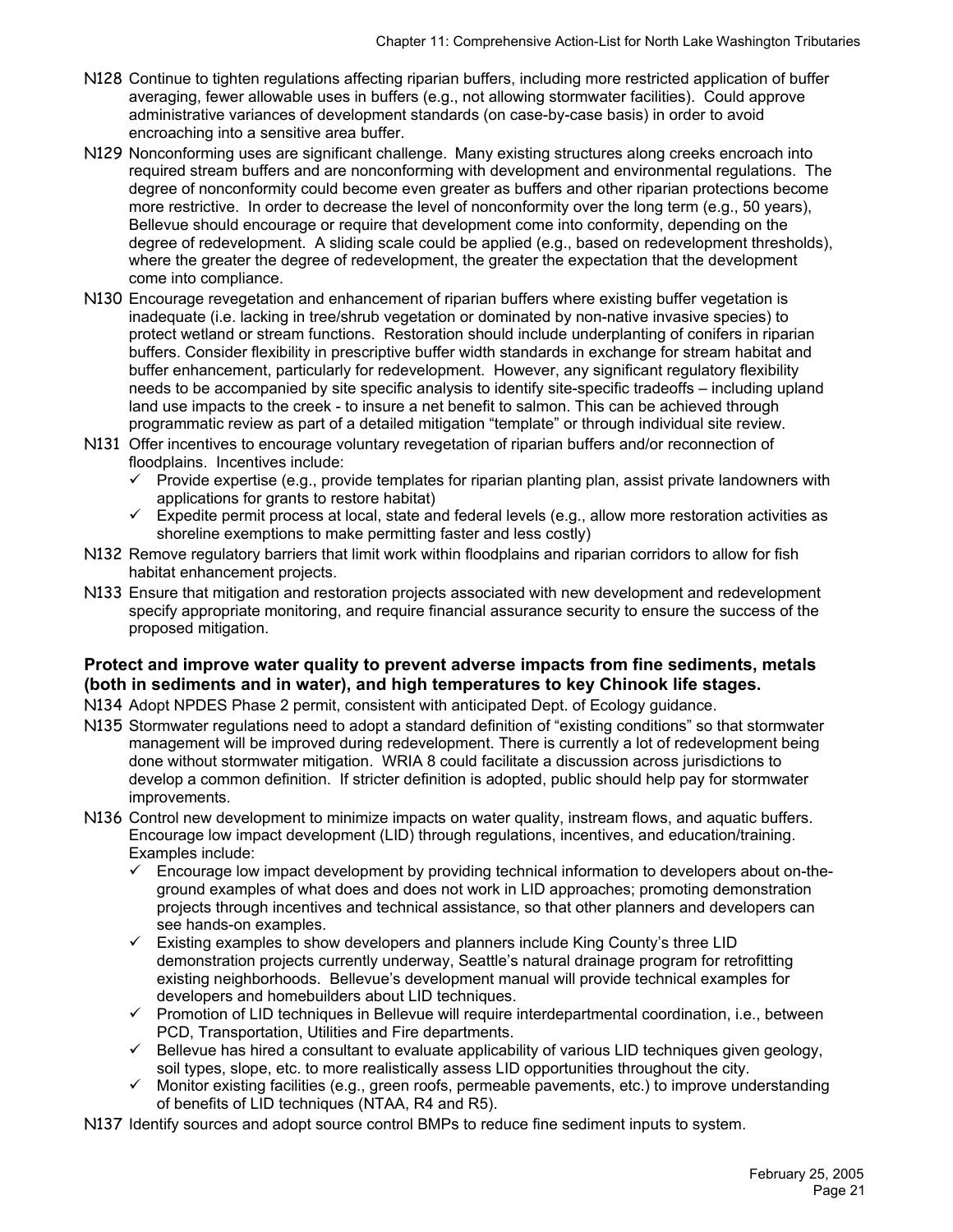- N138 Adopt stormwater BMPs to reduce sediment inputs from bed scouring high flows.
- N139 Adopt stormwater BMPs to address heavy metals and pollutants. Note various research actions regarding water quality (NTAA, R7-11).
- N140 Enforcement is currently reactive (i.e., complaint driven); it should be more proactive as it relates to protection of critical areas. Enforcement of stormwater, as well as of critical areas requirements, could be strengthened through a "green" inspector group that would share expertise about various environmental incentives and regulations.
- N141 Note that in addition to enforcement of stormwater standards by local jurisdictions to comply with their NPDES permits, the state Dept. of Ecology is adding three stormwater staff at NWRO to oversee compliance with industrial and construction general permits in winter 2004-5.

#### **Adverse impacts from road runoff should be prevented through stormwater best management practices and minimization of number and width of roads in the basin. Opportunities to retrofit existing roadways with stormwater treatment BMPs should be pursued. Road crossings should be minimized to maintain floodplain connectivity.**

- N142 Through planning for new roads or road widening projects, assess and recommend ways to minimize impacts on water quality, instream flows and sensitive areas. Low impact development includes BMPs for narrower roads, more pervious surfaces, etc.
- N143 Adopt and implement Regional Road Maintenance Endangered Species Act (ESA) Program Guidelines for maintaining existing roads and drainage systems.
- N144 Retrofit existing roads to improve water quality treatment. Need BMPs for herbicides and pesticides along roads and power lines.
- N145 Limit new development (including roads) in floodplains, except in accordance with critical area regulations.
- N146 Continue to buyout structures in floodplains.

#### **Provide adequate stream flow to allow upstream migration and spawning by establishing in-stream flow levels, enforcing water rights compliance, and providing for hydrologic continuity.**

- N147 Address maintenance and restoration of instream flows at all levels of government, recognizing that different aspects of the problem are controlled by different government agencies, e.g., water withdrawals are regulated by State Dept. of Ecology, low impact development techniques are affected by local development standards.
- N148 Determine extent of unauthorized withdrawals in all sectors (residential, commercial, industrial). Develop and/or use existing database on extent of surface and groundwater withdrawals.
- N149 Evaluate various flow data, stormwater facility operations, etc. to better understand stream flows and impacts on stream stability (NTAA, R1,2,3,5).
- N150 Adopt/enforce stormwater regulations and BMPs to address high and low flows, including forest retention, low impact development, infiltration standards.
- N151 Identify opportunities to retrofit stormwater retention/detention facilities to better retain, release, treat, and infiltrate stormwater at public and private facilities (NTAA, AA4).
- N152 The limitations of available riparian land to help mitigate stormwater along urban watercourses are contributing to destabilizing flows for fish. Bellevue should identify opportunities to plan new or retrofit existing facilities on publicly-owned riparian land to help stabilize urban stormwater flows and temperatures (i.e. there are opportunities to use public parks and sports fields as multifunction stormwater facilities). Some parks and open space lands could be used to develop in-stream facilities (e.g., pond storage) for flow amelioration.
- N153 Water conservation measures to encourage the efficient use of water should be promoted by City of Bellevue to reduce impacts of water withdrawals throughout WRIA 8. Water conservation measures could include leak detection and repair, pricing structures that encourage more efficient water use, water efficiency audits, and rebates for commercial and residential water-efficient plumbing fixtures and appliances.
- N154 Look into other water resource allocation processes that could suggest potential actions for this basin (e.g., 2514 processes elsewhere, state law on water conservation – 1338).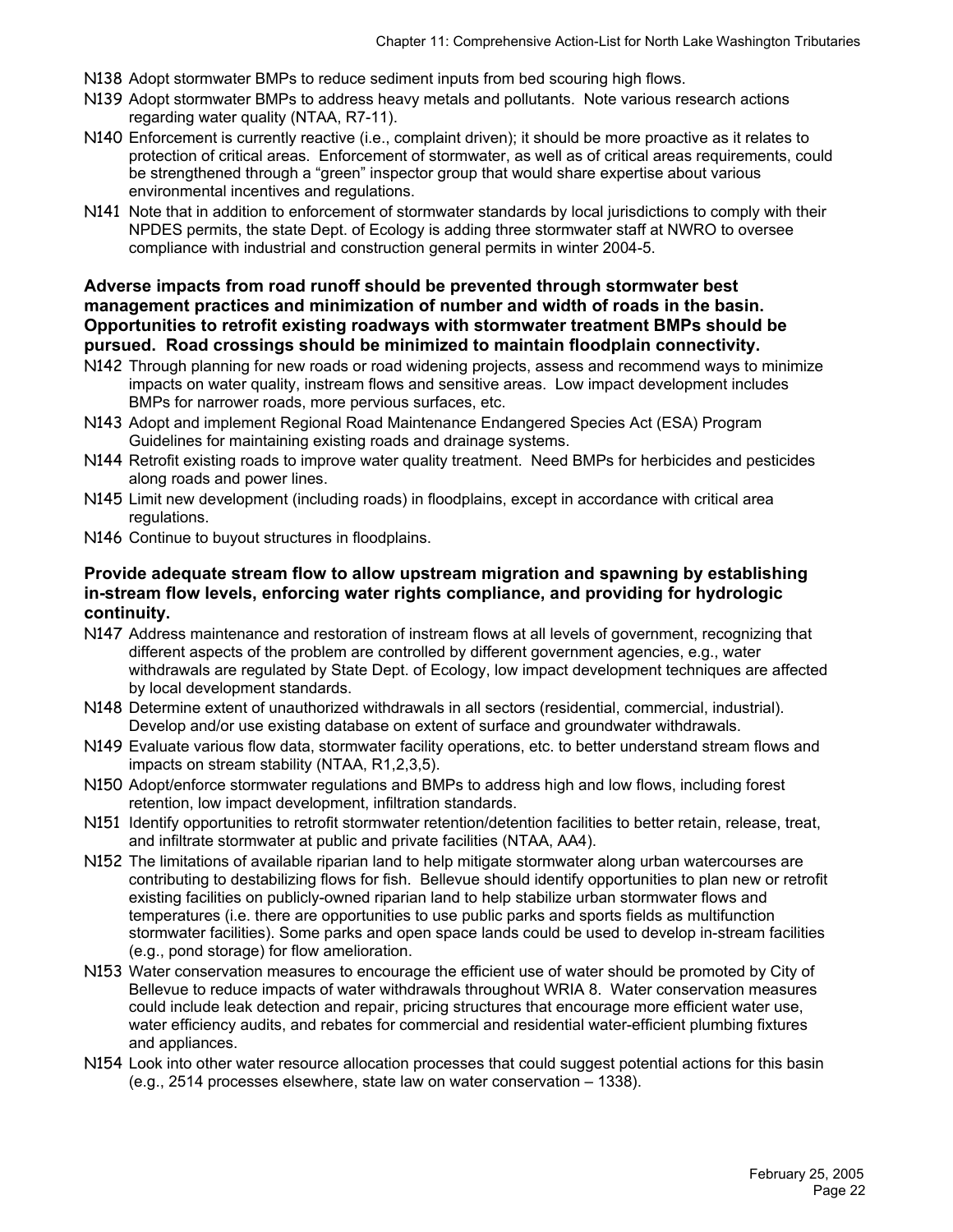## **PROTECTION: Prioritization of Lower Bear Creek Site-Specific Protection Projects**

Please note: Prioritization of site-specific projection potential projects is based on both reach priority (using EDT model) and whether or not the potential project is a priority in an existing science-base protection program (such as Waterways). Existing priorities in the Bear Creek Waterways Program are shaded in following chart.

| Reach#<br>(Listed in<br><b>Priority Order)</b> | Proj.<br># | <b>Description</b>                                                                                            | <b>Benefits</b><br>to<br><b>Chinook</b> | Ease of<br>Implem. |
|------------------------------------------------|------------|---------------------------------------------------------------------------------------------------------------|-----------------------------------------|--------------------|
| Reach 7:<br>Cottage Lake                       | N222       | Continue Bear Creek Waterways program in reach. In<br>particular, protect forested area near Classic Nursery. | н                                       | M/L                |
| Creek confl. to                                | N223       | Protect riparian forested buffers in reach.                                                                   | н                                       | M/L                |
| $133^{\text{rd}}$ St.                          | N224       | Protect contiguous forest cover in reach.                                                                     | н                                       | M/L                |
|                                                | N225       | Protect instream flows in reach.                                                                              | н                                       |                    |
| Reach 6:<br>Trailer park to                    | N216       | Protect forested areas in reach, particularly south of Puget<br>Power Trail & at 116th and Avondale Rd.       | н                                       | н                  |
| Cottage Lake                                   | N217       | Protect riparian forested buffers in reach.                                                                   | н                                       | M/L                |
| Creek confl.                                   | N218       | Protect undeveloped properties in reach.                                                                      | н                                       | M/L                |
| Reach 5:<br>Evans confl. to<br>trailer park    | N213       | Protect floodplain and wetland areas adjacent to Keller<br>Farm property (spans Reaches 4 and 5).             | н                                       | м                  |
| Reach 3: RR<br>tracks to<br>Avondale Rd.       | N207       | Protect property owned by WA Department of<br>Transportation off NE Redmond Way.                              | м                                       | M                  |
| Reach 4:<br>Avondale Rd.<br>to Evans confl.    | N210       | Protect floodplain and wetland areas adjacent to Keller<br>Farm property (spans Reaches 4 and 5).             | н                                       | M                  |

## **PROTECTION: Prioritization of Upper Bear Creek Site-Specific Protection Projects**

Please note: Reaches 15/16 were unranked by EDT Model because reaches are above Chinook distribution for Bear Creek. However, the WRIA 8 Technical Committee placed reaches 15/16 as top priority for protection because the headwater area affects all reaches downstream.

| Reach#<br>(Listed in<br><b>Priority Order)</b>                           | Proj.<br>#       | <b>Description</b>                                                                                      | <b>Benefits</b><br>to<br><b>Chinook</b> | Ease of<br>Implem. |
|--------------------------------------------------------------------------|------------------|---------------------------------------------------------------------------------------------------------|-----------------------------------------|--------------------|
| Reach 15/16: .5<br>miles above                                           | <b>N277</b>      | Protect forested headwaters of Cottage Lake Creek and<br>Bear Creek (700 acres) (spans Reaches 15, 16). | н                                       | н                  |
| Woodinville-<br>Duvall Rd. to                                            | <b>N279</b>      | Ensure that Paradise Valley is used consistently with<br>habitat protection.                            | н                                       | M/H                |
| Paradise Lake                                                            | <b>N272</b>      | Bear Creek Waterways Reach A, particularly Stevens &<br>Dolittle properties.                            | н                                       | M/L                |
|                                                                          | N273             | Protect forested headwaters of Cottage Lake Creek and<br>Bear Creek (700 acres) (spans Reaches 15, 16). | н                                       | M/L                |
|                                                                          | N274             | Protect riparian forested buffers in reach.                                                             | н                                       | M/L                |
|                                                                          | N275             | Protect instream flows in Reach 15.                                                                     | н                                       | L                  |
|                                                                          | N278             | Protect instream flows in Reach 16.                                                                     | н                                       |                    |
| Reach 14:                                                                | N268             | Bear Creek Waterways Reaches A and B.                                                                   | н                                       | M/L                |
| Top end of                                                               | N <sub>269</sub> | Protect forest cover in reach.                                                                          | н                                       | M/L                |
| beaver dam<br>complex to .5<br>miles above<br>Woodinville-<br>Duvall Rd. | <b>N270</b>      | Protect riparian forested buffers in reach.                                                             | н                                       | M/L                |
|                                                                          | N271             | Protect instream flows in reach.                                                                        | н                                       |                    |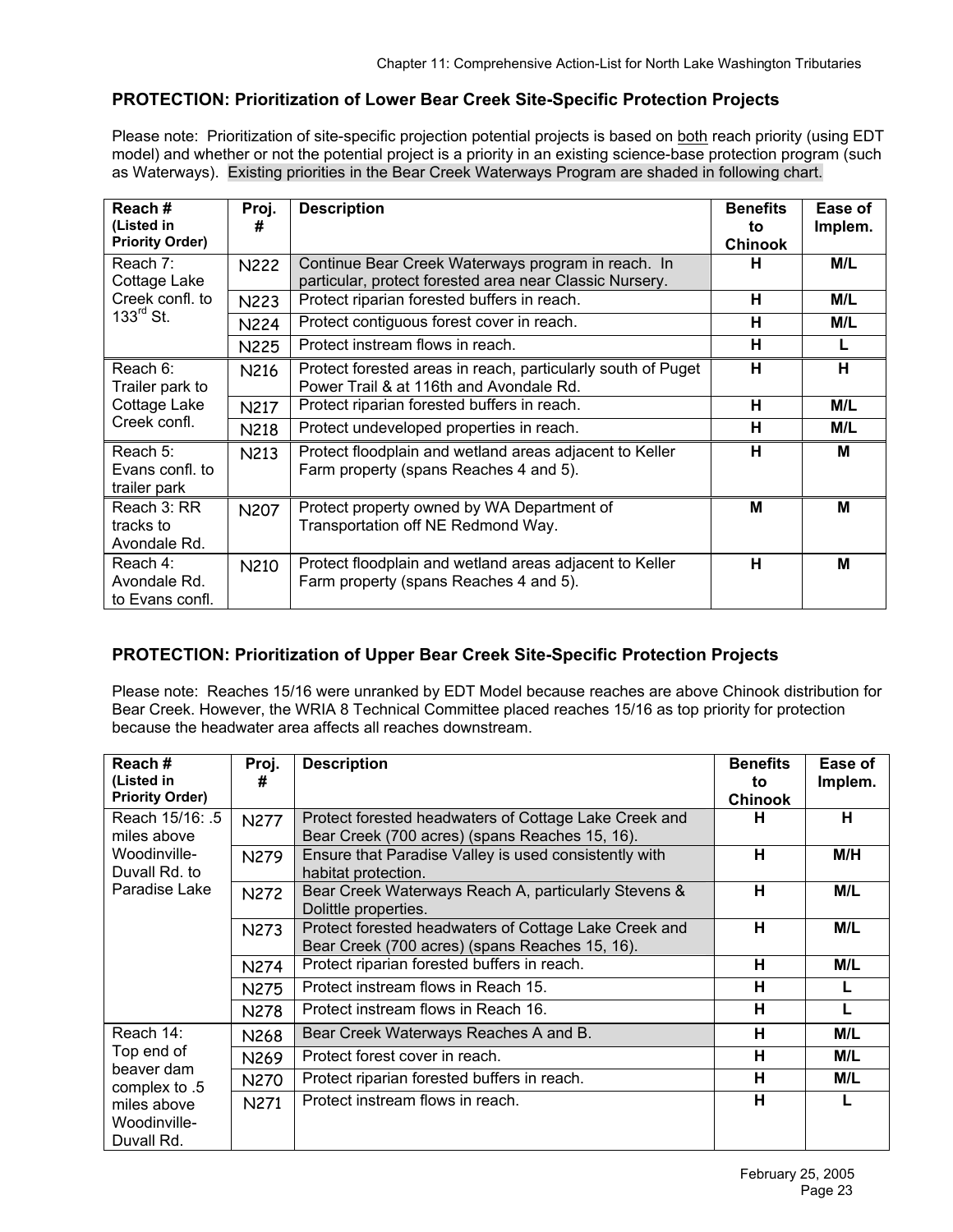| Reach#<br>(Listed in<br><b>Priority Order)</b>         | Proj.<br>#  | <b>Description</b>                                                                                                                        | <b>Benefits</b><br>to<br><b>Chinook</b> | Ease of<br>Implem. |
|--------------------------------------------------------|-------------|-------------------------------------------------------------------------------------------------------------------------------------------|-----------------------------------------|--------------------|
| Reach 13:                                              | N263        | Protect forest cover in reach.                                                                                                            | н                                       | M/L                |
| 160 <sup>th</sup> to top end                           | N264        | Bear Creek Waterways Reach B.                                                                                                             | H                                       | M/L                |
| of beaver dam<br>complex                               | N265        | Protect riparian forested buffers in reach.                                                                                               | н                                       | M/L                |
|                                                        | N266        | Protect instream flows in reach.                                                                                                          | H                                       | $\mathbf{L}$       |
| Reach 9:                                               | <b>N238</b> | Protect forest cover in reach.                                                                                                            | H                                       | M/L                |
| 141 <sup>st</sup> to top of<br>beaver dam              | <b>N239</b> | Bear Creek Waterways Reach D, particularly, Grandstan<br>property.                                                                        | H                                       | M/L                |
| complex                                                | <b>N240</b> | Protect riparian forested buffers in reach.                                                                                               | $\overline{\mathsf{H}}$                 | M/L                |
|                                                        | N241        | Protect instream flows in reach.                                                                                                          | H                                       | L                  |
| Reach 10: Top                                          | <b>N245</b> | Protect forest cover in reach.                                                                                                            | н                                       | M/L                |
| of beaver dam<br>complex to                            | <b>N246</b> | Bear Creek Waterways Reach B, particularly contiguous,<br>forested riparian parcels in reach.                                             | H                                       | M/L                |
| <b>Struve Creek</b><br>confluence                      | <b>N247</b> | Protect riparian forested buffers in reach.                                                                                               | $\overline{\mathsf{H}}$                 | M/L                |
|                                                        | <b>N248</b> | Protect instream flows in reach.                                                                                                          | н                                       | L                  |
| Reach 8:<br>133rd St. to<br>141 <sup>st</sup> crossing | <b>N232</b> | Bear Creek Waterways Reach D, particularly, forested<br>riparian parcels contiguous to already protected areas and<br>Swanson Horse Farm. | $H+$                                    | M                  |
|                                                        | <b>N231</b> | Protect forest cover in reach.                                                                                                            | н                                       | M/L                |
|                                                        | <b>N233</b> | Protect riparian forested buffers in reach.                                                                                               | H                                       | M/L                |
|                                                        | <b>N234</b> | Protect instream flows in reach.                                                                                                          | H                                       | $\mathbf{L}$       |
| Reach 11:                                              | N252        | Protect forest cover in reach.                                                                                                            | н                                       | M/L                |
| <b>Struve Creek to</b><br>$158th$ crossing             | M253        | Bear Creek Waterways Reach B.                                                                                                             | H                                       | M/L                |
|                                                        | N254        | Protect riparian forested buffers in reach.                                                                                               | H                                       | M/L                |
|                                                        | N255        | Protect instream flows in reach.                                                                                                          | $\overline{\mathsf{H}}$                 | L                  |
| Reach 12: Bear                                         | N256        | Protect forest cover on Granston property.                                                                                                | н                                       | M/L                |
| Cr. from 158th                                         | N257        | Bear Creek Waterways Reach B.                                                                                                             | H                                       | M/L                |
| to 160th                                               | <b>N258</b> | Protect riparian forested buffers in reach.                                                                                               | H                                       | M/L                |

## **PROTECTION: Prioritization of Cottage Lake/Cold Creeks Site-Specific Protection Projects**

Please note: Reaches Cold Creek Reaches 1/2 were unranked by EDT Model because reaches are above Chinook distribution for Cottage Lake/Cold Creeks. However, the WRIA 8 Technical Committee placed Cold Creek Reaches 1/2 as top priority for protection because the headwater area affects all reaches downstream.

| Reach#<br>(Listed in<br><b>Priority Order)</b> | Proj.<br># | <b>Description</b>                                                                         | <b>Benefits to</b><br>Chinook | Ease of<br>Implem. |
|------------------------------------------------|------------|--------------------------------------------------------------------------------------------|-------------------------------|--------------------|
| Cold Creek                                     | N328       | Protect Cold Creek Headwaters/Recharge Area.                                               | н                             | н                  |
| Reaches 1,2                                    | N326       | Determine the source of and protect the aquifer for Cold<br>Creek groundwater.             | н                             | M                  |
|                                                | N327       | Protect forest cover in reach.                                                             | н                             | M/L                |
|                                                | N329       | Bear Creek Waterways Reach C, particularly forested<br>parcels south of NE Woodinville Rd. | н                             | M/L                |
|                                                | N330       | Protect riparian forested buffers in reach.                                                | н                             | M/L                |
|                                                | N331       | Protect instream flows in reach.                                                           | н                             |                    |
| Reach 3: Good<br>habitat to $2^{nd}$           | N304       | Protect buffers from encroachment into Native Growth<br><b>Protection Easements.</b>       | н                             | М                  |
| Avondale Way                                   | N302       | Protect forest cover in reach.                                                             | н                             | M/L                |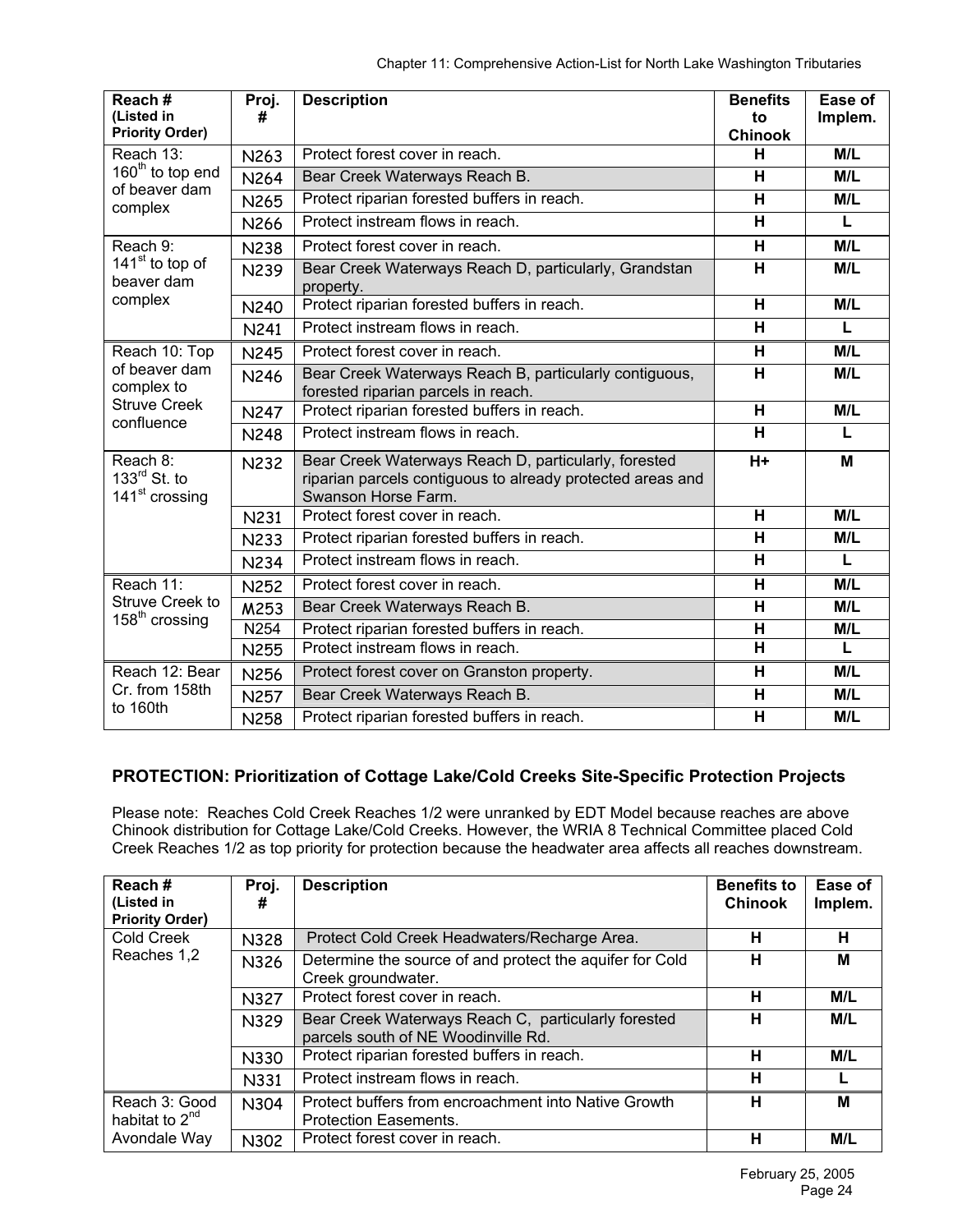| Reach#<br>(Listed in                                                 | Proj.<br>#  | <b>Description</b>                                              | <b>Benefits to</b><br><b>Chinook</b> | Ease of<br>Implem. |
|----------------------------------------------------------------------|-------------|-----------------------------------------------------------------|--------------------------------------|--------------------|
| <b>Priority Order)</b><br>crossing                                   | N303        | Bear Creek Waterways Reach E.                                   | H                                    | M/L                |
|                                                                      | <b>N305</b> | Protect instream flows in reach.                                | H                                    | L                  |
| Reach 2: 1st                                                         | N292        | Protect forest cover in reach.                                  | H                                    | M/L                |
| Avondale Way<br>crossing to                                          | N293        | Protect 40-acre parcel on Cottage Lake Creek (Nickels<br>Farm). | H                                    | M/L                |
| good habitat                                                         | N294        | Bear Creek Waterways Reach E.                                   | H                                    | M/L                |
|                                                                      | N295        | Protect riparian forested buffers in reach.                     | H                                    | M/L                |
|                                                                      | N296        | Protect instream flows in reach.                                | н                                    | L                  |
|                                                                      |             | Reaches 1, 4 & 5/6 Tied in Priority                             |                                      |                    |
| Reach $4:2^{nd}$<br>Avondale<br>crossing to<br>wetland below<br>lake | N310        | Protect Cold Creek Headwaters & Recharge Area.                  | H                                    | H                  |
| Reach 5/6:<br>Head-waters of<br>Cottage Lake<br>Creek                | N319        | Protect Cold Creek Headwaters & Recharge Area.                  | H                                    | H                  |
| Reach 1: Mouth                                                       | <b>N284</b> | Protect Forest Cover.                                           | H                                    | M/L                |
| to 1 <sup>st</sup> Avondale<br>Way crossing                          | N285        | Protect riparian forested buffers.                              | H                                    | M/L                |
|                                                                      | N286        | Bear Creek Waterways Reach E.                                   | H                                    | M/L                |
| Reach 4: 2 <sup>nd</sup>                                             | N309        | Protect forest cover in reach.                                  | H                                    | M/L                |
| Avondale Way<br>crossing to                                          | N311        | Bear Creek Waterways Reach C.                                   | H                                    | M/L                |
| wetland below<br>lake                                                | N312        | Protect riparian forested buffers in reach.                     | H                                    | M/L                |
| Reach 5/6:                                                           | N318        | Protect forest cover in reach.                                  | н                                    | M/L                |
| Head-waters of                                                       | N320        | Bear Creek Waterways Reach C.                                   | H                                    | M/L                |
| Cottage Lake<br>Creek                                                | N321        | Protect riparian forested buffers in reach.                     | H                                    | M/L                |
| Reach 1: Mouth<br>to 1 <sup>st</sup> Avondale<br>crossing            | <b>N287</b> | Protect instream flows in reach.                                | H                                    |                    |
| Reach $4:2^{nd}$<br>Avondale<br>crossing to<br>wetland below<br>lake | N313        | Protect instream flows in reach.                                | H                                    |                    |
| Reach 5/6:<br>Head-waters of<br>Cottage Lake<br>Creek                | <b>N322</b> | Protect instream flows in reach.                                | H                                    |                    |

# **RESTORATION: Priority of Lower Bear Creek Restoration Projects**

| Reach#                 | Proj.             | <b>Description</b>                                     | <b>Benefits</b> | Ease of |
|------------------------|-------------------|--------------------------------------------------------|-----------------|---------|
| (Listed in             |                   |                                                        | to              | Implem. |
| <b>Priority Order)</b> |                   |                                                        | <b>Chinook</b>  |         |
|                        | A Reaches         |                                                        |                 |         |
| Reach 5: Evans         | N <sub>2</sub> 11 | Evans/Bear Creek Restoration - In-channel restoration  | $H+$            | н       |
| Creek                  |                   | through the former dairy farm (spans reaches 4 and 5). |                 |         |
| confluence to          | N <sub>2</sub> 12 | Install buffer strips to reduce fine sediments (spans) |                 | M       |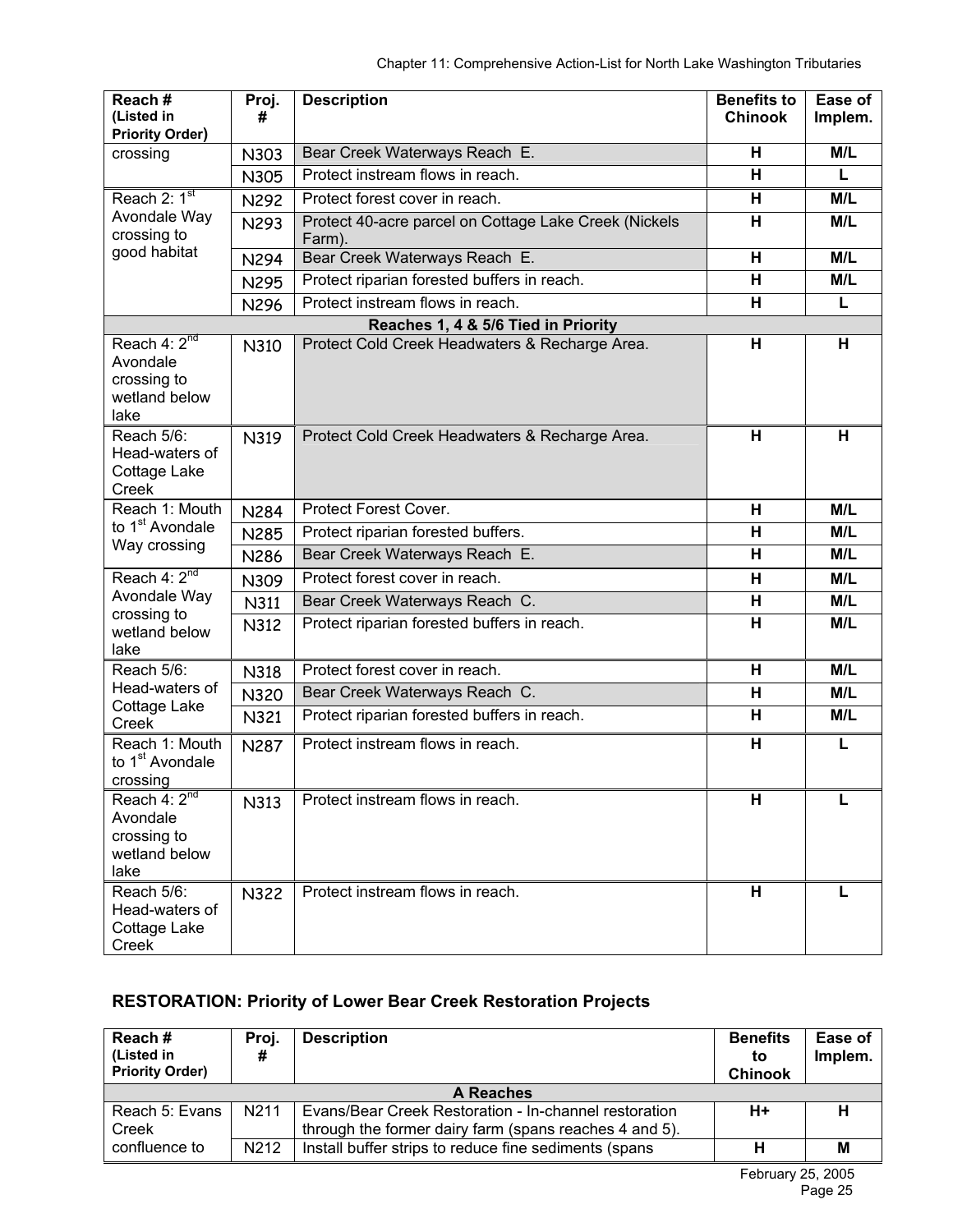| Reach#<br>(Listed in   | Proj.<br># | <b>Description</b>                                      | <b>Benefits</b><br>to | Ease of<br>Implem. |
|------------------------|------------|---------------------------------------------------------|-----------------------|--------------------|
| <b>Priority Order)</b> |            |                                                         | <b>Chinook</b>        |                    |
| trailer park           |            | Reaches 4 and 5).                                       |                       |                    |
| Reach 4:               | N208       | Evans/Bear Creek Restoration - In-channel restoration   | $H+$                  | н                  |
| Avondale Rd.           |            | through the former dairy farm (spans Reaches 4 and 5).  |                       |                    |
| to Evans Creek         | N209       | Install buffer strips to reduce fine sediments (spans   | н                     | M                  |
| confluence             |            | Reaches 4 and 5).                                       |                       |                    |
| Reach 1: Mouth         | N201       | Lower Bear Creek channel restoration.                   | H+                    | н                  |
| to bottom of           | N202       | Add water quality treatment for stormwater runoff from  | н                     | М                  |
| restoration area       |            | freeway.                                                |                       |                    |
| Reach $3 - RR$         | N206       | Riparian restoration on publicly owned land in reach.   | н                     | н                  |
| tracks to              | N205       | Add large woody debris to reach.                        | н                     | м                  |
| Avondale Rd.           |            |                                                         |                       |                    |
| Reach 6:               | N214       | Riparian restoration in Friendly Village development &  | M                     | $\mathbf{I}$       |
| Trailer park to        |            | equestrian center.                                      |                       |                    |
| Cottage Lake           | N215       | Reduce bank armoring & restore riparian vegetation, NE  | M/L                   | н                  |
| Creek confl.           |            | 116th & Avondale Pl.                                    |                       |                    |
| Reach 7:               | N219       | Add large woody debris to reach.                        | н                     | H                  |
| Cottage Lake           | N221       | Work with private property owners to restore riparian   | н                     | M/L                |
| Creek confl. to        |            | areas, increase in-channel complexity.                  |                       |                    |
| $133^{\text{rd}}$ St.  | N220       | Reforest cleared areas in reach.                        | M                     | н                  |
|                        |            | <b>B</b> Reaches                                        |                       |                    |
| Reach 2:               | N203       | Restore 300 ft. of creek downstream of railroad bridge. | M                     | н                  |
| Restoration            | N204       | Remove constriction of channel caused by remnant of     |                       | M                  |
| area to RR             |            | railroad bridge.                                        |                       |                    |
| tracks                 |            |                                                         |                       |                    |

# **RESTORATION: Priority of Upper Bear Creek Restoration Projects**

| Reach#<br>(Listed in<br><b>Priority Order)</b>                   | Proj.<br>#  | <b>Description</b><br>Note: Shaded Projects are an existing priority in the Bear<br>Creek Waterways Program.                                       | <b>Benefits</b><br>to<br><b>Chinook</b> | Ease of<br>Implem. |
|------------------------------------------------------------------|-------------|----------------------------------------------------------------------------------------------------------------------------------------------------|-----------------------------------------|--------------------|
|                                                                  |             | <b>A Reaches</b>                                                                                                                                   |                                         |                    |
| Reach 10: Top                                                    | <b>N242</b> | Add large woody debris to reach.                                                                                                                   | н                                       | н                  |
| of beaver dam<br>complex to<br><b>Struve Creek</b><br>confluence | N243        | Continue to work with private property owners in reach to<br>restore riparian areas, increase in-channel complexity and<br>add large woody debris. | н                                       | M/L                |
|                                                                  | <b>N244</b> | Underplant alders with conifers on publicly owned<br>properties in reach.                                                                          | M                                       | н                  |
| Reach 9:<br>$141st$ to top of<br>beaver dam<br>complex           | N235        | Add large woody debris to reach.                                                                                                                   | н                                       | M/L                |
|                                                                  | N236        | Work with private property owners to restore riparian<br>areas, increase in-channel complexity.                                                    | н                                       | M/L                |
|                                                                  | <b>N237</b> | Replant cleared, former pasture area in reach.                                                                                                     | н                                       | M/L                |
| Reach 8:                                                         | <b>N226</b> | Add large woody debris to reach.                                                                                                                   | н                                       | н                  |
| $133^{\text{rd}}$ St. to<br>141 <sup>st</sup> crossing           | <b>N228</b> | Riparian restoration and reduction of fine sediments on<br>Swanson Horse Farm property.                                                            | H                                       | М                  |
|                                                                  | N229        | Plant southside of golf course ponds to shade them, if<br>found to influence temperatures on Bear Creek.                                           | н                                       | м                  |
|                                                                  | N230        | Add large woody debris to reach.                                                                                                                   | н                                       | M/L                |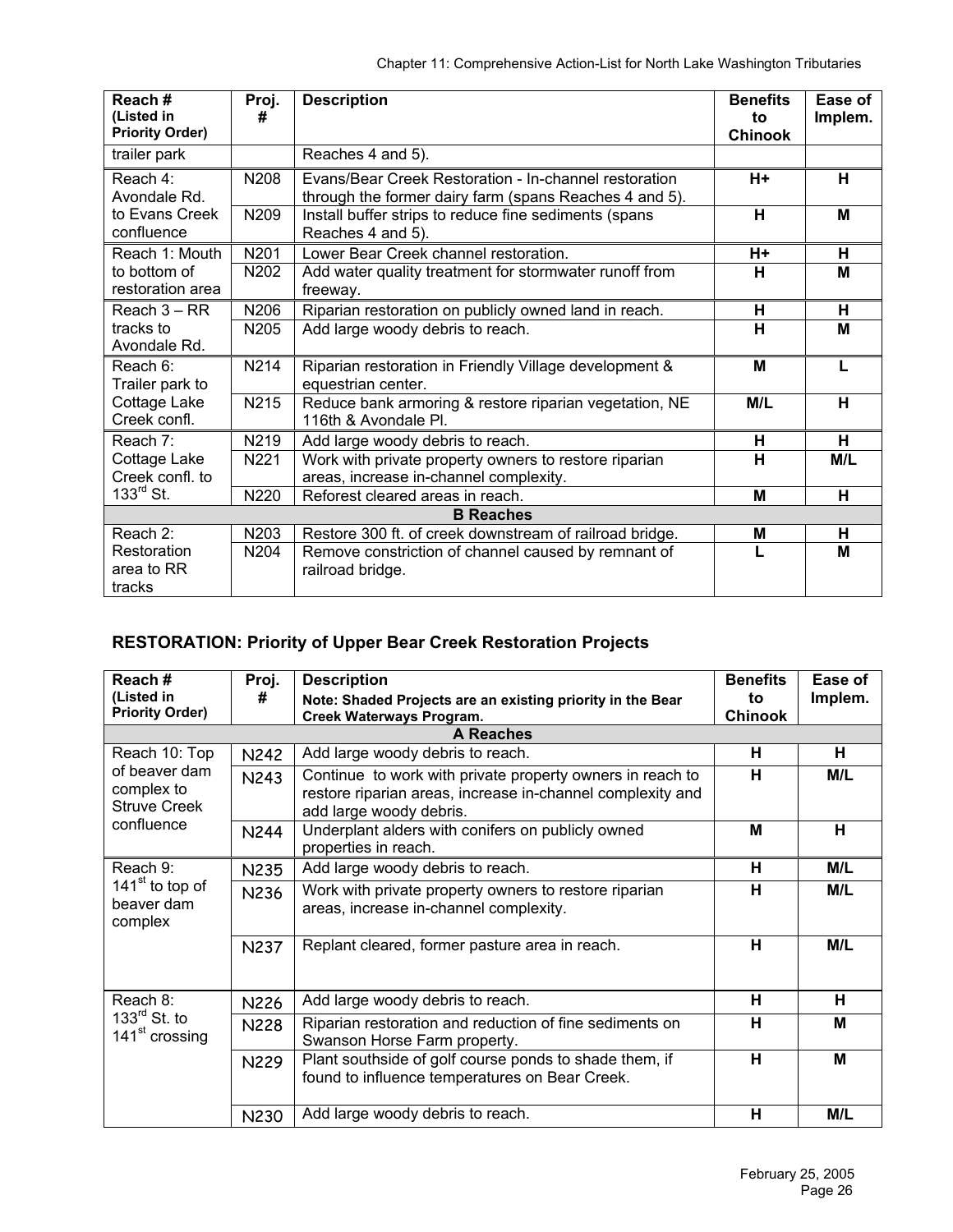| Reach#<br>(Listed in<br><b>Priority Order)</b>                                               | Proj.<br>#<br>N227 | <b>Description</b><br>Note: Shaded Projects are an existing priority in the Bear<br>Creek Waterways Program.<br>Reforest 10-acre wetland area on golf course in reach. | <b>Benefits</b><br>to<br><b>Chinook</b><br>M | Ease of<br>Implem.<br>M |
|----------------------------------------------------------------------------------------------|--------------------|------------------------------------------------------------------------------------------------------------------------------------------------------------------------|----------------------------------------------|-------------------------|
| Reach 14:<br>Top of beaver<br>dam complex to<br>.5 miles above<br>Woodinville-<br>Duvall Rd. | N267               | Riparian planting in wetland area south of Woodinville<br>Duvall Rd.                                                                                                   | H/M                                          | H                       |
|                                                                                              |                    | <b>B</b> Reaches                                                                                                                                                       |                                              |                         |
| Reach 13:                                                                                    | N260               | Add large woody debris in reach.                                                                                                                                       |                                              |                         |
| 160 <sup>th</sup> to top end<br>of beaver dam<br>complex                                     | N262               | Work with private property owners to restore riparian<br>areas, increase in-channel complexity.                                                                        | н                                            | M/L                     |
|                                                                                              | N261               | Work with private property owners in reach to reduce<br>water quality impacts.                                                                                         | M                                            | M                       |
| Reach 11:                                                                                    | <b>N249</b>        | Add large woody debris to reach.                                                                                                                                       | н                                            | M/L                     |
| Struve Creek to<br>158 <sup>th</sup> crossing                                                | N250               | Work with private property owners to restore riparian<br>areas, increase in-channel complexity.                                                                        | н                                            | M/L                     |
|                                                                                              | N251               | Remove bank hardening and restore riparian area at Tolt<br>Pipeline crossing.                                                                                          | M                                            | H                       |
| Reach 16: .5<br>miles above<br>Woodinville-<br>Duvall Rd. to<br>Paradise Lake                | <b>N276</b>        | Riparian restoration in Paradise Valley Conservation Area.                                                                                                             | H                                            | M/L                     |

# **RESTORATION: Priority of Cottage Lake/Cold Creeks Restoration Projects**

| Reach#<br>(Listed in<br><b>Priority Order)</b>       | Proj.<br>#  | <b>Description</b>                                                                                       | <b>Benefits</b><br>to<br><b>Chinook</b> | Ease of<br>Implem. |
|------------------------------------------------------|-------------|----------------------------------------------------------------------------------------------------------|-----------------------------------------|--------------------|
| Reach $4:2^{nd}$<br>Avondale Way                     | N307        | Work with private property owners in reach to restore<br>riparian areas, increase in-channel complexity. | н                                       | M/L                |
| crossing to<br>wetland below                         | <b>N308</b> | Work with private property owners in reach to reduce<br>water quality impacts.                           | M                                       | м                  |
| lake                                                 | N306        | Add large woody debris to this reach.                                                                    | M                                       | L                  |
| Reach 3: Good<br>habitat to 2 <sup>nd</sup>          | <b>N298</b> | Work with private property owners to restore riparian<br>buffers in reach.                               | н                                       | M/L                |
| Avondale Way<br>crossing                             | N300        | Work with private property owners in reach to restore<br>riparian areas, increase in-channel complexity. | H                                       | M/L                |
|                                                      | N299        | Reforest cleared properties in reach, particularly in open<br>space tracts.                              | M                                       | M                  |
|                                                      | N301        | Work with private property owners in reach to reduce<br>water quality impacts.                           | M                                       | M                  |
|                                                      | N297        | Add large woody debris to this reach.                                                                    | M                                       | L                  |
| Reach 1:                                             | N280        | Add large woody debris to this reach.                                                                    | н                                       | M/L                |
| Mouth to 1 <sup>st</sup><br>Avondale Way<br>crossing | N281        | Work with private property owners in reach to restore<br>riparian areas, increase in-channel complexity. | н                                       | M/L                |
|                                                      | N282        | Improve floodplain connection in reach by removing riprap<br>or artificial constrictions.                | Н                                       | M/L                |
|                                                      | N283        | Work with private property owners in reach to reduce<br>water quality impacts.                           | M                                       | M                  |
| Reach 2: $1st$<br>Avondale Way                       | N290        | Work with private property owners in reach to restore<br>riparian areas, increase in-channel complexity. | н                                       | M                  |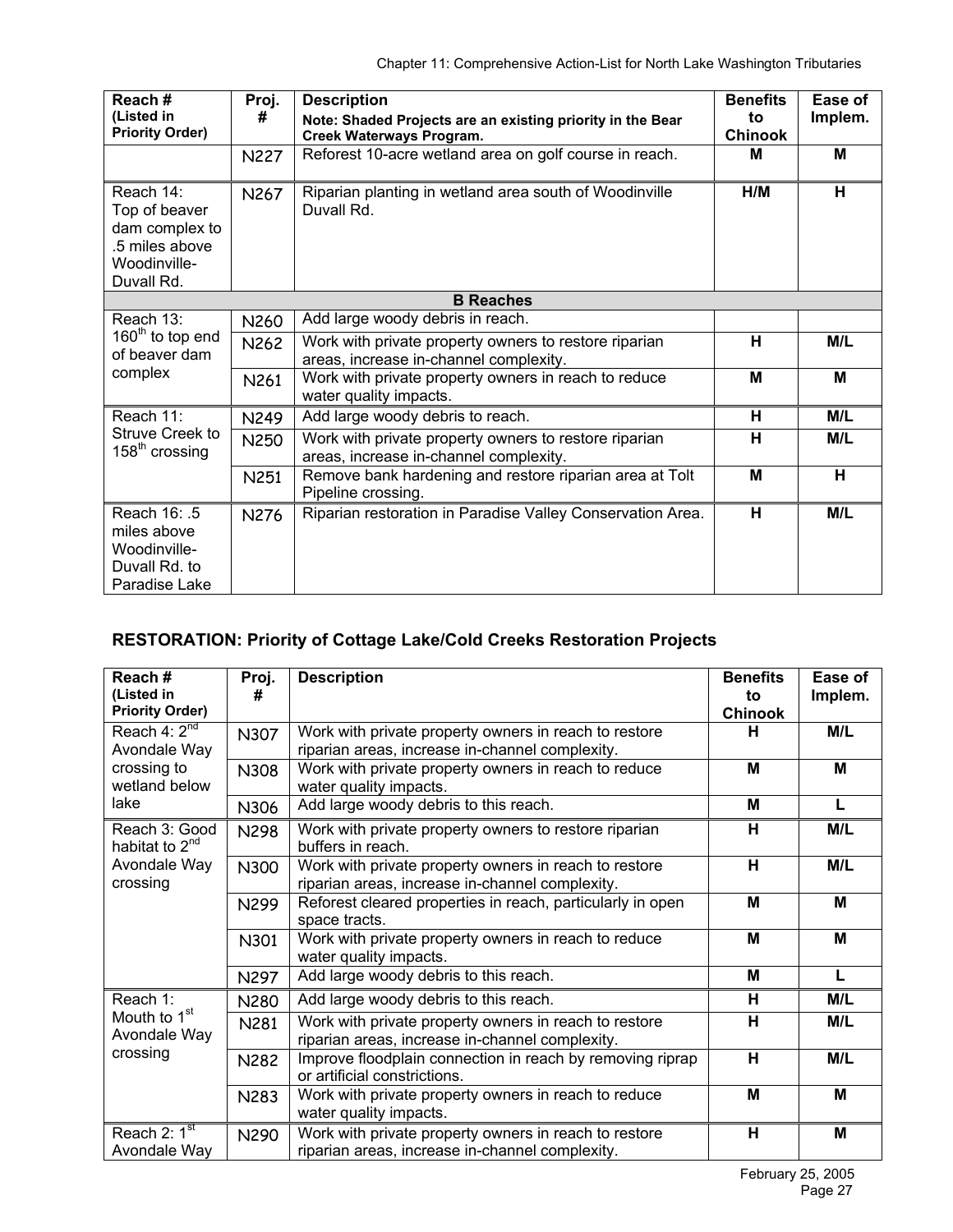| Reach#<br>(Listed in<br><b>Priority Order)</b>        | Proj.<br>#  | <b>Description</b>                                                                                       | <b>Benefits</b><br>to<br><b>Chinook</b> | Ease of<br>Implem. |
|-------------------------------------------------------|-------------|----------------------------------------------------------------------------------------------------------|-----------------------------------------|--------------------|
| crossing to                                           | <b>N288</b> | Add large woody debris to reach.                                                                         | н                                       | M/L                |
| good habitat                                          | N289        | Restore riparian conditions on Nickels Farm and reduce<br>inputs of fine sediments.                      | н                                       | M/L                |
|                                                       | N291        | Work with private property owners in reach to reduce<br>water quality impacts.                           | M                                       | M                  |
| Reach $5/6$ :                                         | N314        | Add large woody debris to reach.                                                                         | н                                       | н                  |
| Head-waters of<br>Cottage Lake<br>Creek               | N316        | Work with private property owners in reach to restore<br>riparian areas, increase in-channel complexity. | н                                       | M/L                |
|                                                       | N317        | Work with private property owners in reach to reduce<br>water quality impacts.                           | М                                       | M                  |
| Cold Creek 1/2                                        | <b>N324</b> | Work with private property owners in reach to restore<br>riparian areas, increase in-channel complexity. | н                                       | M/L                |
| Reach 5/6:<br>Head-waters of<br>Cottage Lake<br>Creek | N315        | Restore altered bog in Cold Creek Natural Area (Spans<br>5/6 Cottage Lake Creek and 1/2 Cold).           | M                                       | н                  |
| Cold Creek 1/2                                        | <b>N323</b> | Restore altered bog in Cold Creek Natural Area (Spans<br>5/6 Cottage Lake Creek and 1/2 Cold).           | М                                       | н                  |
| Cold Creek 1/2                                        | <b>N325</b> | Work with private property owners in reach to reduce<br>water quality impacts.                           | M                                       | M                  |

## **PROTECTION: Prioritization of Site-Specific Protection Projects for the Sammamish River**

Please note: The Sammamish River reaches were not prioritized using the EDT Model, so prioritization based on expert opinion of Benefits to Chinook and Feasibility.

| Reach#<br>(Listed in Priority Order)            | Proj.<br># | <b>Description</b>                                                                                           | <b>Benefits</b><br>to<br><b>Chinook</b> | Ease of<br>Implem. |
|-------------------------------------------------|------------|--------------------------------------------------------------------------------------------------------------|-----------------------------------------|--------------------|
| Reach 4B: Willow Golf<br>Course to NE 116th St. | N354       | Acquire 20-acre parcel Across from Willows<br>Run Golf Course for restoration.                               | н                                       | м                  |
| Reach 1B: 96th St Bridge to<br>68th St. Bridge  | N336       | Acquire property near mouth of Swamp<br>Creek for inclusion Swamp Creek Park<br>Restoration.                 | H/M                                     | H/M                |
| Reach 6B: Lake Sammamish<br>to Weir             | N364       | Protect existing high quality riparian<br>vegetation in Marymoor dogwalk and Lake<br>Sammamish Rowing areas. | H/M                                     | н                  |

## **RESTORATION: Prioritization of Restoration Projects for the Sammamish River**

| Reach#<br>(Listed in Priority Order)                | Proj.<br># | <b>Description</b>                                                                                           | <b>Benefits</b><br>to<br><b>Chinook</b> | Ease of<br>Implem. |
|-----------------------------------------------------|------------|--------------------------------------------------------------------------------------------------------------|-----------------------------------------|--------------------|
| Reach 2: North Creek<br>Confluence (RM 4.5) to 96th | N339       | Explore restoration of minor tributaries and<br>enhance confluences.                                         | H/M                                     | н                  |
| St Bridge (RM 2.5)                                  | N338       | Enhance and reconnect wetlands and<br>remnant side channels adjacent to 102nd<br>Avenue bridge on left bank. | H/M                                     | H/M                |
|                                                     | N337       | Wetland restoration downstream of 102nd<br>Avenue bridge on right bank.                                      | H/M                                     | M                  |
|                                                     | N340       | Evaluate creation of pools in the Norway<br>Hill area.                                                       | М                                       | M                  |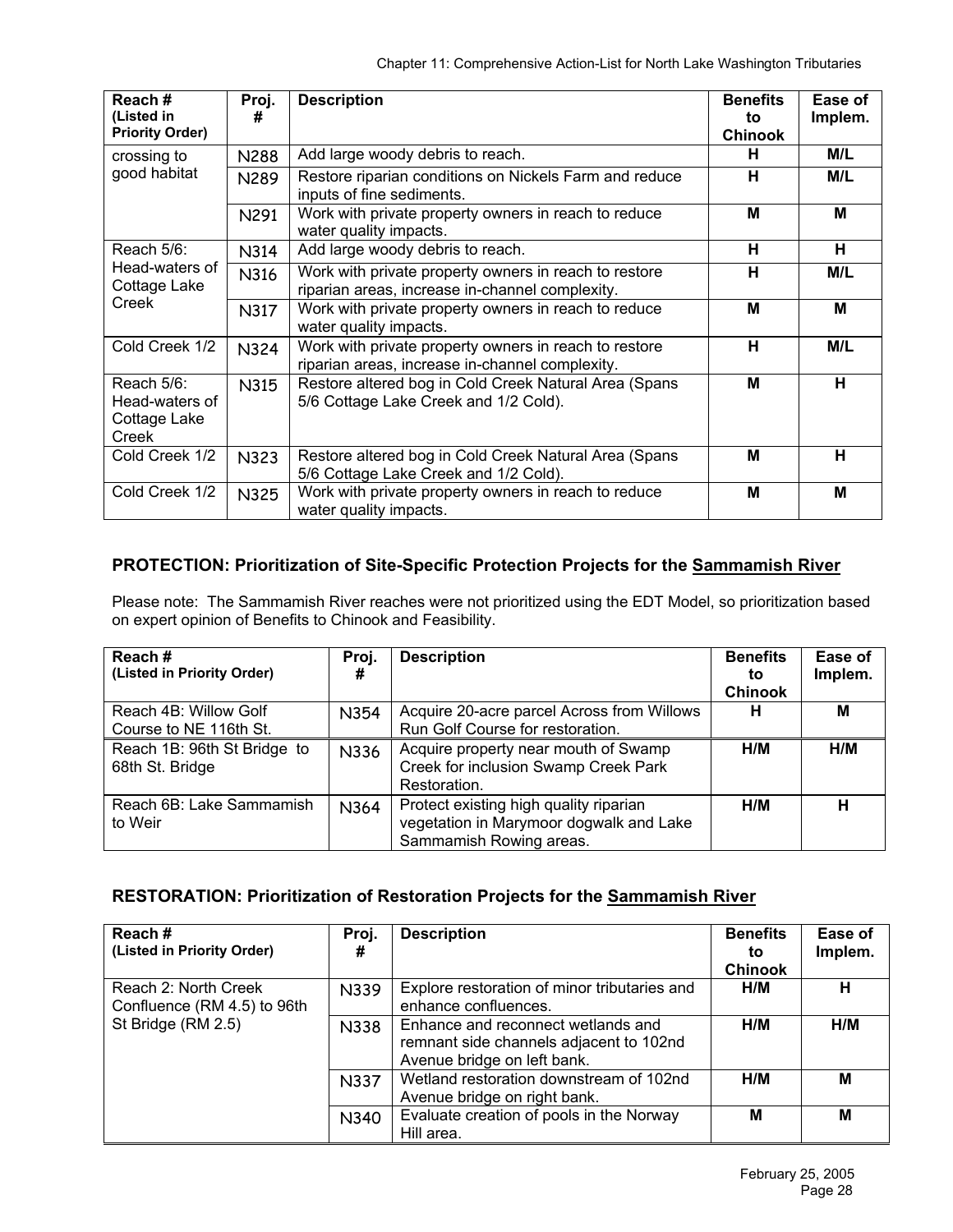| Reach#<br>(Listed in Priority Order)                                                                                                                                                            | Proj.<br>#  | <b>Description</b>                                                                             | <b>Benefits</b><br>to | Ease of<br>Implem. |
|-------------------------------------------------------------------------------------------------------------------------------------------------------------------------------------------------|-------------|------------------------------------------------------------------------------------------------|-----------------------|--------------------|
|                                                                                                                                                                                                 |             |                                                                                                | <b>Chinook</b><br>н   | н                  |
| Reach 1: 96th St Bridge to<br>Sammamish Mouth                                                                                                                                                   | N333        | LakePointe property riparian and aquatic<br>restoration.                                       |                       |                    |
|                                                                                                                                                                                                 | N332        | Sammamish River Mouth wetland<br>restoration.                                                  | н                     | H/M                |
|                                                                                                                                                                                                 | N334        | Enhance and reconnect riparian wetlands<br>at Wildcliff Shores.                                | H/M                   | н                  |
|                                                                                                                                                                                                 | N335        | Swamp Creek Park wetland and stream<br>restoration.                                            | H/M                   | M                  |
| Reach 5: Willow Golf Course<br>to Bear Creek Confluence                                                                                                                                         | N355        | Lower Bear Creek restoration and pool<br>creation.                                             | H+                    | Μ                  |
|                                                                                                                                                                                                 | N356        | Regrade banks, create shallow rearing<br>habitat, and restore riparian vegetation in<br>reach. | н                     | M                  |
|                                                                                                                                                                                                 | N357        | Enhance tributary confluences at Willows<br>Creek and Peters Creek.                            | H/M                   | M                  |
| Reach 3: NE 145th to North<br><b>Creek Confluence</b>                                                                                                                                           | N343        | Regrade banks, create shallow rearing<br>habitat, and restore riparian vegetation in<br>reach. | н                     | M                  |
|                                                                                                                                                                                                 | N342        | Enhance tributary confluences of Derby,<br>Gold and Woodin Creeks.                             | H/M                   | H/M                |
|                                                                                                                                                                                                 | <b>N344</b> | Enhance and reconnect riparian wetlands<br>near Gold Creek.                                    | H/M                   | L                  |
|                                                                                                                                                                                                 | N341        | Restore and reconnect riparian wetlands<br>adjacent to I-405/SR 522 Interchange.               | M                     | L                  |
| Reach 4: Willow Golf Course                                                                                                                                                                     | N346        | Enhance tributary confluences in reach.                                                        | H                     | м                  |
| to NE 145th St.                                                                                                                                                                                 | <b>N347</b> | Reconnect Wetland 38 to river.                                                                 | н                     | M                  |
|                                                                                                                                                                                                 | N350        | Wetland and side channel restoration<br>across from Willows Run Golf Course.                   | H                     | M/L                |
|                                                                                                                                                                                                 | N348        | Restore full meander in Reach 4A.                                                              | H                     | L                  |
|                                                                                                                                                                                                 | N351        | Riparian restoration between Willows Golf<br>Course and NE 116 <sup>th</sup> .                 | H/M                   | H/M                |
|                                                                                                                                                                                                 | N349        | Restore small meanders in Reach 4A.                                                            | H/M                   | Μ                  |
|                                                                                                                                                                                                 | N345        | Restore historic channel habitat on left<br>bank between 116th and 124th.                      | H/M                   | M/L                |
|                                                                                                                                                                                                 | N352        | Enhance Tributary 0101 confluence.                                                             | M                     | M                  |
|                                                                                                                                                                                                 | N353        | Wetland restoration in Willows Run Golf.                                                       | M/L                   | L                  |
| Reach 6: Lake Sammamish to<br><b>Bear Creek Confluence</b>                                                                                                                                      | N363        | Enhance mouths of two unnamed<br>tributaries in reach.                                         | н                     | н                  |
| Unranked because primarily used<br>by Issaquah population.<br>Projects in Reach 6 that influence<br>ecosystem processes (such as<br>temperature) versus more<br>localized benefit could benefit | N358        | Sammamish River Transition Zone<br>Restoration.                                                | н                     | H/M                |
|                                                                                                                                                                                                 | N360        | Enhance existing pools and create new<br>pools in teach.                                       | н                     | H/M                |
|                                                                                                                                                                                                 | N359        | Regrade banks, create flood benches and<br>restore riparian vegetation in reach.               | H                     | M                  |
| NLW Chinook as well and would<br>be a higher priority.                                                                                                                                          | N362        | Riparian revegetation between Lake<br>Sammamish and weir.                                      | H/M                   | н                  |
|                                                                                                                                                                                                 | N361        | Riparian revegetation between weir and<br>confluence of Bear Creek.                            | M                     | н                  |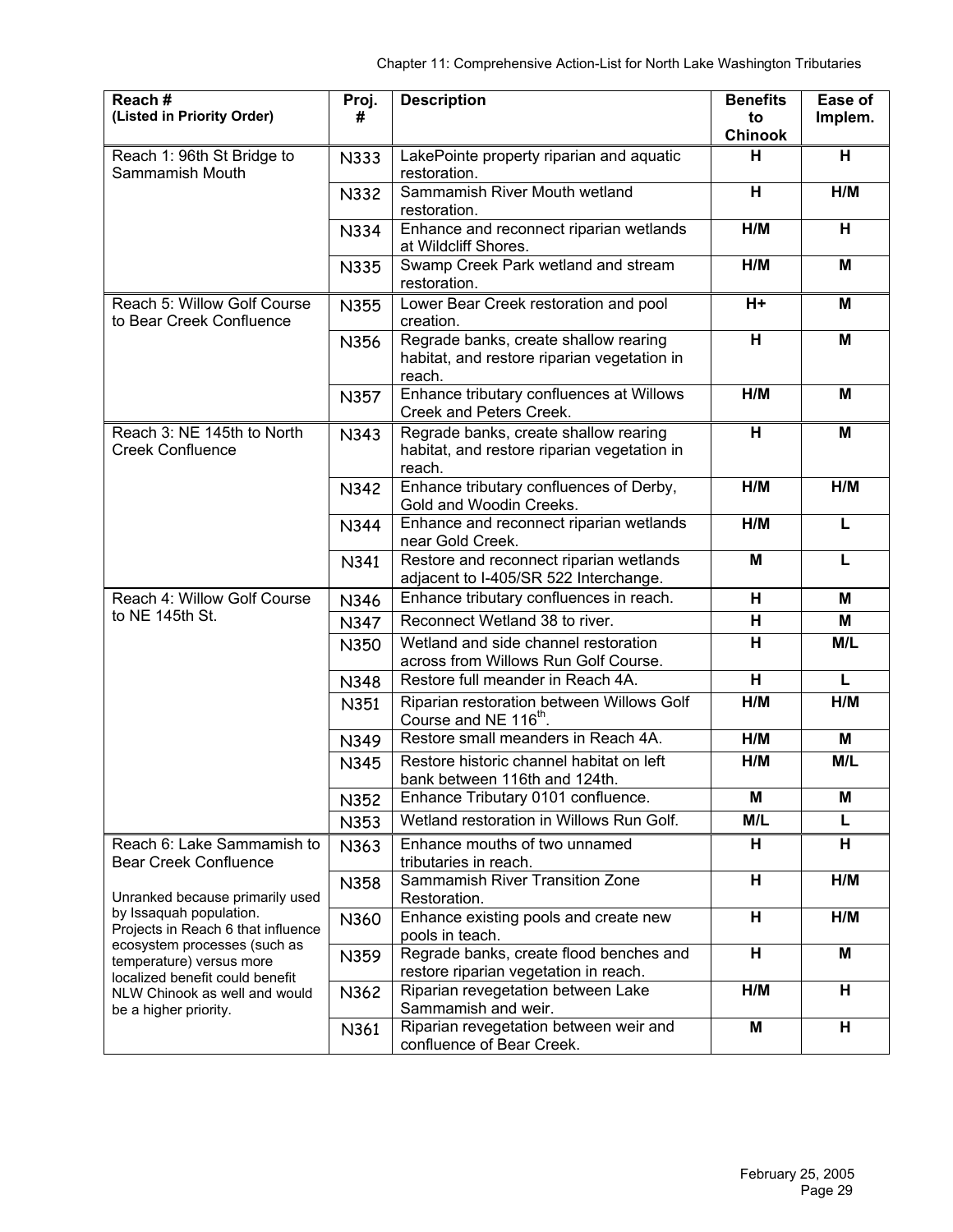#### **North Lake Washington Tributaries Tier 2: Prioritization of Site Specific Projects for North Creek, Little Bear Creek, Evans Creek and Kelsey Creek**

## **PROTECTION: Prioritization of Site-Specific Protection Projects for Lower North Creek**

| Reach#<br>(Listed in Priority Order)                                                             | Proj.<br>#  | <b>Description</b>                                                                       | <b>Benefits</b><br>to<br><b>Chinook</b> | Ease of<br>Implem. |
|--------------------------------------------------------------------------------------------------|-------------|------------------------------------------------------------------------------------------|-----------------------------------------|--------------------|
| Reach 5: $208th$ St<br>culvert to 196 <sup>th</sup> St<br>culvert                                | N380        | Pursue conservation easement on property<br>adjacent to Twin Creeks Restoration Project. | н                                       | ?                  |
| Reach 4: 228 <sup>th</sup> SE<br>Canyon Park Rd<br>crossing to 208 <sup>th</sup> St<br>culvert   | N376        | Protect forested wetland south of Malby Road.                                            | H/M                                     | M/L                |
| Reach 3: Upstream<br>end of business park to<br>2228 <sup>th</sup> SE Canyon Park<br>Rd crossing | N372        | Protect forested property north of 240 <sup>th</sup> .                                   | н                                       | M/L                |
| Reach 2: From                                                                                    | <b>N370</b> | Protect Boy Scouts property.                                                             | H+                                      |                    |
| Cascadia Restoration<br>project to upstream end<br>of business park                              | N371        | Protect forested property to east of Reach 2.                                            | H+                                      |                    |

## **PROTECTION: Prioritization of Site-Specific Protection Projects for Upper North Creek**

| Reach#<br>(Listed in Priority Order)                                                                                 | Proj.<br># | <b>Description</b>                                                            | <b>Benefits</b><br>to<br><b>Chinook</b> | Ease of<br>Implem. |
|----------------------------------------------------------------------------------------------------------------------|------------|-------------------------------------------------------------------------------|-----------------------------------------|--------------------|
| Reach 10+:<br>Downstream of                                                                                          | N397       | Acquire 5-acre parcel for future retention/<br>detention.                     | н                                       |                    |
| McCollum Park to<br>headwaters                                                                                       | N396       | Protect North Creek headwaters: Acquire 10 acre<br>parcel.                    | н                                       | ?                  |
| Reach 9: Mill Ck<br>development area to<br>downstream of<br><b>McCollum Park</b>                                     | N393       | Protect forested wetlands in reach.                                           | н                                       | M                  |
| Reach 6: 196 <sup>th</sup> St<br>culvert to confluence<br>Nickel Ck and North Ck<br><b>Regional Park</b><br>boundary | N385       | Protect large forested parcels in Reach 6.                                    | н                                       | M                  |
| Reach 7: Confluence<br>Nickel Ck to confluence<br>Penny Ck                                                           | N389       | Acquire 53 acres of forest/wetlands adjacent to<br>North Creek Regional Park. | н                                       | M                  |
| Reach Silver 1: Mouth<br>to 196 <sup>th</sup> culvert                                                                | N398       | Acquisition of parcel including frontage on both<br>Silver and North Creeks.  | M/L                                     | ?                  |

## **RESTORATION: Prioritization of Site-Specific Restoration Projects for Lower North Creek**

| Reach#<br>(Listed in Priority Order)        | Proj.<br># | <b>Description</b>                            | <b>Benefits</b><br>to<br><b>Chinook</b> | Ease of<br>Implem. |
|---------------------------------------------|------------|-----------------------------------------------|-----------------------------------------|--------------------|
| Reach 2: From                               | N367       | Floodplain restoration in Reach 2.            |                                         | M                  |
| Cascadia Restoration<br>project to upstream | N369       | Restore riparian wetland south of North Creek | M                                       |                    |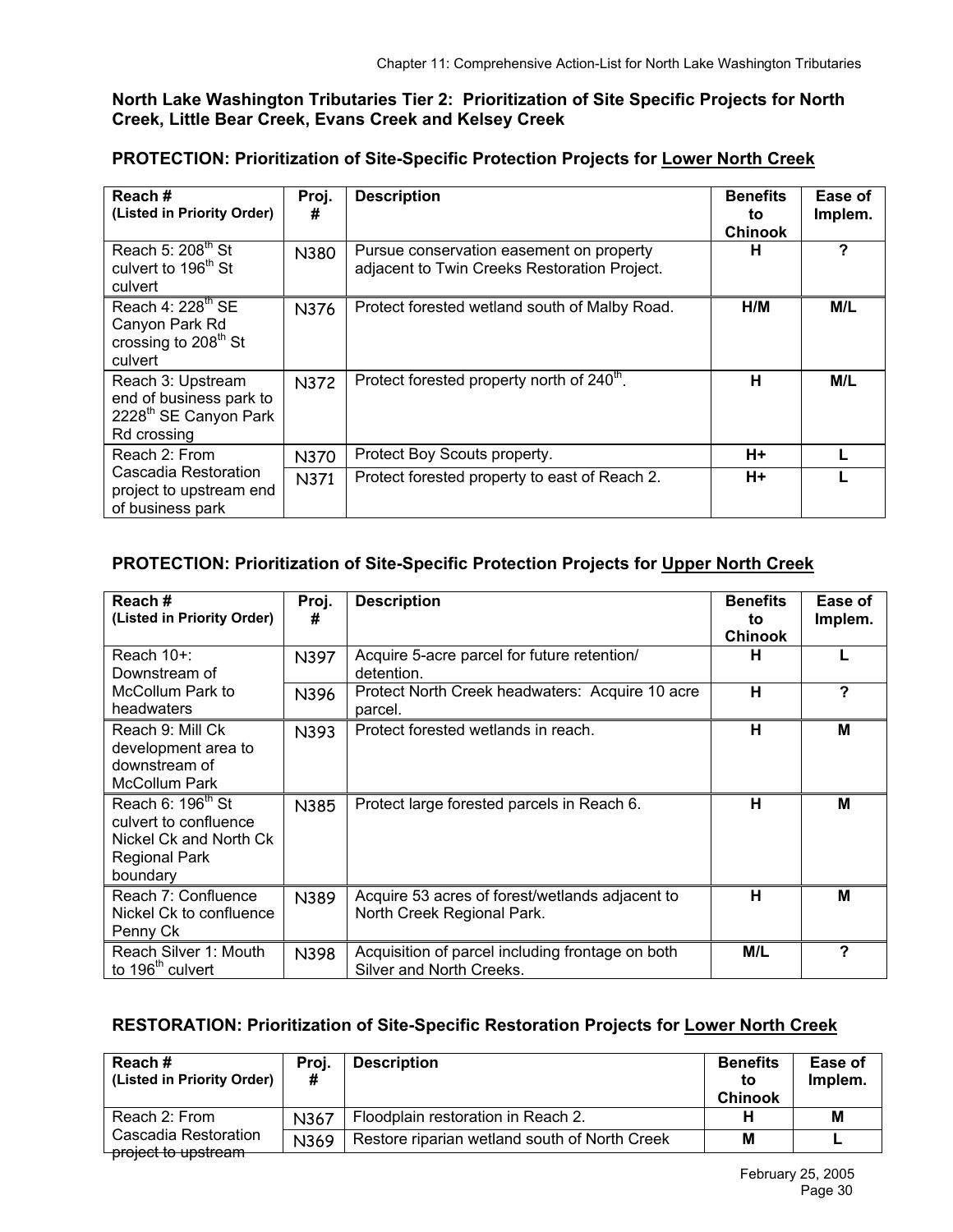| Reach#<br>(Listed in Priority Order)                                                 | Proj.<br>#  | <b>Description</b>                                                                                  | <b>Benefits</b><br>to<br><b>Chinook</b> | Ease of<br>Implem. |
|--------------------------------------------------------------------------------------|-------------|-----------------------------------------------------------------------------------------------------|-----------------------------------------|--------------------|
| end of business park                                                                 |             | Parkway N.                                                                                          |                                         |                    |
|                                                                                      | N368        | Restore riparian wetland north of 195th.                                                            | M/L                                     | н                  |
|                                                                                      |             | Reaches 4 & 5 Tied in Priority                                                                      |                                         |                    |
| Reach 4: $228th$ SE<br>Canyon Park Rd<br>crossing to 208 <sup>th</sup> St<br>culvert | <b>N375</b> | Enhance North Creek in Thrashers Corner area.                                                       | н                                       | н                  |
| Reach 5: 208 <sup>th</sup> St                                                        | N377        | Expand Twin Creeks restoration.                                                                     | н                                       | н                  |
| culvert to 196 <sup>th</sup> St<br>culvert                                           | N378        | Continue to work with school in Reach 5 restore<br>creek on their property.                         | н                                       | н                  |
|                                                                                      | N379        | Work with Landowners in Reach 5 to restore<br>riparian vegetation and to do stream<br>enhancements. | н                                       | н                  |
| Reach 4: 228 <sup>th</sup> SE                                                        | N373        | Floodplain restoration north of 228 <sup>th</sup> .                                                 | н                                       | H/M                |
| Canyon Park Rd<br>crossing to 208 <sup>th</sup> St<br>culvert                        | N374        | Enhance mouth and lower reaches of Palm<br>Creek.                                                   | м                                       | н                  |
| Reach 1: Mouth to                                                                    | N365        | Add conifers to Cascadia Project.                                                                   | м                                       | н                  |
| Cascadia Restoration<br>project                                                      | N366        | Restore lowest reach of North Creek.                                                                | M/L                                     | M/L                |

## **RESTORATION: Prioritization of Site-Specific Restoration Projects for Upper North Creek**

| Reach#<br>(Listed in Priority Order)                                                                                 | Proj.<br>#  | <b>Description</b>                                                                                                         | <b>Benefits</b><br>to<br>Chinook | Ease of<br>Implem. |  |  |
|----------------------------------------------------------------------------------------------------------------------|-------------|----------------------------------------------------------------------------------------------------------------------------|----------------------------------|--------------------|--|--|
| Reach 8: Confluence<br>Penny Ck to Mill Creek<br>development area                                                    | N390        | Restoration within city-owned reach of North<br>Creek.                                                                     | н                                | H                  |  |  |
|                                                                                                                      |             | <b>Reaches 7 &amp; 6 Tied in Priority</b>                                                                                  |                                  |                    |  |  |
| Reach 7: Confluence<br>Nickel Ck to confluence                                                                       | N386        | North Creek Regional Park stream channel<br>enhancement.                                                                   | Н                                | H                  |  |  |
| Penny Ck                                                                                                             | <b>N388</b> | Work with landowners in Reach 7 to restore<br>riparian vegetation and to do stream<br>enhancements.                        | H                                | н                  |  |  |
| Reach 6: 196 <sup>th</sup> St<br>culvert to confluence<br>Nickel Ck and North Ck                                     | N381        | Buyout frequently flooded home and restore<br>floodplain.                                                                  | н                                | H                  |  |  |
|                                                                                                                      | N382        | Add large woody debris in reach.                                                                                           | н                                | н                  |  |  |
| <b>Regional Park</b><br>boundary                                                                                     | N384        | Work with landowners in Reach 6 to restore<br>riparian vegetation and to do stream<br>enhancements.                        | H                                | H                  |  |  |
| Reach 7: Confluence<br>Nickel Ck to confluence<br>Penny Ck                                                           | N387        | Acquire property north of the North Creek<br>Regional Park and remove dike, reconnect creek<br>to floodplain and wetlands. | н                                | H/M                |  |  |
| Reach 6: 196 <sup>th</sup> St<br>culvert to confluence<br>Nickel Ck and North Ck<br><b>Regional Park</b><br>boundary | N383        | Replanting cleared parcel north of 192nd and<br>East of Waxon Road.                                                        | H/M                              | ?                  |  |  |
| Reaches 9, 10 & Penny 1 Tied in Priority                                                                             |             |                                                                                                                            |                                  |                    |  |  |
| Reach 9: Mill Ck<br>development area to<br>downstream of                                                             | N391        | Work with landowners in Reach 9 to restore<br>riparian vegetation and to do stream<br>enhancements.                        | н                                | H                  |  |  |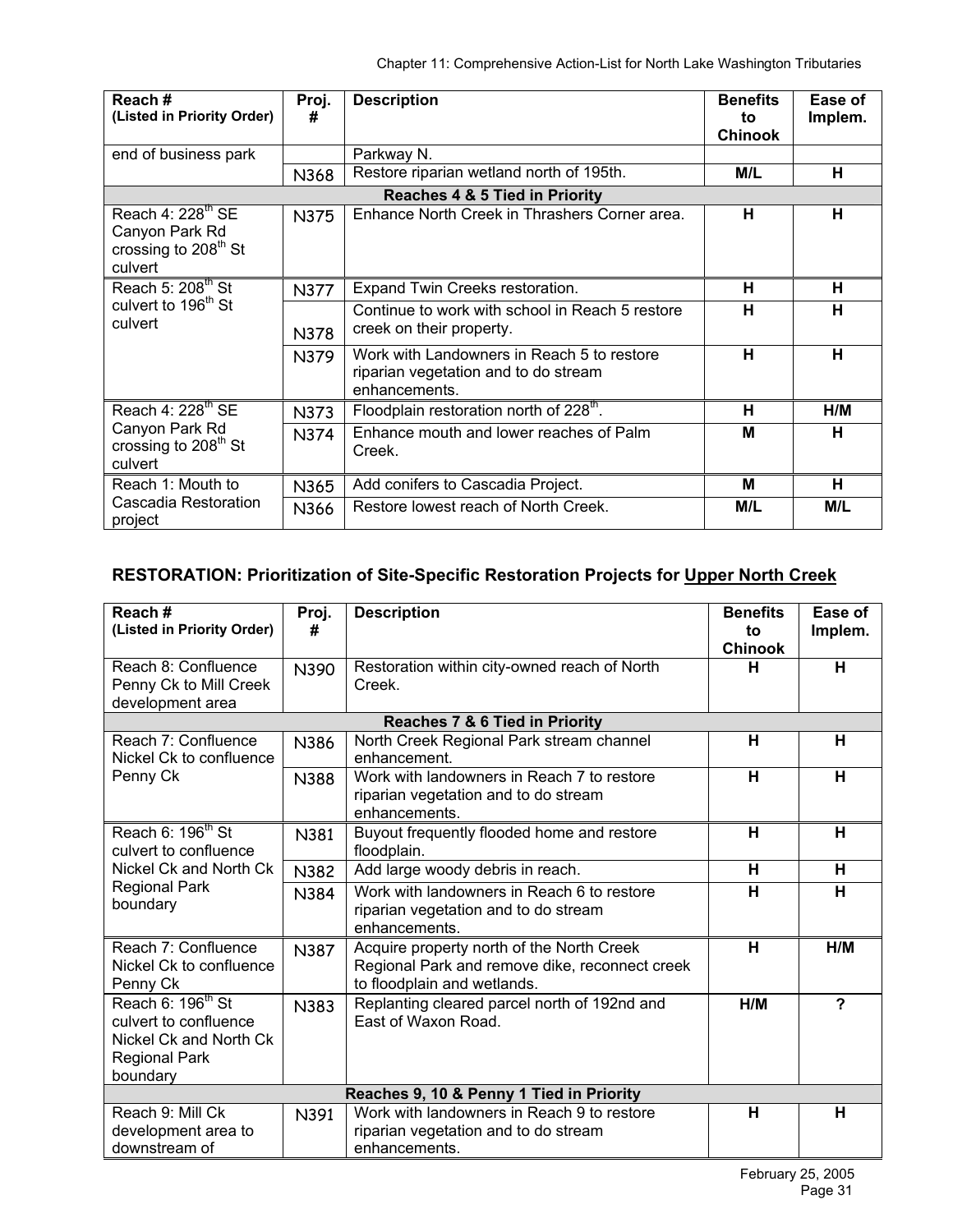| Reach#<br>(Listed in Priority Order)                                      | Proj.<br># | <b>Description</b>                                                                                                | <b>Benefits</b><br>to<br><b>Chinook</b> | Ease of<br>Implem. |
|---------------------------------------------------------------------------|------------|-------------------------------------------------------------------------------------------------------------------|-----------------------------------------|--------------------|
| McCollum Park                                                             |            |                                                                                                                   |                                         |                    |
| Reach 10+:<br>Downstream of<br>McCollum Park to                           | N394       | Work with landowners in Reach 10 to restore<br>riparian vegetation and to do stream<br>enhancements.              | н                                       | н                  |
| headwaters                                                                | N395       | Install grade control structures (very large logs)<br>from Northwest Stream Center to 128th in<br>McCollum Park.  | н                                       | н                  |
| Reach 9: Mill Ck<br>development area to<br>downstream of<br>McCollum Park | N392       | Riparian and instream restoration in creek below<br>McCollum Park designated as Native Growth<br>Protection Area. | М                                       | н                  |
| Reach Penny 1: Mouth<br>to retention pool                                 | N399       | Improve fish passage at two culverts along Mill<br><b>Creek Community Trail.</b>                                  |                                         | н                  |

# **PROTECTION: Prioritization of Site-Specific Protection Projects for Little Bear Creek**

| Reach#<br>(Listed in Priority<br>Order)                                                           | Proj.<br># | <b>Description</b>                                                                                                                      | <b>Benefits</b><br>to<br><b>Chinook</b> | Ease of<br>Implem.      |
|---------------------------------------------------------------------------------------------------|------------|-----------------------------------------------------------------------------------------------------------------------------------------|-----------------------------------------|-------------------------|
| Reach 10: Little Bear<br>Rd culvert to 51 <sup>st</sup> St<br>culvert                             | N424       | Protect undeveloped, forested wetlands in reach<br>covering approximately 110 acres.                                                    | н                                       | н                       |
| Reach 11: 51 <sup>st</sup> St<br>culvert to 181 <sup>st</sup> SE<br>culvert                       | N427       | Protect 88 acres of mature second-growth forest<br>on right bank of Little Bear Creek in Reach 11.                                      | н                                       | н                       |
| Reach 12: 180th SE<br>Culvert to upper extent<br>coho potential (near<br>Silver Firs Subdivision) | N429       | Protect forested, headwater wetlands North of<br>180th to 156th, an ~2-mile stretch of Little Bear<br>Creek.                            | $H +$                                   | H/M                     |
| Reach 9: Confluence<br>with Great Dane to<br>Little Bear Rd culvert                               | N422       | Protect ~100 acre, undeveloped forested wetland<br>on both Little Bear and Great Dane Creeks. (Also<br>under Great Dane Creek Reach 1). | H                                       | н                       |
| Reach GD1: Mouth to<br>SR 524 crossing                                                            | N430       | Protect ~100 acre, undeveloped forested wetland<br>on both Little Bear and Great Dane Creeks. (Also<br>listed under Reach 9).           | H                                       | H                       |
| Reach 9: Confluence<br>with Great Dane Ck to<br>Little Bear Rd culvert                            | N421       | Maltby Road property, five parcels totaling 35<br>acres of mature second-growth upland forest.                                          | $\overline{\mathbf{?}}$                 | $\overline{\mathbf{?}}$ |
| Reach 7: Canyon Park<br>culvert to confluence<br>with Cutthroat Ck                                | N417       | Protect forested, undeveloped parcels in Reach 7<br>west of Little Bear Creek.                                                          | H                                       | M                       |
| Reach 2: 132 <sup>nd</sup> Ave NE<br>to Hwy 522 crossing                                          | N406       | Protect riparian area in Reach 2 that is partially in<br>public ownership.                                                              | н                                       | н                       |
| Reach 8: Confluence<br>with Cutthroat Ck to<br>confluence with Great<br>Dane Ck                   | N419       | Seek conservation easements on undeveloped<br>forested parcels in Reach 8.                                                              | н                                       | M/L                     |

# **RESTORATION: Prioritization of Site-Specific Restoration for Little Bear Creek**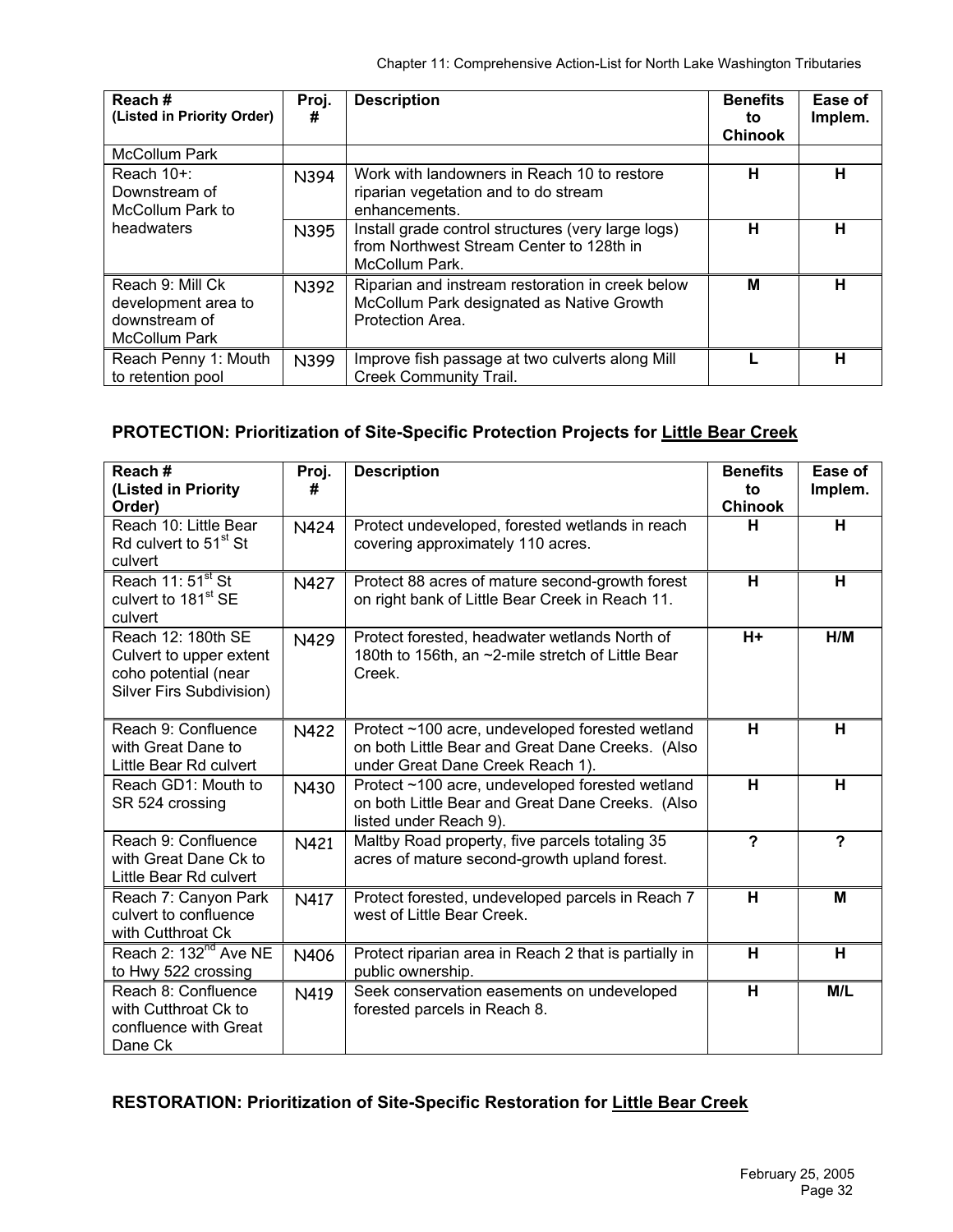| Reach#<br>(Listed in Priority                                                   | Proj.<br>#  | <b>Description</b>                                                                                                      | <b>Benefits</b><br>to   | Ease of<br>Implem. |
|---------------------------------------------------------------------------------|-------------|-------------------------------------------------------------------------------------------------------------------------|-------------------------|--------------------|
| Order)                                                                          |             |                                                                                                                         | <b>Chinook</b>          |                    |
|                                                                                 |             | <b>Reaches 1 &amp; 2 Tied in Priority</b>                                                                               |                         |                    |
| Reach 2: 132 <sup>nd</sup> Ave NE<br>to Hwy 522 crossing                        | N402        | Improve Fish Passage at 134th Avenue NE at RM<br>0.5.                                                                   | н                       | н                  |
|                                                                                 | N401        | Improve Fish Passage at 132nd Avenue NE at<br>RM .45.                                                                   | H                       | н                  |
|                                                                                 | N403        | Restore riparian vegetation up to SR 522 and add<br>LWD.                                                                | H                       | Н                  |
|                                                                                 | N404        | Construct water quality treatment and<br>retention/detention stormwater facilities for SR<br>522 at 195 <sup>th</sup> . | H                       | H                  |
|                                                                                 | N405        | Add Large Woody Debris at downstream end of<br>Reach 2 as alternative to bank armoring.                                 | M                       | н                  |
| Reach 1: Mouth to<br>132 <sup>nd</sup> Ave NE crossing                          | N400        | Plant riparian vegetation where possible in Reach<br>1.                                                                 | M                       | Н                  |
|                                                                                 |             | Reaches 3, 4, 5 & 6 Tied in Priority                                                                                    |                         |                    |
| Reach 5: Begin                                                                  | N411        | Continue Creek Restoration at Alphine Rockeries.                                                                        | Н                       | н                  |
| industrial reach to<br>confluence Howell Ck                                     | N412        | Snohomish Co, to continue to work with business<br>owners in Reach 5 and Howell Creek to improve<br>water quality.      | H                       | н                  |
| Reach 3: Hwy 522<br>crossing to confluence                                      | <b>N408</b> | Add large woody debris in Reach 3 particularly in<br>publicly-owned section from 195th to house.                        | H                       | н                  |
| with Rowlins Ck                                                                 | N407        | Improve fish passage at NE 195th Street at RM<br>1.8.                                                                   | H                       | H/M                |
| Reach 6: Confluence<br>Howell Ck to Canyon<br>Park culvert                      | N413        | Buyout frequently flooded home, add large woody<br>debris and restore riparian vegetation.                              | H                       | M                  |
| Reach 4: Confluence<br>with Rowlins Ck to<br>begin industrial reach             | N409        | Add large woody debris in Reach 4.                                                                                      | H                       | L                  |
|                                                                                 |             | Reaches 7 & 8 Tied in Priority                                                                                          |                         |                    |
| Reach 7: Canyon Park<br>culvert to confluence                                   | N415        | Restore floodplain to remeander creek where<br>creek is currently constrained by Route 9.                               | Н                       | H/M                |
| with Cutthroat Ck                                                               | N414        | Work with landowners in Reach 7 to restore<br>riparian vegetation and add large woody debris.                           | $\overline{\mathsf{H}}$ | M                  |
| Reach 8: Confluence<br>with Cutthroat Ck to<br>confluence with Great<br>Dane Ck | N418        | Work with private property owners to add large<br>woody debris and restore riparian vegetation in<br>Reach 8.           | H                       | M/L                |
| Reach 7: Canyon Park<br>culvert to confluence<br>with Cutthroat Ck              | N416        | Improve fish passage at privately owned barrier in<br>lower reach of Cutthroat Creek.                                   | M/L                     | L                  |
| Reaches 9 & 10 Tied in Priority                                                 |             |                                                                                                                         |                         |                    |
| Reach 10: Little Bear<br>Rd culvert to 51 <sup>st</sup> St<br>culvert           | N423        | Improve fish passage at 51st Ave. NE, RM 6.5.                                                                           | M/L                     | н                  |
| Reach 9: Confluence<br>with Great Dane Ck to<br>Little Bear Rd culvert          | N420        | Replace failing culvert of creosote logs under SR<br>524.                                                               | M/L                     | м                  |
| Reaches 11 & 12 Tied in Priority                                                |             |                                                                                                                         |                         |                    |
| Reach 11: 51 <sup>st</sup> St<br>culvert to 181 <sup>st</sup> SE<br>culvert     | N425        | Enhance large woody debris recruitment and<br>frequency between 180th St. SE and Maltby<br>Road.                        | н                       | H/M                |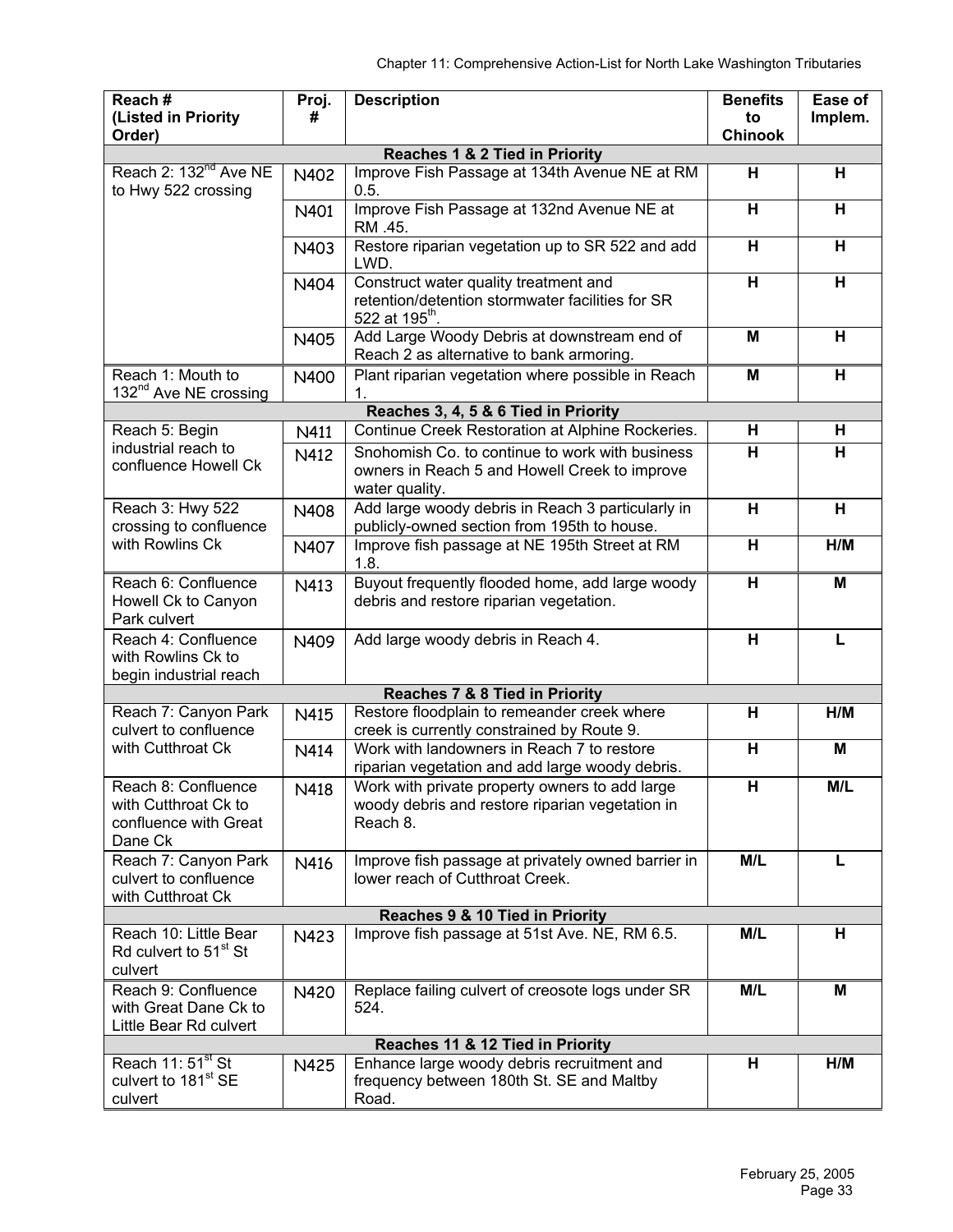| Reach#<br>(Listed in Priority<br>Order)                                                           | Proj.<br># | <b>Description</b>                                                                                                                                              | <b>Benefits</b><br>to<br><b>Chinook</b> | Ease of<br>Implem. |
|---------------------------------------------------------------------------------------------------|------------|-----------------------------------------------------------------------------------------------------------------------------------------------------------------|-----------------------------------------|--------------------|
| Reach 12: 180th SE<br>Culvert to upper extent<br>coho potential (near<br>Silver Firs Subdivision) | N428       | Retrofit retention/detention facilities and Silver Fir<br>development stormwater system to cool water<br>and augment base flows at 156 <sup>th</sup> Street SE. | н                                       |                    |
| Reach $11:51st$ St<br>culvert to 181 <sup>st</sup> SE<br>culvert                                  | N426       | Improve fish passage at 180th Street SE at RM<br>7.2.                                                                                                           | H/M                                     | н                  |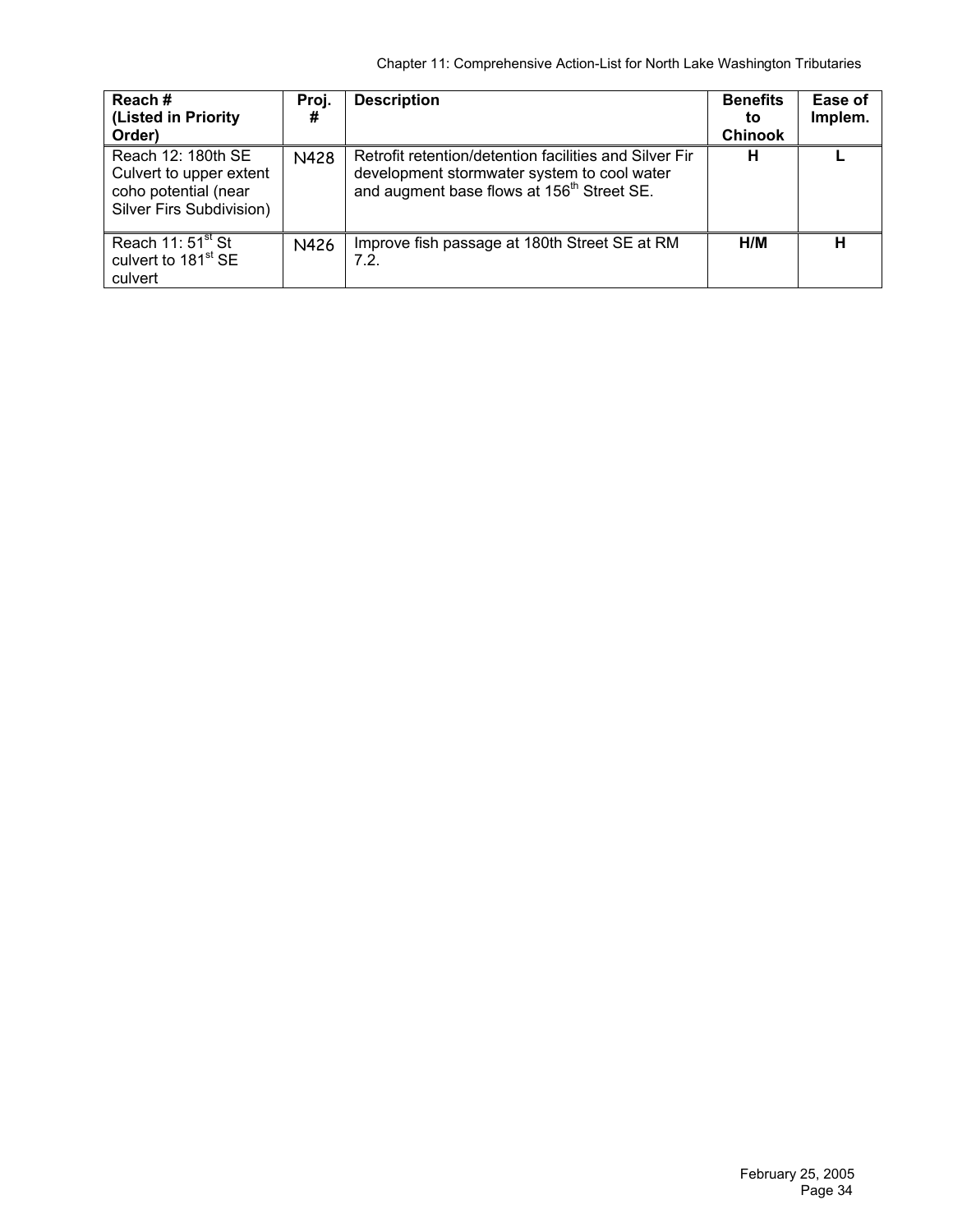| Reach#<br>(Listed in Priority<br>Order)                                                                   | Proj.<br># | <b>Description</b>                                                                                                                                              | <b>Benefits</b><br>to<br><b>Chinook</b> | Ease of<br>Implem. |
|-----------------------------------------------------------------------------------------------------------|------------|-----------------------------------------------------------------------------------------------------------------------------------------------------------------|-----------------------------------------|--------------------|
| <b>Headwaters</b>                                                                                         | N440       | Protect and maintain 700 acre wetland that drains<br>to Evans & Bear Creeks and the Snoqualmie<br>River (is designated open space as part of<br>Redmond Ridge). | н                                       | н                  |
| Reach 1: Confluence<br>with Bear Ck to 188 <sup>th</sup><br>St                                            | N431       | Consider increasing buffer in Reach 1.                                                                                                                          | М                                       |                    |
| Reach 3: 196 <sup>th</sup> St<br>crossing                                                                 | N436       | Protect existing habitat in undeveloped Johnson<br>Park.                                                                                                        | H/M                                     | н                  |
| Reach 4: 196 <sup>th</sup> St<br>crossing to 196 <sup>th</sup> St<br>crossing and<br>Redmond-Fall City Rd | N438       | Work with private property owners in reach to<br>protect existing wetlands.                                                                                     |                                         |                    |

#### **PROTECTION: Prioritization of Site-Specific Protection Projects for Evans Creek**

## **RESTORATION: Prioritization of Site-Specific Restoration Projects for Evans Creek**

| Reach#<br>(Listed in Priority<br>Order)                                                                      | Proj.<br># | <b>Description</b>                                                                                                                           | <b>Benefits</b><br>to<br><b>Chinook</b> | Ease of<br>Implem. |
|--------------------------------------------------------------------------------------------------------------|------------|----------------------------------------------------------------------------------------------------------------------------------------------|-----------------------------------------|--------------------|
| Reach 3: Union Hill Rd<br>crossing to 196 <sup>th</sup> St                                                   | N435       | Work with private property owners in Reach 3 to<br>improve riparian and instream conditions.                                                 | H/M                                     | M                  |
| crossing                                                                                                     | N434       | Restoration of Evans Creek within Johnson.                                                                                                   | М                                       | н                  |
| Reach 5: 196 <sup>th</sup> St<br>crossing and<br>Redmond-Fall City Rd<br>to Redmond-Fall City<br>Rd crossing | N439       | Move Evans Creek away from Redmond Fall City<br>Road, re-meander, increase buffer and channel<br>complexity and restore riparian vegetation. | M/L                                     | M                  |
| Reach 2: 188 <sup>th</sup> Street<br>to Union Hill Rd<br>crossing                                            | N433       | Restore Evans Creek In-Place - If creek is not<br>relocated away from industrial area, enhance<br>stream conditions in existing location.    | м                                       |                    |
|                                                                                                              | N432       | Evans Creek Relocation Study - Study feasibility<br>of relocating Evans Creek to the North, away from<br>industrial area and restoring.      | 7                                       | M                  |
| Reach 4: 196 <sup>th</sup> St<br>crossing to 196 <sup>th</sup> St<br>crossing and<br>Redmond-Fall City Rd    | N437       | Conduct pilot project to address high<br>sedimentation, invasive reed canary grass, and to<br>restore riparian vegetation.                   | М                                       |                    |

## **PROTECTION: Prioritization of Site-Specific Protection Projects in Kelsey Creek**

Please note: Kelsey Creek reaches were not prioritized for protection using EDT Model. Therefore these potential projects are prioritized based on expert opinion of Benefits to Chinook and Ease of Implementation only.

| <b>Reach#</b><br>(Not Listed in<br><b>Priority Order)</b> | Proj.<br># | <b>Description</b>                               | <b>Benefits</b><br>to<br><b>Chinook</b> | Ease of<br>Implem. |
|-----------------------------------------------------------|------------|--------------------------------------------------|-----------------------------------------|--------------------|
| Reach 6: Main Street<br>to headwaters                     | N495       | Maintain headwater wetlands.                     | н                                       | ш                  |
| Reach 2: Lake Hills                                       | N465       | Acquire parcels just south of SE 7 along wetland | н                                       |                    |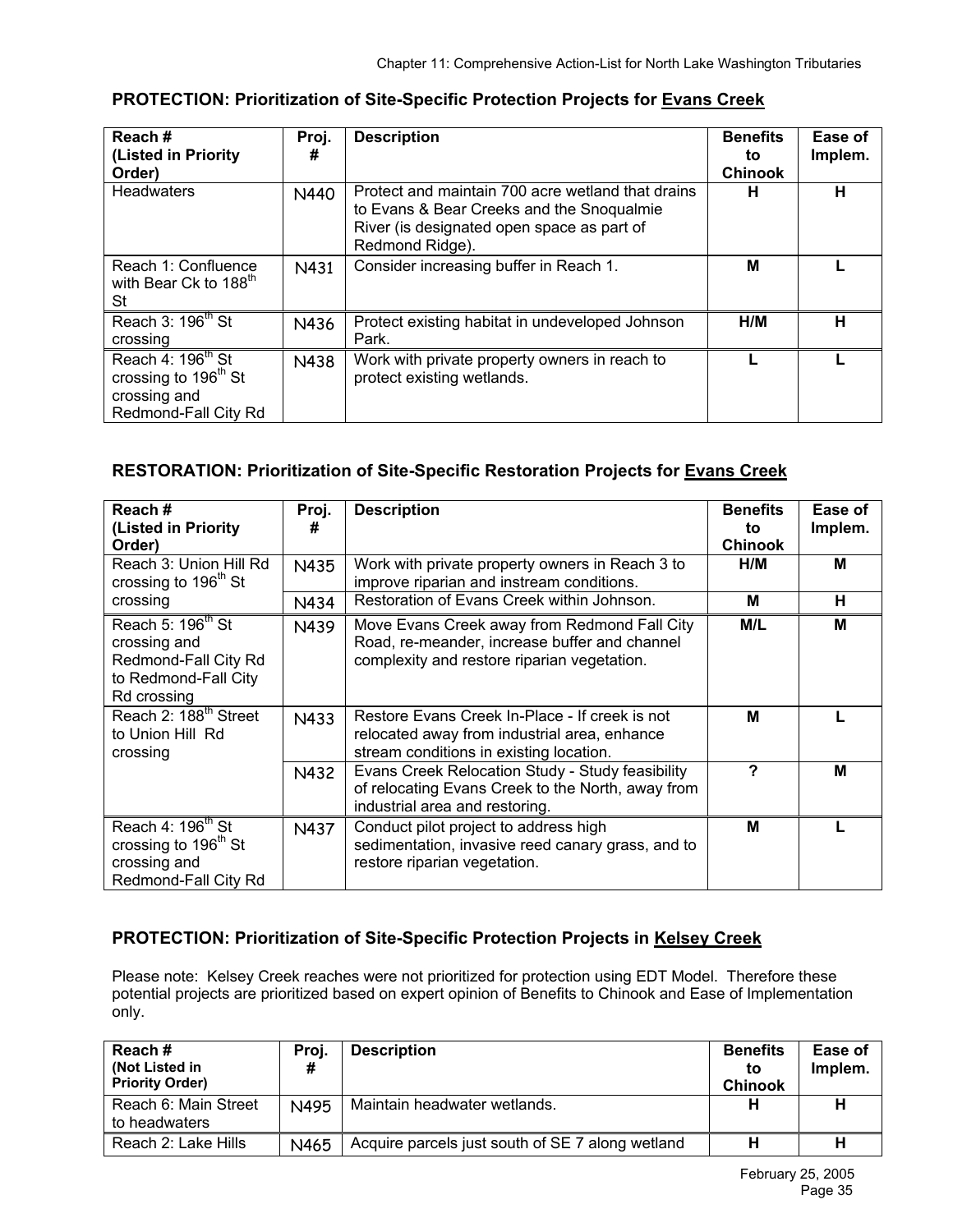| Reach#<br>(Not Listed in<br><b>Priority Order)</b>                                                  | Proj.<br>#  | <b>Description</b>                                                                                                           | <b>Benefits</b><br>to<br><b>Chinook</b> | Ease of<br>Implem.      |
|-----------------------------------------------------------------------------------------------------|-------------|------------------------------------------------------------------------------------------------------------------------------|-----------------------------------------|-------------------------|
| connector to lower end<br>of Glenndale Golf<br>Course                                               |             | buffer.                                                                                                                      |                                         |                         |
| Reach 4: Olympic<br>pipeline structure to<br>confluence with Valley<br>Сk                           | N482        | Protect existing riparian habitat, especially in<br>larger parcels where stream could meander and<br>buffers could be wider. | н                                       | н                       |
| Reach 5: Confluence<br>with Valley Creek to<br>Main Street                                          | N492        | Protect wetlands along 148 <sup>th</sup> .                                                                                   | $\overline{\mathbf{H}}$                 | $\overline{\mathbf{H}}$ |
| Reach 7: Richards<br>Creek - mouth to SE<br>$32^{nd}$ St                                            | <b>N504</b> | Acquire undeveloped properties or easements<br>along reach 77-02 & 78-01.                                                    | н                                       | н                       |
| Reach 9: West<br>Tributary - mouth to<br>Bellevue-Redmond<br>Road                                   | <b>N514</b> | Acquire parcels just south of SE 7 along wetland<br>buffer.                                                                  | н                                       | H                       |
| Reach 2: Lake Hills                                                                                 | N466        | Implement farm management BMPs.                                                                                              | н                                       | М                       |
| connector to lower end<br>of Glenndale Golf                                                         | N467        | Investigate and remove illegal water withdrawals<br>in reach.                                                                | $\overline{\mathsf{H}}$                 | $\overline{M}$          |
| Course                                                                                              | N468        | Investigate opportunities to utilize alternative water<br>sources for legal water withdrawals in reach.                      | н                                       | M                       |
| Reach 4: Olympic<br>pipeline structure to<br>confluence with Valley<br><b>Ck</b>                    | N483        | Investigate options for more natural stream<br>channel during Bel-Red commercial<br>redevelopment process.                   | $\overline{\mathsf{H}}$                 | M                       |
| Reach 5: Confluence<br>with Valley Creek to<br><b>Main Street</b>                                   | N491        | Protect existing coniferous riparian habitat along<br>Kelsey Creek upstream of Ilahee Apt to 148th Ave<br>NE.                | н                                       | М                       |
| Reach 10: Goff Creek<br>- mouth to Bellevue-<br><b>Redmond Road</b>                                 | <b>N515</b> | Purchase riparian forested buffers or conservation<br>easements in stream segment 81-01 of Goff<br>Creek.                    | $\overline{\mathbf{H}}$                 | M                       |
| Reach 3: Grade<br>control passage<br>obstruction at golf<br>course to Olympic<br>pipeline structure | N476        | Continue to Implement Golf Course BMPs.                                                                                      | M                                       | H                       |
| Reach 7: Richards<br>Creek – mouth to SE<br>$32^{nd}$ St                                            | <b>N503</b> | Purchase 2 parcels to protect hillside<br>springs/seeps and forest.                                                          | M                                       | н                       |

# **RESTORATION: Prioritization of Site-Specific Restoration Projects for Kelsey Creek**

| Reach#<br>(Listed in<br><b>Priority Order)</b> | Proj.<br># | <b>Description</b>                                                      | <b>Benefits</b><br>to<br><b>Chinook</b> | Ease of<br>Implem. |
|------------------------------------------------|------------|-------------------------------------------------------------------------|-----------------------------------------|--------------------|
| Reach 3: Grade                                 | N473       | Improve fish passage at concrete weirs.                                 | н                                       | н                  |
| control passage<br>obstruction at golf         | N469       | Install large woody debris in stream segments 76-<br>03a through 76-08. | н                                       | M                  |
| course to Olympic<br>pipeline structure        | N470       | Restoration of riparian areas in reach.                                 | н                                       | M                  |
|                                                | N472       | Improve fish passage at NE 8th St.                                      | н                                       |                    |
|                                                | N474       |                                                                         | н                                       |                    |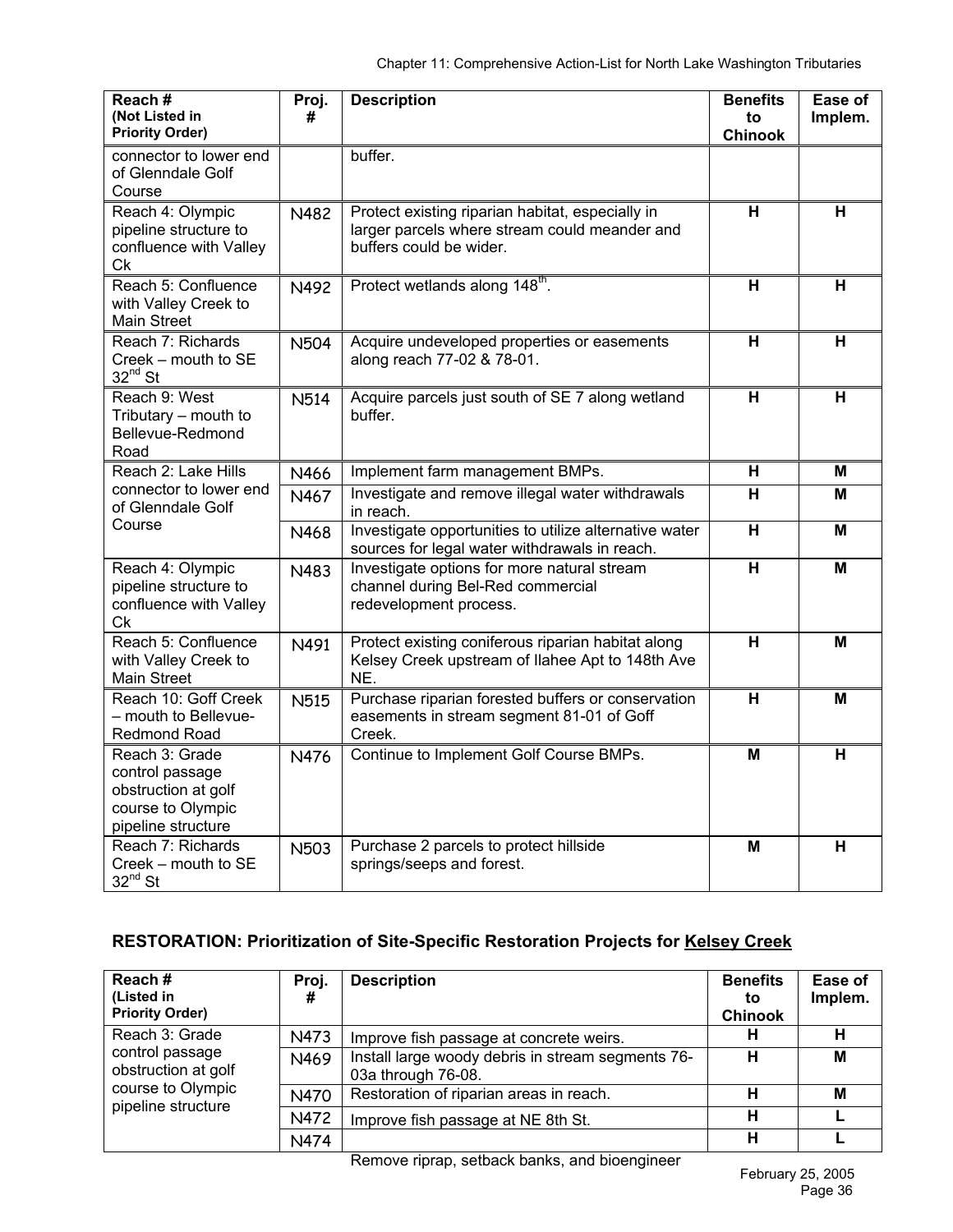| Reach#                    | Proj.            | <b>Description</b>                                                                        | <b>Benefits</b>              | Ease of |
|---------------------------|------------------|-------------------------------------------------------------------------------------------|------------------------------|---------|
| (Listed in                | #                |                                                                                           | to                           | Implem. |
| <b>Priority Order)</b>    |                  |                                                                                           | <b>Chinook</b>               |         |
|                           |                  | banks.                                                                                    |                              |         |
|                           | N475             | Restore stream channel & off-channel habitat                                              | н                            | L       |
|                           |                  | upstream of NE 8th.<br>Work with streamside property owners north of NE                   | $\overline{\mathsf{M}}$      | M       |
|                           | N471             | 8th to establish native riparian buffers.                                                 |                              |         |
| Reach 4: Olympic          | N477             | Install large woody debris in stream segments 76-                                         | H                            | M       |
| pipeline structure to     |                  | 03a through 76-08.                                                                        |                              |         |
| confluence with Valley    | N478             | Restoration of riparian areas in reach.                                                   | н                            | M       |
| Creek                     | N480             |                                                                                           |                              |         |
|                           |                  | Improve fish passage at Olympic Pipeline weirs.                                           | н<br>$\overline{\mathsf{H}}$ | M<br>L  |
|                           | N479             | Use bioengineering and bank slope setbacks to<br>remove severely eroding gabion walls and |                              |         |
|                           |                  | stabilize stream banks.                                                                   |                              |         |
|                           | N481             | Re-establish more natural channel through Bel-                                            | н                            | L       |
|                           |                  | Red area.                                                                                 |                              |         |
| Reach 2: Lake Hills       | N454             | Install large woody debris in stream segments 76-                                         | H                            | н       |
| connector to lower end    |                  | 03a through 76-08.                                                                        |                              |         |
| of Glendale Golf          | N457             | Restoration of riparian areas in reach.                                                   | н                            | н       |
| Course                    | N459             | Remove invasive non-native plants and restore                                             | $\overline{H}$               | H       |
|                           |                  | native vegetation in reach.                                                               |                              |         |
|                           | N462             | In lower Glendale, establish wetland along                                                | H                            | н       |
|                           |                  | mainstem Kelsey, allow floodplain connectivity.                                           |                              |         |
|                           | N458             | Install large woody debris in stream segments 76-                                         | н                            | M       |
|                           |                  | 03a through 76-08.                                                                        |                              |         |
|                           | N460             | Set back or remove berm on reach 76-05 and                                                | $\overline{\mathbf{H}}$      | M       |
|                           |                  | expand buffer and channel migration zone.                                                 |                              |         |
|                           | N463             | Allow natural channel migration to occur in lower                                         | H                            | M       |
|                           |                  | Glendale reaches and Kelsey Creek Farm.                                                   |                              |         |
|                           | N464             | Enlarge Riparian Buffer through Glendale Country<br>Club.                                 | H                            | M       |
|                           | N461             | If berm on reach 76-05 cannot be moved, then                                              | H/M                          | M       |
|                           |                  | explore opportunities to utilize man-made tributary                                       |                              |         |
|                           |                  | through pastures as secondary channel.                                                    |                              |         |
|                           | N456             | Restore stream channel through segments 76-03                                             | M                            | н       |
|                           |                  | through 76-05.                                                                            |                              |         |
|                           | N455             | Enhance wetlands to restore off-channel and                                               | м                            | м       |
|                           |                  | riparian wetland habitats along stream segment                                            |                              |         |
|                           |                  | 76-05.                                                                                    |                              |         |
|                           | N453             | Improve fish passage at Lake Hills Connector.                                             | М                            | L       |
| Reach 9: West             | N510             | Install large woody debris in stream segments 80-                                         | H.                           | н       |
| Tributary – mouth to      |                  | 01 through 80-02 in the West Tributary.                                                   |                              |         |
| Bellevue-Redmond          | N511             | Restore original stream channel of the West                                               | $\overline{\mathbf{H}}$      | н       |
| Road                      |                  | Tributary through Kelsey Creek Farm.                                                      |                              |         |
|                           | N512             | Reduce invasive non-native plants in high Chinook<br>usage reaches of West Tributary.     | $\overline{\mathbf{H}}$      | н       |
|                           |                  | Place large woody debris in floodplain near                                               | H                            | н       |
|                           | N513             | channel and spanning logs.                                                                |                              |         |
|                           | N <sub>509</sub> | Improve fish passage at NE First Street on West                                           | н                            | M       |
|                           |                  | Tributary.                                                                                |                              |         |
| Reach 1: Mouth to         | N442             | Riparian restoration in Mercer Slough.                                                    | н                            | н       |
| confluence with           | N449             | Improve fish passage at 121st Avenue SE.                                                  | н                            | н       |
| <b>Richards Creek and</b> |                  | Above I-405, reach 76-03: install large woody                                             | H                            | н       |
| Lake Hills culvert        | N452             | debris; restore riparian vegetation.                                                      |                              |         |
|                           | N443             | Enhance Mercer Slough cool water refuges.                                                 | H                            | M       |
|                           |                  |                                                                                           |                              |         |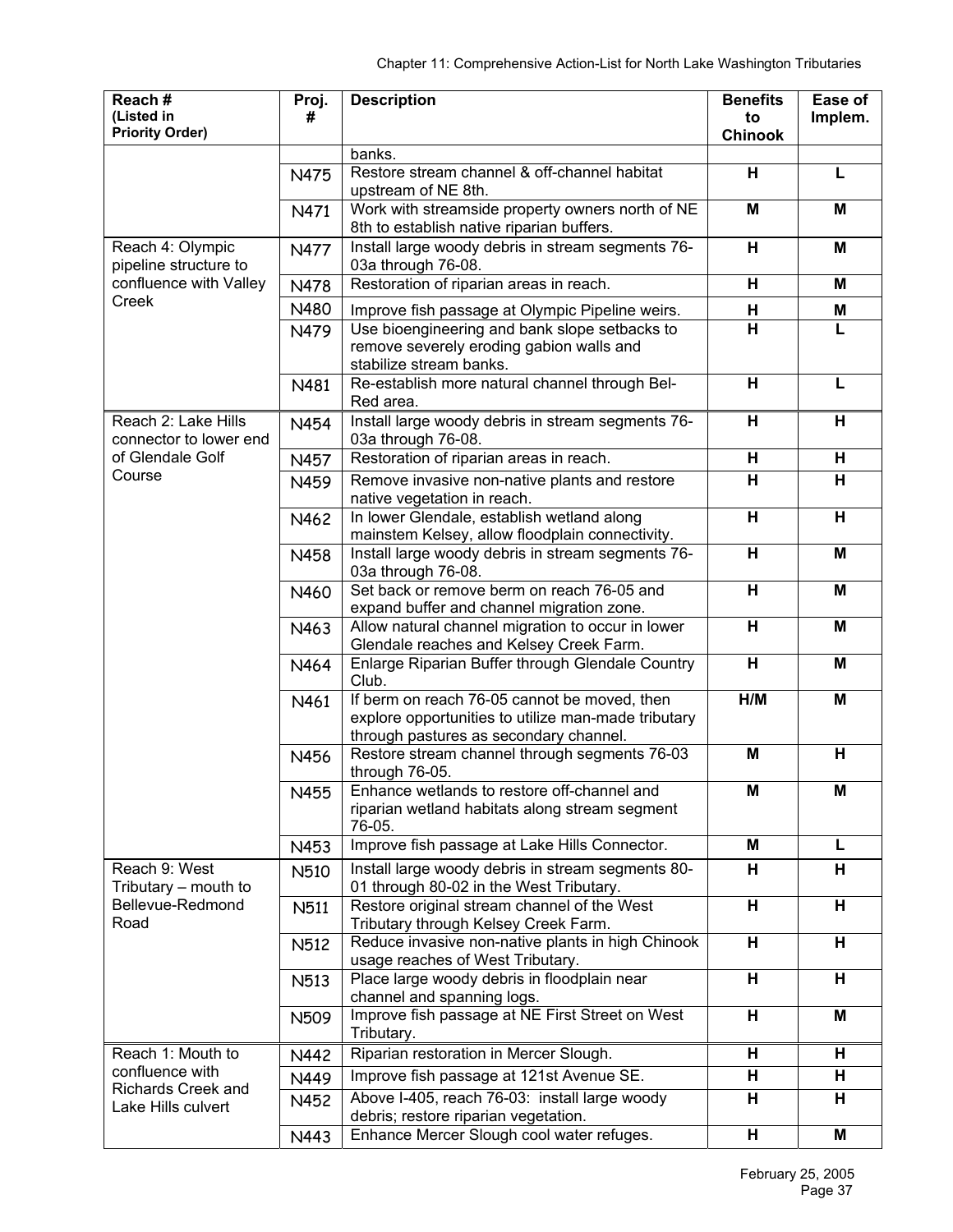| Reach#<br>(Listed in                                              | Proj.<br>#  | <b>Description</b>                                                                                                            | <b>Benefits</b><br>to   | Ease of<br>Implem. |
|-------------------------------------------------------------------|-------------|-------------------------------------------------------------------------------------------------------------------------------|-------------------------|--------------------|
| <b>Priority Order)</b>                                            |             |                                                                                                                               | <b>Chinook</b>          |                    |
|                                                                   | N446        | Replace culverts beneath I-405 with bridge and<br>restore stream habitat.                                                     | н                       | M                  |
|                                                                   | N448        | Above I-405, reach 76-03: remove riprap in                                                                                    | $\overline{\mathbf{H}}$ | M                  |
|                                                                   |             | stream channel bottom, install large woody debris,                                                                            |                         |                    |
|                                                                   | N451        | and restore habitat.<br>Above I-405, reach 76-03: improve connections                                                         | Н                       | M                  |
|                                                                   |             | with cold water seeps/springs off Woodridge Hill                                                                              |                         |                    |
|                                                                   | N445        | for refugia.<br>Remove creosote wall near I-90.                                                                               | H                       | M/L                |
|                                                                   | N441        | Mercer Slough floodplain restoration.                                                                                         | M                       | н                  |
|                                                                   | <b>N444</b> | Reduce pesticide use and protect water quality in<br>the Mercer Slough Blueberry Farm.                                        | M                       | н                  |
|                                                                   | N447        | Above I-405, reach 76-03: check sewage pump<br>station/force mains for potential problems.                                    | M                       | н                  |
|                                                                   | N450        | Above I-405, reach 76-03: investigate<br>opportunities to connect wetlands on north side of                                   | M                       | M                  |
|                                                                   |             | $SE 8th$ .                                                                                                                    |                         |                    |
| Reach 8: Valley Creek<br>- mouth to Bellevue                      | <b>N505</b> | Daylight Valley Creek through Bellevue Golf<br>Course.                                                                        | н                       | н                  |
| <b>Municipal Golf Course</b>                                      | <b>N508</b> | Install large woody debris in stream segment 83-<br>01 of Sears Creek.                                                        | H                       | н                  |
|                                                                   | N506        | Improve fish passage at culverts beneath SR 520.                                                                              | H                       | M                  |
|                                                                   | <b>N507</b> | Install large woody debris in stream segments<br>82_01 through 82-05 of Valley Creek.                                         | H                       | L                  |
|                                                                   |             | Reaches 5 & 7 Tied in Priority                                                                                                |                         |                    |
| Reach 5: Confluence<br>with Valley Creek to<br><b>Main Street</b> | N490        | Improve fish passage at 148th Ave NE.                                                                                         | н                       | н                  |
| Reach 7: Richards                                                 | N498        | Improve fish passage at at Lake Hills Connector.                                                                              | H                       | н                  |
| Creek - mouth to SE<br>$32^{nd}$ St                               | N499        | Install large woody debris in stream segment 77-<br>02 through 77-03 of Richards Creek.                                       | н                       | н                  |
|                                                                   | <b>N502</b> | Reduce invasive non-native plants in high Chinook<br>usage reaches of Richards Creek.                                         | Н                       | н                  |
| Reach 5: Confluence<br>with Valley Creek to                       | N485        | Install large woody debris in stream segment 76-<br>03a through 76-08 of Kelsey Creek.                                        | н                       | M                  |
| <b>Main Street</b>                                                | N486        | Purchase riparian forested buffers or conservation<br>easements in stream segments 76-08 and 76-09.                           | н                       | M                  |
|                                                                   | N489        | Improve fish passage private culverts that limit<br>passage and flow.                                                         | H                       | M                  |
|                                                                   | N484        | Channel restoration through apartment complex.                                                                                | $\overline{\mathbf{H}}$ | L                  |
|                                                                   | N488        | Reduce bank armoring, lay back banks, and use<br>bioengineering to restore banks and riparian area.                           | H                       | L                  |
| Reach 7: Richards<br>Creek - mouth to SE                          | N500        | Install large woody debris in stream segment 79-<br>01 of Sunset Creek.                                                       | н                       | L                  |
| $32^{nd}$ St                                                      | N496        | Improve fish passage at SE 26th Street on East<br>Creek.                                                                      | M                       | н                  |
|                                                                   | N497        | Improve fish passage at SE 30 <sup>th</sup> Street on<br>Richards Creek.                                                      | M                       | н                  |
|                                                                   | N501        | Purchase riparian forested buffers or conservation<br>easements in stream segments 77-01 through 77-<br>03 of Richards Creek. | $\overline{?}$          | $\overline{?}$     |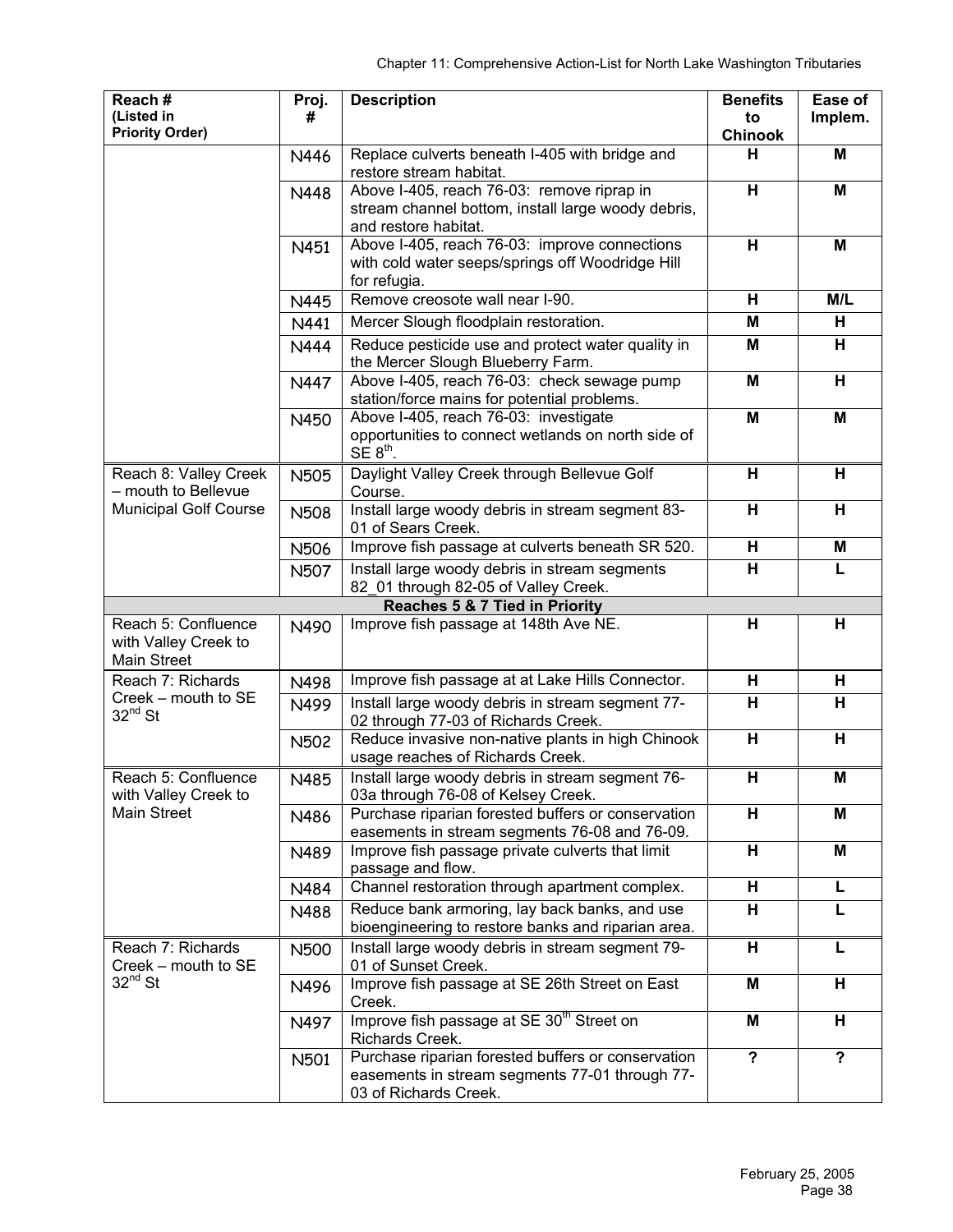# **Preliminary DRAFT North Lake Washington Chinook Population - Tier I - Initial Habitat Project List Includes Potential Restoration and Protection Projects by Reach. Bear Creek Lower Reaches 1-7**

## **Ranking Notes:**

LWD feasibility determined by ownership (H for public and M/L for private).

Many non-specific restoration and protection projects received H Benefit Rankings and M/L feasibility until specific projects are identified.

#### **Basinwide Recommendations:**

| Project Description                                                                                                                                         |
|-------------------------------------------------------------------------------------------------------------------------------------------------------------|
| N601 Study is needed to determine where LWD is most needed. Adding LWD most feasible on PBRS and conservation easement properties.                          |
| N602 Landowner outreach and education is needed about the habitat values provided by beavers and beaver dams.                                               |
| Neos Need to policy to manage both the types and level of human use on lands acquired for habitat purposes to ensure that habitat goals are not threatened. |

# **Reach 1: Bear Creek from mouth to bottom of restoration reach**

# **Restoration**

*Technical Hypothesis: Reduce fine sediment inputs, add LWD, restore riparian conditions, reduce channel confinement.* 

| Project Reach    | Reach              | NTAA # | NTAA Name & Description                                        | Approx. | Notes, Key Uncertainties                                   |               | Benefits Feasibil. |
|------------------|--------------------|--------|----------------------------------------------------------------|---------|------------------------------------------------------------|---------------|--------------------|
|                  | Restor.<br>Benefit |        |                                                                | Cost    |                                                            | to<br>Chinook | H, M, L            |
|                  | Rank               |        |                                                                |         |                                                            |               |                    |
|                  |                    |        |                                                                |         |                                                            | H, M. L       |                    |
| N <sub>201</sub> | 3 of 7             |        | Lower Bear Creek Restoration: Provide an enhanced              |         | Currently proposed Corps/City of Redmond project only      | $H+$          |                    |
|                  |                    |        | channel alternative to the ditched and leveed lower 3,000 feet |         | covers 2,000 feet of reach. Restoration is needed for full |               |                    |
|                  |                    |        | of Bear Creek, including a new refuge confluence with the      |         | reach. Lots of community support for project. Project also |               |                    |
|                  |                    |        | Sammamish River. Add LWD, restore riparian conditions.         |         | llisted in Sammamish.                                      |               |                    |
|                  |                    |        |                                                                |         |                                                            |               |                    |
| N <sub>202</sub> | 3 of 7             | new    | Add water quality treatment for stormwater runoff from         |         | Explore stormwater retention in this reach that does not   | н             |                    |
|                  |                    |        | freeway in this reach.                                         |         | conflict with maintaining current buffer on creek.         |               |                    |
|                  |                    |        |                                                                |         |                                                            |               |                    |

## **Protection**

*Technical Hypothesis: Protect pool habitat and the habitat features that support the creation of pools (lwd, riparian function, and channel connectivity), and* 

*spawning habitat.*

| Project Reach |                  |       | Jun Reach Existing NTAA NTAA Name & Description | Approx. | Notes, Key Uncertainties |         | Benefits Feasibil. |
|---------------|------------------|-------|-------------------------------------------------|---------|--------------------------|---------|--------------------|
|               | Prot             | Prot  |                                                 | Cost    |                          | to      | H, M, L            |
|               | Benefit Priority |       |                                                 |         |                          | Chinook |                    |
|               | Rank             | (Y/N) |                                                 |         |                          | H, M. L |                    |
|               | 7 of 7           |       | No projects identified at this time.            |         |                          |         |                    |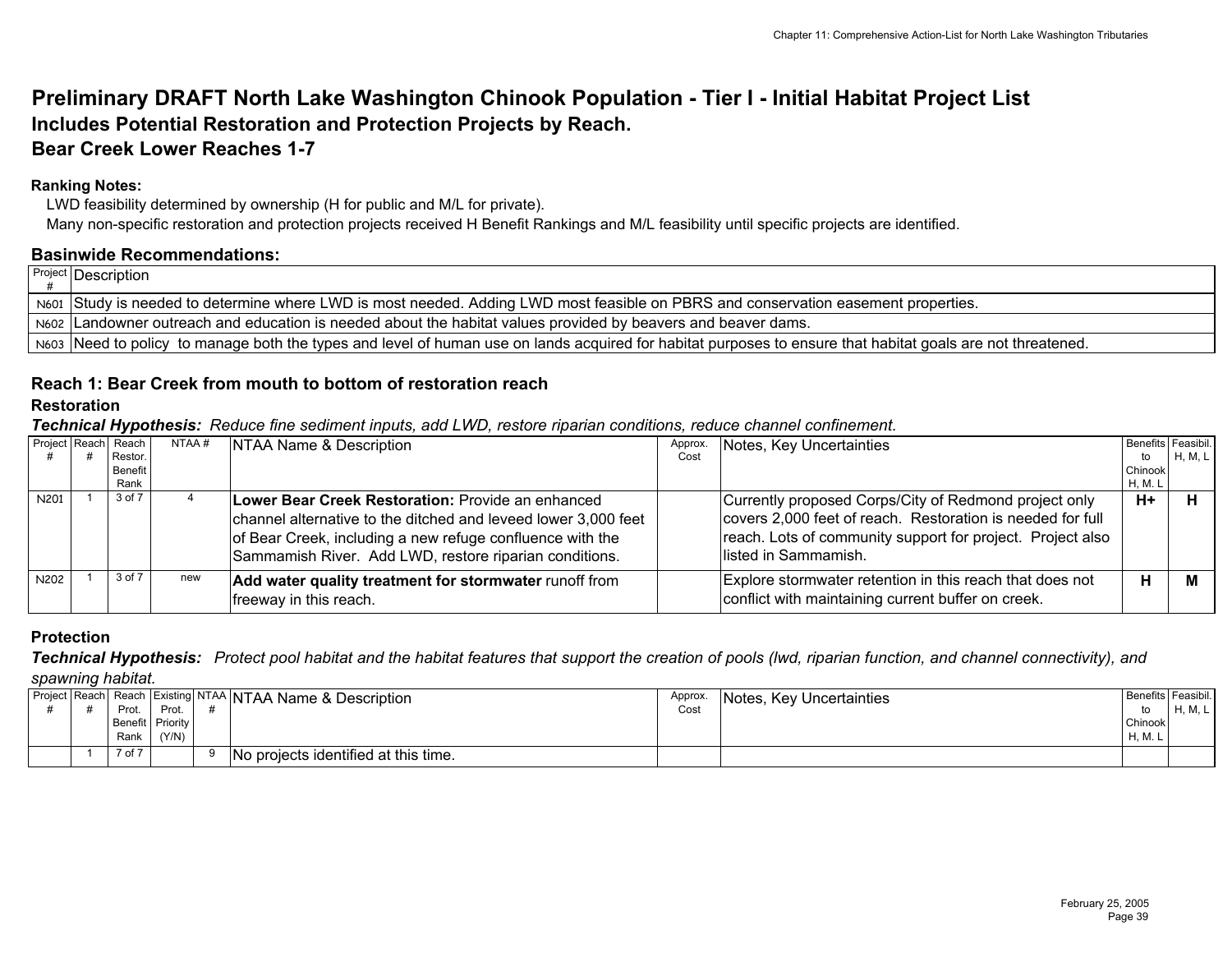# **Reach 2: Bear Creek from bottom of restoration reach to RR tracks (WDFW trap) Restoration**

|  |  |  |  | Technical Hypothesis: Reduce fine sediment inputs, add LWD, restore riparian conditions, reduce channel confinement. |
|--|--|--|--|----------------------------------------------------------------------------------------------------------------------|
|--|--|--|--|----------------------------------------------------------------------------------------------------------------------|

| Project Reach Reach | Restor.         | NTAA # | NTAA Name & Description                                                                                                                                               | Approx.<br>Cost | Notes, Key Uncertainties                                                                                                                | Benefits Feasibil.<br>to | H, M, L |
|---------------------|-----------------|--------|-----------------------------------------------------------------------------------------------------------------------------------------------------------------------|-----------------|-----------------------------------------------------------------------------------------------------------------------------------------|--------------------------|---------|
|                     | Benefit<br>Rank |        |                                                                                                                                                                       |                 |                                                                                                                                         | Chinook<br>H, M. L       |         |
| N203                | 7 of 7          |        | Restore 300 foot section of creek downstream of railroad<br>bridge that was not part of past restoration efforts in this reach.<br>Plant riparian buffer and add LWD. |                 | Not much riparian vegetation currently exists in this<br>Isection.                                                                      | М                        |         |
| N204                | 7 of 7          | new    | <b>Remove constriction of channel caused by remnant of</b><br>railroad bridge.                                                                                        |                 | Causes erosion downstream of bridge. Expensive project<br>for the area effected. Not sure about ownership and<br>railroad/trail rights. |                          |         |

#### **Protection**

*Technical Hypothesis: Protect pool habitat and the habitat features that support the creation of pools (lwd, riparian function, and channel connectivity), and spawning habitat.*

|  |        |                  | Project Reach Reach Existing NTAA NTAA Name & Description | Approx. | Notes, Key Uncertainties | Benefits Feasibil. |         |
|--|--------|------------------|-----------------------------------------------------------|---------|--------------------------|--------------------|---------|
|  | Prot.  | Prot.            |                                                           | Cost    |                          |                    | H. M. L |
|  |        | Benefit Priority |                                                           |         |                          | Chinook            |         |
|  | Rank   | (Y/N)            |                                                           |         |                          | H, M.              |         |
|  | l of 7 |                  | No projects identified at this time.                      |         |                          |                    |         |

# **Reach 3: Bear Creek from RR tracks (WDFW trap) to Avondale Rd Crossing (potential restoration reach)**

**Restoration**

| Project Reach Reach |                | NTAA# | NTAA Name & Description                                                          | Approx. | Notes, Key Uncertainties                                |         | Benefits Feasibil. |
|---------------------|----------------|-------|----------------------------------------------------------------------------------|---------|---------------------------------------------------------|---------|--------------------|
|                     | Restor.        |       |                                                                                  | Cost    |                                                         | to      | H, M, L            |
|                     | <b>Benefit</b> |       |                                                                                  |         |                                                         | Chinook |                    |
|                     | Rank           |       |                                                                                  |         |                                                         | H, M. L |                    |
| N205                | 4 of 7         |       | Add Large Woody Debris to reach.                                                 |         | Lots of public land in reach. Adding LWD in urban areas | н       |                    |
|                     |                |       |                                                                                  |         | may be more difficult.                                  |         |                    |
| N206                | 4 of 7         |       | <b>Riparian restoration in reach.</b> Most of the reach is publicly              |         |                                                         | н       |                    |
|                     |                |       | owned, but need to remove invasive plants and replant with<br>native vegetation. |         |                                                         |         |                    |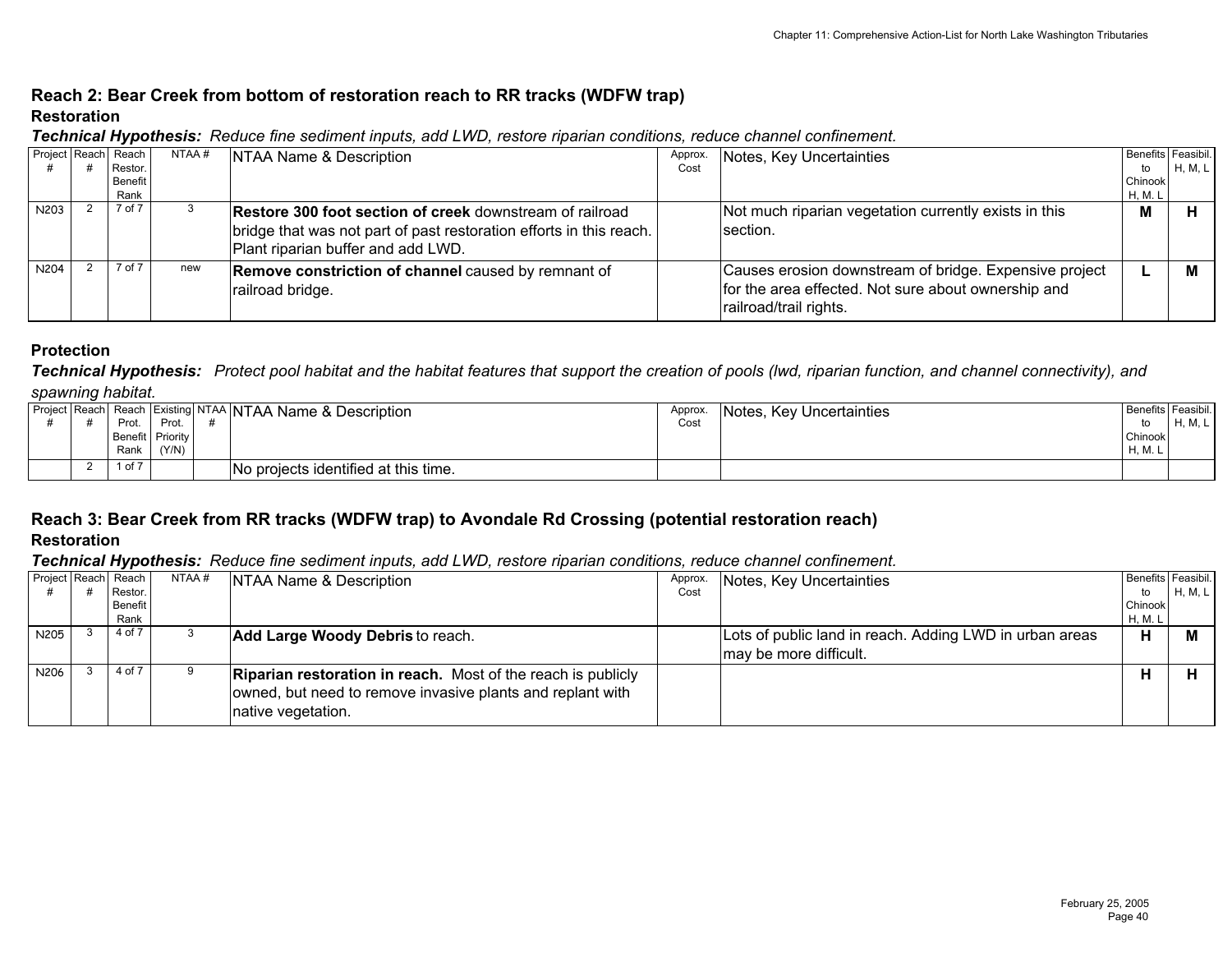*Technical Hypothesis: Protect pool habitat and the habitat features that support the creation of pools (lwd, riparian function, and channel connectivity), and spawning habitat.*

|      |        |                  | Project Reach Reach Existing NTAA NTAA Name & Description | Approx. | Notes, Key Uncertainties                                   | Benefits Feasibil. |         |
|------|--------|------------------|-----------------------------------------------------------|---------|------------------------------------------------------------|--------------------|---------|
|      | Prot.  | Prot.            |                                                           | Cost    |                                                            | to                 | H, M, L |
|      |        | Benefit Priority |                                                           |         |                                                            | Chinook            |         |
|      | Rank   | (Y/N)            |                                                           |         |                                                            | H, M. L            |         |
| N207 | 5 of 7 |                  | The Washington Department of Transportation owns property |         | Could City of Redmond secure first right of refusal for    | м                  |         |
|      |        |                  | off NE Redmond Way in this reach. If the Department sells |         | property? There is not much available land in this part of |                    |         |
|      |        |                  | this property, should be protected from development.      |         | the watershed and therefore anything available should be   |                    |         |
|      |        |                  |                                                           |         | considered a valuable opportunity. May be possible to      |                    |         |
|      |        |                  |                                                           |         | convince WSDOT to use this as a mitigation site.           |                    |         |
|      |        |                  |                                                           |         | Development on this site should really not be a concern    |                    |         |
|      |        |                  |                                                           |         |                                                            |                    |         |
|      |        |                  |                                                           |         | anyway given that it is in the floodplain.                 |                    |         |
|      |        |                  |                                                           |         |                                                            |                    |         |

# **Reach 4: Bear Creek from Avondale Rd Crossing (potential restoration reach) to Evan Cr confluence**

## **Restoration**

|      | Project Reach Reach<br>Restor.<br><b>Benefit</b><br>Rank | NTAA# | NTAA Name & Description                                                                                                                                                                                                                                                                                                                                                           | Approx.<br>Cost | Notes, Key Uncertainties                                                                                                                                                                                                                                                                                                                                                             | Benefits Feasibil.<br>to<br>Chinook<br>H, M. L | <b>H, M, L</b> |
|------|----------------------------------------------------------|-------|-----------------------------------------------------------------------------------------------------------------------------------------------------------------------------------------------------------------------------------------------------------------------------------------------------------------------------------------------------------------------------------|-----------------|--------------------------------------------------------------------------------------------------------------------------------------------------------------------------------------------------------------------------------------------------------------------------------------------------------------------------------------------------------------------------------------|------------------------------------------------|----------------|
| N208 | 2 of 7                                                   |       | <b>Evans/Bear Creek Restoration: In-channel restoration is</b><br>needed in Bear Creek and Evans Creak through the former<br>dairy farm at the confluence; RM 1.25 to RM 2.5 on Bear<br>Creek and RM 1.2 to RM 4.6 on Evans Creek (Same as Keller<br>Farm). Reconfigure channel where it has been widened due to<br>past farm practices, enhance riparian area, add LWD, replant. |                 | Feasibility study needed to determine scope of project.<br>Seen by local experts as one of the largest opportunities<br>for habitat restoration in Bear Creek. Creation of a wetland<br>mitigation bank is an option here if can be done in a way<br>that meet both wetland and stream restoration needs.<br>Owner may have some interest in selling property to the<br>right buyer. | $H+$                                           |                |
| N209 | 2 of 7                                                   | new   | Install buffer strips to reduce inputs of fine sediments into the<br>creek from farm land (has been tilled in recent years).                                                                                                                                                                                                                                                      |                 | Landowner would have to be willing to cooperate. Perhaps  <br>Adopt-A-Stream could approach landowner.                                                                                                                                                                                                                                                                               | н                                              | м              |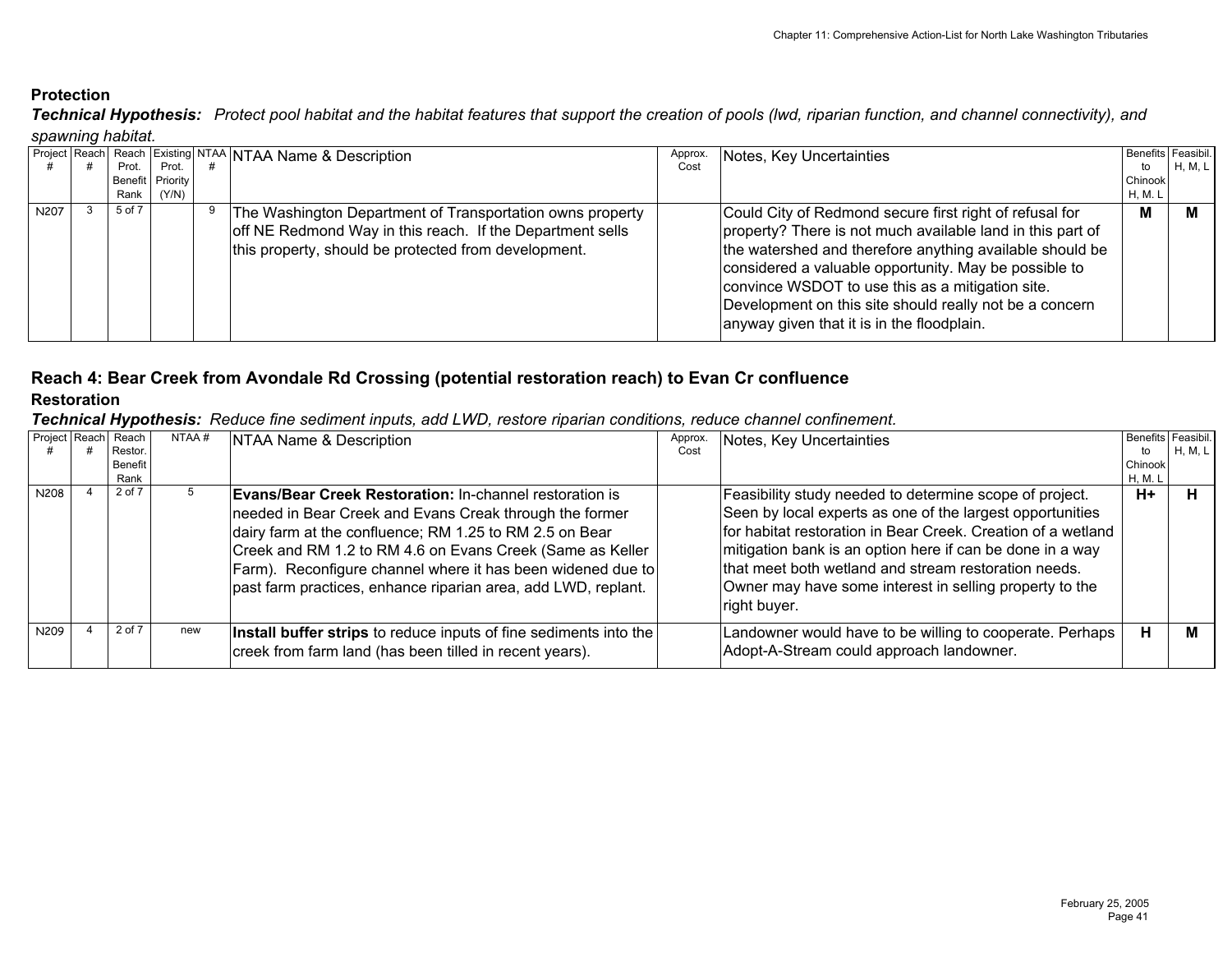*Technical Hypothesis: Protect pool habitat and the habitat features that support the creation of pools (lwd, riparian function, and channel connectivity), and spawning habitat.*

|      |  |         |                  |     | Project Reach Reach Existing NTAA NTAA Name & Description      | Approx. | Notes, Key Uncertainties                                  |         | Benefits Feasibil. |  |  |
|------|--|---------|------------------|-----|----------------------------------------------------------------|---------|-----------------------------------------------------------|---------|--------------------|--|--|
|      |  | Prot. I | Prot.            |     |                                                                | Cost    |                                                           | to      | H, M, L            |  |  |
|      |  |         | Benefit Priority |     |                                                                |         |                                                           | Chinook |                    |  |  |
|      |  | Rank I  | (Y/N)            |     |                                                                |         |                                                           | H, M. L |                    |  |  |
| N210 |  | 6 of 7  |                  | new | <b>Protect floodplain and wetland areas</b> adjacent to Keller |         | Possible opportunity for protection in this reach is      | н       |                    |  |  |
|      |  |         |                  |     | Farm property in this reach.                                   |         | acquisition for the Bear and Evans Creeks Greenway        |         |                    |  |  |
|      |  |         |                  |     |                                                                |         | Program. However, if trail comes through this area, need  |         |                    |  |  |
|      |  |         |                  |     |                                                                |         | to minimize impacts to creek. This area has also been     |         |                    |  |  |
|      |  |         |                  |     |                                                                |         | identified as a possible wetland mitigation bank site.    |         |                    |  |  |
|      |  |         |                  |     |                                                                |         |                                                           |         |                    |  |  |
|      |  |         |                  |     |                                                                |         | Stream and wetland restoration actions in this reach need |         |                    |  |  |
|      |  |         |                  |     |                                                                |         | to be compatible and coordinated.                         |         |                    |  |  |
|      |  |         |                  |     |                                                                |         |                                                           |         |                    |  |  |

# **Reach 5: Bear Creek from Evans Cr confluence to Trailer Park (Keller Farm reach) Restoration**

| Project Reach | Reach<br>Restor.<br>Benefit<br>Rank | NTAA# | NTAA Name & Description                                                                                                                                                                                                                                                                                                                                                       | Approx.<br>Cost | Notes, Key Uncertainties                                                                                                                                                                                                                                                                                                                                                                                                                                                                                                                         | tο<br>Chinook<br>H, M. L | Benefits Feasibil.<br>H, M, L |
|---------------|-------------------------------------|-------|-------------------------------------------------------------------------------------------------------------------------------------------------------------------------------------------------------------------------------------------------------------------------------------------------------------------------------------------------------------------------------|-----------------|--------------------------------------------------------------------------------------------------------------------------------------------------------------------------------------------------------------------------------------------------------------------------------------------------------------------------------------------------------------------------------------------------------------------------------------------------------------------------------------------------------------------------------------------------|--------------------------|-------------------------------|
| N211          | 1 of 7                              |       | <b>Evans/Bear Creek Restoration: In-channel restoration is</b><br>needed in Bear Creek and Evans Creak through the former<br>dairy farm at the confluence; RM 1.25 to RM 2.5 on Bear<br>Creek and RM 1.2 to RM 4.6 on Evans Creek (Same as Keller<br>Farm). Enhance riparian area, add LWD, replant, add pools,<br>increase off-channel complexity (oxbows, backwater areas). |                 | Feasibility study needed to determine scope of project.<br>Seen by local experts as one of the largest opportunities<br>for habitat restoration in Bear Creek. Creation of a wetland<br>mitigation bank is an option here if can be done in a way<br>that meet both wetland and stream restoration needs.<br>Owner may have some interest in selling property to the<br>right buyer. Son of owner approached Muckelshoots about<br>selling land. Trust for Public Lands contacted them with no<br>success. Should continue to follow up on this. | $H+$                     | н                             |
| N212          | $1$ of $7$                          | new   | Install buffer strips to reduce inputs of fine sediments into the<br>creek from farm land (has been used tilled in recent years).                                                                                                                                                                                                                                             |                 | Landowner would have to be willing to cooperate. Perhaps<br>Adopt-A-Stream could approach landowner.                                                                                                                                                                                                                                                                                                                                                                                                                                             | н                        | м                             |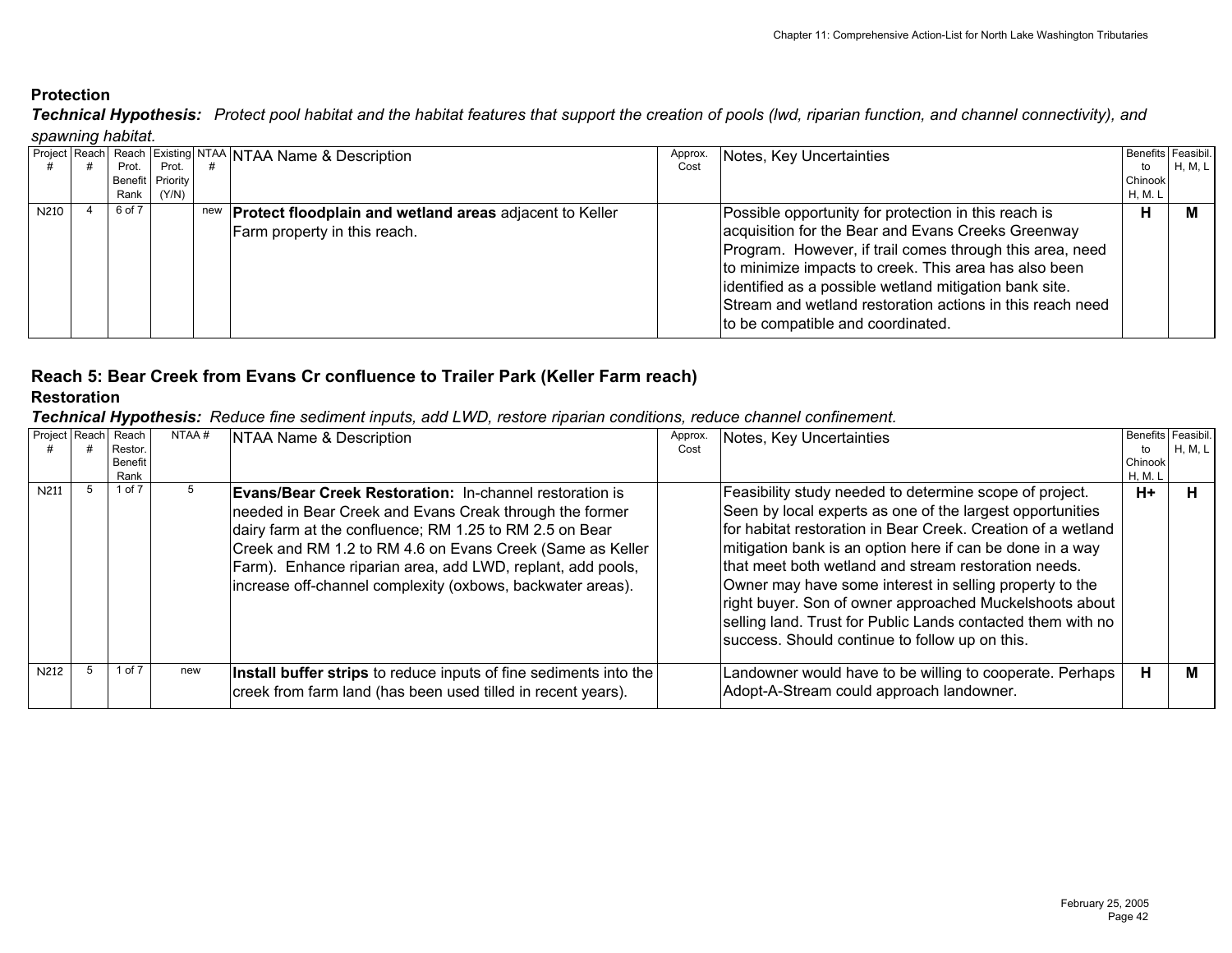*Technical Hypothesis: Protect pool habitat and the habitat features that support the creation of pools (lwd, riparian function, and channel connectivity), and spawning habitat.*

|      |        |                  | Project Reach Reach Existing NTAA NTAA Name & Description          | Approx. | Notes, Key Uncertainties                                  |         | Benefits Feasibil. |
|------|--------|------------------|--------------------------------------------------------------------|---------|-----------------------------------------------------------|---------|--------------------|
|      | Prot.  | Prot.            |                                                                    | Cost    |                                                           | to      | H, M, L            |
|      |        | Benefit Priority |                                                                    |         |                                                           | Chinook |                    |
|      | Rank   | (Y/N)            |                                                                    |         |                                                           | H, M. L |                    |
| N213 | 4 of 7 |                  | new <b>Protect floodplain and wetland areas</b> adjacent to Keller |         | Possible opportunity for protection in this reach is      | н       | м                  |
|      |        |                  | Farm property in this reach.                                       |         | acquisition for the Bear and Evans Creeks Greenway        |         |                    |
|      |        |                  |                                                                    |         | Program. However, if trail comes through this area, need  |         |                    |
|      |        |                  |                                                                    |         | to minimize impacts to creek. This area has also been     |         |                    |
|      |        |                  |                                                                    |         | identified as a possible wetland mitigation bank site.    |         |                    |
|      |        |                  |                                                                    |         |                                                           |         |                    |
|      |        |                  |                                                                    |         | Stream and wetland restoration actions in this reach need |         |                    |
|      |        |                  |                                                                    |         | to be compatible and coordinated.                         |         |                    |
|      |        |                  |                                                                    |         |                                                           |         |                    |

# **Reach 6: Bear Creek from Trailer Park (top Keller Farm reach) to Cottage Lake Creek**

# **Restoration**

| Project Reach | Reach<br>Restor.<br>Benefit<br>Rank | NTAA# | NTAA Name & Description                                                                                                                                                                                                                                                                                                                                                                                                                      | Approx.<br>Cost | Notes, Key Uncertainties                                                                                                                                                                                                                                                                                                                                                                                             | Benefits Feasibil.<br>to<br>Chinook<br>H, M. L | H, M, L |
|---------------|-------------------------------------|-------|----------------------------------------------------------------------------------------------------------------------------------------------------------------------------------------------------------------------------------------------------------------------------------------------------------------------------------------------------------------------------------------------------------------------------------------------|-----------------|----------------------------------------------------------------------------------------------------------------------------------------------------------------------------------------------------------------------------------------------------------------------------------------------------------------------------------------------------------------------------------------------------------------------|------------------------------------------------|---------|
| N214          | 5 of 7                              | new   | Continue to work with private property owners in reach to<br>restore riparian areas, increase in-channel complexity and add<br>LWD. Use King County's 1994 Bear Creek and Evans Creek<br>Capital Improvement Program Projects report to identify<br>specific potential projects. In particular, restoration needed<br> throughout Friendly Village development in downstream end of<br>reach and equestrian center near middle of the reach. |                 | In King County's 1994 Bear Creek and Evans Creek<br>Capital Improvement Program Projects habitat problems<br>were identified, prioritized and solutions identified. Report<br>covers LWD, in-channel restoration as well as riparian<br>restoration. Information is still relevant and identified<br>projects that have not yet been done should be pursued.<br>There are a lot of private landowners in this reach. | M                                              |         |
| N215          | 5 of 7                              | new   | Reduce or remove bank armoring and restore riparian<br>vegetation at NE 116th and Avondale Place.                                                                                                                                                                                                                                                                                                                                            |                 | Proposed for King County acquisition. Adjacent to<br>Redmond proposed acquisition. Feasibility H if acquired,<br>but L otherwise.                                                                                                                                                                                                                                                                                    | M/L                                            |         |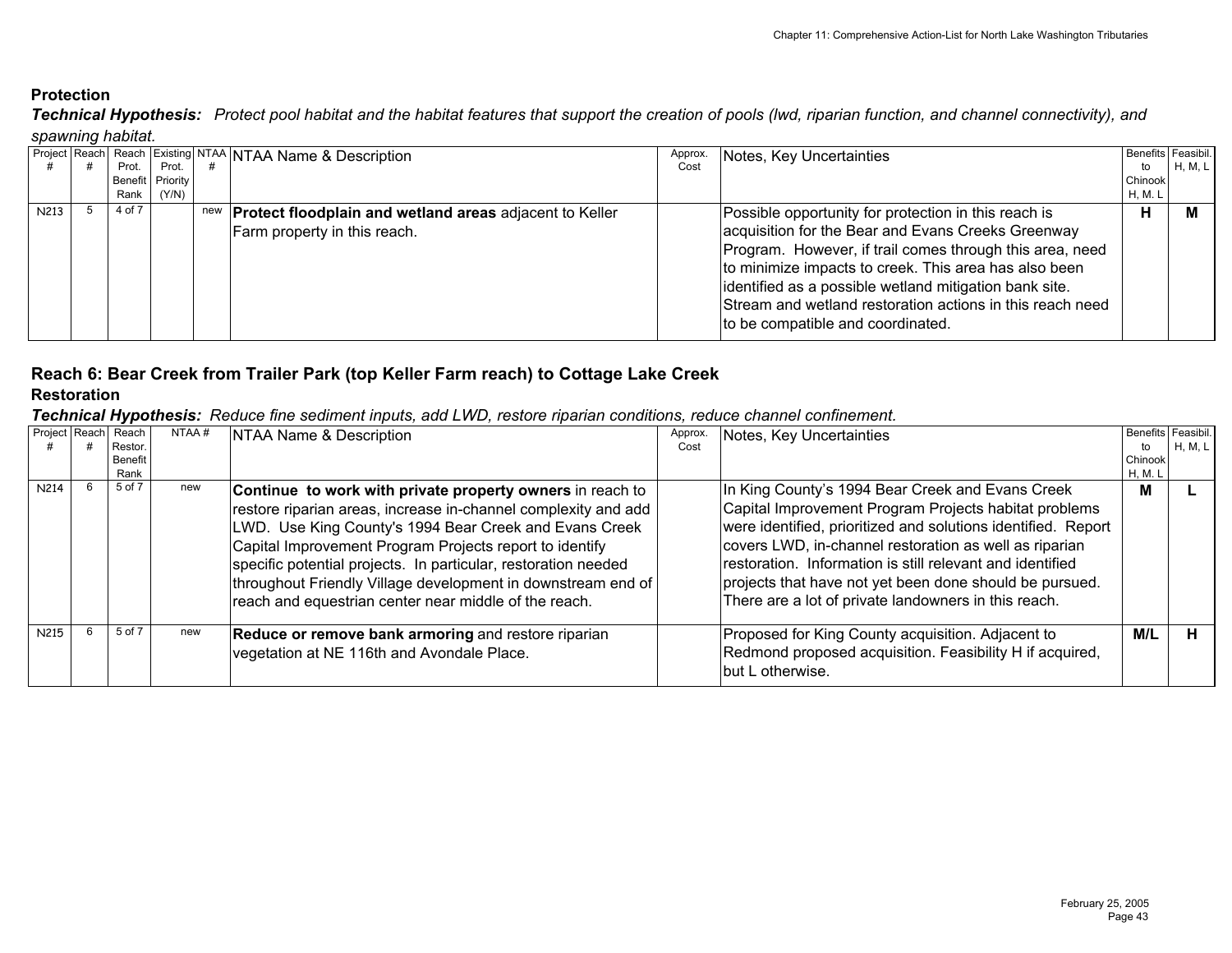*Technical Hypothesis: Protect pool habitat and the habitat features that support the creation of pools (lwd, riparian function, and channel connectivity), and spawning habitat.*

| Project Reach |        |                  |     | <b>Reach Existing NTAA NTAA Name &amp; Description</b>                                                                                                                                                                                                                                        | Approx. | Notes, Key Uncertainties                                                                                                                                    |         | Benefits Feasibil. |
|---------------|--------|------------------|-----|-----------------------------------------------------------------------------------------------------------------------------------------------------------------------------------------------------------------------------------------------------------------------------------------------|---------|-------------------------------------------------------------------------------------------------------------------------------------------------------------|---------|--------------------|
|               | Prot.  | Prot.            |     |                                                                                                                                                                                                                                                                                               | Cost    |                                                                                                                                                             | to      | H, M, L            |
|               |        | Benefit Priority |     |                                                                                                                                                                                                                                                                                               |         |                                                                                                                                                             | Chinook |                    |
|               | Rank   | (Y/N)            |     |                                                                                                                                                                                                                                                                                               |         |                                                                                                                                                             | H, M. L |                    |
| N216          | 3 of 7 |                  |     | <b>Forest Cover Protection:</b> Acquire forest property,<br>development rights/conservation easements, and provide<br>enhanced incentives to retain and plant forest area<br>environments. Particularly forested area south of Puget Power<br>Trail and at corner of 116th and Avondale Road. |         | One parcel being considered by King County, 2 acres.<br>Funding in process for this site. Feasibility H for King<br>County parcel, M for rest of the reach. | н       |                    |
| <b>N217</b>   | 3 of 7 |                  | 8e  | <b>Protect riparian forested buffers along Bear Creek, Cottage</b><br>Lake Creek, and other salmonid tributaries.                                                                                                                                                                             |         | Not many protection opportunities remain in this reach.                                                                                                     | н       | M/L                |
| N218          | 3 of 7 |                  | new | <b>Protect undeveloped properties in reach.</b>                                                                                                                                                                                                                                               |         |                                                                                                                                                             | н       | M/L                |

# **Reach 7: Bear Creek from Cottage Lake Creek to 133rd St (King County gage site)**

# **Restoration**

| Project Reach | Reach<br>Restor.<br><b>Benefit</b><br>Rank | NTAA# | NTAA Name & Description                                                                                                                                                                                                                                                          | Approx.<br>Cost | Notes, Key Uncertainties                                                                                                                                                                                                                                                                                                                                     | to<br>Chinook<br>H, M. L | Benefits Feasibil.<br>H, M, L |
|---------------|--------------------------------------------|-------|----------------------------------------------------------------------------------------------------------------------------------------------------------------------------------------------------------------------------------------------------------------------------------|-----------------|--------------------------------------------------------------------------------------------------------------------------------------------------------------------------------------------------------------------------------------------------------------------------------------------------------------------------------------------------------------|--------------------------|-------------------------------|
| N219          | 6 of 7                                     | 3     | Add Large Woody Debris to Bear Creek: Particularly in<br>already protected area with intact riparian forest. Good<br>opportunity in this reach in large properties that are in public<br>ownership.                                                                              |                 |                                                                                                                                                                                                                                                                                                                                                              | н                        | п.                            |
| N220          | 6 of 7                                     | new   | <b>Explore opportunities to reforest cleared areas in this reach</b><br>in order to increase forest cover.                                                                                                                                                                       |                 |                                                                                                                                                                                                                                                                                                                                                              | M                        | н.                            |
| N221          | 6 of 7                                     | new   | Continue to work with private property owners in reach to<br>restore riparian areas, increase in-channel complexity and add<br>LWD. Use King County's 1994 Bear Creek and Evans Creek<br>Capital Improvement Program Projects report to identify<br>specific potential projects. |                 | In King County's 1994 Bear Creek and Evans Creek<br>Capital Improvement Program Projects habitat problems<br>were identified, prioritized and solutions identified. Report<br>covers LWD, in-channel restoration as well as riparian<br>restoration. Information is still relevant and identified<br>projects that have not yet been done should be pursued. | н                        | M/L                           |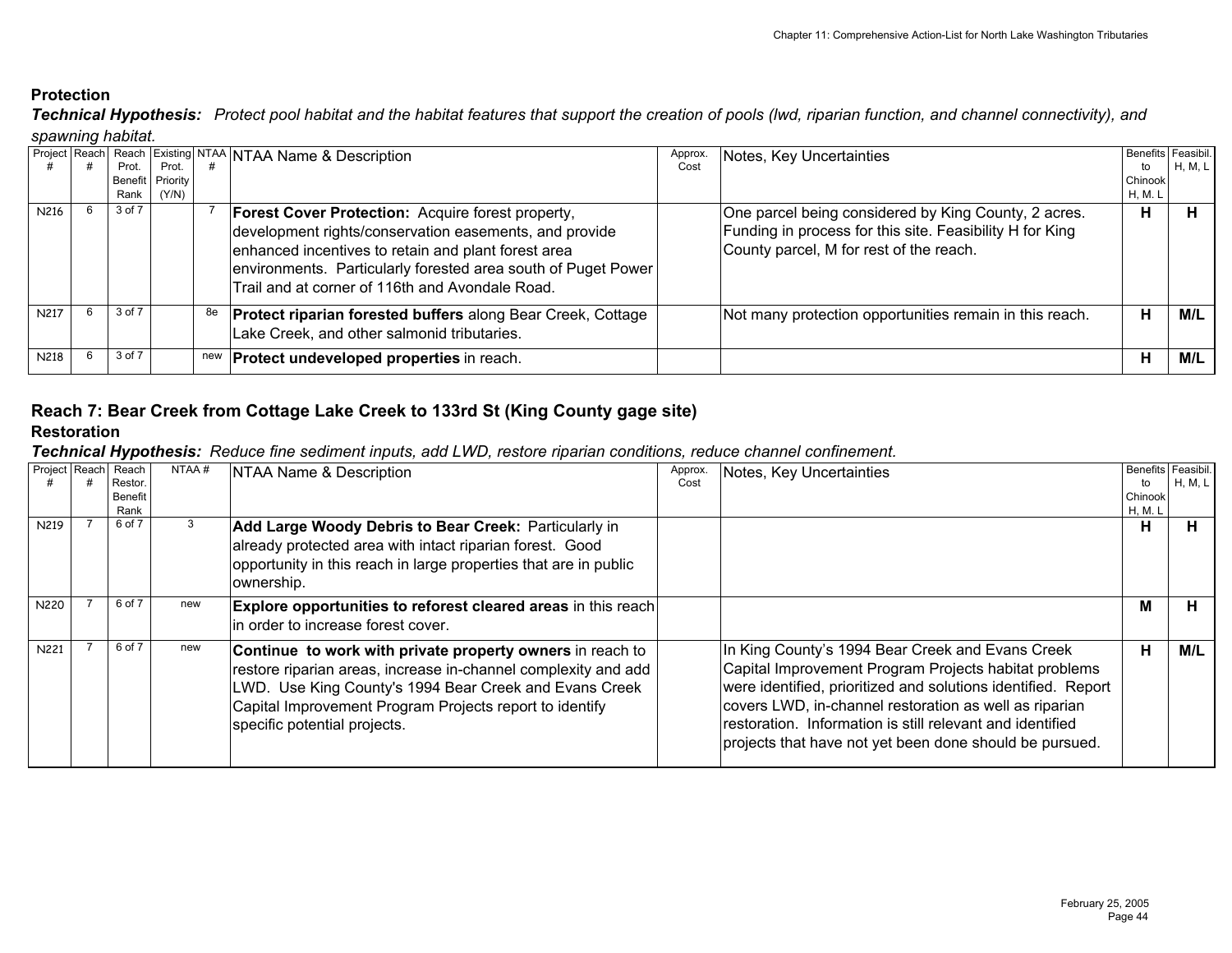*Technical Hypothesis: Protect pool habitat and the habitat features that support the creation of pools (lwd, riparian function, and channel connectivity), and spawning habitat.*

|      |        |                  |     | Project Reach Reach Existing NTAA NTAA Name & Description          | Approx. | Notes, Key Uncertainties                                    |         | Benefits Feasibil. |
|------|--------|------------------|-----|--------------------------------------------------------------------|---------|-------------------------------------------------------------|---------|--------------------|
|      | Prot.  | Prot.            |     |                                                                    | Cost    |                                                             | to      | H, M, L            |
|      |        | Benefit Priority |     |                                                                    |         |                                                             | Chinook |                    |
|      | Rank   | (Y/N)            |     |                                                                    |         |                                                             | H, M. L |                    |
| N222 | 2 of 7 |                  | 8c  | Continue Bear Creek Waterways program to protect best              |         |                                                             | н       | M/L                |
|      |        |                  |     | remaining habitat. This reach includes "Reach D". In               |         |                                                             |         |                    |
|      |        |                  |     | particular, there may be opportunities to protect forested area    |         |                                                             |         |                    |
|      |        |                  |     |                                                                    |         |                                                             |         |                    |
|      |        |                  |     | near Classic Nursery.                                              |         |                                                             |         |                    |
| N223 | 2 of 7 |                  | 8e  | <b>Protect riparian forested buffers along Bear Creek.</b>         |         |                                                             | Н       | M/L                |
|      |        |                  |     |                                                                    |         |                                                             |         |                    |
| N224 | 2 of 7 |                  |     | Forest Cover Protection: Acquire forest property,                  |         | This reach begins the rural zoning the Bear Creek basin.    | н       | M/L                |
|      |        |                  |     | development rights/conservation easements, and provide             |         |                                                             |         |                    |
|      |        |                  |     | enhanced incentives to retain and plant forest area                |         |                                                             |         |                    |
|      |        |                  |     | environments. Good opportunities in reach to protect               |         |                                                             |         |                    |
|      |        |                  |     |                                                                    |         |                                                             |         |                    |
|      |        |                  |     | contiguous forest cover.                                           |         |                                                             |         |                    |
| N225 | 2 of 7 |                  | new | <b>Protect instream flows in reach:</b> Begin by identifying legal |         | Several strategies could be used to deal with illegal water | н       |                    |
|      |        |                  |     | and illegal water withdrawals.                                     |         | withdrawals. Education, incentives and enforcement could    |         |                    |
|      |        |                  |     |                                                                    |         |                                                             |         |                    |
|      |        |                  |     |                                                                    |         | all be used to achieve goals.                               |         |                    |
|      |        |                  |     |                                                                    |         |                                                             |         |                    |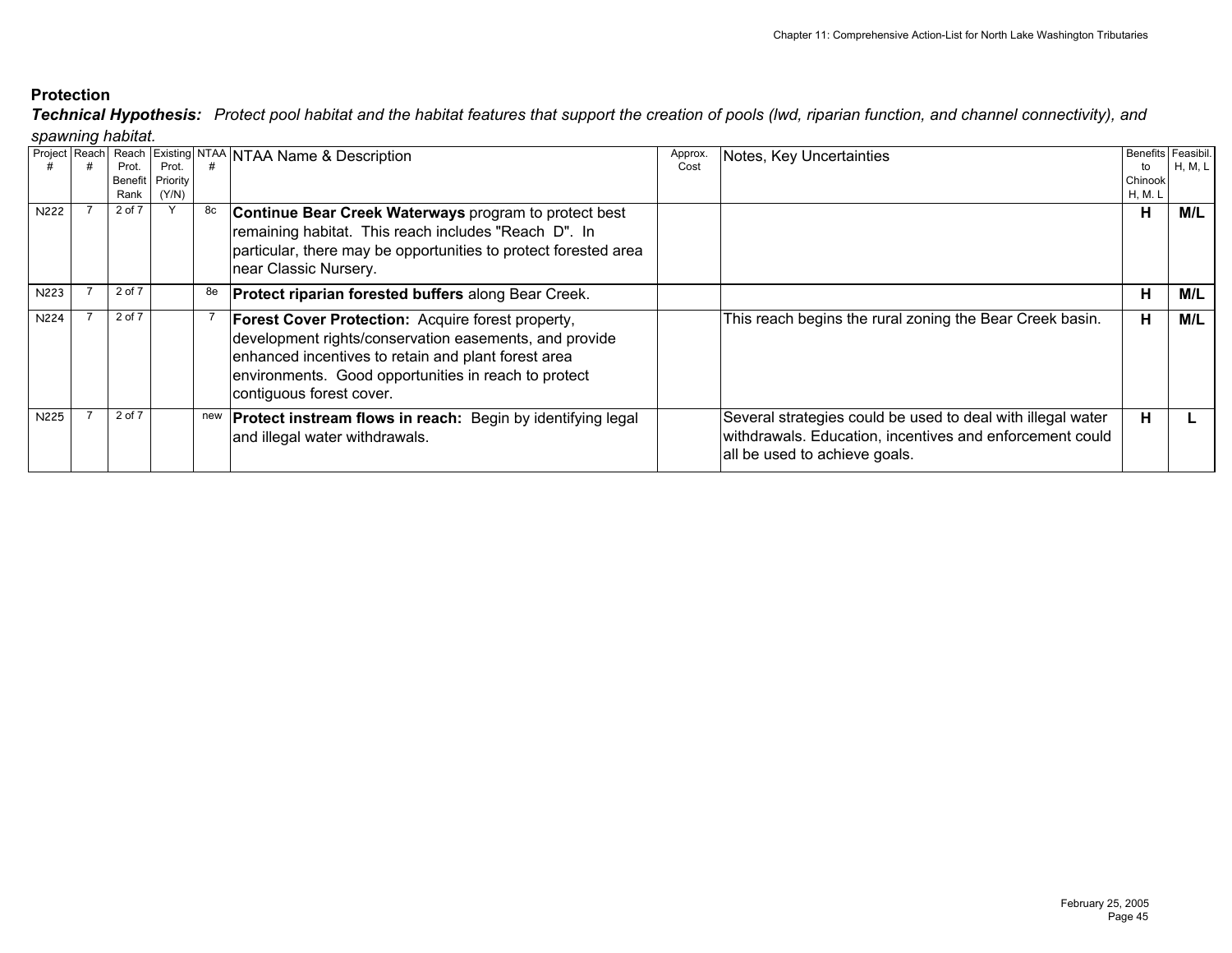# **Preliminary DRAFT North Lake Washington Chinook Population - Tier I - Initial Habitat Project List Includes Potential Restoration and Protection Projects by Reach. Bear Creek Upper Reaches 8-16**

## **Ranking Notes:**

 LWD Feasibility determined by ownership (H for public and M/L for private) Many non-specific restoration and protection projects received H Benefit Rankings and M/L feasibility until specific projects are identified.

# **Reach 8: Bear Creek from 133rd St (King County gage site) to 141st crossing**

#### **Restoration**

|               | . .                                       |       |                                                                                                                                                                                                                                         |                 |                                                                                                      |                                             |                    |
|---------------|-------------------------------------------|-------|-----------------------------------------------------------------------------------------------------------------------------------------------------------------------------------------------------------------------------------------|-----------------|------------------------------------------------------------------------------------------------------|---------------------------------------------|--------------------|
| Project Reach | Reach<br>Restor<br><b>Benefit</b><br>Rank | NTAA# | NTAA Name & Description                                                                                                                                                                                                                 | Approx.<br>Cost | Notes, Key Uncertainties                                                                             | <b>Benefits</b><br>to<br>Chinook<br>H, M. L | Feasib.<br>H, M, L |
| N226          | 3 of 7                                    |       | Add Large Woody Debris to Bear Creek, particularly in areas<br>that are already publicly owned in reach.                                                                                                                                |                 |                                                                                                      | н                                           | Н.                 |
| N227          | 3 of 7                                    |       | Reforest 10-acre wetland area on golf course in reach that is<br>part of dedicated open space for property.                                                                                                                             |                 | Not sure if wetlands are hydraulically connected to creek.                                           | м                                           | M                  |
| N228          | 3 of 7                                    | new   | <b>Restoration needed on Swanson Horse Farm property on</b><br>NE 140th St. Reduce fine sediments, restore riparian areas.<br>Pursue farm plan to address impacts to Bear Creek.                                                        |                 |                                                                                                      | н                                           | M                  |
| N229          | 3 of 7                                    | new   | Determine whether or not ponds on golf course are<br>hydrologically connected to Bear Creek and source of warm<br>water. If found to add to temperature problems on the creek,<br>recommend planting south side of ponds to shade them. |                 | Rating assumes that the ponds are hydraulically connected<br>to creek and access to land is granted. | н                                           | M                  |
| N230          | 3 of 7                                    | new   | Continue to work with private property owners in reach to<br>restore riparian areas, increase in-channel complexity and add<br>LWD.                                                                                                     |                 |                                                                                                      | н                                           | M/L                |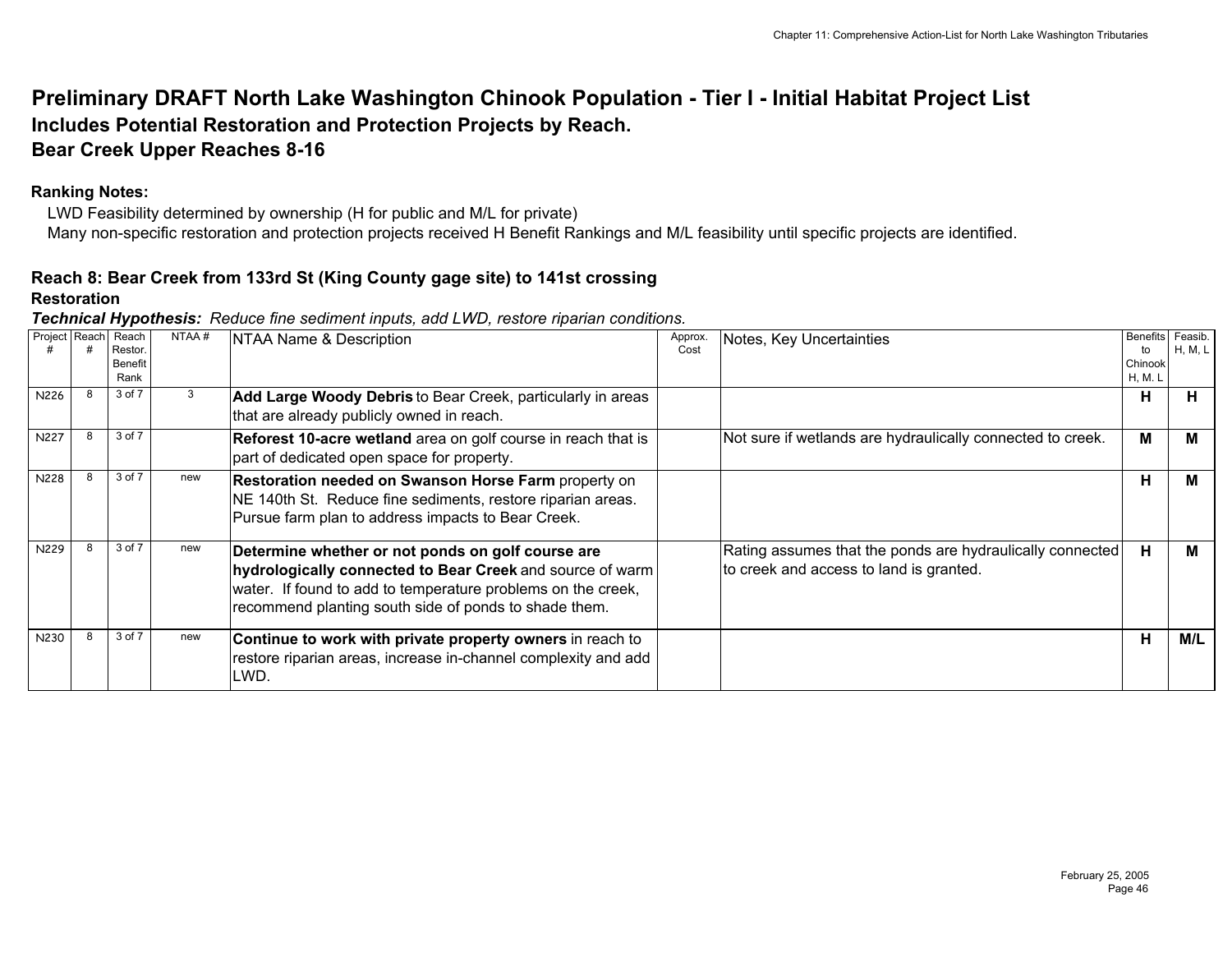*and spawning habitat. Technical Hypothesis: Protect pool habitat and the habitat features that support the creation of pools (lwd, riparian function, and channel connectivity),* 

|             |                   |                    |     | Project Reach Reach Existing NTAA NTAA Name & Description          | Approx. |                                                             |         | Benefits Feasib. |
|-------------|-------------------|--------------------|-----|--------------------------------------------------------------------|---------|-------------------------------------------------------------|---------|------------------|
|             | Protect. Protect. |                    |     |                                                                    | Cost    | Notes, Key Uncertainties                                    |         |                  |
|             |                   |                    |     |                                                                    |         |                                                             | to      | H, M, L          |
|             |                   | Benefit   Priority |     |                                                                    |         |                                                             | Chinook |                  |
|             | Rank              | (Y/N)              |     |                                                                    |         |                                                             | H, M. L |                  |
| N231        | 5 of 7            |                    | new | <b>Forest Cover Protection: Acquire forest property,</b>           |         |                                                             | н       | M/L              |
|             |                   |                    |     | development rights/conservation easements, and provide             |         |                                                             |         |                  |
|             |                   |                    |     |                                                                    |         |                                                             |         |                  |
|             |                   |                    |     | enhanced incentives to retain and plant forest area                |         |                                                             |         |                  |
|             |                   |                    |     | Ienvironments.                                                     |         |                                                             |         |                  |
|             |                   |                    |     |                                                                    |         |                                                             |         |                  |
| <b>N232</b> | 5 of 7            |                    | new | Continue Bear Creek Waterways program to protect best              |         | Property currently for sale on the north side of 133rd St   | $H+$    | м                |
|             |                   |                    |     |                                                                    |         | includes five parcels but all owned by same owner.          |         |                  |
|             |                   |                    |     | remaining habitat. This reach includes "Reach D". In               |         |                                                             |         |                  |
|             |                   |                    |     | particular, forested riparian parcels contiguous to already        |         |                                                             |         |                  |
|             |                   |                    |     | protected properties. Also protect undeveloped properties that     |         |                                                             |         |                  |
|             |                   |                    |     |                                                                    |         |                                                             |         |                  |
|             |                   |                    |     | can be restored like the Swanson Horse Farm.                       |         |                                                             |         |                  |
|             |                   |                    |     |                                                                    |         |                                                             |         |                  |
| N233        | 5 of 7            |                    |     | new <b>Protect riparian forested buffers</b> along Bear Creek.     |         |                                                             | н       | M/L              |
|             |                   |                    |     |                                                                    |         |                                                             |         |                  |
| <b>N234</b> | 5 of 7            |                    | new | <b>Protect instream flows</b> in reach. Begin by identifying legal |         | Several strategies could be used to deal with illegal water | н       |                  |
|             |                   |                    |     |                                                                    |         |                                                             |         |                  |
|             |                   |                    |     | and illegal water withdrawals.                                     |         | withdrawals. Education, incentives and enforcement could    |         |                  |
|             |                   |                    |     |                                                                    |         | all be used to achieve goals.                               |         |                  |
|             |                   |                    |     |                                                                    |         |                                                             |         |                  |

#### **Reach 9: Bear Creek from 141 St crossing to top end of beaver pond complex Restoration**

|             | Project Reach Reach<br>Restor.<br><b>Benefit</b><br>Rank | NTAA# | NTAA Name & Description                                                                                                                             | Approx.<br>Cost | Notes, Key Uncertainties                                           | <b>Benefits</b><br>to<br>Chinook<br>H, M. L | Feasib.<br>H, M, L |
|-------------|----------------------------------------------------------|-------|-----------------------------------------------------------------------------------------------------------------------------------------------------|-----------------|--------------------------------------------------------------------|---------------------------------------------|--------------------|
| N235        | 2 of 7                                                   |       | Add Large Woody Debris to Bear Creek as opportunities<br>arise in this reach.                                                                       |                 |                                                                    | н                                           | M/L                |
| N236        | 2 of 7                                                   | new   | Continue to work with private property owners in reach to<br>restore riparian areas, increase in-channel complexity and add<br>LWD.                 |                 |                                                                    | н                                           | M/L                |
| <b>N237</b> | 2 of 7                                                   | new   | Replant cleared, former pasture area in reach. Area is<br>wetland so plant with appropriate trees for wetland<br>environment (eg black cottonwood). |                 | Unsure how many parcels/landowners this project would<br>linvolve. | н                                           | M/L                |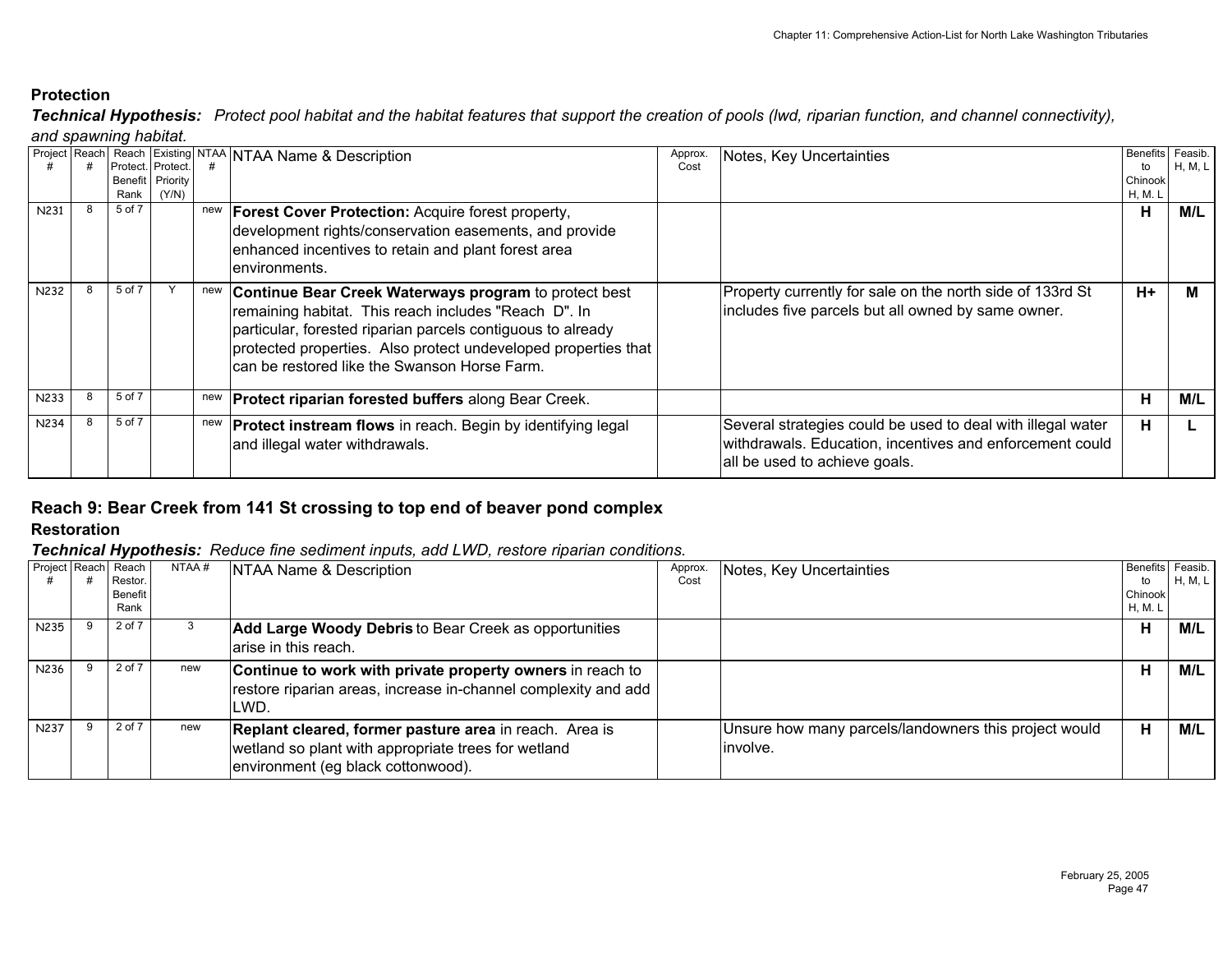*and spawning habitat. Technical Hypothesis: Protect pool habitat and the habitat features that support the creation of pools (lwd, riparian function, and channel connectivity),* 

| Project Reach | Benefit  <br>Rank | Protect. Protect.<br>Priority<br>(Y/N) |     | Reach Existing NTAA NTAA Name & Description                                                                                                                                                                                                                         | Approx.<br>Cost | Notes, Key Uncertainties                                                                                                                                 | to<br>Chinook<br><b>H, M. L</b> | Benefits Feasib.<br>H, M, L |
|---------------|-------------------|----------------------------------------|-----|---------------------------------------------------------------------------------------------------------------------------------------------------------------------------------------------------------------------------------------------------------------------|-----------------|----------------------------------------------------------------------------------------------------------------------------------------------------------|---------------------------------|-----------------------------|
| N238          | 3 of 7            |                                        |     | new   Forest Cover Protection: Acquire forest property,<br>development rights/conservation easements, and provide<br>enhanced incentives to retain and plant forest area<br>lenvironments.                                                                          |                 |                                                                                                                                                          | н                               | M/L                         |
| N239          | 3 of 7            |                                        | new | Continue Bear Creek Waterways program to protect best<br>remaining habitat. This reach includes "Reach D". In<br>particular, pursue protection of the Grandstan property at the<br>upstream end of this reach and undeveloped properties that<br>could be restored. |                 |                                                                                                                                                          | Н                               | M/L                         |
| N240          | 3 of 7            |                                        | new | <b>Protect riparian forested buffers along Bear Creek.</b>                                                                                                                                                                                                          |                 |                                                                                                                                                          | н                               | M/L                         |
| N241          | 3 of 7            |                                        | new | <b>Protect instream flows</b> in reach. Begin by identifying legal<br>and illegal water withdrawals.                                                                                                                                                                |                 | Several strategies could be used to deal with illegal water<br>withdrawals. Education, incentives and enforcement could<br>all be used to achieve goals. | н                               |                             |

# **Reach 10: Bear Creek from top end of beaver pond complex to confluence with Struve Creek**

**Restoration**

|                  | Project Reach Reach<br>Restor. | NTAA # | NTAA Name & Description                                                                                                             | Approx.<br>Cost | Notes, Key Uncertainties                            | Benefits Feasib.<br>to | H, M, L |
|------------------|--------------------------------|--------|-------------------------------------------------------------------------------------------------------------------------------------|-----------------|-----------------------------------------------------|------------------------|---------|
|                  | <b>Benefit</b><br>Rank         |        |                                                                                                                                     |                 |                                                     | Chinook<br>H, M. L     |         |
| N242             | 1 of 7                         |        | Add Large Woody Debris to Bear Creek, particularly in areas<br>that are already publicly owned in reach.                            |                 |                                                     | н                      | н       |
| N243             | 1 of $7$                       | new    | Continue to work with private property owners in reach to<br>restore riparian areas, increase in-channel complexity and add<br>LWD. |                 |                                                     | н                      | M/L     |
| N <sub>244</sub> | 1 of 7                         | new    | On already protected properties in reach, underplant existing<br>lalder stands with conifers.                                       |                 | In process on King County land (planting fall 2004) | M                      | н       |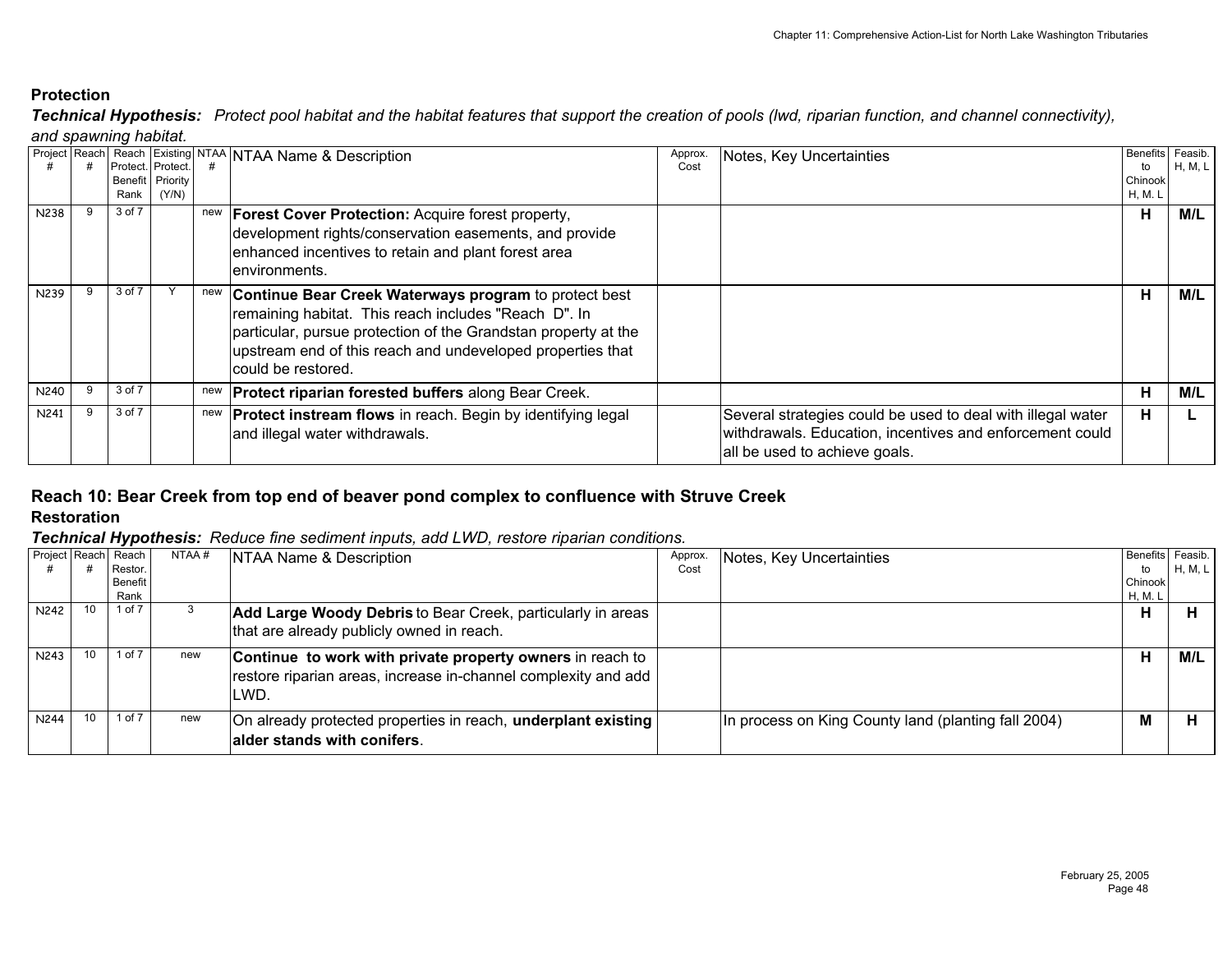*and spawning habitat. Technical Hypothesis: Protect pool habitat and the habitat features that support the creation of pools (lwd, riparian function, and channel connectivity),* 

|             |                 | Rank   | Protect. Protect. #<br>Benefit Priority<br>(Y/N) |     | Project Reach Reach Existing NTAA NTAA Name & Description                                                                                                                                                | Approx.<br>Cost | Notes, Key Uncertainties                                                                                                                                 | <b>Benefits</b><br>to<br>Chinook<br>H, M. L | Feasib.<br>H, M, L |
|-------------|-----------------|--------|--------------------------------------------------|-----|----------------------------------------------------------------------------------------------------------------------------------------------------------------------------------------------------------|-----------------|----------------------------------------------------------------------------------------------------------------------------------------------------------|---------------------------------------------|--------------------|
| N245        | 10 <sup>1</sup> | 4 of 7 |                                                  | new | <b>Forest Cover Protection: Acquire forest property,</b><br>development rights/conservation easements, and provide<br>enhanced incentives to retain and plant forest area<br>lenvironments.              |                 |                                                                                                                                                          | н                                           | M/L                |
| N246        |                 | 4 of 7 |                                                  | new | <b>Continue Bear Creek Waterways program to protect best</b><br>remaining habitat. This reach includes "Reach B". There are<br>blocks of contiguous forested riparian area that should be<br>Iprotected. |                 |                                                                                                                                                          | н                                           | M/L                |
| <b>N247</b> |                 | 4 of 7 |                                                  | new | <b>Protect riparian forested buffers along Bear Creek.</b>                                                                                                                                               |                 |                                                                                                                                                          | н                                           | M/L                |
| <b>N248</b> |                 | 4 of 7 |                                                  | new | <b>Protect instream flows</b> in reach. Begin by identifying legal<br>and illegal water withdrawals.                                                                                                     |                 | Several strategies could be used to deal with illegal water<br>withdrawals. Education, incentives and enforcement could<br>all be used to achieve goals. | н                                           |                    |

## **Reach 11: Bear Creek from confluence with Struve Creek to 158th Crossing Restoration**

| Project Reach | Reach          | NTAA# | NTAA Name & Description                                        | Approx. | Notes, Key Uncertainties                                      | Benefits Feasib. |           |
|---------------|----------------|-------|----------------------------------------------------------------|---------|---------------------------------------------------------------|------------------|-----------|
|               | Restor.        |       |                                                                | Cost    |                                                               | to               | H, M, L I |
|               | <b>Benefit</b> |       |                                                                |         |                                                               | Chinook          |           |
|               | Rank           |       |                                                                |         |                                                               | H, M. L          |           |
| N249          | 7 of 7         | 3     | <b>Add Large Woody Debris to Bear Creek as opportunities</b>   |         |                                                               | Н                | M/L       |
|               |                |       | arise in this reach.                                           |         |                                                               |                  |           |
| N250          | 7 of 7         | new   | Continue to work with private property owners in reach to      |         |                                                               | н                | M/L       |
|               |                |       | restore riparian areas, increase in-channel complexity and add |         |                                                               |                  |           |
|               |                |       | LWD.                                                           |         |                                                               |                  |           |
| N251          | 7 of 7         | new   | Remove bank hardening and restore riparian area at Tolt        |         | This site is used for public fish viewing so the primary      | м                | н.        |
|               |                |       | Pipeline crossing.                                             |         | benefit of this project would be an opportunity to educate    |                  |           |
|               |                |       |                                                                |         | the public about what good fish habitat looks like. King      |                  |           |
|               |                |       |                                                                |         |                                                               |                  |           |
|               |                |       |                                                                |         | County is planning to do some vegetation planting work        |                  |           |
|               |                |       |                                                                |         | here this fall. Not sure about bank hardening. Also looking   |                  |           |
|               |                |       |                                                                |         | into options for fencing and restricting equestrian access to |                  |           |
|               |                |       |                                                                |         |                                                               |                  |           |
|               |                |       |                                                                |         | the creek.                                                    |                  |           |
|               |                |       |                                                                |         |                                                               |                  |           |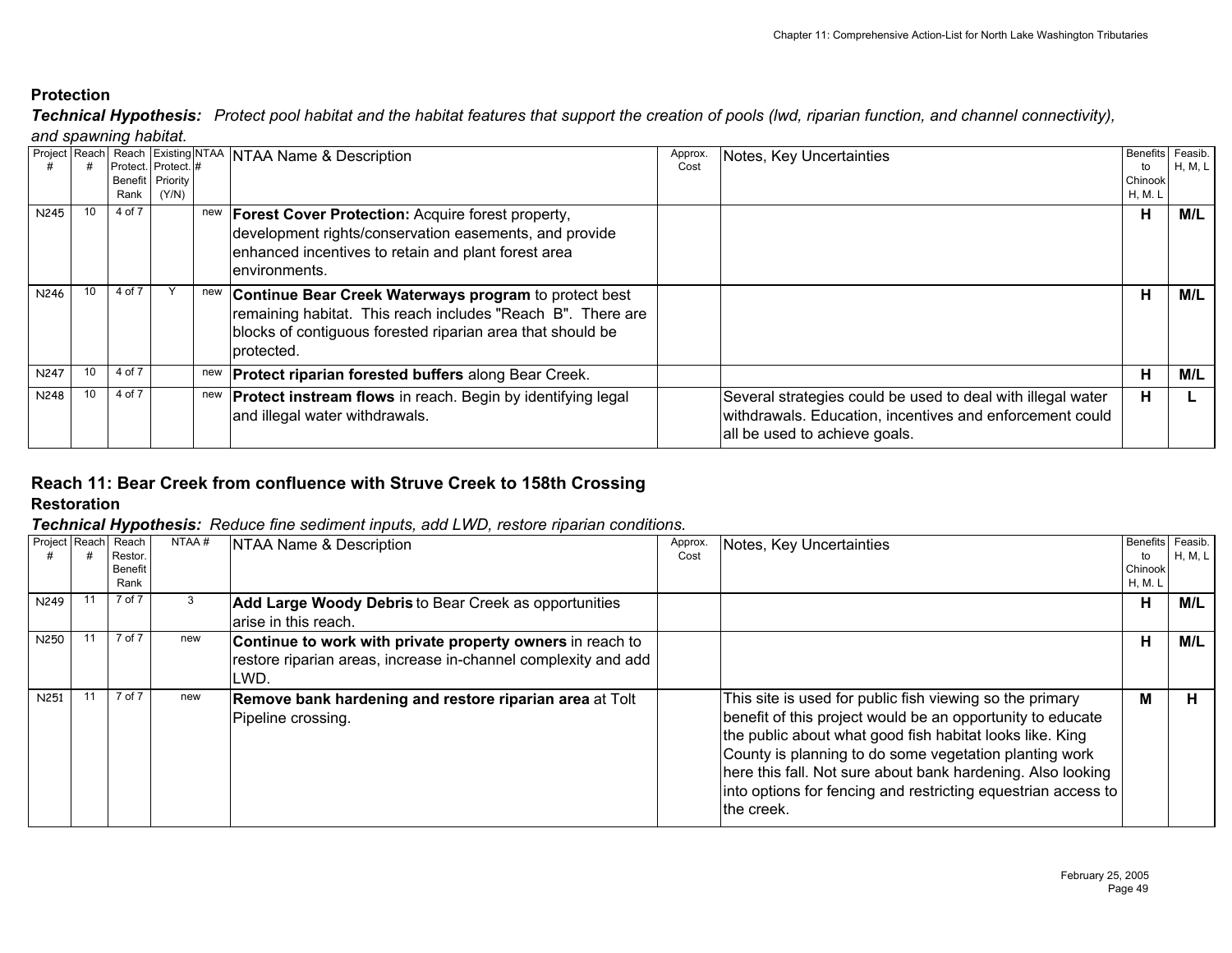*and spawning habitat. Technical Hypothesis: Protect pool habitat and the habitat features that support the creation of pools (lwd, riparian function, and channel connectivity),* 

| Project Reach    |                   |                  |     | Reach Existing NTAA NTAA Name & Description                        | Approx. | Notes, Key Uncertainties                                    | Benefits Feasib. |         |
|------------------|-------------------|------------------|-----|--------------------------------------------------------------------|---------|-------------------------------------------------------------|------------------|---------|
|                  | Protect. Protect. |                  |     |                                                                    | Cost    |                                                             | to               | H, M, L |
|                  |                   | Benefit Priority |     |                                                                    |         |                                                             | Chinook          |         |
|                  | Rank              | (Y/N)            |     |                                                                    |         |                                                             | H, M. L          |         |
| N <sub>252</sub> | 6 of 7            |                  | new | <b>Forest Cover Protection: Acquire forest property,</b>           |         |                                                             | н                | M/L     |
|                  |                   |                  |     | development rights/conservation easements, and provide             |         |                                                             |                  |         |
|                  |                   |                  |     |                                                                    |         |                                                             |                  |         |
|                  |                   |                  |     | enhanced incentives to retain and plant forest area                |         |                                                             |                  |         |
|                  |                   |                  |     | lenvironments.                                                     |         |                                                             |                  |         |
| M253             | 6 of 7            |                  | new | Continue Bear Creek Waterways program to protect best              |         | There are many one-acre parcels in this reach so high       | н                | M/L     |
|                  |                   |                  |     |                                                                    |         | potential for impacts from development.                     |                  |         |
|                  |                   |                  |     | remaining habitat. This reach includes "Reach B".                  |         |                                                             |                  |         |
| N254             | 6 of 7            |                  | new | <b>Protect riparian forested buffers along Bear Creek.</b>         |         |                                                             | н                | M/L     |
| N255             | 6 of 7            |                  | new | <b>Protect instream flows</b> in reach. Begin by identifying legal |         | Several strategies could be used to deal with illegal water | н                |         |
|                  |                   |                  |     |                                                                    |         |                                                             |                  |         |
|                  |                   |                  |     | and illegal water withdrawals.                                     |         | withdrawals. Education, incentives and enforcement could    |                  |         |
|                  |                   |                  |     |                                                                    |         | all be used to achieve goals.                               |                  |         |
|                  |                   |                  |     |                                                                    |         |                                                             |                  |         |

# **Reach 12: Bear Creek from 158th Crossing to 160th crossing (lower end beaver pond complex)**

#### **Restoration**

*Technical Hypothesis: Reduce fine sediment inputs, add LWD, restore riparian conditions.* 

| Project Reach Reach |    | Restor.<br>Benefit<br>Rank | NTAA # | NTAA Name & Description              | Approx.<br>Cost | Notes, Key Uncertainties | Benefits Feasib.<br>Chinook<br><sup>H, M. I</sup> | <b>H.M.L</b> |
|---------------------|----|----------------------------|--------|--------------------------------------|-----------------|--------------------------|---------------------------------------------------|--------------|
|                     | 12 | 4 of 7                     | new    | No projects identified at this time. |                 |                          |                                                   |              |

## **Protection**

*Technical Hypothesis: Protect pool habitat and the habitat features that support the creation of pools (lwd, riparian function, and channel connectivity),* 

#### *and spawning habitat.*

|                  |    | Protect. Protect.<br>Rank | Benefit Priority<br>(Y/N) |     | Project Reach  Reach Existing NTAA NTAA Name & Description                                                                                                                                                                                                    | Approx.<br>Cost | Notes, Key Uncertainties | Benefits Feasib.<br>to<br>Chinook<br>H, M. L | H, M, L |
|------------------|----|---------------------------|---------------------------|-----|---------------------------------------------------------------------------------------------------------------------------------------------------------------------------------------------------------------------------------------------------------------|-----------------|--------------------------|----------------------------------------------|---------|
| N <sub>256</sub> | 12 | 7 of 7                    |                           |     | new <b>Forest Cover Protection:</b> Acquire forest property,<br>development rights/conservation easements, and provide<br>enhanced incentives to retain and plant forest area<br>environments. Particularly protect forest cover on the<br>Granston property. |                 |                          | Н                                            | M/L     |
| N <sub>257</sub> |    | 7 of 7                    |                           | new | Continue Bear Creek Waterways program to protect best<br>remaining habitat. This reach is part of Waterways "Reach<br>יים ו                                                                                                                                   |                 |                          | н                                            | M/L     |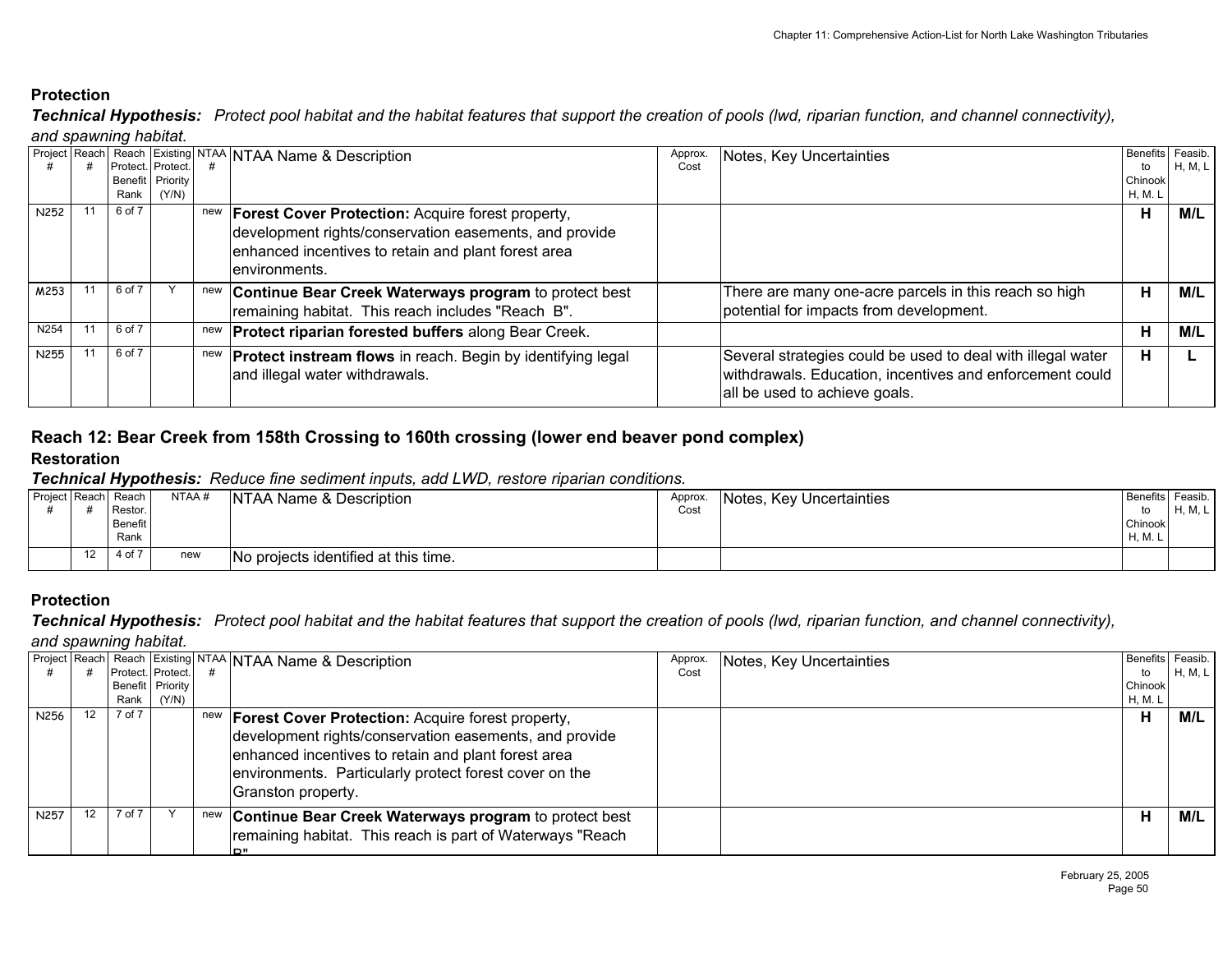| N258 |                 | 12 7 of 7 |  | new <b>Protect riparian forested buffers</b> along Bear Creek.                                           |                                                                                                                                                          |   | M/L |
|------|-----------------|-----------|--|----------------------------------------------------------------------------------------------------------|----------------------------------------------------------------------------------------------------------------------------------------------------------|---|-----|
| N259 | 12 <sup>7</sup> | 7 of 7    |  | new <b>Protect instream flows</b> in reach. Begin by identifying legal<br>and illegal water withdrawals. | Several strategies could be used to deal with illegal water<br>withdrawals. Education, incentives and enforcement could<br>all be used to achieve goals. | н |     |

# **Reach 13: Bear Creek from 160th crossing (lower end beaver pond complex) to top of beaver pond complex Restoration**

*Technical Hypothesis: Reduce fine sediment inputs, add LWD, restore riparian conditions.* 

|                  |    | Project Reach Reach<br>Restor.<br>Benefit<br>Rank | NTAA # | NTAA Name & Description                                                                                                             | Approx.<br>Cost | Notes, Key Uncertainties | Benefits Feasib.<br>to<br>Chinook<br>H, M. L | H, M, L |
|------------------|----|---------------------------------------------------|--------|-------------------------------------------------------------------------------------------------------------------------------------|-----------------|--------------------------|----------------------------------------------|---------|
| N260             | 13 | 6 of 7                                            |        | Add Large Woody Debris to Bear Creek, particularly in areas<br>that are already publicly owned in reach.                            |                 |                          | н                                            | н       |
| N <sub>261</sub> |    | 6 of 7                                            | new    | Work with private property owners in reach to reduce water<br>quality impacts of their landscaping practices.                       |                 |                          | м                                            | М       |
| N <sub>262</sub> | 13 | 6 of 7                                            | new    | Continue to work with private property owners in reach to<br>restore riparian areas, increase in-channel complexity and add<br>LWD. |                 |                          | н                                            | M/L     |

# **Protection**

*Technical Hypothesis: Protect pool habitat and the habitat features that support the creation of pools (lwd, riparian function, and channel connectivity),* 

*and spawning habitat.*

|                  |    | Rank   | Protect. Protect.<br>Benefit Priority<br>(Y/N) |     | Project Reach Reach Existing NTAA NTAA Name & Description                                                                                                                                  | Approx.<br>Cost | Notes, Key Uncertainties                                                                                                                                 | Benefits Feasib.<br>to<br>Chinook<br>H, M. L | H, M, L |
|------------------|----|--------|------------------------------------------------|-----|--------------------------------------------------------------------------------------------------------------------------------------------------------------------------------------------|-----------------|----------------------------------------------------------------------------------------------------------------------------------------------------------|----------------------------------------------|---------|
| N263             | 13 | 2 of 7 |                                                | new | <b>Forest Cover Protection: Acquire forest property,</b><br>development rights/conservation easements, and provide<br>enhanced incentives to retain and plant forest area<br>environments. |                 |                                                                                                                                                          | н                                            | M/L     |
| N <sub>264</sub> | 13 | 2 of 7 |                                                | new | Continue Bear Creek Waterways program to protect best<br>remaining habitat. This reach is part of Waterways "Reach<br>'B                                                                   |                 |                                                                                                                                                          | н                                            | M/L     |
| N265             |    | 2 of 7 |                                                |     | new <b>Protect riparian forested buffers</b> along Bear Creek.                                                                                                                             |                 |                                                                                                                                                          | н                                            | M/L     |
| N266             | 13 | 2 of 7 |                                                |     | new <b>Protect instream flows</b> in reach. Begin by identifying legal<br>and illegal water withdrawals.                                                                                   |                 | Several strategies could be used to deal with illegal water<br>withdrawals. Education, incentives and enforcement could<br>all be used to achieve goals. | н                                            |         |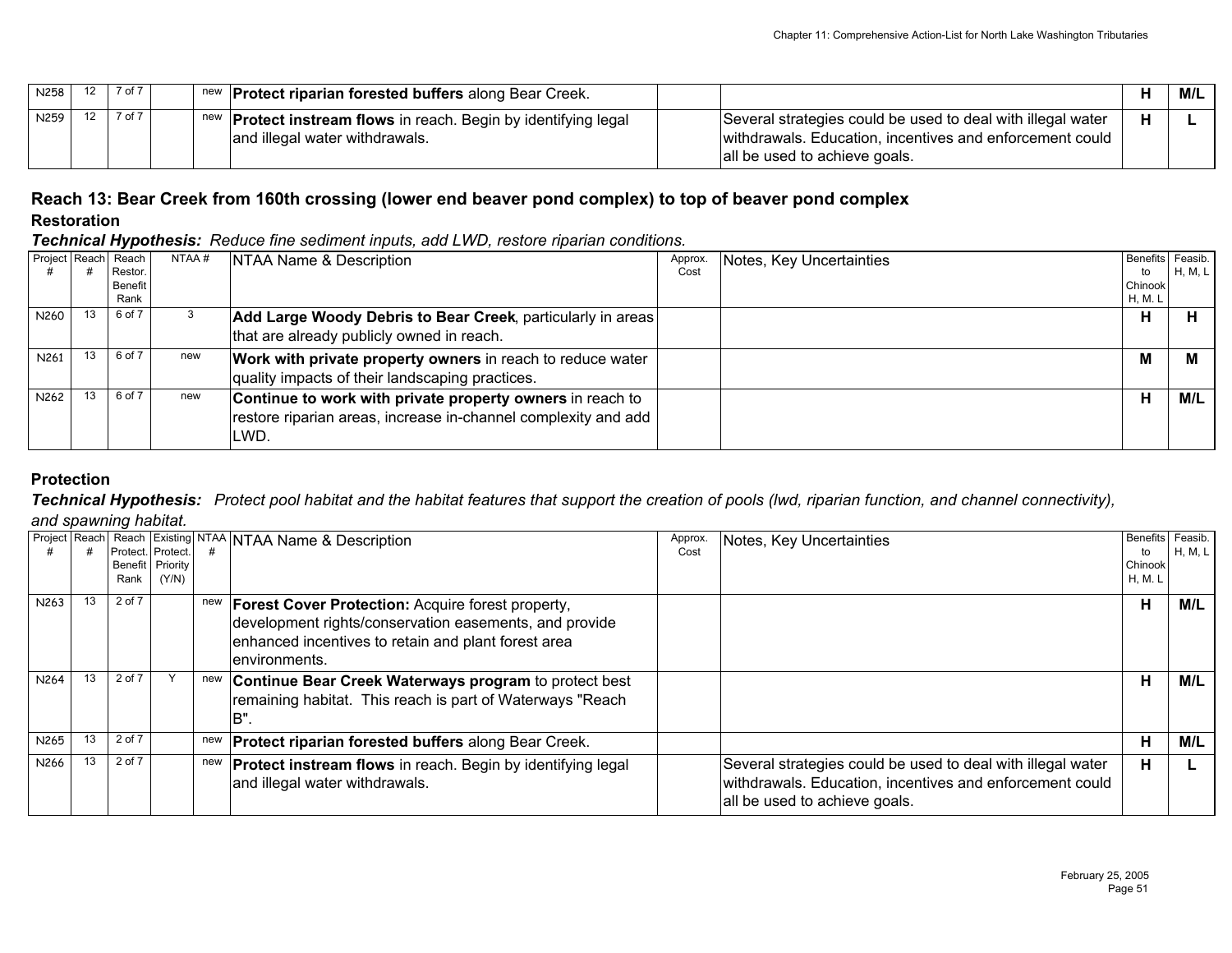**Reach 14**: Bear Creek from top of beaver pond complex to upper extent chinook in Bear Creek (0.5 miles upstream of Woodinville-Duvall Rd) **Restoration**

|                   |                     |       | <b>Technical Hypothesis.</b> The duce line sediment imputs, and EVVD, restore inparian conditions. |         |                                                            |                  |         |
|-------------------|---------------------|-------|----------------------------------------------------------------------------------------------------|---------|------------------------------------------------------------|------------------|---------|
|                   | Project Reach Reach | NTAA# | NTAA Name & Description                                                                            | Approx. | <b>Notes. Key Uncertainties</b>                            | Benefits Feasib. |         |
|                   | Restor.             |       |                                                                                                    | Cost    |                                                            |                  | H, M, L |
|                   | <b>Benefit</b>      |       |                                                                                                    |         |                                                            | Chinook          |         |
|                   | Rank                |       |                                                                                                    |         |                                                            | <b>H, M. L</b>   |         |
| N <sub>26</sub> 7 | 5 of 7              | new   | Riparian planting in wetland area on the south side of                                             |         | Site is publicly owned. King County project is in process. | H/M              |         |
|                   |                     |       | Woodinville Duvall Road.                                                                           |         |                                                            |                  |         |

#### *Technical Hypothesis: Reduce fine sediment inputs, add LWD, restore riparian conditions.*

#### **Protection**

*and spawning habitat. Technical Hypothesis: Protect pool habitat and the habitat features that support the creation of pools (lwd, riparian function, and channel connectivity),* 

|             |    |          |                   |     | Project Reach   Reach Existing NTAA   NTAA Name & Description          | Approx. | Notes, Key Uncertainties                                    | <b>Benefits</b> | Feasib. |
|-------------|----|----------|-------------------|-----|------------------------------------------------------------------------|---------|-------------------------------------------------------------|-----------------|---------|
|             |    |          | Protect. Protect. |     |                                                                        | Cost    |                                                             | to              | H, M, L |
|             |    |          | Benefit Priority  |     |                                                                        |         |                                                             | Chinook         |         |
|             |    | Rank     | (Y/N)             |     |                                                                        |         |                                                             | H, M. L         |         |
| N268        | 14 | 1 of 7   |                   | new | Continue Bear Creek Waterways program to protect best                  |         |                                                             | н               | M/L     |
|             |    |          |                   |     | remaining habitat. This reach is part of Waterways "Reach A            |         |                                                             |                 |         |
|             |    |          |                   |     |                                                                        |         |                                                             |                 |         |
|             |    |          |                   |     | land B".                                                               |         |                                                             |                 |         |
| N269        |    | 1 of 7   |                   |     |                                                                        |         |                                                             | н               |         |
|             |    |          |                   |     | new <b>Forest Cover Protection:</b> Acquire forest property,           |         |                                                             |                 | M/L     |
|             |    |          |                   |     | development rights/conservation easements, and provide                 |         |                                                             |                 |         |
|             |    |          |                   |     | enhanced incentives to retain and plant forest area                    |         |                                                             |                 |         |
|             |    |          |                   |     |                                                                        |         |                                                             |                 |         |
|             |    |          |                   |     | lenvironments.                                                         |         |                                                             |                 |         |
| <b>N270</b> |    | 1 of 7   |                   |     | new <b>Protect riparian forested buffers</b> along Bear Creek.         |         |                                                             | н               | M/L     |
|             |    |          |                   |     |                                                                        |         |                                                             |                 |         |
| N271        |    | 1 of $7$ |                   |     | new <b>Protect instream flows</b> in reach. Begin by identifying legal |         | Several strategies could be used to deal with illegal water | н               |         |
|             |    |          |                   |     |                                                                        |         | withdrawals. Education, incentives and enforcement could    |                 |         |
|             |    |          |                   |     | and illegal water withdrawals.                                         |         |                                                             |                 |         |
|             |    |          |                   |     |                                                                        |         | all be used to achieve goals.                               |                 |         |
|             |    |          |                   |     |                                                                        |         |                                                             |                 |         |

# **Reach 15: Bear Creek from upper extent chinook (0.5 miles upstream of Woodinville-Duvall Rd) to Paradise Lk (presumed upper extent coho) Restoration**

| Project Reach Reach | 1# | Restor.<br><b>Benefit</b><br>Rank | NTAA# | <b>NTAA Name &amp; Description</b>  | Approx.<br>Cost | Notes, Key Uncertainties | Benefits Feasib.<br>to<br>Chinook<br>H, M. I | H, M, L |
|---------------------|----|-----------------------------------|-------|-------------------------------------|-----------------|--------------------------|----------------------------------------------|---------|
|                     | 15 |                                   | new   | No project identified at this time. |                 |                          |                                              |         |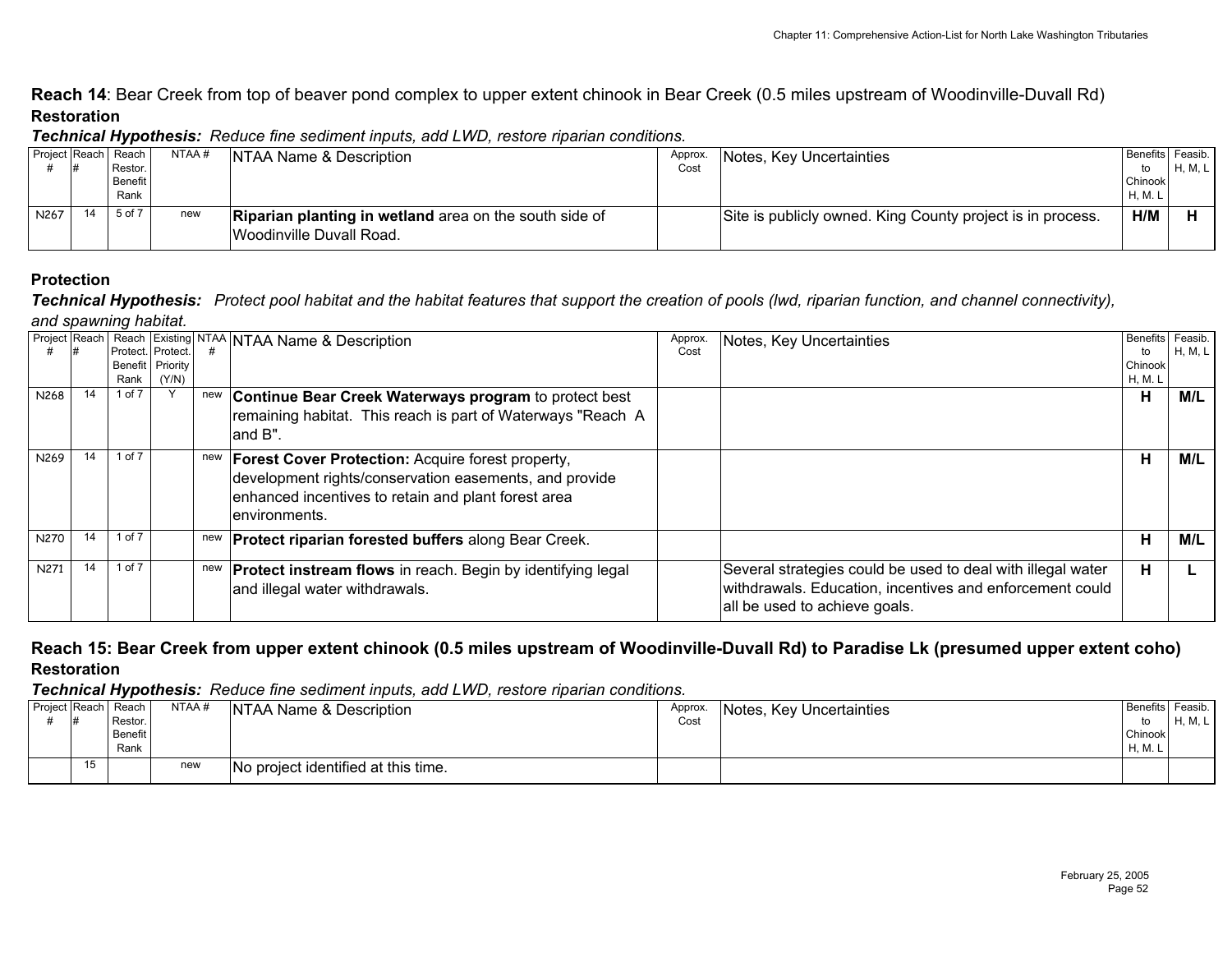*and spawning habitat. Technical Hypothesis: Protect pool habitat and the habitat features that support the creation of pools (lwd, riparian function, and channel connectivity),* 

| N272        | 15 | Protect. Protect.<br>Rank | Benefit Priority<br>(Y/N) | new | Project Reach Reach Existing NTAA NTAA Name & Description<br>Continue Bear Creek Waterways program to protect best<br>remaining habitat. This reach is part of Waterways "Reach                                                                                                                                                                                                                                          | Approx.<br>Cost | Notes, Key Uncertainties                                                                                                                                 | <b>Benefits</b><br>to<br>Chinook<br>H, M. L<br>н | Feasib.<br>H, M, L<br>M/L |
|-------------|----|---------------------------|---------------------------|-----|--------------------------------------------------------------------------------------------------------------------------------------------------------------------------------------------------------------------------------------------------------------------------------------------------------------------------------------------------------------------------------------------------------------------------|-----------------|----------------------------------------------------------------------------------------------------------------------------------------------------------|--------------------------------------------------|---------------------------|
| N273        | 15 |                           |                           |     | A". In particular, protect Stevens and Dolittle properties.<br>new   Forest Cover Protection: Acquire forest property,<br>development rights/conservation easements, and provide<br>enhanced incentives to retain and plant forest area<br>environments. In particular, acquire fee interests or<br>conservation easements in Snohomish County on forested<br>headwaters of Cottage Lake Creek and Bear Creek (700 acres |                 |                                                                                                                                                          | н                                                | M/L                       |
| <b>N274</b> | 15 |                           |                           |     | in four ownerships). Zoning is rural, 5-acre.<br><b>Protect riparian forested buffers along Bear Creek.</b>                                                                                                                                                                                                                                                                                                              |                 |                                                                                                                                                          | н                                                | M/L                       |
| N275        | 15 |                           |                           |     | new <b>Protect instream flows</b> in reach. Begin by identifying legal<br>and illegal water withdrawals.                                                                                                                                                                                                                                                                                                                 |                 | Several strategies could be used to deal with illegal water<br>withdrawals. Education, incentives and enforcement could<br>all be used to achieve goals. | н                                                |                           |

# **Reach 16**:

**Restoration**

| Benefits Feasib. |                    |
|------------------|--------------------|
|                  |                    |
| to               | H, M, L            |
|                  |                    |
|                  |                    |
|                  | M/L                |
|                  |                    |
|                  | Chinook<br>H, M, L |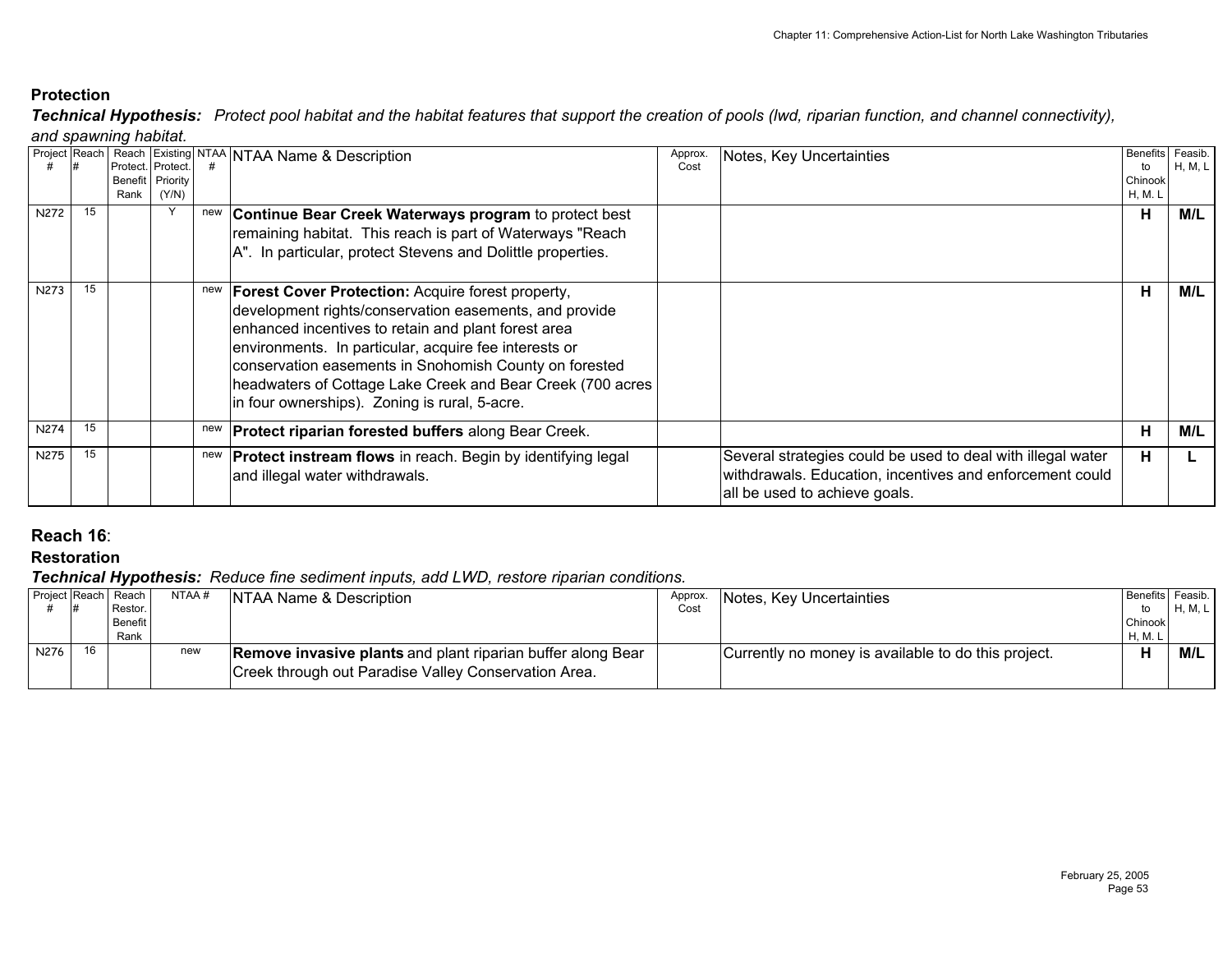*and spawning habitat. Technical Hypothesis: Protect pool habitat and the habitat features that support the creation of pools (lwd, riparian function, and channel connectivity),* 

| Project Reach |    |         |                   |     | Reach Existing NTAA NTAA Name & Description                        | Approx. | Notes, Key Uncertainties                                    |         | Benefits Feasib. |
|---------------|----|---------|-------------------|-----|--------------------------------------------------------------------|---------|-------------------------------------------------------------|---------|------------------|
|               |    |         | Protect. Protect. |     |                                                                    | Cost    |                                                             | to      | H, M, L I        |
|               |    | Benefit | Priority          |     |                                                                    |         |                                                             | Chinook |                  |
|               |    | Rank    | (Y/N)             |     |                                                                    |         |                                                             | H, M. L |                  |
| N277          | 16 |         |                   | new | <b>Forest Cover Protection: Acquire forest property,</b>           |         |                                                             | н       | н.               |
|               |    |         |                   |     | development rights/conservation easements, and provide             |         |                                                             |         |                  |
|               |    |         |                   |     | enhanced incentives to retain and plant forest area                |         |                                                             |         |                  |
|               |    |         |                   |     |                                                                    |         |                                                             |         |                  |
|               |    |         |                   |     | environments. In particular, acquire fee interests or              |         |                                                             |         |                  |
|               |    |         |                   |     | conservation easements in Snohomish County on forested             |         |                                                             |         |                  |
|               |    |         |                   |     | headwaters of Cottage Lake Creek and Bear Creek (700 acres         |         |                                                             |         |                  |
|               |    |         |                   |     | in four ownerships). Zoning is rural, 5-acre.                      |         |                                                             |         |                  |
|               |    |         |                   |     |                                                                    |         |                                                             |         |                  |
|               |    |         |                   |     |                                                                    |         |                                                             |         |                  |
| N278          | 16 |         |                   | new | <b>Protect instream flows</b> in reach. Begin by identifying legal |         | Several strategies could be used to deal with illegal water | н       |                  |
|               |    |         |                   |     | and illegal water withdrawals.                                     |         | withdrawals. Education, incentives and enforcement could    |         |                  |
|               |    |         |                   |     |                                                                    |         | all be used to achieve goals.                               |         |                  |
|               |    |         |                   |     |                                                                    |         |                                                             |         |                  |
| N279          | 16 |         |                   | new | <b>Protect Paradise Valley, headwaters for Bear Creek. Ensure</b>  |         | Site is already in public ownership. There is an issue with | н       | H/M              |
|               |    |         |                   |     | that protected property is used consistently with habitat          |         | bike trails on the site.                                    |         |                  |
|               |    |         |                   |     | protection.                                                        |         |                                                             |         |                  |
|               |    |         |                   |     |                                                                    |         |                                                             |         |                  |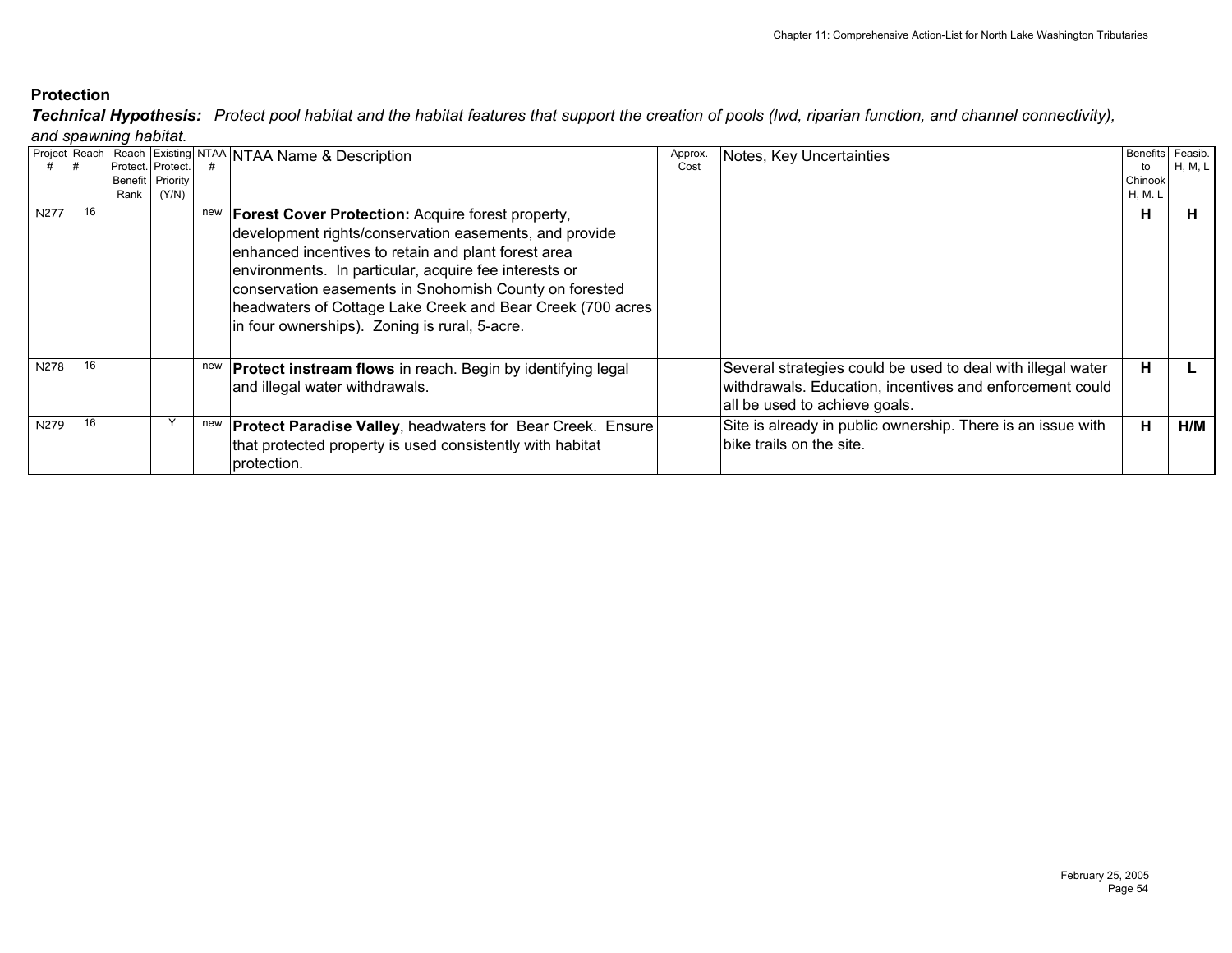# **Preliminary DRAFT North Lake Washington Chinook Population - Tier I - Initial Habitat Project List Includes Potential Restoration and Protection Projects by Reach. Cottage Lake Reaches 1-6 & Cold Creeks Reaches 1-2**

#### **Ranking Notes:**

 LWD Feasibility determined by ownership (H for public and M/L for private) Many non-specific restoration and protection projects received H Benefit Rankings and M/L feasibility until specific projects are identified.

**NOTE: It may be valuable to prioritize protection projects in Cottage/Cold Creeks over those in Bear given the highly productive nature of this system**

#### **Reach 1: Cottage Creek from mouth to Avondale Way crossing Restoration**

| Technical Hypothesis: Reduce fine sediment inputs, add LWD, restore riparian conditions, reduce channel confinement. |  |  |
|----------------------------------------------------------------------------------------------------------------------|--|--|
|                                                                                                                      |  |  |

| Project Reach<br>N280 | Reach<br>Restora<br>tion<br><b>Benefit</b><br>3 of 4 | NTAA#<br>3 | NTAA Name & Description<br>Add Large Woody Debris to Cottage Lake Creek as                                                                                                                                                                                                                                             | Approx.<br>Cost | <b>Notes, Key Uncertainties</b>                                                                                                                                                                                                                                                                                                                              | to<br>Chinook<br>H, M. L<br>н | Benefits Feasib.<br>H, M, L<br>M/L |
|-----------------------|------------------------------------------------------|------------|------------------------------------------------------------------------------------------------------------------------------------------------------------------------------------------------------------------------------------------------------------------------------------------------------------------------|-----------------|--------------------------------------------------------------------------------------------------------------------------------------------------------------------------------------------------------------------------------------------------------------------------------------------------------------------------------------------------------------|-------------------------------|------------------------------------|
| N281                  | 3 of 4                                               | new        | opportunities arise in this reach.<br>Continue to work with private property owners in reach to<br>restore riparian areas, increase in-channel complexity and add<br>LWD. Use King County's 1994 Bear Creek and Evans Creek<br>Capital Improvement Program Projects report to identify<br>specific potential projects. |                 | In King County's 1994 Bear Creek and Evans Creek<br>Capital Improvement Program Projects habitat problems<br>were identified, prioritized and solutions identified. Report<br>covers LWD, in-channel restoration as well as riparian<br>restoration. Information is still relevant and identified<br>projects that have not yet been done should be pursued. | н                             | M/L                                |
| N282                  | 3 of 4                                               | new        | Explore opportunities to improve floodplain connection in<br>reach by removing riprap or artificial constrictions.                                                                                                                                                                                                     |                 |                                                                                                                                                                                                                                                                                                                                                              | н                             | M/L                                |
| N283                  | $3$ of $4$                                           | new        | Work with private property owners in reach to reduce water<br>quality impacts of their landscaping practices.                                                                                                                                                                                                          |                 |                                                                                                                                                                                                                                                                                                                                                              | M                             | м                                  |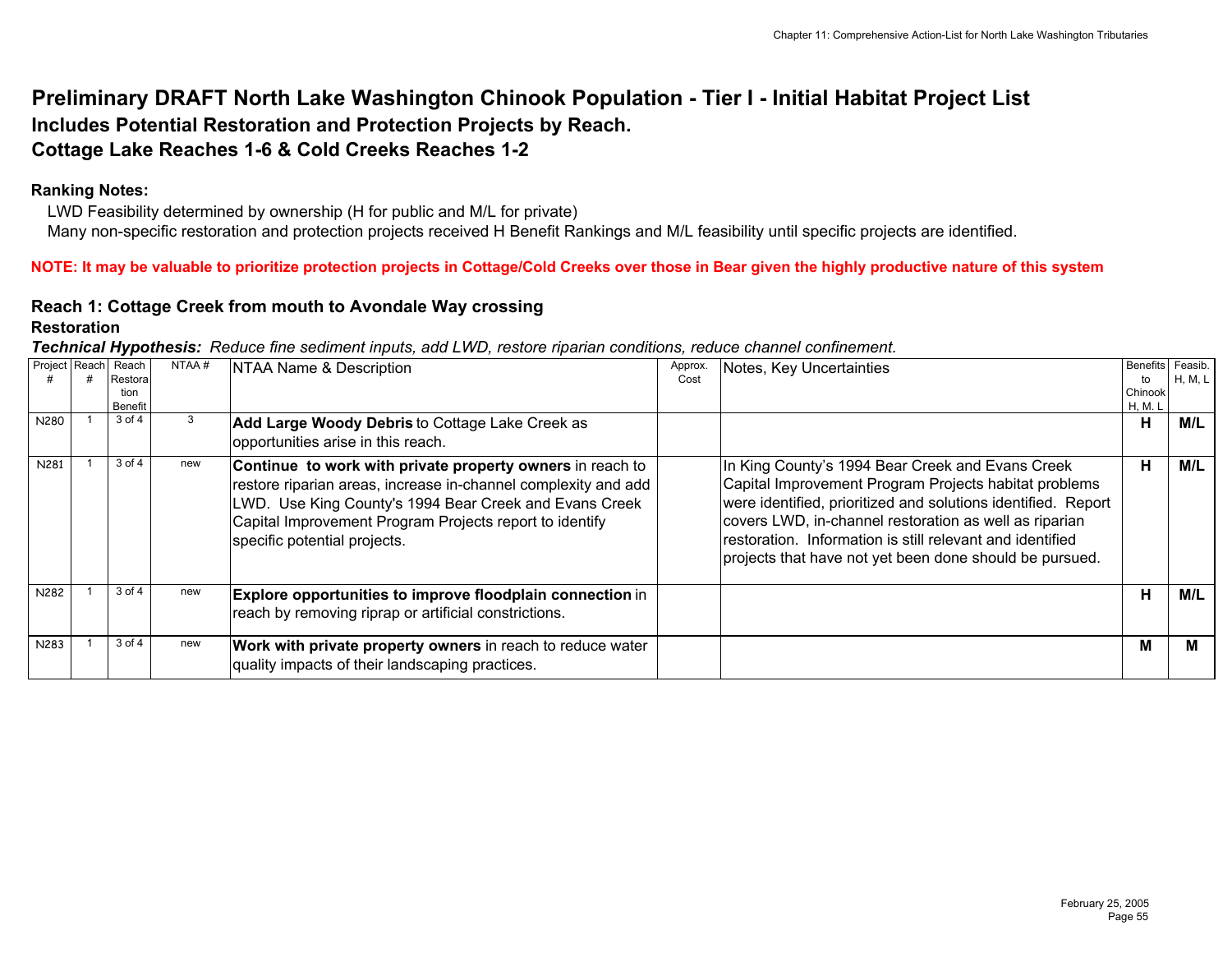*Technical Hypothesis: Protect pool habitat and the habitat features that support the creation of pools (lwd, riparian function, and channel connectivity), and spawning areas.*

|      |                |          |    | <b>Project Reach Reach Existing NTAA NTAA Name &amp; Description</b> | Approx. | Notes, Key Uncertainties                                     | <b>Benefits</b> | Feasib. |
|------|----------------|----------|----|----------------------------------------------------------------------|---------|--------------------------------------------------------------|-----------------|---------|
|      | Prot.          | Prot     |    |                                                                      | Cost    |                                                              | to              | H, M, L |
|      | <b>Benefit</b> | Priority |    |                                                                      |         |                                                              | Chinook         |         |
|      | Rank           | (Y/N)    |    |                                                                      |         |                                                              | H, M. L         |         |
| N284 | 3 of 5         |          |    | Forest Cover Protection - Acquire forest property,                   |         |                                                              | н               | M/L     |
|      |                |          |    | development rights/conservation easements, and provide               |         |                                                              |                 |         |
|      |                |          |    | enhanced incentives to retain and plant forest area                  |         |                                                              |                 |         |
|      |                |          |    |                                                                      |         |                                                              |                 |         |
|      |                |          |    | environments.                                                        |         |                                                              |                 |         |
| N285 | $3$ of $5$     |          | 8e | Protect riparian forested buffers along Cottage Lake Creek.          |         |                                                              | н               | M/L     |
|      |                |          |    |                                                                      |         |                                                              |                 |         |
| N286 | 3 of 5         |          | 8с | <b>Continue Bear Creek Waterways program to protect best</b>         |         |                                                              | Н               | M/L     |
|      |                |          |    | remaining habitat. This reach is part of Waterways "Reach            |         |                                                              |                 |         |
|      |                |          |    |                                                                      |         |                                                              |                 |         |
|      |                |          |    | $E$ ."                                                               |         |                                                              |                 |         |
| N287 | 3 of 5         |          |    | <b>Protect instream flows in reach.</b> Begin by identifying legal   |         | Several strategies could be used to deal with illegal water  | н               |         |
|      |                |          |    | and illegal water withdrawals.                                       |         | withdrawals. Education, incentives and enforcement could     |                 |         |
|      |                |          |    |                                                                      |         | all be used to achieve goals. Instream flows are critical in |                 |         |
|      |                |          |    |                                                                      |         |                                                              |                 |         |
|      |                |          |    |                                                                      |         | Cottage/Cold Creeks because flows are so low.                |                 |         |
|      |                |          |    |                                                                      |         |                                                              |                 |         |

# **Reach 2: Cottage Creek from Avondale Way to beginning of good quality habitat**

# **Restoration**

| Project Reach Reach | Restora<br>tion<br><b>Benefit</b> | NTAA# | NTAA Name & Description                                                                                                                                                                                                                                                          | Approx.<br>Cost | Notes, Key Uncertainties                                                                                                                                                                                                                                                                                                                                     | to<br>Chinook<br>H, M. L | Benefits Feasib.<br>H, M, L |
|---------------------|-----------------------------------|-------|----------------------------------------------------------------------------------------------------------------------------------------------------------------------------------------------------------------------------------------------------------------------------------|-----------------|--------------------------------------------------------------------------------------------------------------------------------------------------------------------------------------------------------------------------------------------------------------------------------------------------------------------------------------------------------------|--------------------------|-----------------------------|
| N288                | 4 of 4                            |       | <b>Add Large Woody Debris to Cottage Lake Creek as</b><br>opportunities arise in this reach.                                                                                                                                                                                     |                 |                                                                                                                                                                                                                                                                                                                                                              | н                        | M/L                         |
| N289                | 4 of 4                            | new   | Restore riparian conditions along Cottage Lake Creek on<br>Nickels Farm. Reduce fine sediment inputs from equestrian<br>area.                                                                                                                                                    |                 |                                                                                                                                                                                                                                                                                                                                                              | н                        | M/L                         |
| N290                | 4 of 4                            | new   | Continue to work with private property owners in reach to<br>restore riparian areas, increase in-channel complexity and add<br>LWD. Use King County's 1994 Bear Creek and Evans Creek<br>Capital Improvement Program Projects report to identify<br>specific potential projects. |                 | In King County's 1994 Bear Creek and Evans Creek<br>Capital Improvement Program Projects habitat problems<br>were identified, prioritized and solutions identified. Report<br>covers LWD, in-channel restoration as well as riparian<br>restoration. Information is still relevant and identified<br>projects that have not yet been done should be pursued. | н                        | м                           |
| N291                | 4 of 4                            | new   | Work with private property owners in reach to reduce water<br>quality impacts of their landscaping practices.                                                                                                                                                                    |                 |                                                                                                                                                                                                                                                                                                                                                              | M                        | м                           |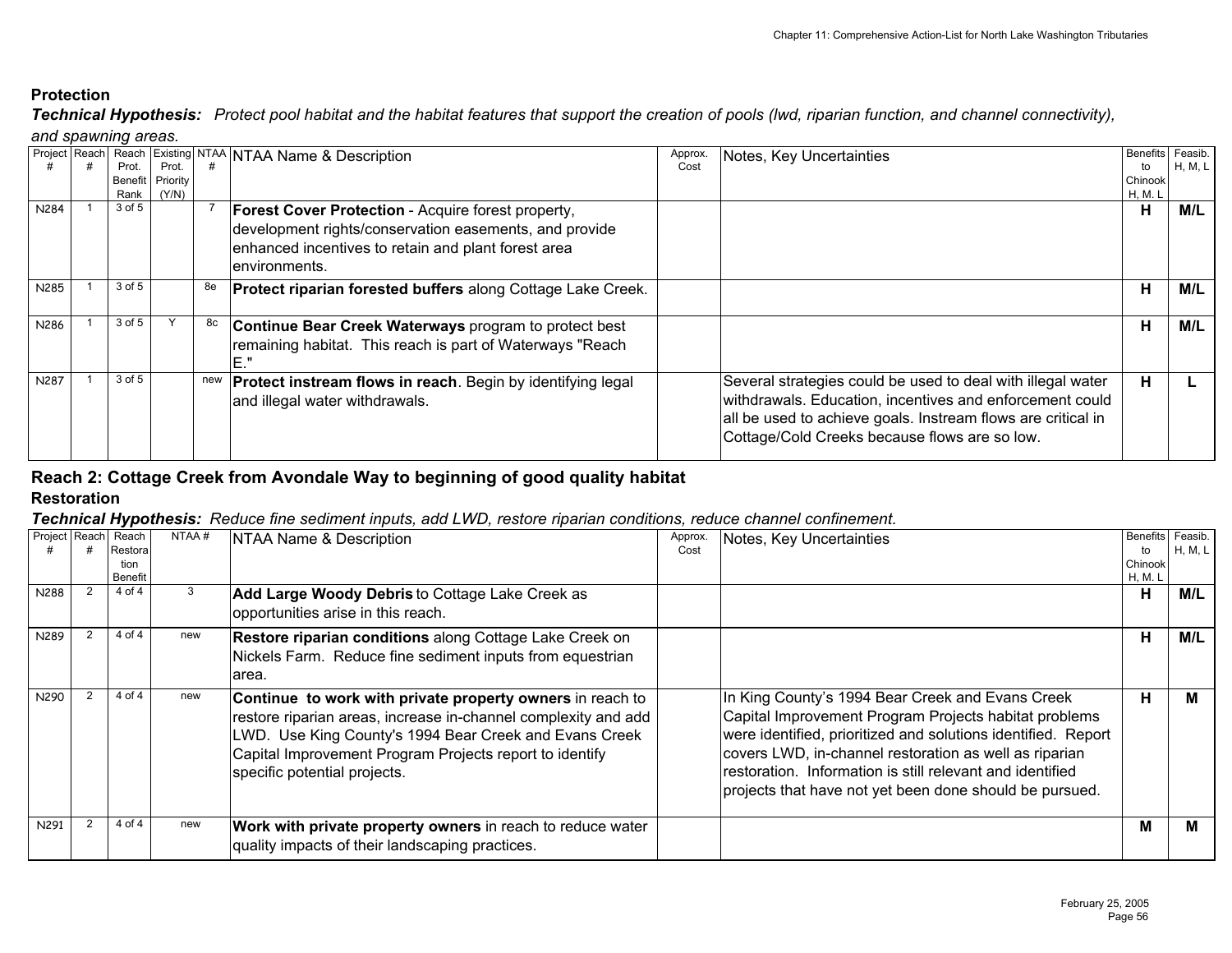*Technical Hypothesis: Protect pool habitat and the habitat features that support the creation of pools (lwd, riparian function, and channel connectivity), and spawning areas.*

|      |            |          |    | Project Reach Reach Existing NTAA NTAA Name & Description               | Approx. | Notes, Key Uncertainties                                     |         | Benefits Feasib. |
|------|------------|----------|----|-------------------------------------------------------------------------|---------|--------------------------------------------------------------|---------|------------------|
|      | Prot.      | Prot.    |    |                                                                         | Cost    |                                                              | to      | H, M, L          |
|      | Benefit    | Priority |    |                                                                         |         |                                                              | Chinook |                  |
|      | Rank       | (Y/N)    |    |                                                                         |         |                                                              | H, M. L |                  |
| N292 | $2$ of $5$ |          |    | <b>Forest Cover Protection</b> - Acquire forest property,               |         |                                                              | н       | M/L              |
|      |            |          |    | development rights/conservation easements, and provide                  |         |                                                              |         |                  |
|      |            |          |    | enhanced incentives to retain and plant forest area                     |         |                                                              |         |                  |
|      |            |          |    |                                                                         |         |                                                              |         |                  |
|      |            |          |    | lenvironments.                                                          |         |                                                              |         |                  |
| N293 | 2 of 5     |          | 8а | <b>Protect 40-acre parcel on Cottage Lake Creek (Nickels</b>            |         |                                                              | н       | M/L              |
|      |            |          |    |                                                                         |         |                                                              |         |                  |
|      |            |          |    | Farm).                                                                  |         |                                                              |         |                  |
| N294 | 2 of 5     |          |    | Continue Bear Creek Waterways program to protect best                   |         |                                                              | Н       | M/L              |
|      |            |          |    | remaining habitat. This reach is part of Waterways "Reach               |         |                                                              |         |                  |
|      |            |          |    | E."                                                                     |         |                                                              |         |                  |
|      |            |          |    |                                                                         |         |                                                              |         |                  |
| N295 | 2 of 5     |          | 8e | <b>Protect riparian forested buffers along Cottage Lake Creek.</b>      |         |                                                              | н       | M/L              |
|      |            |          |    |                                                                         |         |                                                              |         |                  |
| N296 | 2 of 5     |          |    | new <b>Protect instream flows in reach</b> . Begin by identifying legal |         | Several strategies could be used to deal with illegal water  | н       |                  |
|      |            |          |    |                                                                         |         |                                                              |         |                  |
|      |            |          |    | and illegal water withdrawals.                                          |         | withdrawals. Education, incentives and enforcement could     |         |                  |
|      |            |          |    |                                                                         |         | all be used to achieve goals. Instream flows are critical in |         |                  |
|      |            |          |    |                                                                         |         | Cottage/Cold Creeks because flows are so low.                |         |                  |
|      |            |          |    |                                                                         |         |                                                              |         |                  |
|      |            |          |    |                                                                         |         |                                                              |         |                  |

# **Reach 3: Cottage Creek from beginning of good quality habitat to 2nd Avondale Way crossing**

# **Restoration**

| Project Reach Reach |         | NTAA# | NTAA Name & Description                                        | Approx. | Notes, Key Uncertainties                            | Benefits Feasib. |         |
|---------------------|---------|-------|----------------------------------------------------------------|---------|-----------------------------------------------------|------------------|---------|
|                     | Restora |       |                                                                | Cost    |                                                     | to               | H, M, L |
|                     | tion    |       |                                                                |         |                                                     | Chinook          |         |
|                     | Benefit |       |                                                                |         |                                                     | H, M. L          |         |
| N297                | 2 of 4  | 3     | <b>Add Large Woody Debris to Cottage Lake Creek as</b>         |         | LWD not as important here. Not much opportunity for | М                |         |
|                     |         |       | opportunities arise in this reach. There are a few wide spots  |         | channel movement in this reach.                     |                  |         |
|                     |         |       | through Cross Roads development where LWD could be             |         |                                                     |                  |         |
|                     |         |       | added.                                                         |         |                                                     |                  |         |
| N298                | 2 of 4  | new   | <b>Work with private property owners</b> upstream of Native    |         | Invasives (nightshade) are a problem in this reach. | н                | M/L     |
|                     |         |       | Growth Protection Easements in reach to restore riparian       |         |                                                     |                  |         |
|                     |         |       | buffers.                                                       |         |                                                     |                  |         |
|                     |         |       |                                                                |         |                                                     |                  |         |
| N299                | 2 of 4  | new   | <b>Explore opportunities to reforest cleared properties in</b> |         |                                                     | М                | M       |
|                     |         |       | reach, particularly in open space tracts.                      |         |                                                     |                  |         |
|                     |         |       |                                                                |         |                                                     |                  |         |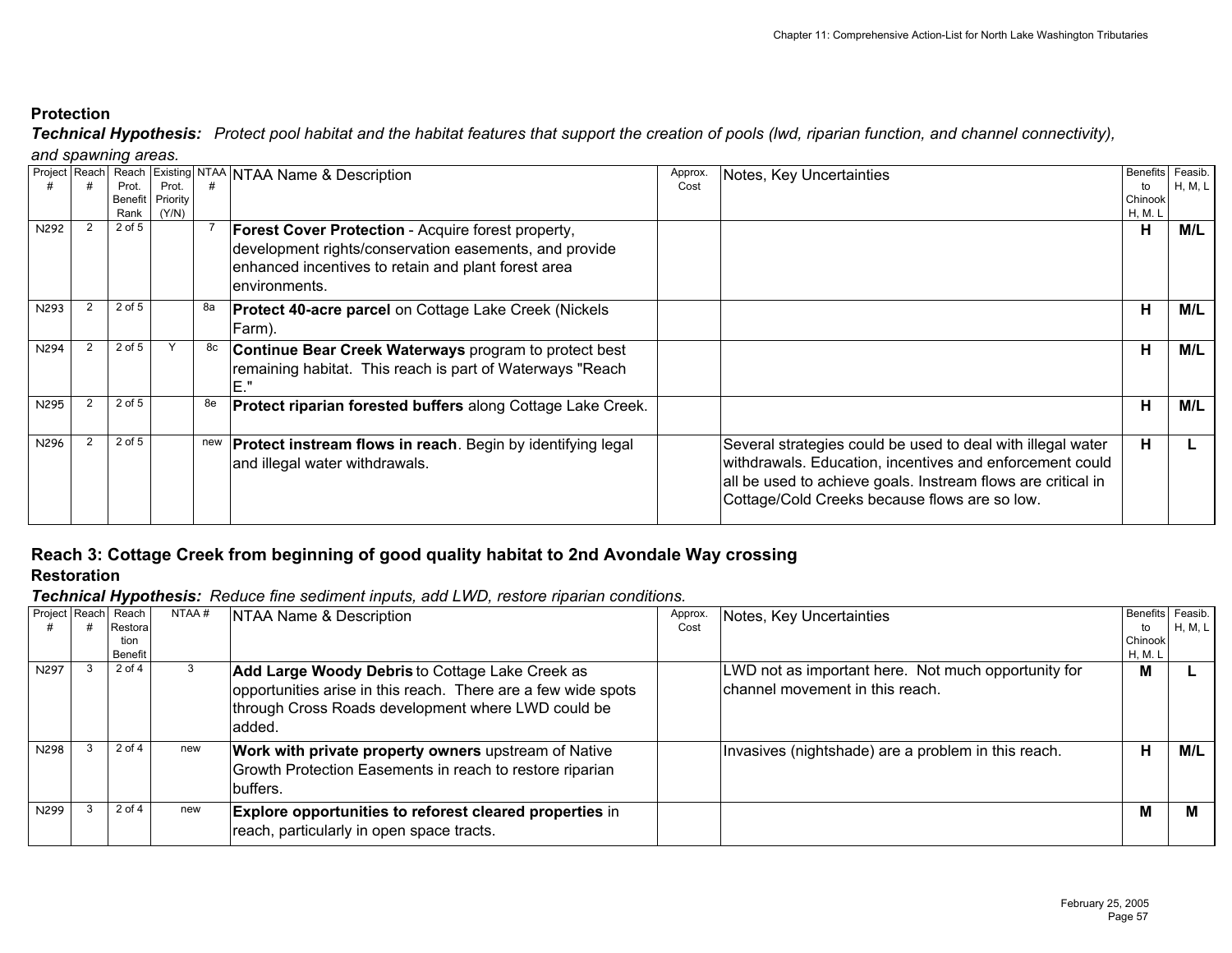| N300 | $2$ of $4$ | new | Continue to work with private property owners in reach to<br>restore riparian areas, increase in-channel complexity and add<br>LWD. Use King County's 1994 Bear Creek and Evans Creek<br>Capital Improvement Program Projects report to identify<br>specific potential projects. | In King County's 1994 Bear Creek and Evans Creek<br>Capital Improvement Program Projects habitat problems<br>were identified, prioritized and solutions identified. Report<br>covers LWD, in-channel restoration as well as riparian<br>restoration. Information is still relevant and identified<br>projects that have not yet been done should be pursued. | н | M/L |
|------|------------|-----|----------------------------------------------------------------------------------------------------------------------------------------------------------------------------------------------------------------------------------------------------------------------------------|--------------------------------------------------------------------------------------------------------------------------------------------------------------------------------------------------------------------------------------------------------------------------------------------------------------------------------------------------------------|---|-----|
| N301 | 2 of 4     | new | Work with private property owners in reach to reduce water  <br>quality impacts of their landscaping practices.                                                                                                                                                                  |                                                                                                                                                                                                                                                                                                                                                              | M |     |

*Technical Hypothesis: Protect pool habitat and the habitat features that support the creation of pools (lwd, riparian function, and channel connectivity), and spawning and spawning areas.*

|      |   |            |                  |    | Project Reach Reach Existing NTAA NTAA Name & Description          | Approx. | Notes, Key Uncertainties                                    | Benefits Feasib. |         |
|------|---|------------|------------------|----|--------------------------------------------------------------------|---------|-------------------------------------------------------------|------------------|---------|
|      |   | Prot.      | Prot.            |    |                                                                    | Cost    |                                                             | to               | H, M, L |
|      |   |            | Benefit Priority |    |                                                                    |         |                                                             | Chinook          |         |
|      |   | Rank       | (Y/N)            |    |                                                                    |         |                                                             | H, M. L          |         |
| N302 | 3 | $1$ of $5$ |                  |    | <b>Forest Cover Protection</b> - Acquire forest property,          |         |                                                             | н                | M/L     |
|      |   |            |                  |    | development rights/conservation easements, and provide             |         |                                                             |                  |         |
|      |   |            |                  |    | enhanced incentives to retain and plant forest area                |         |                                                             |                  |         |
|      |   |            |                  |    | lenvironments.                                                     |         |                                                             |                  |         |
|      |   |            |                  |    |                                                                    |         |                                                             |                  |         |
| N303 |   | $1$ of $5$ |                  | 8с | <b>Continue Bear Creek Waterways program to protect best</b>       |         |                                                             | н                | M/L     |
|      |   |            |                  |    | remaining habitat. This reach is part of Waterways "Reach          |         |                                                             |                  |         |
|      |   |            |                  |    | E."                                                                |         |                                                             |                  |         |
|      |   | $1$ of $5$ |                  |    |                                                                    |         |                                                             |                  |         |
| N304 |   |            |                  |    | Protect riparian forested buffers along Cottage Lake Creek.        |         |                                                             | н                |         |
|      |   |            |                  |    | In particular, stop encroachment into riparian buffers that are    |         |                                                             |                  |         |
|      |   |            |                  |    | part of Native Growth Protection Easements in reach.               |         |                                                             |                  |         |
|      |   |            |                  |    |                                                                    |         |                                                             |                  |         |
|      |   | 1 of $5$   |                  |    |                                                                    |         |                                                             |                  |         |
| N305 |   |            |                  |    | <b>Protect instream flows in reach.</b> Begin by identifying legal |         | Explore whether or not withdrawals at nursery site in reach | н                |         |
|      |   |            |                  |    | and illegal water withdrawals.                                     |         | is a problem. Several strategies could be used to deal with |                  |         |
|      |   |            |                  |    |                                                                    |         | illegal water withdrawals. Education, incentives and        |                  |         |
|      |   |            |                  |    |                                                                    |         | enforcement could all be used to achieve goals. Instream    |                  |         |
|      |   |            |                  |    |                                                                    |         | flows are critical in Cottage because flows are so low.     |                  |         |
|      |   |            |                  |    |                                                                    |         |                                                             |                  |         |
|      |   |            |                  |    |                                                                    |         |                                                             |                  |         |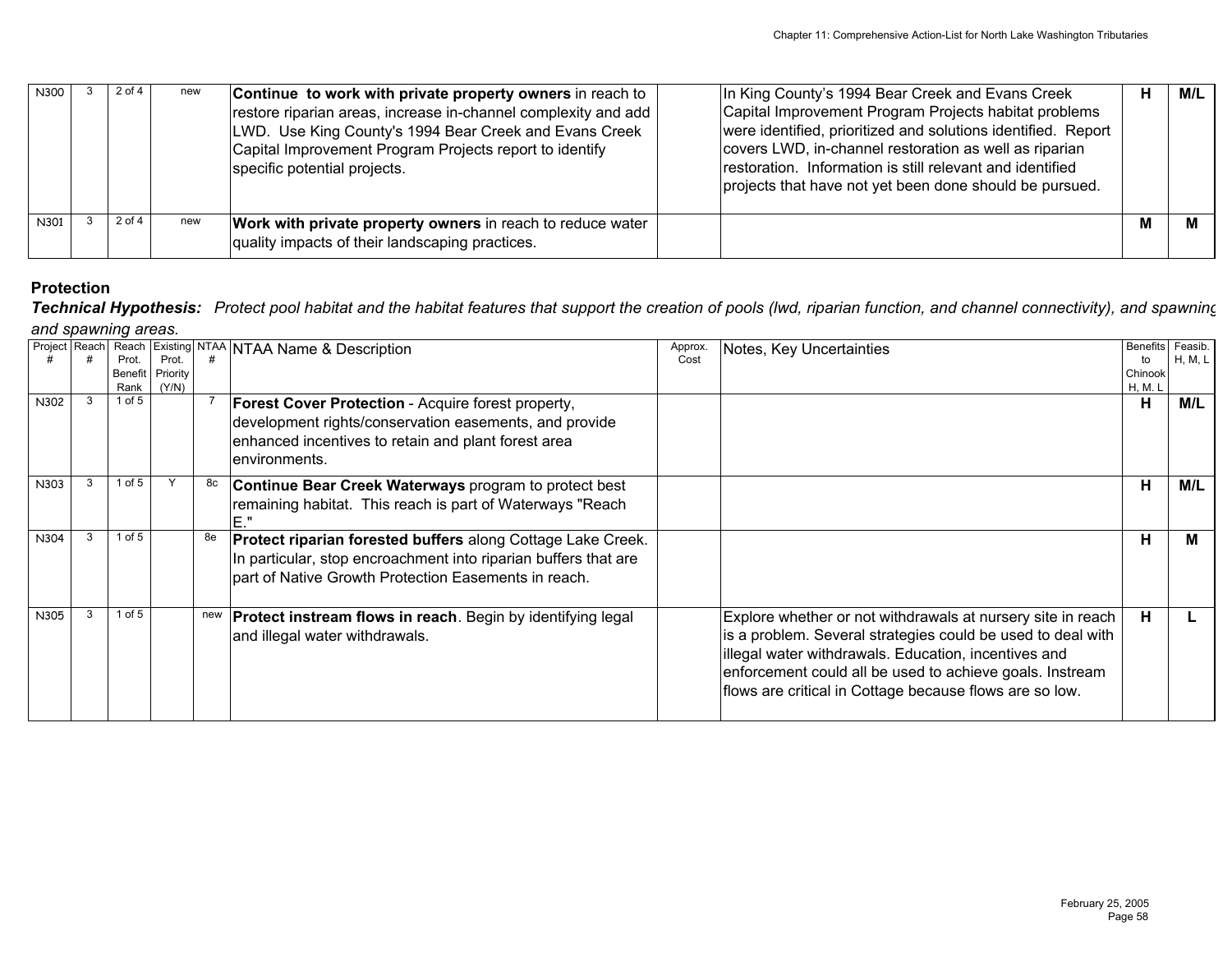# **Reach 4: Cottage Creek from 2nd Avondale Way crossing to begin wetland below lake Restoration**

| Project Reach Reach | Restoral        | NTAA# | NTAA Name & Description                                                                                                                                                                                                                                                          | Approx.<br>Cost | Notes, Key Uncertainties                                                                                                                                                                                                                                                                                                                                                                                 | Benefits Feasib.<br>to | H, M, L |
|---------------------|-----------------|-------|----------------------------------------------------------------------------------------------------------------------------------------------------------------------------------------------------------------------------------------------------------------------------------|-----------------|----------------------------------------------------------------------------------------------------------------------------------------------------------------------------------------------------------------------------------------------------------------------------------------------------------------------------------------------------------------------------------------------------------|------------------------|---------|
|                     | tion<br>Benefit |       |                                                                                                                                                                                                                                                                                  |                 |                                                                                                                                                                                                                                                                                                                                                                                                          | Chinook<br>H, M. L     |         |
| N306                | 1 of 4          |       | Add Large Woody Debris to Cottage Lake Creek as<br>opportunities arise in this reach.                                                                                                                                                                                            |                 | Opportunities are limited in this reach - lots of houses<br>close to the creek. Not much wood present.                                                                                                                                                                                                                                                                                                   | M                      |         |
| N307                | 1 of $4$        | new   | Continue to work with private property owners in reach to<br>restore riparian areas, increase in-channel complexity and add<br>LWD. Use King County's 1994 Bear Creek and Evans Creek<br>Capital Improvement Program Projects report to identify<br>specific potential projects. |                 | In King County's 1994 Bear Creek and Evans Creek<br>Capital Improvement Program Projects habitat problems<br>were identified, prioritized and solutions identified. Report<br>covers LWD, in-channel restoration as well as riparian<br>restoration. Information is still relevant and identified<br>projects that have not yet been done should be pursued.<br>Look for and remove invasive nightshade. | н                      | M/L     |
| N308                | 1 of $4$        | new   | Work with private property owners in reach to reduce water<br>quality impacts of their landscaping practices.                                                                                                                                                                    |                 |                                                                                                                                                                                                                                                                                                                                                                                                          | М                      | м       |

*Technical Hypothesis: Reduce fine sediment inputs, add LWD, restore riparian conditions.*

## **Protection**

*Technical Hypothesis: Protect pool habitat and the habitat features that support the creation of pools (lwd, riparian function, and channel connectivity),*

#### *and spawning areas.*

| Project Reach |            |          |     | Reach Existing NTAA NTAA Name & Description                        | Approx. | Notes, Key Uncertainties                                     | Benefits Feasib. |         |
|---------------|------------|----------|-----|--------------------------------------------------------------------|---------|--------------------------------------------------------------|------------------|---------|
|               | Prot.      | Prot.    |     |                                                                    | Cost    |                                                              | to               | H, M, L |
|               | Benefit    | Priority |     |                                                                    |         |                                                              | Chinook          |         |
|               | Rank       | (Y/N)    |     |                                                                    |         |                                                              | H, M. L          |         |
| N309          | $3$ of $5$ |          |     | <b>Forest Cover Protection - Acquire forest property,</b>          |         |                                                              | н                | M/L     |
|               |            |          |     | development rights/conservation easements, and provide             |         |                                                              |                  |         |
|               |            |          |     |                                                                    |         |                                                              |                  |         |
|               |            |          |     | enhanced incentives to retain and plant forest area                |         |                                                              |                  |         |
|               |            |          |     | lenvironments.                                                     |         |                                                              |                  |         |
| N310          | $3$ of $5$ |          | 8b  | Protect Cold Creek Headwaters/Recharge Area.                       |         | There are three springs near this reach.                     | н                | Ħ.      |
|               |            |          |     |                                                                    |         |                                                              |                  |         |
| N311          | $3$ of $5$ |          | 8с  | Continue Bear Creek Waterways program to protect best              |         |                                                              | н                | M/L     |
|               |            |          |     | remaining habitat. This reach is part of Waterways "Reach          |         |                                                              |                  |         |
|               |            |          |     | $\sim$ $\sqrt{ }$                                                  |         |                                                              |                  |         |
|               |            |          |     |                                                                    |         |                                                              |                  |         |
| N312          | $3$ of $5$ |          |     | <b>Protect riparian forested buffers along Cottage Lake Creek.</b> |         |                                                              | н                | M/L     |
|               |            |          |     |                                                                    |         |                                                              |                  |         |
| N313          | 3 of 5     |          | new | <b>Protect instream flows in reach.</b> Begin by identifying legal |         | Several strategies could be used to deal with illegal water  | н                |         |
|               |            |          |     |                                                                    |         | withdrawals. Education, incentives and enforcement could     |                  |         |
|               |            |          |     | and illegal water withdrawals.                                     |         |                                                              |                  |         |
|               |            |          |     |                                                                    |         | all be used to achieve goals. Instream flows are critical in |                  |         |
|               |            |          |     |                                                                    |         | Cottage/Cold Creeks because flows are so low.                |                  |         |
|               |            |          |     |                                                                    |         |                                                              |                  |         |
|               |            |          |     |                                                                    |         |                                                              |                  |         |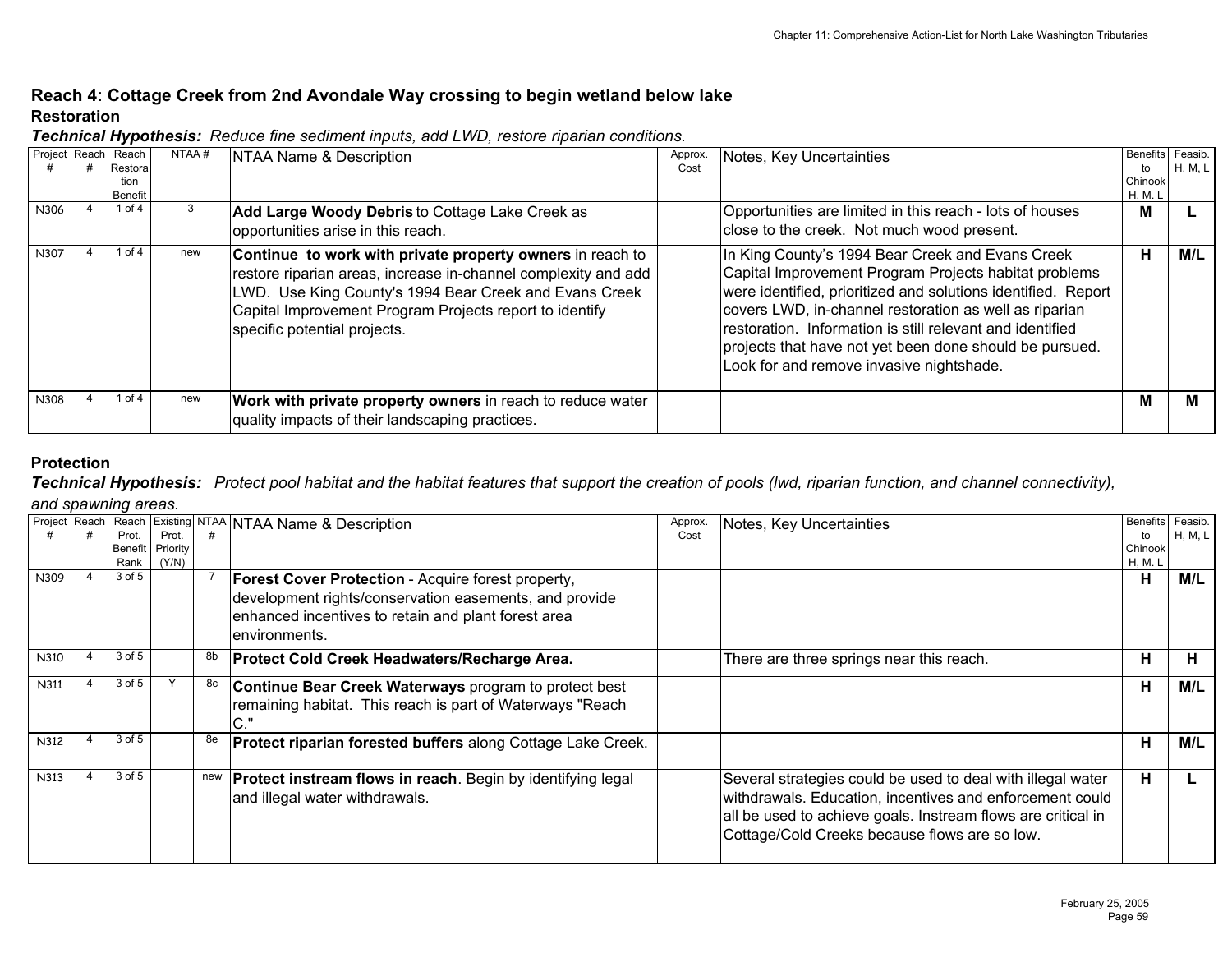# **Reach 5 & 6**:

# **Restoration**

*Technical Hypothesis: Reduce fine sediment inputs, add LWD, restore riparian conditions.*

| Project Reach |     | Reach<br>Restora<br>tion<br><b>Benefit</b> | NTAA# | NTAA Name & Description                                                                                                                                                                                                                                                          | Approx.<br>Cost | Notes, Key Uncertainties                                                                                                                                                                                                                                                                                                                                     | <b>Benefits</b><br>to<br>Chinook<br>H, M. L | Feasib.<br>H, M, L |
|---------------|-----|--------------------------------------------|-------|----------------------------------------------------------------------------------------------------------------------------------------------------------------------------------------------------------------------------------------------------------------------------------|-----------------|--------------------------------------------------------------------------------------------------------------------------------------------------------------------------------------------------------------------------------------------------------------------------------------------------------------------------------------------------------------|---------------------------------------------|--------------------|
| N314          | 5,6 | 5 of 6                                     | 3     | <b>Add Large Woody Debris to Cottage Lake Creek, particularly</b><br>in areas that are already publicly owned.                                                                                                                                                                   |                 |                                                                                                                                                                                                                                                                                                                                                              | н                                           | Н.                 |
| N315          | 5,6 | 5 of 6                                     | new   | Portion of Cold Creek Natural Area is an altered bog in need<br>lof restoration.                                                                                                                                                                                                 |                 | Will need to study restoration needs of bog. Possibly fill<br>cross channels and ditches in bog. Remove spirea.                                                                                                                                                                                                                                              | M                                           | н.                 |
| N316          | 5,6 | 5 of 6                                     | new   | Continue to work with private property owners in reach to<br>restore riparian areas, increase in-channel complexity and add<br>LWD. Use King County's 1994 Bear Creek and Evans Creek<br>Capital Improvement Program Projects report to identify<br>specific potential projects. |                 | In King County's 1994 Bear Creek and Evans Creek<br>Capital Improvement Program Projects habitat problems<br>were identified, prioritized and solutions identified. Report<br>covers LWD, in-channel restoration as well as riparian<br>restoration. Information is still relevant and identified<br>projects that have not yet been done should be pursued. | н                                           | M/L                |
| N317          | 5,6 | 5 of 6                                     | new   | Work with private property owners in reach to reduce water<br>quality impacts of their landscaping practices.                                                                                                                                                                    |                 |                                                                                                                                                                                                                                                                                                                                                              | M                                           | м                  |

# **Protection**

*Technical Hypothesis: Protect pool habitat and the habitat features that support the creation of pools (lwd, riparian function, and channel connectivity),* 

*and spawning areas.*

|      |     |        |                  |    | Project Reach Reach Existing NTAA NTAA Name & Description          | Approx. | Notes, Key Uncertainties            | <b>Benefits</b> | Feasib. |
|------|-----|--------|------------------|----|--------------------------------------------------------------------|---------|-------------------------------------|-----------------|---------|
|      |     | Prot.  | Prot.            |    |                                                                    | Cost    |                                     | to              | H, M, L |
|      |     |        | Benefit Priority |    |                                                                    |         |                                     | Chinook         |         |
|      |     |        | Rank (Y/N)       |    |                                                                    |         |                                     | H, M. L         |         |
| N318 | 5.6 | 3 of 5 |                  |    | <b>Forest Cover Protection - Acquire forest property,</b>          |         |                                     | н               | M/L     |
|      |     |        |                  |    | development rights/conservation easements, and provide             |         |                                     |                 |         |
|      |     |        |                  |    |                                                                    |         |                                     |                 |         |
|      |     |        |                  |    | enhanced incentives to retain and plant forest area                |         |                                     |                 |         |
|      |     |        |                  |    | environments.                                                      |         |                                     |                 |         |
|      |     |        |                  |    |                                                                    |         |                                     |                 |         |
| N319 | 5.6 | 3 of 5 |                  | 8b | Protect Cold Creek Headwaters/Recharge Area.                       |         | There are three springs near reach. | н               | н       |
| N320 | 5.6 | 3 of 5 |                  | 8c | Continue Bear Creek Waterways program to protect best              |         |                                     | Н               | M/L     |
|      |     |        |                  |    |                                                                    |         |                                     |                 |         |
|      |     |        |                  |    | remaining habitat. This reach is part of Waterways "Reach          |         |                                     |                 |         |
|      |     |        |                  |    | $\sim$ $\sqrt{ }$                                                  |         |                                     |                 |         |
| N321 | 5.6 | 3 of 5 |                  | 8e | <b>Protect riparian forested buffers along Cottage Lake Creek.</b> |         |                                     | Н               | M/L     |
|      |     |        |                  |    |                                                                    |         |                                     |                 |         |
|      |     |        |                  |    |                                                                    |         |                                     |                 |         |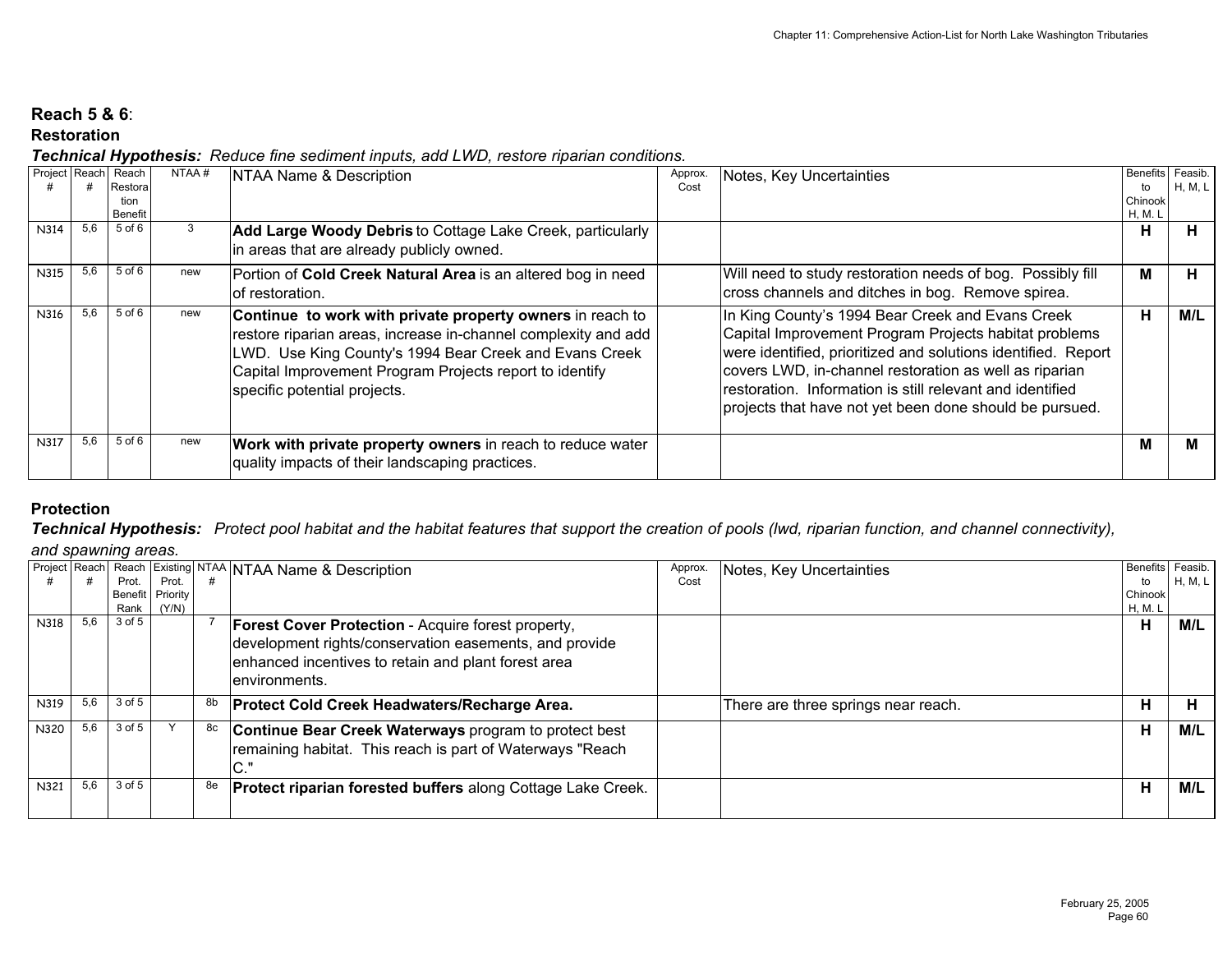| N322 | 5,6 3 of 5 |  | new   <b>Protect instream flows in reach</b> . Begin by identifying legal | Several strategies could be used to deal with illegal water  | н |  |
|------|------------|--|---------------------------------------------------------------------------|--------------------------------------------------------------|---|--|
|      |            |  | and illegal water withdrawals.                                            | withdrawals. Education, incentives and enforcement could     |   |  |
|      |            |  |                                                                           | all be used to achieve goals. Instream flows are critical in |   |  |
|      |            |  |                                                                           | Cottage/Cold Creeks because flows are so low.                |   |  |
|      |            |  |                                                                           |                                                              |   |  |

# **Cold Creek Reach 1-2**:

#### **Restoration**

*Technical Hypothesis: Reduce fine sediment inputs, add LWD, restore riparian conditions.*

|      |     | Project Reach Reach<br>Restora<br>tion<br><b>Benefit</b> | NTAA# | NTAA Name & Description                                                                                                                                                                                                                                                          | Approx.<br>Cost | Notes, Key Uncertainties                                                                                                                                                                                                                                                                                                                                     | Benefits Feasib.<br>to<br>Chinook<br><b>H, M. L</b> | H, M, L |
|------|-----|----------------------------------------------------------|-------|----------------------------------------------------------------------------------------------------------------------------------------------------------------------------------------------------------------------------------------------------------------------------------|-----------------|--------------------------------------------------------------------------------------------------------------------------------------------------------------------------------------------------------------------------------------------------------------------------------------------------------------------------------------------------------------|-----------------------------------------------------|---------|
| N323 | 1.2 |                                                          | new   | Portion of Cold Creek Natural Area is an altered bog in need<br>lof restoration.                                                                                                                                                                                                 |                 | Will need to study restoration needs of bog. Possibly fill<br>cross channels and ditches in bog. Remove spirea.                                                                                                                                                                                                                                              | M                                                   | н       |
| N324 | 1.2 |                                                          | new   | Continue to work with private property owners in reach to<br>restore riparian areas, increase in-channel complexity and add<br>LWD. Use King County's 1994 Bear Creek and Evans Creek<br>Capital Improvement Program Projects report to identify<br>specific potential projects. |                 | In King County's 1994 Bear Creek and Evans Creek<br>Capital Improvement Program Projects habitat problems<br>were identified, prioritized and solutions identified. Report<br>covers LWD, in-channel restoration as well as riparian<br>restoration. Information is still relevant and identified<br>projects that have not yet been done should be pursued. | н                                                   | M/L     |
| N325 | 1.2 |                                                          | new   | Work with private property owners in reach to reduce water<br>quality impacts of their landscaping practices.                                                                                                                                                                    |                 |                                                                                                                                                                                                                                                                                                                                                              | М                                                   |         |

# **Protection**

*Technical Hypothesis: Protect pool habitat and the habitat features that support the creation of pools (lwd, riparian function, and channel connectivity),* 

*and spawning areas. Protect cold water temperatures by protecting headwaters and sources of groundwater.* 

|             |     |       |                  |    | Project Reach Reach Existing NTAA NTAA Name & Description                                                                                                                                                                                        | Approx. | Notes, Key Uncertainties | Benefits Feasib. |         |
|-------------|-----|-------|------------------|----|--------------------------------------------------------------------------------------------------------------------------------------------------------------------------------------------------------------------------------------------------|---------|--------------------------|------------------|---------|
|             |     | Prot. | Prot.            |    |                                                                                                                                                                                                                                                  | Cost    |                          | to               | H, M, L |
|             |     |       | Benefit Priority |    |                                                                                                                                                                                                                                                  |         |                          | Chinook          |         |
|             |     | Rank  | (Y/N)            |    |                                                                                                                                                                                                                                                  |         |                          | H, M. L          |         |
| N326        | 1.2 |       |                  |    | Cold Creek Protection - Determine the source of and properly<br>protect the aquifer for the Cold Creek groundwater springs in<br>Cottage Lake Creek. (Note: groundwater flows from<br>incorporated Woodinville and possibly parts of Little Bear |         |                          | н                | м       |
| <b>N327</b> | 1.2 |       |                  |    | subarea and Lake Leota.)<br><b>Forest Cover Protection</b> - Acquire forest property,                                                                                                                                                            |         |                          | н                | M/L     |
|             |     |       |                  |    | development rights/conservation easements, and provide<br>enhanced incentives to retain and plant forest area<br>lenvironments.                                                                                                                  |         |                          |                  |         |
| N328        | 1,2 |       |                  | 8b | <b>Protect Cold Creek Headwaters/Recharge Area.</b>                                                                                                                                                                                              |         |                          | н                | н       |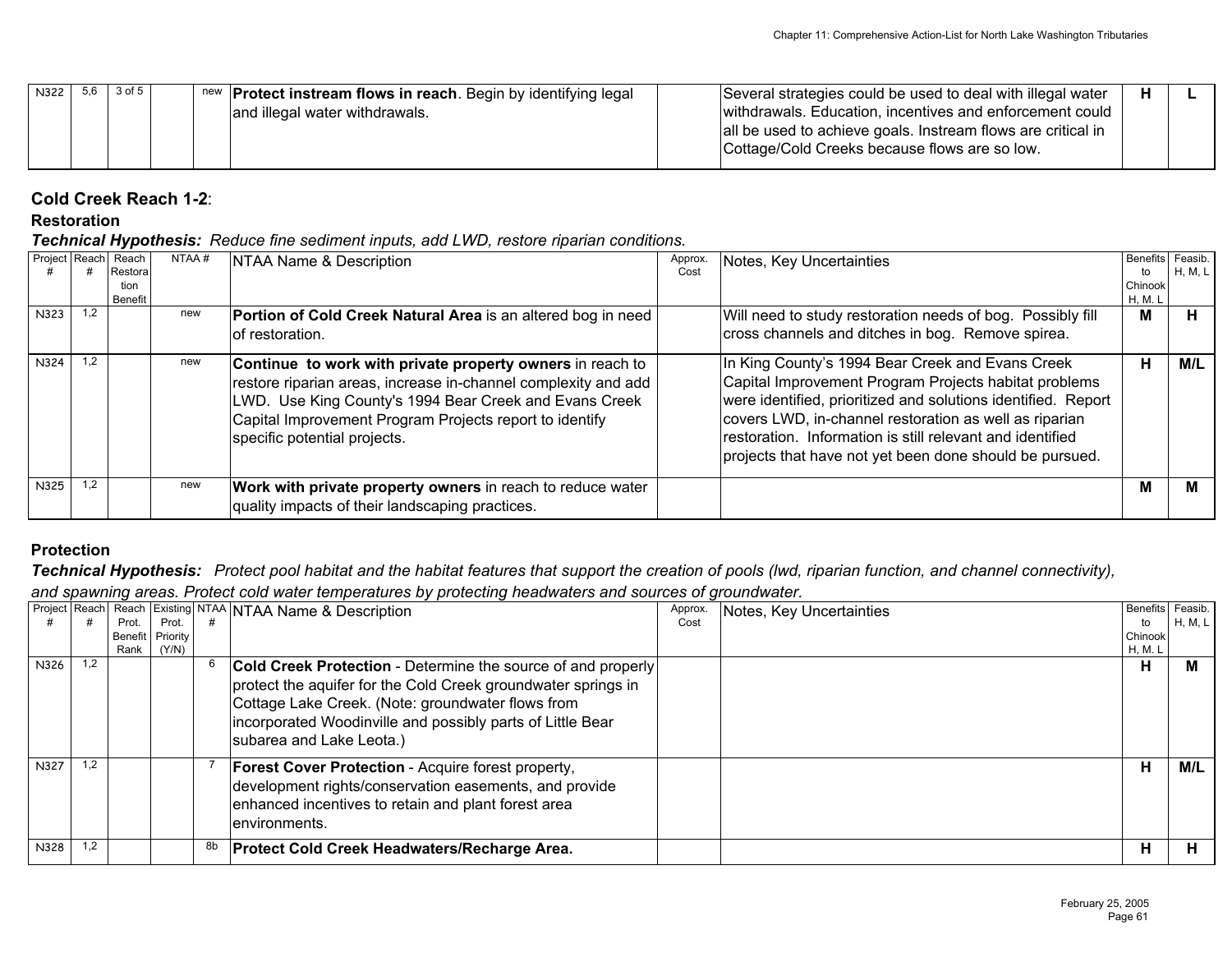| N329 | 1.2 |  |    | <sup>8c</sup> Continue Bear Creek Waterways program to protect best                                       |                                                                                                                                                                                                                                          | Н | M/L |
|------|-----|--|----|-----------------------------------------------------------------------------------------------------------|------------------------------------------------------------------------------------------------------------------------------------------------------------------------------------------------------------------------------------------|---|-----|
|      |     |  |    | remaining habitat. This reach is part of Waterways "Reach                                                 |                                                                                                                                                                                                                                          |   |     |
|      |     |  |    | C." In particular, large forested parcels south of NE                                                     |                                                                                                                                                                                                                                          |   |     |
|      |     |  |    | Woodinville Road.                                                                                         |                                                                                                                                                                                                                                          |   |     |
| N330 | 1.2 |  | 8e | <b>Protect riparian forested buffers along Cold Creek.</b>                                                |                                                                                                                                                                                                                                          | н | M/L |
| N331 | 1.2 |  |    | new <b>Protect instream flows in reach</b> . Begin by identifying legal<br>and illegal water withdrawals. | Several strategies could be used to deal with illegal water<br>withdrawals. Education, incentives and enforcement could<br>all be used to achieve goals. Instream flows are critical in<br>Cottage/Cold Creeks because flows are so low. | н |     |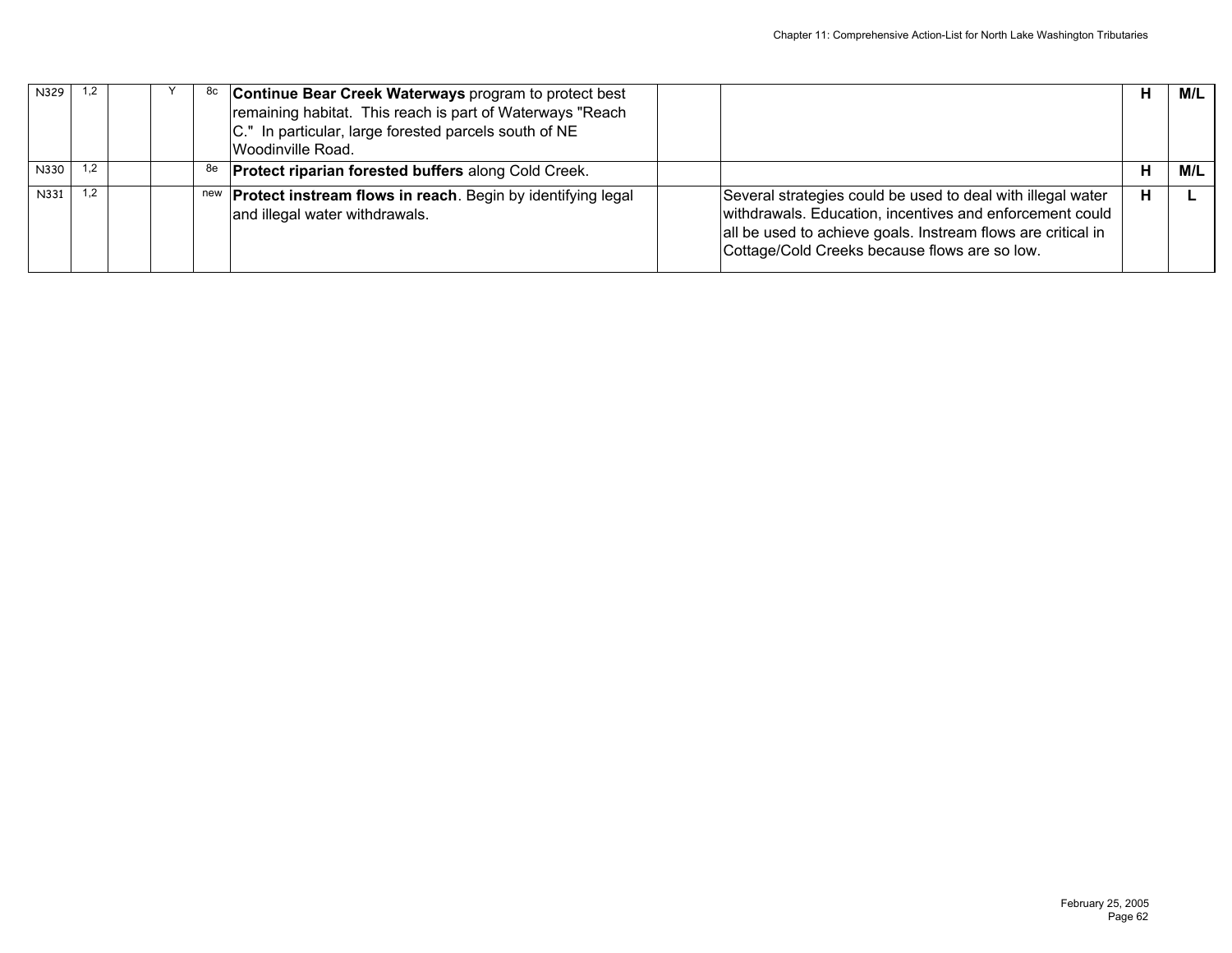# **Preliminary DRAFT North Lake Washington Chinook Population - Tier I - Initial Habitat Project List Includes Potential Restoration and Protection Projects by Reach.**

# **Sammamish River Reaches 1-6B**

## **Reach 1A-1B: Mouth to 68th St. Bridge; upper extent template delta (68th St. Bridge) to 96th St Bridge (RM 2.5)**

Sammamish Action Plan Reach 1 = EDT Reach 1A-B

#### **Restoration**

*Technical Hypothesis: Add big LWD and jams (larger than attempted in past), Set back levees, Restore riparian vegetation along the Mainstem Sammamish and its tributaries. Focus on addition of backwater pool areas, restoration of side channels, and the use of LWD as cover, to restore functions and processes.*

| Project Reach |    | Reach<br>Restor.<br>Benefit<br>Rank | NTAA#                                   | NTAA Name & Description                                                                                                                                                                                                                                                                                                       | Approx.<br>Cost | Notes, Key Uncertainties                                                                                                                                                                                                                                  | to<br>Chinook<br>H, M. L | Benefits Feasib.<br>H, M, L |
|---------------|----|-------------------------------------|-----------------------------------------|-------------------------------------------------------------------------------------------------------------------------------------------------------------------------------------------------------------------------------------------------------------------------------------------------------------------------------|-----------------|-----------------------------------------------------------------------------------------------------------------------------------------------------------------------------------------------------------------------------------------------------------|--------------------------|-----------------------------|
| N332          | 1A | 2 of 5                              | new-<br>Sammamish<br>Action Plan        | <b>Sammamish River Mouth Wetland Restoration: Restore</b><br>wetlands on King County property near mouth and on island.                                                                                                                                                                                                       |                 | The wetlands are publically owned.                                                                                                                                                                                                                        | н                        | H/M                         |
| N333          | 1A | $2$ of $5$                          | new-<br>Sammamish<br><b>Action Plan</b> | Lake Pointe Property Riparian and Aquatic Restoration: 45<br>acre property on Lake Washington at right bank of Sammamish<br>River mouth is targeted for cleanup of hydrocarbons and other<br>pollutants. Restore shoreline as part of redevelopment.                                                                          |                 |                                                                                                                                                                                                                                                           | н                        | н                           |
| N334          | 1B | 2 of 5                              | Sammamish<br>River #14a                 | <b>Enhance and Reconnect Riparian Wetlands at Wildcliff</b><br>Shores: Enhance and reconnect riparian wetlands to river, as<br>described in the Sammamish River Corridor Action Plan, at<br>Wildcliff Shores, across from Swamp Creek. Restore riparian<br>vegetation.                                                        |                 | Riparian revegetation in progress in 2004. City of<br>Kenmore secured Community Salmon Fund grant.<br>Property is privately owned but community supports<br>work. Project includes some funding to study feasibility<br>of reconnecting wetlands on site. | H/M                      | н                           |
| N335          | 1B | 2 of 5                              | Sammamish<br>River #15                  | Swamp Creek Regional Park Wetland and Stream<br><b>Restoration:</b> As identified in the Sammamish River Corridor<br>Action Plan, restore large, publicly owned wetland complex at<br>the confluence of Swamp Creek and the Sammamish River,<br>creating a diversity of wetland elevations and habitats in the<br>floodplain. |                 | In Corps G.I. Historically an area of many wetlands that<br>are now degraded. Has been identified as a potential<br>mitigation banking site. King County park may go to<br>City of Kenmore.                                                               | H/M                      | м                           |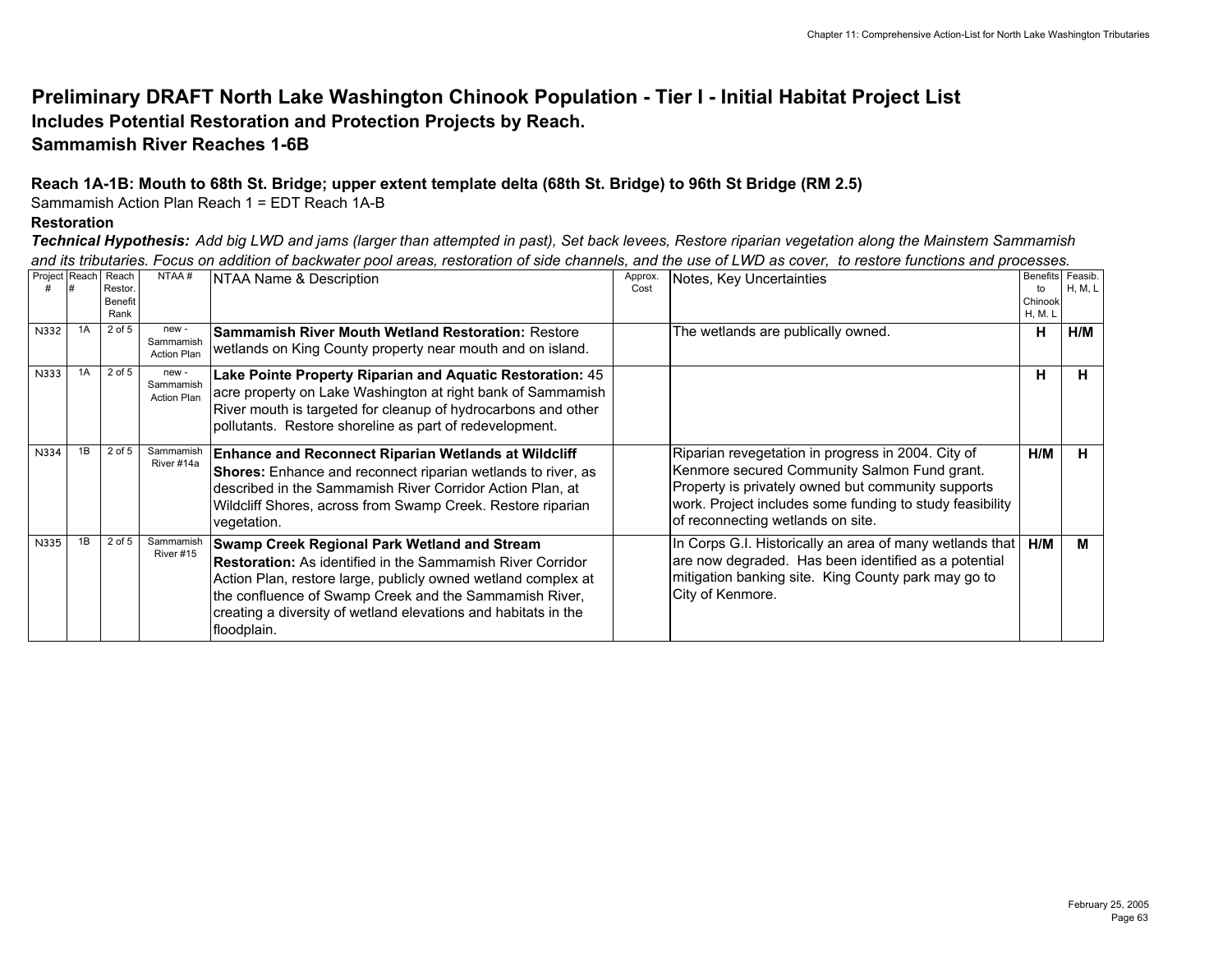*Technical Hypothesis: Areas of relatively high-quality habitat forming features (LWD, riparian function, and channel connectivity) and those providing cover and cold water refuge for critical life stages should be protected and maintained.*

|      |    |                  |       | <b>IProject Reach Reach Existing NTAA NTAA Name &amp; Description</b>                             | Approx. | Notes, Key Uncertainties | Benefits Feasib. |                |
|------|----|------------------|-------|---------------------------------------------------------------------------------------------------|---------|--------------------------|------------------|----------------|
|      |    | Prot.            | Prot. |                                                                                                   | Cost    |                          | to               | <b>H, M, L</b> |
|      |    | Benefit Priority |       |                                                                                                   |         |                          | Chinook          |                |
|      |    | Rank             | (Y/N) |                                                                                                   |         |                          | H. M. L          |                |
| N336 | 1B | not              |       | Sam. Acquire Undeveloped Property at Mouth of Swamp Creek:                                        |         |                          | H/M              | H/M            |
|      |    | ranked           |       | $\int_{-\pi\alpha}^{\text{River}}  P$ urchase parcel to the east of Swamp Creek Regional Park for |         |                          |                  |                |
|      |    |                  |       | inclusion in N335 Swamp Creek Regional Park Wetland and                                           |         |                          |                  |                |
|      |    |                  |       | Stream Restoration (described above).                                                             |         |                          |                  |                |
|      |    |                  |       |                                                                                                   |         |                          |                  |                |

## **Reach 2: 96th St Bridge (RM 2.5) to North Creek Confluence (RM 4.5)**

Sammamish Action Plan Reach 2 = EDT Reach 2

#### **Restoration**

#### *Technical Hypothesis: Add big LWD and jams (larger than attempted in past), Set back levees, Restore riparian vegetation along the Mainstem Sammamish and its tributaries. Focus on addition of backwater pool areas, restoration of side channels, and the use of LWD as cover, to restore functions and processes.*

| Project Reach |   | Reach<br>Restor.<br>Benefit<br>Rank | NTAA#                                              | NTAA Name & Description                                                                                                                                                                                                                                                                                                                                                                                                                                                                        | Approx.<br>Cost | Notes, Key Uncertainties                                                                                                              | Benefits Feasib.<br>to<br>Chinook<br><b>H, M. L</b> | H, M, L |
|---------------|---|-------------------------------------|----------------------------------------------------|------------------------------------------------------------------------------------------------------------------------------------------------------------------------------------------------------------------------------------------------------------------------------------------------------------------------------------------------------------------------------------------------------------------------------------------------------------------------------------------------|-----------------|---------------------------------------------------------------------------------------------------------------------------------------|-----------------------------------------------------|---------|
| N337          | 2 | 1 of $5$                            | Sammamish<br><b>River Action</b><br>Plan           | <b>Wetland Restoration on Right Bank in Bothell: Restore</b><br>historic wetlands on right bank downstream of 102nd Avenue<br>bridge to be seasonally innudated wetlands with small channels<br>connecting them to the river.                                                                                                                                                                                                                                                                  |                 |                                                                                                                                       | H/M                                                 | м       |
| N338          |   | $1$ of $5$                          | Sammamish<br>River 14b                             | <b>Enhance and Reconnect Riparian Wetlands and remnant</b><br>side channels adjacent to 102nd Avenue bridge on left bank.                                                                                                                                                                                                                                                                                                                                                                      |                 | Property is in public ownership.                                                                                                      | H/M                                                 | H/M     |
| N339          |   | 1 of 5                              | Sammamish<br>Action Plan and<br>Samm River<br>#13a | <b>Explore Restoration Opportunities at Minor Tributaries</b><br>Tributaries 0057A, 0068, and 0069) and Enhance Tributary<br><b>Confluences:</b> Projects should include as appropriate<br>correction of fish passage barriers, riparian restoration,<br>placement of large woody debris, and creation of cool-water<br>refuge pools. Some restoration work has been done already on<br>Tributary 0057(Horse Creek) but additional measures may be<br>warranted to create a cool-water refuge. |                 | Concern with cutthroat predation. Cold water not as<br>important here. Trail in this reach too. Reach is<br>forested with high banks. | H/M                                                 | н       |
| N340          |   | $1$ of $5$                          | Sammamish<br>River#3                               | Norway Hills Enhancement: Evaluate creation of pools in the<br>Norway Hill area of the river where some groundwater sources<br>are piped to the river as part of the stormwater system.<br>Determine if groundwater inflows at Norway Hill are in need of<br>special protection or mitigation.                                                                                                                                                                                                 |                 | Some restoration has been done. River goes<br>underground for a long distance and then daylighted,<br>then underground again.         | М                                                   | м       |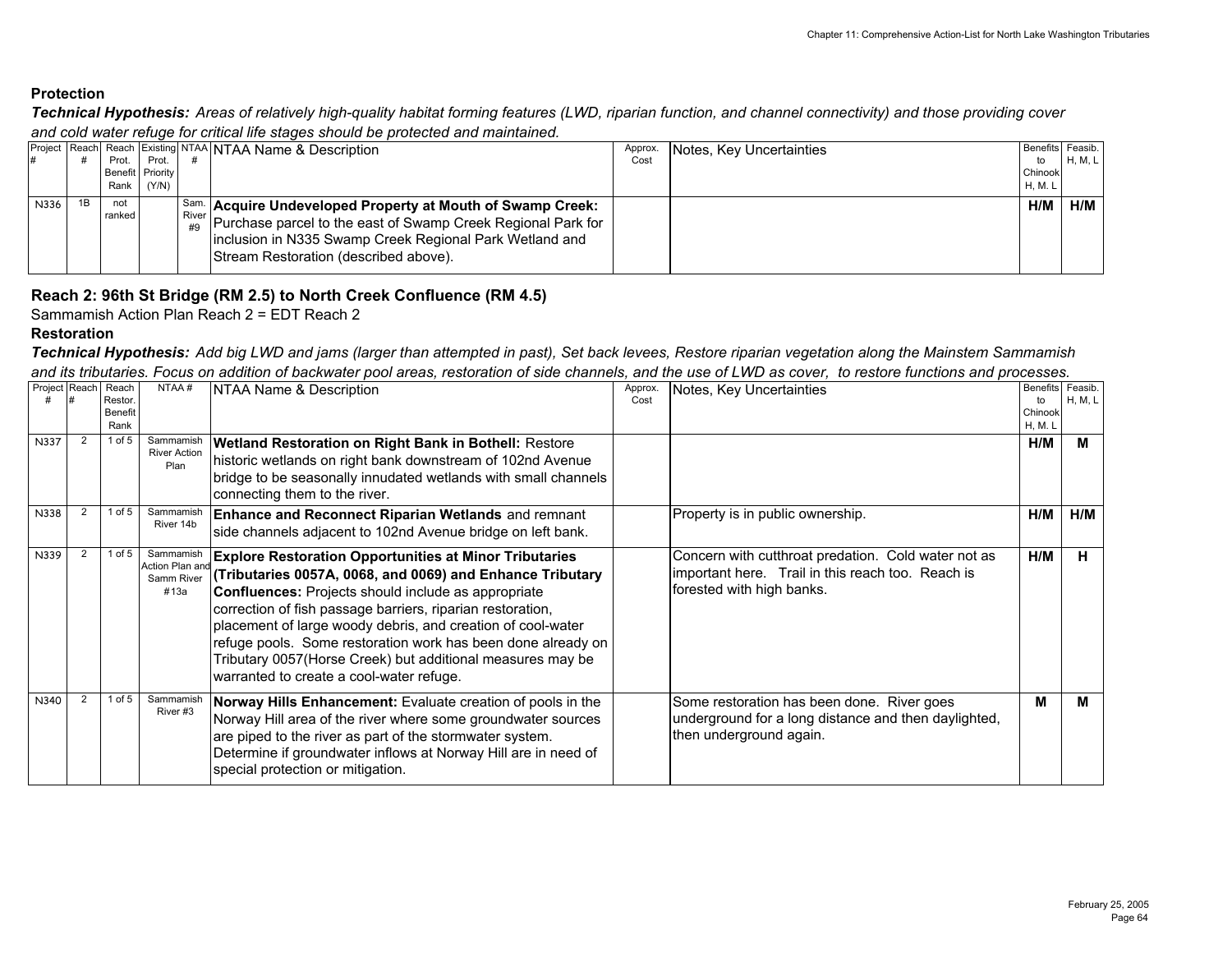*Technical Hypothesis: Areas of relatively high-quality habitat forming features (LWD, riparian function, and channel connectivity) and those providing cover and cold water refuge for critical life stages should be protected and maintained.*

|  | Prot.<br>Benefit Priority<br>Rank | Prot.<br>(Y/N) | Project Reach Reach Existing NTAA NTAA Name & Description | Approx.<br>Cost | Notes, Key Uncertainties | Benefits Feasib.<br>to<br>Chinook<br>H, M. | H, M, L |
|--|-----------------------------------|----------------|-----------------------------------------------------------|-----------------|--------------------------|--------------------------------------------|---------|
|  |                                   |                | new INo projects identified at this time                  |                 |                          |                                            |         |

#### **Reach 3A-3B: North Creek Confluence (RM 4.5) to NE 175; NE 175th St (downstream end of agriculture area) to NE 145th (RM 7.5 - agriculture area)**

Sammamish Action Plan Reach 3 = EDT Reach 3 A-B

#### **Restoration**

*Technical Hypothesis: Add big LWD and jams, Set back levees, Restore riparian vegetation along the Mainstem Sammamish and the Sammamish River tributaries. Focus on restoring floodplain connections and promote meandering as a way to increase connections with cool groundwater sources.*

| Project | Reach | Reach<br>Restor.<br><b>Benefit</b><br>Rank | NTAA#                                | NTAA Name & Description                                                                                                                                                                                                                                                                                                                                                                                                                                                                   | Approx.<br>Cost | Notes, Key Uncertainties                                                                                                                                                     | Benefits Feasib.<br>to<br>Chinook<br>H, M. L | H, M, L |
|---------|-------|--------------------------------------------|--------------------------------------|-------------------------------------------------------------------------------------------------------------------------------------------------------------------------------------------------------------------------------------------------------------------------------------------------------------------------------------------------------------------------------------------------------------------------------------------------------------------------------------------|-----------------|------------------------------------------------------------------------------------------------------------------------------------------------------------------------------|----------------------------------------------|---------|
| N341    | 3A    | 4 of 5                                     | Sammamish<br>River #14c              | Restore and Reconnect Riparian Wetlands Adjacent to I-<br>405/SR 522 Interchange at the publicly owned historic wetland<br>area, as described in the Sammamish River Corridor Action<br>Plan.                                                                                                                                                                                                                                                                                             |                 | Historically very large wetland near Cascadia Campus.<br>Feasibility effected by WDOT concerns, wetland<br>degradation, trail and levees block connection, and<br>expensive. | М                                            |         |
| N342    | 3B    | 4 of 5                                     | Sammamish<br>River #13e,<br>13f, 13g | Enhance Tributary Confluences of Derby, Gold and Woodin<br><b>Creeks:</b> Enhance tributary confluence of Derby Creek with<br>Sammamish River. Project should include as appropriate<br>correction of fish passage barriers, riparian restoration,<br>placement of large woody debris, and creation of cool-water<br>refuge pool. Fish passage improvements and riparian<br>restoration has already been done on Gold and Woodin<br>Creeks, create pools at mouths for cool water refuge. |                 | Creation of pools at tributary mouths in Corps GI.                                                                                                                           | H/M                                          | H/M     |
| N343    | 3B    | 4 of 5                                     | Sammamish<br>River #5.11.12          | Regrade Banks, Create Shallow Rearing Habitat, and<br>Restore Riparian Vegetation: Regrade banks, create flood<br>benches at or below high-water mark, and plant banks and<br>benches with native vegetation. Particular focus should be<br>given to the upper river (RM 11 to RM 13.6) and downstream of<br>the major tributaries. An "emerging" bench/ wetland would<br>provide juvenile salmonid shallow rearing habitat.                                                              |                 | Right bank is in Agricultural District. Left bank is<br>business park.                                                                                                       | н                                            | м       |
| N344    | 3B    | 4 of 5                                     | Sammamish<br>River #14d              | <b>Enhance and Reconnect Riparian Wetlands Near Gold</b><br>Creek: Enhance and reconnect riparian wetlands to river, as<br>described in the Sammamish River Corridor Action Plan, at the<br>historic wetland and meander area near Gold Creek.                                                                                                                                                                                                                                            |                 | Private ownership. Similar example is Cascadia<br>Campus North Creek.                                                                                                        | H/M                                          |         |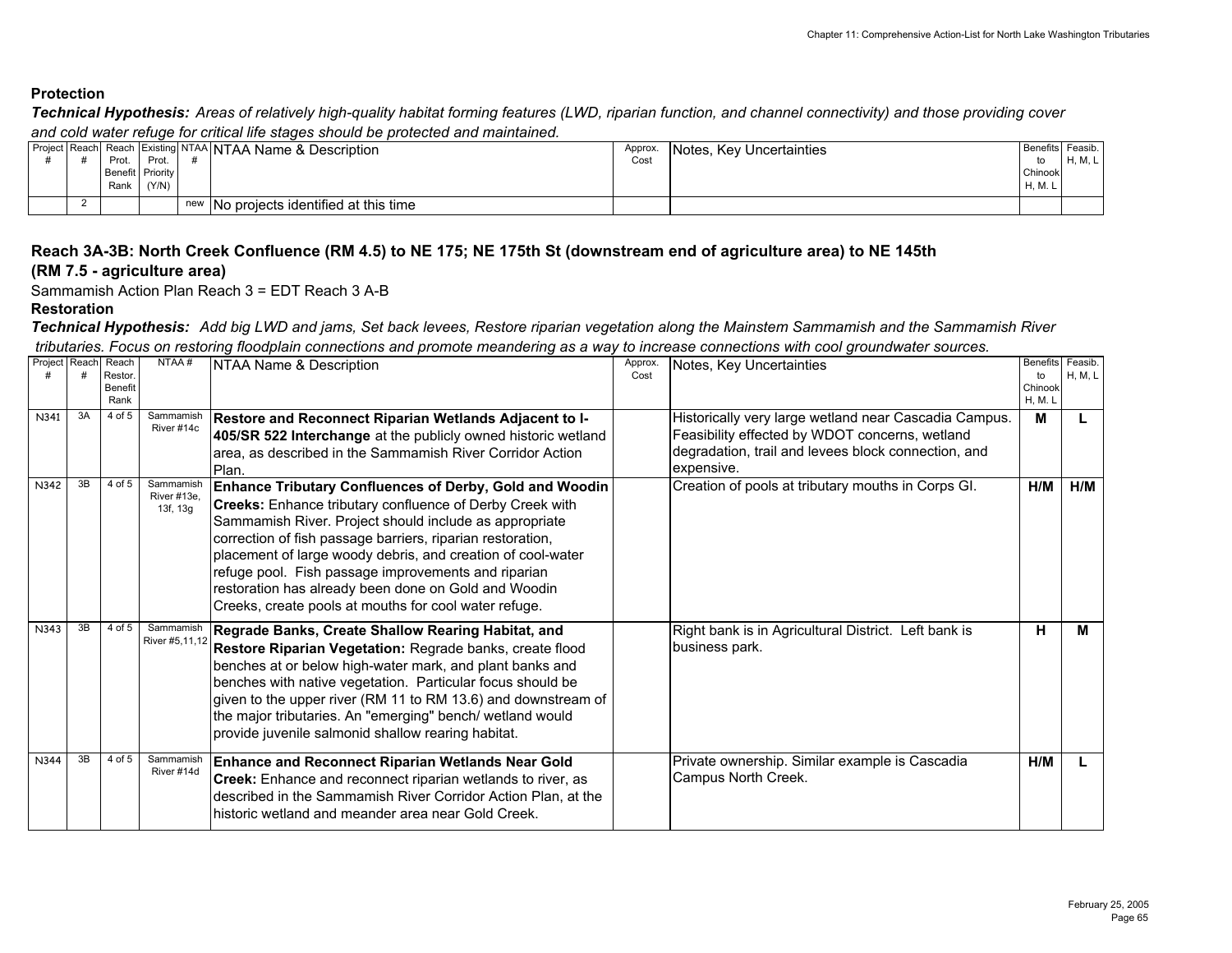*Technical Hypothesis: Areas of relatively high-quality habitat forming features (LWD, riparian function, and channel connectivity) and those providing cover and cold water refuge for critical life stages should be protected and maintained.*

|    | Prot.<br>Benefit Priority<br>Rank | Prot.<br>(Y/N) |     | Project Reach Reach Existing NTAA NTAA Name & Description | Approx.<br>Cost | Notes, Key Uncertainties | Benefits Feasib.<br>Chinook<br>H, M. | H, M, L |
|----|-----------------------------------|----------------|-----|-----------------------------------------------------------|-----------------|--------------------------|--------------------------------------|---------|
| 3B |                                   |                | new | INo proiects identified at this time                      |                 |                          |                                      |         |

#### **Reach 4A-4B: NE 145th St. to NE 116th St.;NE 116th St. to Lower end of City of Redmond urban area (Willow Golf Course)**

Sammamish Action Plan Reach 4 = EDT Reach 4 A-B

#### **Restoration**

*Technical Hypothesis: Add big LWD and jams, Set back levees, Restore riparian vegetation along the Mainstem Sammamish and the Sammamish River tributaries. Focus on restoring floodplain connections and promote meandering as a way to increase connections with cool groundwater sources. The impact of surface water and groundwater withdrawals on flow conditions should also be investigated*

| Project | Reach | Reach<br>Restor.<br><b>Benefit</b><br>Rank | NTAA#                                                                  | NTAA Name & Description                                                                                                                                                                                                                                                                                                                                                   | Approx.<br>Cost | Notes, Key Uncertainties                                                                                                                                                                                                                                                           | <b>Benefits</b><br>to<br>Chinook<br>H, M. L | Feasib.<br>H, M, L |
|---------|-------|--------------------------------------------|------------------------------------------------------------------------|---------------------------------------------------------------------------------------------------------------------------------------------------------------------------------------------------------------------------------------------------------------------------------------------------------------------------------------------------------------------------|-----------------|------------------------------------------------------------------------------------------------------------------------------------------------------------------------------------------------------------------------------------------------------------------------------------|---------------------------------------------|--------------------|
| N345    | 4A    | $5$ of $5$                                 | new                                                                    | <b>Explore Restoration of Historic Channel Habitat: Reconnect</b><br>historic side channel to river on left bank between 116th and<br>124th and restore riparian vegetation.                                                                                                                                                                                              |                 | King County may acquire portion of property. There is<br>community support for project. Kirkland High School<br>wilderness group conducted survey of old meander.<br>Interest in soccer field at site. Part of area is within<br>agricultural district and part in City of Remond. | H/M                                         | M/L                |
| N346    | 4A    | 5 of 5                                     | Sammamish<br>River #13b and<br>#4                                      | <b>Enhance Tributary Confluences with Sammamish River at</b><br>Tributary 0095 A, Left bank Tributary 0095 (misnamed), and<br>Tributary 0096: Restore riparian vegetation, improve<br>connection of tributary to the river, enhance the mouths and<br>create cool water refuge pools. Trib 0095B has had substantial<br>work done as part of the 124th Street mitigation. |                 | Work will be more difficult in upstream part because<br>this area is an agricultural district. Restoration at<br>mouth should be feasible. Care should be taken to not<br>drain groundwater.                                                                                       | н                                           | М                  |
| N347    | 4A    | 5 of 5                                     | new                                                                    | <b>Reconnect Wetland 38: Reconnect wetland 38 to the</b><br>Sammamish River. King County Wetland 38 is located at the<br>south end of the City of Woodinville on the Redhook Brewery<br>site.                                                                                                                                                                             |                 | Would need to evaluate whether reconnecting wetland<br>to the river would drain the wetland. Land owned by<br>Red Hook Brewery.                                                                                                                                                    | н                                           | м                  |
| N348    | 4A    | 5 of 5                                     | new                                                                    | <b>Restore Full Meander in Reach with a connection to alluvial</b><br>fan. Restore riparian vegetation.                                                                                                                                                                                                                                                                   |                 | In agricultural district which would make it more difficult<br>to do. Benefit would be cooling water. Uncertainty due<br>to how much river has been lowered, expense, and<br>need for property acquisition.                                                                        | н                                           |                    |
| N349    | 4A    | 5 of 5                                     | new-<br>Sammamish<br>Action Plan an<br>Sammamish<br><b>River #5/11</b> | Restore Small Meanders and Riparian Restoration: This<br>reach is the most straightened reach of the river. Explore<br>restoration of small meanders (similar in scale to Redmond<br>RiverWalk Project) and regrade. Then restore riparian<br>vegetation.                                                                                                                 |                 | Restoration would need to be consistent with Farmland<br>Preservation Program. Lower benefits than full<br>meanders for funds spent.                                                                                                                                               | H/M                                         | м                  |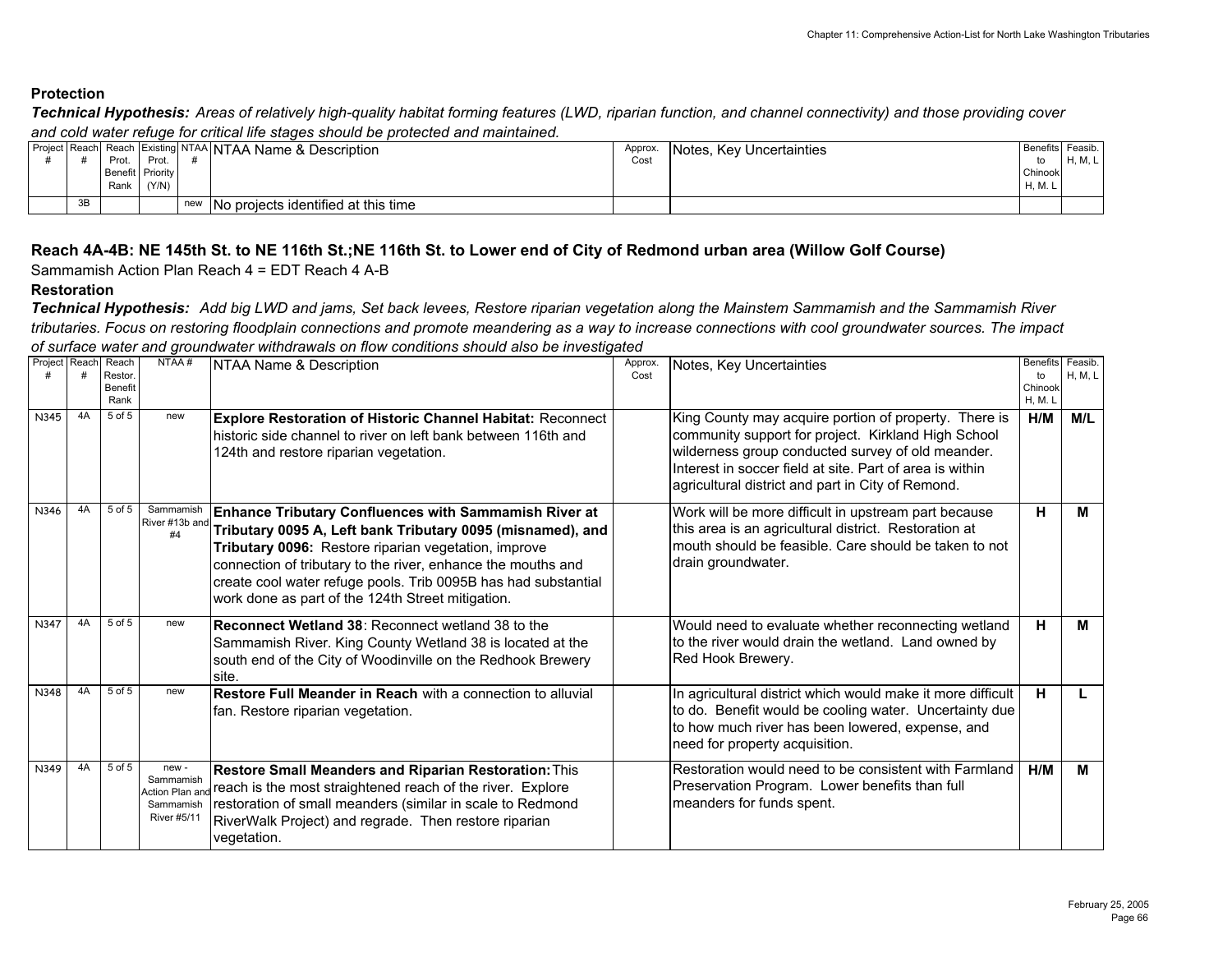| N350 | 4B | 5 of 5 | Sammamish<br>River #14e:<br>Sammamish<br><b>Action Plan</b> | Wetland Restoration and Side Channel Restoration on<br><b>Right Bank across from Willows Run Golf Course:</b><br>Restoration elements could include removal of non-native<br>vegetation, excavation of side channel, and placement of LWD<br>in channel. Enhance and reconnect riparian wetlands to river.<br>Explore remeandering river at this location. See N354 as well. | Significant benefit if cold water from creeks is restored<br>to area. Potential significant constraint at site is<br>location of King County sewer line under the trail,<br>which will make construction of an open channel for<br>reconnection more difficult depending on pipe<br>elevation. Need an easement for restoration. Project<br>lis identified in Corps G.I. | Н.  | M/L |
|------|----|--------|-------------------------------------------------------------|------------------------------------------------------------------------------------------------------------------------------------------------------------------------------------------------------------------------------------------------------------------------------------------------------------------------------------------------------------------------------|--------------------------------------------------------------------------------------------------------------------------------------------------------------------------------------------------------------------------------------------------------------------------------------------------------------------------------------------------------------------------|-----|-----|
| N351 | 4B | 5 of 5 | Sammamish<br><b>River #5/11</b>                             | Riparian Restoration between Willows Golf Course and NE<br>116th: Restore riparian vegetation in remainder of reach 4B<br>and remove invasives. One-third to one-half of vegetation<br>already restored on left bank.                                                                                                                                                        | Good candidate for revegatation because no regrading<br>to be done in reach. Area is blackberry infested, hot<br>and without shade. KC Parks long-term plan is to soft-<br>surface equestrian trail on left bank.                                                                                                                                                        | H/M | H/M |
| N352 | 4B | 5 of 5 | Sammamish<br>River #13c                                     | Enhance Tributary 0101 Confluence: Replace culvert with<br>bridge. Explore adding LWD, pool, and riparian vegetation to<br>create cool-water refuge areas at Tributary 0101.                                                                                                                                                                                                 | Is one of the few tributaries without roads, very cold,<br>good gravel source. Concern expressed that the<br>tributary is working well the way it is - high fish use.<br>Maybe should do not be restored to avoid disturbing it.<br>Constraints include steep entrance under trail and<br>bresence of sewer line.                                                        | Μ   | М   |
| N353 | 4B | 5 of 5 | new -<br>Sammamish<br><b>Action Plan</b>                    | Wetland Restoration in Willows Run Golf Course: Explore<br>opportunities for reconnection of wetlands/ponds with river.                                                                                                                                                                                                                                                      | Landowner willingness unknown. May be water quality<br>issues with proposal. Golf coures is potential user of<br>King County wastewater reclaimed water pilot project;<br>need to coordinate. Also need to consider hydrology -<br>don't drain area. Project is not in Corps G.I.                                                                                        | M/L |     |

*Technical Hypothesis: Areas of relatively high-quality habitat forming features (LWD, riparian function, and channel connectivity) and those providing cover and cold water refuge for critical life stages should be protected and maintained.*

|      |               |                  |         | Project Reach Reach Existing NTAA NTAA Name & Description                                                                                                                                                                  | Approx. | Notes, Key Uncertainties                          | Benefits Feasib. |         |
|------|---------------|------------------|---------|----------------------------------------------------------------------------------------------------------------------------------------------------------------------------------------------------------------------------|---------|---------------------------------------------------|------------------|---------|
|      | Prot.         | Prot.            |         |                                                                                                                                                                                                                            | Cost    |                                                   | to               | H, M, L |
|      |               | Benefit Priority |         |                                                                                                                                                                                                                            |         |                                                   | Chinook          |         |
|      | Rank          | (Y/N)            |         |                                                                                                                                                                                                                            |         |                                                   | H, M. L          |         |
| N354 | not<br>ranked |                  | River I | $\left \frac{\text{Sam}}{\text{Samm}}\right $ Acquire Property Across from Willows Run Golf Course:<br>Acquire 20-acre parcel on right bank across from Willows Run<br>Golf Course for floodplain and wetland restoration. |         | There are some KCD and Redmond Funds for project. |                  |         |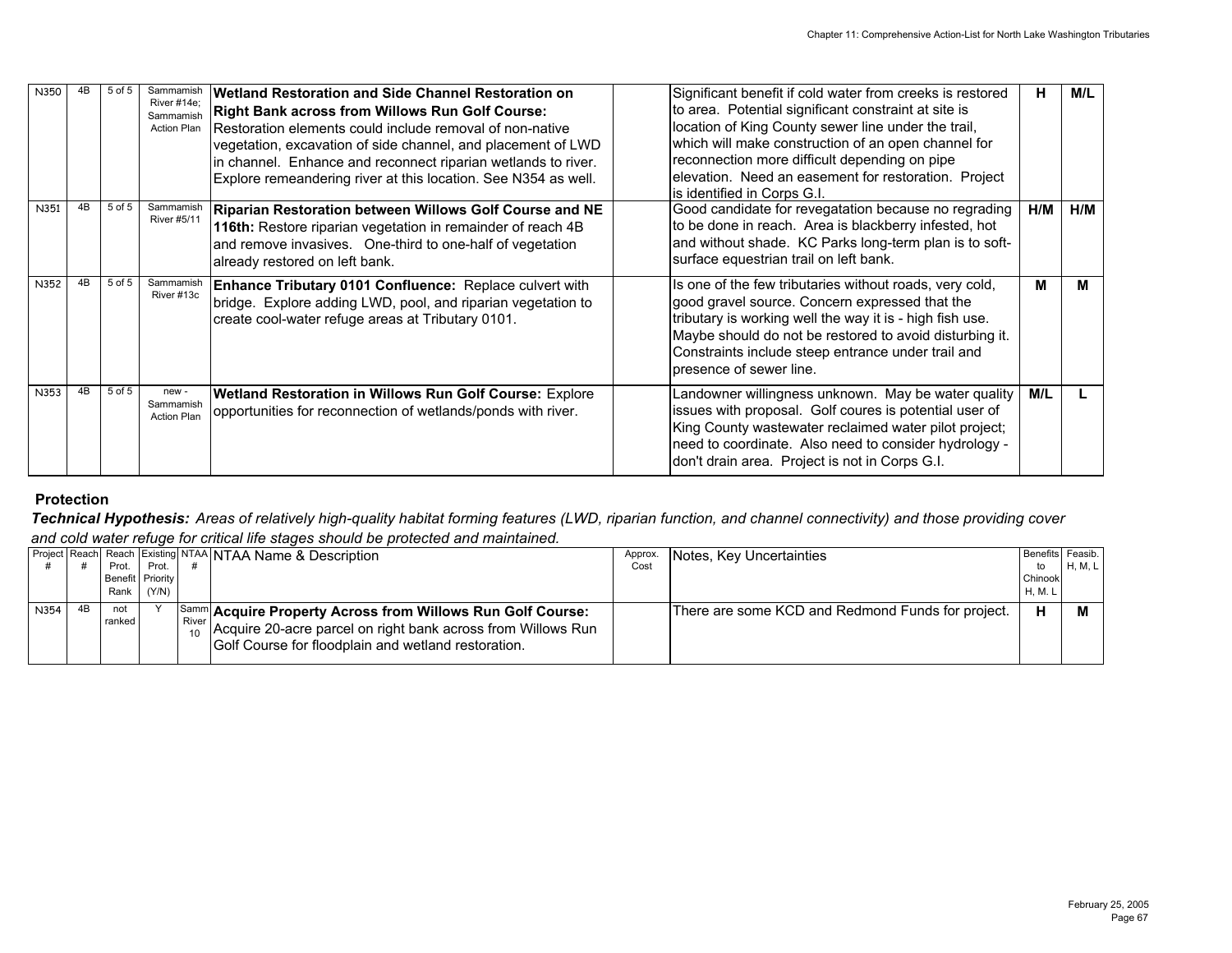#### **Reach 5: Lower end of City of Redmond urban area (top of Willow Golf Course) to Bear Creek Confluence.**

Sammamish Action Plan Reach 5 = EDT Reach 5

#### **Restoration**

*Technical Hypothesis: Add big LWD and jams, Set back levees, Restore riparian vegetation along the Mainstem Sammamish and the Sammamish River tributaries. Focus on restoring floodplain connections and promote meandering as a way to increase connections with cool groundwater sources.*

| Project Reach |   | Reach<br>Restor.<br><b>Benefit</b> | NTAA#                       | NTAA Name & Description                                                                                                                                                                                                                                                                                                                                                                                                                                                                                                                                                                                                                                                                | Approx.<br>Cost | Notes, Key Uncertainties                                                                                                                                                                                                                                                                                                                                                                                                   | to<br>Chinook          | Benefits Feasib.<br>H, M, L |
|---------------|---|------------------------------------|-----------------------------|----------------------------------------------------------------------------------------------------------------------------------------------------------------------------------------------------------------------------------------------------------------------------------------------------------------------------------------------------------------------------------------------------------------------------------------------------------------------------------------------------------------------------------------------------------------------------------------------------------------------------------------------------------------------------------------|-----------------|----------------------------------------------------------------------------------------------------------------------------------------------------------------------------------------------------------------------------------------------------------------------------------------------------------------------------------------------------------------------------------------------------------------------------|------------------------|-----------------------------|
| N355          | 5 | Rank<br>3 of 5                     | Sammamish<br>River#2        | Lower Bear Creek Restoration and Pool Creation: As<br>identified in Sammamish River Corridor Action Plan, restore<br>lower 2/3 mile of Bear Creek to its confluence with the river.<br>This process will include placement of large woody debris in the<br>river upstream of the confluence to create a cold-water refuge<br>pool and delay mixing of warm river water with much cooler<br>water from Bear Creek.                                                                                                                                                                                                                                                                      |                 | The scope of the proposed Corps 1135 project on this<br>site does not include the creation of a pool at the<br>mouth. The difficultly in implementing this project in<br>the past (has been in negotiation between Corps,<br>Redmond, and WDOT) is a barrier to feasibility. There<br>is scientific and technical support behind it because<br>there are very high benefits, including critical refuge<br>area for Chinook | <b>H, M. L</b><br>$H+$ | м                           |
| N356          | 5 | 3 of 5                             | Sammamish<br>River #5,11,12 | Regrade Banks, Create Shallow Rearing Habitat, and<br>Restore Riparian Vegetation: Regrade banks, create flood<br>benches at or below high-water mark, and plant banks and<br>benches with native vegetation. Particular focus should be<br>given to the upper river (RM 11 to RM 13.6) and downstream of<br>the major tributaries. An "emerging" bench/ wetland would<br>provide juvenile salmonid shallow rearing habitat. Explore<br>lowering benches from earlier restoration projects (eg.<br>Mammoth Sammamish north of Willows Creek on west side<br>and Willows Creek outfall). Include riparian revegetation for<br>entire reach but only regrading from NE 90th to NE 100th. |                 | Sammamish Action Plan identifies reaches 5 & 6 as<br>especially important for riparian restoration. Feasibility<br>limited by high cost, existing width of banks and not all<br>properties in public ownership.                                                                                                                                                                                                            | н                      | М                           |
| N357          | 5 | 3 of 5                             | Sammamish<br>River #13d     | <b>Enhance Tributary Confluences at Willows and Peters</b><br><b>Creeks:</b> Enhance tributary confluences with Sammamish River<br>at Willows Creek (# 0102) and Peters Creek (#0104). At<br>Willows Creek: enhance pool at mouth to be more natural,<br>control invasive vegetation, and lower floodplain bench. At<br>Peters Creek: improve fish passage at weir, create pool at<br>mouth and add LWD to create a cool-water refuge pool area.                                                                                                                                                                                                                                       |                 | Project to be done summer 2004 upstream in Peters<br>Creek.                                                                                                                                                                                                                                                                                                                                                                | H/M                    | м                           |

#### **Protection**

*Technical Hypothesis: Areas of relatively high-quality habitat forming features (LWD, riparian function, and channel connectivity) and those providing cover and cold water refuge for critical life stages should be protected and maintained.*

|  | Prot.<br>Benefit Priority<br>Rank | Prot.<br>(Y/N) |     | Project Reach Reach Existing NTAA NTAA Name & Description | Approx.<br>Cost | Notes, Key Uncertainties | Benefits Feasib.<br>to<br>Chinook<br>H, M, L | H, M, L |
|--|-----------------------------------|----------------|-----|-----------------------------------------------------------|-----------------|--------------------------|----------------------------------------------|---------|
|  | not<br>ranked                     |                | new | INo projects identified at this time                      |                 |                          |                                              |         |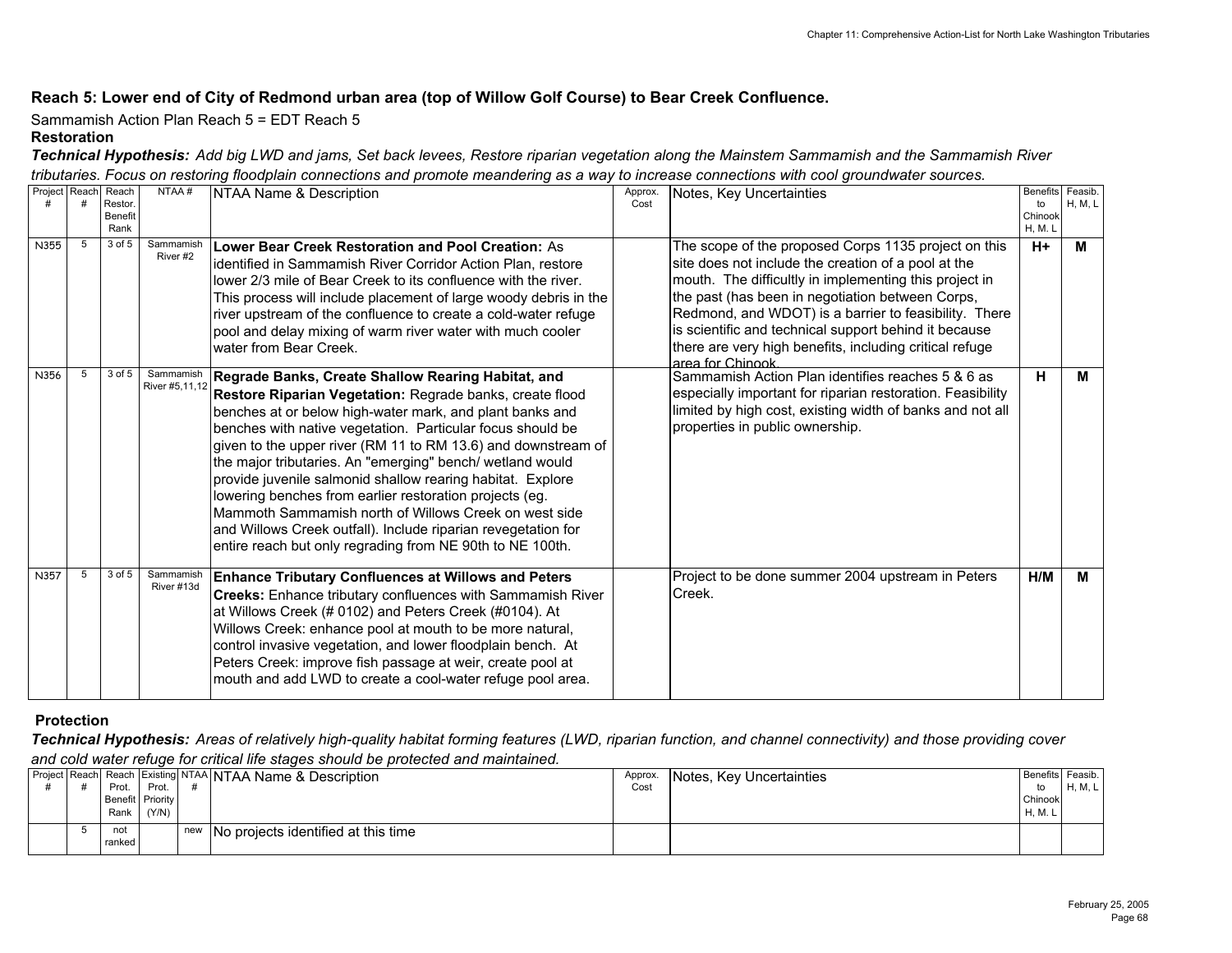## **Reach 6A-B: Bear Creek Confluence (RM 12.5) to Weir (bottom of Lake Sammamish affected section); Weir to Lake Sammamish (RM 13.6) Restoration**

| Project Reach |    | Reach   | NTAA#                           | NTAA Name & Description                                           | Approx. | Notes, Key Uncertainties                                  | <b>Benefits</b> | Feasib.        |
|---------------|----|---------|---------------------------------|-------------------------------------------------------------------|---------|-----------------------------------------------------------|-----------------|----------------|
|               |    | Restor. |                                 |                                                                   | Cost    |                                                           | to              | <b>H, M, L</b> |
|               |    | Benefit |                                 |                                                                   |         |                                                           | Chinook         |                |
|               |    | Rank    |                                 |                                                                   |         |                                                           | H, M. L         |                |
| N358          | 6A | not     | Sammamish                       | Restore Transition Zone: Restoration of the left meander          |         | This Sammamish River Action Plan considers this           | н               | H/M            |
|               |    | ranked  | River #7:<br>Sammamish          | (Marymoor meander) below the weir as either the main channel      |         | reach (EDT Reach A-B) the highest priority for pool       |                 |                |
|               |    |         | <b>Action Plan</b>              | or a seasonal channel with wetlands is recommended. Reroute       |         | enhancement and creation. There are only two deeper       |                 |                |
|               |    |         |                                 |                                                                   |         | areas or pools in reach and they are critically important |                 |                |
|               |    |         |                                 | tributary 0141 into wetland. Enhance or create pools at small     |         |                                                           |                 |                |
|               |    |         |                                 | tributary outlets, at meander bends downstream of the             |         | due to high temperatures. Restoration will need to        |                 |                |
|               |    |         |                                 | transition zone, and just downstream of the weir. Restoration     |         | meet U.S. Army Corps of Engineers requirements for        |                 |                |
|               |    |         |                                 | elements could include excavation of new channel, creation of     |         | channel conveyance to minimize flood risks to             |                 |                |
|               |    |         |                                 | pools, and an overflow bench with wetland vegetation; removal     |         | lakeshore properties. Potential achelogical site may      |                 |                |
|               |    |         |                                 | of non-native vegetation; placement of gravel substrate in new    |         | add difficulty. Need modeling for feasibility - SRFB      |                 |                |
|               |    |         |                                 | channel; connection to capture hyporehic flows; and               |         | grant paying for hydrologic model; look at effect of      |                 |                |
|               |    |         |                                 | revegetation of ripairan and wetland areas with native plants.    |         | willows on backwater flows, weir ratings for model;       |                 |                |
|               |    |         |                                 |                                                                   |         | important information for future negotiations between     |                 |                |
|               |    |         |                                 |                                                                   |         | Corps and KC. Important for future restoration; good      |                 |                |
|               |    |         |                                 |                                                                   |         |                                                           |                 |                |
|               |    |         |                                 |                                                                   |         | habitat for juveniles, but high temperatures a problem    |                 |                |
|               |    |         |                                 |                                                                   |         | for adults. No sediment bedload so created pools will     |                 |                |
|               |    |         |                                 |                                                                   |         | Inot be filled.                                           |                 |                |
| N359          | 6A | not     | Sammamish                       | Regrade Banks and Create Flood Benches: Opportunities in          |         | Grading should occur prior to expansion of                | н               | М              |
|               |    | ranked  | River #12                       | this reach to regrade banks, create flood benches at or below     |         | revegetation projects at Marymoor entrance. Left bank     |                 |                |
|               |    |         |                                 | high-water mark, and plant banks and benches with native          |         | should be setback as Metro trunk is on right bank.        |                 |                |
|               |    |         |                                 | vegetation are near the Marymoor Park entrance. It is very        |         | Other concerns are roads, utilities, and architecture.    |                 |                |
|               |    |         |                                 |                                                                   |         | There is enough flood conveyance with the regrading.      |                 |                |
|               |    |         |                                 | shallow at bridge. Additional pools should be created             |         |                                                           |                 |                |
|               |    |         |                                 | downstream of the Marymoor Park entrance road on the              |         |                                                           |                 |                |
|               |    |         |                                 | outside of the meander bend.                                      |         |                                                           |                 |                |
| N360          | 6A | not     | new-                            | Enhance Exisiting Pools and Create New Pools: Create new          |         |                                                           | н               | H/M            |
|               |    | ranked  | Sammamish                       | pools at mouth of recently rerouted tributary on the south side   |         |                                                           |                 |                |
|               |    |         | <b>River Action</b><br>Plan     | of Marymoor Way and just upstream of the entrance bridge.         |         |                                                           |                 |                |
|               |    |         |                                 |                                                                   |         |                                                           |                 |                |
| N361          | 6A | not     | Sammamish                       | Riparian Revegetation between Weir and Confluence of              |         | Coordinate with bank regrading projects so that           | M               | н              |
|               |    | ranked  | River # 5/11:                   | <b>Bear Creek:</b> A lot of riparian restoration has been done by |         | revegetation occurs second or revegetation work is        |                 |                |
|               |    |         | Sammamish<br><b>Action Plan</b> | King County and the City of Redmond in reach 6A. Continue to      |         | done in a way that does not conflict with future          |                 |                |
|               |    |         |                                 |                                                                   |         | regrading work.                                           |                 |                |
|               |    |         |                                 | enhance, maintain, and expand areas of revegetation to            |         |                                                           |                 |                |
|               |    |         |                                 | provide shade. Control invasive vegetation.                       |         |                                                           |                 |                |

*Technical Hypothesis: Add big LWD and jams, Set back levees, Restore riparian vegetation along the Mainstem Sammamish and the Sammamish River tributaries.*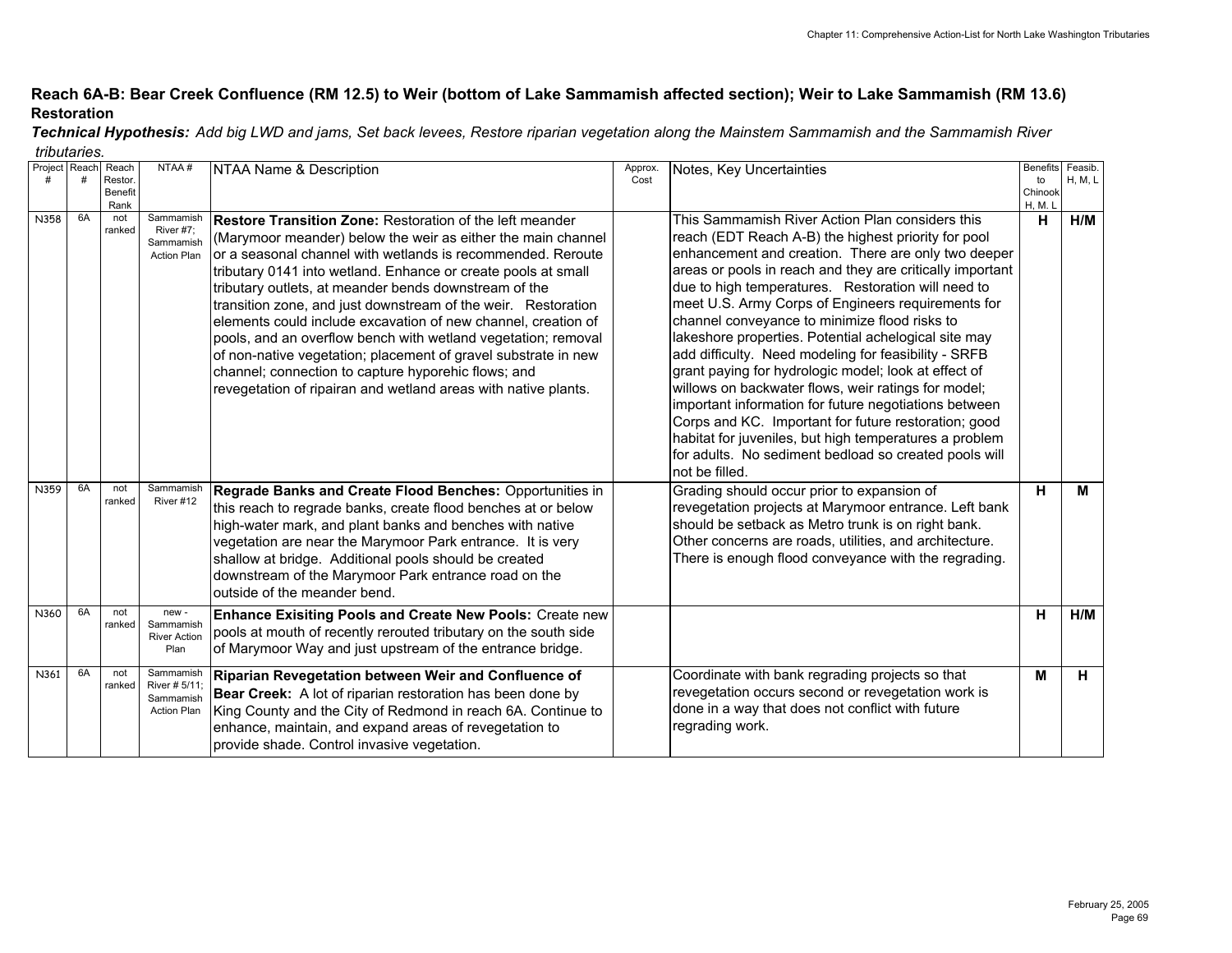| N362 |    | not<br>ranked | River # $5/11$ ;<br>Sammamish<br><b>Action Plan</b> | Sammamish   Riparian Revegetation Between Lake Sammamish and<br>Weir: Continue and expand projects such as Sammamish Re-<br>Leaf and Redmond Riverwalk to plant early successional<br>riparian vegetation to provide shade. Property is all under<br>public ownership, and future plans for a second trail near this<br>reach of river would provide good opportunities for riparian<br>restoration. | Area needs trees. Explore options to reduce<br>temperatures.                                                                                                                                          | H/M | н |
|------|----|---------------|-----------------------------------------------------|------------------------------------------------------------------------------------------------------------------------------------------------------------------------------------------------------------------------------------------------------------------------------------------------------------------------------------------------------------------------------------------------------|-------------------------------------------------------------------------------------------------------------------------------------------------------------------------------------------------------|-----|---|
| N363 | 6B | not<br>ranked | new                                                 | <b>Enhance mouths of two unnamed tributaries in reach. Add</b><br>LWD to create a pool at mouths and encourage emergent<br>vegetation. Explore restoration of tributaries to reduce urban<br>runoff into Sammamish River and induce cooler temperatures.                                                                                                                                             | One tributary has the highest flows in Redmond - good<br>source of cool water. One tributary has high sediment.<br>Chinook in reach are mostly Issaquah fish, but some<br>North Lake Washington fish. |     | н |

*Technical Hypothesis: Areas of relatively high-quality habitat forming features (LWD, riparian function, and channel connectivity) and those providing cover and cold water refuge for critical life stages should be protected and maintained.*

|      |                | Prot.            | Prot.      | <b>Project Reach Reach Existing NTAA NTAA Name &amp; Description</b>                                                                                                                     | Approx.<br>Cost | Notes, Key Uncertainties                    | Benefits Feasib.<br>to  | H, M, L |
|------|----------------|------------------|------------|------------------------------------------------------------------------------------------------------------------------------------------------------------------------------------------|-----------------|---------------------------------------------|-------------------------|---------|
|      |                | Benefit Priority | Rank (Y/N) |                                                                                                                                                                                          |                 |                                             | Chinook<br><b>H.M.L</b> |         |
| N364 | 6 <sub>R</sub> | not<br>ranked.   |            | new <b>Protect existing high quality riparian vegetation</b> in reach 6B.<br>Includes Marymoor dogwalk and Lake Sammish Rowing areas.<br>Do not encourage recreational use of left bank. |                 | Possible trail system to be added in reach. | H/M                     |         |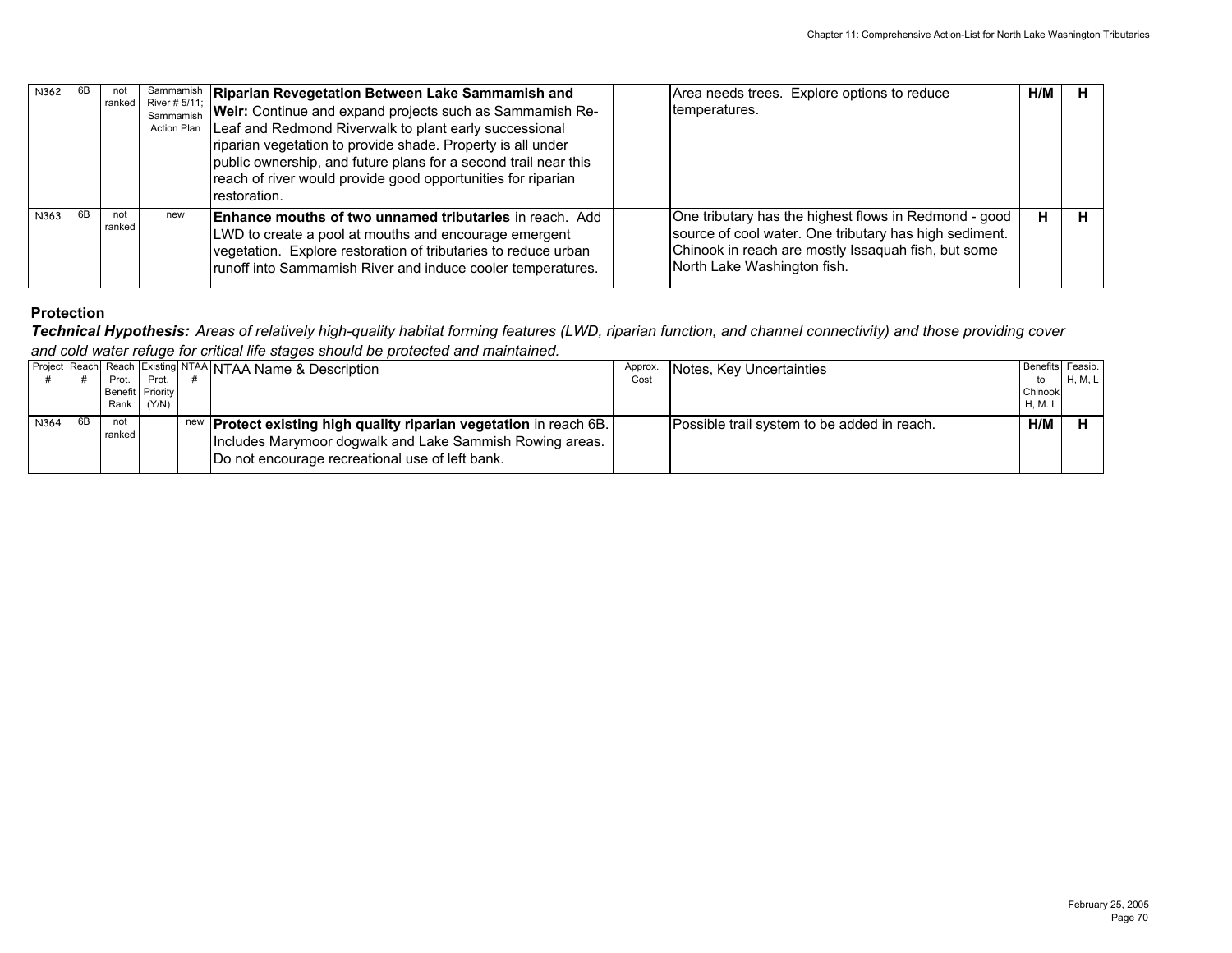# **Preliminary DRAFT North Lake Washington Chinook Population - Tier 2 - Initial Habitat Project List Includes Potential Restoration and Protection Projects by Reach. North Creek Subarea Reaches 1-10 (plus Silver and Penny Creeks)**

## **Basinwide Recommendations:**

| Project | ' -<br><b>Description</b>                                                                                                                                                                                        |  |
|---------|------------------------------------------------------------------------------------------------------------------------------------------------------------------------------------------------------------------|--|
| N604    | ' where retrofittina :<br>construct.<br>dement.<br>' feasibility<br>, +<br>. penetit in<br>lows<br>∍stud<br>tacilities would have greatest<br>l benefit:F<br>⊧stormwater<br>estorina<br><b>Study</b><br>- 03. 11 |  |

# **Lower North: Reaches 1-5**

#### **Reach 1**: **North Creek from mouth to top of Cascadia Restoration project**

#### **Restoration**

*Technical Hypothesis: Reduce sedimentation, remove bank armoring, increase channel connectivity, add LWD and restore riparian vegetation.*

|      | Project Reach Reach | NTAA# | NTAA Name & Description                                                                                                                          | Fits    |      | Approx. Notes, Key Uncertainties                                                                                                                                                                 | Benefits Feasib. |         |
|------|---------------------|-------|--------------------------------------------------------------------------------------------------------------------------------------------------|---------|------|--------------------------------------------------------------------------------------------------------------------------------------------------------------------------------------------------|------------------|---------|
|      | Restor.             |       |                                                                                                                                                  | w/Tech. | Cost |                                                                                                                                                                                                  | to               | H, M, L |
|      | Benefit             |       |                                                                                                                                                  | Hypoth. |      |                                                                                                                                                                                                  | Chinook          |         |
|      | Rank                |       |                                                                                                                                                  | (Y/N)   |      |                                                                                                                                                                                                  | H, M. L          |         |
| N365 |                     | new   | Add Conifers to Cascadia Project: Add additional conifers<br>to the previously done Cascadia restoration project for<br>Ifuture LWD recruitment. |         |      | Beavers may affect what areas conifers can be planted;<br>should be taken into consideration during planting plan.<br>Property is 59 acres and owned by the University of<br>Washington.         | м                |         |
| N366 |                     |       | <b>Restore Lowest Reach of North Creek: Explore</b><br>improving North Creek corridor from mouth to start of<br>Cascadia Project.                |         |      | Creek is very constrainted in this reach by roads and a<br>new interchange is planned in area. Land is owned by<br>King County and WDOT. Potential WDOT mitigation.<br>Reach is 624 linear feet. | M/L              | M/L     |

# **Protection**

*Technical Hypothesis: Protect forest cover and wetlands.*

|  | Prot.<br>Rank i | Prot.<br>Benefit   Priority<br>(Y/N) | Project Reach  Reach   Existing NTAA   NTAA Name & Description | Fits<br>w/Tech.<br>Hypoth<br>(Y/N) | Cost | Approx. Notes, Key Uncertainties | <b>Benefits Feasibilit</b><br>to<br>Chinook<br>H, M. | <b>v</b> H, M, L |
|--|-----------------|--------------------------------------|----------------------------------------------------------------|------------------------------------|------|----------------------------------|------------------------------------------------------|------------------|
|  |                 |                                      | No projects identified at this time.                           |                                    |      |                                  |                                                      |                  |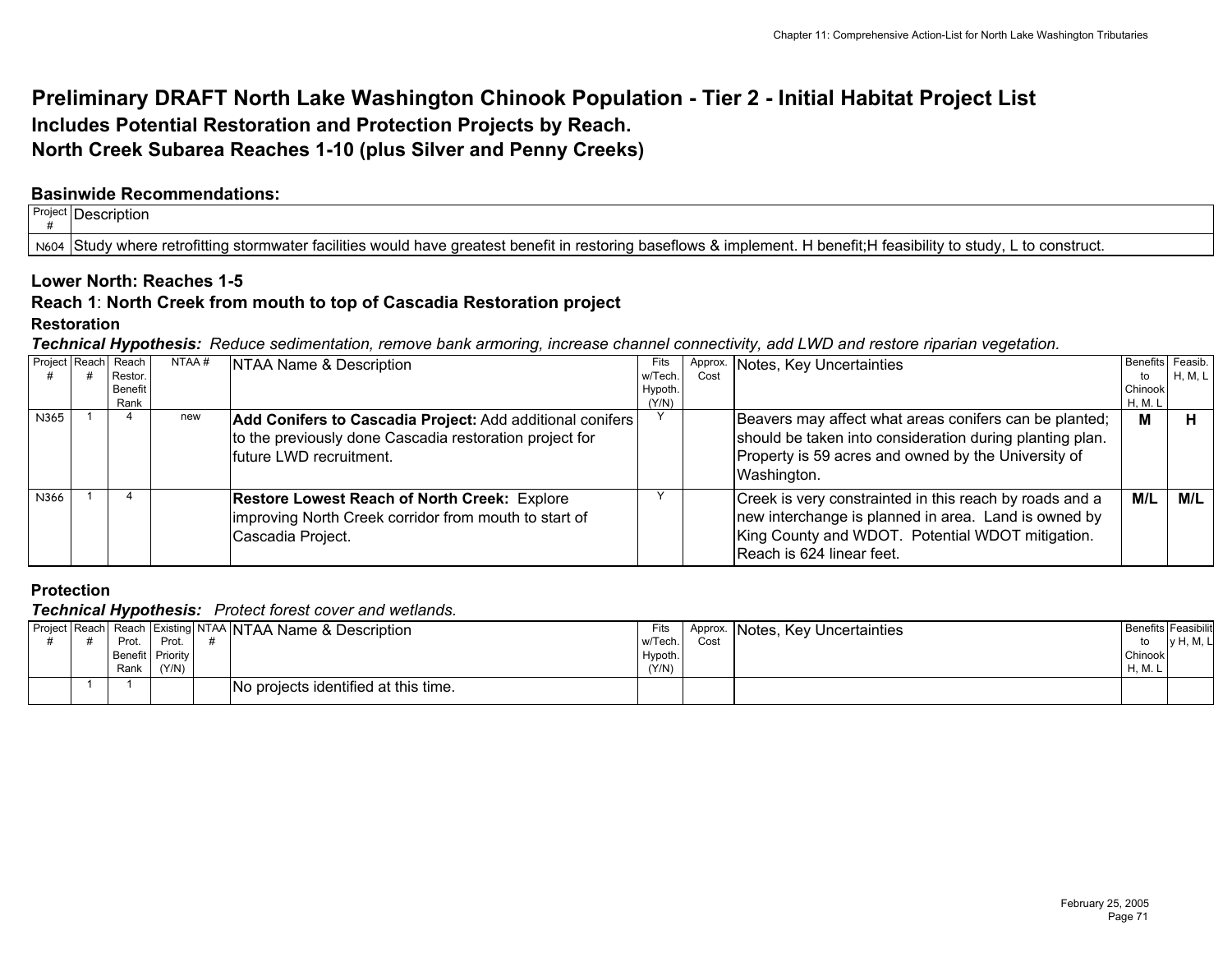## **Reach 2: North Creek from top of Cascadia Restoration project to upstream end of business park Restoration**

| Project Reach | Reach<br>Restor.<br>Benefit | NTAA# | NTAA Name & Description                                                                                                                                                                                                                                                                 | Fits<br>w/Tech.<br>Hypoth. | Approx.<br>Cost | Notes, Key Uncertainties                                                                                                                                                                                                                   | <b>Benefits</b><br>to<br>Chinook | Feasib.<br>H. M. L |
|---------------|-----------------------------|-------|-----------------------------------------------------------------------------------------------------------------------------------------------------------------------------------------------------------------------------------------------------------------------------------------|----------------------------|-----------------|--------------------------------------------------------------------------------------------------------------------------------------------------------------------------------------------------------------------------------------------|----------------------------------|--------------------|
| N367          | Rank                        | new   | Floodplain Restoration in Reach 2: Explore possible<br>floodplain restoration on unused baseball diamond north of<br>195th and privately owned property between 195th and I-<br>405. Setback levee, increase flood storage, restore off-<br>channel habitat and add large woody debris. | (Y/N)                      |                 | Possible WDOT mitigation.                                                                                                                                                                                                                  | H, M. L<br>н                     | м                  |
| N368          |                             | new   | Restore Riparian Wetland North of 195th: Add large<br>woody debris, and remove invasive plant species and plant<br>native vegetation.                                                                                                                                                   |                            |                 | Site experiences high peak flows, well connected with<br>North Creek. Property is 1.46 acres and is in Bothell<br>Business Park.                                                                                                           | M/L                              | н                  |
| N369          |                             | new   | <b>Restore Riparian Wetland South of North Creek</b><br>Parkway N: Increase flood storage, setback levee, add<br>large woody debris, remove invasive plant species and<br>plant native vegetation.                                                                                      |                            |                 | Likely to be FEMA issues with project due to high peak<br>floods in reach. Past project done on site to breach<br>levee - may need maintenance. Property owner<br>willingness unknown. 11 acre site within Bothell<br><b>Rugingee Park</b> | м                                |                    |

*Technical Hypothesis: Reduce sedimentation, remove bank armoring, increase channel connectivity, add LWD and restore riparian vegetation.*

## **Protection**

### *Technical Hypothesis: Protect forest cover and wetlands.*

|      |       |                  | Project Reach Reach Existing NTAA NTAA Name & Description                                                                                                                                   |         |      | Approx. Notes, Key Uncertainties                                                                                                            | <b>Benefits Feasibilit</b> |           |
|------|-------|------------------|---------------------------------------------------------------------------------------------------------------------------------------------------------------------------------------------|---------|------|---------------------------------------------------------------------------------------------------------------------------------------------|----------------------------|-----------|
|      | Prot. | Prot.            |                                                                                                                                                                                             | w/Tech. | Cost |                                                                                                                                             | to                         | y H, M, L |
|      |       | Benefit Priority |                                                                                                                                                                                             | Hypoth. |      |                                                                                                                                             | Chinook                    |           |
|      | Rank  | (Y/N)            |                                                                                                                                                                                             | (Y/N)   |      |                                                                                                                                             | H, M. L                    |           |
| N370 |       |                  | new <b>Protect Forested Property to East of Reach 2:</b> Protect<br>forested, steep sloped property to east of business park in<br>reach. Includes wetlands and groundwater recharge areas. |         |      | Development proposal in permitting for site. Feasibility<br>would increase if funds were available in near future.<br>ISite is 98 acres.    | $H+$                       |           |
| N371 |       |                  | new <b>Protect Boy Scouts Property:</b> Protect forested, steep<br>sloped property to west of business park in reach. Includes<br>wetlands and groundwater recharge areas.                  |         |      | Potential development proposal for site. Feasibility would<br>increase if funds were available in near future. Property<br>lis 31.35 acres. | H+                         |           |

# **Reach 3: North Creek from upstream end of business park to 228th SE Canyon Park Rd Crossing**

#### **Restoration**

*Technical Hypothesis: Reduce sedimentation, remove bank armoring, increase channel connectivity, add LWD and restore riparian vegetation.*

|  | Project Reach Reach<br>Restor. | NTAA# | NTAA Name & Description              | Fits<br>w/Tech.  | Approx.<br>Cost | Notes, Key Uncertainties | Benefits<br>to     | Feasib.<br>H, M, L |
|--|--------------------------------|-------|--------------------------------------|------------------|-----------------|--------------------------|--------------------|--------------------|
|  | Benefit<br>Rank                |       |                                      | Hypoth.<br>(Y/N) |                 |                          | Chinook<br>H, M. L |                    |
|  |                                |       | No projects identified at this time. |                  |                 |                          |                    |                    |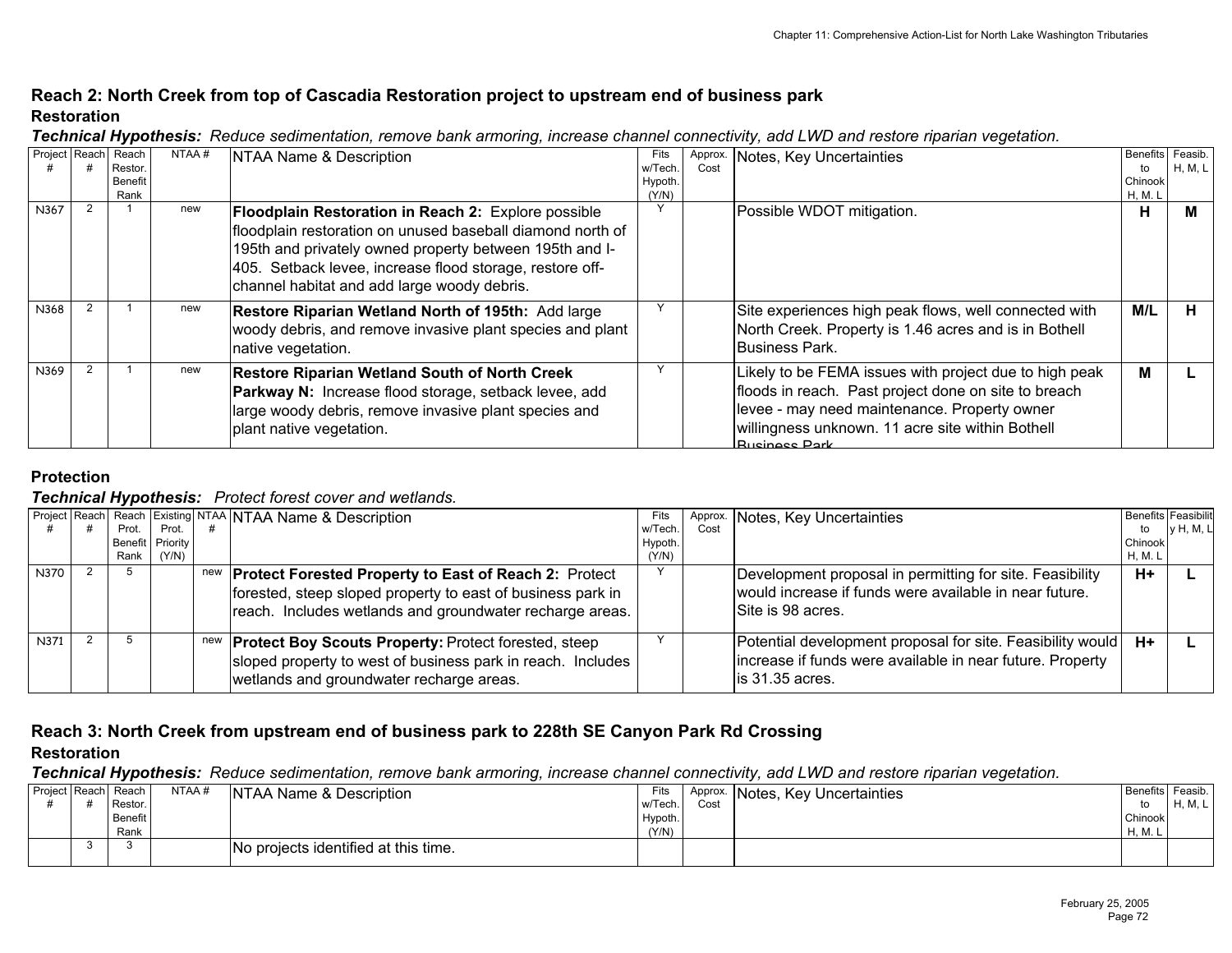## *Technical Hypothesis: Protect forest cover and wetlands.*

|             |       |                  | <b>Project Reach Reach Existing NTAA NTAA Name &amp; Description</b> | Fits    |      | Approx. Notes, Key Uncertainties                          |         | <b>Benefits Feasibilit</b> |
|-------------|-------|------------------|----------------------------------------------------------------------|---------|------|-----------------------------------------------------------|---------|----------------------------|
|             | Prot. | Prot.            |                                                                      | w/Tech. | Cost |                                                           | to      | <b>v</b> H, M, L           |
|             |       | Benefit Priority |                                                                      | Hypoth. |      |                                                           | Chinook |                            |
|             | Rank  | (Y/N)            |                                                                      | (Y/N)   |      |                                                           | H, M. L |                            |
| <b>N372</b> |       |                  | new <b>Protect Forested Property North of 240th:</b> Protect         |         |      | Reach has highest spawning area on North Creek. Last      | H       | M/L                        |
|             |       |                  | forested, undeveloped property North of 240th through                |         |      | undeveloped portion of North Creek within City of         |         |                            |
|             |       |                  | conservation easement or acquisition.                                |         |      | Bothell. Potential upzoning being considered. Feasibility |         |                            |
|             |       |                  |                                                                      |         |      | would increase if funds were available in near future.    |         |                            |

# **Reach 4: North Creek from 228th SE Canyon Park Rd Crossing to 208th St Culvert**

## **Restoration**

*Technical Hypothesis: Reduce sedimentation, remove bank armoring, increase channel connectivity, add LWD and restore riparian vegetation.*

| Project Reach | Reach<br>Restor.<br>Benefit<br>Rank | NTAA# | NTAA Name & Description                                                                                                                                                                                                                                                                  | Fits<br>w/Tech.<br>Hypoth.<br>(Y/N) | Approx.<br>Cost | Notes, Key Uncertainties                                                                  | <b>Benefits</b><br>to<br>Chinook<br>H, M. L | Feasib.<br>H, M, L |
|---------------|-------------------------------------|-------|------------------------------------------------------------------------------------------------------------------------------------------------------------------------------------------------------------------------------------------------------------------------------------------|-------------------------------------|-----------------|-------------------------------------------------------------------------------------------|---------------------------------------------|--------------------|
| N373          |                                     | new   | Floodplain Restoration North of 228th: Acquire 16 acre<br>property North of 228th, return creek to natural channel by<br>removing berm that redirected it. Restore riparian<br>vegetation and side channels, add large woody debris.<br>Increase flood storage and flood refuge habitat. |                                     |                 | Property is undevelopable.                                                                | н                                           | H/M                |
| N374          |                                     | new   | <b>Enhance Mouth of Palm Creek:</b> Enhance mouth and<br>lower 100 yards of Palm Creek as cold water refuge for<br>liuvenile Chinook.                                                                                                                                                    |                                     |                 | Barriers for coho have been identified in Palm Creek by<br>the Adopt-a-Stream Foundation. | м                                           | н.                 |
| N375          |                                     | new   | <b>Enhance Creek in Thrashers Corner Area: Enhance</b><br>lincised stream channel within Thrashers Corner area<br>(owned by the City of Bothell), restore riparian vegetation,<br>plant conifers and add large woody debris.                                                             |                                     |                 | Beaver on the site will be an issue for riparian<br>Irestoration.                         | н                                           | н                  |

## **Protection**

|      |                  |       | Project Reach Reach Existing NTAA NTAA Name & Description   | Fits    |      | Approx. Notes, Key Uncertainties      | <b>Benefits Feasibilit</b> |                  |
|------|------------------|-------|-------------------------------------------------------------|---------|------|---------------------------------------|----------------------------|------------------|
|      | Prot.            | Prot. |                                                             | w/Tech. | Cost |                                       | to                         | <b>v</b> H, M, L |
|      | Benefit Priority |       |                                                             | Hypoth. |      |                                       | Chinook                    |                  |
|      | Rank             | (Y/N) |                                                             | (Y/N)   |      |                                       | <b>H, M. L</b>             |                  |
| N376 |                  |       | new   Protect Forested Wetland South of Malby Road: Protect |         |      | (Property has development potential.) | H/M                        | M/L              |
|      |                  |       | forested, 10.5 acre wetland South of Malby Road, including  |         |      |                                       |                            |                  |
|      |                  |       | unnamed tributary.                                          |         |      |                                       |                            |                  |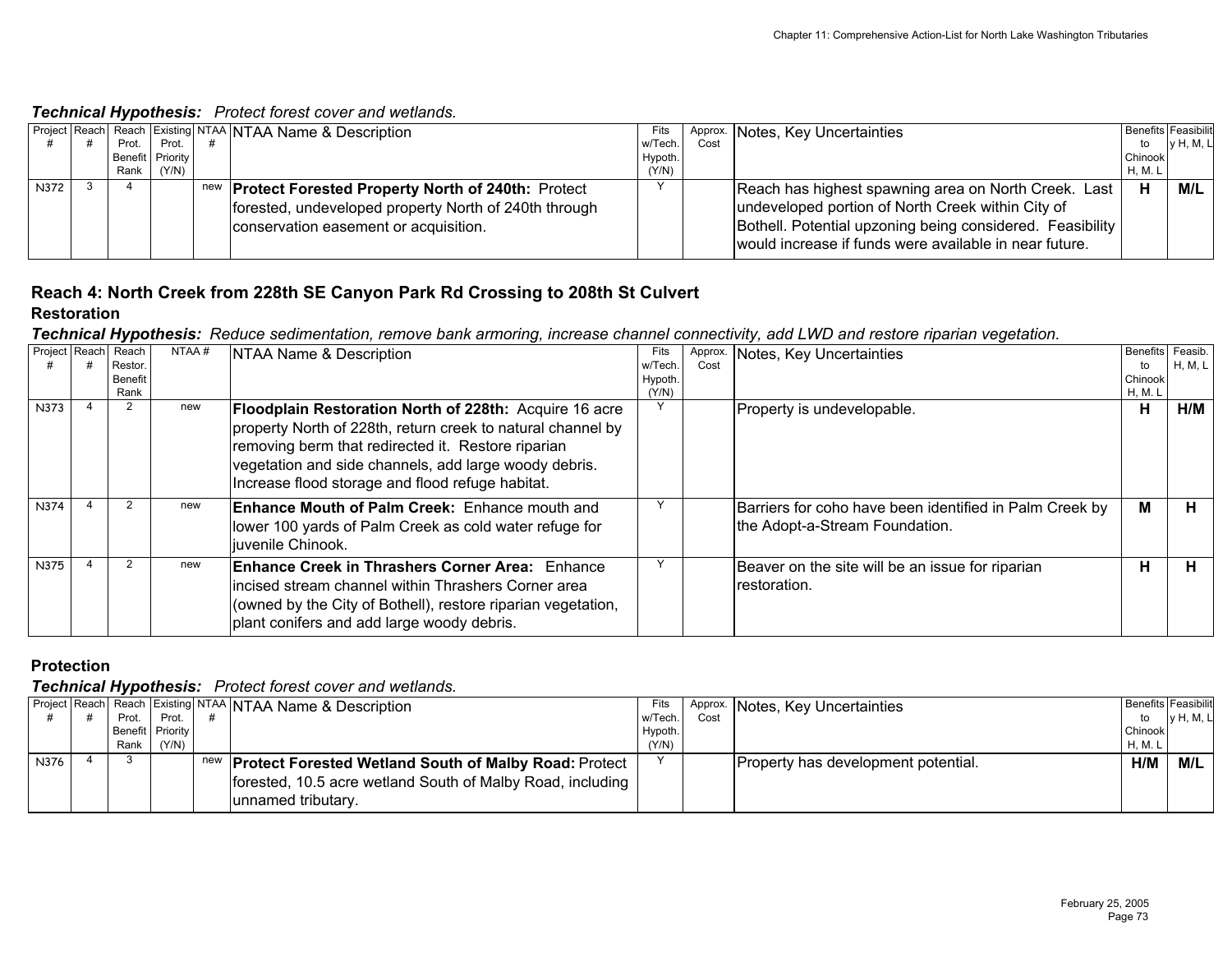## **Reach 5: North Creek from 208th St Culvert to 196th St culvertRestoration**

| Technical Hypothesis: Reduce sedimentation, remove bank armoring, increase channel connectivity, add LWD and restore riparian vegetation. |  |  |  |  |  |  |
|-------------------------------------------------------------------------------------------------------------------------------------------|--|--|--|--|--|--|
|                                                                                                                                           |  |  |  |  |  |  |

| Project Reach | Reach<br>Restor.<br><b>Benefit</b> | NTAA# | NTAA Name & Description                                        | Fits<br>w/Tech.<br>Hypoth. | Approx.<br>Cost | Notes, Key Uncertainties                              | <b>Benefits</b><br>to<br>Chinook | Feasib.<br>H, M, L |
|---------------|------------------------------------|-------|----------------------------------------------------------------|----------------------------|-----------------|-------------------------------------------------------|----------------------------------|--------------------|
|               | Rank                               |       |                                                                | (Y/N)                      |                 |                                                       | H, M. L                          |                    |
| N377          |                                    | new   | <b>Expand Twin Creeks Project:</b> Expand existing restoration |                            |                 |                                                       | н                                |                    |
|               |                                    |       | project upstream and downstream of existing area just          |                            |                 |                                                       |                                  |                    |
|               |                                    |       | upstream of 208th. Restore riparian vegetation, add large      |                            |                 |                                                       |                                  |                    |
|               |                                    |       | woody debris, enhance side channel habitat.                    |                            |                 |                                                       |                                  |                    |
| N378          |                                    | new   | Continue North Creek School Project: Work with school          |                            |                 |                                                       | н                                | н                  |
|               |                                    |       | to do additional riparian restoration, large woody debris      |                            |                 |                                                       |                                  |                    |
|               |                                    |       | addition and side channel enhancements on their property.      |                            |                 |                                                       |                                  |                    |
|               |                                    |       |                                                                |                            |                 |                                                       |                                  |                    |
| N379          |                                    | new   | <b>Riparian Restoration and Stream Enhancements: Work</b>      |                            |                 | Adopt-a-Stream's program could be expanded to Bothell | н                                | н                  |
|               |                                    |       | with Landowners in Reach 5 to restore riparian vegetation      |                            |                 | portion of creek. Project is funded.                  |                                  |                    |
|               |                                    |       | and to do stream enhancements. Adopt-a-Stream Project          |                            |                 |                                                       |                                  |                    |
|               |                                    |       | in Snohomish County portion of North Creek.                    |                            |                 |                                                       |                                  |                    |
|               |                                    |       |                                                                |                            |                 |                                                       |                                  |                    |

## **Protection**

### *Technical Hypothesis: Protect forest cover and wetlands.*

|      | . .              |       |     |                                                             |         |      |                                  |         |                            |
|------|------------------|-------|-----|-------------------------------------------------------------|---------|------|----------------------------------|---------|----------------------------|
|      |                  |       |     | Project Reach Reach Existing NTAA NTAA Name & Description   | Fits    |      | Approx. Notes, Key Uncertainties |         | <b>Benefits Feasibilit</b> |
|      | Prot.            | Prot. |     |                                                             | w/Tech. | Cost |                                  | to      | y H, M, L                  |
|      | Benefit Priority |       |     |                                                             | Hypoth. |      |                                  | Chinook |                            |
|      | Rank             | (Y/N) |     |                                                             | (Y/N)   |      |                                  | H, M. L |                            |
| N380 |                  |       | new | <b>Pursue Conservation Easement on Property Adjacent to</b> |         |      |                                  | н       |                            |
|      |                  |       |     | Twin Creeks Project: Acquire easement for future stream     |         |      |                                  |         |                            |
|      |                  |       |     | enhancement work on Asia First property adjacent to Twin    |         |      |                                  |         |                            |
|      |                  |       |     | Creek project.                                              |         |      |                                  |         |                            |

## **Upper North: Reaches 6-10, Silver and Penny Creeks**

# **Reach 6: North Creek from 196th St culvert to confluence Nickel Creek and North Creek Regional Park boundary (John Bailey Rd) Restoration**

*Technical Hypothesis: Reduce sedimentation, remove bank armoring, increase channel connectivity, add LWD and restore riparian vegetation.*

| Project Reach Reach |         | NTAA# | NTAA Name & Description                                  | Fits    |      | Approx. Notes, Key Uncertainties                          | Benefits Feasib. |         |
|---------------------|---------|-------|----------------------------------------------------------|---------|------|-----------------------------------------------------------|------------------|---------|
|                     | Restor. |       |                                                          | w/Tech. | Cost |                                                           | to               | H, M, L |
|                     | Benefit |       |                                                          | Hypoth. |      |                                                           | Chinook          |         |
|                     | Rank    |       |                                                          | (Y/N)   |      |                                                           | <b>H, M. L</b>   |         |
| N381                |         | new   | <b>Buyout Frequently Flooded Home:</b> Buyout frequently |         |      | If not done will impede further restoration in reach such | ц                |         |
|                     |         |       | flooded home at end of Waxon Road and restore floodplain |         |      | as adding large woody debris.                             |                  |         |
|                     |         |       | and add large woody debris.                              |         |      |                                                           |                  |         |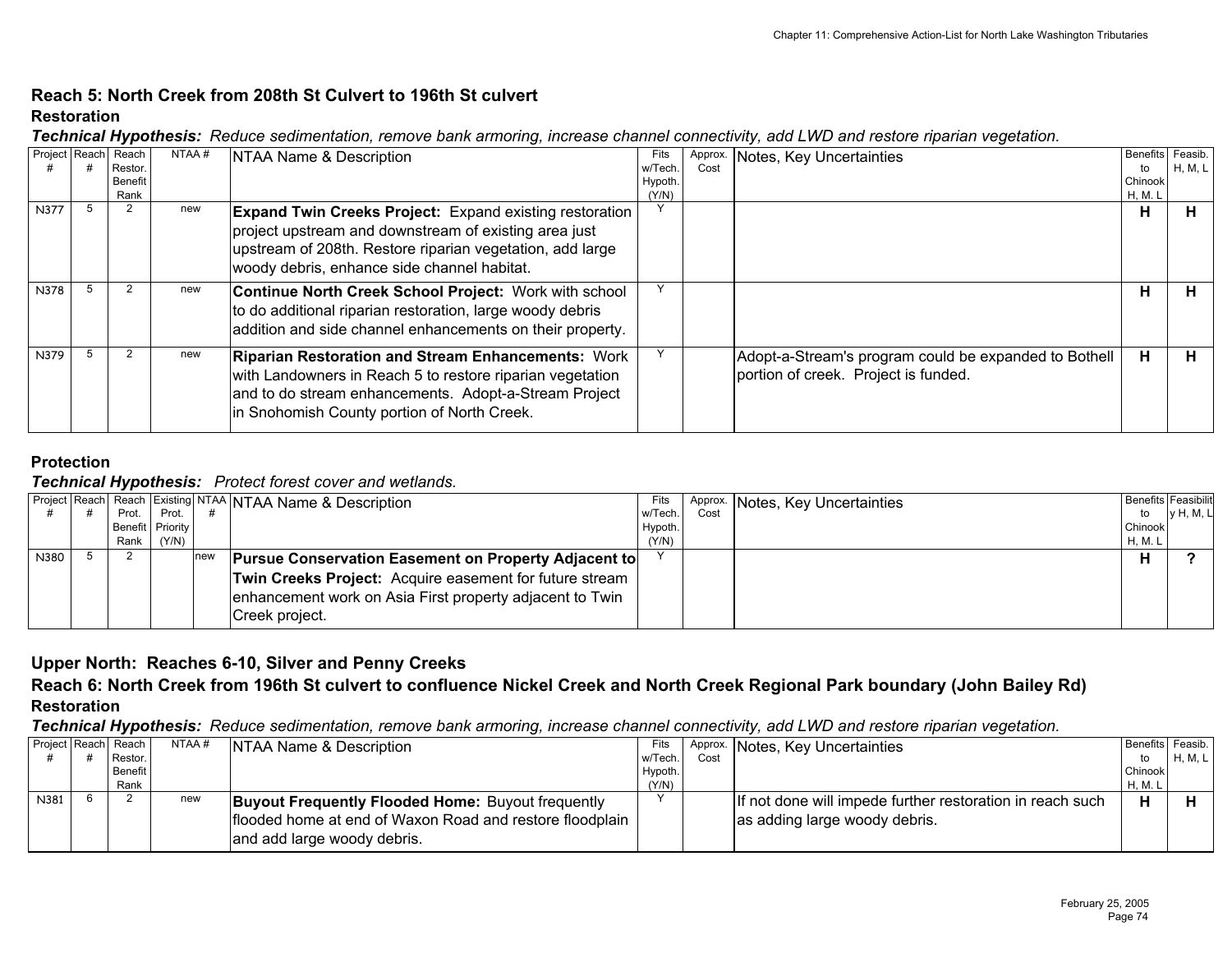| N382 |  | new | <b>Add Large Woody Debris:</b> Add large woody debris to<br>Reach 6.                                                                                                                                                           | Ablility to add large woody debris to reach partially<br>depends on whether not flood buyout occurs at end of<br>lWaxon Road. | н   |  |
|------|--|-----|--------------------------------------------------------------------------------------------------------------------------------------------------------------------------------------------------------------------------------|-------------------------------------------------------------------------------------------------------------------------------|-----|--|
| N383 |  | new | <b>Reforest Cleared Parcel:</b> Explore replanting cleared<br>parcel north of 192nd and East of Waxon Road.                                                                                                                    | Property is privately owned.                                                                                                  | H/M |  |
| N384 |  | new | <b>Riparian Restoration and Stream Enhancements: Work</b><br>with Landowners in Reach 6 to restore riparian vegetation<br>and to do stream enhancements. Adopt-a-Stream Project<br>In Snohomish County portion of North Creek. | Adopt-a-Stream's program could be expanded to Bothell<br>portion of creek. Project is funded.                                 | н   |  |

## *Technical Hypothesis: Protect forest cover and wetlands.*

|      |       |                  | Project Reach Reach Existing NTAA NTAA Name & Description      | Fits    |      | Approx. Notes, Key Uncertainties                  |         | <b>Benefits Feasibilit</b> |
|------|-------|------------------|----------------------------------------------------------------|---------|------|---------------------------------------------------|---------|----------------------------|
|      | Prot. | Prot.            |                                                                | w/Tech. | Cost |                                                   | to      | <b>v</b> H, M, L           |
|      |       | Benefit Priority |                                                                | Hypoth. |      |                                                   | Chinook |                            |
|      | Rank  | (Y/N)            |                                                                | (Y/N)   |      |                                                   | H, M. L |                            |
| N385 |       |                  | <b>Protect Large Forested Parcels: There are several large</b> |         |      | Access limited to sites. No known development     | н       |                            |
|      |       |                  | forested parcels in reach 6 that should be protected through   |         |      | proposals. If funding available soon, feasibility |         |                            |
|      |       |                  | acquisition or conservation easements.                         |         |      | Iincreases.                                       |         |                            |

## **Reach 7: North Creek from confluence Nickel Creek (in North Creek Regional Park) to confluence Penny Creek (begin Mill Creek development aro Restoration**

## *Technical Hypothesis: Reduce sedimentation, remove bank armoring, increase channel connectivity, add LWD and restore riparian vegetation.*

| Project Reach | Reach<br>Restor<br><b>Benefit</b><br>Rank | NTAA# | NTAA Name & Description                                                                                                                                                                                                                | Fits<br>w/Tech.<br>Hypoth.<br>(Y/N) | Approx<br>Cost | Notes, Key Uncertainties                                                                                                                                                                                         | Benefits Feasib.<br>to<br>Chinook<br>H, M. L | H, M, L |
|---------------|-------------------------------------------|-------|----------------------------------------------------------------------------------------------------------------------------------------------------------------------------------------------------------------------------------------|-------------------------------------|----------------|------------------------------------------------------------------------------------------------------------------------------------------------------------------------------------------------------------------|----------------------------------------------|---------|
| N386          | $\overline{2}$                            | new   | North Creek Regional Park Stream Channel<br><b>Enhancement:</b> Enhance North Creek stream channel<br>within North Creek Regional Park, add large woody debris,<br>encourage meandering of channel and restore riparian<br>vegetation. |                                     |                |                                                                                                                                                                                                                  | н                                            | н       |
| N387          |                                           | new   | <b>Floodplain Restoration North of Park:</b> Acquire property<br>west of 9th Ave. and north of the North Creek Regional<br>Park and remove dike, reconnect North Creek to floodplain<br>land wetlands.                                 |                                     |                | Enforcement action occurred recently due to illegal<br>ditching on property. Feasibility higher if funds are<br>available sooner. Possible willing seller. Wetlands<br>undevelopable - protected by regulations. | H                                            | H/M     |
| N388          | $\overline{2}$                            | new   | <b>Riparian Restoration and Stream Enhancements: Work</b><br>with Landowners in Reach 7 to restore riparian vegetation<br>and to do stream enhancements. Adopt-a-Stream Project<br>in Snohomish County portion of North Creek.         |                                     |                | Adopt-a-Stream's program could be expanded to Bothell<br>portion of creek. Project is funded.                                                                                                                    | н.                                           | н       |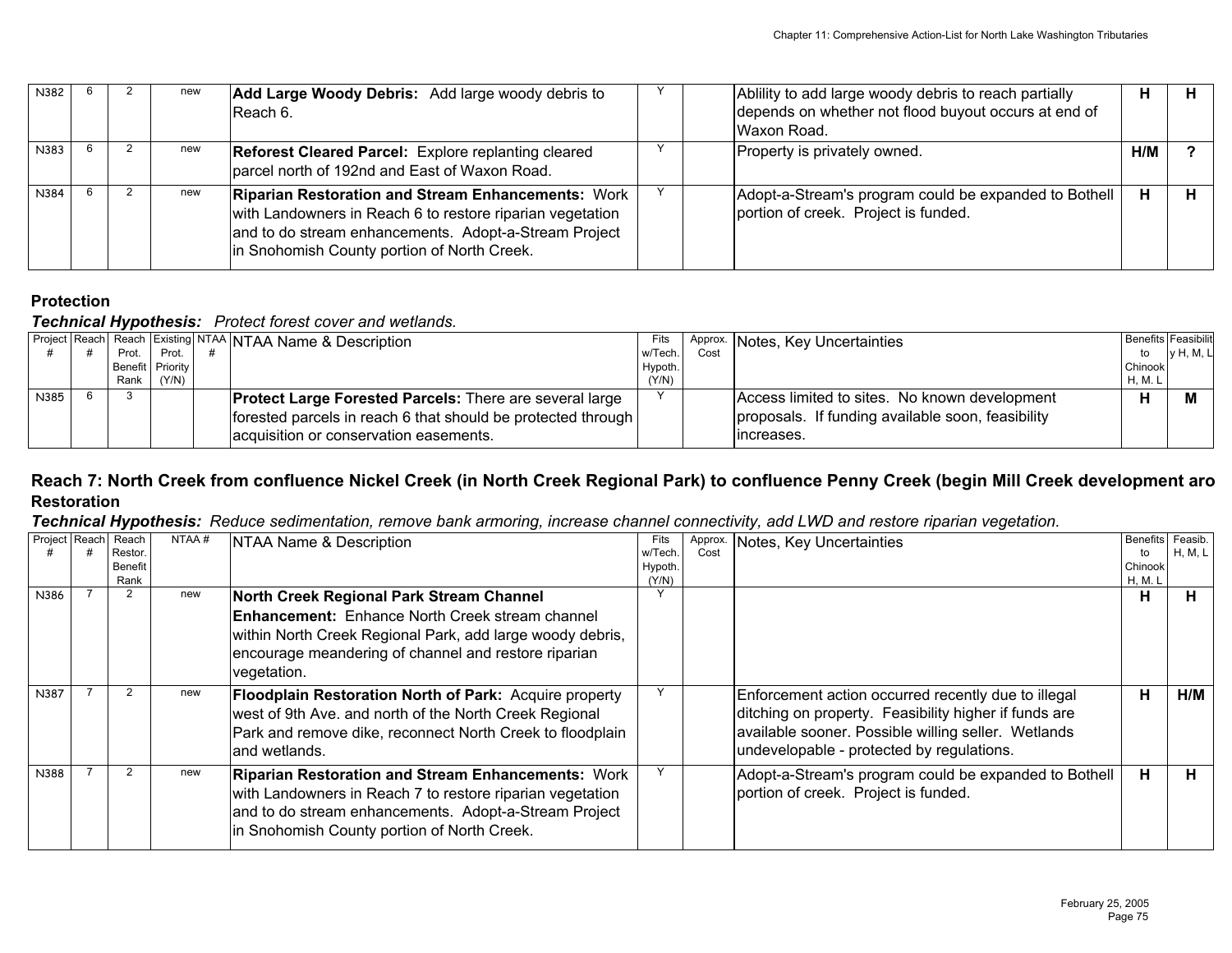*Technical Hypothesis: Protect forest cover and wetlands.*

|      |       |                  |    | <b>Project Reach Reach Existing NTAA NTAA Name &amp; Description</b> | Fits    |      | Approx. Notes, Key Uncertainties | <b>Benefits Feasibilit</b> |            |
|------|-------|------------------|----|----------------------------------------------------------------------|---------|------|----------------------------------|----------------------------|------------|
|      | Prot. | Prot.            |    |                                                                      | w/Tech. | Cost |                                  | to                         | ly H, M, L |
|      |       | Benefit Priority |    |                                                                      | Hypoth. |      |                                  | Chinook                    |            |
|      | Rank  | (Y/N)            |    |                                                                      | (Y/N)   |      |                                  | H, M. L                    |            |
| N389 |       |                  | за | <b>Upland Forest Cover Protection: Acquire North Creek</b>           |         |      | Developable.                     |                            |            |
|      |       |                  |    | Hillslope Forest Site, 53 acres of mature second-growth              |         |      |                                  |                            |            |
|      |       |                  |    | forest/wetlands on right bank of North Creek adjacent to             |         |      |                                  |                            |            |
|      |       |                  |    | North Creek Regional Park. Includes minor tributaries and            |         |      |                                  |                            |            |
|      |       |                  |    | groundwater sources.                                                 |         |      |                                  |                            |            |
|      |       |                  |    |                                                                      |         |      |                                  |                            |            |

## **Reach 8: North Creek from confluence Penny Creek (begin Mill Creek development area ~164th) to top end of Mill Creek development area (appro Restoration**

*Technical Hypothesis: Reduce sedimentation, remove bank armoring, increase channel connectivity, add LWD and restore riparian vegetation.*

| Project Reach | Reach   | NTAA# | <b>NTAA Name &amp; Description</b>                                                                                  | Fits    | Approx. | Notes, Key Uncertainties                                  | Benefits Feasib. |         |
|---------------|---------|-------|---------------------------------------------------------------------------------------------------------------------|---------|---------|-----------------------------------------------------------|------------------|---------|
|               | Restor. |       |                                                                                                                     | w/Tech. | Cost    |                                                           | to               | H, M, L |
|               | Benefit |       |                                                                                                                     | Hypoth. |         |                                                           | Chinook          |         |
|               | Rank    |       |                                                                                                                     | (Y/N)   |         |                                                           | H, M. L          |         |
| N390          |         | new   | <b>Restoration within City-Owned Reach of North Creek:</b><br>Reach 8 is owned by the City of Mill Creek. Implement |         |         | Partially funded and being pursued by City of Mill Creek. | H                |         |
|               |         |       | restoration recommendations from study done by the                                                                  |         |         |                                                           |                  |         |
|               |         |       | Watershed Company including riparian restoration, adding                                                            |         |         |                                                           |                  |         |
|               |         |       | large woody debris and using bioengineering techniques to<br>reduce bank erosion.                                   |         |         |                                                           |                  |         |

## **Protection**

|  | --               |       | Project Reach Reach Existing NTAA NTAA Name & Description | Fits    | Approx. | INotes, Key Uncertainties | <b>Benefits Feasibilit</b> |                  |
|--|------------------|-------|-----------------------------------------------------------|---------|---------|---------------------------|----------------------------|------------------|
|  | Prot.            | Prot. |                                                           | w/Tech. | Cost    |                           |                            | <b>v</b> H, M, L |
|  | Benefit Priority |       |                                                           | Hypoth. |         |                           | Chinook                    |                  |
|  | Rank             | (Y/N) |                                                           | (Y/N)   |         |                           | H, M.                      |                  |
|  |                  |       | No projects identified at this time.                      |         |         |                           |                            |                  |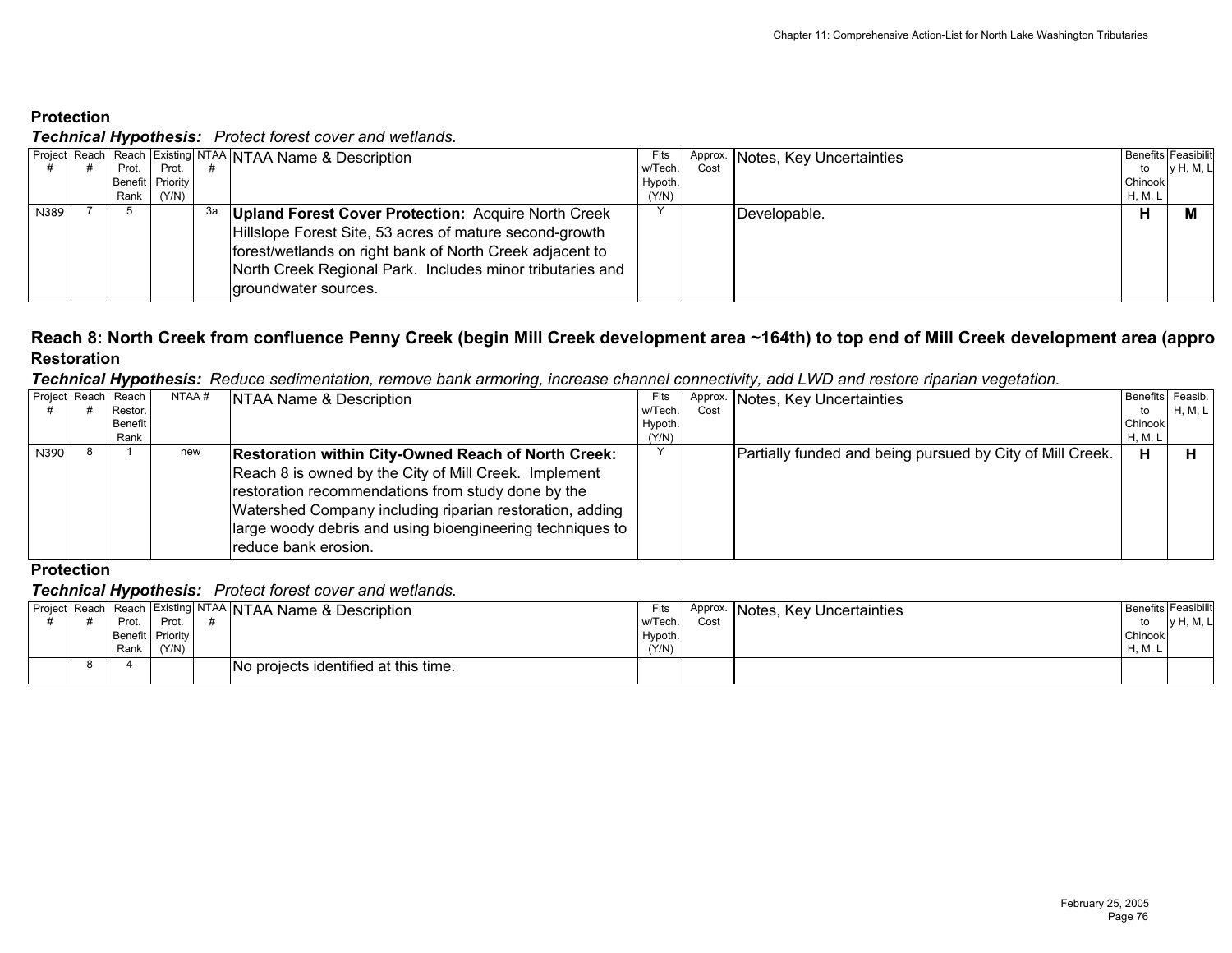## **Reach 9: North Creek from upper end of Mill Creek development area (approx 156th) to just downstream of McCollum Park Restoration**

| Project Reach Reach |                    | NTAA# | NTAA Name & Description                                   | Fits               | Approx. | Notes, Key Uncertainties                              | Benefits Feasib. |         |
|---------------------|--------------------|-------|-----------------------------------------------------------|--------------------|---------|-------------------------------------------------------|------------------|---------|
|                     | Restor.<br>Benefit |       |                                                           | w/Tech.<br>Hypoth. | Cost    |                                                       | to<br>Chinook    | H, M, L |
|                     | Rank               |       |                                                           | (Y/N)              |         |                                                       | H, M. L          |         |
| N391                |                    | new   | <b>Riparian Restoration and Stream Enhancements: Work</b> |                    |         | Adopt-a-Stream's program could be expanded to Bothell | Н.               |         |
|                     |                    |       | with Landowners in Reach 9 to restore riparian vegetation |                    |         | portion of creek. Project is funded.                  |                  |         |
|                     |                    |       | and to do stream enhancements. Adopt-a-Stream Project     |                    |         |                                                       |                  |         |
|                     |                    |       | in Snohomish County portion of North Creek.               |                    |         |                                                       |                  |         |
| N392                |                    | new   | <b>Restoration in Native Growth Protection Area: Area</b> |                    |         |                                                       | M                |         |
|                     |                    |       | below McCollum Park in Native Growth Protection           |                    |         |                                                       |                  |         |
|                     |                    |       | Easement. Study restoration opportunities and implement   |                    |         |                                                       |                  |         |
|                     |                    |       | such as adding LWD, riparian restoration and conifer      |                    |         |                                                       |                  |         |
|                     |                    |       | underplanting.                                            |                    |         |                                                       |                  |         |

*Technical Hypothesis: Reduce sedimentation, remove bank armoring, increase channel connectivity, add LWD and restore riparian vegetation.*

## **Protection**

#### *Technical Hypothesis: Protect forest cover and wetlands.*

|      |       |                  | Project Reach Reach Existing NTAA NTAA Name & Description        |         | Approx. | Notes, Key Uncertainties |         | <b>Benefits Feasibilit</b> |
|------|-------|------------------|------------------------------------------------------------------|---------|---------|--------------------------|---------|----------------------------|
|      | Prot. | Prot.            |                                                                  | w/Tech. | Cost    |                          | to      | <b>v</b> H, M, L           |
|      |       | Benefit Priority |                                                                  | Hypoth. |         |                          | Chinook |                            |
|      | Rank  | (Y/N)            |                                                                  | (Y/N)   |         |                          | H, M. L |                            |
| N393 |       |                  | new <b>Protect Forested Wetland:</b> Protect forested wetland in |         |         | May not be developable.  |         |                            |
|      |       |                  | Reach 9 between I-5 and mainstem of North Creek.                 |         |         |                          |         |                            |
|      |       |                  | Includes unnamed tributary and groundwater sources.              |         |         |                          |         |                            |

### **Reach 10+: North Creek from just downstream of McCollum Park to Headwaters Restoration**

*Technical Hypothesis: Reduce sedimentation, remove bank armoring, increase channel connectivity, add LWD and restore riparian vegetation.*

|      | Project Reach Reach | NTAA # | NTAA Name & Description                                    | Fits    |      | Approx. Notes, Key Uncertainties                     | Benefits Feasib. |         |
|------|---------------------|--------|------------------------------------------------------------|---------|------|------------------------------------------------------|------------------|---------|
|      | Restor.             |        |                                                            | w/Tech. | Cost |                                                      | to               | H, M, L |
|      | Benefit             |        |                                                            | Hypoth. |      |                                                      | Chinook          |         |
|      | Rank                |        |                                                            | (Y/N)   |      |                                                      | H, M. L          |         |
| N394 |                     | new    | <b>Riparian Restoration and Stream Enhancements: Work</b>  |         |      | Adopt-a-Stream's program could be expanded to Bothel | н                |         |
|      |                     |        | with Landowners in Reach 10 to restore riparian vegetation |         |      | portion of creek. Project is funded.                 |                  |         |
|      |                     |        | and to do stream enhancements. Adopt-a-Stream Project      |         |      |                                                      |                  |         |
|      |                     |        | in Snohomish County portion of North Creek.                |         |      |                                                      |                  |         |
|      |                     |        |                                                            |         |      |                                                      |                  |         |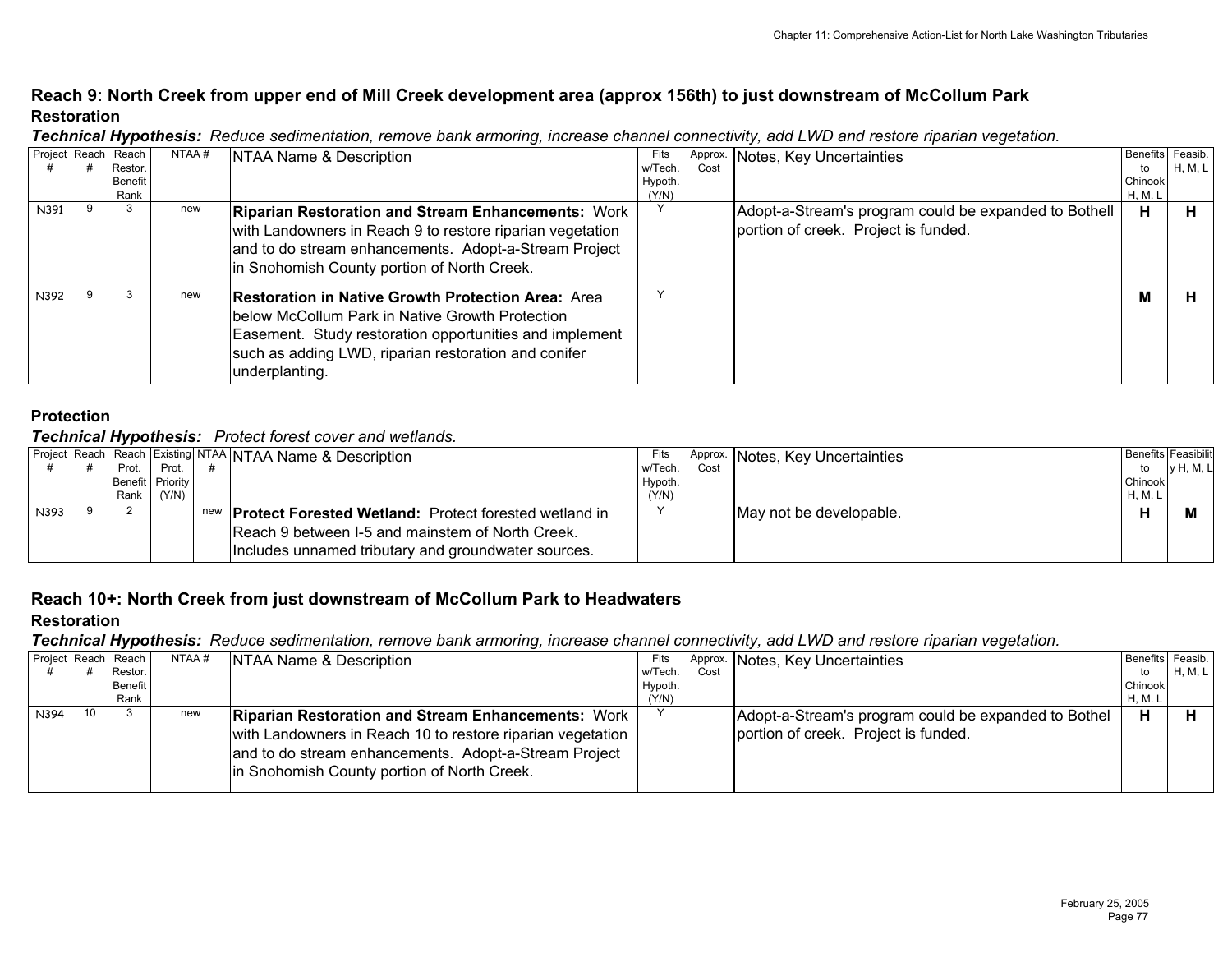| N395 | 10 | new | McCollum Park Restoration: Install grade control            |  |  |  |
|------|----|-----|-------------------------------------------------------------|--|--|--|
|      |    |     | structures (very large logs) from Northwest Stream Center   |  |  |  |
|      |    |     | to 128th to reduce peak flows and erosion; restore riparian |  |  |  |
|      |    |     | vegetation.                                                 |  |  |  |

*Technical Hypothesis: Protect forest cover and wetlands.*

|      |    |       |                  | Project Reach Reach Existing NTAA NTAA Name & Description           | Fits    |      | Approx. Notes, Key Uncertainties                      | <b>Benefits Feasibilit</b> |                  |
|------|----|-------|------------------|---------------------------------------------------------------------|---------|------|-------------------------------------------------------|----------------------------|------------------|
|      |    | Prot. | Prot.            |                                                                     | w/Tech. | Cost |                                                       | to                         | <b>v</b> H, M, L |
|      |    |       | Benefit Priority |                                                                     | Hypoth. |      |                                                       | Chinook                    |                  |
|      |    |       | Rank $(Y/N)$     |                                                                     | (Y/N)   |      |                                                       | <b>H, M. L</b>             |                  |
| N396 | 10 |       |                  | new <b>Protect North Creek Headwaters:</b> Acquire 10 acre parcel   |         |      | Might have willing seller.                            |                            |                  |
|      |    |       |                  | South of Everitt Mall on 3rd Ave SE.                                |         |      |                                                       |                            |                  |
| N397 | 10 |       |                  | new Acquire 5-acre Parcel for Future Retention/Detention            |         |      | Land owner unwilling. Very expensive (1.5 million).   | н                          |                  |
|      |    |       |                  | <b>Facility:</b> Acquire 5 acre parcel immediately east of 7.5-acre |         |      | Possible mitigation project. High benefit if used for |                            |                  |
|      |    |       |                  | parcel already owned by City of Everitt (being used for low         |         |      | Iretention/detention.                                 |                            |                  |
|      |    |       |                  | flow augmentation). Undeveloped, forested. Potential site           |         |      |                                                       |                            |                  |
|      |    |       |                  | for future retention/detention facilities.                          |         |      |                                                       |                            |                  |
|      |    |       |                  |                                                                     |         |      |                                                       |                            |                  |

## **Silver Creek**

#### **Reach 1: Silver Creek from mouth to 196th Culvert Restoration**

*Technical Hypothesis: Reduce sedimentation, remove bank armoring, increase channel connectivity, add LWD and restore riparian vegetation.*

|        | Project Reach Reach<br>Restor.<br>Benefit<br>Rank | NTAA# | <b>NTAA Name &amp; Description</b>   | Fits<br>w/Tech.<br>Hypoth.<br>(Y/N) | Cost | Approx. Notes, Key Uncertainties | Benefits Feasib.<br>to<br>Chinook<br>H. M. | H, M, L |
|--------|---------------------------------------------------|-------|--------------------------------------|-------------------------------------|------|----------------------------------|--------------------------------------------|---------|
| Silver |                                                   |       | No projects identified at this time. |                                     |      |                                  |                                            |         |

## **Protection**

|             |       |                  | Project Reach  Reach Existing NTAA   NTAA Name & Description | Fits    |      | Approx. Notes, Key Uncertainties |         | <b>Benefits Feasibilit</b> |
|-------------|-------|------------------|--------------------------------------------------------------|---------|------|----------------------------------|---------|----------------------------|
|             | Prot. | Prot.            |                                                              | w/Tech. | Cost |                                  | to      | y H, M, L                  |
|             |       | Benefit Priority |                                                              | Hypoth. |      |                                  | Chinook |                            |
|             | Rank  | (Y/N)            |                                                              | (Y/N)   |      |                                  | H, M. L |                            |
| N398 Silver |       |                  | new Acquisition of Parcel Including Frontage on Both Silver  |         |      |                                  | M/L     |                            |
|             |       |                  | and North Creeks: Abandoned house for sale with parcel       |         |      |                                  |         |                            |
|             |       |                  | that includes frontage on both Silver Creek and North        |         |      |                                  |         |                            |
|             |       |                  | Creek. Once acquired restore riparian vegetation.            |         |      |                                  |         |                            |
|             |       |                  |                                                              |         |      |                                  |         |                            |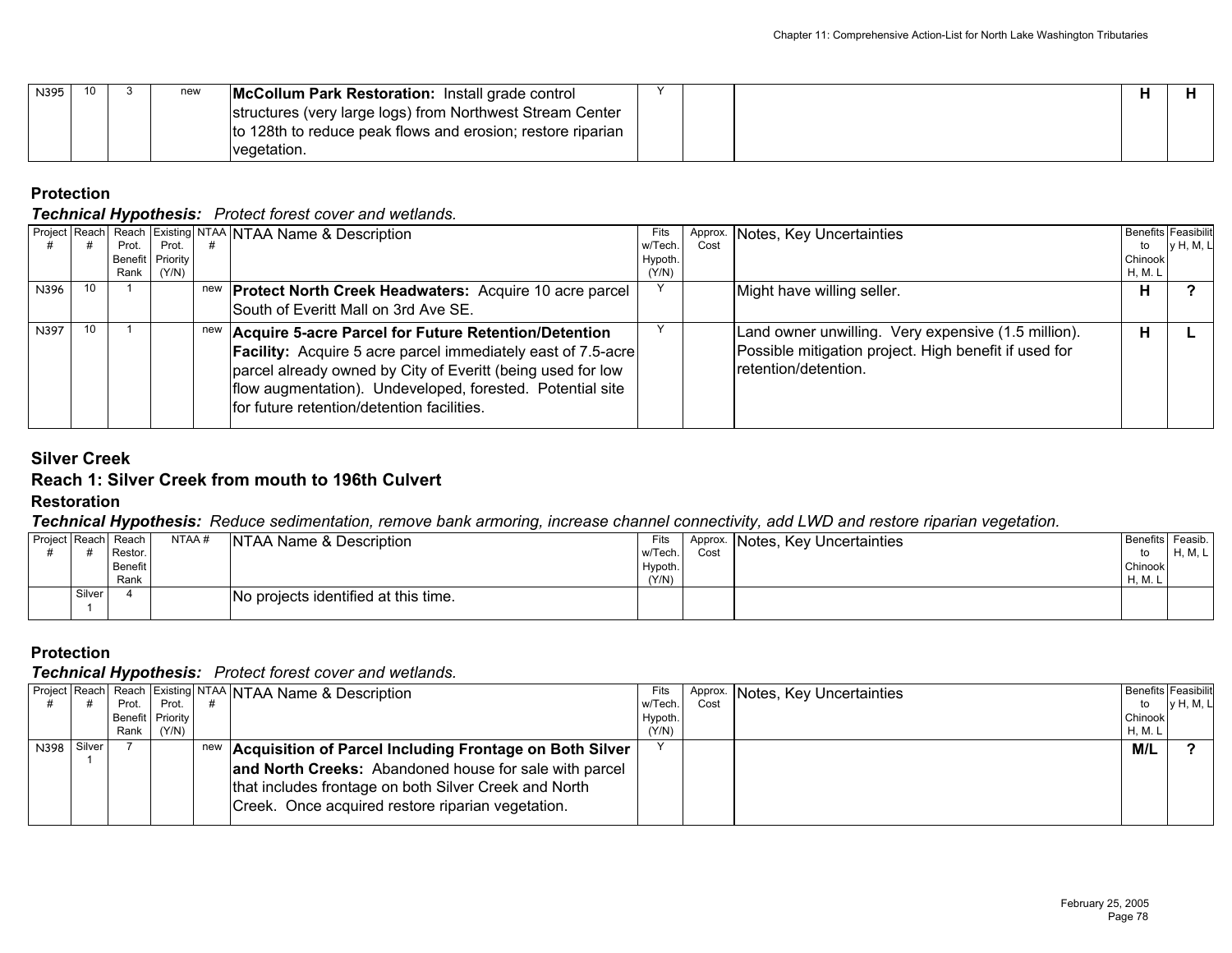# **Penny Creek Reach 1: Penny Creek from mouth to Retention pond**

#### **Restoration**

### *Technical Hypothesis: Reduce sedimentation, remove bank armoring, increase channel connectivity, add LWD and restore riparian vegetation.*

|            | - -<br>Project Reach Reach | NTAA # | NTAA Name & Description                                      | Fits    |      | Approx. Notes, Key Uncertainties                           | Benefits Feasib. |         |
|------------|----------------------------|--------|--------------------------------------------------------------|---------|------|------------------------------------------------------------|------------------|---------|
|            | Restor.                    |        |                                                              | w/Tech. | Cost |                                                            | to               | H, M, L |
|            | Benefit                    |        |                                                              | Hypoth. |      |                                                            | Chinook          |         |
|            | Rank                       |        |                                                              | (Y/N)   |      |                                                            | <b>H, M. L</b>   |         |
| N399 Penny |                            | 1b     | <b>Fish Passage: Two culverts along Mill Creek Community</b> |         |      | Project started; willing landowner; needs money. Greater I |                  |         |
|            |                            |        | Trail, RM 1.00, are degrading and represent fish passage     |         |      | benefit to coho than Chinook.                              |                  |         |
|            |                            |        | barriers due to slope conditions or imminent failure.        |         |      |                                                            |                  |         |
|            |                            |        |                                                              |         |      |                                                            |                  |         |

## **Protection**

|       | . .<br>Prot.             | Prot. | Project Reach Reach Existing NTAA NTAA Name & Description | Fits<br>w/Tech.  | Approx.<br>Cost | Notes, Key Uncertainties | <b>Benefits Feasibilit</b><br>to | <b>v</b> H, M, L |
|-------|--------------------------|-------|-----------------------------------------------------------|------------------|-----------------|--------------------------|----------------------------------|------------------|
|       | Benefit Priority<br>Rank | (Y/N) |                                                           | Hypoth.<br>(Y/N) |                 |                          | Chinook<br>H, M.                 |                  |
| Penny |                          |       | No projects identified at this time.                      |                  |                 |                          |                                  |                  |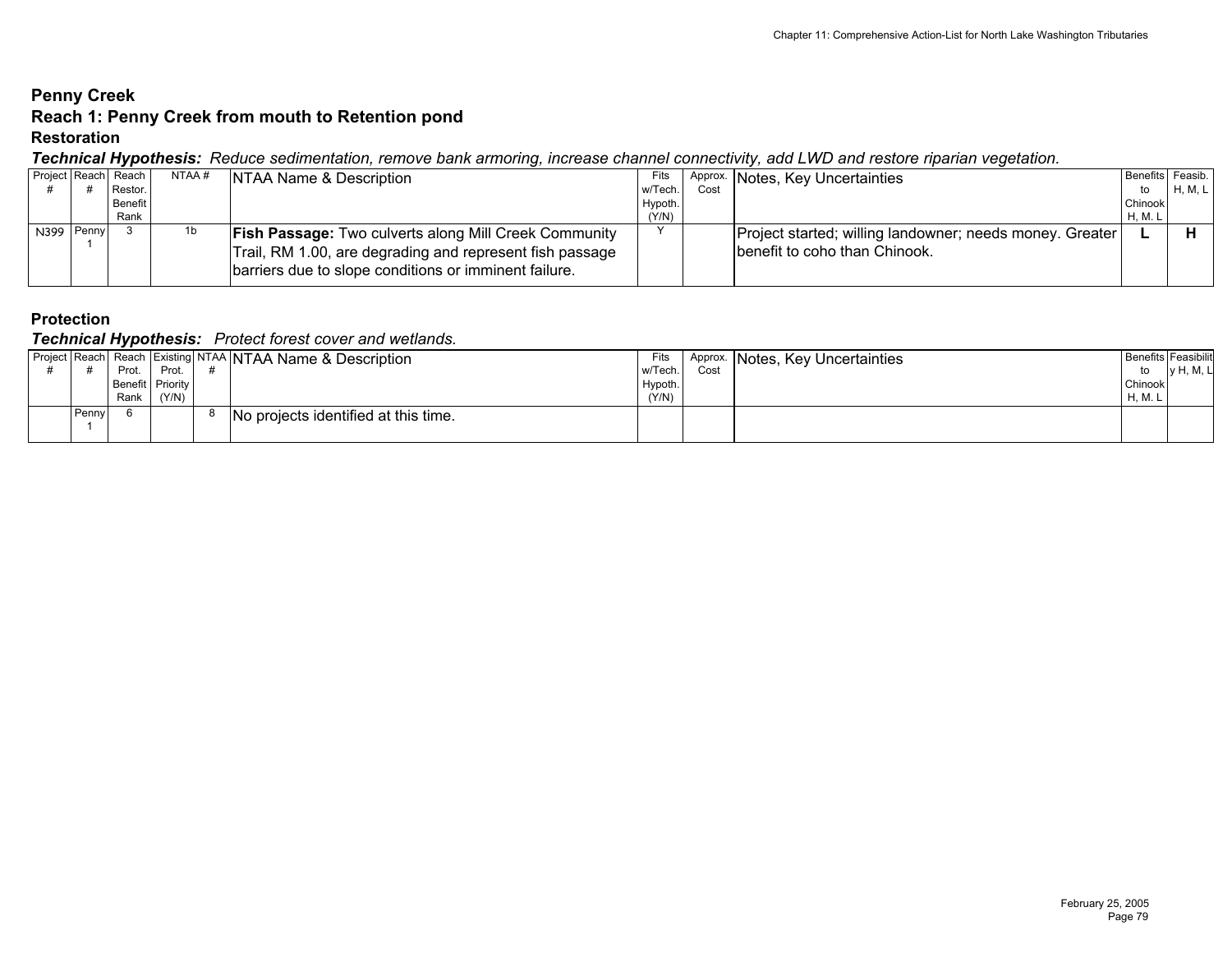# **Preliminary DRAFT North Lake Washington Chinook Population - Tier 2 - Initial Habitat Project List Includes Potential Restoration and Protection Projects by Reach. Little Bear Creek Subarea Reaches 1-12 Plus Great Dane Creek Reaches 1-2**

# **Reach 1: Little Bear from mouth to 132nd Avenue NE Crossing (City of Woodinville)**

## **Restoration**

*Technical Hypothesis: Mouth to 522 has greatest potential for restoration. Reduce sedimentation, increase pools, add LWD, increase channel connectivity, reduce bank armoring and restore riparian vegetation.*

|      | Project Reach Reach        | NTAA # | NTAA Name & Description                                                                                                                                                                                                                                             | Fits                       | Approx. | Notes, Key Uncertainties                                                                                          | Benefits Feasib.               |         |
|------|----------------------------|--------|---------------------------------------------------------------------------------------------------------------------------------------------------------------------------------------------------------------------------------------------------------------------|----------------------------|---------|-------------------------------------------------------------------------------------------------------------------|--------------------------------|---------|
|      | Restor.<br>Benefit<br>Rank |        |                                                                                                                                                                                                                                                                     | w/Tech<br>Hypoth.<br>(Y/N) | Cost    |                                                                                                                   | to<br>Chinook<br><b>H, M.L</b> | H, M, L |
| N400 |                            | new    | <b>Plant Riparian Vegetation:</b> Plant riparian vegetation<br>where possible in Reach 1, particularly in area where<br>there is some existing vegetation; consider options for<br>artificial shading of reach given how constrained<br>opportunities are in reach. |                            |         | Reach 1 is heavily armored, very constrained with<br>vertical walls and very little room for riparian vegetation. | M                              |         |

### **Protection**

### *Technical Hypothesis: Protect forest cover and wetlands.*

|  | Prot. | Prot.                     | Project Reach Reach Existing NTAA NTAA Name & Description | Fits<br>w/Tech.  | Approx.<br>Cost | Notes, Key Uncertainties | Benefits Feasib.   | H, M, L |
|--|-------|---------------------------|-----------------------------------------------------------|------------------|-----------------|--------------------------|--------------------|---------|
|  | Rank  | Benefit Priority<br>(Y/N) |                                                           | Hypoth.<br>(Y/N) |                 |                          | Chinook<br>H, M. L |         |
|  |       |                           | No projects are identified at this time.                  |                  |                 |                          |                    |         |

## **Reach 2: Little Bear from 132nd Avenue NE (City of Woodinville) to Hwy 522 Crossing**

## **Restoration**

*Technical Hypothesis: Mouth to 522 has greatest potential for restoration. Reduce sedimentation, increase pools, add LWD, increase channel connectivity, reduce bank armoring and restore riparian vegetation.*

| Project Reach Reach | Restor. | NTAA# | NTAA Name & Description                                                                                                                     | Fits<br>w/Tech | Approx.<br>Cost | Notes, Key Uncertainties                                                                                                                                                                                                                               | <b>Benefits</b><br>to | Feasib.<br>H, M, L |
|---------------------|---------|-------|---------------------------------------------------------------------------------------------------------------------------------------------|----------------|-----------------|--------------------------------------------------------------------------------------------------------------------------------------------------------------------------------------------------------------------------------------------------------|-----------------------|--------------------|
|                     | Benefit |       |                                                                                                                                             | Hypoth.        |                 |                                                                                                                                                                                                                                                        | Chinook               |                    |
|                     | Rank    |       |                                                                                                                                             | (Y/N)          |                 |                                                                                                                                                                                                                                                        | <b>H, M. L</b>        |                    |
| N401                |         | 1a    | Fish Passage Benefiting Chinook: 132nd Avenue NE,<br>RM .45, City of Woodinville; is a low flow blockage.                                   |                | \$100,000       | Permits obtained. Was funded, but Woodinville unable<br>to reach agreement with private landowner so funding<br>Ireallocated to 134th Ave NE culvert. However there is a<br>new, willing property owner, so the feasibility has greatly<br>lincreased. | н                     |                    |
| N402                |         | 1b    | <b>Fish Passage Benefiting Chinook: 134th Avenue NE</b><br>(three cement pipes, broken), RM 0.5, City of Woodinville;<br>low flow blockage. |                | \$200,000       | Project funded. Construction expected 2005.                                                                                                                                                                                                            | н                     |                    |
| N403                |         | new   | Restore Riparian Area in Reach 2: Restore riparian<br>vegetation up to 522 and add LWD.                                                     |                |                 |                                                                                                                                                                                                                                                        | н                     | п.                 |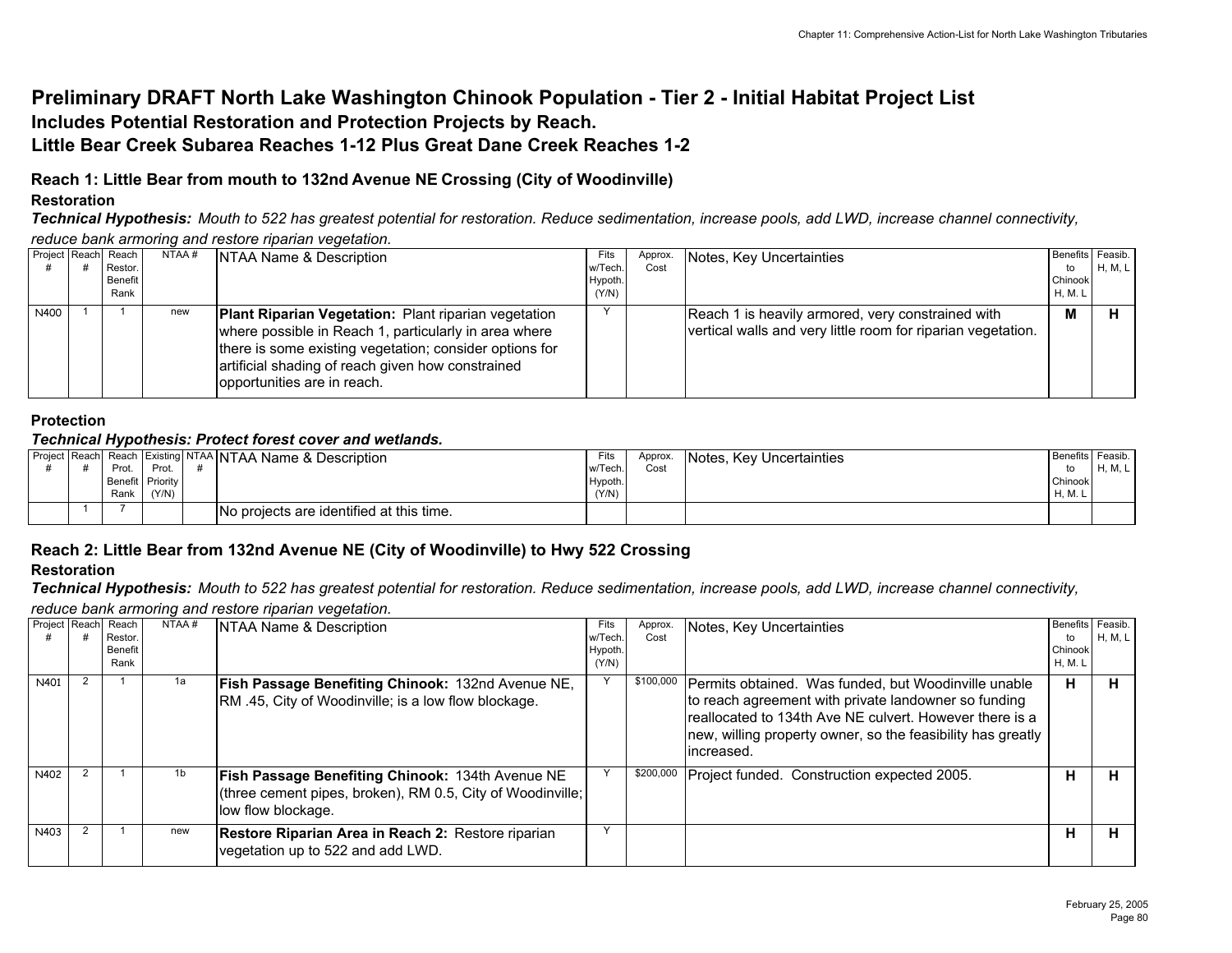| N404 |  | new | Add Water Quality and Retention/Detention Facilities:<br>Construct water quality treatment and retention/detention<br>stormwater facilities for 522 at 195th as part of road<br>widdening project. Do in way that protects the creek<br>corridor. |  |                                                                                                                                                                                                           |   | п. |
|------|--|-----|---------------------------------------------------------------------------------------------------------------------------------------------------------------------------------------------------------------------------------------------------|--|-----------------------------------------------------------------------------------------------------------------------------------------------------------------------------------------------------------|---|----|
| N405 |  | new | Add Large Woody Debris at Downstream End Reach<br>2: Use bioengineering techniques using large woody<br>debris to stabilize bank near existing restaurant as<br>alernative to bank armoring.                                                      |  | Restaurant owner concerned about bank erosion and<br>willing to use bioengineering techniques. There is a<br>concern about not having lwd block downstream culvert.<br>Will need to considered in design. | M | н  |

## *Technical Hypothesis: Protect forest cover and wetlands.*

|      |       |                  | Project Reach Reach Existing NTAA NTAA Name & Description     | Fits    | Approx. | Notes, Key Uncertainties                                                                                                                                                                            | Benefits Feasib. |         |
|------|-------|------------------|---------------------------------------------------------------|---------|---------|-----------------------------------------------------------------------------------------------------------------------------------------------------------------------------------------------------|------------------|---------|
|      | Prot. | Prot.            |                                                               | w/Tech. | Cost    |                                                                                                                                                                                                     | to               | H, M, L |
|      |       | Benefit Priority |                                                               | Hypoth. |         |                                                                                                                                                                                                     | Chinook          |         |
|      | Rank  | (Y/N)            |                                                               | (Y/N)   |         |                                                                                                                                                                                                     | H. M. L          |         |
| N406 |       |                  | <b>Protect Riparian Area in Reach 2:</b> Area is partially in |         |         | Parcel No. 9517100250 just east of 134th Avenue NE is                                                                                                                                               | н                |         |
|      |       |                  | public ownership.                                             |         |         | owned by the City and Parcel No. 9517100220 just west<br>of 134th Avenue NE is owned by the WSDOT. LBC also<br>meanders in and out of WSDOT right of way near the SR<br>1522/NE 195th Street ramps. |                  |         |

### **Reach 3: Little Bear from Hwy 522 Crossing to confluence with Rowlins Creek Restoration**

*Technical Hypothesis: Reduce sedimentation, increase pools, add LWD, increase channel connectivity, reduce bank armoring and restore riparian vegetation.*

|      | Project Reach Reach<br>Restor.<br>Benefit<br>Rank | NTAA# | NTAA Name & Description                                                                                                                                                  | Fits<br>w/Tech<br>Hypoth.<br>(Y/N) | Approx.<br>Cost | Notes, Key Uncertainties | Benefits Feasib.<br>to<br>Chinook<br>H, M. L | H, M, L |
|------|---------------------------------------------------|-------|--------------------------------------------------------------------------------------------------------------------------------------------------------------------------|------------------------------------|-----------------|--------------------------|----------------------------------------------|---------|
| N407 |                                                   | 1c.   | <b>Fish Passage Benefiting Chinook: NE 195th Street,</b><br>degraded vortex weir, RM 1.8, City of Woodinville; low<br><b>Iflow barrier.</b>                              |                                    | \$80,000        |                          | н                                            | H/M     |
| N408 |                                                   | new   | Add Large Woody Debris in Reach 3: From 195th to<br>house, reach is publically owned. Add large woody<br>debris, remove invasive plants and underplant with<br>conifers. |                                    |                 |                          | н                                            |         |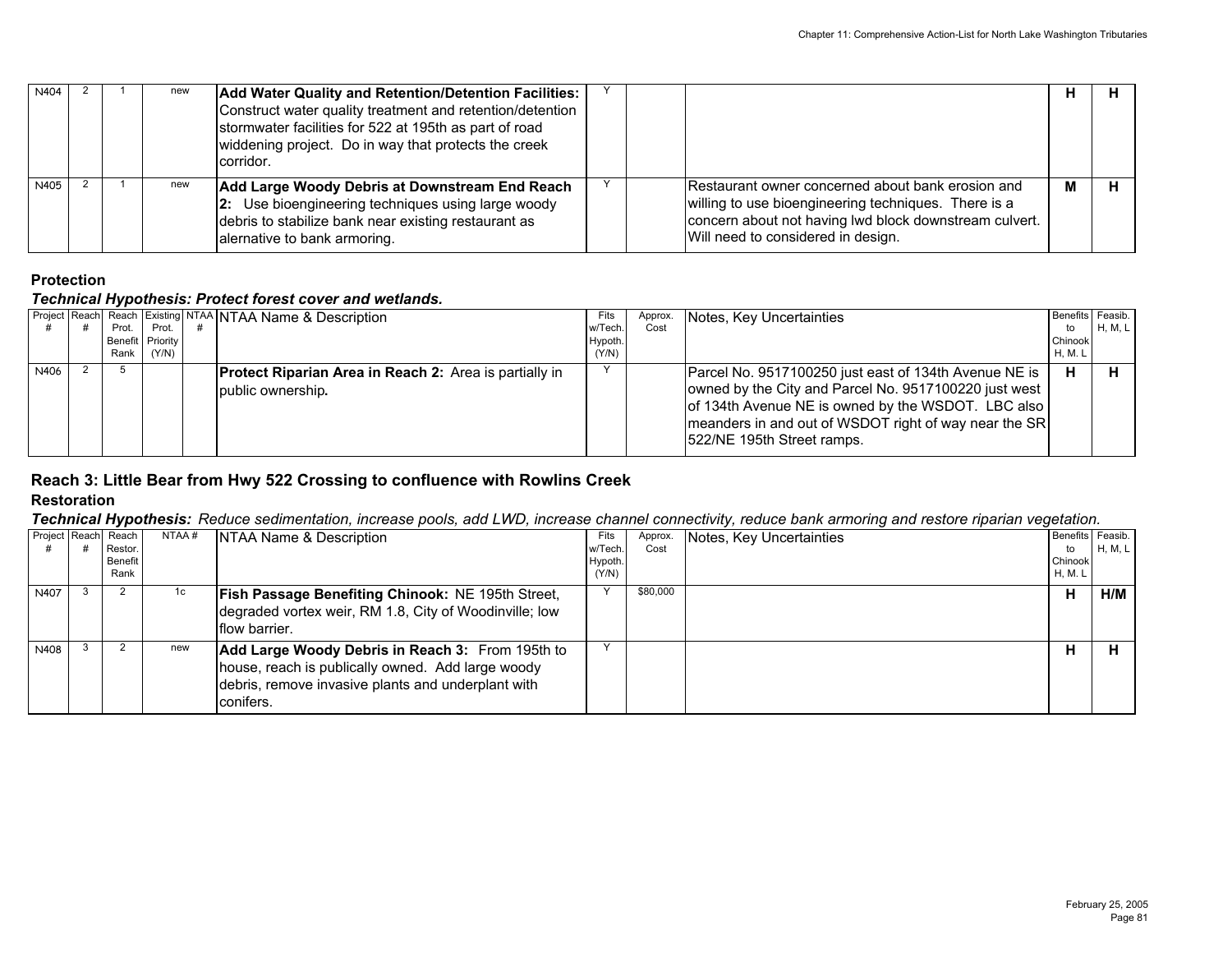#### *Technical Hypothesis: Protect forest cover and wetlands.*

|  |      |                  | Project Reach Reach Existing NTAA NTAA Name & Description | Fits    | Approx. | Notes, Key Uncertainties | <b>Benefits Feasib.</b> |         |
|--|------|------------------|-----------------------------------------------------------|---------|---------|--------------------------|-------------------------|---------|
|  | Prot | Prot             |                                                           | w/Tech. | Cost    |                          |                         | H, M, L |
|  |      | Benefit Priority |                                                           | Hypoth. |         |                          | Chinook                 |         |
|  | Rank | (Y/N)            |                                                           | (Y/N)   |         |                          | H, M. L                 |         |
|  |      |                  | No projects are identified at this time.                  |         |         |                          |                         |         |

### **Reach 4: Little Bear from confluence with Rowlins Creek to begin industrial reach**

#### **Restoration**

*Technical Hypothesis: Reduce sedimentation, increase pools, add LWD, increase channel connectivity, reduce bank armoring and restore riparian vegetation.*

|      | Project Reach Reach | NTAA # | NTAA Name & Description                            | Fits    | Approx. | Notes, Key Uncertainties                                  | Benefits Feasib. |         |
|------|---------------------|--------|----------------------------------------------------|---------|---------|-----------------------------------------------------------|------------------|---------|
|      | Restor.             |        |                                                    | w/Tech  | Cost    |                                                           | to               | H, M, L |
|      | Benefit             |        |                                                    | Hypoth. |         |                                                           | Chinook          |         |
|      | Rank                |        |                                                    | (Y/N)   |         |                                                           | H, M. L          |         |
| N409 |                     | new    | Add Large Woody Debris in Reach 4: Add large woody |         |         | Reach is forested, mostly glide habitat. Culvert at 205th |                  |         |
|      |                     |        | debris in this privately owned reach.              |         |         | could be an obstruction. Need to address in project       |                  |         |
|      |                     |        |                                                    |         |         | design.                                                   |                  |         |

## **Protection**

#### *Technical Hypothesis: Protect forest cover and wetlands.*

|      |                  |       | Project Reach Reach Existing NTAA NTAA Name & Description                                                            | Fits   | Approx. | Notes, Key Uncertainties                       | Benefits Feasib. |         |
|------|------------------|-------|----------------------------------------------------------------------------------------------------------------------|--------|---------|------------------------------------------------|------------------|---------|
|      | Prot.            | Prot. |                                                                                                                      | w/Tech | Cost    |                                                | to               | H, M, L |
|      | Benefit Priority |       |                                                                                                                      | Hypoth |         |                                                | Chinook          |         |
|      | Rank             | (Y/N) |                                                                                                                      | (Y/N)  |         |                                                | <b>H, M. L</b>   |         |
| N410 |                  |       | new   Protect Riparian Wetland adjacent to Industrial Park:                                                          |        |         | Area proposed for development/possible rezone. |                  |         |
|      |                  |       | Protect riparian wetland adjacent to industrial park, east<br>of 58th, through conservation easement or acquisition. |        |         |                                                |                  |         |

#### **Reach 5: Little Bear from begin industrial reach (Alpine Rocky Industrial) to confluence Howell Creek (top of industrial area) Restoration**

*Technical Hypothesis: Reduce fine sediment inputs, add LWD, restore riparian conditions, reduce channel confinement.*

| Project Reach | Reach<br>Restor.       | NTAA# | NTAA Name & Description                                                                                                                                                                                                                 | Fits<br>w/Tech  | Approx.<br>Cost | Notes, Key Uncertainties                                                                        | to                 | Benefits Feasib.<br>H, M, L |
|---------------|------------------------|-------|-----------------------------------------------------------------------------------------------------------------------------------------------------------------------------------------------------------------------------------------|-----------------|-----------------|-------------------------------------------------------------------------------------------------|--------------------|-----------------------------|
|               | <b>Benefit</b><br>Rank |       |                                                                                                                                                                                                                                         | Hypoth<br>(Y/N) |                 |                                                                                                 | Chinook<br>H. M. L |                             |
| N411          |                        | new   | <b>Creek Restoration at Alphine Rockeries: Snohomish</b><br>County project to work with Alphine Rockeries to restore<br>riparian vegetation, add large woody debris and potentially<br>reconfigure stream channel on 800 ft. of stream. |                 |                 | Construction to start in 2005. Partially funded. Concern<br>about low IBI scores in this reach. | н                  |                             |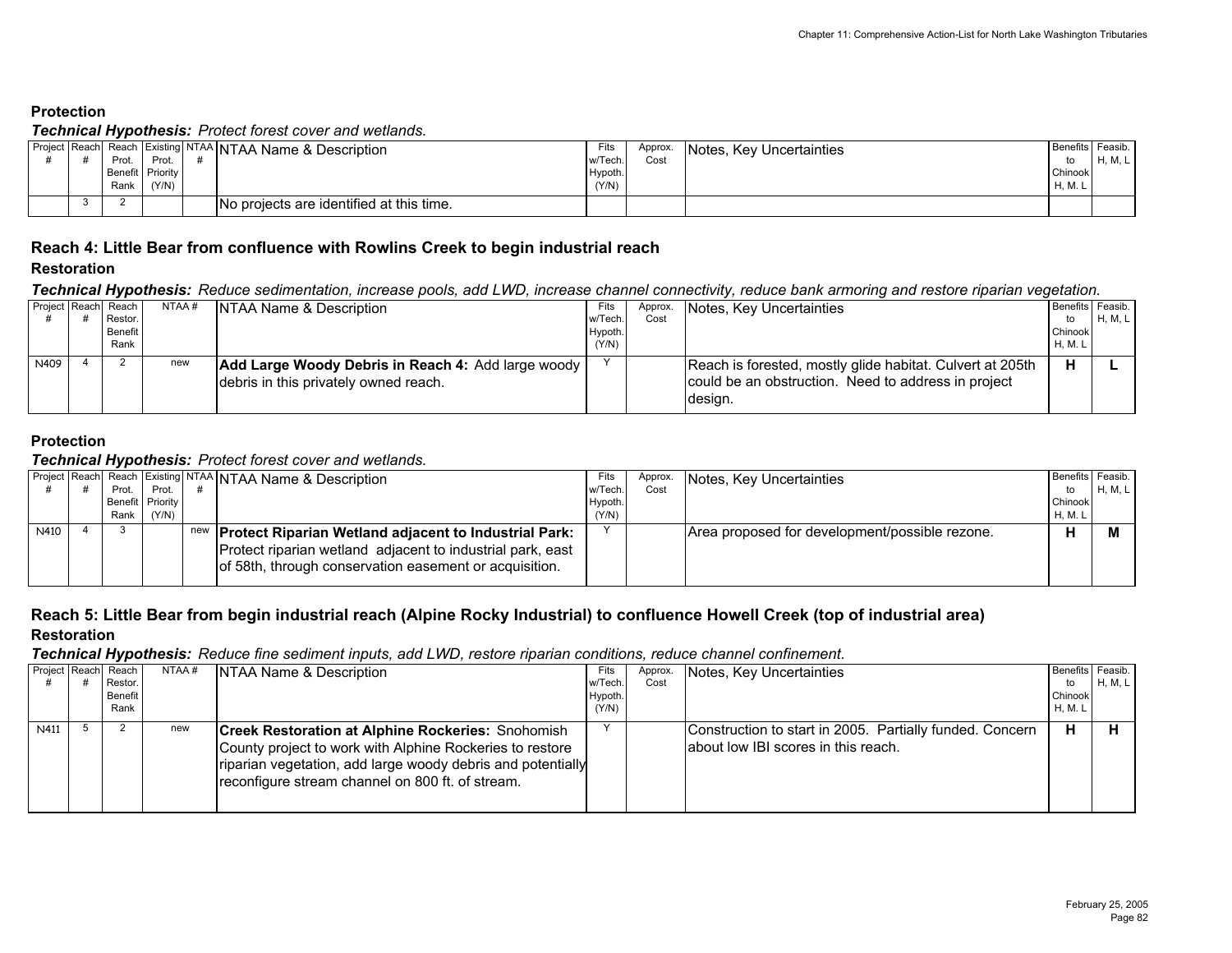| N412 |  | new | Improve Water Quality in Reach 5: Snohomish County<br>to continue to work with business owners in reach 5 of<br>ILittle Bear Creek and on Howell Creek to use BMPs to |  | Concern about low IBI scores in this reach. |  |
|------|--|-----|-----------------------------------------------------------------------------------------------------------------------------------------------------------------------|--|---------------------------------------------|--|
|      |  |     | limprove water quality.                                                                                                                                               |  |                                             |  |

#### *Technical Hypothesis: Protect forest cover and wetlands.*

|  |      |                  | Project Reach Reach Existing NTAA NTAA Name & Description | Fits    | Approx. | Notes, Key Uncertainties | Benefits Feasib. |               |
|--|------|------------------|-----------------------------------------------------------|---------|---------|--------------------------|------------------|---------------|
|  | Prot | Prot.            |                                                           | w/Tech. | Cost    |                          |                  | <b>M</b><br>- |
|  |      | Benefit Priority |                                                           | Hypoth. |         |                          | Chinook          |               |
|  | Rank | (Y/N)            |                                                           | (Y/N)   |         |                          | H, M. L          |               |
|  |      |                  | No projects are identified at this time.                  |         |         |                          |                  |               |

#### **Reach 6: Little Bear from confluence Howell Creek (top of industrial area) to Canyon Park Culvert (228th) (Brightwater site) Restoration**

#### *Technical Hypothesis: Reduce sedimentation, increase pools, add LWD, increase channel connectivity, reduce bank armoring and restore riparian vegetation.*

|      | Project Reach Reach | NTAA # | <b>NTAA Name &amp; Description</b>                        | Fits    | Approx. | Notes, Key Uncertainties | Benefits Feasib. |         |
|------|---------------------|--------|-----------------------------------------------------------|---------|---------|--------------------------|------------------|---------|
|      | Restor.             |        |                                                           | w/Tech. | Cost    |                          | to               | H, M, L |
|      | Benefit             |        |                                                           | Hypoth. |         |                          | Chinook          |         |
|      | Rank                |        |                                                           | (Y/N)   |         |                          | H, M. L          |         |
| N413 |                     | new    | <b>Flood Buyout and Restoration:</b> At downstream end of |         |         | Willing landowner.       |                  |         |
|      |                     |        | Reach 6, buyout frequently flooded home, add large        |         |         |                          |                  |         |
|      |                     |        | woody debris and restore riparian vegetation.             |         |         |                          |                  |         |

#### **Protection**

#### *Technical Hypothesis: Protect forest cover and wetlands.*

|  | . .   |                  | Project Reach Reach Existing NTAA NTAA Name & Description | Fits    | Approx. | Notes, Key Uncertainties | Benefits Feasib. |         |
|--|-------|------------------|-----------------------------------------------------------|---------|---------|--------------------------|------------------|---------|
|  | Prot. | Prot             |                                                           | w/Tech. | Cost    |                          |                  | H, M, L |
|  |       | Benefit Priority |                                                           | Hypoth. |         |                          | Chinook          |         |
|  | Rank  | (Y/N)            |                                                           | (Y/N)   |         |                          | H, M. L          |         |
|  |       |                  | No projects are identified at this time.                  |         |         |                          |                  |         |

## **Reach 7: Little Bear from Canyon Park Culvert (228th) (upstream end of potential Brightwater site) to confluence with Cutthroat Creek (RB trib) Restoration**

*Technical Hypothesis: Reduce sedimentation, increase pools, add LWD, increase channel connectivity, reduce bank armoring and restore riparian vegetation.*

|      | Project Reach Reach | NTAA# | <b>NTAA Name &amp; Description</b>                                                                                     | Fits    | Approx. | Notes, Key Uncertainties | Benefits Feasib. |         |
|------|---------------------|-------|------------------------------------------------------------------------------------------------------------------------|---------|---------|--------------------------|------------------|---------|
|      | Restor.             |       |                                                                                                                        | w/Tech  | Cost    |                          | to               | H, M, L |
|      | <b>Benefit</b>      |       |                                                                                                                        | Hypoth. |         |                          | Chinook          |         |
|      | Rank                |       |                                                                                                                        | (Y/N)   |         |                          | H, M. L          |         |
| N414 |                     | new   | <b>Work with Landowners to Restore Riparian Area:</b>                                                                  |         |         |                          | п                |         |
|      |                     |       | most of Reach 7 is privately owned, work with landowners<br>to restore riparian vegetation and add large woody debris. |         |         |                          |                  |         |
|      |                     |       |                                                                                                                        |         |         |                          |                  |         |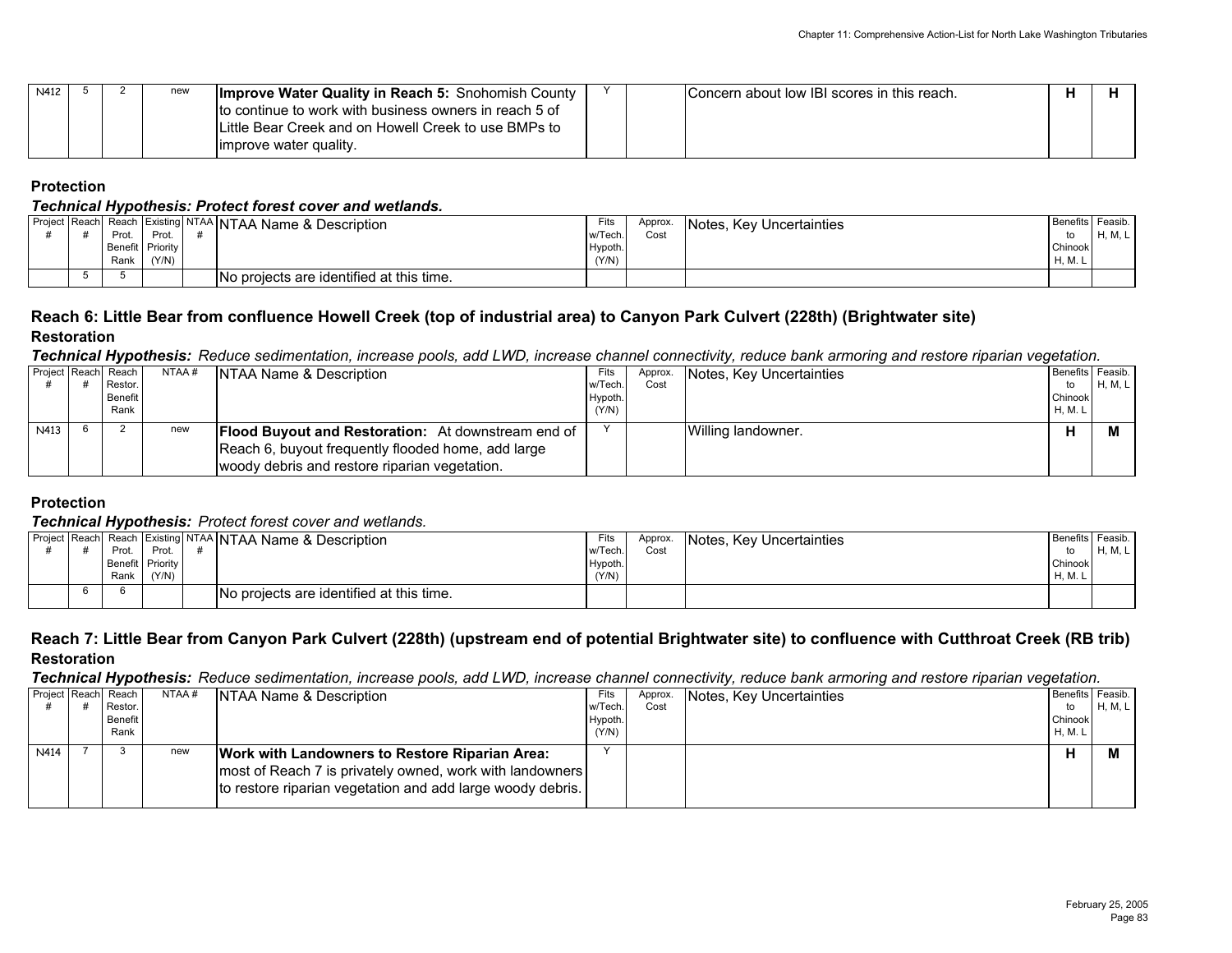| N415 |  | new | <b>Floodplain Restoration Adjacent to Route 9: Acquire</b><br>conservation easements on property where Little Bear<br>Creek is close to Route 9 and conduct floodplain<br>restoration to remeander creek in its natural floodplain. |  | Maybe could be done as part of Route 9 widdening. | н   | H/M |
|------|--|-----|-------------------------------------------------------------------------------------------------------------------------------------------------------------------------------------------------------------------------------------|--|---------------------------------------------------|-----|-----|
| N416 |  | 2b  | <b>Fish Passage Barrier Low in Cutthroat Creek: Improve  </b><br>fish passage at privately owned barrier in lower reach of<br>Cutthroat Creek. May benefit juvenile Chinook (not<br>documented).                                    |  |                                                   | M/L |     |

### *Technical Hypothesis: Protect forest cover and wetlands.*

|      | . .              |       |                                                                                                                                   |         |         |                                                     |                  |         |
|------|------------------|-------|-----------------------------------------------------------------------------------------------------------------------------------|---------|---------|-----------------------------------------------------|------------------|---------|
|      |                  |       | Project   Reach   Reach   Existing   NTAA   NTAA Name & Description                                                               | Fits    | Approx. | Notes, Key Uncertainties                            | Benefits Feasib. |         |
|      | Prot.            | Prot. |                                                                                                                                   | w/Tech  | Cost    |                                                     | to               | H, M, L |
|      | Benefit Priority |       |                                                                                                                                   | Hypoth. |         |                                                     | Chinook          |         |
|      | Rank             | (Y/N) |                                                                                                                                   | (Y/N)   |         |                                                     | <b>H, M. L</b>   |         |
| N417 |                  |       | new <b>Protect Undeveloped Forested Parcels:</b> Protect                                                                          |         |         | Issue with sediment source on property and possible | н                |         |
|      |                  |       | forested, undeveloped parcels in Reach 7 west of Little<br>Bear Creek. Includes large wetland complex and<br>groundwater sources. |         |         | clearing and grading violations.                    |                  |         |

### **Reach 8: Little Bear from confluence with Cutthroat Creek (LB trib) to confluence with Great Dane Creek (LB trib) Restoration**

### *Technical Hypothesis: Reduce sedimentation, increase pools, add LWD, increase channel connectivity, reduce bank armoring and restore riparian vegetation.*

|      | - -<br>Project Reach Reach | NTAA # | NTAA Name & Description                                    | Fits    | Approx. | Notes, Key Uncertainties       | Benefits Feasib. |         |
|------|----------------------------|--------|------------------------------------------------------------|---------|---------|--------------------------------|------------------|---------|
|      | Restor.                    |        |                                                            | w/Tech  | Cost    |                                | to               | H, M, L |
|      | Benefit                    |        |                                                            | Hypoth. |         |                                | Chinook          |         |
|      | Rank                       |        |                                                            | (Y/N)   |         |                                | H, M. L          |         |
| N418 |                            | new    | <b>Restore Riparian Area in Reach 8:</b> Work with private |         |         | May have unwilling land owner. |                  | M/L     |
|      |                            |        | property owners to add large woody debris and restore      |         |         |                                |                  |         |
|      |                            |        | riparian vegetation in Reach 8.                            |         |         |                                |                  |         |

#### **Protection**

|      |      |                  | <sub>I</sub> Project Reach Reach Existing NTAA NTAA Name & Description | Fits    | Approx. | Notes, Key Uncertainties | Benefits Feasib. |         |
|------|------|------------------|------------------------------------------------------------------------|---------|---------|--------------------------|------------------|---------|
|      | Prot | Prot.            |                                                                        | w/Tech. | Cost    |                          | to               | H, M, L |
|      |      | Benefit Priority |                                                                        | Hypoth. |         |                          | Chinook          |         |
|      | Rank | (Y/N)            |                                                                        | (Y/N)   |         |                          | H, M. L          |         |
| N419 |      |                  | new <b>Protect Forest Cover in Reach 8:</b> Seek conservation          |         |         |                          |                  | M/L     |
|      |      |                  | leasements on undeveloped forested parcels in reach to                 |         |         |                          |                  |         |
|      |      |                  | protect existing forest cover.                                         |         |         |                          |                  |         |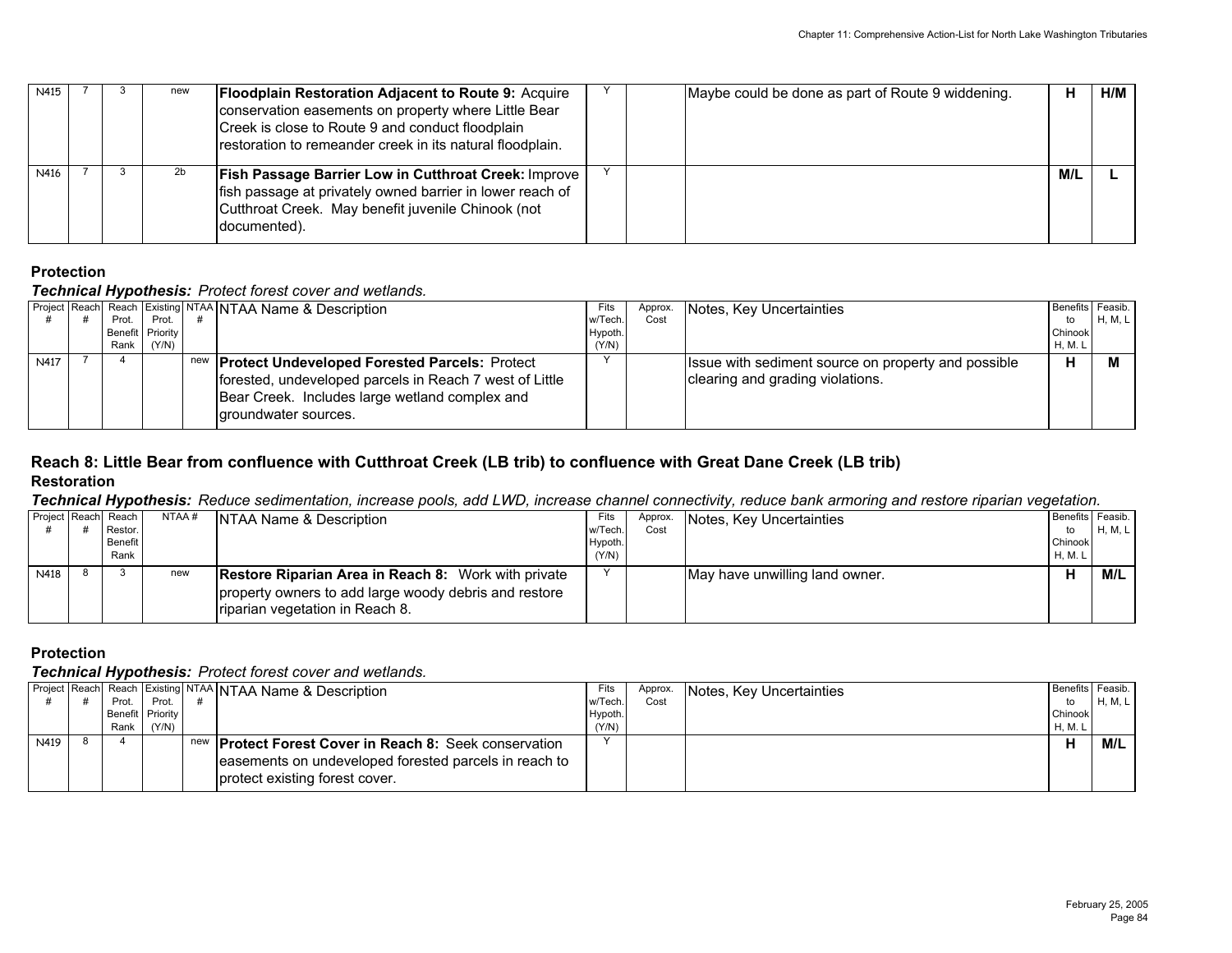## **Reach 9: Little Bear from confluence with Great Dane Creek (LB trib) to Little Bear Rd culvert Restoration**

|      |                     |       | recrimcar rivpothesis. Twouce seamlentation, increase pools, and LVVD, increase channel comfetting, requee bank annoing and restore manari vegetation. |         |         |                          |                  |         |
|------|---------------------|-------|--------------------------------------------------------------------------------------------------------------------------------------------------------|---------|---------|--------------------------|------------------|---------|
|      | Project Reach Reach | NTAA# | <b>INTAA Name &amp; Description</b>                                                                                                                    | Fits    | Approx. | Notes, Key Uncertainties | Benefits Feasib. |         |
|      | Restor.             |       |                                                                                                                                                        | w/Tech  | Cost    |                          | to               | H, M, L |
|      | <b>Benefit</b>      |       |                                                                                                                                                        | Hypoth. |         |                          | Chinook          |         |
|      | Rank                |       |                                                                                                                                                        | (Y/N)   |         |                          | H, M. L          |         |
| N420 |                     | new   | <b>Fish Passage:</b> Replace failing culvert of creosote logs<br>lunder SR 524. Is a water quality problem.                                            |         |         |                          | M/L              |         |

#### *Technical Hypothesis: Reduce sedimentation, increase pools, add LWD, increase channel connectivity, reduce bank armoring and restore riparian vegetation.*

### **Protection**

#### *Technical Hypothesis: Protect forest cover and wetlands.*

|      | Prot.  | Prot.            |    | Project   Reach   Reach   Existing   NTAA   NTAA Name & Description | Fits<br>w/Tech. | Approx.<br>Cost | Notes, Key Uncertainties                   | Benefits Feasib.<br>to | <b>H, M, L</b> |
|------|--------|------------------|----|---------------------------------------------------------------------|-----------------|-----------------|--------------------------------------------|------------------------|----------------|
|      |        | Benefit Priority |    |                                                                     | Hypoth.         |                 |                                            | Chinook                |                |
|      | Rank I | (Y/N)            |    |                                                                     | (Y/N)           |                 |                                            | H, M. L                |                |
| N421 |        |                  | 3c | <b>Forest Cover Protection: Maltby Road property, five</b>          |                 |                 |                                            |                        |                |
|      |        |                  |    | parcels totaling 35 acres of mature second-growth upland            |                 |                 |                                            |                        |                |
|      |        |                  |    | forest, without critical areas protection.                          |                 |                 |                                            |                        |                |
|      |        |                  |    |                                                                     |                 |                 |                                            |                        |                |
| N422 |        |                  |    | new   Forest Cover, Wetland Protection: Protect large,              |                 |                 | For sale. Potential WDOT mitigation funds. | н                      |                |
|      |        |                  |    | undeveloped forested wetland on both Little Bear and                |                 |                 |                                            |                        |                |
|      |        |                  |    | Great Dane Creeks. Approximately 100 acres including                |                 |                 |                                            |                        |                |
|      |        |                  |    | 10 parcels. Also listed under Great Dane Creek Reach 1.             |                 |                 |                                            |                        |                |
|      |        |                  |    |                                                                     |                 |                 |                                            |                        |                |

#### **Reach 10: Little Bear from Little Bear Rd culvert to 51st St culvert Restoration**

*Technical Hypothesis: Reduce sedimentation, increase pools, add LWD, increase channel connectivity, reduce bank armoring and restore riparian vegetation.*

| Project Reach Reach |    |                | NTAA# | <b>NTAA Name &amp; Description</b>                     | Fits    | Approx. | Notes, Key Uncertainties | Benefits Feasib. |         |
|---------------------|----|----------------|-------|--------------------------------------------------------|---------|---------|--------------------------|------------------|---------|
|                     |    | Restor.        |       |                                                        | w/Tech  | Cost    |                          | to               | H, M, L |
|                     |    | <b>Benefit</b> |       |                                                        | Hypoth  |         |                          | Chinook          |         |
|                     |    | Rank           |       |                                                        | (Y/N)   |         |                          | H, M. L          |         |
| N423                | 10 |                | 1e    | <b>Fish Passage: 51st Ave. NE, RM 6.5, Snohomish</b>   | $\cdot$ |         |                          | M/L              |         |
|                     |    |                |       | County Public Works; two partial fish barriers at high |         |         |                          |                  |         |
|                     |    |                |       | flows.                                                 |         |         |                          |                  |         |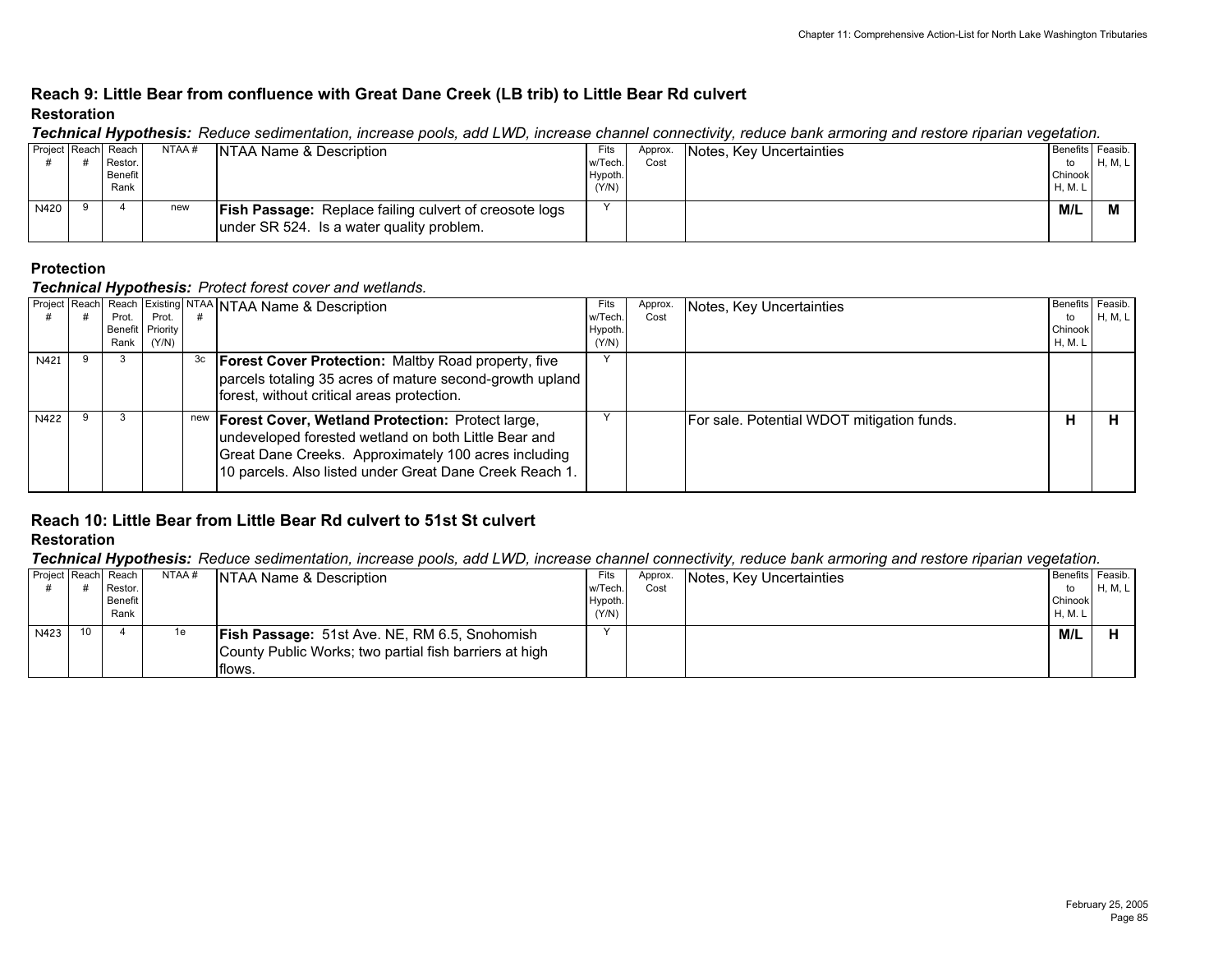#### *Technical Hypothesis: Protect forest cover and wetlands.*

|      |    | . .     |                  | Project Reach  Reach Existing NTAA   NTAA Name & Description                                                                                                                        | Fits    | Approx. | Notes, Key Uncertainties | Benefits Feasib. |         |
|------|----|---------|------------------|-------------------------------------------------------------------------------------------------------------------------------------------------------------------------------------|---------|---------|--------------------------|------------------|---------|
|      |    | Prot. I | Prot.            |                                                                                                                                                                                     | w/Tech. | Cost    |                          | to               | H, M, L |
|      |    |         | Benefit Priority |                                                                                                                                                                                     | Hypoth. |         |                          | Chinook          |         |
|      |    | Rank I  | (Y/N)            |                                                                                                                                                                                     | (Y/N)   |         |                          | H, M. L          |         |
| N424 | 10 |         |                  | new <b>Protect Riparian Wetland in Reach 10:</b> Protect                                                                                                                            |         |         |                          | н                |         |
|      |    |         |                  | undeveloped, forested wetlands (second growth forest) in  <br>reach covering approximately 110 acres and 10 parcels<br>owned by two landowners. Enhance with large woody<br>debris. |         |         |                          |                  |         |

## **Reach 11: Little Bear from 51st St culvert to 180th SE Culvert**

#### **Restoration**

*Technical Hypothesis: Reduce sedimentation, increase pools, add LWD, increase channel connectivity, reduce bank armoring and restore riparian vegetation.*

| Project Reach | Reach<br>Restor.<br>Benefit<br>Rank | NTAA# | NTAA Name & Description                                                                                                                                                                                                                                                                                           | Fits<br>with<br>Tech.<br>Hypoth.<br>(Y/N) | Approx.<br>Cost | Notes, Key Uncertainties | Benefits Feasib.<br>to<br>Chinook<br>H, M. L | <b>H, M, L</b> |
|---------------|-------------------------------------|-------|-------------------------------------------------------------------------------------------------------------------------------------------------------------------------------------------------------------------------------------------------------------------------------------------------------------------|-------------------------------------------|-----------------|--------------------------|----------------------------------------------|----------------|
| N425          | 6                                   | 8а    | Increase Channel Complexity and Floodplain<br>Connectivity - Enhance large woody debris recruitment<br>and fequency between 180th St. SE and Maltby Road - a<br>stream segment dominated by mixed forest riparian<br>conditions and high canopy cover but lacking an instream<br>abundance of large woody debris. |                                           |                 |                          | н                                            | H/M            |
| N426          |                                     |       | Fish Passage Benefiting Chinook: 180th Street SE,<br>RM 7.2, Snohomish County Public Works.                                                                                                                                                                                                                       |                                           |                 |                          | H/M                                          | н              |

### **Protection**

|      |         |                  |    | Project Reach Reach Existing NTAA NTAA Name & Description                                                                                                                                                                        | Fits    | Approx | Notes, Key Uncertainties           | Benefits Feasib. |         |
|------|---------|------------------|----|----------------------------------------------------------------------------------------------------------------------------------------------------------------------------------------------------------------------------------|---------|--------|------------------------------------|------------------|---------|
|      | Prot. I | Prot.            |    |                                                                                                                                                                                                                                  | w/Tech. | Cost   |                                    | to               | H, M, L |
|      |         | Benefit Priority |    |                                                                                                                                                                                                                                  | Hypoth. |        |                                    | Chinook          |         |
|      |         | Rank $(Y/N)$     |    |                                                                                                                                                                                                                                  | (Y/N)   |        |                                    | H, M. L          |         |
| N427 |         |                  | за | Little Bear Creek Headwater Forest: protect 88 acres of  <br>mature second-growth forest on right bank of Little Bear<br>Creek. Largest contiguious forested property remaining in<br>Little Bear watershed. Includes 5 parcels. |         |        | Near urban growth line. Expensive. | п                |         |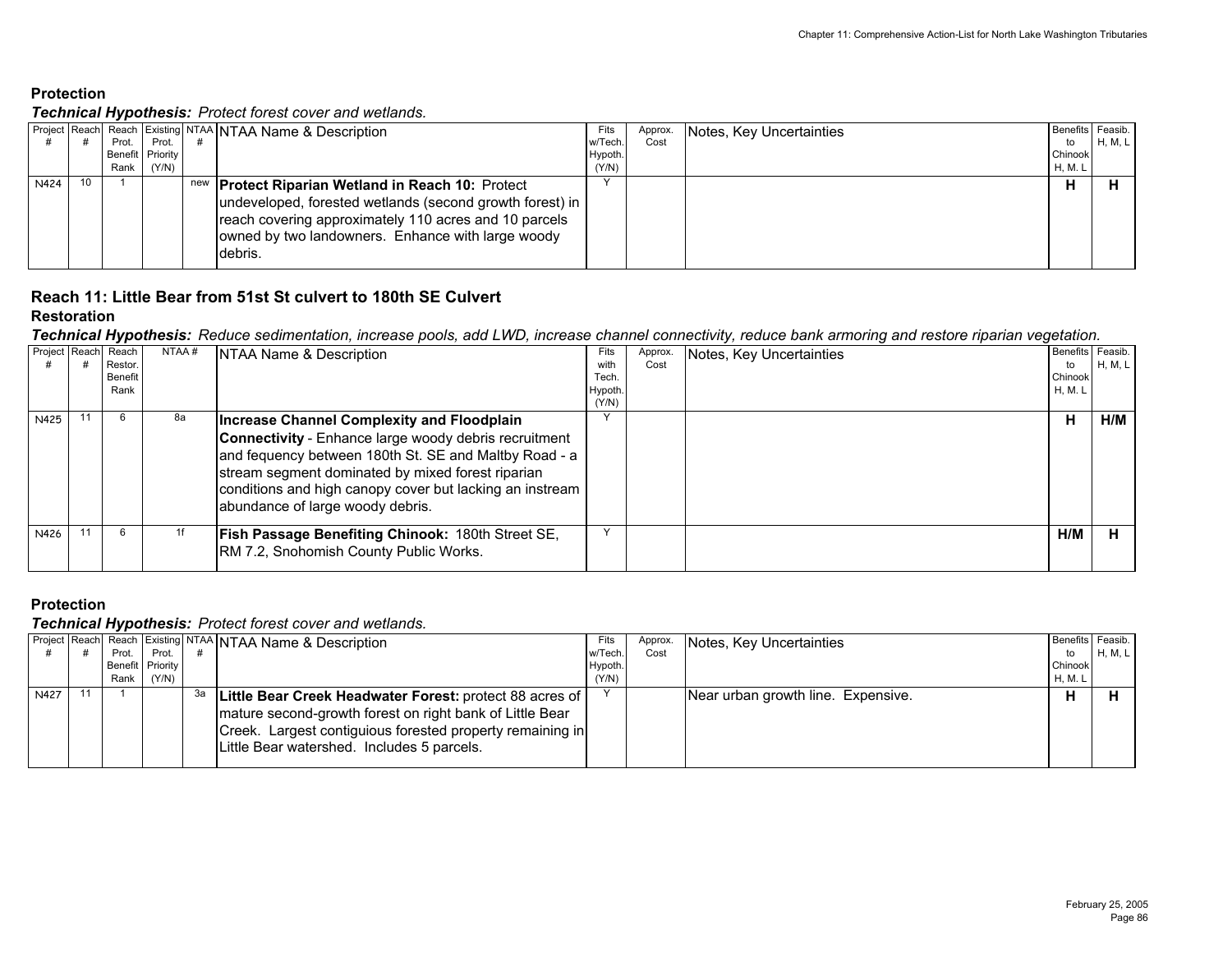## **Reach 12:Restoration**

#### *Technical Hypothesis: Reduce sedimentation, increase pools, add LWD, increase channel connectivity, reduce bank armoring and restore riparian vegetation.*

|      |    | Project Reach Reach I<br>Restor.<br>Benefit<br>Rank | NTAA # | NTAA Name & Description                                                                                                                                                                                                                            | Fits<br>w/Tech<br>Hypoth<br>(Y/N) | Approx.<br>Cost | Notes, Key Uncertainties | Benefits Feasib.<br>to<br>Chinook<br>H, M. L | H, M, L |
|------|----|-----------------------------------------------------|--------|----------------------------------------------------------------------------------------------------------------------------------------------------------------------------------------------------------------------------------------------------|-----------------------------------|-----------------|--------------------------|----------------------------------------------|---------|
| N428 | 12 | -6                                                  |        | Stormwater Improvements at 156th Street SE: Mitigate<br>Iheated stormwater effluent at 156th Street SE. Retrofit<br>retention/detention facilities and Silver Fir development<br>stormwater system to cool water and augment base<br>stream flows. |                                   |                 |                          |                                              |         |

## **Protection**

### *Technical Hypothesis: Protect forest cover and wetlands.*

|      |       |                  | Project Reach Reach Existing NTAA NTAA Name & Description                                                                                                                                                                                                                                                                                                                                                                                             | Fits   | Approx. | Notes, Key Uncertainties                                                                                             | Benefits Feasib. |                |
|------|-------|------------------|-------------------------------------------------------------------------------------------------------------------------------------------------------------------------------------------------------------------------------------------------------------------------------------------------------------------------------------------------------------------------------------------------------------------------------------------------------|--------|---------|----------------------------------------------------------------------------------------------------------------------|------------------|----------------|
|      | Prot. | Prot.            |                                                                                                                                                                                                                                                                                                                                                                                                                                                       | with   | Cost    |                                                                                                                      | to               | <b>H, M, L</b> |
|      |       | Benefit Priority |                                                                                                                                                                                                                                                                                                                                                                                                                                                       | Tech.  |         |                                                                                                                      | Chinook          |                |
|      | Rank  | (Y/N)            |                                                                                                                                                                                                                                                                                                                                                                                                                                                       | Hypoth |         |                                                                                                                      | H, M. L          |                |
| N429 |       |                  | [3b, 3e, Forest Cover Protection: Protect forested, headwater<br>wetlands from corner of 51st and 180th upstream<br>approximately 2 miles along Little Bear Creek through<br>conservation easements and acquisition. Includes three<br>wetland complexes totaling over 200 acres: 4 parcels<br>along 180th St. on mainstem; ~7 parcels along Trout<br>Stream from 180th to Interurban Blvd.; and 5 parcels north<br>lof 164th Street to 156th Street. |        |         | Benefits all of Little Bear Creek reaches for flow and cool<br>Itemperatures. More feasible if funds available soon. | $H+$             | H/M            |

## **Great Dane Creek**

## **Great Dane 1: Great Dane Creek from mouth to SR 524 crossing**

#### **Restoration**

*Technical Hypothesis: Reduce sedimentation, increase pools, add LWD, increase channel connectivity, reduce bank armoring and restore riparian vegetation.*

|                 | - -<br>Project Reach Reach<br>Restor.<br>Benefit<br>Rank | NTAA# | NTAA Name & Description                  | Fits<br>w/Tech.<br>Hypoth.<br>(Y/N) | Approx.<br>Cost | Notes, Key Uncertainties | Benefits Feasib.<br>to<br>Chinook<br><b>H, M. L</b> | H, M, I |
|-----------------|----------------------------------------------------------|-------|------------------------------------------|-------------------------------------|-----------------|--------------------------|-----------------------------------------------------|---------|
| GD <sub>1</sub> |                                                          |       | No projects are identified at this time. |                                     |                 |                          |                                                     |         |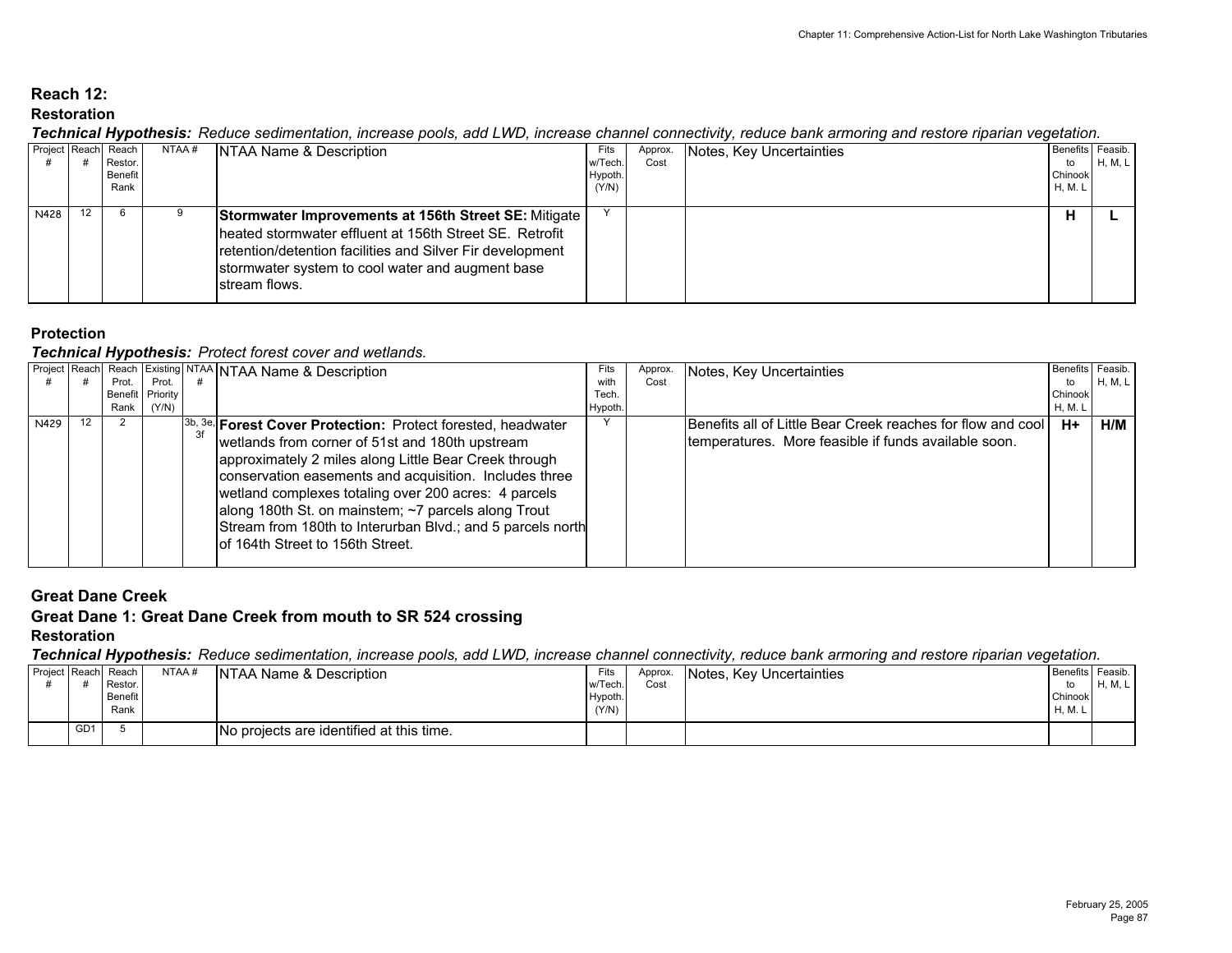#### *Technical Hypothesis: Protect forest cover and wetlands.*

|          | . .              |       | Project Reach Reach Existing NTAA NTAA Name & Description                                                                                                                                                             | Fits    | Approx. | Notes, Key Uncertainties                   | Benefits Feasib. |         |
|----------|------------------|-------|-----------------------------------------------------------------------------------------------------------------------------------------------------------------------------------------------------------------------|---------|---------|--------------------------------------------|------------------|---------|
|          | Prot.            | Prot. |                                                                                                                                                                                                                       | w/Tech. | Cost    |                                            | to               | H, M, L |
|          | Benefit Priority |       |                                                                                                                                                                                                                       | Hypoth. |         |                                            | Chinook          |         |
|          | Rank             | (Y/N) |                                                                                                                                                                                                                       | (Y/N)   |         |                                            | <b>H.M.L</b>     |         |
| N430 GD1 |                  |       | new <b>Forest Cover, Wetland Protection:</b> Protect large,<br>undeveloped forested wetland on both Little Bear and<br>Great Dane Creeks. Approximately 100 acres including<br>10 parcels. Also listed under Reach 9. |         |         | For sale. Potential WDOT mitigation funds. |                  |         |

## **Great Dane Creek SR 524 crossing**

#### **Restoration**

#### *Technical Hypothesis: Reduce sedimentation, increase pools, add LWD, increase channel connectivity, reduce bank armoring and restore riparian vegetation.*

| Project Reach Reach |               | Restor.         | NTAA# | NTAA Name & Description                  | Fits<br>w/Tech   | Approx.<br>Cost | Notes, Key Uncertainties | to                 | Benefits Feasib.<br>H, M, L |
|---------------------|---------------|-----------------|-------|------------------------------------------|------------------|-----------------|--------------------------|--------------------|-----------------------------|
|                     |               | Benefit<br>Rank |       |                                          | Hypoth.<br>(Y/N) |                 |                          | Chinook<br>H. M. L |                             |
|                     | GDan<br>e R 1 |                 | 1h    | No projects are identified at this time. |                  |                 |                          |                    |                             |

#### **Protection**

|             |                  |       | Project Reach Reach Existing NTAA NTAA Name & Description | Fits    | Approx. | Notes, Key Uncertainties | Benefits   Feasib. |         |
|-------------|------------------|-------|-----------------------------------------------------------|---------|---------|--------------------------|--------------------|---------|
|             | Prot.            | Prot. |                                                           | w/Tech  | Cost    |                          |                    | H, M, L |
|             | Benefit Priority |       |                                                           | Hypoth. |         |                          | Chinook            |         |
|             | Rank             | (Y/N) |                                                           | (Y/N)   |         |                          | H, M.              |         |
| <b>GDan</b> |                  |       | No projects are identified at this time.                  |         |         |                          |                    |         |
| e R 1       |                  |       |                                                           |         |         |                          |                    |         |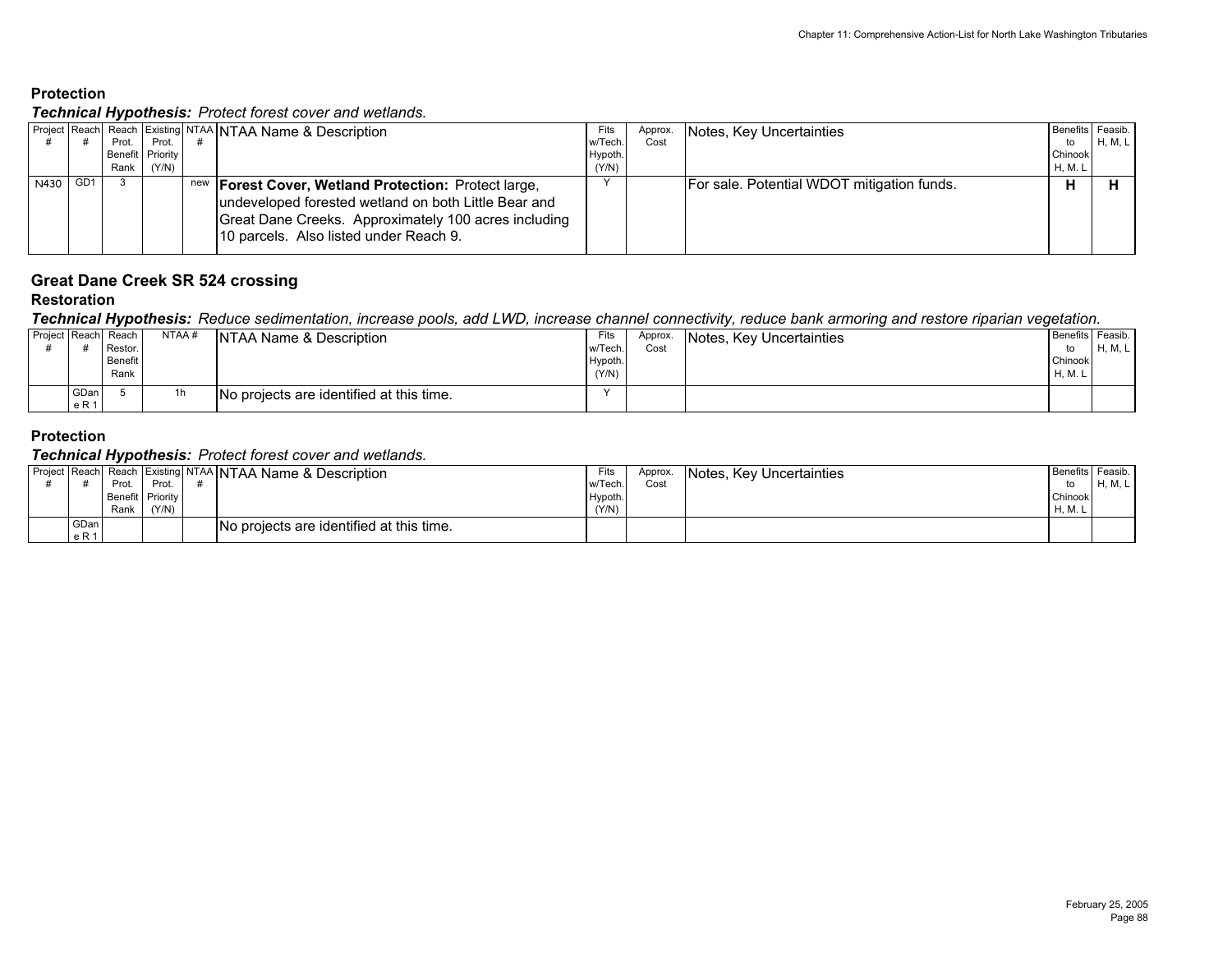### **Great Dane 2: Great Dane Creek from SR 524 crossing to upper extent coho potential (0.25 miles) Restoration**

*Technical Hypothesis: Reduce sedimentation, increase pools, add LWD, increase channel connectivity, reduce bank armoring and restore riparian vegetation.*

|                     |                 | . .            |       |                                          |         |         |                          |                  |         |
|---------------------|-----------------|----------------|-------|------------------------------------------|---------|---------|--------------------------|------------------|---------|
| Project Reach Reach |                 |                | NTAA# | NTAA Name & Description                  | Fits    | Approx. | Notes, Key Uncertainties | Benefits Feasib. |         |
|                     |                 | Restor.        |       |                                          | w/Tech. | Cost    |                          | to               | H, M, I |
|                     |                 | <b>Benefit</b> |       |                                          | Hypoth. |         |                          | Chinook          |         |
|                     |                 | Rank           |       |                                          | (Y/N)   |         |                          | H, M. L          |         |
|                     |                 |                |       |                                          |         |         |                          |                  |         |
|                     | GD <sub>2</sub> |                |       | No projects are identified at this time. |         |         |                          |                  |         |
|                     |                 |                |       |                                          |         |         |                          |                  |         |

#### **Protection**

|                 | Prot.<br>Benefit Priority<br>Rank | Prot.<br>(Y/N) | Project Reach Reach Existing NTAA NTAA Name & Description | Fits<br>w/Tech.<br>Hypoth.<br>(Y/N) | Approx.<br>Cost | Notes, Key Uncertainties | Benefits Feasib.<br>to<br>Chinook<br>H.M. | <b>H, M, L</b> |
|-----------------|-----------------------------------|----------------|-----------------------------------------------------------|-------------------------------------|-----------------|--------------------------|-------------------------------------------|----------------|
| GD <sub>2</sub> |                                   |                | No projects are identified at this time.                  |                                     |                 |                          |                                           |                |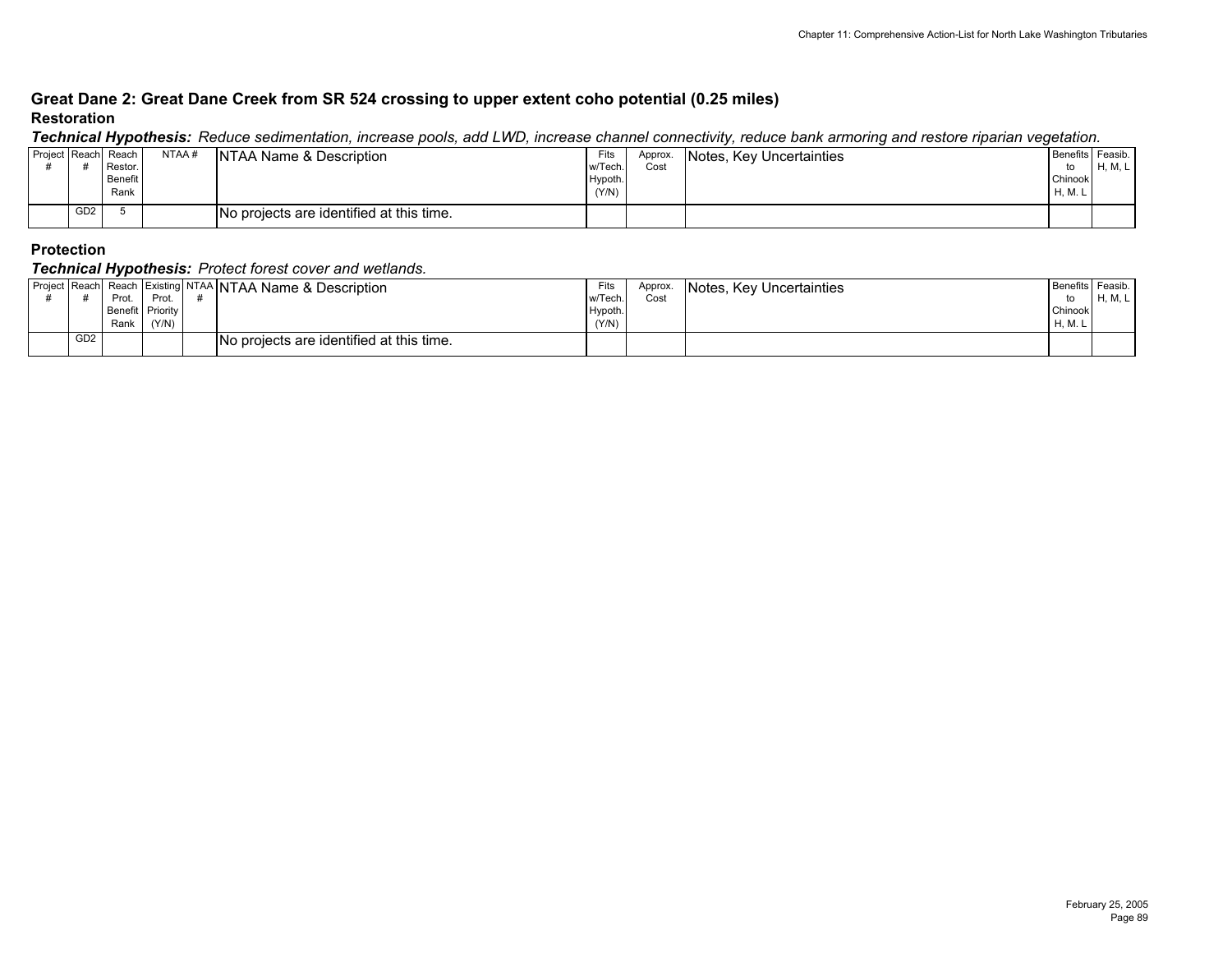# **North Lake Washington Chinook Population - Tier 2 - Initial Habitat Project List Includes Potential Restoration and Protection Projects by Reach. Evans Creek Subarea Reaches 1-7**

### **Reach 1**: **Confluence with Bear Creek to 188th Street**

### **Restoration**

### *Technical Hypothesis: Reduce sedimentation, add LWD, restore riparian conditions and increase channel complexity.*

|  | Project Reach Reach | NTAA# | NTAA Name & Description              | Approx. | Notes, Key Uncertainties | Benefits Feasib. |         |
|--|---------------------|-------|--------------------------------------|---------|--------------------------|------------------|---------|
|  | Rest.               |       |                                      | Cost    |                          | to               | H, M, L |
|  | Benefit             |       |                                      |         |                          | Chinook          |         |
|  | Rank                |       |                                      |         |                          | H, M.            |         |
|  | 6 of 7              |       | No projects identified at this time. |         |                          |                  |         |

### **Protection**

### *Technical Hypothesis: Protect forest cover, wetlands, flows, riparian function, LWD and channel connectivity.*

|      | Prot. I | Prot.            | Project Reach Reach Existing NTAA NTAA Name & Description                                                                                                                                                                                                                               | Approx.<br>Cost | Notes, Key Uncertainties | to      | Benefits Feasib.<br>H, M, L |
|------|---------|------------------|-----------------------------------------------------------------------------------------------------------------------------------------------------------------------------------------------------------------------------------------------------------------------------------------|-----------------|--------------------------|---------|-----------------------------|
|      |         | Benefit Priority |                                                                                                                                                                                                                                                                                         |                 |                          | Chinook |                             |
|      |         | Rank (Y/N)       |                                                                                                                                                                                                                                                                                         |                 |                          | H, M. I |                             |
| N431 |         |                  | new <b>Increase Buffer:</b> Consider increasing buffer in reach 1.<br>Extensive restoration done in reach as part of Millennium<br>project. Buffer is now 135 feet. Continue to monitor site and<br>maintain vegetation for maximum growth especially on the<br>southside of the creek. |                 |                          | M       |                             |

## **Reach 2**: **188th Street to Union Hill Rd Crossing (leave UGA)**

## **Restoration**

### *Technical Hypothesis: Reduce sedimentation, add LWD, restore riparian conditions and increase channel complexity.*

|      | Project Reach Reach | NTAA# | NTAA Name & Description                                     | Approx. | Notes, Key Uncertainties                                    | Benefits Feasib. |         |
|------|---------------------|-------|-------------------------------------------------------------|---------|-------------------------------------------------------------|------------------|---------|
|      | Rest.               |       |                                                             | Cost    |                                                             | to               | H, M, L |
|      | <b>Benefit</b>      |       |                                                             |         |                                                             | Chinook          |         |
|      | Rank                |       |                                                             |         |                                                             | H, M. L          |         |
| N432 | 3 of 7              | new   | <b>Evans Creek Relocation Study: Study feasibility of</b>   |         | Need to study hydrology of area and groundwater. Concern    |                  |         |
|      |                     |       | relocating Evans Creek to the North, away from industrial   |         | about not increasing flooding, keeping existing wetlands    |                  |         |
|      |                     |       | area. Potential project elements would include: increasing  |         | viable. Property owner willingness is unknown. Has          |                  |         |
|      |                     |       | buffer, connecting wetlands to creek, adding stormwater     |         | potential benefits for chinook rearing, but primary benefit |                  |         |
|      |                     |       | facilities to improve water quality, adding LWD to increase |         | might be to other salmon species. Benefit cannot be         |                  |         |
|      |                     |       | channel complexity. Some of the property that creek would   |         | determined until more is known about geology of area.       |                  |         |
|      |                     |       |                                                             |         |                                                             |                  |         |
|      |                     |       | be relocated to is owned by the City of Redmond.            |         |                                                             |                  |         |
|      |                     |       |                                                             |         |                                                             |                  |         |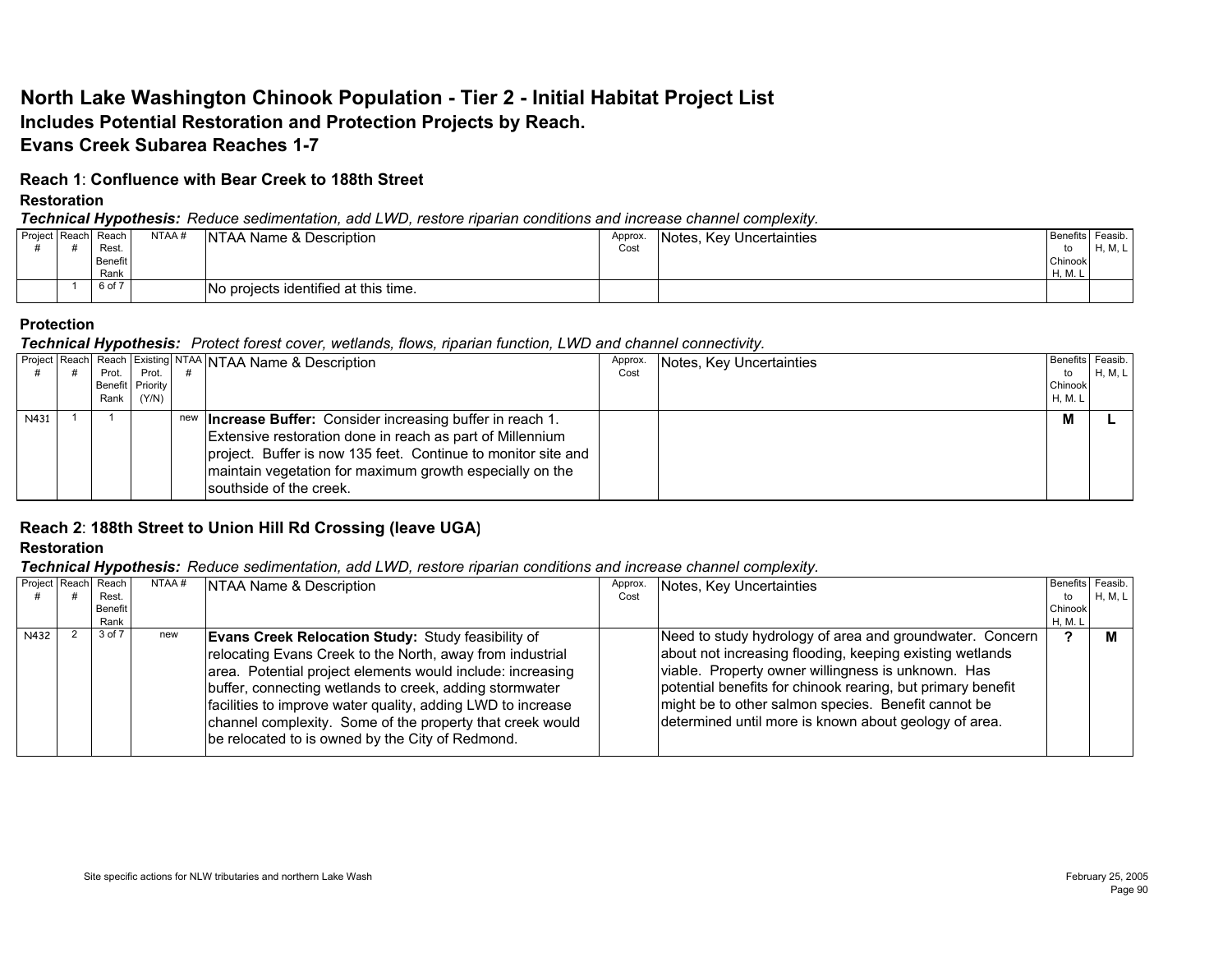| 3 of 7<br>N433<br><b>Restore Evans Creek In-Place: If creek is not relocated.</b><br>new<br>to occur. If area is redeveloped would be an opportunity to<br>enhance stream conditions in existing location. Project<br>elements include: adding stormwater facilities to improve<br>limprove creek conditions.<br>water quality, increasing buffer, add LWD, increase channel<br>complexity and pools, reduce road crossings and armoring of<br>banks, connect wetlands to creek and restore riparian<br>vegetation. | Would need to work with businesses in reach for restoration<br>м |  |
|---------------------------------------------------------------------------------------------------------------------------------------------------------------------------------------------------------------------------------------------------------------------------------------------------------------------------------------------------------------------------------------------------------------------------------------------------------------------------------------------------------------------|------------------------------------------------------------------|--|
|---------------------------------------------------------------------------------------------------------------------------------------------------------------------------------------------------------------------------------------------------------------------------------------------------------------------------------------------------------------------------------------------------------------------------------------------------------------------------------------------------------------------|------------------------------------------------------------------|--|

#### *Technical Hypothesis: Protect forest cover, wetlands, flows, riparian function, LWD and channel connectivity.*

|       |                |                            |                    | Approx.                              | Benefits Feasib.                                                                                 |         |
|-------|----------------|----------------------------|--------------------|--------------------------------------|--------------------------------------------------------------------------------------------------|---------|
| Prot. |                |                            |                    | Cost                                 | to                                                                                               | H, M, L |
|       |                |                            |                    |                                      | Chinook                                                                                          |         |
|       | (Y/N)          |                            |                    |                                      | <b>H, M. L</b>                                                                                   |         |
|       |                |                            |                    |                                      |                                                                                                  |         |
|       |                |                            |                    |                                      |                                                                                                  |         |
|       |                |                            |                    |                                      |                                                                                                  |         |
|       | with R<br>3.4) | Prot.<br>Rank  <br>3 (tied | Benefit   Priority | No projects identified at this time. | <b>Project Reach Reach Existing NTAA NTAA Name &amp; Description</b><br>Notes, Key Uncertainties |         |

## **Reach 3**: **Union Hill Rd Crossing to 196th St Crossing**

#### **Restoration**

## *Technical Hypothesis: Reduce sedimentation, add LWD, restore riparian conditions and increase channel complexity.*

|      | Project Reach Reach | NTAA# | <b>NTAA Name &amp; Description</b>                                                                                                                                                                        | Approx. | Notes, Key Uncertainties | Benefits Feasib. |         |
|------|---------------------|-------|-----------------------------------------------------------------------------------------------------------------------------------------------------------------------------------------------------------|---------|--------------------------|------------------|---------|
|      | Rest.               |       |                                                                                                                                                                                                           | Cost    |                          | to               | H, M, L |
|      | Benefit             |       |                                                                                                                                                                                                           |         |                          | Chinook          |         |
|      | Rank                |       |                                                                                                                                                                                                           |         |                          | H, M. L          |         |
| N434 | 1 of 7              | new   | <b>Restoration of Johnson Park:</b> Control invasive, non-native<br>vegetation within park and enhance existing riparian<br>vegetation and enhance channel complexity of Evans Creek<br>through the park. |         |                          | м                |         |
| N435 | $1$ of $7$          | new   | <b>Riparian Restoration in Reach 3: Work with private</b><br>property owners in Reach 3 to improve riparian conditions,<br>increase buffer, add large woody debris and increase channel<br>complexity.    |         |                          | H/M              |         |

## **Protection**

|      |                            |                  | Project Reach Reach Existing NTAA NTAA Name & Description                                                                                                                                                    | Approx. | Notes, Key Uncertainties | Benefits Feasib. |         |
|------|----------------------------|------------------|--------------------------------------------------------------------------------------------------------------------------------------------------------------------------------------------------------------|---------|--------------------------|------------------|---------|
|      | Prot. I                    | Prot.            |                                                                                                                                                                                                              | Cost    |                          | to               | H, M, L |
|      |                            | Benefit Priority |                                                                                                                                                                                                              |         |                          | Chinook          |         |
|      | Rank                       | (Y/N)            |                                                                                                                                                                                                              |         |                          | H, M. L          |         |
| N436 | 3 (tied<br>with R<br>3, 4) |                  | new <b>Protect Johnson Park:</b> Protect existing habitat in<br>undeveloped Johnson Park. There are plans for adding a trail<br>through the park. Should be done in a way that does not<br>harm Evans Creek. |         |                          | H/M              |         |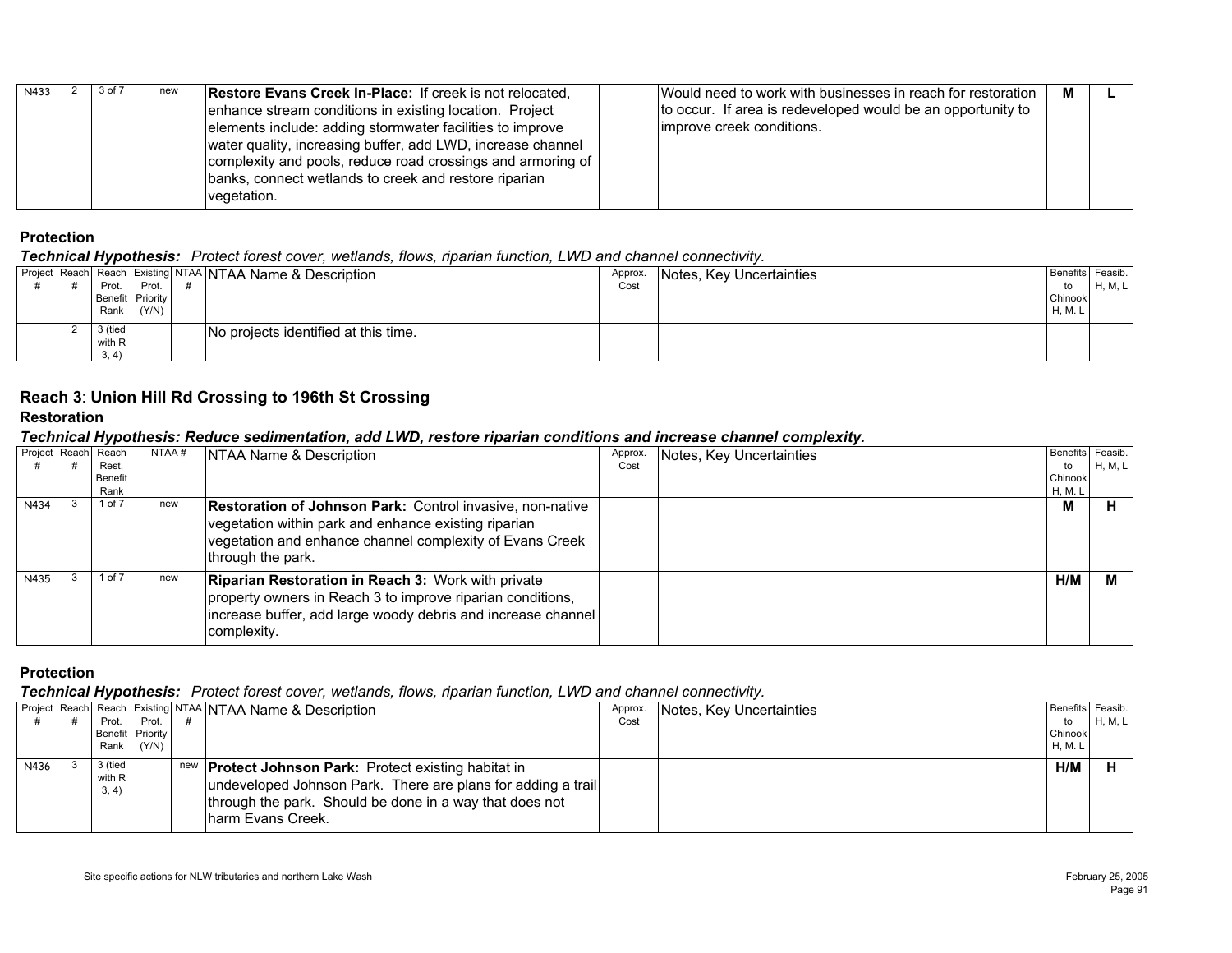## **Reach 4: 196th St Crossing to 196th St Crossing - Redmond Fall City Rd Restoration**

| Project Reach | Reach<br>Rest.         | NTAA# | NTAA Name & Description                                                                                                                                                                                                                                                                                                                                                                    | Approx.<br>Cost | Notes, Key Uncertainties                                                                                                                                                                                                                                                                                                                                                         | Benefits Feasib.<br>to | H, M, L |
|---------------|------------------------|-------|--------------------------------------------------------------------------------------------------------------------------------------------------------------------------------------------------------------------------------------------------------------------------------------------------------------------------------------------------------------------------------------------|-----------------|----------------------------------------------------------------------------------------------------------------------------------------------------------------------------------------------------------------------------------------------------------------------------------------------------------------------------------------------------------------------------------|------------------------|---------|
|               | <b>Benefit</b><br>Rank |       |                                                                                                                                                                                                                                                                                                                                                                                            |                 |                                                                                                                                                                                                                                                                                                                                                                                  | Chinook<br>H, M. L     |         |
| N437          | 4 of 7                 |       | <b>Pilot Project to Address Sedimentation, Reed Canary</b><br><b>Grass and High Temperatures: Conduct pilot project to</b><br>address high sedimentation in Evans Creek, invasive reed<br>canary grass that blocks fish passage and to restore riparian<br>vegetation in order to reduce high temperatures in the creek.<br>If successful, expand project to other reaches of Evans Creek. |                 | There is a lot of sedimentation in Evans Creek from past<br>farming practices and development in valley. Sources of<br>sediment have been dealt with. Need to study sediment<br>transport in creek. Potential Corps GI project. Can use<br>lessons learned from Whatcom and Skagit Counties and<br>from Kelsey Creek efforts to control reed canary grass. Will<br>be expensive. | м                      |         |

#### *Technical Hypothesis: Reduce sedimentation, add LWD, restore riparian conditions and increase channel complexity.*

#### **Protection**

### *Technical Hypothesis: Protect forest cover, wetlands, flows, riparian function, LWD and channel connectivity.*

|      |                            |                           | Project Reach Reach Existing NTAA NTAA Name & Description                                                | Approx. | Notes, Key Uncertainties                                                                                                                                                               | Benefits Feasib. |         |
|------|----------------------------|---------------------------|----------------------------------------------------------------------------------------------------------|---------|----------------------------------------------------------------------------------------------------------------------------------------------------------------------------------------|------------------|---------|
|      | Prot.                      | Prot.<br>Benefit Priority |                                                                                                          | Cost    |                                                                                                                                                                                        | to<br>Chinook    | H, M, L |
|      | Rank                       | (Y/N)                     |                                                                                                          |         |                                                                                                                                                                                        | <b>H.M.L</b>     |         |
| N438 | 3 (tied<br>with R<br>2, 4) |                           | new <b>Protect Wetlands:</b> Work with private property owners in<br>reach to protect existing wetlands. |         | Area is designated as farmed wetlands. Landowners mow<br>wetlands in order to keep agricultural designation. There is<br>flooding from beaver activity and high temperatures in reach. |                  |         |

## **Reach 5: 196th St Crossing & Redmond Fall City Rd to Redmond-Fall City Rd Crossing (downstream of 208th) Restoration**

#### *Technical Hypothesis: Reduce sedimentation, add LWD, restore riparian conditions and increase channel complexity.*

|      | Project Reach Reach | NTAA# | NTAA Name & Description                                           | Approx. | Notes, Key Uncertainties                                   | Benefits Feasib. |         |
|------|---------------------|-------|-------------------------------------------------------------------|---------|------------------------------------------------------------|------------------|---------|
|      | Rest.               |       |                                                                   | Cost    |                                                            | to               | H, M, L |
|      | Benefit             |       |                                                                   |         |                                                            | Chinook          |         |
|      | Rank                |       |                                                                   |         |                                                            | <b>H, M. L</b>   |         |
| N439 | 2 of 7              | new   | <b>Evans Creek Restoration in Reach 5: Creek is constrained  </b> |         | Redmond Fall City Road (Rt. 202) is being widdened. Maybe  | M/L              |         |
|      |                     |       | by Redmond Fall City Road in Reach 5 and in agricultural          |         | too late to identify this work as potential mitigation for |                  |         |
|      |                     |       | use. Move Evans Creek away from Redmond Fall City Road,           |         | widdening project. Note: Meeting participants said Reach 6 |                  |         |
|      |                     |       | reduce channelization and increase buffer. Restore riparian       |         | is the upper extent of chinook in Evans Creek.             |                  |         |
|      |                     |       | vegetation and increase channel complexity.                       |         |                                                            |                  |         |
|      |                     |       |                                                                   |         |                                                            |                  |         |

#### **Protection**

|  |       |                  | Project Reach Reach Existing NTAA NTAA Name & Description | Approx | Notes, Key Uncertainties | Benefits Feasib. |       |
|--|-------|------------------|-----------------------------------------------------------|--------|--------------------------|------------------|-------|
|  | Prot. | Prot.            |                                                           | Cos    |                          | to               | $H$ M |
|  |       | Benefit Priority |                                                           |        |                          | Chinook          |       |
|  | Rank  | (Y/N)            |                                                           |        |                          | H, M. L          |       |
|  |       |                  | No projects identified at this time.                      |        |                          |                  |       |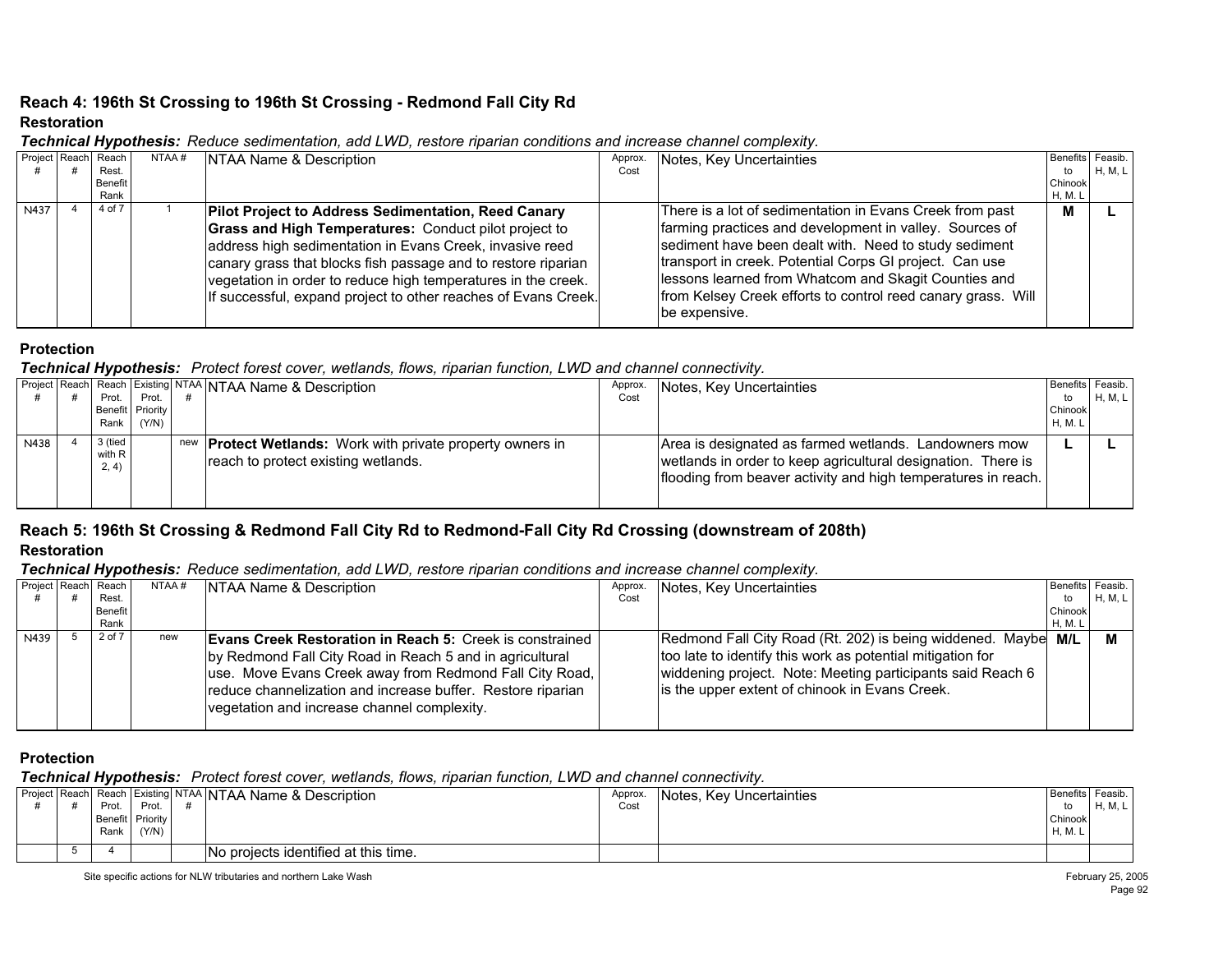#### **Reach 6: Redmond-Fall City Rd Crossing (downstream of 208th) to Redmond-Fall City Rd Crossing (upstream of 208th) Restoration**

#### *Technical Hypothesis: Reduce sedimentation, add LWD, restore riparian conditions and increase channel complexity.*

|  | Project Reach Reach | NTAA # | <b>INTAA Name &amp; Description</b>  | Approx. | Notes, Key Uncertainties | Benefits Feasib. |         |
|--|---------------------|--------|--------------------------------------|---------|--------------------------|------------------|---------|
|  | Rest.               |        |                                      | Cost    |                          | to               | H, M, L |
|  | Benefit             |        |                                      |         |                          | Chinook          |         |
|  | Rank                |        |                                      |         |                          | H, M.            |         |
|  | 7 of 7              |        | No projects identified at this time. |         |                          |                  |         |
|  |                     |        |                                      |         |                          |                  |         |

### **Protection**

#### *Technical Hypothesis: Protect forest cover, wetlands, flows, riparian function, LWD and channel connectivity.*

|  | - -         |                  |                                                           |         |                          |                  |         |
|--|-------------|------------------|-----------------------------------------------------------|---------|--------------------------|------------------|---------|
|  |             |                  | Project Reach Reach Existing NTAA NTAA Name & Description | Approx. | Notes, Key Uncertainties | Benefits Feasib. |         |
|  | Prot.       | Prot.            |                                                           | Cost    |                          | to               | H, M, L |
|  |             | Benefit Priority |                                                           |         |                          | Chinook          |         |
|  | Rank        | (Y/N)            |                                                           |         |                          | H, M. L          |         |
|  | 2 of 7      |                  | No projects identified at this time.                      |         |                          |                  |         |
|  | (tied       |                  |                                                           |         |                          |                  |         |
|  | with        |                  |                                                           |         |                          |                  |         |
|  | <b>R7</b> ) |                  |                                                           |         |                          |                  |         |

#### **Reach 7: Redmond-Fall City Rd Crossing (upstream of 208th) to 224th St Rd Crossing; Upper extent of Chinook Restoration**

#### *Technical Hypothesis: Reduce sedimentation, add LWD, restore riparian conditions and increase channel complexity.*

| Benefits Feasib.<br>Notes, Key Uncertainties |                |
|----------------------------------------------|----------------|
|                                              | <b>H, M, L</b> |
| Chinook                                      |                |
| H, M.                                        |                |
|                                              |                |
|                                              |                |

#### **Protection**

|  | - -              |       |                                                           |         |                          |                  |         |
|--|------------------|-------|-----------------------------------------------------------|---------|--------------------------|------------------|---------|
|  |                  |       | Project Reach Reach Existing NTAA NTAA Name & Description | Approx. | Notes, Key Uncertainties | Benefits Feasib. |         |
|  | Prot.            | Prot. |                                                           | Cost    |                          | to               | H, M, L |
|  | Benefit Priority |       |                                                           |         |                          | Chinook          |         |
|  | Rank             | (Y/N) |                                                           |         |                          | H, M. L          |         |
|  |                  |       |                                                           |         |                          |                  |         |
|  | 2 of 7           |       | No projects identified at this time.                      |         |                          |                  |         |
|  | (tied            |       |                                                           |         |                          |                  |         |
|  | with R           |       |                                                           |         |                          |                  |         |
|  | 6)               |       |                                                           |         |                          |                  |         |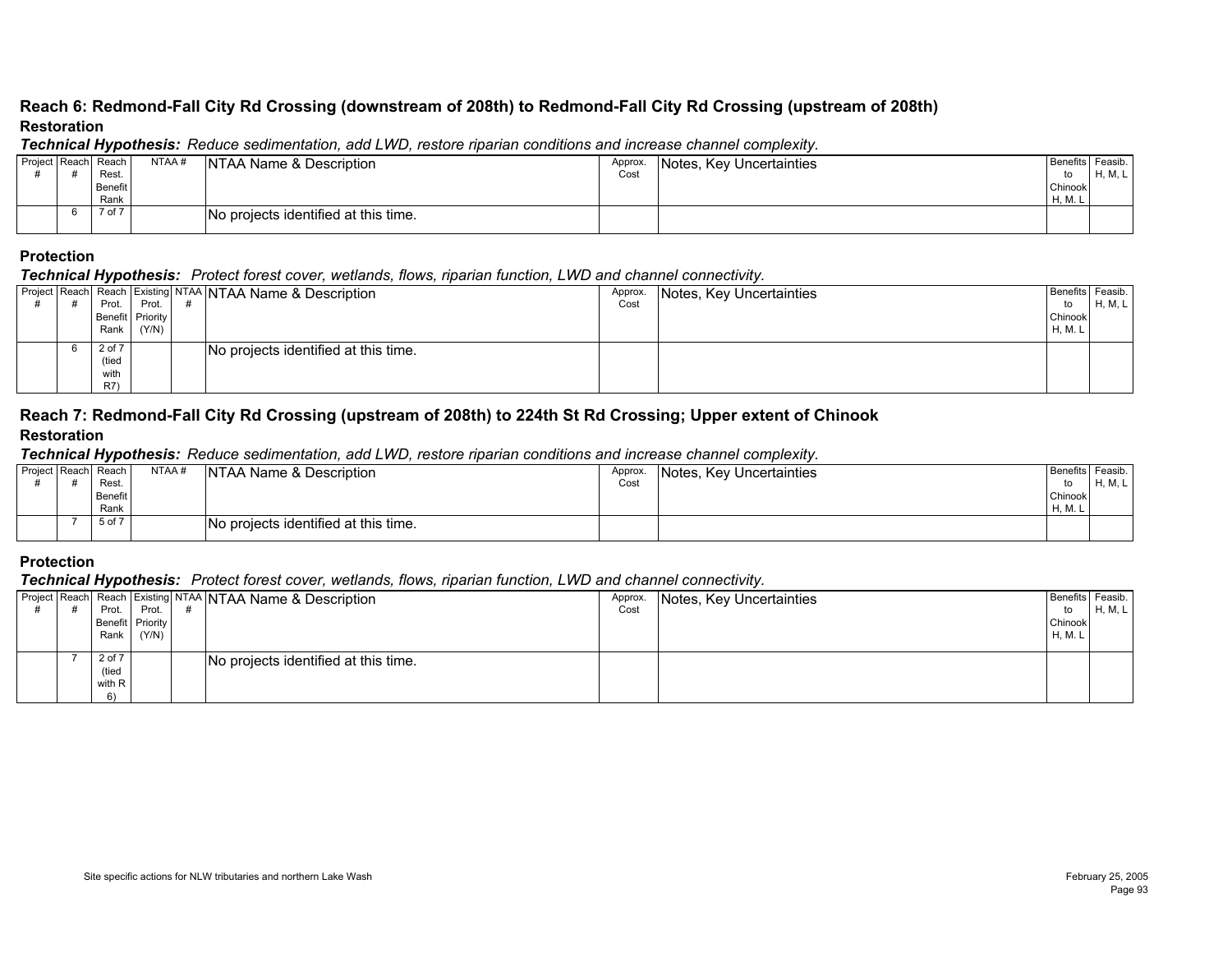#### **Evans Creek Headwaters**

#### **Restoration**

#### *Technical Hypothesis: Reduce sedimentation, add LWD, restore riparian conditions and increase channel complexity.*

|  |       | . .                 |       |                                      |         |                          |                    |         |
|--|-------|---------------------|-------|--------------------------------------|---------|--------------------------|--------------------|---------|
|  |       | Project Reach Reach | NTAA# | NTAA Name & Description              | Approx. | Notes, Key Uncertainties | Benefits   Feasib. |         |
|  |       | Rest                |       |                                      | Cost    |                          | to                 | H, M, L |
|  |       | Benefit             |       |                                      |         |                          | Chinook            |         |
|  |       | Rank                |       |                                      |         |                          | H, M. L            |         |
|  | head- | not                 |       | No projects identified at this time. |         |                          |                    |         |
|  |       | waters ranked       |       |                                      |         |                          |                    |         |
|  |       |                     |       |                                      |         |                          |                    |         |

#### **Protection**

|              |                      |                                      |     | <b>Froject Reach Reach Existing NTAA NTAA Name &amp; Description</b>                                                                                                                                                                                                                                                                                                                                                                                                                                                       | Approx. | Notes, Key Uncertainties                                                                                                                                                                                                                                                                                                  | <b>Benefits</b> Feasib   |                |
|--------------|----------------------|--------------------------------------|-----|----------------------------------------------------------------------------------------------------------------------------------------------------------------------------------------------------------------------------------------------------------------------------------------------------------------------------------------------------------------------------------------------------------------------------------------------------------------------------------------------------------------------------|---------|---------------------------------------------------------------------------------------------------------------------------------------------------------------------------------------------------------------------------------------------------------------------------------------------------------------------------|--------------------------|----------------|
|              | Prot.<br>Rank        | Prot.<br>Benefit   Priority<br>(Y/N) |     |                                                                                                                                                                                                                                                                                                                                                                                                                                                                                                                            | Cost    |                                                                                                                                                                                                                                                                                                                           | to<br>Chinook<br>H, M. L | <b>H, M, L</b> |
| $N440$ head- | not<br>waters ranked |                                      | new | <b>IProtect Headwaters of Evans Creek: Protect and maintain</b><br>700 acre wetland complex that drains to Evans Creek, Bear<br>Creek and the Snoqualmie River. The wetland has been set<br>aside as open space as part of the Redmond Ridge<br>development. This wetland needs long-term stewardship to<br>prevent encroachment, incompatible uses of the site, and<br>invasive vegetation. A new urban planned development has<br>been proposed, Redmond Ridge East, that could further alter<br>this headwater wetland. |         | There is a proposal to have the Cascade Land Conservancy<br>work with the homeowners association to oversee long-term<br>stewardship of this wetland, similar to what has been done on<br>the Hazel Wolf Wetlands Perserve. There are also public<br>outreach and education opportunities with this proposed<br>approach. | н                        |                |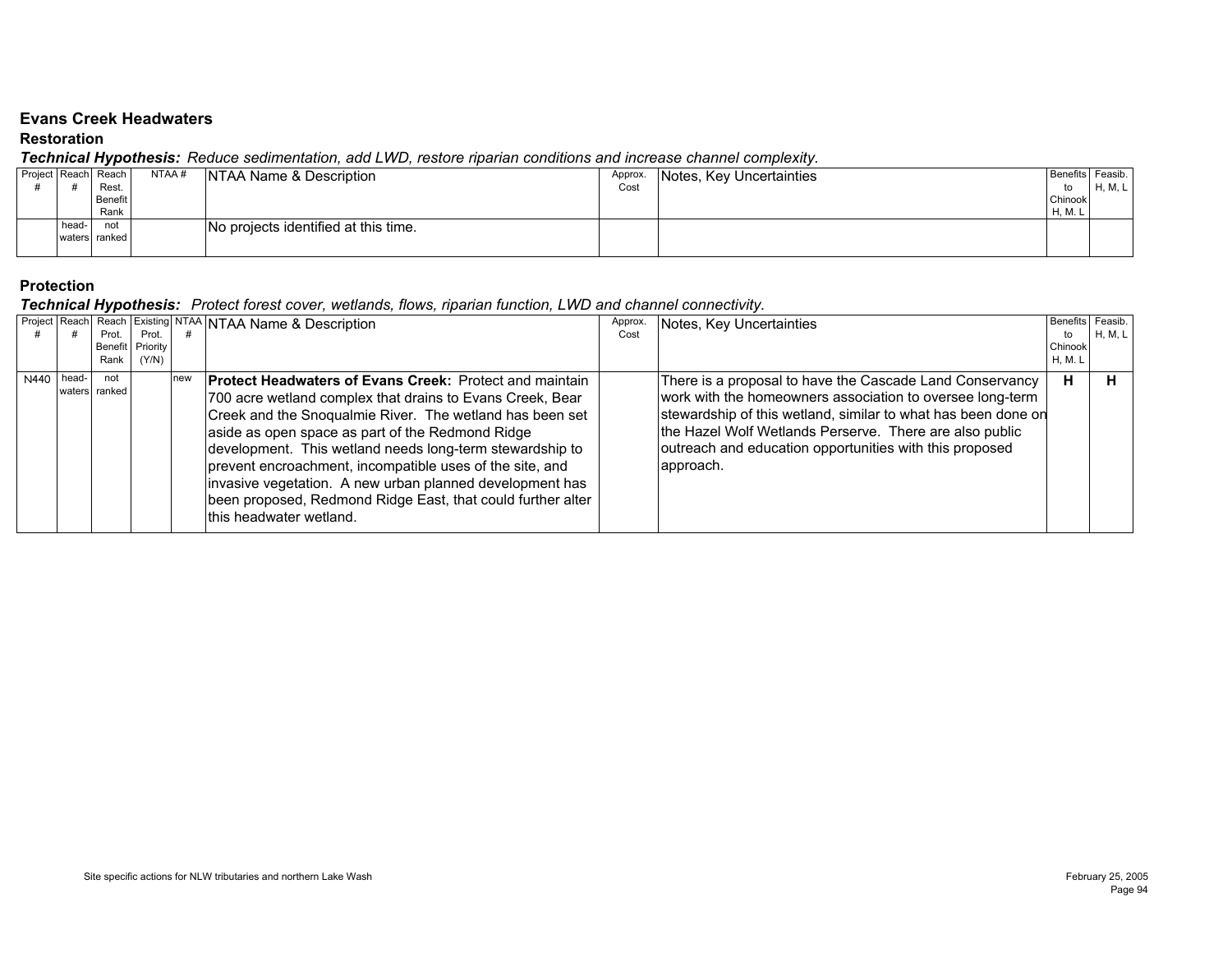# **Preliminary DRAFT North Lake Washington Chinook Population - Tier 2 - Initial Habitat Project List Includes Potential Restoration and Protection Projects by Reach. Kelsey Creek Subarea Reaches 1-10**

## **Basinwide Recommendations:**

| Project | ∶IDescription                                                                                                                                |
|---------|----------------------------------------------------------------------------------------------------------------------------------------------|
| N605    | ∍  Protect Existing Hydrology.                                                                                                               |
|         | N606   Continue Bellevue's Native Growth Protection Area Program to acquire lands and actively manage areas to maintain ecosystem functions. |

## **Reach 1: Lower Kelsey - Kelsey Creek from mouth to confluence with Richards Creek and Lake Hills culvert (76\_01 - 76\_03) Restoration**

| Project Reach | Reach<br>Rest.<br>Benefit<br>Rank | NTAA#          | Project Name & description                                                                                                                                                                                                                                                                    | Approx.<br>Cost | Notes, Key Uncertainties                                                                                                                                                                            | Benefits Feasib.<br>to<br>Chinook<br>H, M. L | H, M, L |
|---------------|-----------------------------------|----------------|-----------------------------------------------------------------------------------------------------------------------------------------------------------------------------------------------------------------------------------------------------------------------------------------------|-----------------|-----------------------------------------------------------------------------------------------------------------------------------------------------------------------------------------------------|----------------------------------------------|---------|
| N441          | 6                                 | new            | Mercer Slough Floodplain Restoration: Place LWD along<br>edges and create off-channel habitat (where soils permit).                                                                                                                                                                           |                 | New concept, no plans/designs/conceptual drawings.                                                                                                                                                  | M                                            | Н.      |
| N442          | 6                                 | new            | Riparian Restoration in Mercer Slough: Remove invasive<br>non-native plants and plant successional forests - such as<br>cottonwood, dogwood and willow in wetter areas, and possibly<br>cedar, spruce, etc. where soils and hydrology permit.                                                 |                 | Implement in large disturburbed areas and work with<br>Bellefields Office Park to create and increase buffers.<br>Include large trees where not safety hazard to buildings or<br>lother structures. | H                                            | H       |
| N443          | 6                                 | new            | Enhance Mercer Slough Cool Water Refuges: Restore<br>mouth of seeps and springs at Mercer Slough to provide cool<br>refugia areas.                                                                                                                                                            |                 | Two spring fed streams are known on East side of Mercer<br>Slough, about mid-way to fish ladder.                                                                                                    | H                                            | М       |
| N444          | 6                                 | new            | Mercer Slough Blueberry Farm: Implement improved<br>Integrated Pest Management controls and cultural practices to<br>reduce pesticide use and protect water quality in the Mercer<br>Slough Blueberry Farm. Possibly consider organic certification<br>as possible alternative in the future. |                 | Farm currently uses very little chemicals and is analyzing the<br>effects of increased organic cultural techniques on crop<br>vields.                                                               | M                                            | Н.      |
| N445          | 6                                 | new            | Mercer Slough Creosote Wall Removal: Remove creosote<br>wall near I-90.                                                                                                                                                                                                                       |                 | We don't know why wall was built so don't know problems<br>with removal.                                                                                                                            | H                                            | M/L     |
| N446          | 6                                 | 1 <sub>d</sub> | Fish Passage: Replace Washington State Department of<br>Transportation culverts beneath I-405 with bridge and restore<br>stream habitat.                                                                                                                                                      |                 |                                                                                                                                                                                                     | н                                            | м       |
| N447          | 6                                 | new            | Above I-405, Reach 76-03: Check sewage pump station/force<br>mains for concerns about sewage smells that have been<br>periodically noted.                                                                                                                                                     |                 |                                                                                                                                                                                                     | M                                            | н       |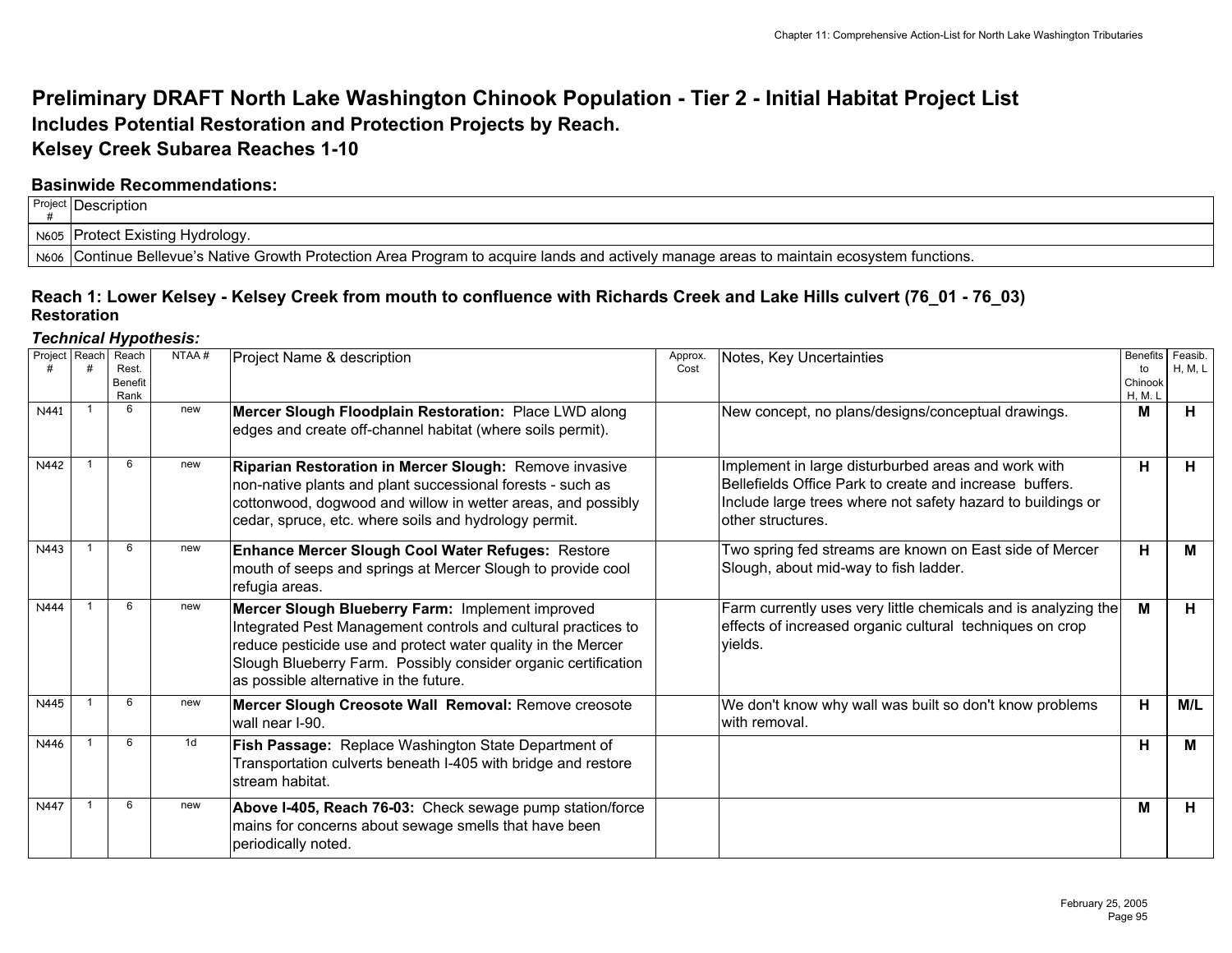| N448 |  | new | Above I-405, Reach 76-03: Remove riprap in stream channel<br>bottom, install LWD, and restore habitat.                                                                                              | Need to consider Wilburton Trestle stability in restoration<br>actions. Should be done in concert with I-405 bridge. | н | м  |
|------|--|-----|-----------------------------------------------------------------------------------------------------------------------------------------------------------------------------------------------------|----------------------------------------------------------------------------------------------------------------------|---|----|
| N449 |  | 1h  | <b>Fish Passage:</b> Modify existing culverts that are partial barriers<br>by placing low-flow deflectors on multichannel box culverts to<br>increase depth of low-flow channel at 121st Avenue SE. |                                                                                                                      | н | н. |
| N450 |  | new | Above I-405, Reach 76-03: Investigate opportunities to<br>connect wetlands on north side of SE 8th near firestation with<br>Kelsey creek for off-channel habitat.                                   |                                                                                                                      | М |    |
| N451 |  | new | Above I-405, Reach 76-03: Improve connections with cold<br>water seeps/springs off Woodridge Hill for refugia in Kelsey<br>Creek.                                                                   |                                                                                                                      | н | м  |
| N452 |  | new | Above I-405, Reach 76-03: Install LWD; remove invasive non-<br>native plants, restore native vegetation using successional<br>forest concepts.                                                      |                                                                                                                      | н | н  |

## *Technical Hypothesis:*

|  | Prot.<br>Rank | Prot.<br>Benefit Priority<br>(Y/N) | Project Reach Reach Existing NTAA NTAA Name & Description | Approx.<br>Cost | Notes, Key Uncertainties | Benefits Feasib.<br>Chinook<br>H, M. L | H, M, L |
|--|---------------|------------------------------------|-----------------------------------------------------------|-----------------|--------------------------|----------------------------------------|---------|
|  |               |                                    | new No projects identified at this time.                  |                 |                          |                                        |         |

## **Reach 2: Kelsey Park - Kelsey Creek from Lake Hills connector culvert to lower end of Glendale Golf Course (76\_04 - 76\_05) Restoration**

|      | Project Reach | . .<br>Reach<br>Rest.<br>Benefit | NTAA# | Project Name & description                                                                                                                                                                                                                                          | Approx.<br>Cost | Notes, Key Uncertainties | <b>Benefits</b><br>to<br>Chinook | Feasib.<br>H, M, L |
|------|---------------|----------------------------------|-------|---------------------------------------------------------------------------------------------------------------------------------------------------------------------------------------------------------------------------------------------------------------------|-----------------|--------------------------|----------------------------------|--------------------|
| N453 |               | Rank                             | new   | <b>Fish Passage: Replace culverts at Lake Hills Connector with</b>                                                                                                                                                                                                  |                 |                          | H, M. L<br>M                     |                    |
|      |               |                                  |       | bridge.                                                                                                                                                                                                                                                             |                 |                          |                                  |                    |
| N454 |               |                                  | За    | Installation of Large Woody Debris: Until peak hydrology can<br>be restored to more natural conditions, design and install large<br>woody debris to provide hydraulic refuge areas during peak<br>flows in stream segments 76-03a through 76-08 of Kelsey<br>Creek. |                 |                          | н                                |                    |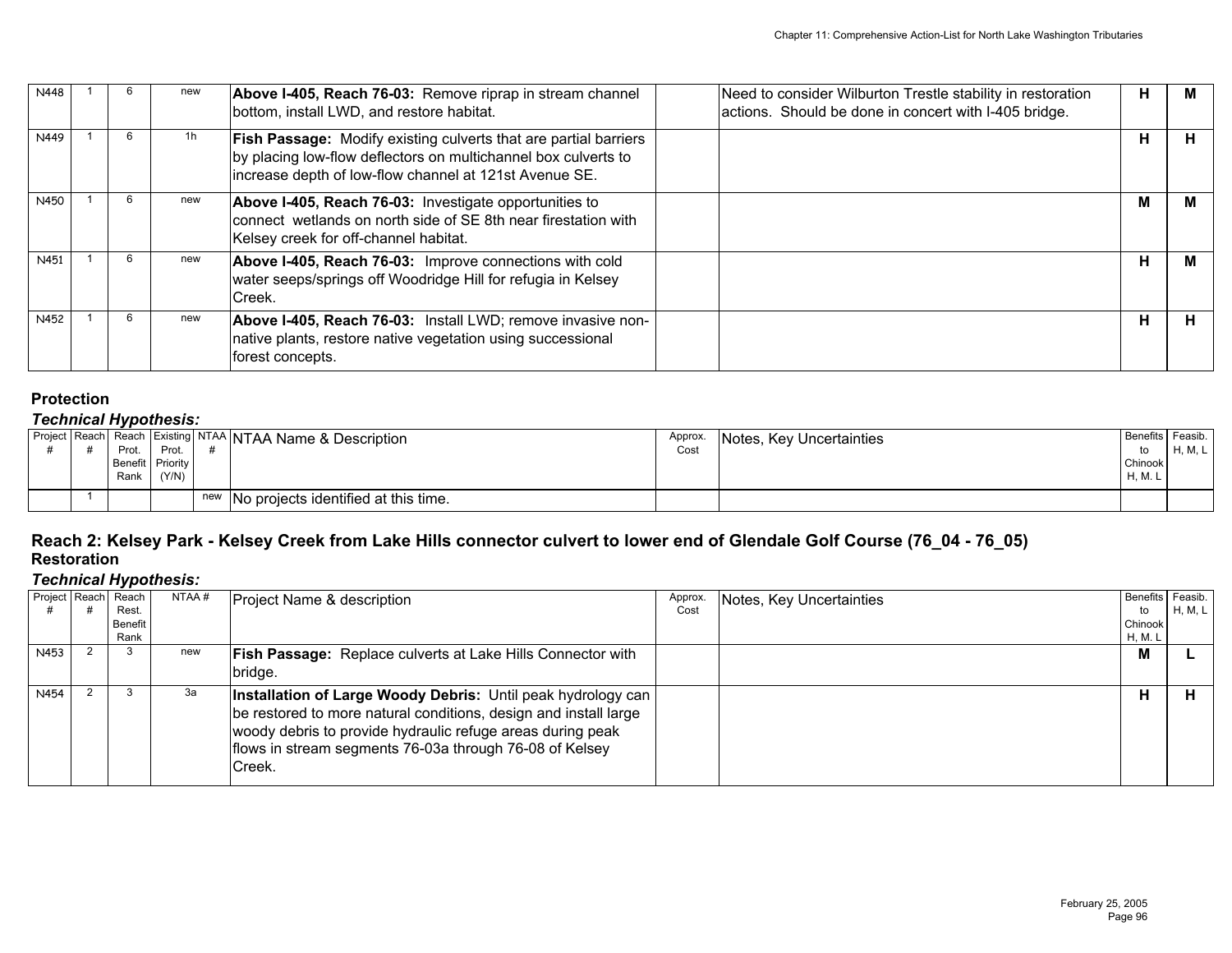| N455 | 2              | 3 | 4   | <b>Wetland Restoration:</b> Restore and enhance degraded<br>wetlands to restore off-channel and riparian wetland habitats<br>along stream segment 76-05 of Kelsey Creek, which<br>experienced the impact of a landslide as a result of the<br>Nisqually earthquake.                              | Riparian corridor completed. Some beaver damage.                                                                                                                                             | M   | М |
|------|----------------|---|-----|--------------------------------------------------------------------------------------------------------------------------------------------------------------------------------------------------------------------------------------------------------------------------------------------------|----------------------------------------------------------------------------------------------------------------------------------------------------------------------------------------------|-----|---|
| N456 | $\overline{2}$ | 3 | 6b  | Stream Channel Improvements: Restore stream channel<br>through Kelsey Creek segments 76-03 through 76-05.                                                                                                                                                                                        | Segment 76-04 complete. Funding from KCD and<br>Waterworks.                                                                                                                                  | м   | н |
| N457 | $\overline{2}$ | 3 | 8a  | Restoration of Riparian Areas: Identify and implement<br>opportunities to plant native vegetation to increase cover,<br>including coniferous trees where soils and hydrology permits, in<br>the riparian zones throughout the subarea. First priority should<br>be the mainstem of Kelsey Creek. |                                                                                                                                                                                              | н   | H |
| N458 | $\overline{2}$ | 3 | За  | Installation of Large Woody Debris: Until peak hydrology can<br>be restored to more natural conditions, design and install large<br>woody debris to provide hydraulic refuge areas during peak<br>flows in stream segments 76-03a through 76-08 of Kelsey<br>Creek.                              |                                                                                                                                                                                              | н   | М |
| N459 | 2              | 3 | 8b  | Restoration of Riparian Areas: Remove invasive non-native<br>plants and restore native vegetation. Use successional<br>plantings in areas of high disturbance and limited canopy.<br>Underplant conifers in areas of deciduous buffers.                                                          |                                                                                                                                                                                              | н   | H |
| N460 | $\overline{2}$ | 3 | new | Stream Channel Improvements: Explore opportunities to set<br>back or remove berm on reach 76-05 and expand buffer and<br>channel migration zone.                                                                                                                                                 | Moving the berm may conflict with the historical, cultural and<br>recreational uses of the farm. Lack of alternative pasture<br>areas for the livestock could increase resource degradation. | H.  | М |
| N461 | 2              | 3 | new | Stream Channel Improvements: If berm on reach 76-05<br>cannot be moved, then explore opportunities to utilize man-<br>made tributary through pastures as secondary channel. Improve<br>buffers around tributary with native vegetation and fencing.                                              | Tributary has been fenced and a limited vegetated buffer<br>been restored.                                                                                                                   | H/M | М |
| N462 | $\overline{2}$ | 3 | new | Riparian Wetland Creation/Floodplain Reconnection: In<br>lower Glendale, establish wetland along mainstem Kelsey,<br>allow floodplain connectivity.                                                                                                                                              | Glendale Country Club is willing to alter their course to allow<br>lthis.                                                                                                                    | H.  | H |
| N463 | $\overline{2}$ | 3 | new | Channel Migration: Allow natural channel migration to occur in<br>lower Glendale reaches and Kelsey Creek Farm.                                                                                                                                                                                  |                                                                                                                                                                                              | H   | М |
| N464 | $\overline{2}$ | 3 | new | Enlarge Riparian Buffer: Where possible increase native<br>riparian buffer along mainstem Kelsey through Glendale Country<br>Club.                                                                                                                                                               | Glendale Country Club is willing to enlarge buffers as long<br>as the greens/course does not have to be modified.                                                                            | н   | М |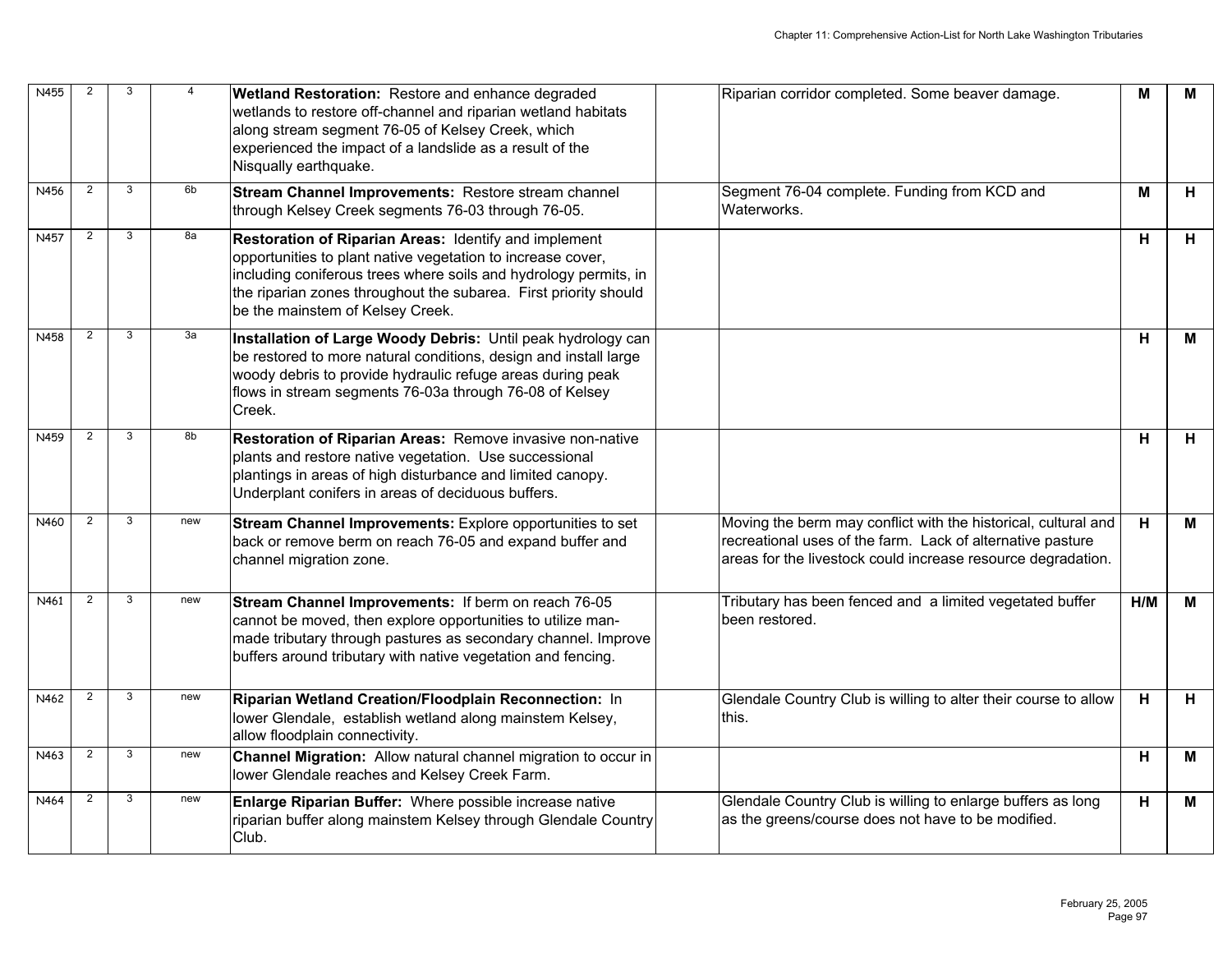## *Technical Hypothesis:*

| Project Reach |                | . .<br>Prot.<br>Benefit<br>Rank | Prot.<br>Priority<br>(Y/N) |     | Reach Existing NTAA NTAA Name & Description                                                                                                                                                                                                                  | Approx.<br>Cost | Notes, Key Uncertainties                                                                                                                                                                 | Benefits Feasib.<br>to<br>Chinook<br>H, M. L | H, M, L |
|---------------|----------------|---------------------------------|----------------------------|-----|--------------------------------------------------------------------------------------------------------------------------------------------------------------------------------------------------------------------------------------------------------------|-----------------|------------------------------------------------------------------------------------------------------------------------------------------------------------------------------------------|----------------------------------------------|---------|
| N465          | $\overline{2}$ |                                 |                            | new | <b>Acquisition:</b> Acquire parcels just south of SE 7th along<br>wetland buffer.                                                                                                                                                                            |                 | Parcels are mostly undeveloped and currently excellent<br>wetland buffer for mainstem Kelsey and West Tributary.                                                                         | н                                            |         |
| N466          |                |                                 |                            | new | <b>Farm Management BMPs:</b> Update Farm Renovation and<br>Master Plan and continue to implement Environmental<br>Management Plan BMPs to protect stream from water quality<br>and physical impacts and to enhance and improve fish and<br>wildlife habitat. |                 |                                                                                                                                                                                          | н                                            |         |
| N467          |                |                                 |                            | new | <b>Illegal Water Withdrawals: Investigate and remove illegal</b><br>water withdrawals.                                                                                                                                                                       |                 | DOE has been notified of specific water withdrawals in<br>reach.                                                                                                                         | н                                            | м       |
| N468          |                |                                 |                            | new | <b>Water Rights:</b> Investigate opportunities to utilize alternative<br>water sources for legal water withdrawals.                                                                                                                                          |                 | Glendale Country Club has water rights for Kelsey Creek for<br>irrigation. They typically use a stormwater pond for irrigation<br>and use the water right only to maintain their rights. | н                                            |         |

## **Reach 3: Kelsey Golf Course - Kelsey Creek from grade control passage obstruction at golf course to Olympic pipeline structure (76\_06 - 76\_07) Restoration**

| Project Reach | Reach<br>Rest.<br>Benefit<br>Rank | NTAA# | Project Name & description                                                                                                                                                                                                                                          | Approx.<br>Cost | Notes, Key Uncertainties | <b>Benefits</b><br>to<br>Chinook<br>H, M. L | Feasib.<br>H, M, L |
|---------------|-----------------------------------|-------|---------------------------------------------------------------------------------------------------------------------------------------------------------------------------------------------------------------------------------------------------------------------|-----------------|--------------------------|---------------------------------------------|--------------------|
| N469          |                                   | За    | Installation of Large Woody Debris: Until peak hydrology can<br>be restored to more natural conditions, design and install large<br>woody debris to provide hydraulic refuge areas during peak<br>flows in stream segments 76-03a through 76-08 of Kelsey<br>Creek. |                 |                          | н                                           | м                  |
| N470          |                                   | 8а    | <b>Restoration of Riparian Areas: Identify and implement</b><br>opportunities to plant native coniferous trees in the riparian<br>zones throughout the subarea. First priority should be the<br>mainstem of Kelsey Creek.                                           |                 |                          | н                                           | M                  |
| N471          |                                   | new   | <b>Riparian Education/Incentives: Work with streamside</b><br>property owners south of NE 8th to establish native riparian<br>buffers.                                                                                                                              |                 |                          | М                                           | м                  |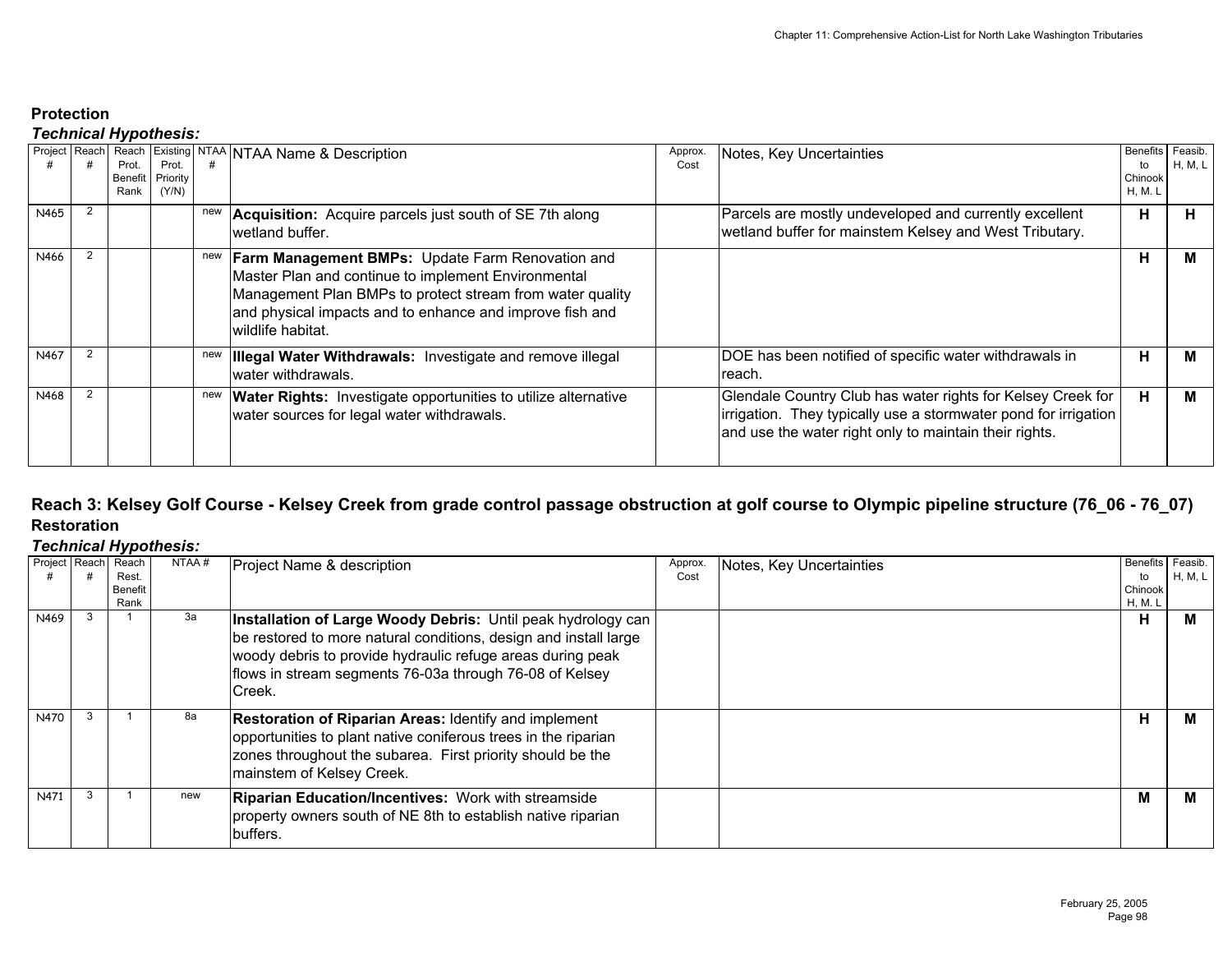| N472        |  | new | <b>Fish Passage:</b> Replace NE 8th St. culvert with bridge.                                                        |  |
|-------------|--|-----|---------------------------------------------------------------------------------------------------------------------|--|
| N473        |  | new | <b>Fish Passage:</b> Reduce jump height at concrete weirs using<br>artificial riffle or other "softer" engineering. |  |
| <b>N474</b> |  | new | <b>Remove Bank Armoring: Remove riprap, setback banks, and</b><br>bioengineer banks.                                |  |
| N475        |  | new | <b>Restore stream channel</b> and use wildlife pond for off-channel<br>habitat upstream of NE 8th.                  |  |

# *Technical Hypothesis:*

|      |  |       |                  |  | Project Reach Reach Existing NTAA NTAA Name & Description                                                                                                                                                     | Approx. | Notes, Key Uncertainties                                                                                                                                                                                    |         | Benefits Feasib. |
|------|--|-------|------------------|--|---------------------------------------------------------------------------------------------------------------------------------------------------------------------------------------------------------------|---------|-------------------------------------------------------------------------------------------------------------------------------------------------------------------------------------------------------------|---------|------------------|
|      |  | Prot. | Prot.            |  |                                                                                                                                                                                                               | Cost    |                                                                                                                                                                                                             | to      | H, M, L          |
|      |  |       | Benefit Priority |  |                                                                                                                                                                                                               |         |                                                                                                                                                                                                             | Chinook |                  |
|      |  | Rank  | (Y/N)            |  |                                                                                                                                                                                                               |         |                                                                                                                                                                                                             | H, M. L |                  |
| N476 |  |       |                  |  | new Golf Course BMPs: Have Glendale Country Club maintain<br>National Audubon Environmental Certification and employ<br>BMPs to avoid water quality, temperature, or other impacts to<br><b>Kelsey Creek.</b> |         | Glendale currently maintains all levels of environmental<br>certification from Audubon. Work with Glendale should<br>continue and care taken to assure that sand and physical<br>limpacts are not an issue. | M       |                  |

### **Reach 4: Kelsey Below Valley Creek - Kelsey Creek from Olympic pipeline structure to confluence with Valley Creek (76\_07) Restoration**

| Project Reach Reach | Rest.<br>Benefit<br>Rank | NTAA# | Project Name & description                                                                                                                                                                                                                                          | Approx.<br>Cost | Notes, Key Uncertainties                                                      | Benefits Feasib.<br>to<br>Chinook<br>H, M. L | H, M, L |
|---------------------|--------------------------|-------|---------------------------------------------------------------------------------------------------------------------------------------------------------------------------------------------------------------------------------------------------------------------|-----------------|-------------------------------------------------------------------------------|----------------------------------------------|---------|
| <b>N477</b>         | $\mathcal{P}$            | 3a    | Installation of Large Woody Debris: Until peak hydrology can<br>be restored to more natural conditions, design and install large<br>woody debris to provide hydraulic refuge areas during peak<br>flows in stream segments 76-03a through 76-08 of Kelsey<br>Creek. |                 |                                                                               | H                                            | м       |
| N478                |                          | 8а    | <b>Restoration of Riparian Areas: Identify and implement</b><br>opportunities to plant native coniferous trees in the riparian<br>zones throughout the subarea. First priority should be the<br>mainstem of Kelsey Creek.                                           |                 |                                                                               | н                                            | м       |
| N479                |                          | new   | <b>Bank Restoration:</b> Use bioengineering and bank slope<br>setbacks to remove severely eroding gabion walls and stabilize<br>Istream banks.                                                                                                                      |                 | This area is completely in private ownership.<br>Implementation is uncertain. | н                                            |         |
| N480                | $\mathcal{P}$            | new   | <b>Fish Passage: Improve fish passage at Olympic Pipeline weirs.</b>                                                                                                                                                                                                |                 |                                                                               | н                                            | м       |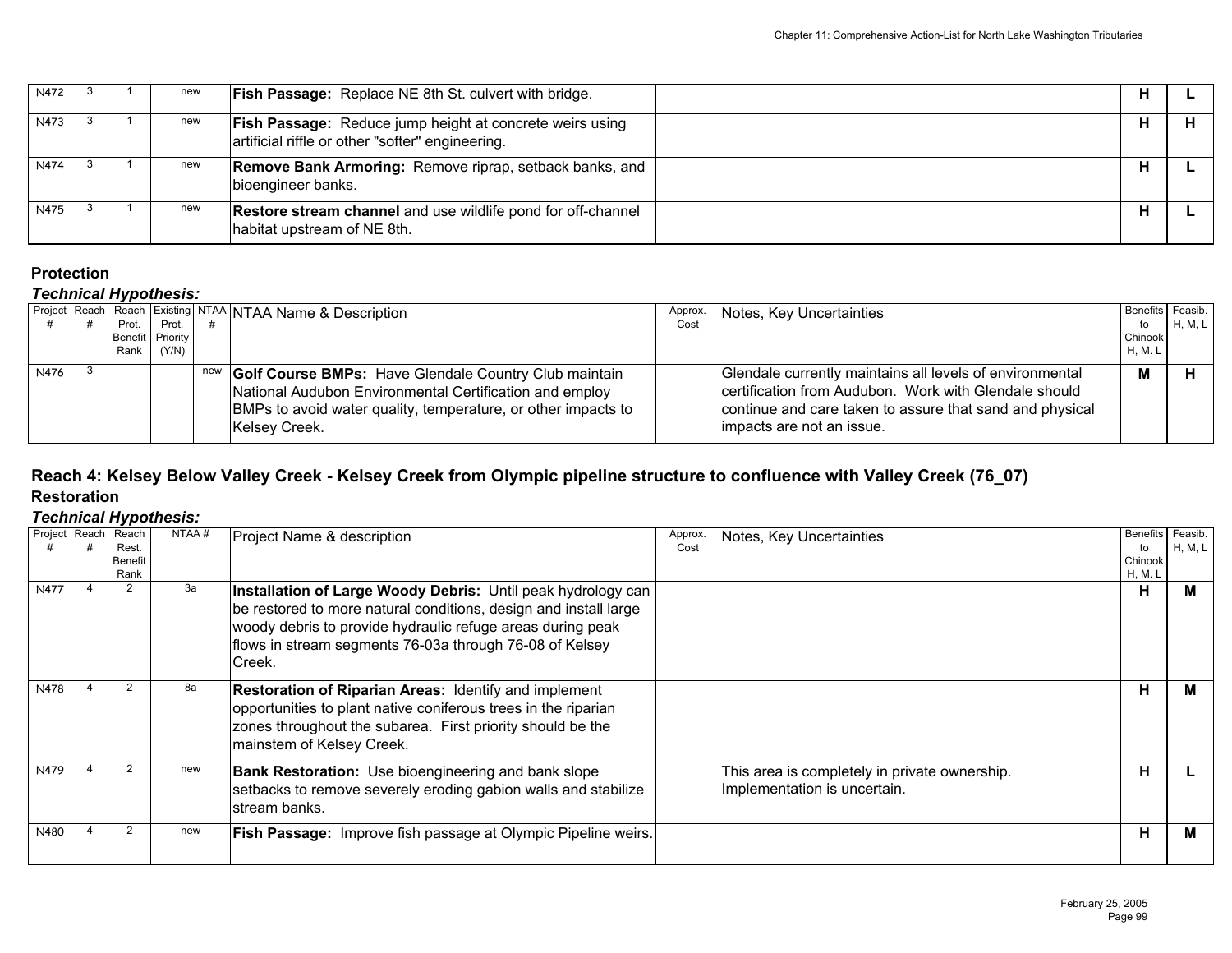| N481 |  | new | <b>Bel-Red Channel Constraints: Re-establish more natural</b> |  |  |
|------|--|-----|---------------------------------------------------------------|--|--|
|      |  |     | channel through Bel-Red area, use weirs for grade control at  |  |  |
|      |  |     | sheet pile wall until stream can be restored.                 |  |  |

## *Technical Hypothesis:*

|      | Rank | Prot. Prot.<br>Benefit Priority<br>(Y/N) |     | Project Reach Reach Existing NTAA NTAA Name & Description                                                                                       | Approx.<br>Cost | Notes, Key Uncertainties | Benefits Feasib.<br>to<br>Chinook<br>H, M. L | H, M, L |
|------|------|------------------------------------------|-----|-------------------------------------------------------------------------------------------------------------------------------------------------|-----------------|--------------------------|----------------------------------------------|---------|
| N482 |      |                                          | new | Acquire/Easements: Protect existing riparian habitat,<br>especially in larger parcels where stream could meander and<br>buffers could be wider. |                 |                          | н                                            |         |
| N483 |      |                                          | new | Sensitive Development: Investigate and adopt options for<br>more natural stream channel during Bel-Red commercial<br>redevelopment process.     |                 |                          | н                                            |         |

## **Reach 5: Kelsey Above Valley Creek - Kelsey Creek from confluence with Valley Creek to Main street (76\_08 - 76\_09) Restoration**

#### *Technical Hypothesis: Reduce fine sediment inputs, add LWD, restore riparian conditions, reduce channel confinement.*

| Project Reach | Reach<br>Rest.<br><b>Benefit</b><br>Rank          | NTAA# | Project Name & description                                                                                                                                                                                                                                          | Approx.<br>Cost | Notes, Key Uncertainties | <b>Benefits</b><br>to<br>Chinook<br>H, M. L | Feasib.<br>H, M, L |
|---------------|---------------------------------------------------|-------|---------------------------------------------------------------------------------------------------------------------------------------------------------------------------------------------------------------------------------------------------------------------|-----------------|--------------------------|---------------------------------------------|--------------------|
| N484          | 8 (tied<br>with<br>Reach 7:<br>Richards<br>Creek) | new   | Channel Restoration: Enlarge channel cross-section,<br>reconnect floodplain, install large woody debris through<br>apartment complex.                                                                                                                               |                 |                          | н                                           |                    |
| N485          | 8 (tied<br>with<br>Reach 7:<br>Richards<br>Creek) | За    | Installation of Large Woody Debris: Until peak hydrology can<br>be restored to more natural conditions, design and install large<br>woody debris to provide hydraulic refuge areas during peak<br>flows in stream segments 76-03a through 76-08 of Kelsey<br>Creek. |                 |                          | Н                                           |                    |
| N486          | 8 (tied<br>with<br>Reach 7:<br>Richards<br>Creek) | 7a    | Protection of Forested Buffers: Purchase riparian forested<br>buffers or conservation easements in stream segments 76-08<br>and 76-09 of Kelsey Creek.                                                                                                              |                 |                          | H                                           | м                  |
| N487          | 8 (tied<br>with<br>Reach 7:<br>Richards<br>Creek) | 8a    | Restoration of Riparian Areas: Identify and implement<br>opportunities to plant native coniferous trees in the riparian<br>zones throughout the subarea. First priority should be the<br>mainstem of Kelsey Creek.                                                  |                 |                          | M                                           | м                  |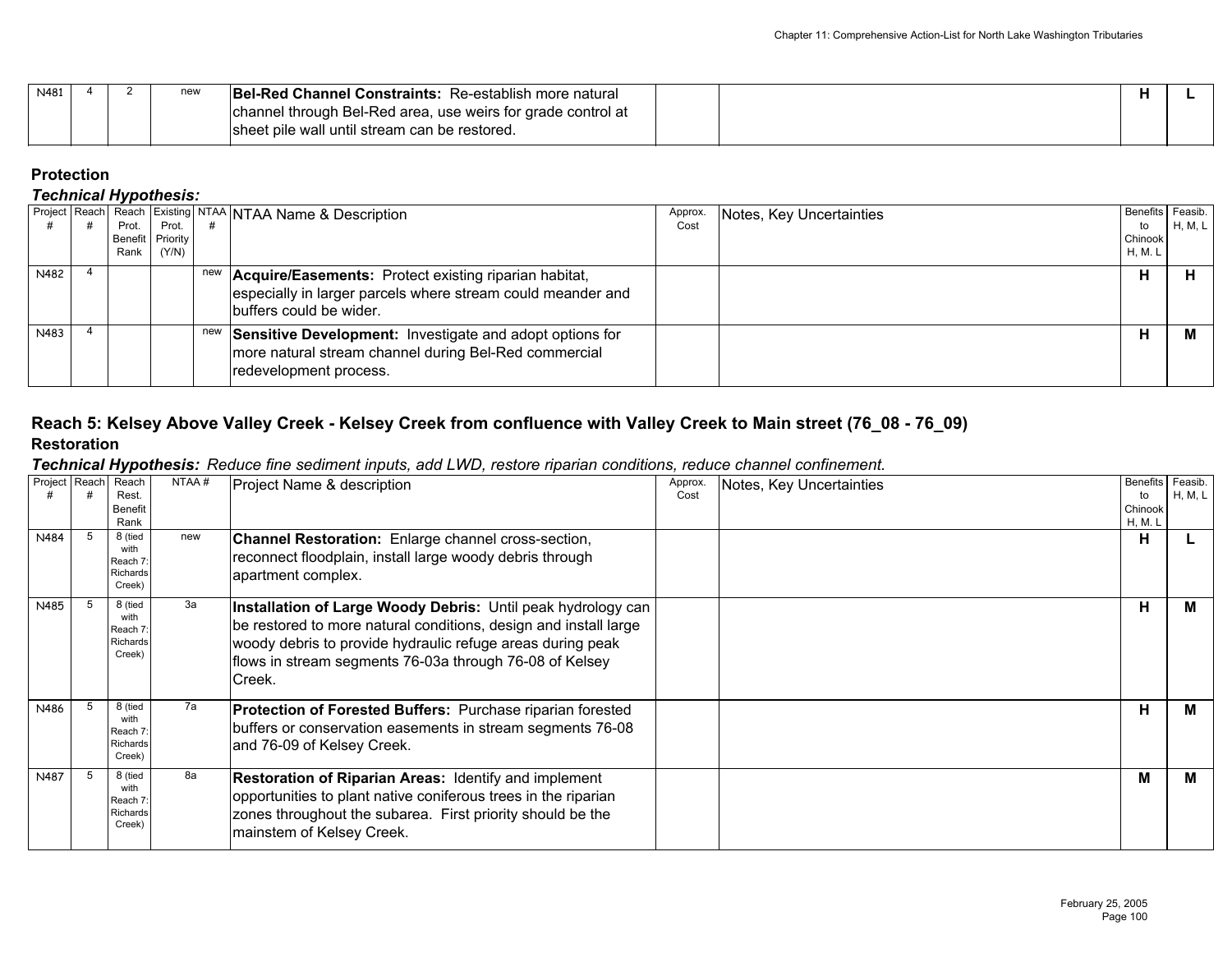| N488 | 8 (tied<br>with<br>Reach 7:<br>Richards<br>Creek) | new | Reduce bank armoring, lay back banks, and use<br>bioengineering to restore banks and riparian area. | н |   |
|------|---------------------------------------------------|-----|-----------------------------------------------------------------------------------------------------|---|---|
| N489 | 8 (tied<br>with<br>Reach 7:<br>Richards<br>Creek) | new | <b>Fish Passage:</b> Replace private culverts that limit passage and<br>flow.                       | н | М |
| N490 | 8 (tied<br>with<br>Reach 7:<br>Richards<br>Creek) | new | <b>Fish Passage: Replace culvert at 148th Ave NE with fish</b><br>friendly culvert or bridge.       | н |   |

### *Technical Hypothesis:*

|      |                    |       | Project Reach Reach Existing NTAA NTAA Name & Description                                                                                        | Approx. | Notes, Key Uncertainties | Benefits Feasib. |         |
|------|--------------------|-------|--------------------------------------------------------------------------------------------------------------------------------------------------|---------|--------------------------|------------------|---------|
|      | Prot.              | Prot. |                                                                                                                                                  | Cost    |                          | to               | H, M, L |
|      | Benefit   Priority |       |                                                                                                                                                  |         |                          | Chinook          |         |
|      | Rank               | (Y/N) |                                                                                                                                                  |         |                          | <b>H, M. L</b>   |         |
| N491 |                    |       | new <b>Acquisition/Easements:</b> Protect existing coniferous riparian<br>habitat along Kelsey Creek upstream of Ilahee Apt to 148th Ave<br>INE. |         |                          | л                |         |
| N492 |                    |       | new <b>Acquisition:</b> Protect wetlands along 148th.                                                                                            |         |                          | п                |         |

# **Reach 6: Kelsey Creek Headwaters - Kelsey Creek from Main Street to headwaters (76\_10 - 76\_12)**

## **Restoration**

|      | . .<br>Project Reach Reach<br>Rest. | NTAA # | <b>Project Name &amp; description</b>                                                                                                  | Approx.<br>Cost | Notes, Key Uncertainties | Benefits Feasib.<br>to | H, M, L |
|------|-------------------------------------|--------|----------------------------------------------------------------------------------------------------------------------------------------|-----------------|--------------------------|------------------------|---------|
|      | Benefit<br>Rank                     |        |                                                                                                                                        |                 |                          | Chinook<br>H, M. L     |         |
| N493 | 9                                   | new    | <b>Remove culvert and restore stream channel upstream of</b><br>Main St.                                                               |                 |                          | M                      |         |
| N494 | 9                                   | new    | <b>Replant riparian vegetation through Lake Hills Greenbelt to</b><br>reduce reed canary grass impacts and keep temperatures<br>lower. |                 |                          | н                      |         |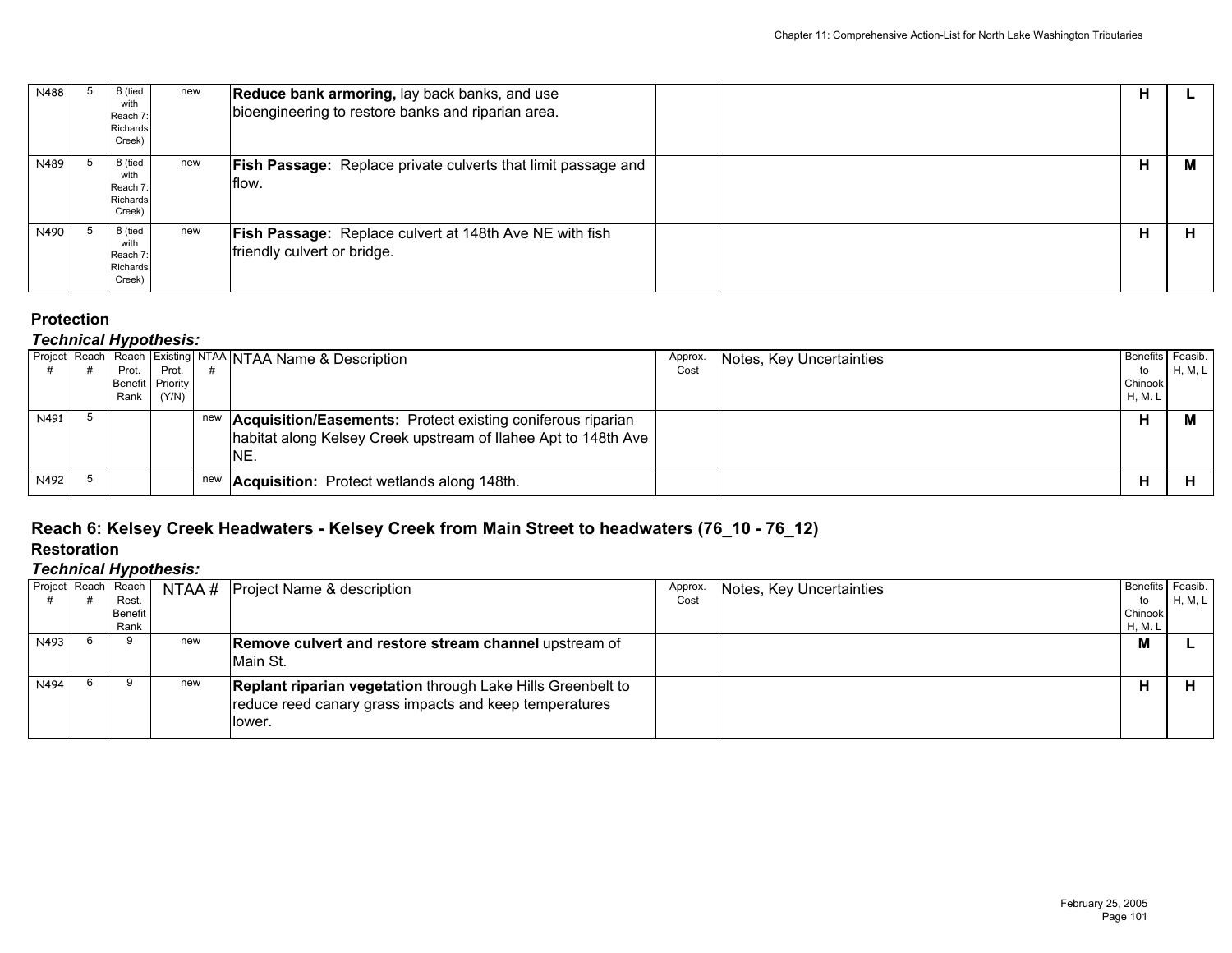### *Technical Hypothesis:*

|      |       |                  |     | Project Reach Reach Existing NTAA NTAA Name & Description                            | Approx. | Notes, Key Uncertainties | Benefits | Feasib. |
|------|-------|------------------|-----|--------------------------------------------------------------------------------------|---------|--------------------------|----------|---------|
|      | Prot. | Prot.            |     |                                                                                      | Cost    |                          | to       | H, M, L |
|      |       | Benefit Priority |     |                                                                                      |         |                          | Chinook  |         |
|      | Rank  | (Y/N)            |     |                                                                                      |         |                          | H, M. L  |         |
| N495 |       |                  | new | / Maintain headwater wetlands to protect summer base flows<br>and aquatic ecosystem. |         |                          |          |         |

### **Reach 7: Richards Creek - Richards Creek from mouth to SE 32nd St. Restoration**

|               |                | ח ני                                   |       |                                                                                                                                                                                                                                                                      |                 |                          |                                             |                         |
|---------------|----------------|----------------------------------------|-------|----------------------------------------------------------------------------------------------------------------------------------------------------------------------------------------------------------------------------------------------------------------------|-----------------|--------------------------|---------------------------------------------|-------------------------|
| Project Reach |                | Reach<br>Rest.<br>Benefit<br>Rank      | NTAA# | Project Name & description                                                                                                                                                                                                                                           | Approx.<br>Cost | Notes, Key Uncertainties | <b>Benefits</b><br>to<br>Chinook<br>H, M. L | Feasib.<br>H, M, L      |
| N496          |                | 8 (tied<br>with<br>Reach 5:<br>Kelsey) | 1c    | Fish Passage: Obtain permits and build new culvert at SE 26th<br>Street on East Creek.                                                                                                                                                                               |                 |                          | М                                           | H                       |
| N497          | -7             | 8 (tied<br>with<br>Reach 5:<br>Kelsey) | 1e    | Fish Passage: Design, obtain permits, and build new culvert at<br>SE 30 <sup>th</sup> Street on Richards Creek.                                                                                                                                                      |                 | Design work began 2003.  | M                                           | H                       |
| N498          | -7             | 8 (tied<br>with<br>Reach 5:<br>Kelsey) | 11    | Fish Passage: Modify existing culverts that are partial barriers<br>by placing low-flow deflectors on multichannel box culverts to<br>increase depth of low-flow channel at Lake Hills Connector.                                                                    |                 | Design work began 2003.  | H                                           | H                       |
| N499          |                | 8 (tied<br>with<br>Reach 5:<br>Kelsey) | 3b    | Installation of Large Woody Debris: Until peak hydrology can<br>be restored to more natural conditions, design and install large<br>woody debris to provide hydraulic refuge areas during peak<br>flows in stream segments 77-02 through 77-03 of Richards<br>Creek. |                 |                          | н                                           | H.                      |
| <b>N500</b>   |                | 8 (tied<br>with<br>Reach 5:<br>Kelsey) | 3c    | Installation of Large Woody Debris: Until peak hydrology can<br>be restored to more natural conditions, design and install large<br>woody debris to provide hydraulic refuge areas during peak<br>flows in stream segment 79-01 of Sunset Creek.                     |                 |                          | н                                           | L                       |
| N501          | $\overline{7}$ | 8 (tied<br>with<br>Reach 5:<br>Kelsey) | 7c    | Protection of Forested Buffers: Purchase riparian forested<br>buffers or conservation easements in stream segments 77-01<br>through 77-03 of Richards Creek.                                                                                                         |                 |                          | $\overline{\mathbf{?}}$                     | $\overline{\mathbf{?}}$ |
| N502          |                | 8 (tied<br>with<br>Reach 5:<br>Kelsey) | 8b    | Restoration of Riparian Areas: Reduce invasive non-native<br>plants in high Chinook usage reaches (reed canarygrass and<br>purple loosestrife in segments 77-01 through 77-02 in Richards<br>Creek.                                                                  |                 |                          | H                                           | H                       |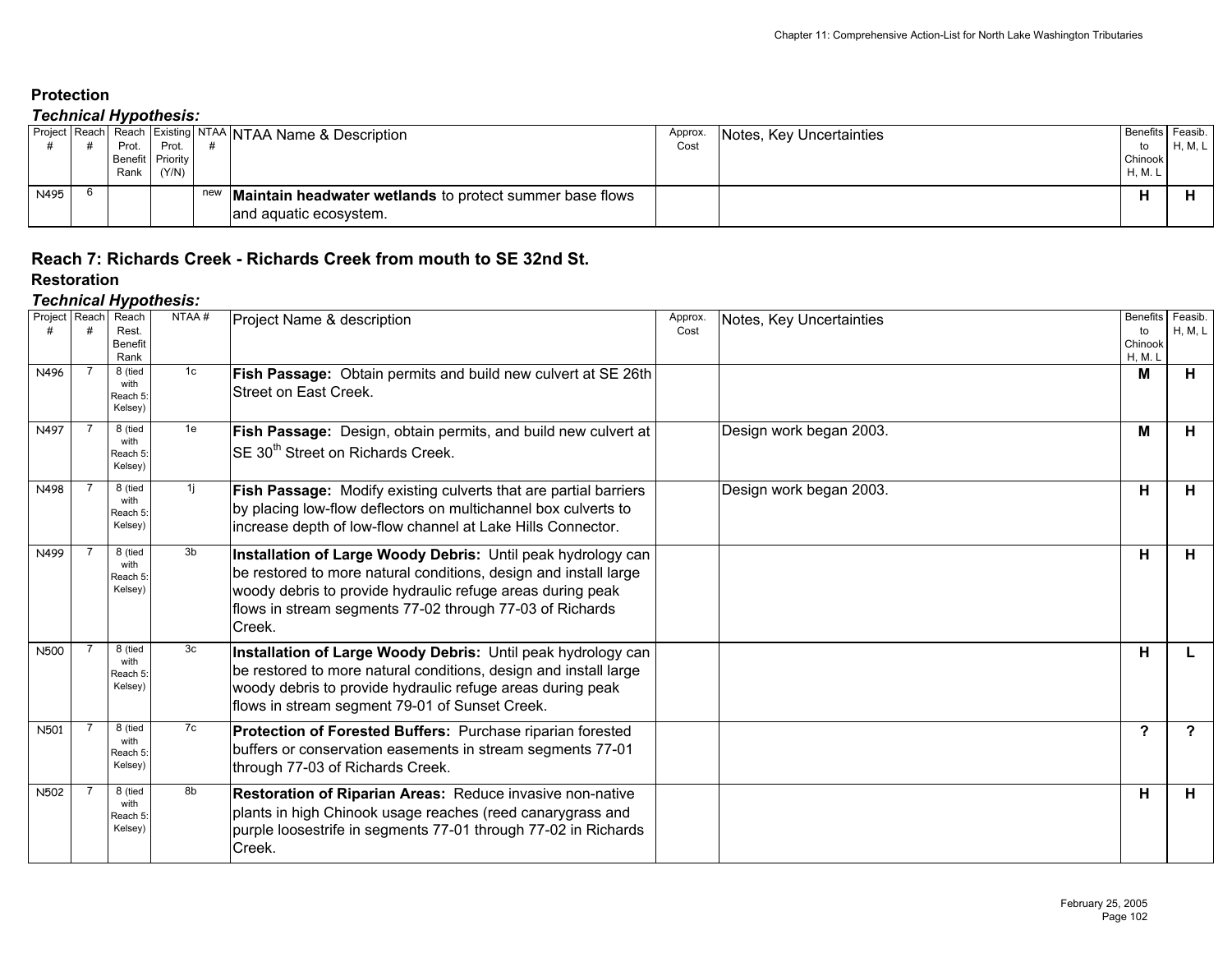### *Technical Hypothesis:*

|                  |  |       |                  |  | Project Reach Reach Existing NTAA NTAA Name & Description                                         | Approx. | Notes, Key Uncertainties                                                                                                                                                   |         | Benefits Feasib. |  |
|------------------|--|-------|------------------|--|---------------------------------------------------------------------------------------------------|---------|----------------------------------------------------------------------------------------------------------------------------------------------------------------------------|---------|------------------|--|
|                  |  | Prot. | Prot.            |  |                                                                                                   | Cost    |                                                                                                                                                                            | to      | H, M, L          |  |
|                  |  |       | Benefit Priority |  |                                                                                                   |         |                                                                                                                                                                            | Chinook |                  |  |
|                  |  | Rank  | (Y/N)            |  |                                                                                                   |         |                                                                                                                                                                            | H. M. L |                  |  |
| N <sub>503</sub> |  |       |                  |  | new <b>Acquisition:</b> Purchase two parcels to protect hillside<br>springs/seeps and forest.     |         | Parcels are isolated from stream by Lake Hills Connector<br>and Richards Road, but impacts from development could<br>still impact stream. Includes parcels #0424059002 and | M       |                  |  |
| <b>N504</b>      |  |       |                  |  | new <b>Acquisition:</b> Acquire undeveloped properties or easements<br>along reach 77-02 & 78-01. |         |                                                                                                                                                                            |         |                  |  |

# **Reach 8: Valley Creek - Valley Creek from mouth to Bellevue Municipal Golf Course**

**Restoration**

| Project Reach | . .<br>Reach | NTAA# | Project Name & description                                       | Approx. | Notes, Key Uncertainties     | <b>Benefits</b> | Feasib. |
|---------------|--------------|-------|------------------------------------------------------------------|---------|------------------------------|-----------------|---------|
|               | Rest.        |       |                                                                  | Cost    |                              | to              | H, M, L |
|               | Benefit      |       |                                                                  |         |                              | Chinook         |         |
|               | Rank         |       |                                                                  |         |                              | H, M. L         |         |
| N505          |              | new   | Daylight Creek - Daylight Valley Creek through Bellevue Golf     |         |                              | н               | п.      |
|               |              |       | Course.                                                          |         |                              |                 |         |
| N506          |              | 1d    | <b>Fish Passage:</b> Improve fish passage at Washington State    |         |                              | н               | M       |
|               |              |       | Department of Transportation culverts beneath SR 520.            |         |                              |                 |         |
| <b>N507</b>   |              | 3e    |                                                                  |         |                              |                 |         |
|               |              |       | Installation of Large Woody Debris: Until peak hydrology can     |         | Segment 82-01 complete 2003. | н               |         |
|               |              |       | be restored to more natural conditions, design and install large |         |                              |                 |         |
|               |              |       | woody debris to provide hydraulic refuge areas during peak       |         |                              |                 |         |
|               |              |       | flows in stream segments 82-01 through 82-05 of Valley Creek.    |         |                              |                 |         |
|               |              |       |                                                                  |         |                              |                 |         |
|               |              |       |                                                                  |         |                              |                 |         |
| <b>N508</b>   |              | 3f    | Installation of Large Woody Debris: Until peak hydrology can     |         | In permitting 2003.          | н               | н.      |
|               |              |       | be restored to more natural conditions, design and install large |         |                              |                 |         |
|               |              |       | woody debris to provide hydraulic refuge areas during peak       |         |                              |                 |         |
|               |              |       |                                                                  |         |                              |                 |         |
|               |              |       | flows in stream segment 83-01 of Sears Creek.                    |         |                              |                 |         |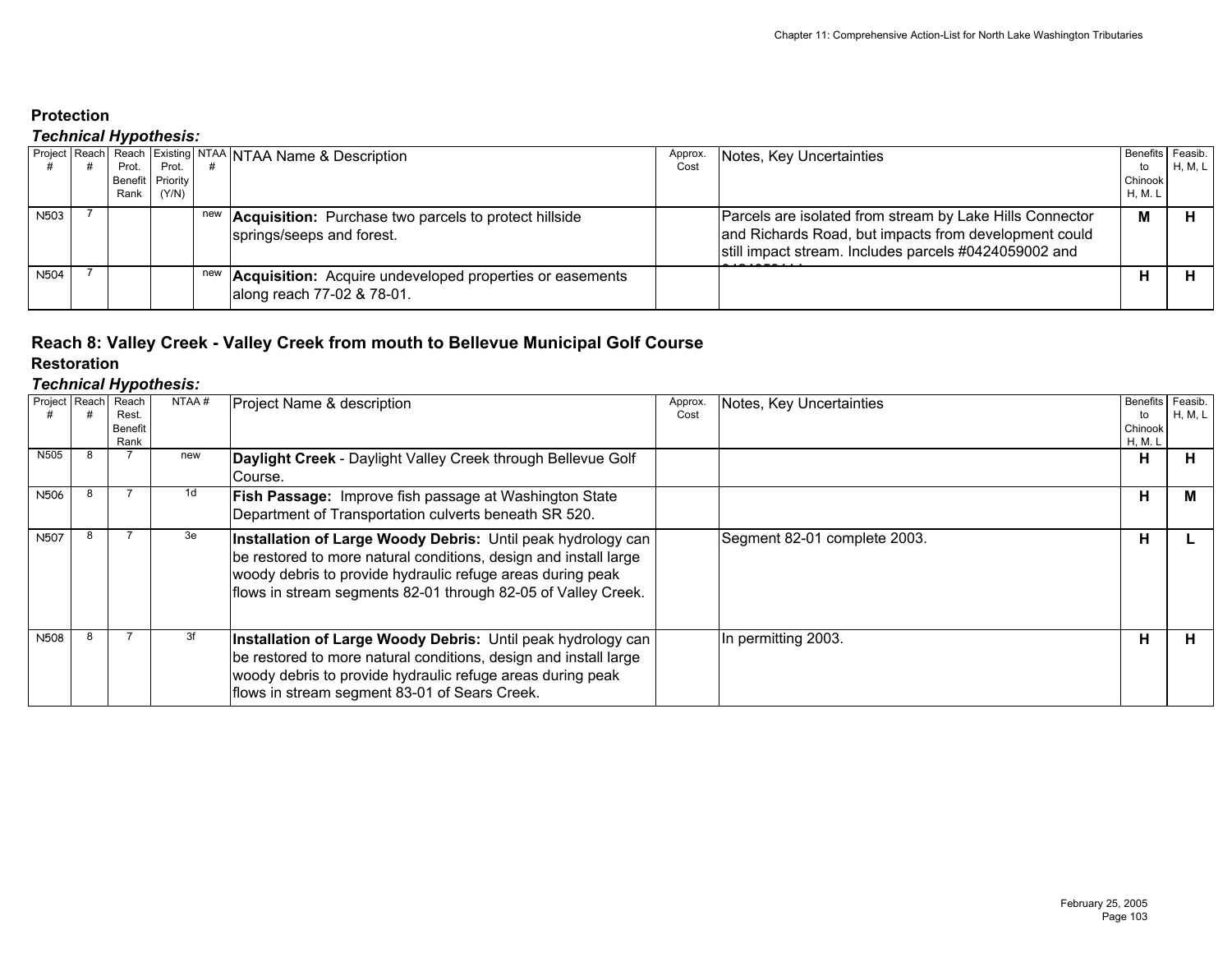### *Technical Hypothesis:*

|  |       | . <i>. <b>.</b> .</i> |                                                                      |         |                          |                  |         |
|--|-------|-----------------------|----------------------------------------------------------------------|---------|--------------------------|------------------|---------|
|  |       |                       | <b>Project Reach Reach Existing NTAA NTAA Name &amp; Description</b> | Approx. | Notes, Key Uncertainties | Benefits Feasib. |         |
|  | Prot. | Prot.                 |                                                                      | Cost    |                          |                  | H, M, L |
|  |       | Benefit Priority      |                                                                      |         |                          | Chinook          |         |
|  | Rank  | (Y/N)                 |                                                                      |         |                          | H, M.            |         |
|  |       |                       |                                                                      |         |                          |                  |         |
|  |       |                       | new No projects identified at this time.                             |         |                          |                  |         |
|  |       |                       |                                                                      |         |                          |                  |         |

## **Reach 9: West Tributary - West Trib from mouth to Bellevue-Redmond Road (upper extent coho potential) Restoration**

#### *Technical Hypothesis:*

| Project Reach    |   | Reach<br>Rest.<br><b>Benefit</b><br>Rank | NTAA# | Project Name & description                                                                                                                                                                                                                                               | Approx.<br>Cost | Notes, Key Uncertainties                                                                         | Benefits Feasib.<br>to<br>Chinook<br>H, M. I | H, M, L |
|------------------|---|------------------------------------------|-------|--------------------------------------------------------------------------------------------------------------------------------------------------------------------------------------------------------------------------------------------------------------------------|-----------------|--------------------------------------------------------------------------------------------------|----------------------------------------------|---------|
| N509             |   |                                          | 1f    | <b>Fish Passage:</b> Design, obtain permits, and build new culvert at<br>NE First Street on West Tributary.                                                                                                                                                              |                 |                                                                                                  | н                                            | м       |
| N510             | 9 |                                          | 3d    | Installation of Large Woody Debris: Until peak hydrology can<br>be restored to more natural conditions, design and install large<br>woody debris to provide hydraulic refuge areas during peak<br>flows in stream segments 80-01 through 80-02 in the West<br>Tributary. |                 |                                                                                                  | н                                            | H       |
| <b>N511</b>      |   | 4                                        | 6a    | <b>Stream Channel Improvements: Restore original stream</b><br>channel of the West Tributary through Kelsey Creek Farm,<br>segment 80-01.                                                                                                                                |                 | Kelsey Creek Project, P-AD-65. Consultant hired 2003.<br>Project in design.                      | н                                            | H       |
| N <sub>512</sub> |   |                                          | 8b    | <b>Restoration of Riparian Areas: Reduce invasive non-native</b><br>plants in high Chinook usage reaches (reed canarygrass and<br>purple loosestrife in segments 80-01 through 80-02 in the West<br>Tributary).                                                          |                 |                                                                                                  | н                                            | н.      |
| N <sub>513</sub> |   |                                          | new   | Stream Channel Improvements: Place LWD in floodplain<br>near channel and spanning logs, to help maintain channels,<br>increase pool formation, and increase upland habitat diversity.                                                                                    |                 | Do not recommend placing LWD in stream due to instability<br>of channel and sediment deposition. | н                                            | н       |

## **Protection**

|             |       |                  | Project Reach Reach Existing NTAA NTAA Name & Description           | Approx. | Notes, Key Uncertainties                               | Benefits Feasib. |                |
|-------------|-------|------------------|---------------------------------------------------------------------|---------|--------------------------------------------------------|------------------|----------------|
|             | Prot. | Prot             |                                                                     | Cost    |                                                        | to               | <b>H, M, L</b> |
|             |       | Benefit Priority |                                                                     |         |                                                        | Chinook          |                |
|             | Rank  | (Y/N)            |                                                                     |         |                                                        | H, M.            |                |
| <b>N514</b> |       |                  | new <b>Acquisition:</b> Purchase parcels just south of SE 7th along |         | Parcels are mostly undeveloped and currently excellent |                  |                |
|             |       |                  | wetland buffer.                                                     |         | wetland buffer for mainstem Kelsey and West Tributary. |                  |                |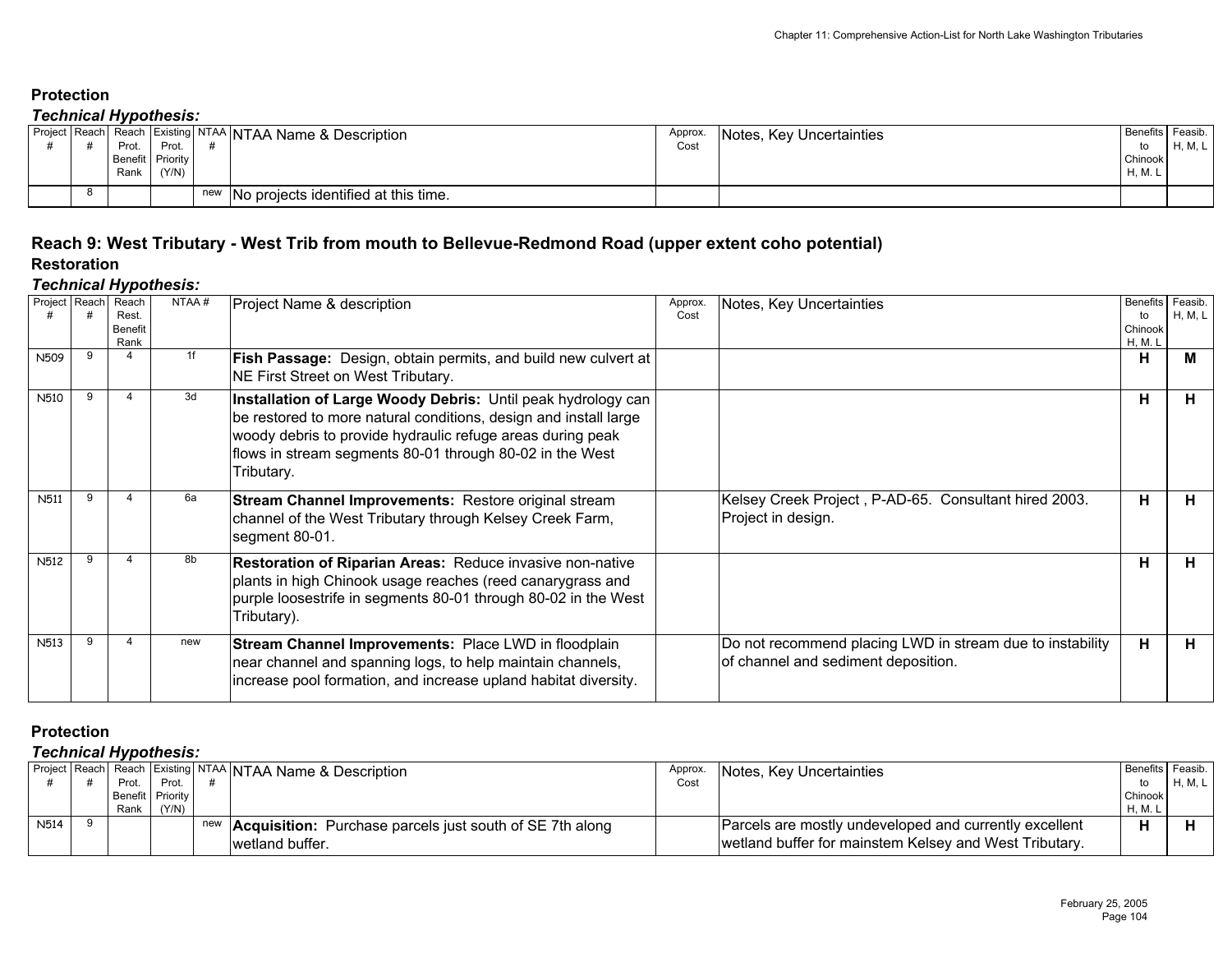## **Reach 10: Goff Creek - Goff Creek from mouth (West Trib) to Bellevue-Redmond Road (upper extent coho potential) Restoration**

### *Technical Hypothesis:*

| Project Reach |                 | Reach   | NTAA# | <b>Project Name &amp; description</b> | Approx. | Notes, Key Uncertainties | <b>Benefits</b> | Feasib. |
|---------------|-----------------|---------|-------|---------------------------------------|---------|--------------------------|-----------------|---------|
|               |                 | Rest.   |       |                                       |         |                          | to              | H, M, L |
|               |                 | Benefit |       |                                       |         |                          | Chinook         |         |
|               |                 | Rank    |       |                                       |         |                          | H, M. L         |         |
|               | 10 <sup>°</sup> |         |       | No projects identified at this time.  |         |                          |                 |         |

### **Protection**

|      |                 | - -     |                  | Project   Reach   Reach   Existing   NTAA   NTAA Name & Description | Approx. | Notes, Key Uncertainties |         | Benefits Feasib. |
|------|-----------------|---------|------------------|---------------------------------------------------------------------|---------|--------------------------|---------|------------------|
|      |                 | Prot. I | Prot.            |                                                                     | Cost    |                          | to      | H, M, L          |
|      |                 |         | Benefit Priority |                                                                     |         |                          | Chinook |                  |
|      |                 | Rank I  | (Y/N)            |                                                                     |         |                          | H, M. L |                  |
| N515 | 10 <sup>1</sup> |         |                  | <b>Protection of Forested Buffers: Purchase riparian forested</b>   |         |                          | п       |                  |
|      |                 |         |                  | buffers or conservation easements in stream segment 81-01 of        |         |                          |         |                  |
|      |                 |         |                  | <b>IGoff Creek.</b>                                                 |         |                          |         |                  |
|      |                 |         |                  |                                                                     |         |                          |         |                  |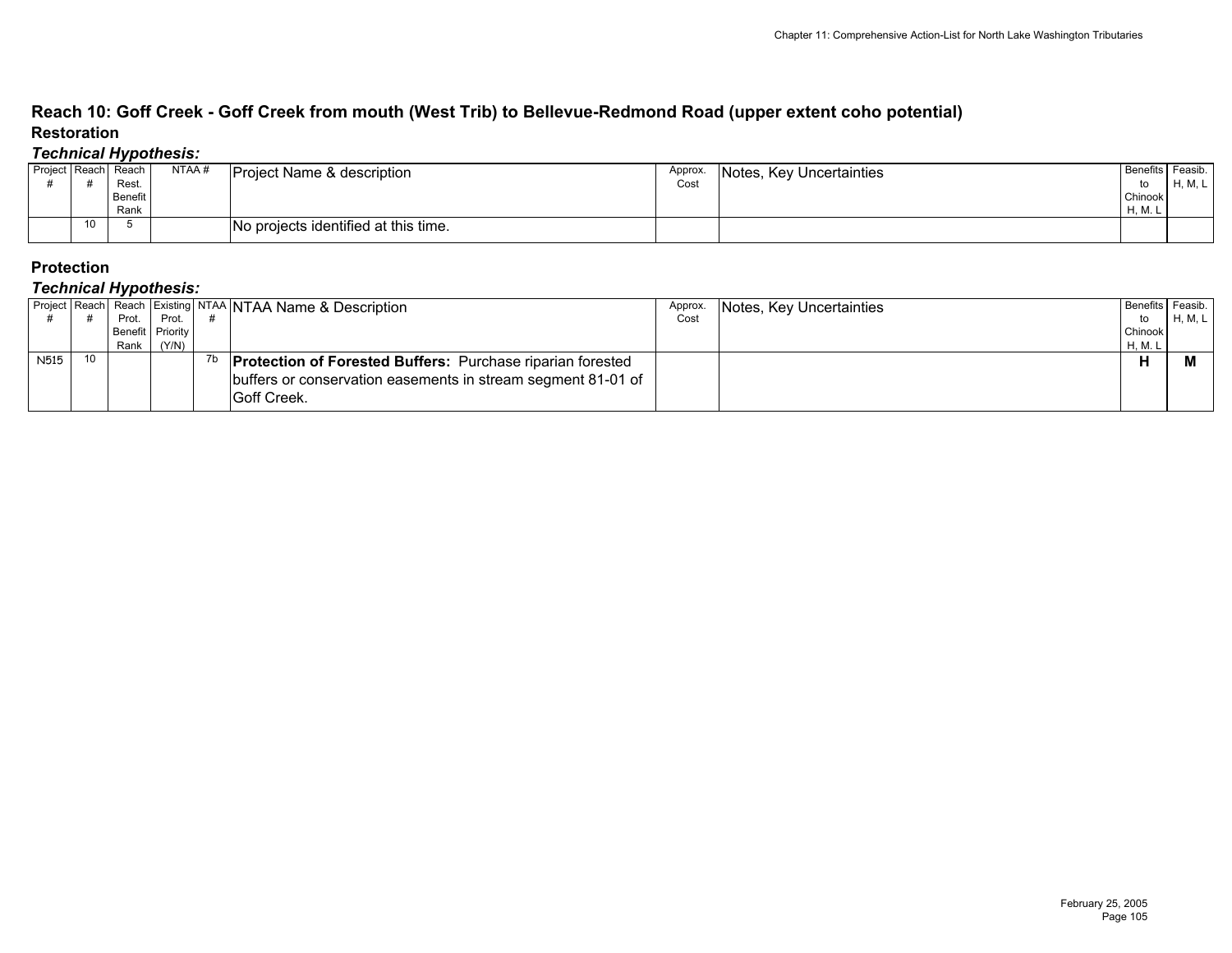# **Draft Proposed Outreach & Education Actions for the North Lake Washington Population (Tier 1 and 2 Subareas) (by WRIA 8 Public Outreach Committee)**

| Proj<br># | <b>Habitat Condition</b>                                                                                                                         | <b>Desired</b><br><b>Outcome</b>                                                                                                                                                    | <b>Target</b><br><b>Audience</b> | <b>Proposed Action</b>                                                                                                                                                                                                                                                                                                                                                                                                                          | <b>Priority</b> | Proven<br><b>Track Record/</b><br><b>Model</b>                                                                                   | Level of<br><b>Financial</b><br>Commit. |
|-----------|--------------------------------------------------------------------------------------------------------------------------------------------------|-------------------------------------------------------------------------------------------------------------------------------------------------------------------------------------|----------------------------------|-------------------------------------------------------------------------------------------------------------------------------------------------------------------------------------------------------------------------------------------------------------------------------------------------------------------------------------------------------------------------------------------------------------------------------------------------|-----------------|----------------------------------------------------------------------------------------------------------------------------------|-----------------------------------------|
| N701      | Prime salmon<br>habitat -- or critical<br>areas that influence<br>salmon habitat -- in<br>threat of<br>development or<br>degradation             | Identify and<br>protect best<br>remaining habitat                                                                                                                                   | Shoreline<br>property<br>owners  | Continue WaterWays program--identify and protect best<br>remaining habitat in watershed through acquisition,<br>conservation easements, and tax incentives.<br>Expand incentive programs to include smaller properties<br>not currently eligible under existing program.                                                                                                                                                                        | High            | <b>Public Benefits</b><br>Rating System,<br>Open Space<br>Current Use Tax<br>(CUT)                                               | High                                    |
| N702      | Prime salmon<br>habitat -- or critical<br>areas that influence<br>salmon habitat-in<br>threat of<br>development or<br>degradation                | Help to restore<br>degraded or<br>protect prime<br>salmon from<br>development or<br>further<br>degradation                                                                          | Property<br>owners               | Work with land trusts to help with acquisition and/or<br>restoration of prime or severely degraded habitat.<br>Draw upon their skill at working with property owners<br>who otherwise might be apprehensive about negotiating<br>with Government.<br>Provide information regard Stewardship Endowments<br>and resources to alleviate the financial burden for those<br>wishing to donate streamside habitat easements.                          | High            | Cascade Land<br>Conservancy,<br><b>Trust for Public</b><br>Lands, The<br><b>Nature</b><br>Conservancy                            | High                                    |
| N703      | Lack of riparian<br>vegetation; water<br>quality<br>compromised by<br>landscape<br>practices; higher<br>water use at times<br>when flows lowest. | Protect & restore<br>riparian<br>vegetation to<br>provide sources<br>of refuge and<br>terrestrial food;<br>protect & restore<br>water quality,<br>maintain instream<br>flows        | Shoreline<br>property<br>owners  | Offer shoreline property owners workshops on "salmon<br>friendly" streamside design.<br>Includes topics: the value of riparian vegetation,<br>invasives, erosion control, value of large woody debris<br>for salmon habitat and potential flood control, preventing<br>channel scour, natural yard care,<br>Include as presenters landscape designers and<br>contractors who have both experience and recognition in<br>such design.            | High            | Yes, Snohomish<br>County<br>Streamside<br>Courses.<br>Creekside<br>Living, Issaquah                                              | Low                                     |
| N704      | Salmon habitat in<br>need of restoration<br>or protection                                                                                        | Protect and<br>restore forest<br>cover or critical<br>areas such as<br>wetlands and<br>shallow water<br>habitat. Promote<br>watershed health<br>through<br>grassroots<br>messaging. | Shoreline<br>property<br>owners  | Identify and encourage shoreline neighborhood and<br>community stewardship associations to foster the ethic<br>of voluntary stewardship, set examples for other<br>neighbors to follow, enlist community support to acquire<br>and restore habitat. Use these groups to build a bridge<br>between property owners, agencies, and locals<br>governments.<br>Increased potential for media coverage when efforts<br>initiated at community level. | High            | Lake Forest Park<br>Stewardship<br>Foundation,<br>WaterTenders,<br>Friends of Denny<br>Creek, Friends<br>of Rock Creek<br>Valley | Low                                     |
|           | N705 Channel                                                                                                                                     | Soften shorelines,                                                                                                                                                                  | Shoreline                        | Reduce permit fees for shoreline stabilization if design is                                                                                                                                                                                                                                                                                                                                                                                     | High            |                                                                                                                                  | Low                                     |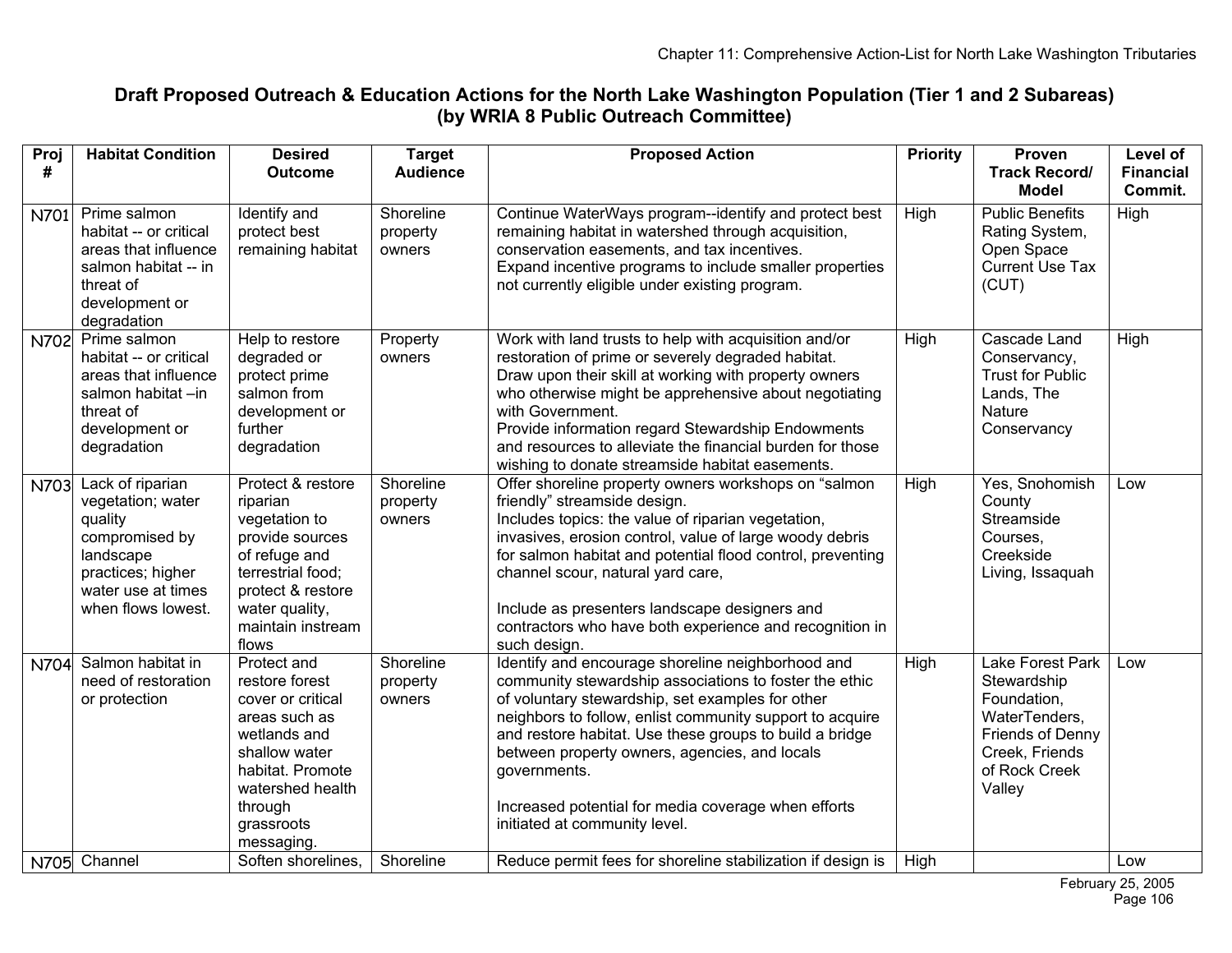| Proj<br>#   | <b>Habitat Condition</b>                                                                                                                                                                                                                                                                            | <b>Desired</b><br><b>Outcome</b>                                                                                                                                                                          | <b>Target</b><br><b>Audience</b>                      | <b>Proposed Action</b>                                                                                                                                                                                                                                                                                                                                                                                                                                                                                                                                                                                                                                             | <b>Priority</b> | Proven<br><b>Track Record/</b><br><b>Model</b>                                                                                                                                                                                                      | Level of<br><b>Financial</b><br>Commit. |
|-------------|-----------------------------------------------------------------------------------------------------------------------------------------------------------------------------------------------------------------------------------------------------------------------------------------------------|-----------------------------------------------------------------------------------------------------------------------------------------------------------------------------------------------------------|-------------------------------------------------------|--------------------------------------------------------------------------------------------------------------------------------------------------------------------------------------------------------------------------------------------------------------------------------------------------------------------------------------------------------------------------------------------------------------------------------------------------------------------------------------------------------------------------------------------------------------------------------------------------------------------------------------------------------------------|-----------------|-----------------------------------------------------------------------------------------------------------------------------------------------------------------------------------------------------------------------------------------------------|-----------------------------------------|
|             | confinement; loss of<br>riparian vegetation                                                                                                                                                                                                                                                         | restore floodplain<br>connectivity and<br>channel<br>complexity                                                                                                                                           | property<br>owners                                    | salmon friendly (employing alternatives to dikes, levees,<br>revetments, and vertical wall bulkheads). Also reduce<br>permit fees (where applicable) for streamside restoration<br>and removal & replacement of non-native vegetation                                                                                                                                                                                                                                                                                                                                                                                                                              |                 |                                                                                                                                                                                                                                                     |                                         |
| N706        | Loss of riparian<br>vegetation; water<br>quality<br>compromised by<br>landscape<br>practices; higher<br>water use at times<br>when flows lowest                                                                                                                                                     | Restore riparian<br>vegetation and<br>subsequent<br>source shelter<br>producing habitat<br>features and<br>terrestrial food<br>supply; reduce<br>soil erosion and<br>sedimentation                        | Shoreline<br>property<br>owners                       | Reduce permit fees (where applicable) for streamside<br>restoration & removal and replacement of non-native<br>vegetation.                                                                                                                                                                                                                                                                                                                                                                                                                                                                                                                                         | High            |                                                                                                                                                                                                                                                     | Low                                     |
| N707        | Riparian vegetation<br>displaced by lawn,<br>invasives, or<br>exotics, providing<br>little food value,<br>source of large<br>woody debris, or<br>soil stability. Water<br>quality<br>compromised by<br>garden chemicals,<br>metals, sediment.<br>Higher water use at<br>times when flows<br>lowest. | Protect & restore<br>riparian<br>vegetation to<br>provide sources<br>of large woody<br>debris/pools/riffles<br>and terrestrial<br>food; protect &<br>restore water<br>quality, maintain<br>instream flows | Shoreline<br>property<br>owners and<br>general public | Update (where necessary) and distribute salmon<br>educational materials such as Salmon Friendly<br>Gardening Practices, Streamside Savvy, and Going<br>Native booklet to shoreline property owners in order to<br>provide household and landscape best management<br>practices, as well as information about opportunities for<br>involvement in community stewardship projects.<br>Also make available at City Hall, libraries, and retail<br>establishments such as nurseries and home<br>improvement centers<br>Continue distribution of this outreach material through<br>Streamside Welcome Wagon organized by Water<br>Tenders for new streamside residents. | Medium          | <b>Brochures</b><br>distributed<br>through existing<br>creekside<br>stewardship<br>programs<br>(Seattle,<br>Snohomish<br>County,<br>Issaquah)<br>Similar outreach<br>efforts by Save<br>Lake<br>Sammamish and<br><b>Puget Sound</b><br>Action Team. | Low-<br>Medium                          |
| <b>N708</b> | Lack of large woody<br>debris                                                                                                                                                                                                                                                                       | Overcome public<br>fear and<br>resistance to<br>providing and<br>maintaining<br>woody debris<br>along shorelines                                                                                          | Shoreline<br>property<br>owners and<br>general public | Increase public awareness about the value of large<br>woody debris and native vegetation for flood protection,<br>salmon habitat, and healthy streams. Convey through<br>media (local newspapers, community newsletters);<br>signage along publicly accessible "model" shoreline; and<br>brochures such as King County's Large Woody Debris<br>and River Safety and US Forest Service Large Woody                                                                                                                                                                                                                                                                  | Medium          | <b>Existing King</b><br>County and US<br><b>Forest Service</b><br>brochures                                                                                                                                                                         | Low                                     |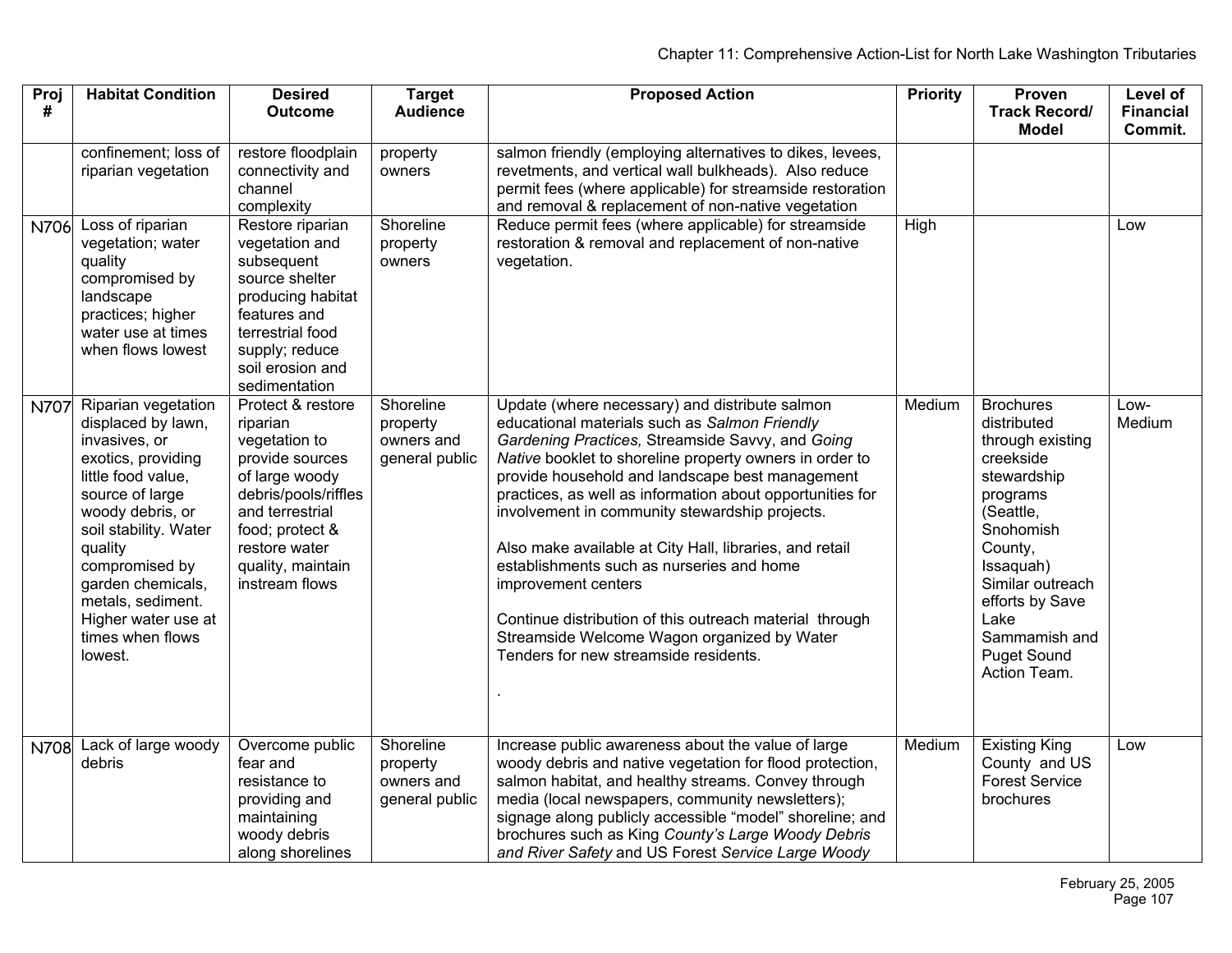| Proj | <b>Habitat Condition</b>          | <b>Desired</b>                      | <b>Target</b>   | <b>Proposed Action</b>                                                 | <b>Priority</b> | Proven                     | <b>Level of</b>  |
|------|-----------------------------------|-------------------------------------|-----------------|------------------------------------------------------------------------|-----------------|----------------------------|------------------|
| #    |                                   | <b>Outcome</b>                      | <b>Audience</b> |                                                                        |                 | <b>Track Record/</b>       | <b>Financial</b> |
|      |                                   |                                     |                 |                                                                        |                 | <b>Model</b>               | Commit.          |
|      |                                   | and subsequent                      |                 | Material: The Backbone of a Stream. Distribute to all                  |                 |                            |                  |
|      |                                   | source of cover,                    |                 | shoreline property owners and to more of general public,               |                 |                            |                  |
|      |                                   | pools, riffles                      |                 | especially recreational boaters.                                       |                 |                            |                  |
| N709 | Homeowners trying                 | Increase                            | Shoreline       | Provide outreach concerning beavers and their benefit to               | Medium/         | <b>King County</b>         | Low              |
|      | to remove beavers,                | understanding of                    | property        | watershed health (improved wetland function; creation of               | Low             | website, Salmon            |                  |
|      | their dams and                    | roles beavers<br>play in streamside | owners          | new habitat for plants, fish, and wildlife; slowing storm              |                 | Watchers,<br>PAWS, Seattle |                  |
|      | woody debris from<br>the riparian | ecology and                         |                 | water runoff; trapping sediment; and maintaining<br>summer base flows) |                 | <b>Public Utilities</b>    |                  |
|      | ecosystem;                        | concept of                          |                 |                                                                        |                 | <b>Beaver</b>              |                  |
|      | increased runoff                  | sharing streams                     |                 | Provide information on how to co-exist with beavers.                   |                 | Workshops,                 |                  |
|      | and decreased                     | with native                         |                 |                                                                        |                 | Snohomish Co               |                  |
|      | wetland function                  | residents                           |                 |                                                                        |                 | Watershed                  |                  |
|      | after beavers                     |                                     |                 |                                                                        |                 | Stewardship                |                  |
|      | removed.                          |                                     |                 |                                                                        |                 | programs                   |                  |
| N710 | Channel                           | Inspire shoreline                   | Shoreline       | Increase interpretation at restoration sites (include signs,           | Medium          | <b>Redmond River</b>       | Medium           |
|      | confinement, loss of              | property owners                     | property        | tours, and other methods.) When appropriate use                        |                 | Walk, Junita               |                  |
|      | riparian buffer and               | to make changes                     | owners          | restoration sites for demonstration purposes.                          |                 | Beach, Classic             |                  |
|      | sources of large                  | on their own                        |                 |                                                                        |                 | Nursery, Lake              |                  |
|      | woody debris,                     | property by                         |                 | Due to high visibility, restore streamside habitat at Tolt             |                 | <b>Forest Park</b>         |                  |
|      | pools, riffles, and               | providing good                      |                 | Pipeline Trail and Bear Creek crossing as a                            |                 | Stewardship                |                  |
|      | terrestrial food                  | examples;                           |                 | demonstration site.                                                    |                 | Projects                   |                  |
|      | source; reduced                   | increase public<br>support for land |                 |                                                                        |                 |                            |                  |
|      | channel complexity,               | acquisition and                     |                 |                                                                        |                 |                            |                  |
|      |                                   | restoration efforts.                |                 |                                                                        |                 |                            |                  |
|      |                                   | as well as                          |                 |                                                                        |                 |                            |                  |
|      |                                   | landuse policies                    |                 |                                                                        |                 |                            |                  |
| N711 | Channel                           | Inspire shoreline                   | Shoreline       | Use government cable channels to follow progress of                    | Low             | Salmon                     | Variable         |
|      | confinement, loss of              | property owners                     | property        | specific restoration projects. Use video to document                   |                 | Information TV             |                  |
|      | riparian buffer:                  | to make changes                     | owners and      | projects before, during, and after restoration.                        |                 |                            |                  |
|      | sources of large                  | on their own                        | general public  | In addition to airing on cable TV, distribute programs to              |                 |                            |                  |
|      | woody debris,                     | property by                         |                 | libraries, schools, and communities groups.                            |                 |                            |                  |
|      | pools, riffles;                   | providing good                      |                 |                                                                        |                 |                            |                  |
|      | reduced channel                   | examples;                           |                 |                                                                        |                 |                            |                  |
|      | complexity,                       | increase public                     |                 |                                                                        |                 |                            |                  |
|      |                                   | support for land                    |                 |                                                                        |                 |                            |                  |
|      |                                   | acquisition,<br>restoration, and    |                 |                                                                        |                 |                            |                  |
|      |                                   | landuse policies.                   |                 |                                                                        |                 |                            |                  |
|      | N712 All conditions listed        | Protect and                         | Shoreline       | Work with Real Estate industry to help ensure that                     | Medium          | <b>King County</b>         | Medium           |
|      |                                   |                                     |                 |                                                                        |                 |                            |                  |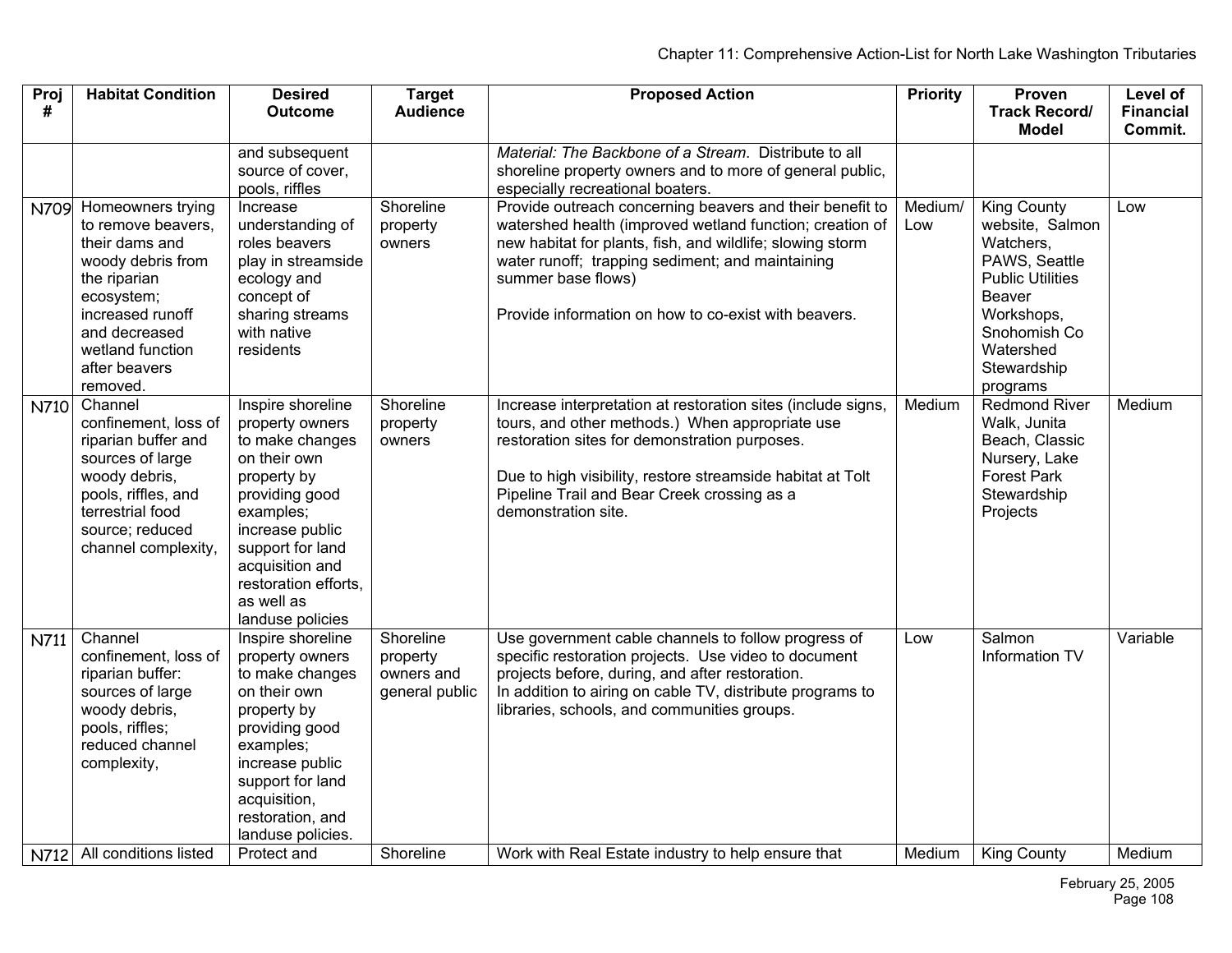| Proj<br># | <b>Habitat Condition</b>                                                                                                                                                                | <b>Desired</b><br><b>Outcome</b>                                                                                                                                                                                                                                                | <b>Target</b><br><b>Audience</b>                                 | <b>Proposed Action</b>                                                                                                                                                                                                                                                                                                                                                                                          | <b>Priority</b>           | Proven<br><b>Track Record/</b>                                                                                                             | Level of<br><b>Financial</b> |
|-----------|-----------------------------------------------------------------------------------------------------------------------------------------------------------------------------------------|---------------------------------------------------------------------------------------------------------------------------------------------------------------------------------------------------------------------------------------------------------------------------------|------------------------------------------------------------------|-----------------------------------------------------------------------------------------------------------------------------------------------------------------------------------------------------------------------------------------------------------------------------------------------------------------------------------------------------------------------------------------------------------------|---------------------------|--------------------------------------------------------------------------------------------------------------------------------------------|------------------------------|
|           | above.                                                                                                                                                                                  | restore riparian<br>vegetation,<br>channel<br>complexity and<br>connectivity;<br>reduce channel<br>confinement;<br>protect and<br>restore water<br>quality                                                                                                                      | property<br>owners                                               | potential shoreline buyers are supplied with sufficient<br>information concerning sensitive areas and<br>environmental stewardship of streamside properties.<br>Explore possibility of adding a disclosure to Real Estate<br>Sales Agreement, describing shorelines as sensitive<br>areas, subject to rules and regulations of City and<br>County. Look to model set by King County.                            |                           | Model<br>Department of<br>Development<br>and<br>Environmental<br>Services (DDES)<br>puts notice on<br>title concerning<br>sensitive areas. | Commit.                      |
| N713      | Water quality<br>degraded by<br>excessive nutrient<br>inputs (and<br>subsequent<br>decrease in<br>oxygen), erosion<br>and sedimentation,<br>grasses clogging<br>channels                | <b>Protect and</b><br>restore riparian<br>vegetation,<br>protect and<br>restore water<br>quality                                                                                                                                                                                | Livestock<br>owners<br>(Horse farms)                             | Provide classes, tours, and assistance in implementing<br>livestock operation best management practices.<br>Gear classes to both larger scale horse farms, and to<br>small "hobby farmers."                                                                                                                                                                                                                     | High in<br>rural<br>areas | Horses for Clean<br>Water and King<br>Conservation<br><b>District</b><br>Programs                                                          | Low                          |
| N714      | Riparian vegetation<br>displaced by lawn,<br>invasives, or<br>exotics; water<br>quality<br>compromised by<br>landscape<br>practices. Higher<br>water use at times<br>when flows lowest. | Protect & restore<br>riparian<br>vegetation;<br>protect& restore<br>water quality,<br>maintain instream<br>flows, Increase<br>likelihood of<br>achieving these<br>goals by bringing<br>on board industry<br>with large<br>influence over the<br>landscapes within<br>watershed. | Landscape<br>Contractors                                         | Offer education to landscape designers/contractors on<br>riparian design, naturescaping, and invasive species.<br>Include topics such as riparian design, plant selection,<br>installation techniques, and use of compost to build<br>healthy soils, efficient watering techniques, control<br>erosion and reduce need for supplemental irrigation.<br>Consider training for non-English speaking participants. | Medium                    | Washington<br>Assoc. of<br>Landscape<br>Professionals<br>(WALP) trainings                                                                  | $Low -$<br>Medium            |
| N715      | All conditions listed.                                                                                                                                                                  | Increase<br>awareness about<br>effects of habitat<br>on salmon and<br>watershed health;                                                                                                                                                                                         | General<br>public, but in<br>particular<br>Shoreline<br>property | Create local informational TV spots that could run on the<br>government cable channels. Focus on those habitat<br>conditions threatening salmon that are affected by our<br>daily personal practices, landscape design, and<br>management practices. Showcase good designs to                                                                                                                                   | Low                       | Yes, Salmon<br>Information TV,<br>C-TV,                                                                                                    | Variable                     |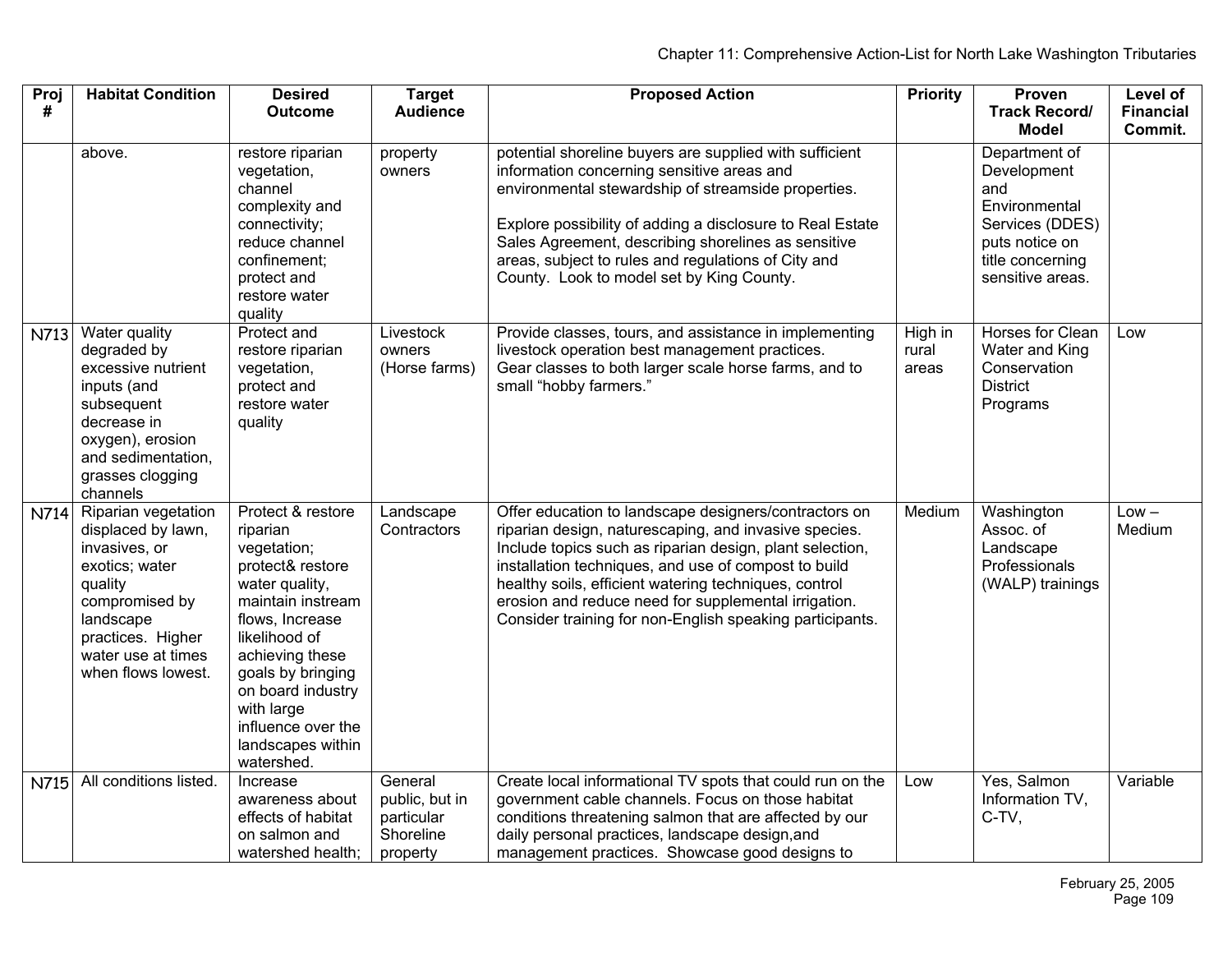| Proj        | <b>Habitat Condition</b>             | <b>Desired</b>                                                                                                                                                                                                            | <b>Target</b>           | <b>Proposed Action</b>                                                                                                                                                                                                                                                                                                                                                         | <b>Priority</b> | Proven                                                                                                                  | Level of         |
|-------------|--------------------------------------|---------------------------------------------------------------------------------------------------------------------------------------------------------------------------------------------------------------------------|-------------------------|--------------------------------------------------------------------------------------------------------------------------------------------------------------------------------------------------------------------------------------------------------------------------------------------------------------------------------------------------------------------------------|-----------------|-------------------------------------------------------------------------------------------------------------------------|------------------|
| #           |                                      | <b>Outcome</b>                                                                                                                                                                                                            | <b>Audience</b>         |                                                                                                                                                                                                                                                                                                                                                                                |                 | <b>Track Record/</b>                                                                                                    | <b>Financial</b> |
|             |                                      |                                                                                                                                                                                                                           |                         |                                                                                                                                                                                                                                                                                                                                                                                |                 | <b>Model</b>                                                                                                            | Commit.          |
|             |                                      | increase support<br>for land<br>acquisition and<br>restoration efforts<br>as well as                                                                                                                                      | owners                  | provide models to emulate.<br>Inspire shoreline property owners to make changes on<br>their own property.                                                                                                                                                                                                                                                                      |                 |                                                                                                                         |                  |
|             |                                      | landuse policies.                                                                                                                                                                                                         |                         |                                                                                                                                                                                                                                                                                                                                                                                |                 |                                                                                                                         |                  |
| N716        | All conditions listed.               | Protect and<br>restore salmon<br>habitat.                                                                                                                                                                                 | Community               | Increase citizen involvement in voluntary stewardship<br>programs, focusing on restoration projects to meet the<br>needs of the conservation plan through restoration,<br>education, monitoring and restoration site maintenance.<br>Increase number of development sites where native<br>plant salvages occur. Integrate salvage opportunities<br>with naturescaping classes. | High            | <b>Cedar River</b><br>Naturalists,<br>Sammamish<br>ReLeaf, Stream<br>Team;<br>Watertender;<br>Salmon<br>Watchers        | Medium           |
| <b>N717</b> | All conditions listed                | Cultivate ethic of<br>environmental<br>stewardship;<br>increase<br>watershed<br>awareness and<br>links between<br>manmade habitat<br>and<br>environmental<br>health.                                                      | Youth                   | Link education and community service stewardship<br>projects, e.g. high school community service<br>requirements and Senior Projects.<br>Expand outreach to community/technical colleges &<br>universities.                                                                                                                                                                    | Medium          | Environmental<br>Portal Seattle,<br>Mercer Slough<br>Interns Program,<br>North Shore<br>Utility Tour,<br>Water Tenders. | Low              |
| N718        | All conditions listed<br>here.       | Improve<br>watershed<br>awareness,<br>possibly prevent<br>future habitat<br>degradation by<br>instilling a better<br>understanding of<br>interrelationship<br>between habitat,<br>daily actions, and<br>watershed health. | Youth                   | Focus environmental/science curricula on local<br>watershed issues, with particular emphasis on key<br>factors limiting the North Lake Tributaries subpopulation.                                                                                                                                                                                                              | Low-<br>Medium  | Yes                                                                                                                     | Medium           |
| N719        | Loss of forest                       | Protect forest                                                                                                                                                                                                            | General                 | Increase outreach concerning the benefits of trees and                                                                                                                                                                                                                                                                                                                         | High in         | Sammamish                                                                                                               | Variable -       |
|             | cover, decreased<br>infiltration and | cover, reduce<br>erosion and                                                                                                                                                                                              | public, but<br>property | basin-wide forest coverage to protect water quality and<br>maintain instream flows. Include information that links                                                                                                                                                                                                                                                             | rural<br>areas; | ReLeaf;<br>Mountains-to-                                                                                                | Medium           |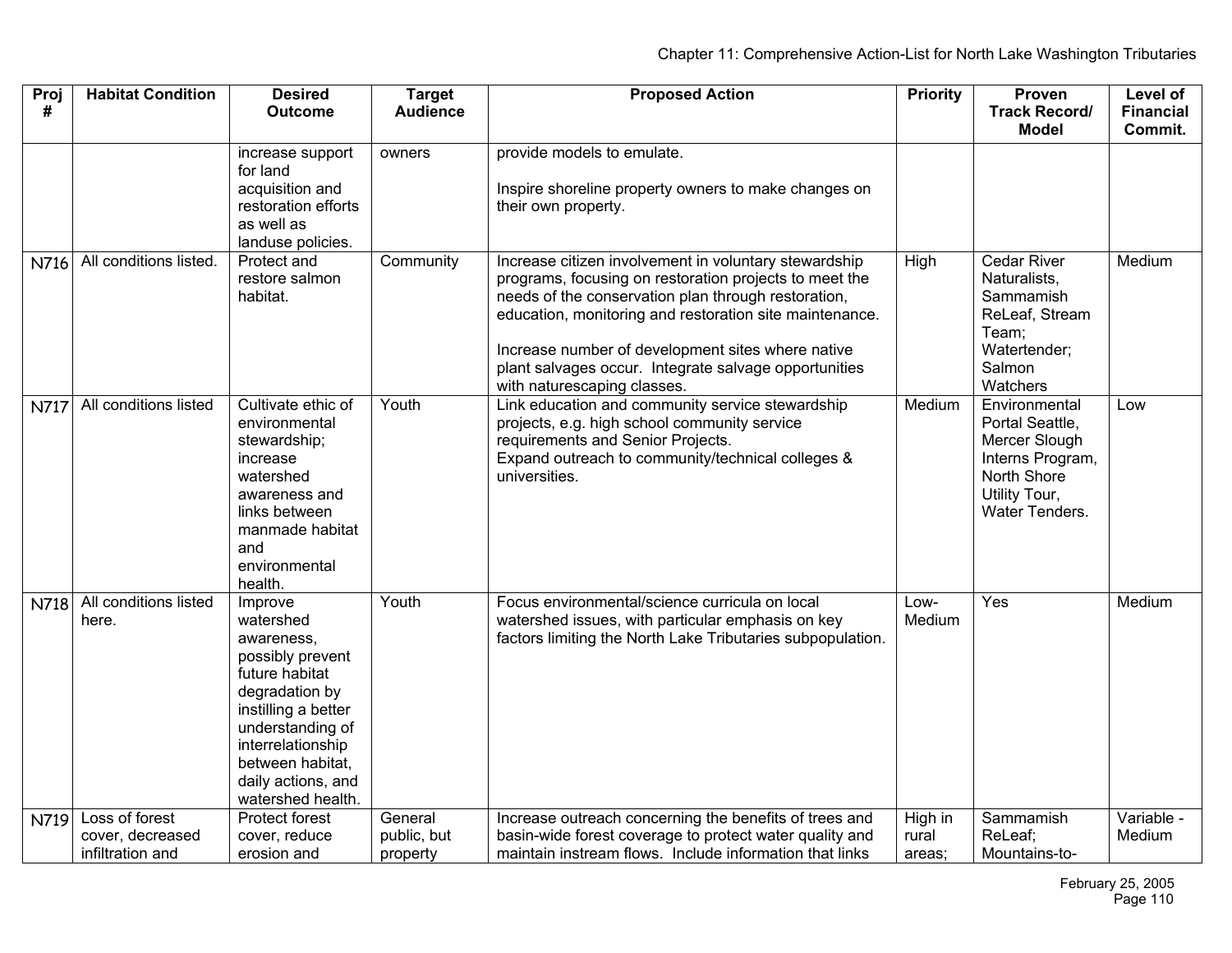| Proj        | <b>Habitat Condition</b>                                                                                            | <b>Desired</b>                                                                                                                                                                             | <b>Target</b>                                                               | <b>Proposed Action</b>                                                                                                                                                                                                                                                                                                                                                                                                                                                                                                                                                                                                                               | <b>Priority</b>                               | Proven                                                                                                                                                                  | Level of         |
|-------------|---------------------------------------------------------------------------------------------------------------------|--------------------------------------------------------------------------------------------------------------------------------------------------------------------------------------------|-----------------------------------------------------------------------------|------------------------------------------------------------------------------------------------------------------------------------------------------------------------------------------------------------------------------------------------------------------------------------------------------------------------------------------------------------------------------------------------------------------------------------------------------------------------------------------------------------------------------------------------------------------------------------------------------------------------------------------------------|-----------------------------------------------|-------------------------------------------------------------------------------------------------------------------------------------------------------------------------|------------------|
| #           |                                                                                                                     | <b>Outcome</b>                                                                                                                                                                             | <b>Audience</b>                                                             |                                                                                                                                                                                                                                                                                                                                                                                                                                                                                                                                                                                                                                                      |                                               | <b>Track Record/</b>                                                                                                                                                    | <b>Financial</b> |
|             |                                                                                                                     |                                                                                                                                                                                            |                                                                             |                                                                                                                                                                                                                                                                                                                                                                                                                                                                                                                                                                                                                                                      |                                               | <b>Model</b>                                                                                                                                                            | Commit.          |
|             | ground water<br>recharge, increased<br>run-off and<br>subsequent<br>flashiness of floods                            | source of<br>sedimentation,<br>increase<br>infiltration and<br>ground water<br>recharge,<br>decrease<br>flashiness of run<br>off and potential<br>for bed scour;<br>protect and<br>restore | owners in<br>particular                                                     | canopy cover to storm water issues.<br>Clarify hazardous tree issues. Suggest hazardous trees<br>be replaced with new plantings.<br>In urban areas, protect remaining trees and encourage<br>reforestation through street tree programs, tree<br>protection regulations, landscaping incentives, and<br>redevelopment.<br>Consider developing a marketing campaign with<br>nurseries and arborists, promoting the benefit of trees to<br>salmon and watershed health.                                                                                                                                                                                | Medium<br>in.<br>urban/s<br>uburban<br>areas. | Sound<br>Greenway; City<br>tree ordinances.                                                                                                                             |                  |
| <b>N720</b> | Reduced forest<br>cover, increased<br>impervious areas,<br>decreased<br>infiltration and<br>groundwater<br>recharge | Mimic natural<br>hydrology more<br>closely; reduce<br>flashiness of run-<br>off with smaller<br>yet more localized<br>storage capacity.                                                    | Developers,<br>Architects,<br>Engineers<br><b>Building</b><br>Professionals | Provide education to architects, landscape architects,<br>engineers, and developers on sustainable<br>building/design and stormwater management practices.<br>Work with professional associations to highlight building<br>practices that -maintain watershed health. Include Low<br>Impact Development, importance of maintaining canopy<br>cover and limiting impervious surfaces.<br>Provide incentives to builders that demonstrate a use<br>ecologically sensitive designs and/or techniques.<br>Create a campaign that tracks demand among<br>community residents for purchasing green homes and<br>remodeling with green building strategies. | High                                          | <b>High Point</b><br>Development,<br>Port Blakely<br>Communities<br>and Talus<br>development,<br>Issaquah, Sea<br><b>Streets</b>                                        | Medium           |
| N721        | Reduced forest<br>cover, increased<br>impervious areas,<br>decreased<br>infiltration and<br>groundwater<br>recharge | Control<br>stormwater runoff<br>to more closely<br>mimic natural<br>hydrology, reduce<br>paving and<br>impervious areas,<br>increase<br>infiltration, protect<br>forest cover              | Design &<br><b>Building</b><br>Professionals                                | Use recognition as a means to encourage more salmon<br>sustainable designs and construction.<br>In addition to professional association awards, expand<br>recognition to include merit awards celebrated by<br>popular magazines read by a broader sector of the<br>general public.<br>Promote through design competitions and media<br>coverage the use of "rain gardens" and other low impact<br>development practices that mimic natural hydrology.<br>Combine a home/garden tour or "Street of Dreams" type<br>event featuring these landscape /engineering                                                                                      | Medium                                        | American<br>Institute of<br>Archtiects,<br>American<br>Society of<br>Landscape<br>Architects,<br>Sunset<br>Magazine, and<br>Seattle Times<br>Home and<br>Garden awards, | Low              |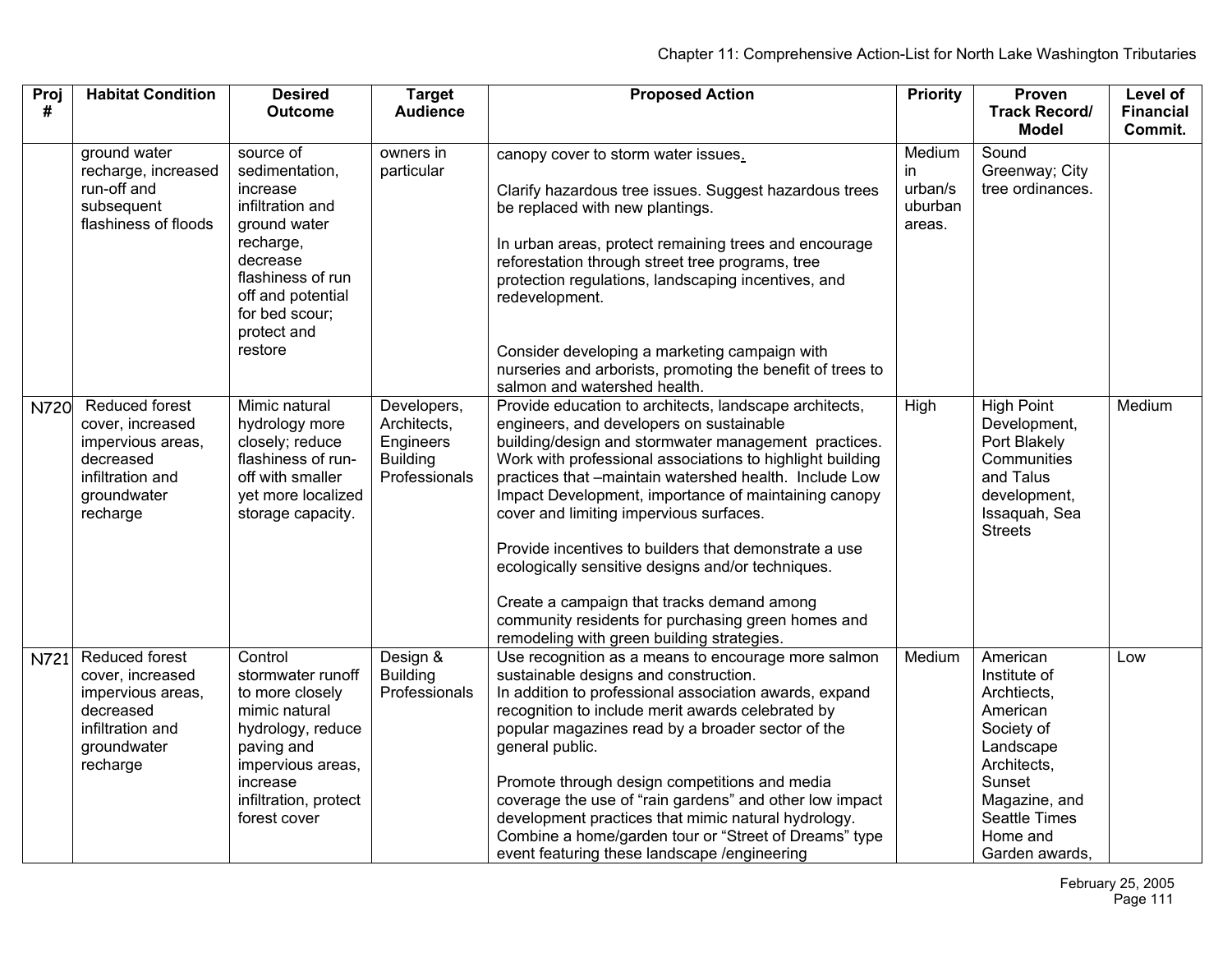| Proj<br>#   | <b>Habitat Condition</b>                                                                                                        | <b>Desired</b><br><b>Outcome</b>                                                                                                                                                                                            | <b>Target</b><br><b>Audience</b>                         | <b>Proposed Action</b>                                                                                                                                                                                                                                                                                                                                                                                                                  | <b>Priority</b> | Proven<br><b>Track Record/</b><br>Model                                                                                   | Level of<br><b>Financial</b><br>Commit. |
|-------------|---------------------------------------------------------------------------------------------------------------------------------|-----------------------------------------------------------------------------------------------------------------------------------------------------------------------------------------------------------------------------|----------------------------------------------------------|-----------------------------------------------------------------------------------------------------------------------------------------------------------------------------------------------------------------------------------------------------------------------------------------------------------------------------------------------------------------------------------------------------------------------------------------|-----------------|---------------------------------------------------------------------------------------------------------------------------|-----------------------------------------|
|             |                                                                                                                                 |                                                                                                                                                                                                                             |                                                          | treatments.                                                                                                                                                                                                                                                                                                                                                                                                                             |                 | <b>King County</b><br>EnviroStars.                                                                                        |                                         |
| <b>N722</b> | Lack of<br>groundwater<br>recharge;<br>Insufficient instream<br><b>Flows</b>                                                    | Reduce<br>groundwater<br>withdrawals to<br>maintain source<br>of cold water;<br>decrease<br>household and<br>commercial water<br>consumption to<br>protect and<br>restore flows.                                            | High-end<br>water users<br>that draw from<br>wells.      | Increase outreach about illegal water withdrawals,<br>including information about exempt wells (who and what<br>purposes qualify), and maximum quantities that may be<br>withdrawn per day. Clarify distinction between<br>withdrawals taken from wells and diversions taken from<br>the river without a water rights permit. Create citizen-<br>based watchdog groups to watch for people drawing<br>directly from creeks and streams. | High            |                                                                                                                           | Low                                     |
| N723        | Insufficient instream<br><b>Flows</b>                                                                                           | Decrease<br>household and<br>commercial water<br>consumption to<br>protect and<br>restore instream<br>flows.                                                                                                                | High-end<br>water users,<br>general Public               | Promote availability of water conservation education and<br>incentive programs (e.g., rebates for efficient toilets, free<br>landscape irrigation audits) to decrease household,<br>commercial, and landscaping irrigation water<br>consumption throughout WRIA 8.<br>Support conservation efforts within the Cascade Water<br>Alliance.                                                                                                | High            | Smart & Healthy<br>Landscapes<br>(seattle), Water<br>Cents (City of<br>Redmond &<br>Woodinville<br><b>Water District)</b> | Low                                     |
| <b>N724</b> | Water quality<br>degraded by leaks<br>from septic sytems,<br>increased organics,<br>hormones, toxics                            | Protect and<br>restore water<br>quality                                                                                                                                                                                     | Shoreline<br>property<br>owners                          | Increase outreach regarding siting, maintenance of<br>septic systems, and the disposal of hazardous waste<br>into septic systems.                                                                                                                                                                                                                                                                                                       | Low -<br>Medium | <b>King County</b><br>Dept of Public &<br>Environmental<br>Health septic<br>ourtreach<br>program, Hood<br>Canal           | Medium                                  |
| N725        | Water quality<br>compromised by<br>garden chemicals,<br>metals, sediment.<br>Higher water use at<br>times when flows<br>lowest. | Protect water<br>quality from<br>degradation by<br>pesticides and<br>soil erosion,<br>maintain instream<br>flows by reducing<br>water use,<br>increase organic<br>content in soils to<br>increase water<br>holding capacity | General<br>public and<br>shoreline<br>Property<br>Owners | Target Natural Yardcare Neighborhoods Program to<br>include more communities in the North Lake Washington<br>Tributaries sub-basin. Expand curricula to offer more<br>landscaping guidelines specific to shoreline residences.                                                                                                                                                                                                          | Medium          | Yes, ongoing<br>program since<br>2000                                                                                     | Low                                     |
|             | N726 Water quality                                                                                                              | Protect and                                                                                                                                                                                                                 | General                                                  | Coordinate with local business community to encourage                                                                                                                                                                                                                                                                                                                                                                                   | High-           | <b>Puget Sound</b>                                                                                                        | Variable -                              |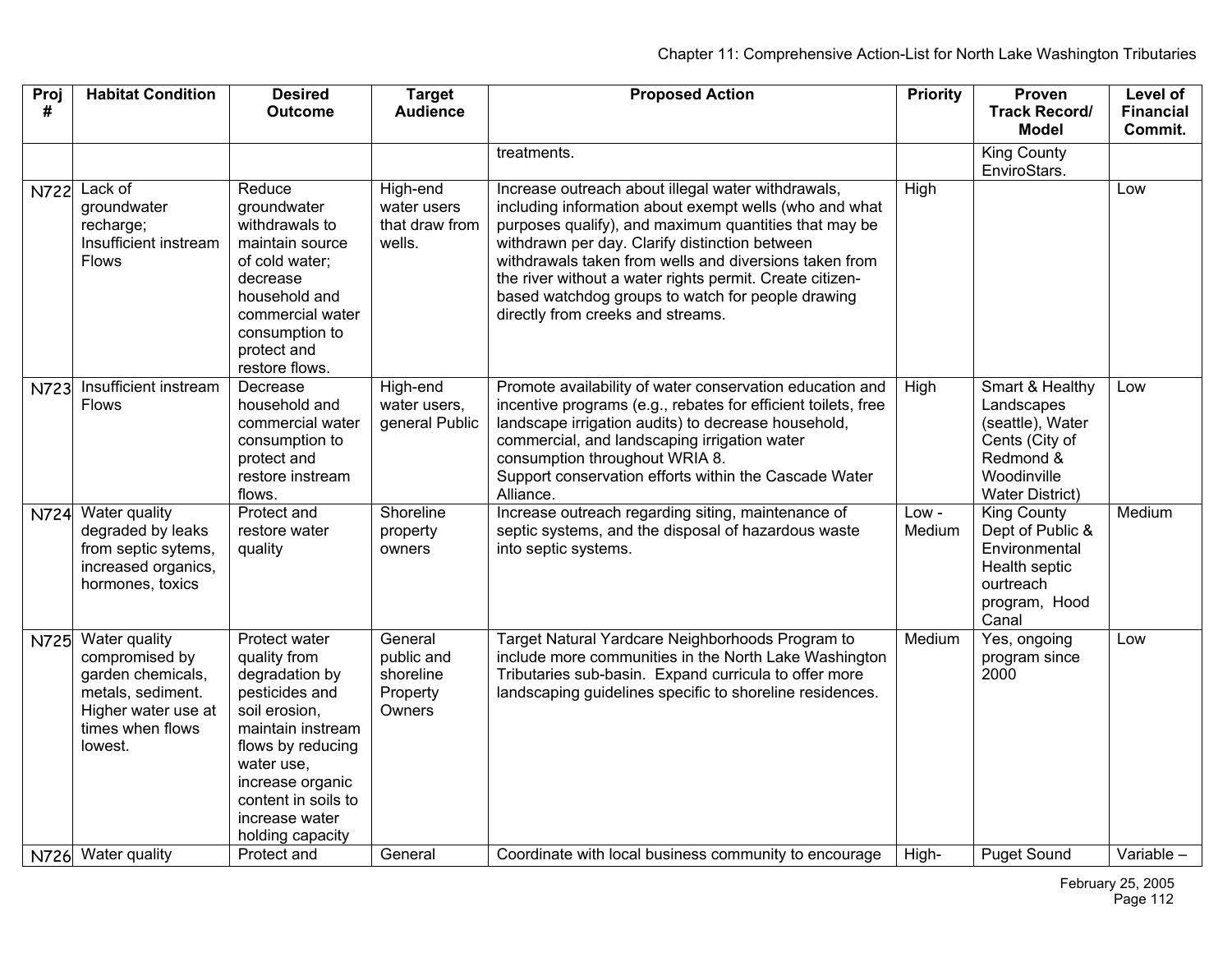| Proj<br>#   | <b>Habitat Condition</b>                                                         | <b>Desired</b><br><b>Outcome</b>                                                                                                                                                                    | <b>Target</b><br><b>Audience</b> | <b>Proposed Action</b>                                                                                                                                                                                                                                                                                                                                                                                                                                                                                                                                       | <b>Priority</b> | Proven<br><b>Track Record/</b>                                                                          | Level of<br><b>Financial</b> |
|-------------|----------------------------------------------------------------------------------|-----------------------------------------------------------------------------------------------------------------------------------------------------------------------------------------------------|----------------------------------|--------------------------------------------------------------------------------------------------------------------------------------------------------------------------------------------------------------------------------------------------------------------------------------------------------------------------------------------------------------------------------------------------------------------------------------------------------------------------------------------------------------------------------------------------------------|-----------------|---------------------------------------------------------------------------------------------------------|------------------------------|
|             |                                                                                  |                                                                                                                                                                                                     |                                  |                                                                                                                                                                                                                                                                                                                                                                                                                                                                                                                                                              |                 | <b>Model</b>                                                                                            | Commit.                      |
|             | degraded by toxics,<br>metals, pesticides,<br>nutrient overload                  | restore water<br>quality                                                                                                                                                                            | Public                           | the use of commercial car washes. Offer car kits or<br>alternative funding sources to volunteer fundraisers.<br>Reprint and more actively distribute – poster series<br>developed by the Water Quality Consortium,<br>(cooperative venture between the Puget Sound Action<br>Team, Dept. of Ecology, King County, and the cities of<br>Bellevue, Seattle, and Tacoma).                                                                                                                                                                                       | Medium          | Car Wash<br>Association,<br><b>Businesses for</b><br>Clean Water,<br><b>Water Quality</b><br>Consortium | Low                          |
| <b>N727</b> | Water quality<br>degraded by toxics,<br>metals, pesticides,<br>nutrient overload | Protect and<br>restore water<br>quality                                                                                                                                                             | General<br>Public                | Create a program that addresses impact of car<br>maintenance and offers alternatives that help protect<br>watershed health and water quality.                                                                                                                                                                                                                                                                                                                                                                                                                | Medium          | Yes. Water<br>Quality<br>Consortium                                                                     | Low                          |
| N728        | Water quality<br>degraded by toxics<br>and metal fines.                          | Reinforce to<br>students and the<br>community the<br>relationship<br>between what<br>goes down storm<br>drain and<br>watershed health<br>via an affordable<br>and easily<br>implemented<br>program. | General<br>Public                | Expand storm-drain stenciling program locally and<br>basin-wide. Track locations and dates in a North Lake<br>Washington sub-basin database.                                                                                                                                                                                                                                                                                                                                                                                                                 | Medium<br>- Low | Yes                                                                                                     | Low                          |
| N729        | Water quality<br>degraded by toxics<br>and metals                                | Protect and<br>restore water<br>quality                                                                                                                                                             | General<br>Public                | Build partnerships and seek outreach opportunities with<br>commute trip reduction programs to convey the impacts<br>of automobiles on water quality and salmon habitat.<br>Encourage alternative transportation choices.<br>Work with auto parts retailers and gas stations to<br>increase potential for collection of used motor<br>oil/transmission fluids.<br>Increase outreach about availability and locations of<br>Hazardous Waste Collection sites and special collection<br>events.<br>Make outreach material available to non-English<br>speakers. | Medium<br>- Low | <b>Commute Trip</b><br>Reduction<br>Programs                                                            | Low-<br>Medium               |
| N730        | Competition                                                                      | Ensure that local<br>Chinook habitat                                                                                                                                                                | Youth<br>General                 | Increase outreach on the relationship of hatcheries to<br>wild Chinook populations. Coordinate with teachers to                                                                                                                                                                                                                                                                                                                                                                                                                                              | High            |                                                                                                         | Low                          |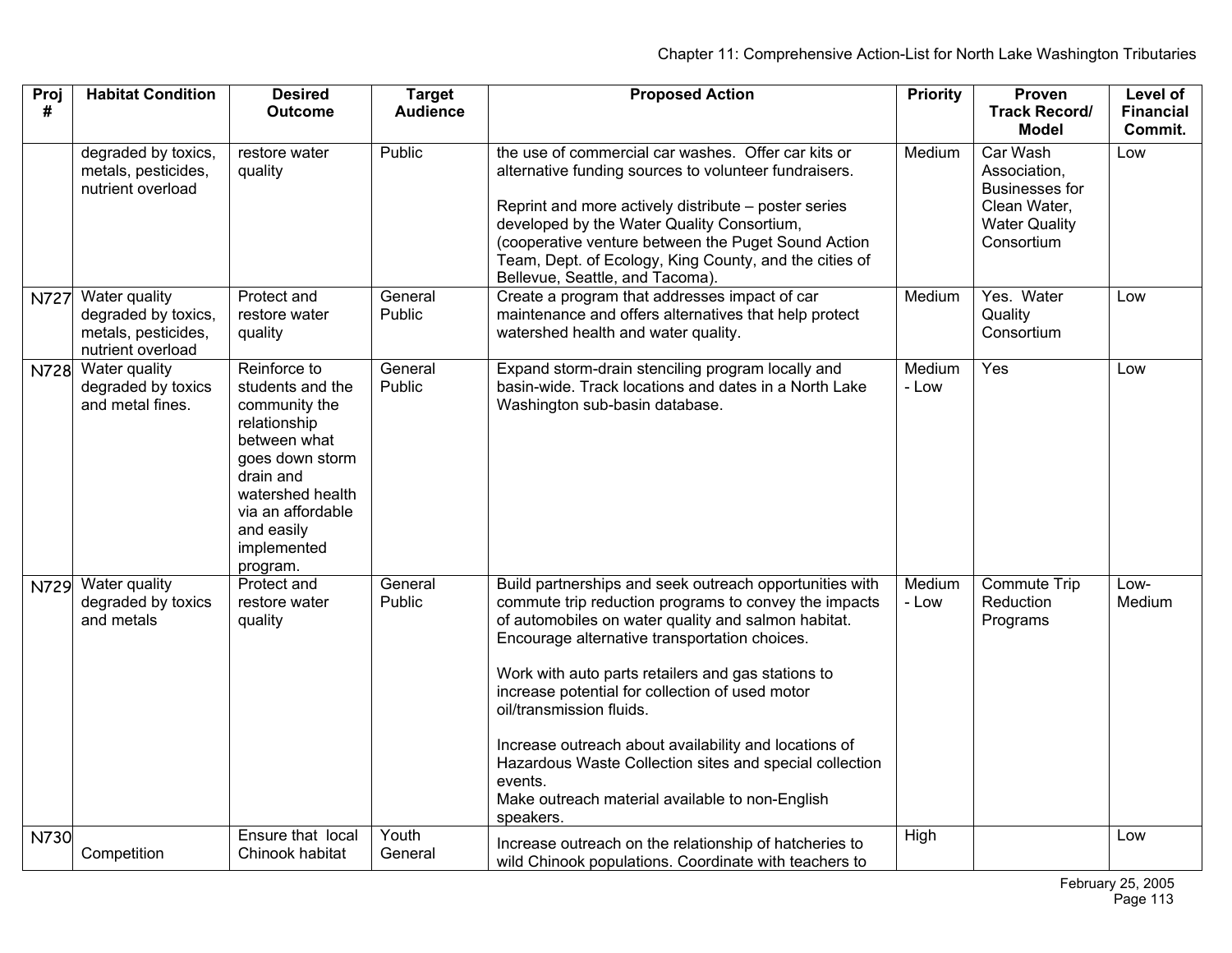| Proj<br># | <b>Habitat Condition</b>                                                                                                                | <b>Desired</b><br><b>Outcome</b>                                                                                                                                                             | <b>Target</b><br><b>Audience</b> | <b>Proposed Action</b>                                                                                                                                                                                     | <b>Priority</b> | Proven<br><b>Track Record/</b><br><b>Model</b>                                                 | Level of<br><b>Financial</b><br>Commit. |
|-----------|-----------------------------------------------------------------------------------------------------------------------------------------|----------------------------------------------------------------------------------------------------------------------------------------------------------------------------------------------|----------------------------------|------------------------------------------------------------------------------------------------------------------------------------------------------------------------------------------------------------|-----------------|------------------------------------------------------------------------------------------------|-----------------------------------------|
|           | between naturally<br>spawning and<br>hatchery origin fish.                                                                              | needs and<br>hatchery<br>management<br>practices are<br>compatible                                                                                                                           | Public<br>Sport<br>Fishermen     | encourage alternatives to "Salmon in the Classroom'<br>curricula.<br>Work with local fishing organizations to encourage better<br>hatchery management practices.                                           |                 |                                                                                                |                                         |
| N731      | Water quality<br>degraded by toxics,<br>pesticides, metals,<br>increased nutrient<br>loads, sediment;<br>loss of riparian<br>vegetation | Protect and<br>restore water<br>quality                                                                                                                                                      | General<br>Public                | Publicize emergency call numbers for public<br>to report water quality and quantity<br>problems, non-permitted vegetation clearing,<br>and non-permitted in-stream grading, and<br>wood removal incidents. | High            | King County<br>Water & Land<br>Division, Seattle<br><b>Public Utilities</b><br><b>Hotlines</b> | Medium                                  |
| N732      | All conditions listed<br>above.                                                                                                         | Reaffirm<br>integrated<br>conservation<br>planning<br>approach by<br>extending<br>outreach to<br>various staff<br>members that can<br>and might be<br>involved in<br>salmon<br>conservation. | Jurisdictional<br>Staff          | Expand outreach to City staff concerning salmon<br>recovery issues, Low Impact Development, and BMP's.<br>Encourage communication among City Departments and<br>Divisions to increase coordination         | High            | Redmond and<br>Kina<br>County"Brown<br>Bag" series;<br>Redmond<br>Environmental<br>Committee   | Low                                     |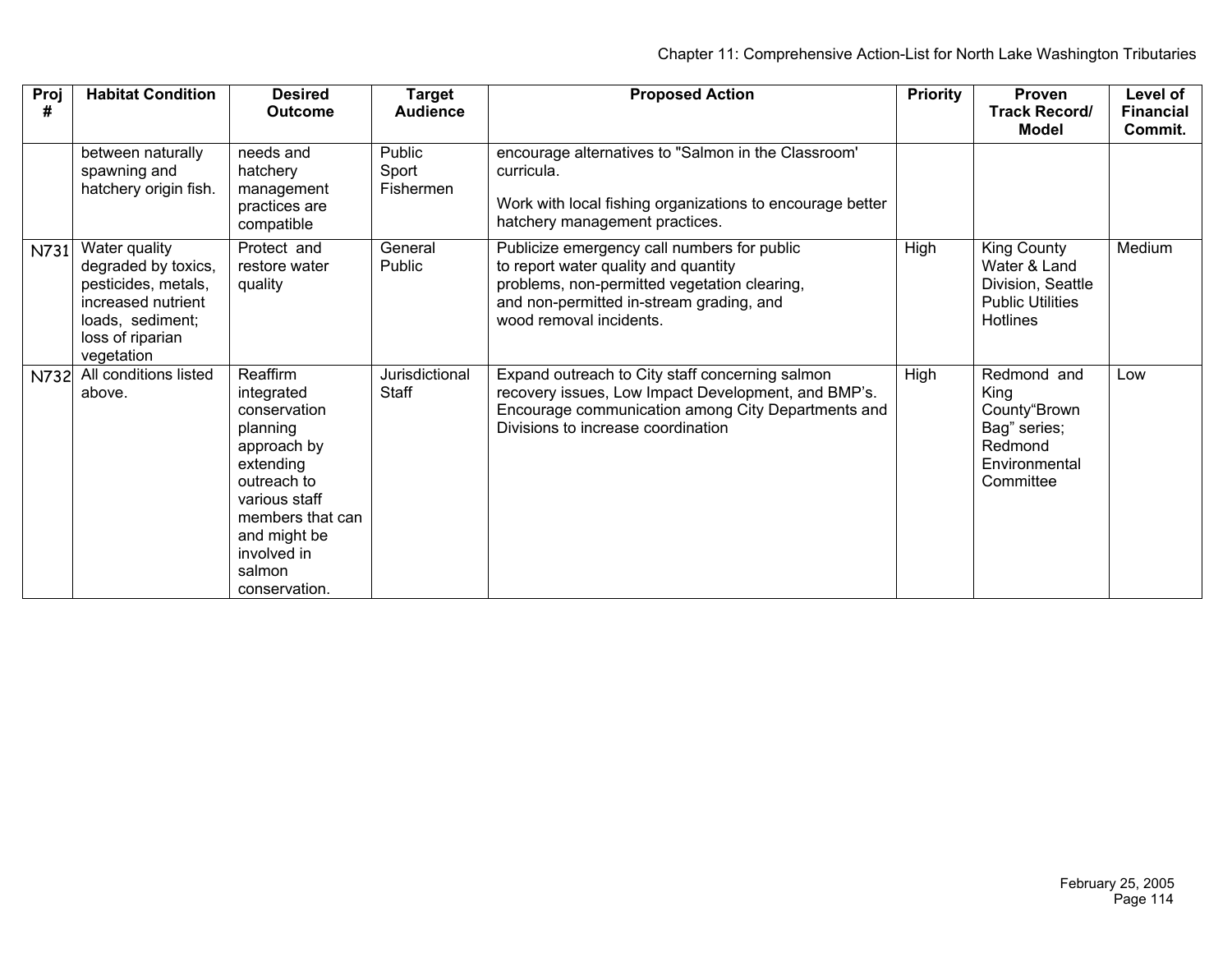## **Draft Proposed Outreach & Education Actions for the Sammamish River (by WRIA 8 Public Outreach Committee)**

| Proj<br># | <b>Habitat Condition</b>              | <b>Desired</b><br><b>Outcome</b>                                                                    | <b>Target</b><br><b>Audience</b>                                                                | <b>Proposed Action</b>                                                                                                                                                                                                                                                                                                                                                                                                                                                                            | <b>Priority</b> | <b>Proven Track</b><br><b>Record/Model</b>                                                                                                                 | Level of<br><b>Financia</b> |
|-----------|---------------------------------------|-----------------------------------------------------------------------------------------------------|-------------------------------------------------------------------------------------------------|---------------------------------------------------------------------------------------------------------------------------------------------------------------------------------------------------------------------------------------------------------------------------------------------------------------------------------------------------------------------------------------------------------------------------------------------------------------------------------------------------|-----------------|------------------------------------------------------------------------------------------------------------------------------------------------------------|-----------------------------|
|           |                                       |                                                                                                     |                                                                                                 |                                                                                                                                                                                                                                                                                                                                                                                                                                                                                                   |                 |                                                                                                                                                            |                             |
|           |                                       |                                                                                                     |                                                                                                 |                                                                                                                                                                                                                                                                                                                                                                                                                                                                                                   |                 |                                                                                                                                                            | Commit.                     |
| N733      | High water<br>temperatures            | Protect ground<br>water sources<br>that can provide<br>upwelling of<br>cooler water                 | General<br>public, but<br>high water<br>users in<br>particular,<br>especially<br>those on wells | Increase water conservation outreach efforts through<br>incentive programs such as rebates for more efficient<br>toilets and appliances, free indoor conservation kits, or<br>free landscape irrigation audits. These should all be<br>designed to decrease household, commercial,<br>agricultural, and industrial water consumption.                                                                                                                                                             | High            | Smart & Healthy<br>Landscapes,<br>Water Cents,<br>utility incentive<br>programs                                                                            | Low-<br>Medium              |
|           |                                       | Maintain flows in<br>Tier two<br>tributaries which<br>feed main stem                                | or using<br>aquifer water                                                                       | Encourage gray-water capturing for reuse in landscape<br>irrigation through demonstration projects, workshops,<br>and educational materials.<br>Bring together all the key water policy makers that                                                                                                                                                                                                                                                                                               |                 |                                                                                                                                                            |                             |
|           |                                       |                                                                                                     |                                                                                                 | control the water and the way the water utilities are<br>managed.                                                                                                                                                                                                                                                                                                                                                                                                                                 |                 |                                                                                                                                                            |                             |
| N734      | High water temps<br>and reduced flows | Protect both<br>ground water<br>resources and<br>maintain base<br>flows in river and<br>tributaries | Homeowners<br>and<br>landscape<br>industry                                                      | Increase the availability of water-wise (drought tolerant)<br>landscape classes to both homeowners and landscape<br>industry professionals. Work with nurseries, growers,<br>garden centers to promote these classes, especially the<br>large retailers and chain stores.<br>Offer rebates on water bill or financial incentives for<br>installation of Waterwise landscape. Verification can be<br>coupled with reading of water meter (better suited for<br>customers on metered water service) | High            | Saving Water<br>Partnership,<br><b>Natural Yard</b><br>Care Program,<br>Seattle Green<br>Gardening<br>Program, King<br>Conservation<br><b>District RGA</b> | Medium                      |
| N735      | High water temps<br>and reduced flows | Increase<br>infiltration to<br>enhance ground<br>water recharge                                     | Basin wide<br>property<br>owners                                                                | Increase outreach concerning the benefits of trees and<br>basin-wide forest coverage to protect water quality and<br>maintain instream flows.<br>Include information that links canopy cover to storm<br>water issues.<br>Clarify hazardous tree issues and encourage any<br>removed trees to be replaced with new plantings.<br>Coordinate with nurseries, home improvement centers,<br>and arborists to develop a marketing campaign                                                            | High            | Yes, King County<br>Forestry<br>Program, Green<br>Tree System,<br>National Arbor<br>Day Foundation                                                         |                             |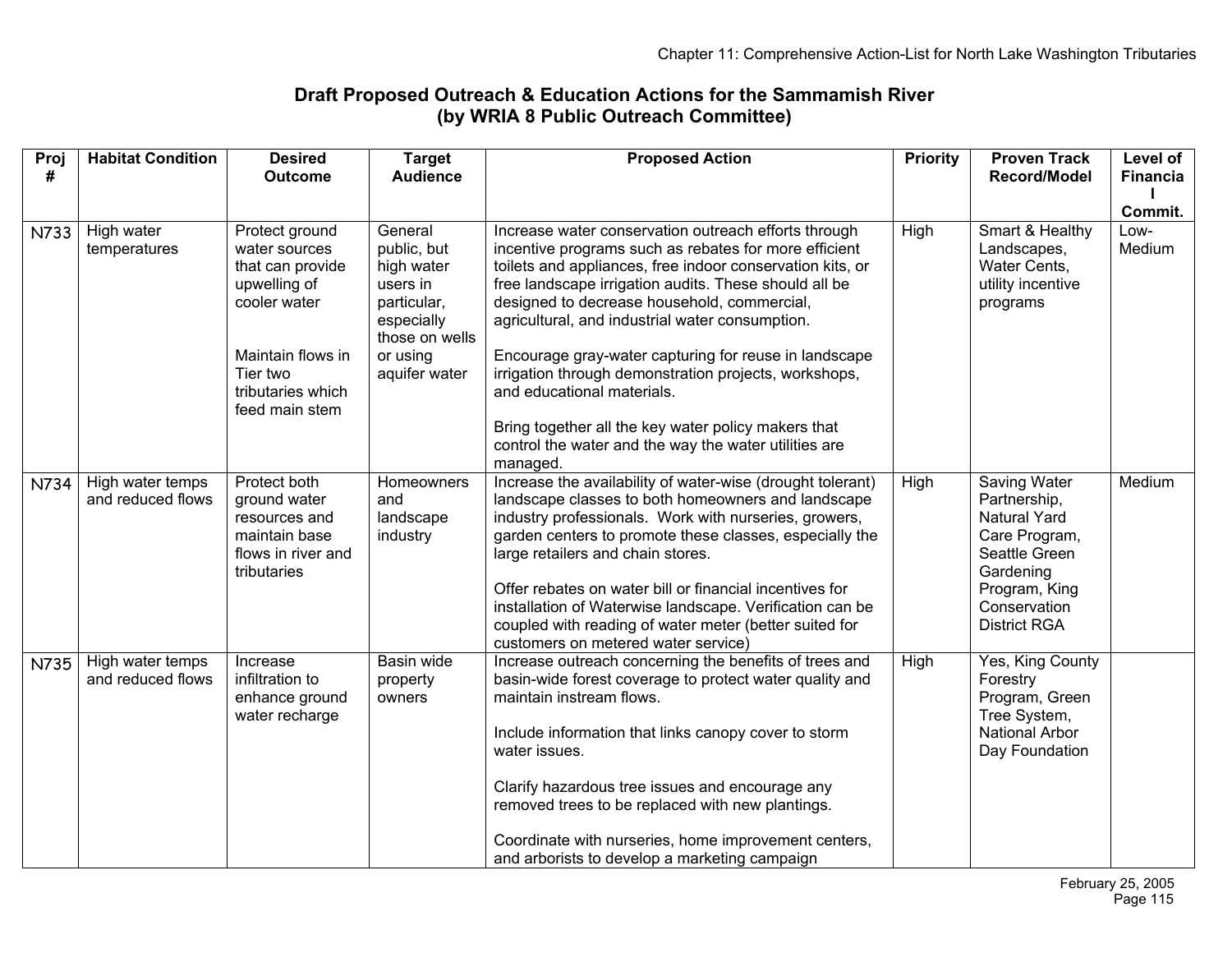| Proj<br>#   | <b>Habitat Condition</b>                                                                                                                     | <b>Desired</b><br><b>Outcome</b>                                                                                | <b>Target</b><br><b>Audience</b>                                                                          | <b>Proposed Action</b>                                                                                                                                                                                                                                                                                                                                                                                                                | <b>Priority</b>                                                                                                       | <b>Proven Track</b><br><b>Record/Model</b>                                                                                                                                                            | Level of<br><b>Financia</b> |
|-------------|----------------------------------------------------------------------------------------------------------------------------------------------|-----------------------------------------------------------------------------------------------------------------|-----------------------------------------------------------------------------------------------------------|---------------------------------------------------------------------------------------------------------------------------------------------------------------------------------------------------------------------------------------------------------------------------------------------------------------------------------------------------------------------------------------------------------------------------------------|-----------------------------------------------------------------------------------------------------------------------|-------------------------------------------------------------------------------------------------------------------------------------------------------------------------------------------------------|-----------------------------|
|             |                                                                                                                                              |                                                                                                                 |                                                                                                           |                                                                                                                                                                                                                                                                                                                                                                                                                                       |                                                                                                                       |                                                                                                                                                                                                       |                             |
|             |                                                                                                                                              |                                                                                                                 |                                                                                                           |                                                                                                                                                                                                                                                                                                                                                                                                                                       |                                                                                                                       |                                                                                                                                                                                                       | Commit.                     |
|             |                                                                                                                                              |                                                                                                                 |                                                                                                           | promoting the benefit of trees to salmon and watershed<br>health.                                                                                                                                                                                                                                                                                                                                                                     |                                                                                                                       |                                                                                                                                                                                                       |                             |
| N736        | Reduced flows,<br>water quality<br>degraded by<br>pollutants, metals                                                                         | Maintain base<br>flows; protect<br>water quality                                                                | General<br>public, but car<br>owners in<br>particular                                                     | Coordinate with local schools and business community<br>to encourage use of commercial car washes over those<br>done in parking lots or at home. Require non-profits that<br>use car washes as fund-raisers to use car wash kits or<br>sell carwash coupons instead.<br>Expand coordinating businesses to include car<br>dealerships which could offer car wash coupons as<br>sales promotions or bonuses.                            | Medium<br>$-$ High                                                                                                    | Puget Sound &<br>WA Car Wash<br>Associations                                                                                                                                                          | Low                         |
| <b>N737</b> | Water quality<br>degraded by<br>toxics, sediments,<br>pesticides, &<br>excess nutrients                                                      | Protect & Improve<br>water Quality                                                                              | General<br>public                                                                                         | Reprint and more actively distribute - poster series<br>developed by the Water Quality Consortium,<br>(cooperative venture between the Puget Sound Action<br>Team, Dept. of Ecology, King County, and the cities of<br>Bellevue, Seattle, and Tacoma). Series focuses on<br>repercussions of common practices such as car<br>washing, improper disposal of pet waste, use of garden<br>chemicals, car maintenance (or lack there of). | High                                                                                                                  |                                                                                                                                                                                                       | Low                         |
| N738        | Water quality<br>degraded by<br>toxics, sediments,<br>pesticides, &<br>excess nutrients                                                      | Protect & Improve<br>water Quality                                                                              | Agricultural<br>community                                                                                 | Work with farmers to adopt and implement farm plans<br>which address water quality, in particular nutrients,<br>sediments, and pesticide runoff; livestock management;<br>and fish and wildlife habitat management and restoration                                                                                                                                                                                                    | <b>High</b>                                                                                                           | King Co farm<br>program, Kin<br>Conservation<br><b>District</b><br>programs                                                                                                                           | Low                         |
| N739        | Lack of riparian<br>vegetation; high<br>water<br>temperatures, lack<br>of shade, cover<br>from predators,<br>and terrestrial food<br>sources | Reduce<br>temperatures to<br>those that can<br>better support<br>cold water fish,<br>provide cover and<br>shade | Private<br>shoreline<br>property<br>owners,<br>especially<br>those<br>downstream<br>of Bothell<br>Landing | Expand the Natural Yard Care program to further<br>promote mutual value of native/riparian vegetation to<br>stream and salmon health, as well as benefits to<br>homeowner (increased landscape color, variety; pest<br>resistance, backyard wildlife; decreased maintenance<br>and erosion).<br>Coordinate with wholesale and retail nursery trades to<br>be sure that native/riparian stock is readily available and<br>promoted.    | $High -$<br>Medium<br>(lower<br>value<br>due<br>mostly<br>to<br>smaller<br>number<br>of<br>private<br>land<br>owners) | City Stream<br>Teams programs,<br>Natural Yard<br>Care programs,<br>NW Natural Yard<br>Days, WRIA 8<br>Lakeside Living<br>Workshops, King<br>Conservation<br>District's<br>Resource<br>Growers Assoc. | Medium                      |
|             | N740 High water                                                                                                                              | Reduce                                                                                                          | Landscape                                                                                                 | Increase outreach about the value of riparian vegetation.                                                                                                                                                                                                                                                                                                                                                                             | Medium                                                                                                                | Washington                                                                                                                                                                                            | Low                         |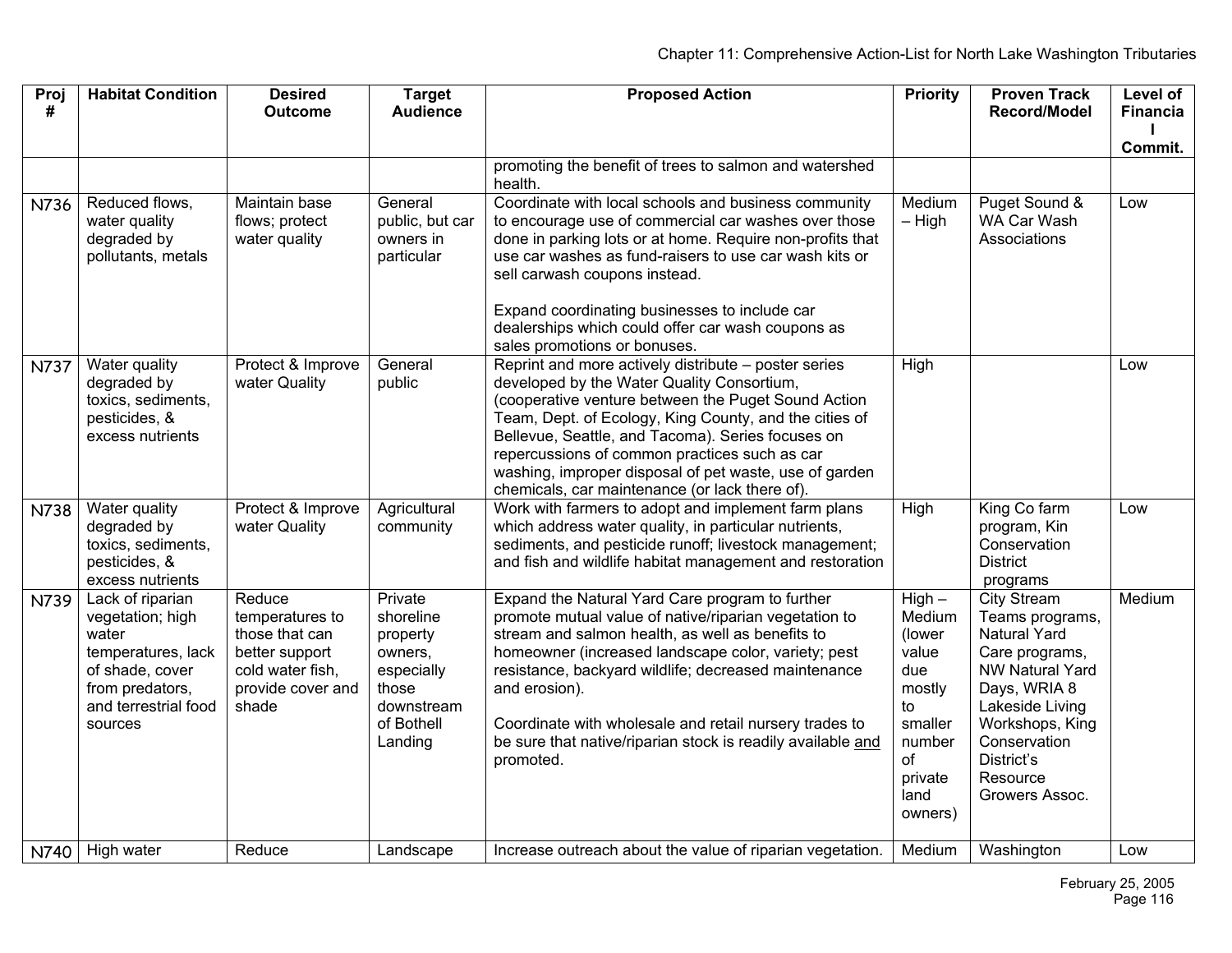| <b>Habitat Condition</b>                                                                     | <b>Desired</b>                                                                                                             | <b>Target</b>                                         | <b>Proposed Action</b>                                                                                                                                                                                                                                                                                                                                                                                                                                                                                                                                                                                                                                                                       | <b>Priority</b>                                                                                                                                               | <b>Proven Track</b>                                                                                                                             | <b>Level of</b><br>Financia                                                                                                                   |
|----------------------------------------------------------------------------------------------|----------------------------------------------------------------------------------------------------------------------------|-------------------------------------------------------|----------------------------------------------------------------------------------------------------------------------------------------------------------------------------------------------------------------------------------------------------------------------------------------------------------------------------------------------------------------------------------------------------------------------------------------------------------------------------------------------------------------------------------------------------------------------------------------------------------------------------------------------------------------------------------------------|---------------------------------------------------------------------------------------------------------------------------------------------------------------|-------------------------------------------------------------------------------------------------------------------------------------------------|-----------------------------------------------------------------------------------------------------------------------------------------------|
|                                                                                              |                                                                                                                            |                                                       |                                                                                                                                                                                                                                                                                                                                                                                                                                                                                                                                                                                                                                                                                              |                                                                                                                                                               |                                                                                                                                                 |                                                                                                                                               |
|                                                                                              |                                                                                                                            |                                                       |                                                                                                                                                                                                                                                                                                                                                                                                                                                                                                                                                                                                                                                                                              |                                                                                                                                                               |                                                                                                                                                 | Commit.                                                                                                                                       |
| of shade, cover<br>from predators,<br>terrestrial food<br>sources                            | those that can<br>better support<br>cold water fish.<br>provide cover and<br>refugia                                       | contractors                                           | highlighting design solutions, relatively low maintenance<br>(such as lower water requirements and increased pest<br>resistance), and increased potential for erosion control<br>and backyard wildlife attraction. Add incentives for<br>participation such as design competitions and<br>recognition within design & construction fields, as well as<br>within greater business community (EnviroStars and<br>Daily Journal of Commerce featured businesses)                                                                                                                                                                                                                                |                                                                                                                                                               | Landscape<br>Professionals<br>(WALP) training<br>on IPM by King<br>Co LHWMP                                                                     | (industry<br>supporte<br>d)                                                                                                                   |
| veg                                                                                          | vegetation.<br>Increase cover<br>and thereby<br>reduce predation                                                           | their parents                                         | about places that young salmon can hide. Make<br>available to daycares, pre-schools, and elementary<br>school systems.<br>Send advice to local parenting publications (which are<br>free and available at libraries, bus stops, and many retail<br>outlets).                                                                                                                                                                                                                                                                                                                                                                                                                                 |                                                                                                                                                               | Schools program                                                                                                                                 | Variable.<br>Since<br>pre-<br>schools/d<br>aycares<br>privately<br>funded,<br>they may<br>pay for<br>outreach,<br>more self<br>supportin<br>a |
| Loss of riparian<br>veg<br>Lack of pools for<br>returning adults to<br>rest and cool<br>down | Increase cover<br>and thereby<br>reduce predation<br>Increase number<br>of cool water<br>pools for adult<br>migrating fish | Shoreline<br>property<br>owners                       | Create a marketing campaign about young fish trying to<br>hide. Some possibilities are:<br>Somewhere to run, Nowhere to Hide, Salmon are Shady<br>Characters, Keep Cool, or continue to promote<br>Bellevue's Cold fish need love too.<br>Create a humorous ad campaign about how tiring the<br>mating/dating game can be. Show a poor over-heated<br>tuckered out returning salmon with a plea for Help to<br>provide them places to rest and "Chill out."<br>Alternatively, play on presently popular water park<br>themes. Guess who else needs water parks and pools?<br>Employ use of focus groups and surveys to measure the<br>effectiveness of marketing campaigns in bringing about | Low                                                                                                                                                           | Yes, Bert the<br>Salmon Series,<br><b>Bellevue Utilities</b><br>(Cold fish<br>buttons), Saving<br>Water<br>Partnership for<br>follow-up surveys | Variable,<br>Ad<br>campaig<br>ns done<br>for free<br>as in<br>Campaig<br>n for<br>Drug<br>Free<br>America                                     |
|                                                                                              | temperatures, lack<br>Loss of riparian                                                                                     | <b>Outcome</b><br>temperatures to<br>Restore riparian | <b>Audience</b><br>designers and<br>Youth $-$ and                                                                                                                                                                                                                                                                                                                                                                                                                                                                                                                                                                                                                                            | Offer design workshops to industry professionals<br>Create a "hide & seek" game to increase knowledge<br>change in public attitude, perception, and behavior. | Medium                                                                                                                                          | Record/Model<br>Assoc of<br>Yes, King County                                                                                                  |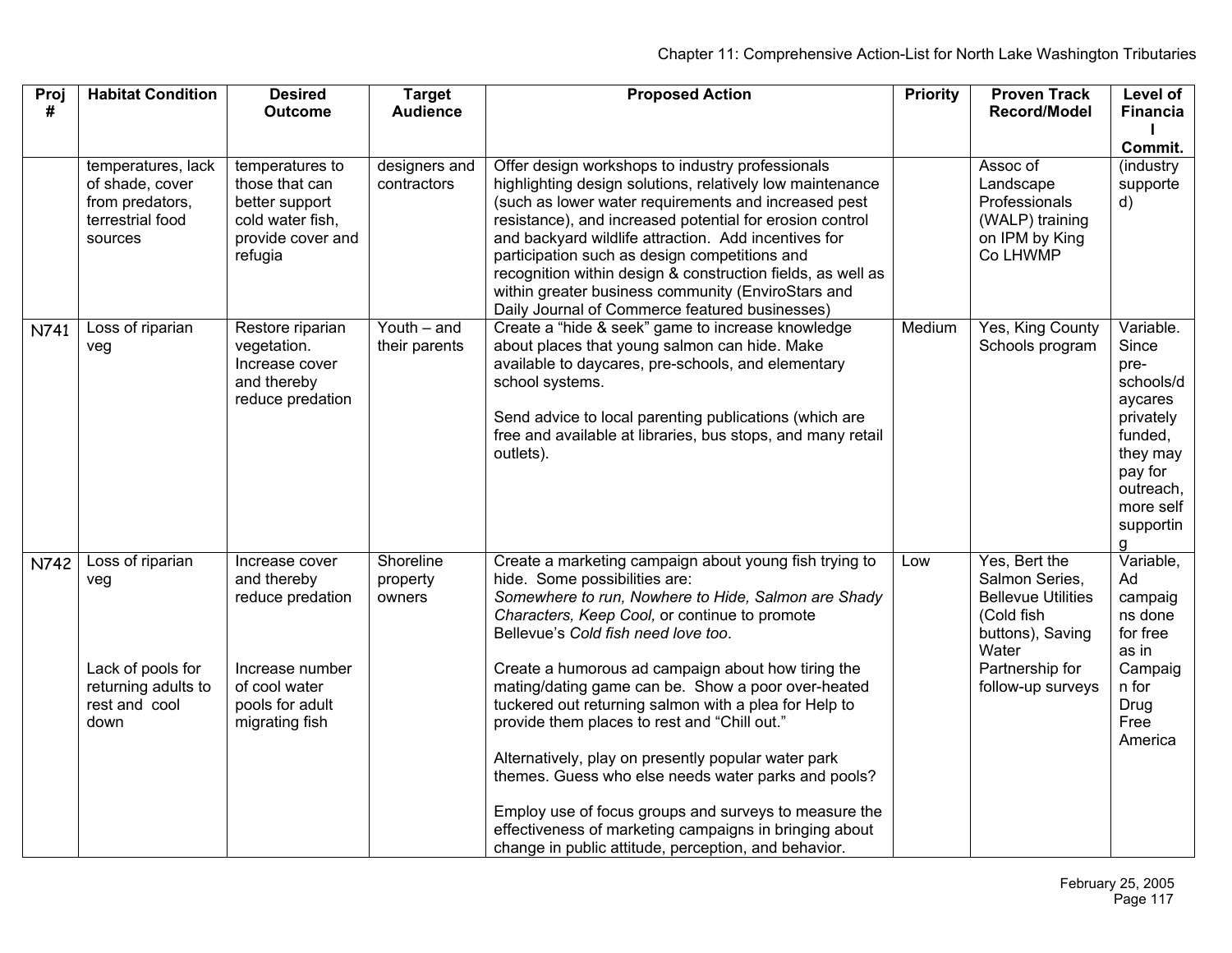| Proj<br>#   | <b>Habitat Condition</b>                                                                                      | <b>Desired</b><br><b>Outcome</b>                                                                   | <b>Target</b><br><b>Audience</b>                                                                                                  | <b>Proposed Action</b>                                                                                                                                                                                                                                                                                                                                                                                                                                                                                                                         | <b>Priority</b>    | <b>Proven Track</b><br>Record/Model                                                                                           | Level of<br><b>Financia</b> |
|-------------|---------------------------------------------------------------------------------------------------------------|----------------------------------------------------------------------------------------------------|-----------------------------------------------------------------------------------------------------------------------------------|------------------------------------------------------------------------------------------------------------------------------------------------------------------------------------------------------------------------------------------------------------------------------------------------------------------------------------------------------------------------------------------------------------------------------------------------------------------------------------------------------------------------------------------------|--------------------|-------------------------------------------------------------------------------------------------------------------------------|-----------------------------|
| N743        | Reduced flows<br>instreams and lack<br>of cool ground<br>water reserves to<br>provide source of<br>upwelling. | Maintain sufficient<br>ground water<br>flows by reducing<br>illegal water<br>withdrawals           | Well owners                                                                                                                       | Increase outreach about illegal water withdrawals.<br>Include information about exempt wells (who and what<br>purposes qualify) and maximum quantities which may be<br>withdrawn per day. Clarify distinction between<br>withdrawals taken from wells and diversions taken from<br>the river without a water rights permit. Create citizen<br>based watchdog groups to watch for people drawing<br>directly from creeks and streams.                                                                                                           | Medium             | WaterTenders                                                                                                                  | Commit.<br>Low              |
| N744        | High Water temps<br>caused by reduced<br>flows                                                                | Protect ground<br>water resources<br>and maintain<br>base flows in<br>main stem and<br>tributaries | Homeowners<br>and<br>landscape<br>industry                                                                                        | Offer rebates on water bill or financial incentives for<br>installation of waterwise landscape. Verification can be<br>coupled with reading of water meter (better suited for<br>customers on metered water service)                                                                                                                                                                                                                                                                                                                           | Medium             | Requires coord<br>with water utility.<br>Incentives limited<br>to those on<br>metered systems                                 | Low -<br>Medium             |
| N745        | Water quality<br>degraded by<br>sediments,<br>pesticides, &<br>excess nutrients                               | Protect and<br>improve water<br>quality                                                            | All property<br>owners/proper<br>ty managers<br>that drain<br>directly into<br>river, or<br>indirectly<br>through storm<br>sewers | Encourage all Sammamish River communities to<br>participate in the Natural Yard Care Neighborhoods<br>Program. Training includes: natural lawn care, pesticide<br>reduction/IPM, building healthy soil, proper watering<br>techniques, right plant right place.<br>Foster cooperation from local golf courses located on<br>river to be used as demonstration sites or place to hold<br>class. Encourage them to practice Integrated Pest<br>Management and natural lawn care techniques by<br>having to set a good example for the community. | Medium<br>$-$ High | Yes, Natural Yard<br>Care Program<br><b>Bellevue Stream</b><br><b>Team Natural</b><br>Lawn Care<br>classes/demos.             | Medium                      |
| N746        | Water quality<br>degraded by<br>sewage/excess<br>nutrients.<br>decreased<br>Dissolved Oxygen,<br>and toxics   | Prevent septic<br>tank failure and<br>improper disposal<br>of toxic chemicals                      | Shoreline<br>property<br>owners                                                                                                   | Increase outreach regarding siting and maintenance of<br>septic systems. Offer incentives to participate in King<br>County's pilot program classes designed for<br>homeowners and real estate professionals. Heighten<br>message that new high tech systems need more<br>maintenance than old-fashioned gravity flow systems.<br>Discourage disposal of hazardous waste into septic<br>systems. Seek funding to offer site inspections and<br>technical assistance.                                                                            | Medium<br>$-$ High | <b>King County</b><br>Environmental<br>Health; Hood<br>Canal<br>Coordinating<br>Council,<br>Chesapeake Bay<br>Cleanup Program | Variable                    |
| <b>N747</b> | Degraded water<br>quality                                                                                     | Improve and<br>protect                                                                             | General<br>public                                                                                                                 | Publicize 24 hour emergency call numbers for<br>community members to report water quality and quantity<br>problems, forest and stream clearing, and in-stream<br>wood removal incidents                                                                                                                                                                                                                                                                                                                                                        | Medium             | <b>Seattle Public</b><br><b>Utilities Surface</b><br><b>Water Pollution</b><br>Prevention                                     | Low                         |